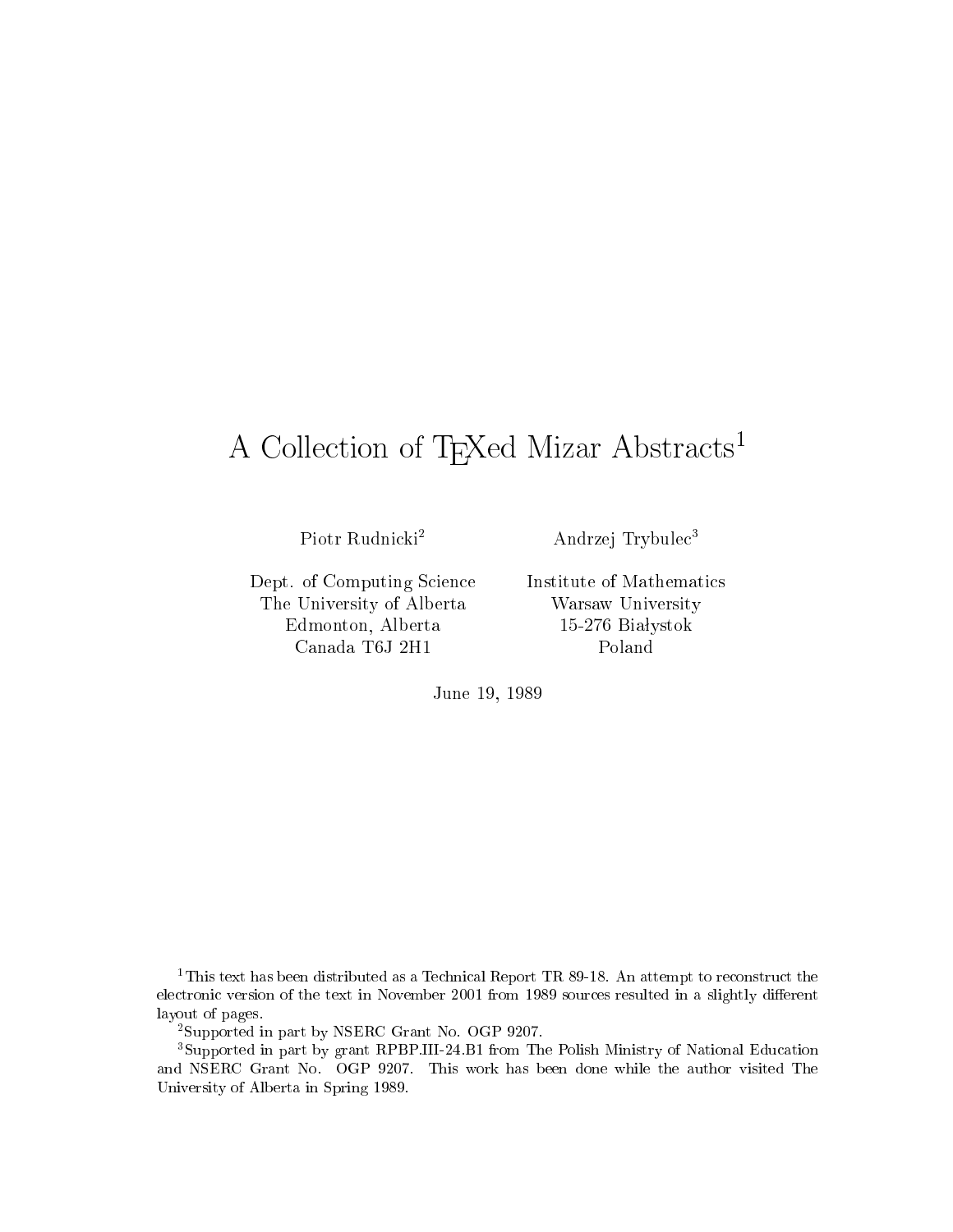### Abstract

We report our work on increasing readability of mathematical texts used as input to theorem verifiers such as Mizar. Even though the source Mizar text is written in extended ASCII (256 characters), it lacks the power of symbolic expression needed for mathematical texts. In our work, the source Mizar texts were automatically translated into TEX input. The translation was done at a primitive level and was restricted to the lexical structure of the source texts. We briefly describe the technology of T<sub>E</sub>Xing and attach T<sub>E</sub>Xed abstracts of 31 Mizar arti
les written by 12 authors. The results of the experiments are en
ouraging and the work on T<sub>E</sub>Xing full Mizar articles will be continued. The main conclusion of our work is that the quality typesetting of Mizar texts requires full syntactic analysis including treatment of some ontextual depende
es.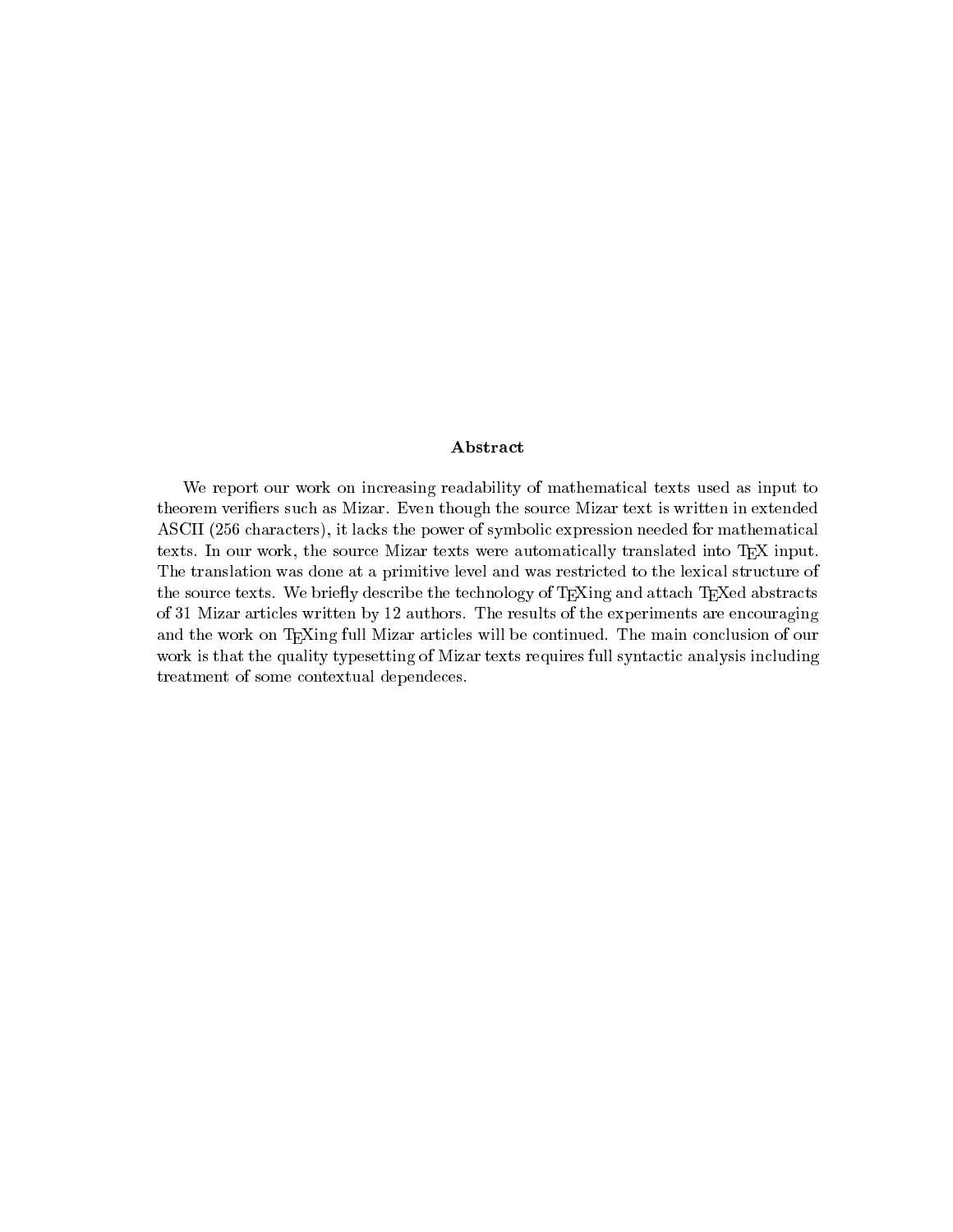# **Contents**

| $\mathbf{1}$   |                           | Introduction                                     | $\mathbf{1}$     |  |  |  |  |
|----------------|---------------------------|--------------------------------------------------|------------------|--|--|--|--|
|                | Motivation<br>1.1         |                                                  |                  |  |  |  |  |
|                | 1.2                       |                                                  | $\overline{2}$   |  |  |  |  |
|                |                           | 1.2.1                                            | $\overline{2}$   |  |  |  |  |
|                |                           | 1.2.2                                            | 3                |  |  |  |  |
|                | 1.3                       | $\overline{4}$                                   |                  |  |  |  |  |
|                |                           | The structure of a Mizar article<br>1.3.1        | $\bf 5$          |  |  |  |  |
|                |                           | 1.3.2                                            | $\boldsymbol{6}$ |  |  |  |  |
|                |                           | 1.3.3                                            | 7                |  |  |  |  |
|                | 1.4                       |                                                  | $\overline{7}$   |  |  |  |  |
|                |                           | 1.4.1                                            | $\overline{7}$   |  |  |  |  |
|                |                           | 1.4.2                                            | 8                |  |  |  |  |
|                |                           | 1.4.3                                            | 8                |  |  |  |  |
|                |                           | 1.4.4<br>Lexem categories and horizontal spacing | 9                |  |  |  |  |
|                |                           | 1.4.5                                            | 10               |  |  |  |  |
|                | 1.5                       |                                                  | 11               |  |  |  |  |
| $\overline{2}$ |                           | <b>TARSKI</b><br>12                              |                  |  |  |  |  |
| 3              | <b>AXIOMS</b><br>14       |                                                  |                  |  |  |  |  |
| 4              | <b>BOOLE</b>              |                                                  |                  |  |  |  |  |
| 5              | ZFMISC <sub>1</sub><br>21 |                                                  |                  |  |  |  |  |
| 6              | ENUMSET1<br>27            |                                                  |                  |  |  |  |  |
| 7              | SUBSET <sub>1</sub>       |                                                  |                  |  |  |  |  |
| 8              | FUNCT <sub>-1</sub>       |                                                  |                  |  |  |  |  |
| 9              | FUNCT <sub>2</sub>        |                                                  |                  |  |  |  |  |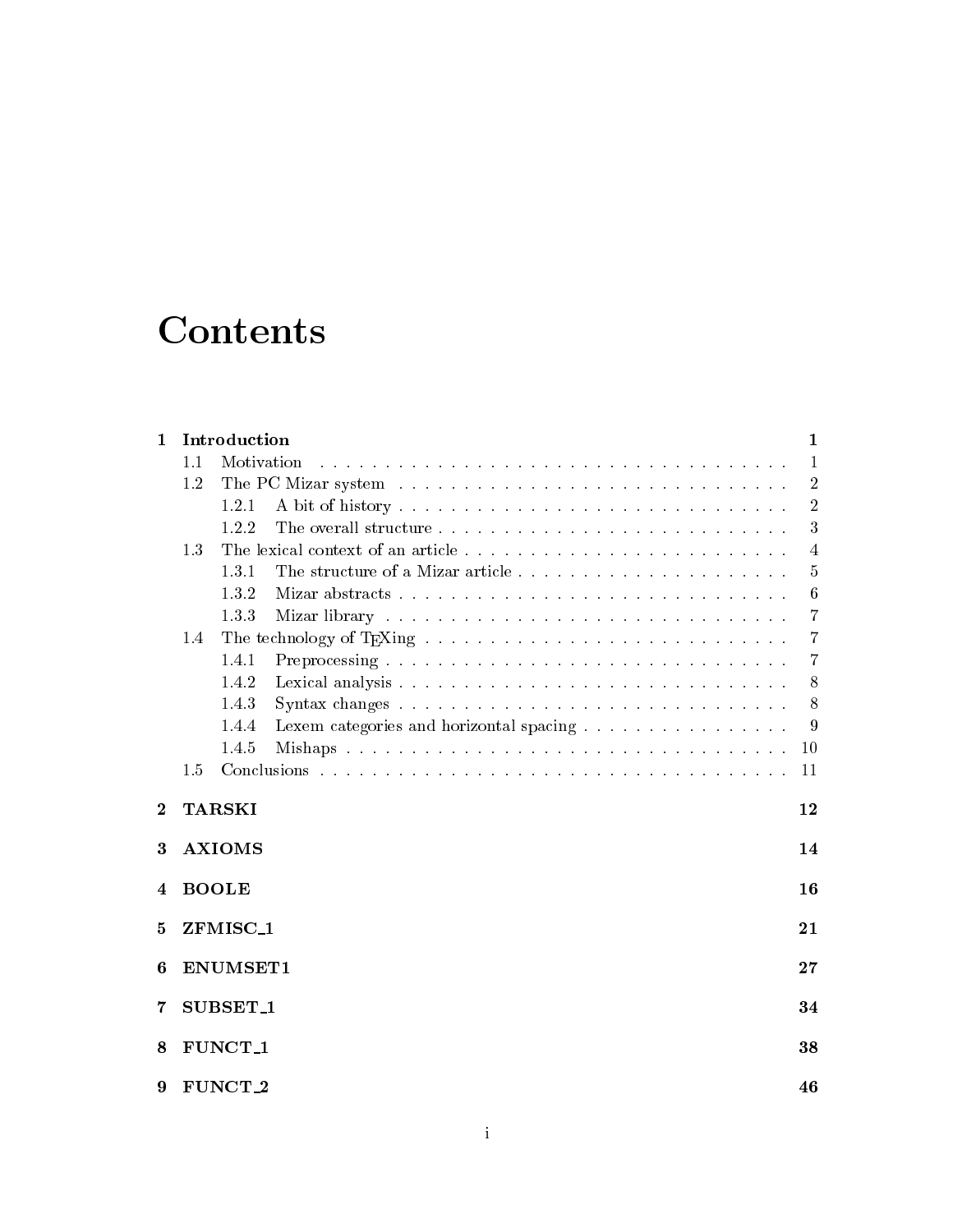10 FUNCT\_3 56 11 BINOP<sub>-1</sub> 64  $12 \text{ RELAT}_1$  68  $13 \text{ GRFUNC}_1$  76 14 RELAT\_2 81 15 RELSET<sub>-1</sub> 85 16 WELLORD1 90 17 SETFAM<sub>-1</sub> 95 18 MCART\_1 99 19 REAL\_1 106 20 ORDINAL1 111 21 NAT<sub>-1</sub> 116 22 FINSEQ<sub>-1</sub> 120 23 FINSET\_1 126 24 DOMAIN\_1 128 25 FINSUB<sub>-1</sub> 135 26 Inc. 26 Inc. 26 Inc. 26 Inc. 26 Inc. 26 Inc. 26 Inc. 26 Inc. 26 Inc. 26 Inc. 26 Inc. 26 Inc. 26 Inc. 26 Inc. 27 LATTICES 146 28 PRE\_TOPC 152

29 TOPS\_1 158 30 CONNSP<sub>-1</sub> 164 31 SCHEMS 1 169 SCHEMS 1 169 SCHEMS 1 169 SCHEMS 1 169 SCHEMS 1 169 SCHEMS 1 169 SCHEMS 1 169 SCHEMS 1 169 SCH 32 ZF LANG 173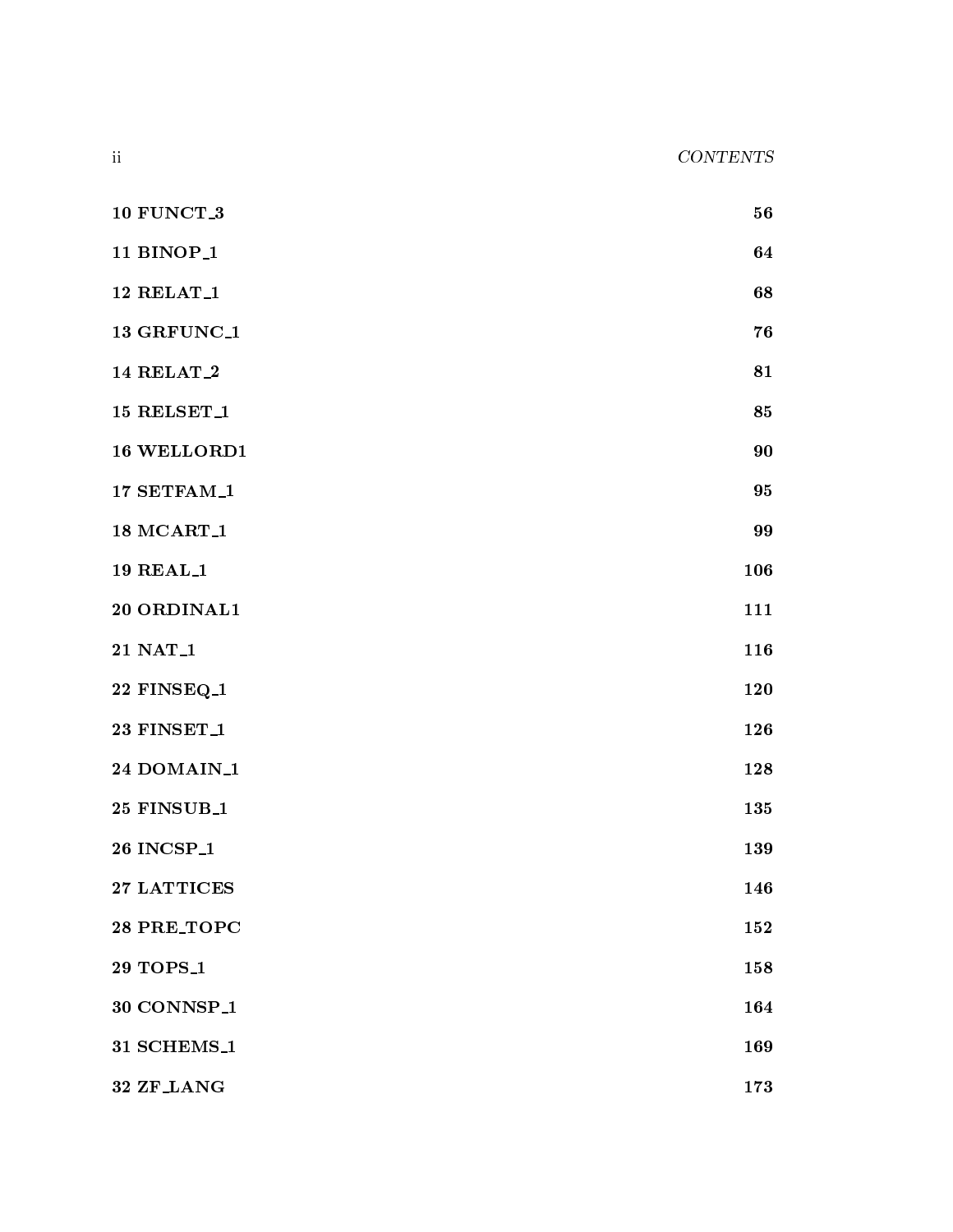| <b>CONTENTS</b>                         | iii |
|-----------------------------------------|-----|
| 33 ZF_MODEL                             | 183 |
| 34 ZF_COLLA                             | 189 |
| A Built-in Concepts                     | 191 |
| <b>B</b> The Grammar of Mizar Abstracts | 194 |
| C Vocabularies                          | 199 |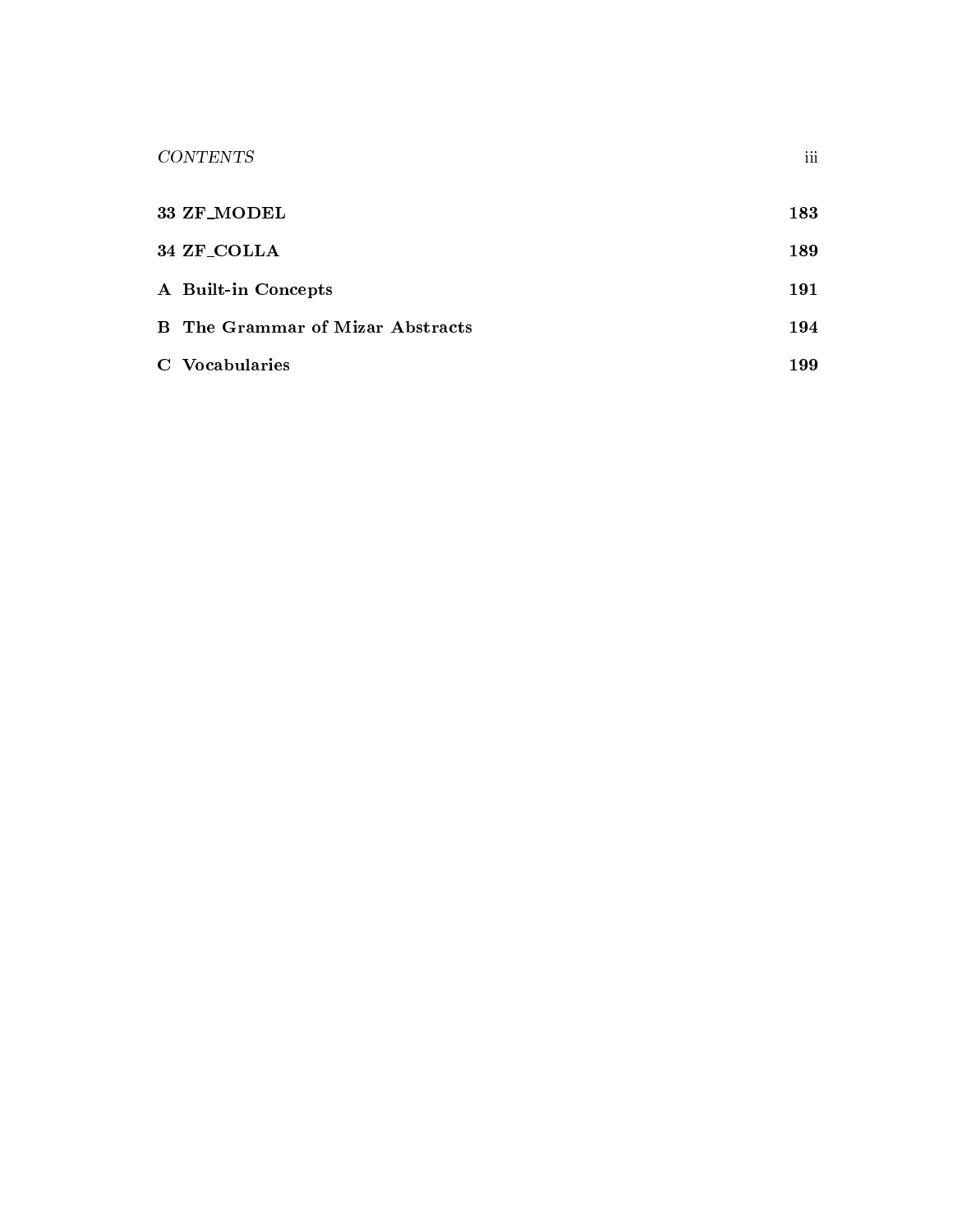## Chapter 1

# **Introduction**

### 1.1 Motivation

The idea that an automatic device should check our logical derivations is by no means new. It an be tra
ed ba
k not only to Pas
al and Leibnitz, but to Ramon Llull. In re
ent years, several projects have aimed at providing computer assistance for doing mathematics. Among the better known there are: Nuprl [1], THEAX [7], AUTOMATH [2], EKL [3].  $\text{QUIP}$  [12]. The specific goals of these projects vary, however, they have one common feature: the human writes mathematical texts and the machine verifies their correctness.

The input to any of such systems is an ASCII (or some other code) file. As such it can be printed or seen at a display monitor. However, the input texts are meant to be readable for the computer (taking into account current input devices) and they are visually far from what one would call a mathematical text (even if their semantic contents fully justifies the name). In onsequen
e, the human readers are relu
tant to read the texts, although their authors did not mean only omputers as potential readers. We report our work on increasing readability of mathematical texts used as input to theorem verifiers.

The system we have experimented with is Mizar  $[13]$ . The Mizar input text is written in extended ASCII. The following is an example of a theorem in such a text:

```
:: FUNCT_1:159
   f is_one-to-one iff for y ex x st f''\{y\} c= \{x\};
```
Our goal was to make this text better looking by pro
essing it automati
ally. Here is what we have obtained:

Theorem FUNCT<sub>1</sub>:159. f is 1-1 iff for y ex x st  $f^{-1}{y} \subset {x}$ .

The printouts included in this report have been obtained using  $T_{\text{F}}X[4]$  and  $\text{LFT}_{\text{F}}X[5]$ . However, we wanted that neither the author of the Mizar text nor the reader of the text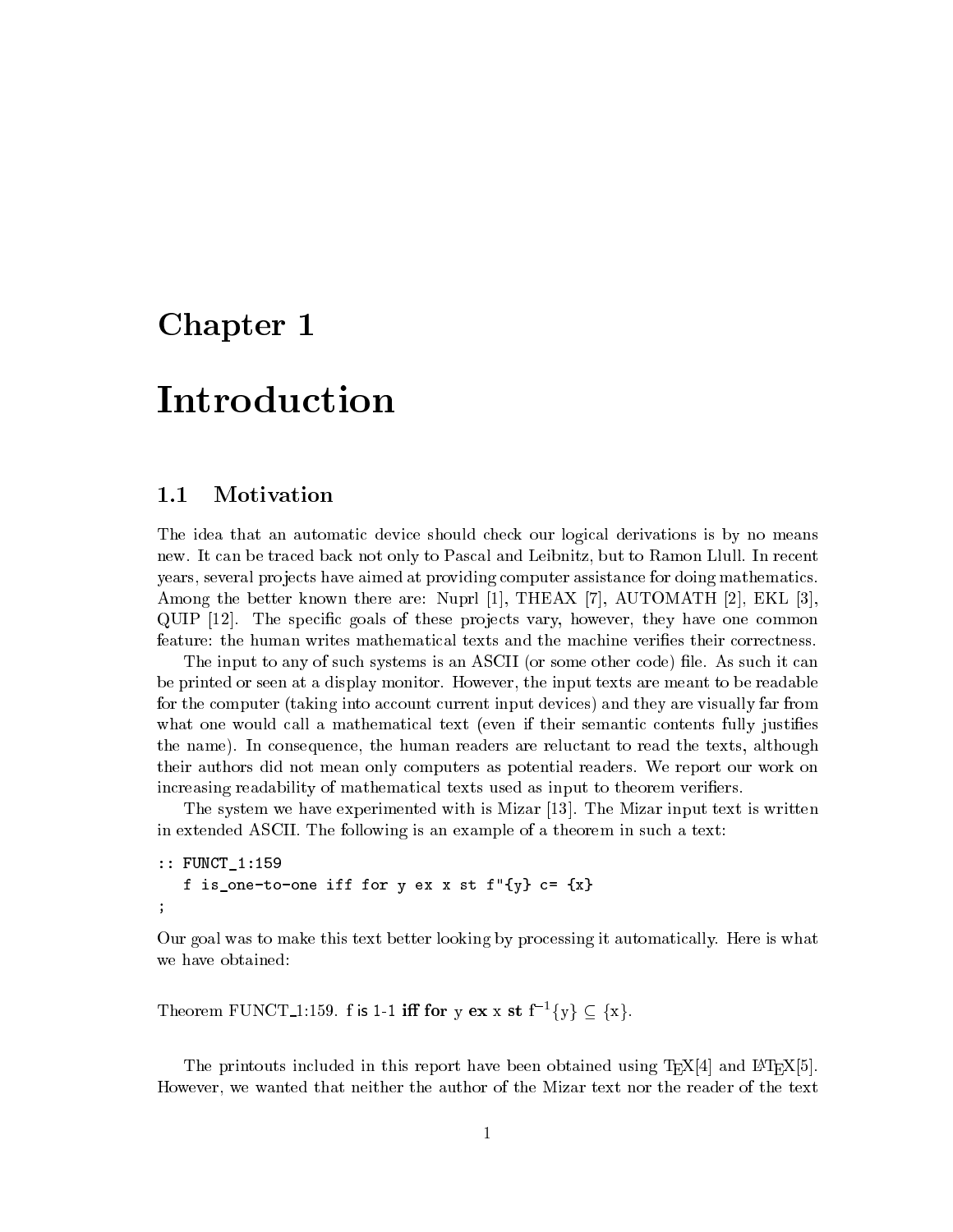ever sees the TEX input. The TEX input generated automatically in our experiment for the above example is as follows:

```
Theorem FUNCT\_1:159. f
\{\sceil s \mid 1-1\}\{\b{bf} \text{ iff }\}\{\hat{b}f for\}y
\{\b{b}f e x\}\mathbf{x}\{\hbox{bf st}\}f$^{-1}$\{y\}
$\subseteq$
\{\{x\}\}\vspace\{1mm\}.
```
We have prepared a set of software tools that convert the Mizar source text into the  $T_F X$  input. Our experiment was limited in the sense that we generate the  $T_F X$  input after doing only the lexical analysis of the Mizar text.

Our original goal was to obtain a readable printout of these Mizar texts that we needed to look through to write our new article (not included in this collection). Working with TEX was su
h a fun that we have ended up pro
essing all Mizar arti
les available to us. We hope that the contents of this report will be useful as a reference for other Mizar users.

#### $1.2\,$ The PC Mizar system

#### $1.2.1$ A bit of history

The project Mizar started in 1975 in Poland under the leadership of Andrzej Trybulec. Its original goal was to design and implement a software environment to assist the pro
ess of preparing mathemati
al papers.

After several years of experiments, a language alled Mizar 2 had been designed (by A. Trybule
) and implemented on ICL 1900 (by Cz. Bylinski, H. Orysz
zyszyn, P. Rudni
ki, and A. Trybulec, 1981). The system was later ported to other computers (mainframe IBM and also to UNIX). It has included the following features: structured types, type hierarchy. comprehensive definitional facilities, built-in fragments of arithmetics, and built-in variant of set theory. Among other works with Mizar 2, there was an attempt to prove properties of programs in it  $[11]$ .

The Mizar team effort in the following years resulted in developing other Mizar languages and their implementations but their hara
ter was experimental (Mizar 3, Mizar HPF); the systems were not distributed outside the Mizar group in Białystok. There was one ex
eption. A subset of Mizar, named Mizar MSE, was implemented (by R. Matuszewski, P. Rudni
ki, and A. Trybule
) in 1982 and has been widely used sin
e then. The system is meant for teaching elementary logic with stress on the practical aspects of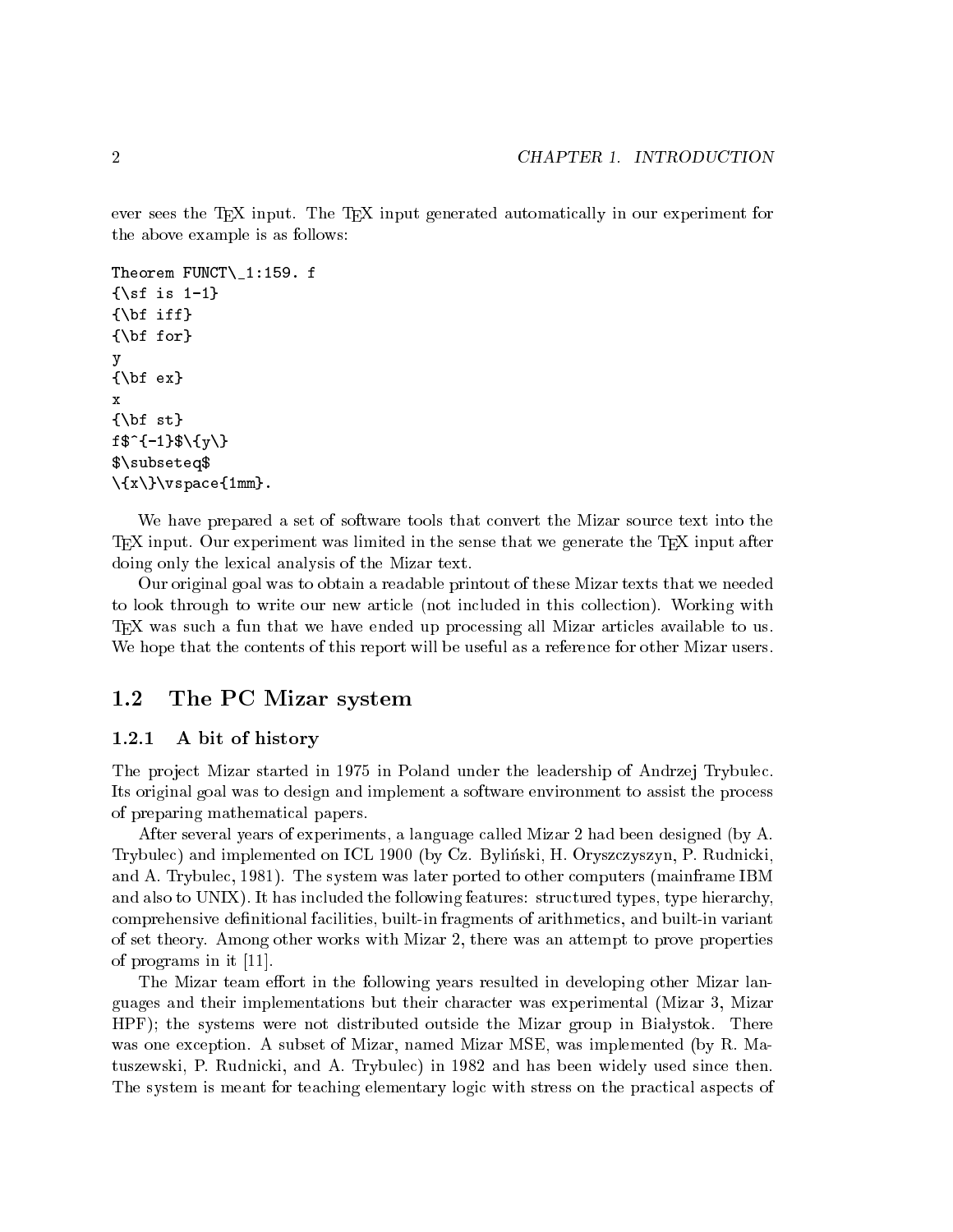constructing proofs. The Mizar MSE language encompasses many sorted predicate calculus with equality. However, the language does not support fun
tional notation. There are numerous implementations of Mizar MSE, see  $[15, 14, 6, 10, 9, 8]$ 

In 1986 Mizar 4 was implemented as a redesign of Mizar 2 and distributed to several dozen users. Each Mizar 4 article included the preliminaries part where the author could state some axioms that were not checked for validity. In 1988 the design process of the language was ompleted (by A. Trybule
) and this language is named simply Mizar. While arti
les in Mizar 4 must be selfontained, Mizar allows for ross-referen
es among arti
les. Moreover, an author of a Mizar text is not allowed to introdu
e new axioms. Only the predefined axioms can be used, everything else must be proved.

Recently, the main effort in the Mizar project has been in building the library of Mizar arti
les.

### 1.2.2 The overall structure

In this subse
tion we give a brief overview of PC Mizar, further subse
tions elaborate on some aspects that are relevant to this report. PC Mizar is a Mizar processor implemented on IBM I OS under DOS (by Oz. Bylinski, A. Trybulet, and S. Zukowski from Warsaw University in Białystok).

The central concept of Mizar is a *Mizar article*. Such an article can be viewed as an extremely detailed mathematical text written in a fixed formal notation. The source text of a Mizar arti
le is prepared as a text le (its name has obligatory extension .miz). There are rather few interesting things that one an prove in a short Mizar arti
le without making referen
es to other arti
les. Usually, we base our work on the a
hievements of others.

The power of the Mizar system is in automatic processing of cross-references among articles. This is done by maintaining a Mizar library. The library consists of files that are automati
ally reated from sour
e Mizar arti
les and it also in
ludes vo
abulary les. The vocabulary files (extensions .voc and .pri) exist separately from library articles. They ontain de
larations of symbols that an be in
luded into the lexi
al environment of an arti
le.

The Mizar processor is a program that verifies the correctness of Mizar articles. To verify an arti
le, the program must run in the appropriate software environment. Namely, it must have access to all the vocabulary and library files referenced from the given article. PC Mizar assumes certain organization of directories in which the vocabulary and library files are kept (we will not discuss it here).

Five library files are created in the process of including an article into the Mizar library. These are:

- format le (extension .nfr) that, for ea
h onstru
tor (e.g. fun
tion) introdu
ed in the arti
le, gives ertain information that is used during parsing.
- signature in the construction .section . see that the species that is problem . I have the construction of the ments and some additional information, e.g. the type of the result of a function.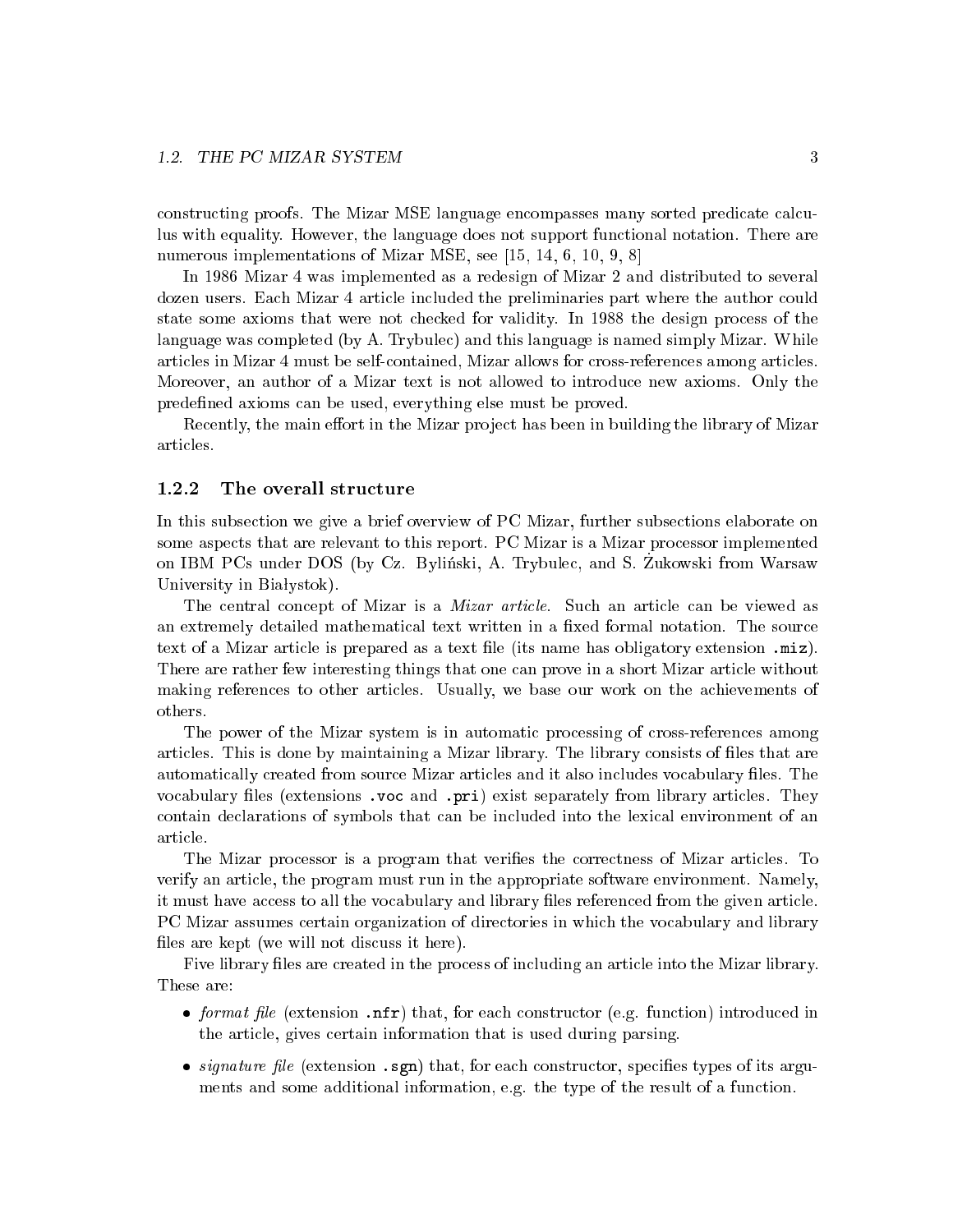- de de le (extension de la contraction de la contraction de la contraction de la contraction de la contraction d stored in this file, the definiendum is stored in the signature file.
- theorems le (extension .the) stores the theorems proved in the arti
le (without proofs).
- recovered the function in the stores that without the store in the store function  $\mathcal{L}_\mathcal{A}$ proofs).

The environment part of each article (between environ and begin) must declare all other PC Mizar units that are referen
ed from the arti
le.

#### The lexical context of an article 1.3

The set of symbols that can be used in a Mizar article is not fixed externally. The author of an article indicates which tokens are taken into account while tokenizing the article. By a *lexicon* of an article we mean the set of such tokens. The lexicon of an article consists of the *basic lexicon* and some *additional lexicons*. Additional lexicons are not associated with any single Mizar article, they can be shared by many articles.

The basic lexicon includes the following tokens:

| and         | as            | assume        | be         |  |  |  |
|-------------|---------------|---------------|------------|--|--|--|
| begin       | being         | by            | case       |  |  |  |
| cases       | coherence     | compatibility | consider   |  |  |  |
| consistency | contradiction | correctness   | definition |  |  |  |
| definitions | end           | environ       | e x        |  |  |  |
| existence   | for           | from          | func       |  |  |  |
| given       | hence         | holds         | if         |  |  |  |
| iff         | implies       | is            | it         |  |  |  |
| let         | means         | mode          | not        |  |  |  |
| now         | оf            | οr            | otherwise  |  |  |  |
| per         | pred          | proof         | provided   |  |  |  |
| qua         | reconsider    | redefine      | reserve    |  |  |  |
| scheme      | schemes       | signature     | set        |  |  |  |
| st          | struct        | such          | take       |  |  |  |
| that        | the           | then          | theorem    |  |  |  |
| theorems    | thesis        | thus          | uniqueness |  |  |  |
| vocabularv  |               |               |            |  |  |  |

Spe
ial symbols :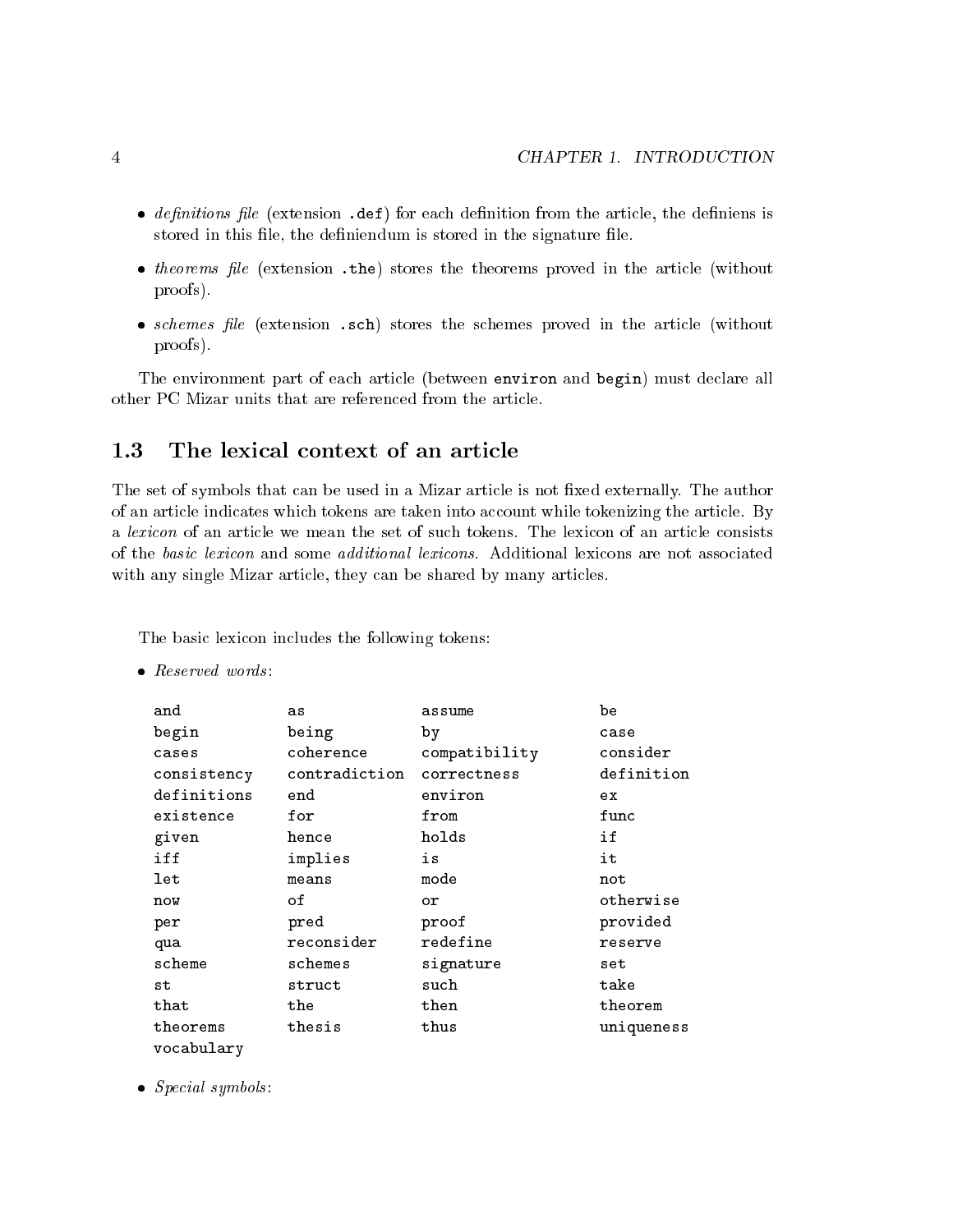$=$ , ; : ( ) [ ℄ { } (# #) =  $$1$  $$3$  $k \rightarrow$  $\leftrightarrow$ & -> .= <> \$1 \$2 \$3 \$4 \$5 \$6 \$7 \$8

For (# and #) there are synonymous characters with decimal codes 174 and 175 whose usual graphical representation resembles  $\ll$  and  $\gg$ , respectively.

- Numerals are strings of de
imal digits.
- *Identifiers* are strings of letters, digits, underscore  $(\_)$ , and apostrophe  $(\')$  that are not reserved words, symbols, numerals.

The additional lexicons are defined in the *vocabulary* files. An additional lexicon is a set of symbols which are strings of arbitrary characters excluding control characters, space, and double colon. Each line of such a file introduces a symbol. Symbol are grouped into the following lasses: mode symbol, fun
tion symbol, left or right fun
tion bra
ket, structure symbol, selector symbol, and predicate symbol.

If an additional lexicon defines a symbol represented by a string of characters that otherwise forms an identier, the symbol overrides the identier.

The symbols introduced in vocabulary HIDDEN are put into the lexicon of every Mizar arti
le. Symbols from other vo
abularies are put into the lexi
on of an arti
le with the help of the vocabulary directive.

#### $1.3.1$ The structure of a Mizar article

Each Mizar article is written as a text file. The general structure of such an article is as

environ

Environment

begin

Text-Proper

The Text-Proper contains new facts with their proofs and definitions of new concepts. The *Environment* declares the items in the Mizar library that can be referenced from the Text-Proper. This part consist of a sequence of directives. There is one format of vo
abulary dire
tives:

vocabulary Vocabulary-File-Name;

This directive adds the symbols introduced in the *Vocabulary-File-Name* to the article's lexicon. We say that this directive declares the vocabulary in the article.

There are four kinds of library directives

signature Signature-File-Name;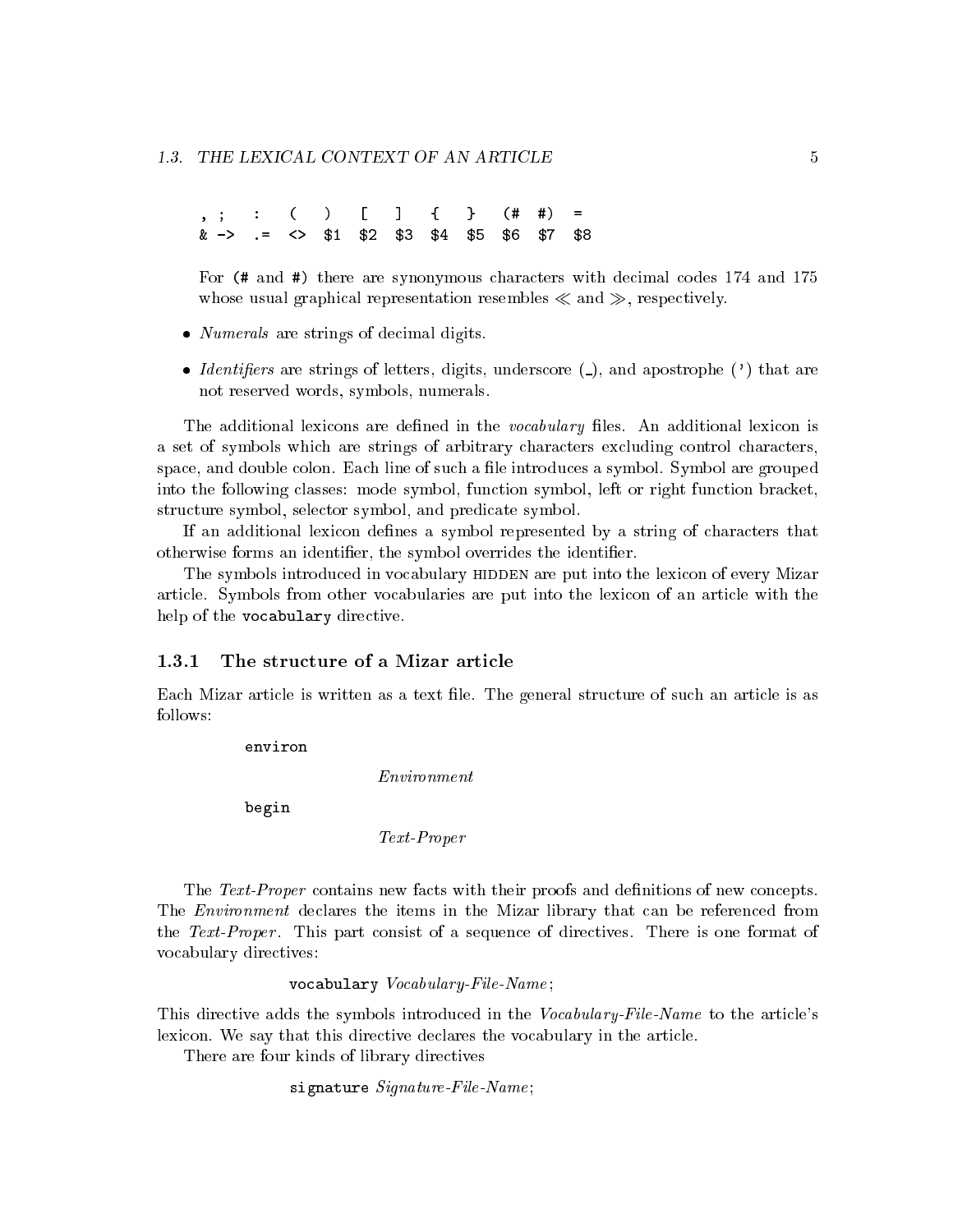definitions  $Definitions$ -File-Name; theorems Theorems-File-Name; schemes Schemes-File-Name;

The directive signature informs the Mizar processor that the article is permitted to use the notation introduced in article *Signature-File-Name* miz. The directive is needed to parse the Text-Proper. The remaining three directives allow us to use definitions, theorems, and s
hemes (e.g. indu
tion s
heme) that are dened or proved in another arti
le.

The Text-Proper is a sequence of Text-Items, and there are the following kinds of them:

- Reservation is used to reserve identiers for a type. If a variable has an identier reserved for a type, and no explicit type is stated for the variable, then the variable type defaults to the type for which its identifier was reserved.
- on is used to denote the construction of the construction of the sorts of the sorts of the sorts of the sorts o constructors: term constructors (functions), formula constructors (predicates), and type onstru
tors (modes).
- s ture-out a structure introduced matrix a structure is an entity that the structure is an entity that the structure of a number of fields that are accessed by selectors.
- Theorem announ
es a proposition that an be referen
ed from other arti
les.
- S
heme also announ
es a proposition, visible from outside. It ontrast to theorem, scheme is expressed in terms of second-order variables.
- auxiliary-Item introduced that are local to the article in which is the article in which is the article in which is the article in the article in the article in the article in the article in the article in the article in t and are not exported to the library files (e.g. lemmas, definitions of local predicates).

The goal of writing an article is to prove some theorems and/or define some new on
epts su
h that the on
epts an be referen
ed by other authors. Before the theorems and definitions are included into the library they must be proved valid and correct. The Mizar article contains proofs of the theorems and justifications of the correctness of the

### 1.3.2 Mizar abstracts

Mizar input texts tend to be lengthy as they ontain omplete proofs in a rather demanding formalism. New arti
les strongly depend on already existing ones. Therefore, there was a need to provide the authors with a quick reference to the already collected articles. The solution consisted in automatically creating an *abstract* for each Mizar article. An abstract of an arti
le in
ludes all the items that an be referen
ed from other arti
les. Therefore, there is no need to examine the entire article to make a reference to a single theorem. Grammar of PC Mizar abstracts is given in appendix B.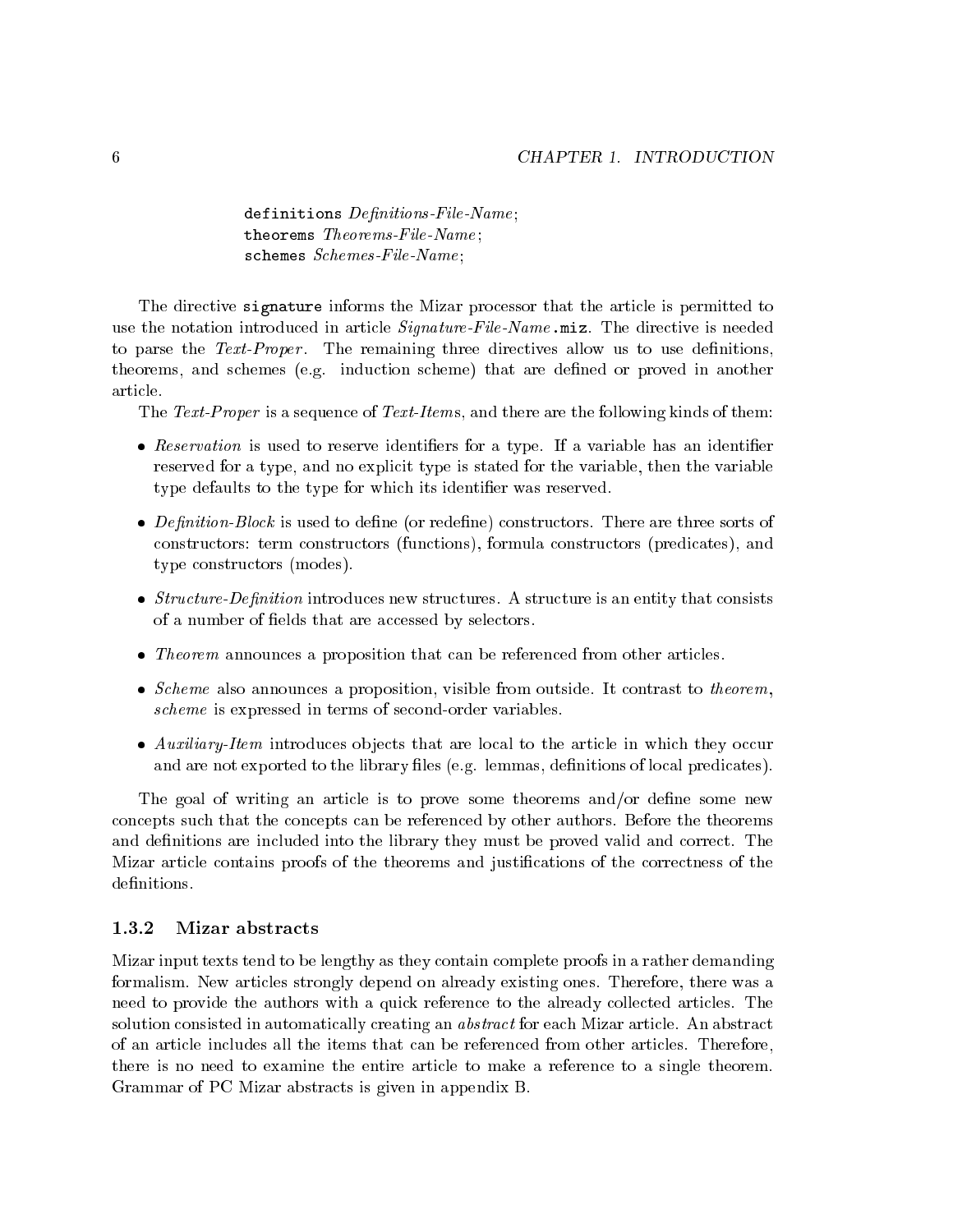The environment of an abstract contains only the directives for accessing vocabularies and signatures. Figure 1.1 presents an example of su
h an environment.

environ

```
vo
abulary Boole;
vo
abulary Fam_op;
vo
abulary Sub_op;
vo
abulary Sfamily;
signature Tarski;
signature Boole;
signature Enumset1;
signature Subset_1;
```
begin

Figure 1.1: Sample environment.

### 1.3.3 Mizar library

The Mizar group at the Warsaw University (Institute of Mathematics in Białystok) started collecting Mizar articles and organizing them into a library that is distributed to other Mizar users. This report contains the abstracts of the articles in the library as of May 10, 1989. The arti
les were authored by 12 people.

The person responsible for the library (E. Woronowicz) requires that authors of contributed arti
les supply an additional le that des
ribes the bibliographi data of the article, a file with extension . bib. These files have been processed by us to obtain the title, authors' names, and the summary. They are printed at the beginning of ea
h abstra
t.

#### The technology of T<sub>E</sub>Xing 1.4

In our experiment, we have tried to produ
e a quality output on a laser printer doing only lexical analysis of the source of Mizar abstracts.

#### 1.4.1 Preprocessing

The T<sub>E</sub>Xing of Mizar abstracts was done under UNIX BSD 4.3. The Mizar source files, in extended ASCII IBM Set II, were transferred from IBM PC to UNIX (using kermit).

The version of lex that we used recognized only first 128 characters of the code. Therefore, we had to do something with the remaining 128 characters. In Mizar PC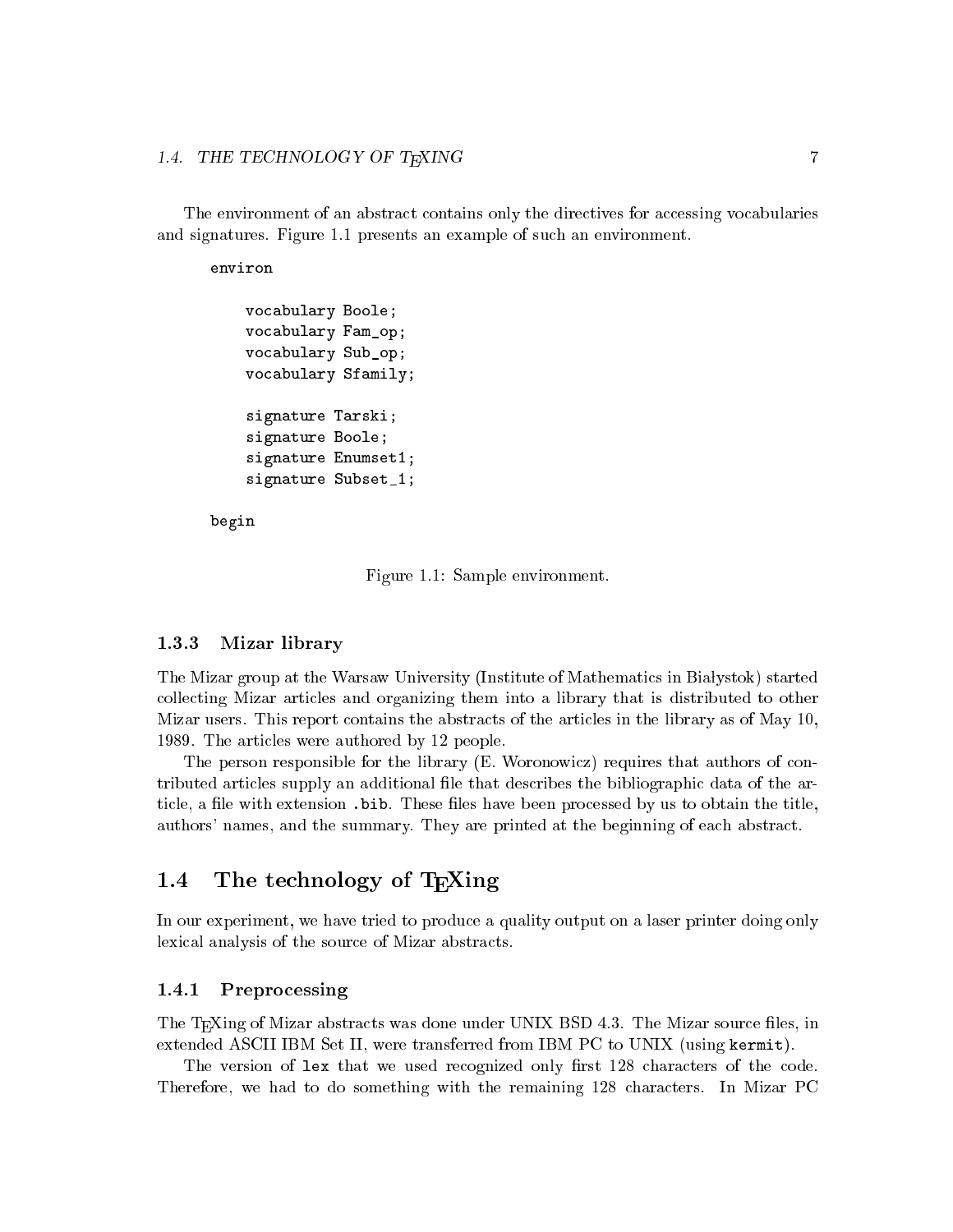all these hara
ters an be used in user-dened vo
abularies. Every hara
ter with ode greater than 127 was translated into its 3 digit de
imal representation prepended with a ba
kslash.

### 1.4.2 Lexi
al analysis

We used  $\texttt{lex}$  for analysis of Mizar abstracts and the generation of T<sub>E</sub>X input. Our first attempt to write one lex program that would handle all the symbols from vo
abularies failed. We have exceeded the capacity of an internal parameter of lex that cannot be ontrolled from outside (number of positions in a state). An attempt to have just a small number of lex programs that could process all the abstracts failed because of the prohibitively high running time of lex (more than 15 minutes which was too much for us). But this solution had to be abandoned for another and mu
h more serious reason. Namely, if a vocabulary is declared in an article then no symbol from the vocabulary can be used as an identifier, even if it has the syntax of an identifier. E.g. if vocabulary Boole is declared in an article then capital U cannot be used as an identifier in the article. (The symbol was meant to denote set union.) However, in arti
les that do not use the vocabulary, U is a legal identifier. Therefore, depending on the vocabularies declared in an article U is printed either as  $\cup$  or as U.

Because of all that, we needed a separate lex program for each of the articles. Therefore, we prepared a separate set of lex rules for each vocabulary, each kept in a separate file and prepared by hand. The lex program for an article is obtained by the catenation of a common beginning part, the files containing rules for vocabularies used in the article. and a ommon ending part ontaining rules for Mizar dened symbols. All Mizar reserved words are printed in **boldface**.

### 1.4.3 Syntax hanges

The environment section of an abstract is automatically converted to a different form. The way how it is done can be easily guessed from the text in figure 1.2 that is the printed version of the environment part listed in figure 1.1:

The symbols used in this article are introduced in the following vocabularies: BOOLE, fam op, sub op, and sfamily. The terminology and notation used in this arti
le have been introduced in the following articles: TARSKI, BOOLE, ENUMSET1, and SUBSET<sub>1</sub>.

Figure 1.2: T<sub>E</sub>Xed environment.

Some other hanges were minor.

Semi
olon was repla
ed by a period.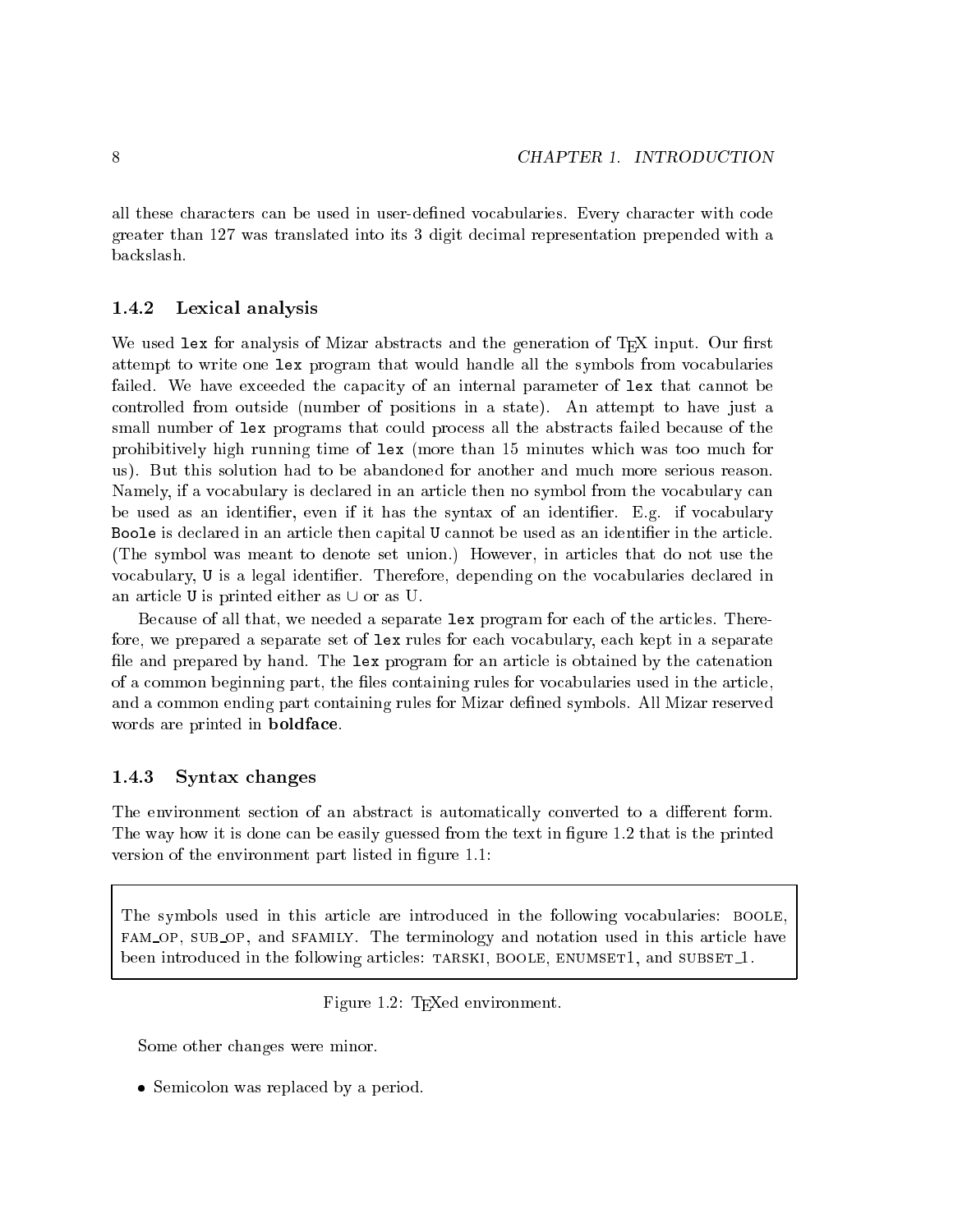### 1.4. THE TECHNOLOGY OF T<sub>E</sub>XING 9

- Each theorem starts with the word 'Theorem' followed by a pattern of library reference to it.
- The definition starts with the word 'Definition' and the matching end is not printed, indentation is used to improve readability.

#### 1.4.4 Lexem categories and horizontal spacing

For the horizontal spacing all tokens have been classified into 8 groups.

- 1. Left delimiters: special symbols  $( \n\{ \n\{\n\}$  (# and vocabulary symbols classified as Left-Function-Bracket,
- 2. Right delimiters: special symbols  $) \}$   $\exists$  #) and vocabulary symbols classified as Right-Fun
tion-Bra
ket,
- 3. Pun
tuation marks: spe
ial symbols ; , :.
- 4. Identiers.
- 5. Identier-like symbols: Mizar reserved words and vo
abulary symbols that are printed as sequen
es of letters and possibly some other hara
ters (e.g. the fun
tion symbol the left argument of).
- 6. Binary operations: fun
tion symbols used in inx notation and printed as one symbol.
- 7. Prex operations: fun
tion symbols used in prex notation and printed as one symbol.
- 8. Postx operations: fun
tion symbols used in postx notation and printed as one symbol.

For every pair of symbols, we defined the spacing between them depending on their classes. The array in figure 1.3 specifies the spacing rules. The class 0 in the array denotes a spe
ial lass: beginning of a line, no previous symbol. The meaning of the entries in the array is as follows:

- 0 no spa
ing, linebreak not allowed,
- e, a regular space
- 2 no spa
ing, linebreak allowed (linebreak[0℄).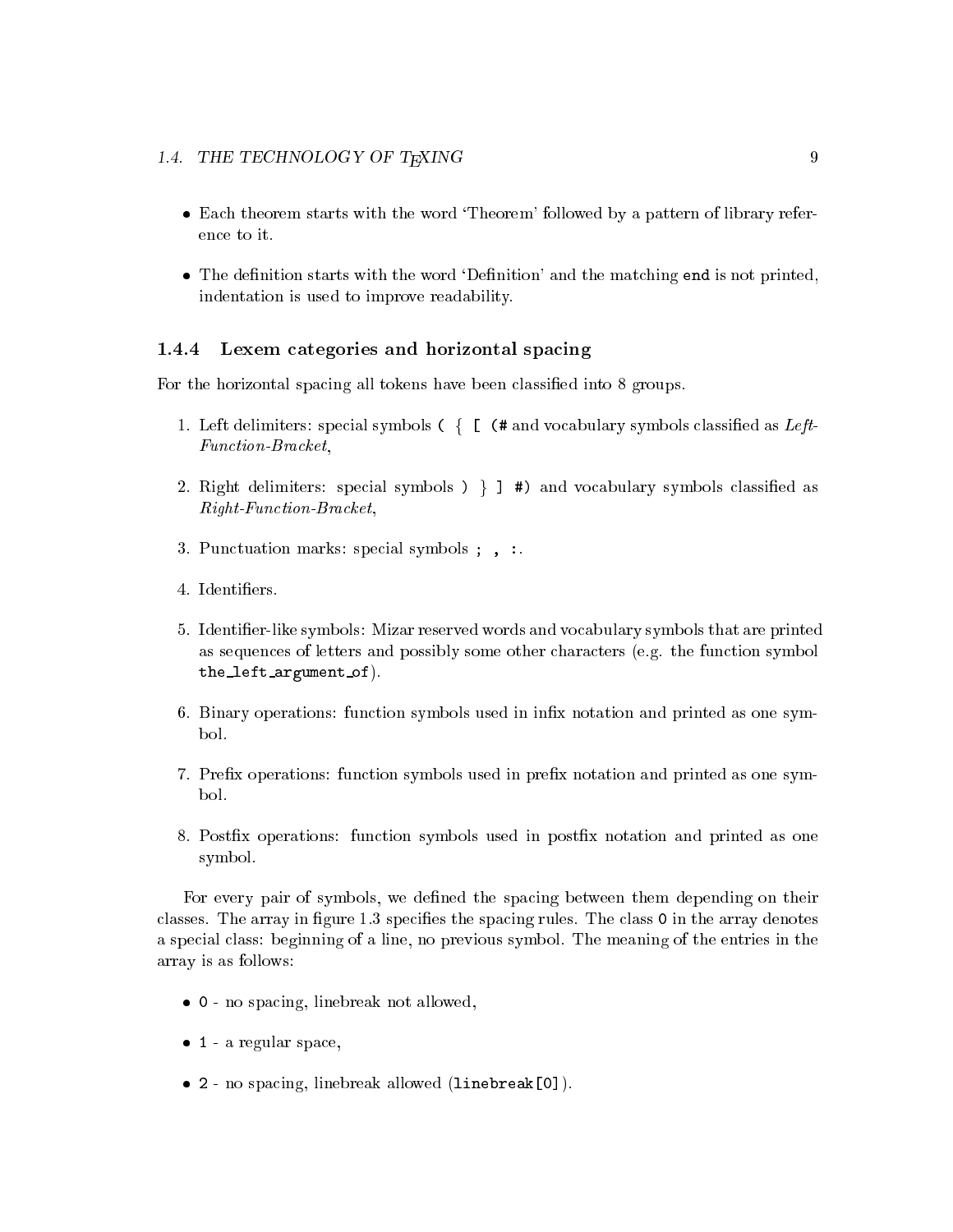$/* 0 1 2 3 4 5 6$  $8 */$  $7\phantom{.}$  $int$  SPACES [9] [9] = {  $/* 0 */$  { 0, 0, 0, 0, 0, 0, 0, 0},  $/* 1 */$  { 0, 0, 0, 0, 0, 0, 0, 0, 0 },  $/* 2 */$  { 0, 2, 0, 0, 2, 1, 2, 2, 0 },  $/* 3*/$  { 0, 1, 2, 0, 1, 1, 0, 1, 0 },  $/* 4*/$  { 0, 0, 0, 0, 1, 1, 0, 0, 0 }, /\* 5 \*/ { 0, 1, 0, 0, 1, 1, 0, 1, 0 }, /\* 6 \*/ { 0, 2, 0, 0, 0, 0, 0, 2, 0 },  $/* 7*/$  { 0, 0, 0, 0, 0, 0, 0, 0, 0 }, /\* 8 \*/ { 0, 0, 0, 0, 0, 1, 2, 0, 0 } };

Figure 1.3: Spacing rules.

### 1.4.5 Mishaps

In our experiment the analysis of Mizar sour
e texts was limited to lexi
al analysis only. Mizar vocabularies classify all symbols introduced in them into classes specified in section 1.3. This classification alone is not sufficient to solve some problems, e.g. is a given symbol a symbol of a prefix or an infix operation? Moreover, the same function symbol can be used in the same article as a postfix, prefix, or infix operation. However, without doing syntactic analysis we have no way of guessing which of the three is used in a specific ase. Fortunately, the authors of the papers in question did not use this possibility, with some exceptions. E.g. in chapter 10 the author uses the symbol ", which is T<sub>E</sub>Xed as superscript  $^{-1}$ , as a function symbol for three different functions as follows.

- (infix notation) inverse image of a set under a mapping, e.g.  $f^{-1}X$ ,
- (postfix notation) inverse of a bijective mapping: e.g.  $f^{-1}$ ,
- the function induced in the function  $\alpha$  function in the function  $\alpha$  function for  $\alpha$  function  $\alpha$ that assigns to a set its inverse image under f:  $^{-1}$ f.

Originally, the symbol " has been introduced in vocabulary REAL\_1 while preparing article real <sup>1</sup> and was used as a postx fun
tion to denote the inverse of a real number.

Despite that we used the set of amssymbols in IATEX, the symbol for symmetric difference  $(-)$  had to be typeset by hand.

There is also one thing to mention about Polish characters available in TEX. Namely, there is Polish  $\frac{1}{1}$  as a separate object; some Polish letters can be obtained using accents. However, some Polish letters cannot be constructed using the available features, e.g. e. was on the and only the and only possessed the and and one and only the and only the and the and the set of have time to design a new font).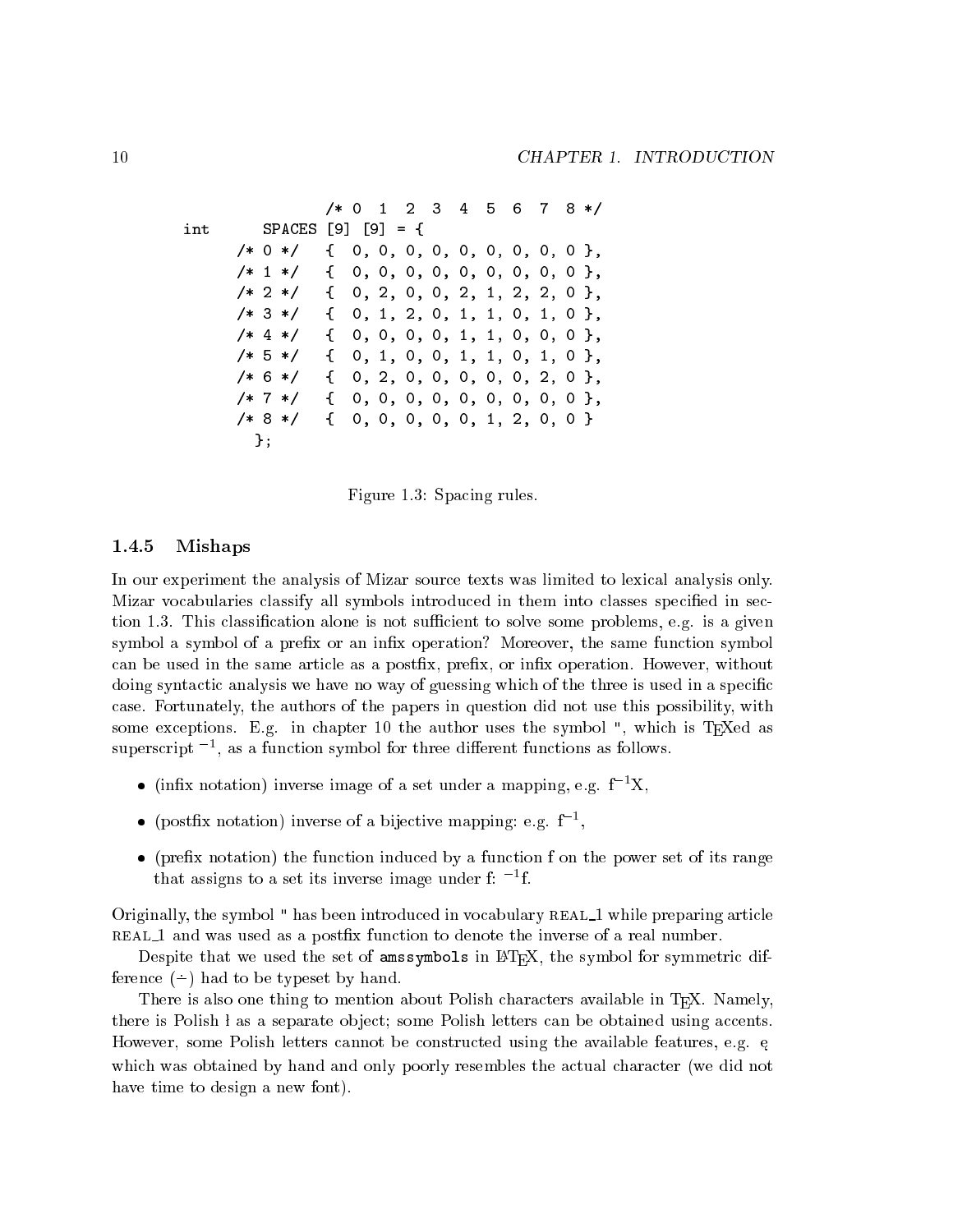### 1.5 Con
lusions

We feel that our limited experiment was encouraging. The T<sub>EX</sub>ed texts are much easier to read than the Mizar sources and at the same time visually close enough to the sources. We did not expe
t that doing only lexi
al analysis we an obtain the text that looks so well. We also feel that obtaining a better output would require a considerably bigger effort.

The following remarks will be onsidered in the future work on typesetting of Mizar arti
les and their abstra
ts:

- The quality typesetting of Mizar texts requires full synta
ti analysis. Moreover, we feel that pure context-free parsing is insufficient, and contextual dependencies must be taken into account. Only in this case we will be able to benefit from the power of the TEX math-mode.
- The authors of Mizar volume the Mizar volume that  $\mathbf{r}$  is the TEX version of  $\mathcal{P}_\mathbf{y}$  and the  $\mathcal{P}_\mathbf{y}$ introdu
e.
- It seems useful to prepare a set of TEX ma
ros that are spe
ialized for Mizar texts.
- In the future, pre-editing and post-editing during the typesetting seems the only way to solve ertain problems.

### A
knowledgements

Our thanks are to Włodek Dobosiewicz and Paweł Gburzyński for many helpful comments while writing this report.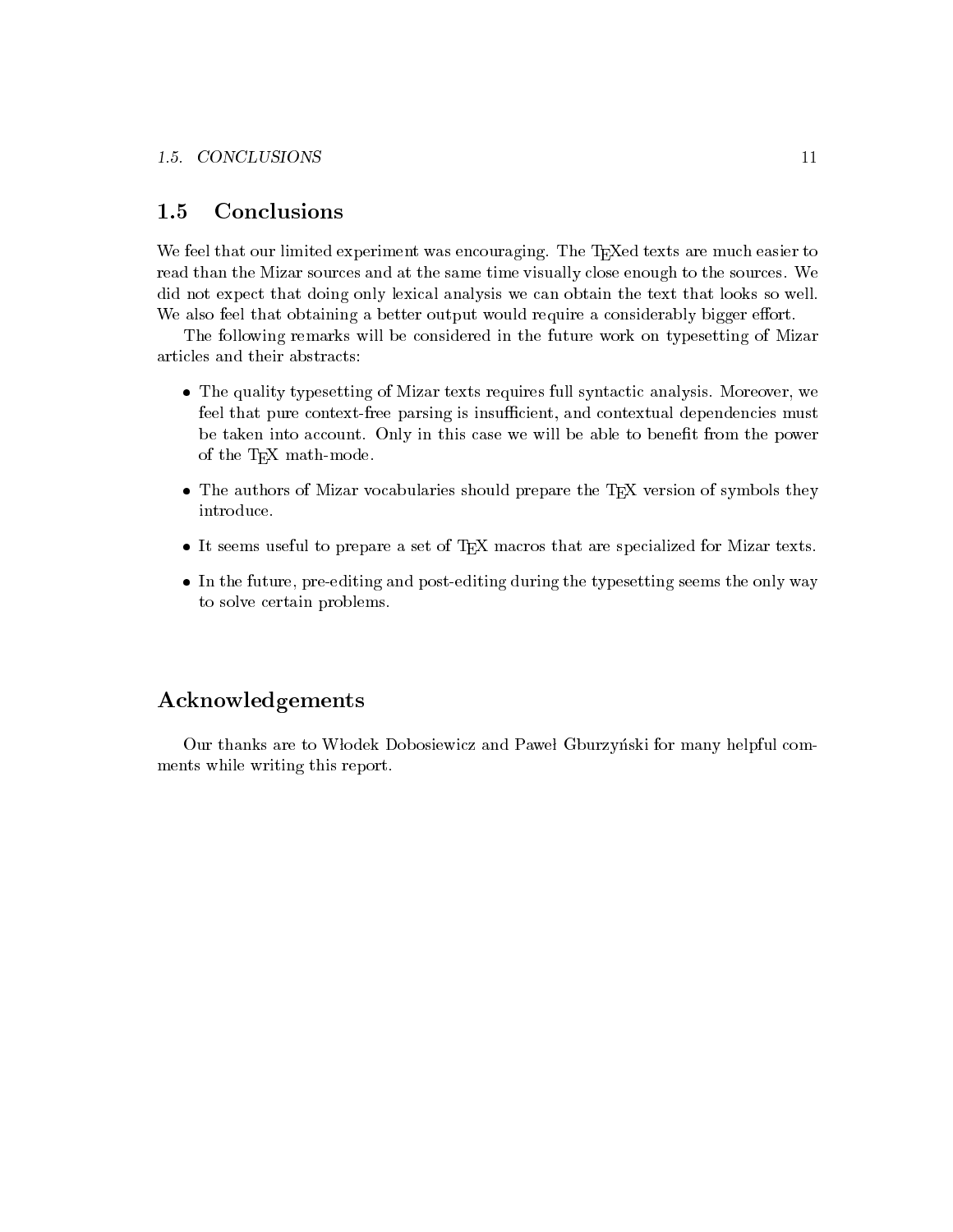## Chapter 2

## Tarski Grothendie
k Set Theory

by

Andrzej Trybule <sup>1</sup>

Warsaw University (Białystok)

Summary. This is the first part of the axiomatics of the Mizar system. It includes the axioms of the Tarski-Grothendie
k set theory. They are: the axiom stating that everything is a set, the extensionality axiom, the denitional axiom of the singleton, the definitional axiom of the pair, the definitional axiom of the union of a family of sets, the definitional axiom of the boolean (the power set) of a set, the regularity axiom, the definitional axiom of the ordered pair, the Tarski's axiom A (the existen
e of arbitrary large strongly ina

essible ardinals). Also, the denition of equinumerosity is introdu
ed.

The symbols used in this article are introduced in the following vocabularies: EQULREL, boole, and fam op.

reserve x, y, z, u for Any, N, M, X, Y, Z for set.

Theorem TARSKI:1. x is set.

Theorem TARSKI:2. (for x holds  $x \in X$  iff  $x \in Y$ ) implies  $X = Y$ .

Definition

let y.

func  $\{y\} \rightarrow \text{set means } x \in \text{it iff } x = y.$ 

<sup>1</sup> Supported by RPBP.III-24.B1.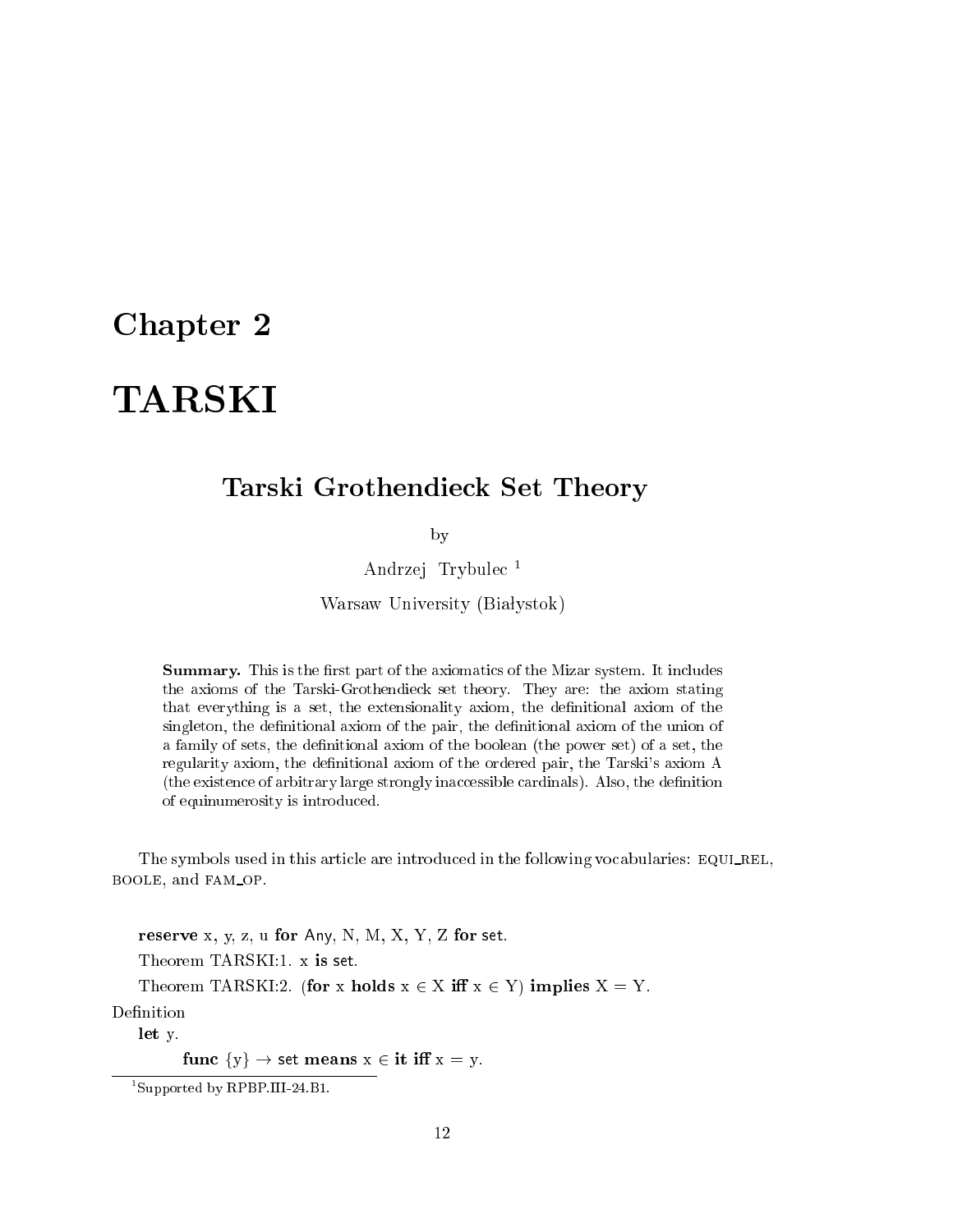let z.

```
func \{y, z\} \rightarrow set means x \in \text{it iff } x = y \text{ or } x = z.
    Theorem TARSKI:3. X = \{y\} iff for x holds x \in X iff x = y.
    Theorem TARSKI:4. X = \{y, z\} iff for x holds x \in X iff x = y or x = z.
    let X, Y.
           pred X \subseteq Y means x \in X implies x \in Y.
Definition
    let X.
           {\bf func}\mid |{\rm X} \rightarrow {\sf set}\; {\bf means}\; {\rm x} \in {\bf it}\; {\bf iff}\; {\bf ex}\; {\rm Y}\; {\bf st}\; {\rm x} \in {\rm Y}\; \&\; {\rm Y} \in {\rm X}.s a
                                       Y i for x holds x 2 X i ex Z st x 2 Z & Z 2 Y.
    Theorem TARSKI:6. X = bool Y iff for Z holds Z \in X iff Z \subseteq Y.
    Theorem TARSKI:7. x \in X implies ex Y st Y \in X & not ex x st x \in X & x \in Y.
    scheme Fraenkel{A() \rightarrow set, P[Any, Any]}: ex X st for x holds x \in X iff ex y st y
2 A() & P[y, x℄ provided for x, y, z st P[x, y℄ & P[x, z℄ holds y = z.
Definition
    let x, y.
           func [x, y] means it = {{x, y}, {x}}.
    Theorem TARSKI:8. [x, y] = {\{x, y\}, \{x\} }.
```
Definition

let X, Y.

pred  $X \approx Y$  means ex Z st (for x st  $x \in X$  ex y st  $y \in Y$  &  $[x, y] \in Z$ ) & (for y st y  $\in$  Y ex x st  $x \in X \& [x, y] \in Z$ )  $\&$  for x, y, z, u st  $[x, y] \in Z \& [z, u] \in Z$  holds x  $= z$  iff  $y = u$ .

Theorem TARSKI:9. ex M st  $N \in M \&$  (for X, Y holds  $X \in M \& Y \subset X$  implies Y 2 M) & (for X holds X <sup>2</sup> M implies bool X <sup>2</sup> M) & (for X holds X M implies X M or  $X \in M$ ).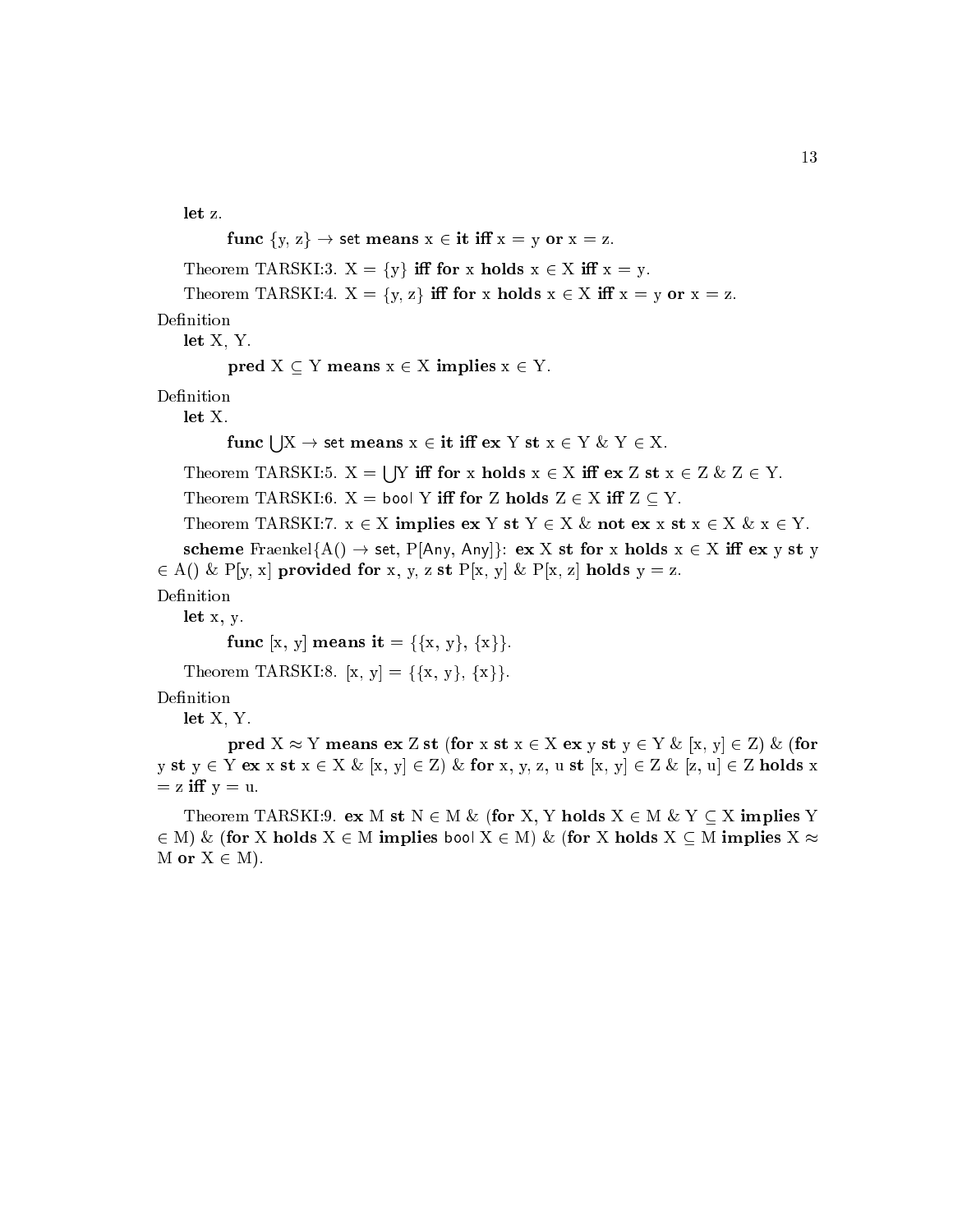## Chapter 3

# **AXIOMS**

### Axioms about Built-in Concepts

by

Andrzej Trybule <sup>1</sup>

Warsaw University (Białystok)

Summary. This abstract contains the second part of the axiomatics of the Mizar system (the first part is in abstract TARSKI). The axioms listed here characterize the Mizar built-in on
epts that are introdu
ed in abstra
t HIDDEN whi
h is automatically attached to every Mizar article. We give definitional axioms of the following concepts: element, subset, Cartesian product, domain (non empty subset), subdomain (non empty subset of a domain), set domain (domain consisting of sets). Axioms of strong arithmeti
s of real numbers are also in
luded.

The symbols used in this arti
le are introdu
ed in vo
abulary boole. The terminology and notation used here have been introduced in article TARSKI.

reserve x, y, z for Any, X, X1, X2, X3, X4, Y for set. Theorem AXIOMS:1. (ex x st  $x \in X$ ) implies (x is Element of X iff  $x \in X$ ). Theorem AXIOMS:2. X is Subset of Y iff  $X \subseteq Y$ . Theorem AXIOMS:3.  $z \in [X, Y]$  iff  $ex x, y st x \in X \& y \in Y \& z = [x, y].$ Theorem AXIOMS:4. X is DOMAIN iff  $ex x st x \in X$ . Theorem AXIOMS:5.  $[X1, X2, X3] = [[X1, X2], X3]$ .

<sup>1</sup> Supported by RPBP.III-24.B1.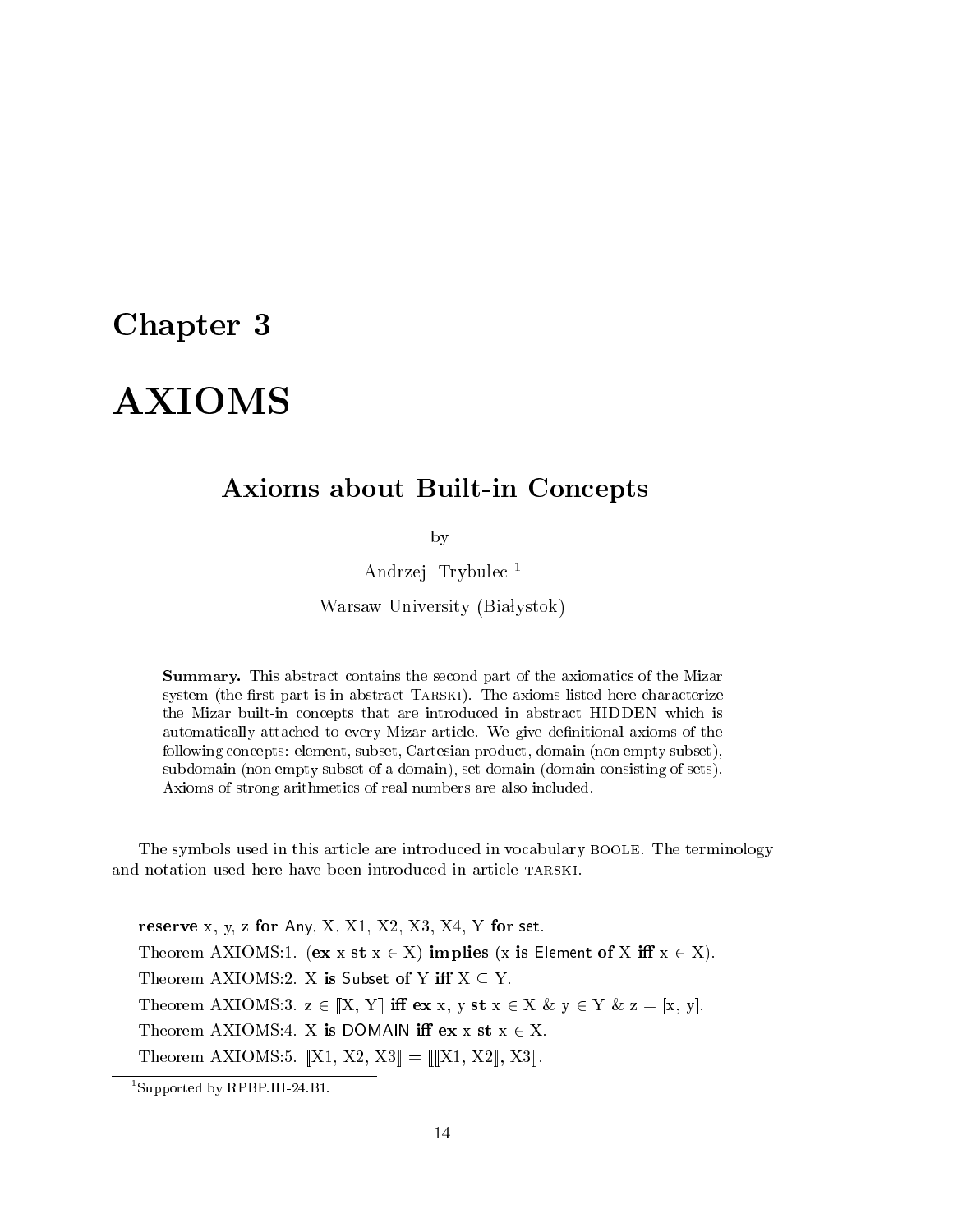Theorem AXIOMS:6.  $[[X1, X2, X3, X4] = [[X1, X2, X3], X4]$ .

reserve D1, D2, D3, D4 for DOMAIN.

Theorem AXIOMS:7. for X being Element of  $[D1, D2]$  holds X is TUPLE of D1,  $D2.$ 

Theorem AXIOMS:8. for X being Element of  $[D1, D2, D3]$  holds X is TUPLE of D1, D2, D3.

Theorem AXIOMS:9. for X being Element of  $\llbracket \text{D1}, \text{D2}, \text{D3}, \text{D4} \rrbracket$  holds X is TUPLE of D1, D2, D3, D4.

reserve D for DOMAIN.

Theorem AXIOMS:10. D1 is SUBDOMAIN of D2 iff  $D1 \subset D2$ .

Theorem AXIOMS:11. D is SET DOMAIN.

reserve x, y, z for Element of REAL.

Theorem AXIOMS:12.  $x+y = y+x$ . Theorem AXIOMS:13.  $x+(y+z) = (x+y)+z$ . Theorem AXIOMS:14.  $x+0 = x$ . Theorem AXIOMS:15.  $x \cdot y = y \cdot x$ . Theorem AXIOMS:16.  $x \cdot (y \cdot z) = (x \cdot y) \cdot z$ . Theorem AXIOMS:17.  $x \cdot 1 = x$ . Theorem AXIOMS:18.  $x \cdot (y+z) = x \cdot y + x \cdot z$ . Theorem AXIOMS:19. ex y st  $x+y=0$ . Theorem AXIOMS:20.  $x \neq 0$  implies ex y st  $x \cdot y = 1$ . Theorem AXIOMS:21.  $x \leq y \& y \leq x$  implies  $x = y$ . Theorem AXIOMS:22.  $x \leq y \& y \leq z$  implies  $x \leq z$ . Theorem AXIOMS:23.  $x \leq y$  or  $y \leq x$ . Theorem AXIOMS:24.  $x \leq y$  implies  $x+z \leq y+z$ . Theorem AXIOMS:25.  $x \leq y \& 0 \leq z$  implies  $x \leq y \leq z$ . Theorem AXIOMS:26. for X, Y being Subset of REAL st (ex x st  $x \in X$ ) & (ex x st  $x \in Y$ ) & for x, y st  $x \in X$  &  $y \in Y$  holds  $x \leq y$  ex z st for x, y st  $x \in X$  &  $y \in Y$ holds  $x \leq z \& z \leq y$ . Theorem AXIOMS:27. x is Real. Theorem AXIOMS:28.  $x \in \text{NAT}$  implies  $x+1 \in \text{NAT}$ . Theorem AXIOMS:29. for A being set of Real st  $0 \in A \&$  for x st  $x \in A$  holds  $x+1$ 

2 A holds name is a constant of the second state of the second state  $\sim$ 

Theorem AXIOMS:30.  $x \in \text{NAT}$  implies x is Nat.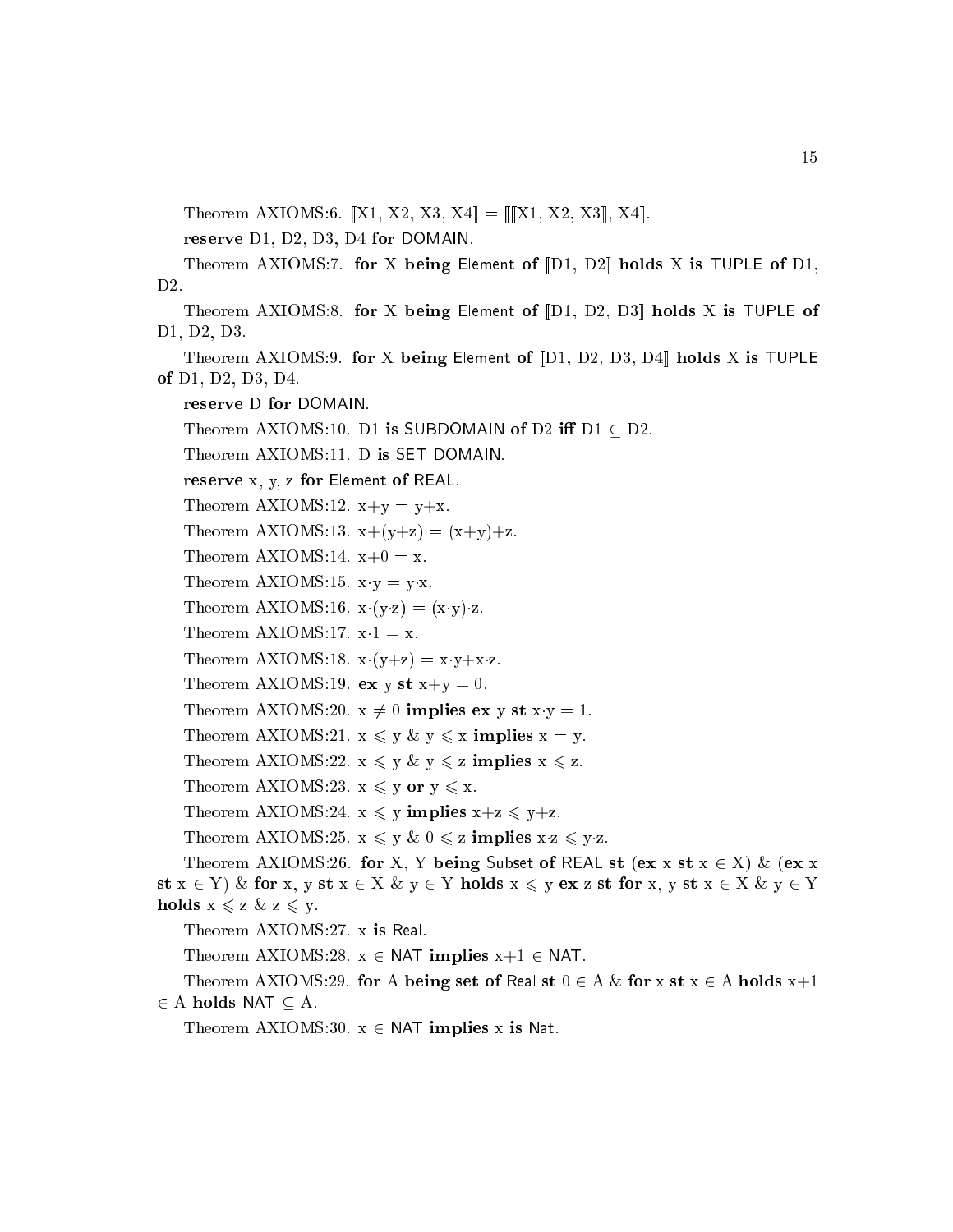## Chapter 4

# BOOLE

## Boolean Properties of Sets

by

Zinaida Trybulec<sup>1</sup> Warsaw University (Białystok)

Halina Świe czkowska <sup>2</sup>

Warsaw University (Białystok)

Summary. The text in
ludes a number of theorems about Boolean operations on sets: union, intersection, difference, symmetric difference; and relations on sets: meets (having non-empty intersection), misses (being disjoint) and  $\subset$  (inclusion).

The symbols used in this article are introduced in vocabularies FAM\_OP and BOOLE. The terminology and notation used here have been introduced in article TARSKI.

reserve  $x, y, z$  for Any,  $X, Y, Z, V$  for set.

scheme Separation{A()  $\rightarrow$  set, P[Any]}: ex X st for x holds  $x \in X$  iff  $x \in A$ () &  $P[x]$ .

Definition

func  $\emptyset \to$  set means not ex x st x  $\in$  it.

let X, Y.

<sup>1</sup> Supported by RPBP.III-24.C1.

<sup>2</sup> Supported by RPBP.III-24.C1.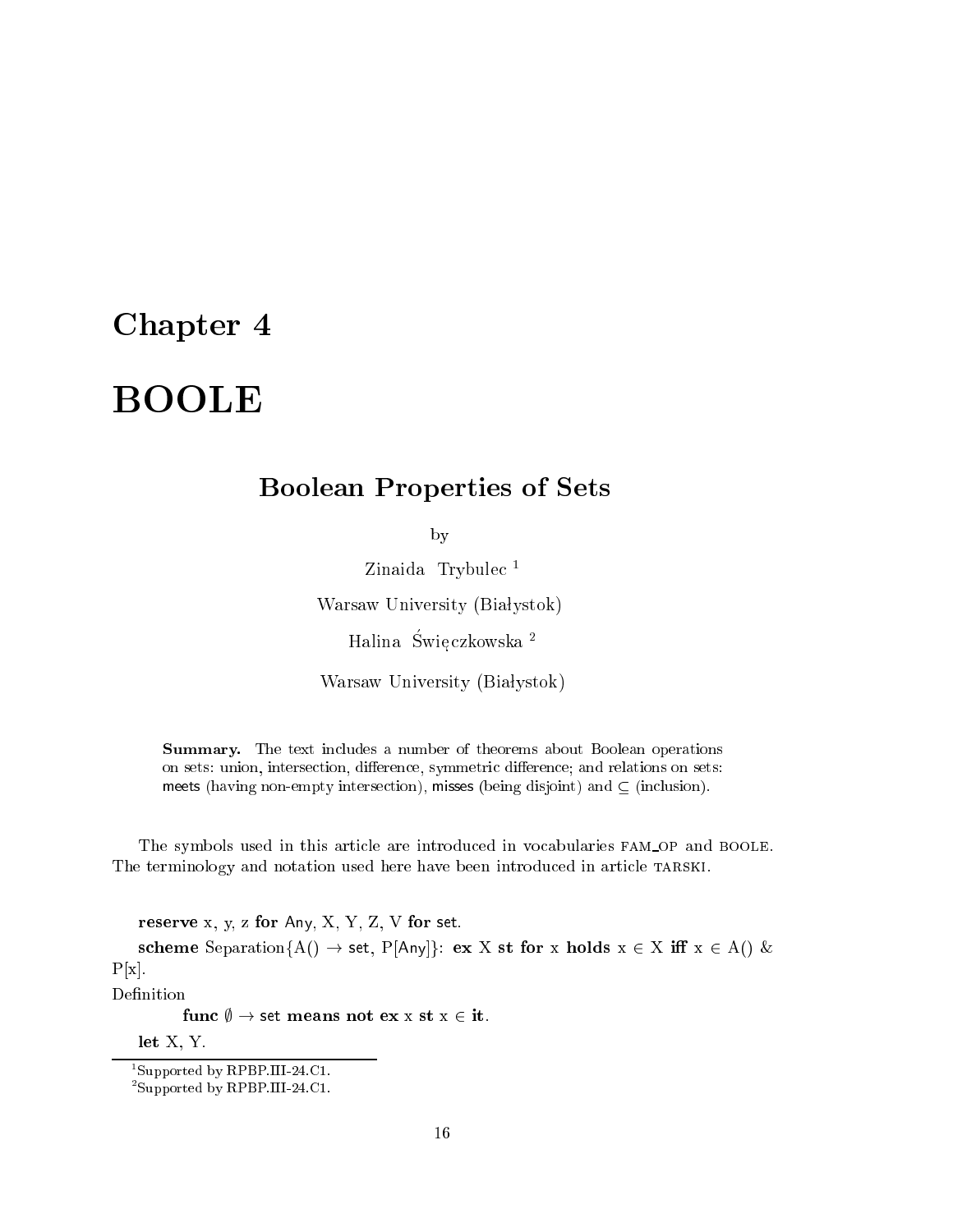```
func X \cup Y \to \text{set means } x \in \text{it iff } x \in X \text{ or } x \in Y.func X \cap Y \to set means x \in \text{it iff } x \in X \& x \in Y.
          func X \setminus Y \to \text{set means } x \in \text{it iff } x \in X \& \text{not } x \in Y.pred X meets Y means ex x st x \in X \& x \in Y.
          pred X misses Y means for x holds x \in X implies not x \in Y.
Definition
   let X, Y.
          func X - Y \rightarrow set means it = (X \setminus Y) \cup (Y \setminus X).
   Theorem BOOLE:1. Z = \emptyset iff not ex x st x \in Z.
   Theorem BOOLE:2. Z = X \cup Y iff for x holds x \in Z iff x \in X or x \in Y.
   Theorem BOOLE:3. Z = X \cap Y iff for x holds x \in Z iff x \in X \& x \in Y.
   Theorem BOOLE:4. Z = X \setminus Y iff for x holds x \in Z iff x \in X & not x \in Y.
   Theorem BOOLE:5. X \subseteq Y iff for x holds x \in X implies x \in Y.
   Theorem BOOLE:6. X meets Y iff ex x st x \in X \& x \in Y.
   Theorem BOOLE:7. X misses Y iff for x holds x \in X implies not x \in Y.
Definition
   let X, Y.
   redefine
          pred X = Y means X \subset Y \& Y \subset X.
   Theorem BOOLE:8. x \in X \cup Y iff x \in X or x \in Y.
   Theorem BOOLE:9. x \in X \cap Y iff x \in X \& x \in Y.
   Theorem BOOLE:10. x \in X \setminus Y iff x \in X & not x \in Y.
   Theorem BOOLE:11. x \in X \& X \subseteq Y implies x \in Y.
   Theorem BOOLE:12. x \in X \& X misses Y implies not x \in Y.
   Theorem BOOLE:13. x \in X \& x \in Y implies X meets Y.
   Theorem BOOLE:14. x \in X implies X \neq \emptyset.
   Theorem BOOLE:15. X meets Y implies ex x st x \in X \& x \in Y.
   Theorem BOOLE:16. (for x st x \in X holds x \in Y) implies X \subset Y.
   Theorem BOOLE:17. (for x st x \in X holds not x \in Y) implies X misses Y.
   Theorem BOOLE:18. (for x holds x \in X iff x \in Y or x \in Z) implies X = Y \cup Z.
   Theorem BOOLE:19. (for x holds x \in X iff x \in Y \& x \in Z) implies X = Y \cap Z.
   Theorem BOOLE:20. (for x holds x \in X iff x \in Y & not x \in Z) implies X = Y \setminus Z.
   Theorem BOOLE:21. not (ex x st x \in X) implies X = \emptyset.
   Theorem BOOLE:22. (for x holds x \in X iff x \in Y) implies X = Y.
   Theorem BOOLE:23. x \in X \rightarrow Y iff not (x \in X \text{ iff } x \in Y).
```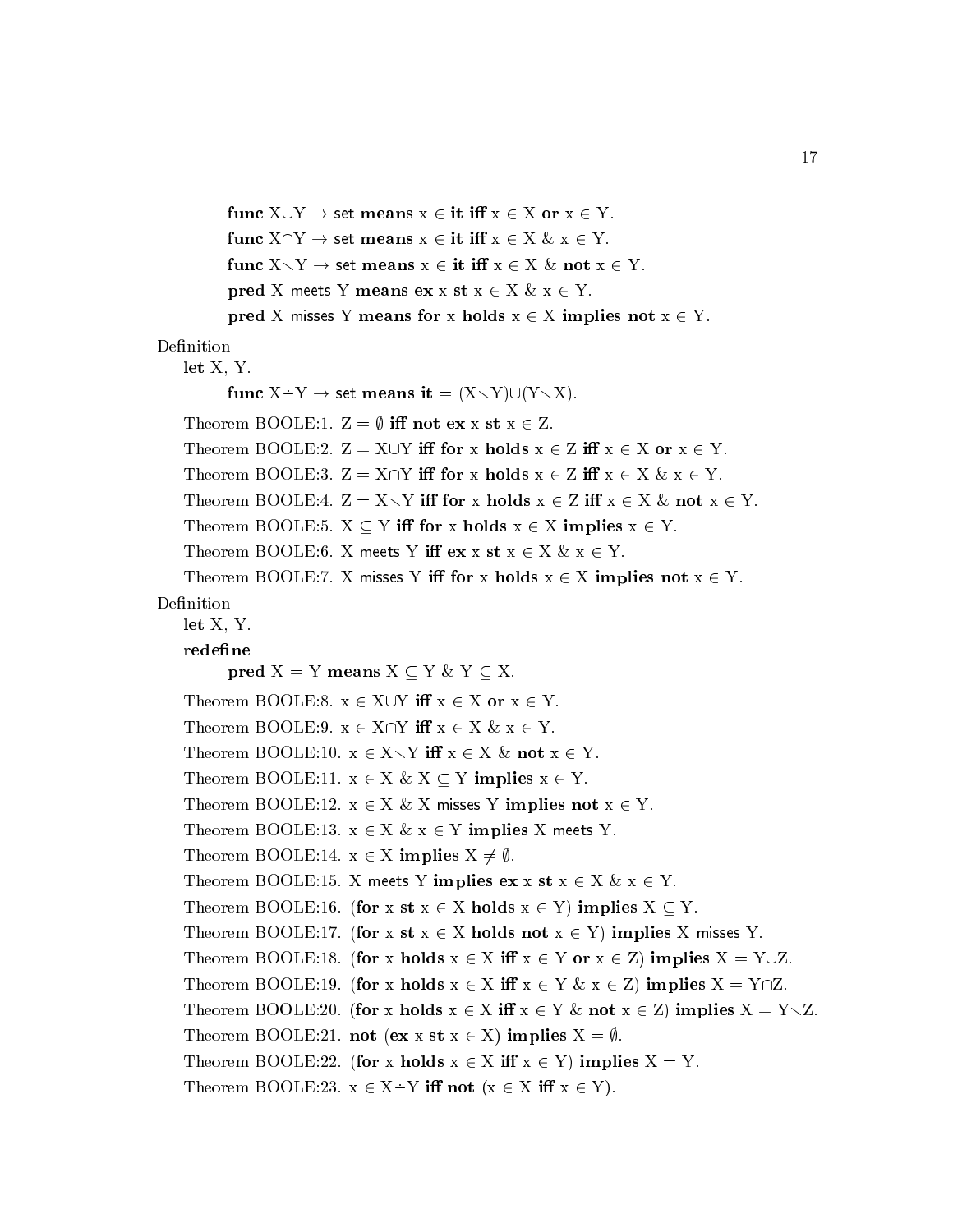Theorem BOOLE:24.  $x \in X \& x \in Y$  implies  $X \cap Y \neq \emptyset$ . Theorem BOOLE:25. (for x holds not  $x \in X$  iff  $(x \in Y$  iff  $x \in Z$ )) implies  $X =$  $Y \dot{=} Z$ . Theorem BOOLE:26.  $X \subseteq X$ . Theorem BOOLE:27.  $\emptyset \subseteq X$ . Theorem BOOLE:28.  $X \subseteq Y \& Y \subseteq X$  implies  $X = Y$ . Theorem BOOLE:29.  $X \subset Y \& Y \subset Z$  implies  $X \subset Z$ . Theorem BOOLE:30.  $X \subset \emptyset$  implies  $X = \emptyset$ . Theorem BOOLE:31.  $X \subseteq X \cup Y \& Y \subseteq X \cup Y$ . Theorem BOOLE:32.  $X \subseteq Z \& Y \subseteq Z$  implies  $X \cup Y \subseteq Z$ . Theorem BOOLE:33.  $X \subseteq Y$  implies  $X \cup Z \subseteq Y \cup Z$  & Z $\cup X \subseteq Z \cup Y$ . Theorem BOOLE:34.  $X \subseteq Y \& Z \subseteq V$  implies  $X \cup Z \subseteq Y \cup V$ . Theorem BOOLE:35.  $X \subseteq Y$  implies  $X \cup Y = Y$  &  $Y \cup X = Y$ . Theorem BOOLE:36.  $X \cup Y = Y$  or  $Y \cup X = Y$  implies  $X \subseteq Y$ . Theorem BOOLE:37.  $X \cap Y \subseteq X$  &  $X \cap Y \subseteq Y$ . Theorem BOOLE:38.  $X \cap Y \subset X \cup Z$ . Theorem BOOLE:39.  $Z \subseteq X \& Z \subseteq Y$  implies  $Z \subseteq X \cap Y$ . Theorem BOOLE:40.  $X \subseteq Y$  implies  $X \cap Z \subseteq Y \cap Z$  & Z $\cap X \subseteq Z \cap Y$ . Theorem BOOLE:41.  $X \subset Y \& Z \subset V$  implies  $X \cap Z \subset Y \cap V$ . Theorem BOOLE:42.  $X \subset Y$  implies  $X \cap Y = X$  &  $Y \cap X = X$ . Theorem BOOLE:43.  $X \cap Y = X$  or  $Y \cap X = X$  implies  $X \subseteq Y$ . Theorem BOOLE:44.  $X \subset Z$  implies  $X \cup Y \cap Z = (X \cup Y) \cap Z$ . Theorem BOOLE:45.  $X \setminus Y = \emptyset$  iff  $X \subseteq Y$ . Theorem BOOLE:46.  $X \subset Y$  implies  $X \setminus Z \subset Y \setminus Z$ . Theorem BOOLE:47.  $X \subset Y$  implies  $Z \setminus Y \subset Z \setminus X$ . Theorem BOOLE:48.  $X \subset Y \& Z \subset V$  implies  $X \setminus V \subset Y \setminus Z$ . Theorem BOOLE:49.  $X \setminus Y \subset X$ . Theorem BOOLE:50.  $X \subset Y \setminus X$  implies  $X = \emptyset$ . Theorem BOOLE:51.  $X \subseteq Y \& X \subseteq Z \& Y \cap Z = \emptyset$  implies  $X = \emptyset$ . Theorem BOOLE:52.  $X \subset Y \cup Z$  implies  $X \setminus Y \subset Z$  &  $X \setminus Z \subset Y$ . Theorem BOOLE:53.  $(X \cap Y) \cup (X \cap Z) = X$  implies  $X \subseteq Y \cup Z$ . Theorem BOOLE:54.  $X \subseteq Y$  implies  $Y = X \cup (Y \setminus X)$  &  $Y = (Y \setminus X) \cup X$ . Theorem BOOLE:55.  $X \subseteq Y \& Y \cap Z = \emptyset$  implies  $X \cap Z = \emptyset$ . Theorem BOOLE:56.  $X = Y \cup Z$  iff  $Y \subset X \& Z \subset X \&$  for  $V$  st  $Y \subset V \& Z \subset V$  holds  $X \subset V$ .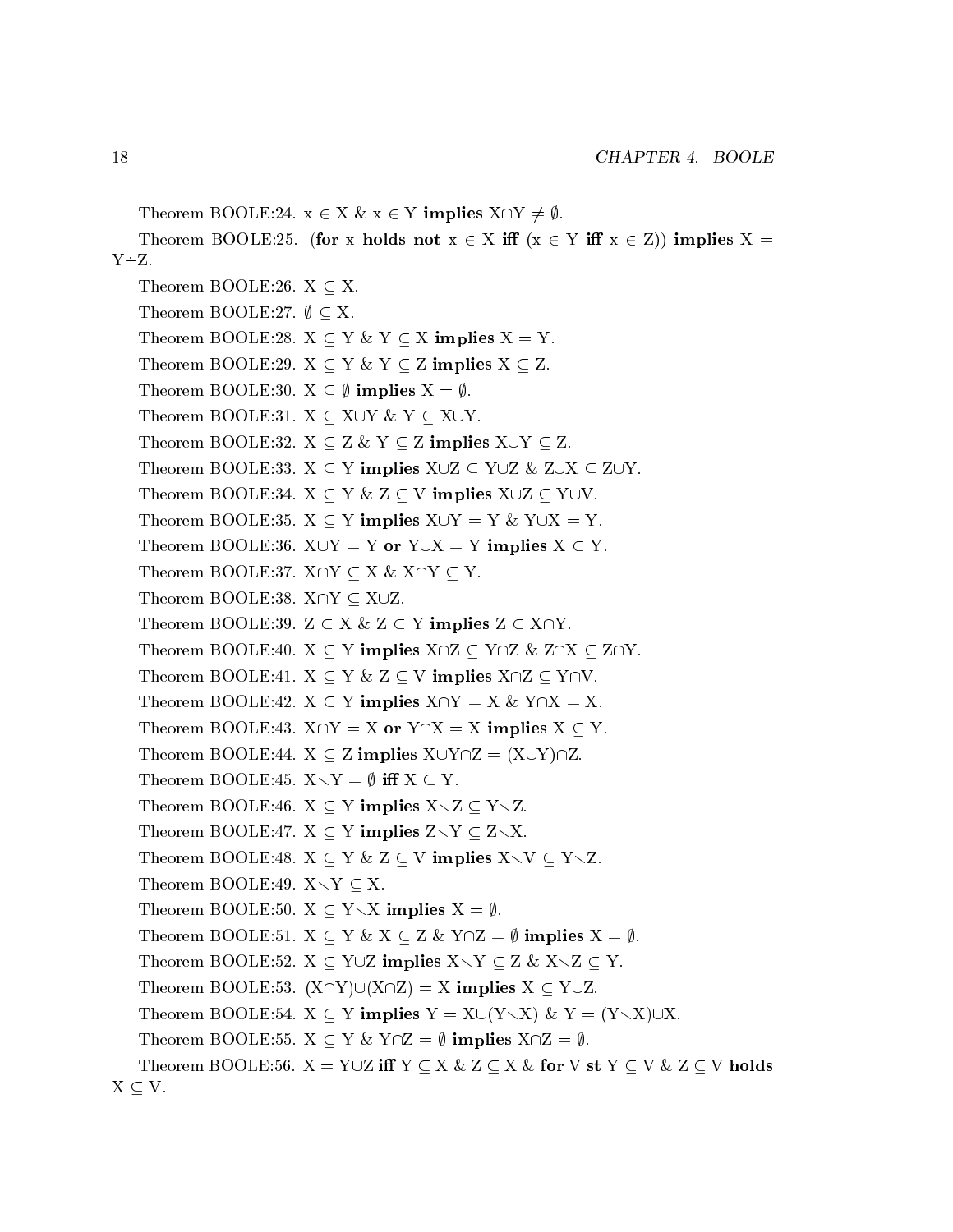Theorem BOOLE:57.  $X = Y \cap Z$  iff  $X \subseteq Y \& X \subseteq Z \&$  for V st  $V \subseteq Y \& V \subseteq Z$  holds  $V \subseteq X$ . Theorem BOOLE:58.  $X \setminus Y \subset X \dot{=} Y$ . Theorem BOOLE:59.  $X \cup Y = \emptyset$  iff  $X = \emptyset$  &  $Y = \emptyset$ . Theorem BOOLE:60.  $X \cup \emptyset = X \& \emptyset \cup X = X$ . Theorem BOOLE:61.  $X \cap \emptyset = \emptyset$  &  $\emptyset \cap X = \emptyset$ . Theorem BOOLE:62.  $X \cup X = X$ . Theorem BOOLE:63.  $X \cup Y = Y \cup X$ . Theorem BOOLE:64.  $(X \cup Y) \cup Z = X \cup (Y \cup Z)$ . Theorem BOOLE:65.  $X \cap X = X$ . Theorem BOOLE:66.  $X \cap Y = Y \cap X$ . Theorem BOOLE:67.  $(X\cap Y)\cap Z = X\cap (Y\cap Z)$ . Theorem BOOLE:68.  $X \cap (X \cup Y) = X \& (X \cup Y) \cap X = X \& X \cap (Y \cup X) = X \& (Y \cup X)$  $\bigcap X = X.$ Theorem BOOLE:69.  $X\cup (X\cap Y) = X \& (X\cap Y)\cup X = X \& X\cup (Y\cap X) = X \& (Y\cap X)$  $\bigcup X = X$ . Theorem BOOLE:70.  $X \cap (Y \cup Z) = X \cap Y \cup X \cap Z$  &  $(Y \cup Z) \cap X = Y \cap X \cup Z \cap X$ . Theorem BOOLE:71.  $X\cup Y\cap Z = (X\cup Y)\cap (X\cup Z)$  &  $Y\cap Z\cup X = (Y\cup X)\cap (Z\cup X)$ . Theorem BOOLE:72.  $(X\cap Y)\cup(Y\cap Z)\cup(Z\cap X) = (X\cup Y)\cap(Y\cup Z)\cap(Z\cup X)$ . Theorem BOOLE:73.  $X \setminus X = \emptyset$ . Theorem BOOLE:74.  $X \setminus \emptyset = X$ . Theorem BOOLE:75.  $\phi \setminus X = \emptyset$ . Theorem BOOLE:76.  $X\setminus (X\cup Y) = \emptyset$  &  $X\setminus (Y\cup X) = \emptyset$ . Theorem BOOLE:77.  $X \setminus X \cap Y = X \setminus Y$  &  $X \setminus Y \cap X = X \setminus Y$ . Theorem BOOLE:78.  $(X \setminus Y) \cap Y = \emptyset$  &  $Y \cap (X \setminus Y) = \emptyset$ . Theorem BOOLE:79.  $X \cup (Y \setminus X) = X \cup Y$  &  $(Y \setminus X) \cup X = Y \cup X$ . Theorem BOOLE:80.  $X \cap Y \cup (X \setminus Y) = X$  &  $(X \setminus Y) \cup X \cap Y = X$ . Theorem BOOLE:81.  $X\setminus (Y\setminus Z) = (X\setminus Y)\cup X\cap Z$ . Theorem BOOLE:82.  $X\setminus (X\setminus Y) = X\cap Y$ . Theorem BOOLE:83.  $(X \cup Y) \setminus Y = X \setminus Y$ . Theorem BOOLE:84.  $X \cap Y = \emptyset$  iff  $X \setminus Y = X$ . Theorem BOOLE:85.  $X\setminus (Y\cup Z) = (X\setminus Y)\cap (X\setminus Z)$ . Theorem BOOLE:86.  $X\setminus (Y\cap Z) = (X\setminus Y)\cup (X\setminus Z)$ . Theorem BOOLE:87.  $(X\cup Y)\setminus (X\cap Y) = (X\setminus Y)\cup (Y\setminus X)$ . Theorem BOOLE:88.  $(X\ Y)\Z = X\ Y\Z$ .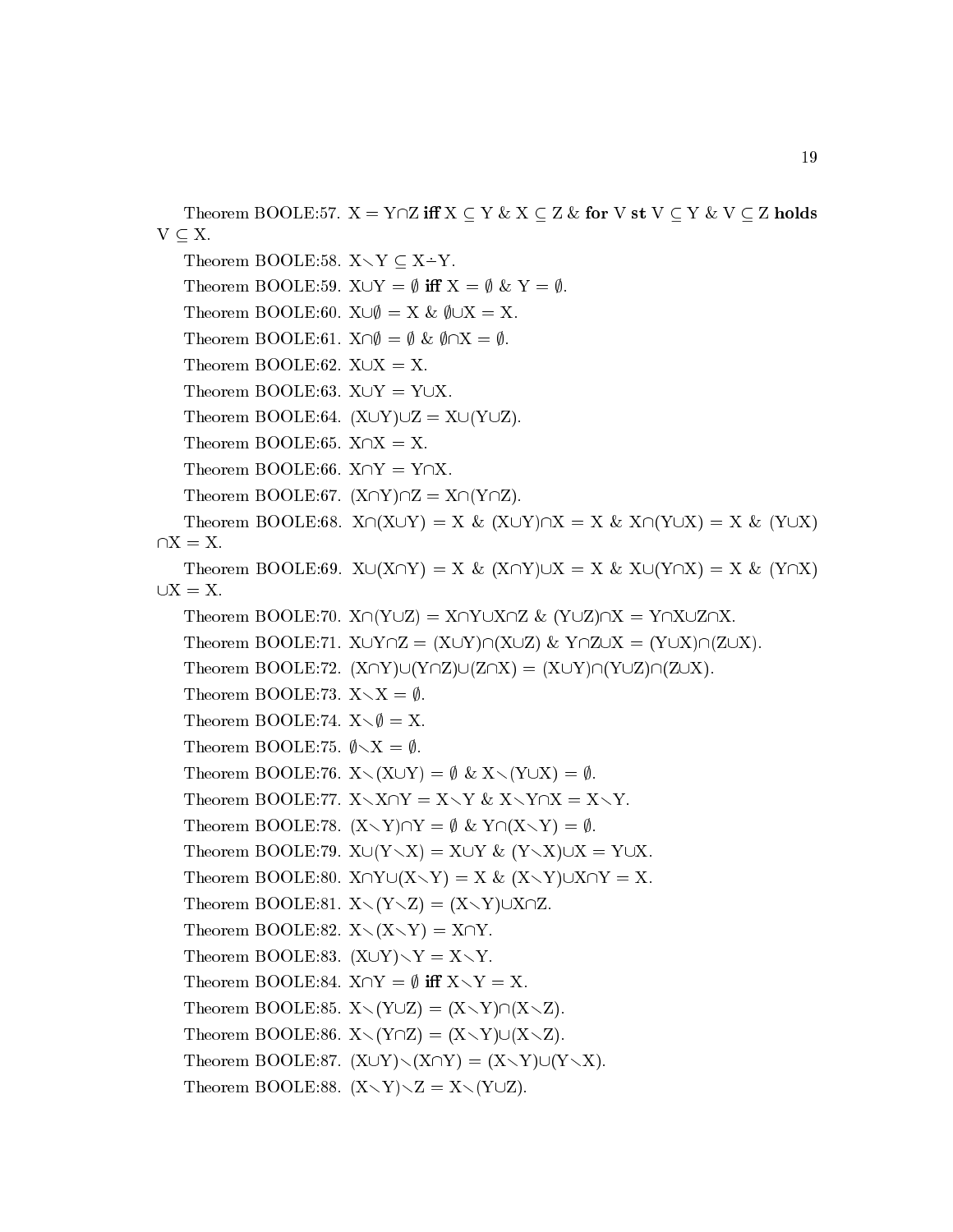Theorem BOOLE:89.  $(X\cup Y)\setminus Z = (X\setminus Z)\cup (Y\setminus Z)$ . Theorem BOOLE:90.  $X \setminus Y = Y \setminus X$  implies  $X = Y$ . Theorem BOOLE:91.  $X - Y = (X \setminus Y) \cup (Y \setminus X)$ . Theorem BOOLE:92.  $X \div \emptyset = X \& \emptyset \div X = X$ . Theorem BOOLE:93.  $X \dot{=} X = \emptyset$ . Theorem BOOLE:94.  $X \dot{=} Y = Y \dot{=} X$ . Theorem BOOLE:95.  $X \cup Y = (X \div Y) \cup X \cap Y$ . Theorem BOOLE:96.  $X \dot{=} Y = (X \cup Y) \setminus X \cap Y$ . Theorem BOOLE:97.  $(X-Y)\setminus Z = (X\setminus (Y\cup Z))\cup (Y\setminus (X\cup Z)).$ Theorem BOOLE:98.  $X\setminus (Y-Z) = X\setminus (Y\cup Z)\cup X\cap Y\cap Z$ . Theorem BOOLE:99.  $(X-Y)-Z = X-(Y-Z)$ . Theorem BOOLE:100. X meets YUZ iff X meets Y or X meets Z. Theorem BOOLE:101. X meets Y & Y  $\subseteq$  Z implies X meets Z. Theorem BOOLE:102. X meets  $Y \cap Z$  implies X meets Y & X meets Z. Theorem BOOLE:103. X meets Y implies Y meets X. Theorem BOOLE:104. not (X meets  $\emptyset$  or  $\emptyset$  meets X). Theorem BOOLE:105. X misses Y iff not X meets Y. Theorem BOOLE:106. X misses Y $\cup$ Z iff X misses Y & X misses Z. Theorem BOOLE:107. X misses Z & Y  $\subseteq$  Z implies X misses Y. Theorem BOOLE:108. X misses Y or X misses Z implies X misses  $Y \cap Z$ . Theorem BOOLE:109. X misses  $\emptyset$  &  $\emptyset$  misses X. Theorem BOOLE:110. X meets X iff  $X \neq \emptyset$ . Theorem BOOLE:111.  $X \cap Y$  misses  $X \setminus Y$ . Theorem BOOLE:112.  $X \cap Y$  misses  $X \div Y$ . Theorem BOOLE:113. X meets  $Y\setminus Z$  implies X meets Y. Theorem BOOLE:114.  $X \subseteq Y \& X \subseteq Z \& Y$  misses Z implies  $X = \emptyset$ . Theorem BOOLE:115.  $X \setminus Y \subset Z \& Y \setminus X \subset Z$  implies  $X \to Y \subset Z$ . Theorem BOOLE:116.  $X \cap (Y \setminus Z) = (X \cap Y) \setminus Z$ . Theorem BOOLE:117.  $X \cap (Y \setminus Z) = X \cap Y \setminus X \cap Z$  &  $(Y \setminus Z) \cap X = Y \cap X \setminus Z \cap X$ . Theorem BOOLE:118. X misses Y iff  $X \cap Y = \emptyset$ . Theorem BOOLE:119. X meets Y iff  $X \cap Y \neq \emptyset$ . Theorem BOOLE:120.  $X \subseteq (Y \cup Z) \& X \cap Z = \emptyset$  implies  $X \subseteq Y$ . Theorem BOOLE:121.  $Y \subset X \& X \cap Y = \emptyset$  implies  $Y = \emptyset$ . Theorem BOOLE:122. X misses Y implies Y misses X.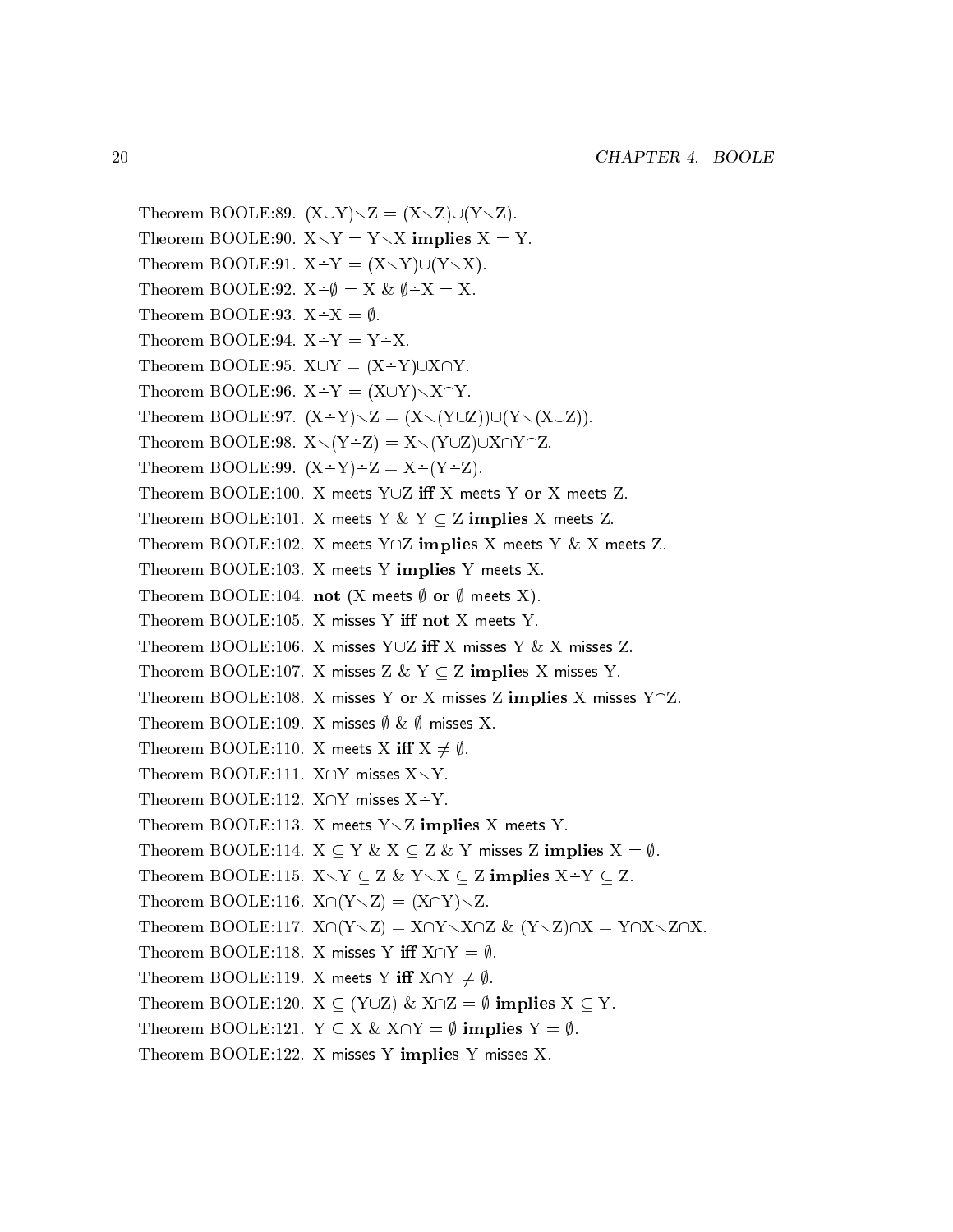## Chapter 5

# ZFMISC<sub>1</sub>

## Some Basi Properties of Sets

by

Czesław Byliński<sup>1</sup>

Warsaw University (Białystok)

Summary. In this arti
le some basi theorems about singletons, pairs, power sets, unions of families of sets, and the artesian produ
t of two sets are proved.

The symbols used in this article are introduced in vocabularies BOOLE and FAM\_OP. The articles TARSKI and BOOLE provide the terminology and notation for this article.

Theorem ZFMISC<sub>1</sub>:1. bool  $\emptyset = {\emptyset}.$ Theorem ZFMISC<sub>1</sub>:2.  $\vert \psi \vert = \emptyset$ . reserve v, x, x1, x2, y, y1, y2, z for Any. reserve A, B, X, X1, X2, Y, Y1, Y2, Z for set. Theorem ZFMISC<sub>1</sub>:3.  $\{x\} \neq \emptyset$ . Theorem ZFMISC<sub>1:4</sub>.  $\{x, y\} \neq \emptyset$ . Theorem ZFMISC<sub>1</sub>:5.  $\{x\} = \{x, x\}.$ Theorem ZFMISC<sub>1</sub>:6.  $\{x\} = \{y\}$  implies  $x = y$ . Theorem ZFMISC<sub>1</sub>:7.  ${x1, x2} = {x2, x1}.$ Theorem ZFMISC<sub>1</sub>:8.  $\{x\} = \{y1, y2\}$  implies  $x = y1 \& x = y2$ .

<sup>1</sup> Supported by RPBP.III-24.C1.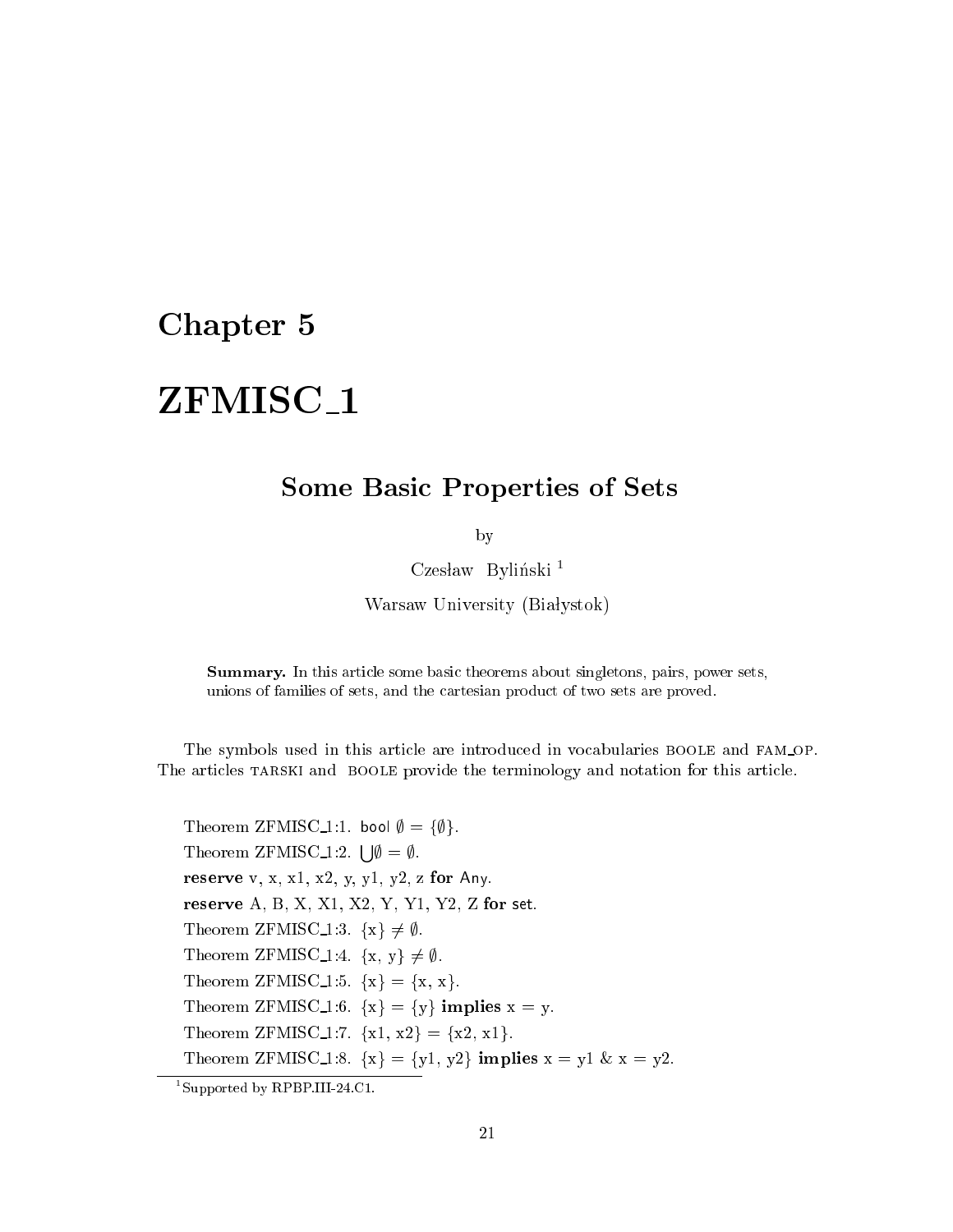```
Theorem ZFMISC<sub>1</sub>:9. \{x\} = \{y1, y2\} implies y1 = y2.
    Theorem ZFMISC 1:10. \{x1, x2\} = \{y1, y2\} implies (x1 = y1 or x1 = y2) & (x2 =y1 or x2 = y2).
    Theorem ZFMISC 1:11. \{x1, x2\} = \{x1\} \cup \{x2\}.Theorem ZFMISC 1:12. \{x\} \subseteq \{x, y\} \& \{y\} \subseteq \{x, y\}.Theorem ZFMISC 1:13. \{x\} \cup \{y\} = \{x\} or \{x\} \cup \{y\} = \{y\} implies x = y.
    Theorem ZFMISC_1:14. \{x\} \cup \{x, y\} = \{x, y\} \& \{x, y\} \cup \{x\} = \{x, y\}.Theorem ZFMISC_1:15. \{y\} \cup \{x, y\} = \{x, y\} \& \{x, y\} \cup \{y\} = \{x, y\}.Theorem ZFMISC_1:16. \{x\}\cap\{y\} = \emptyset or \{y\}\cap\{x\} = \emptyset implies x \neq y.
    Theorem ZFMISC_1:17. x \neq y implies \{x\} \cap \{y\} = \emptyset & \{y\} \cap \{x\} = \emptyset.
    Theorem ZFMISC 1:18. \{x\} \cap \{y\} = \{x\} or \{x\} \cap \{y\} = \{y\} implies x = y.
    Theorem ZFMISC 1:19. \{x\}\cap\{x, y\} = \{x\} \& \{y\}\cap\{x, y\} = \{y\} \& \{x, y\}\cap\{x\} = \{x\}\& \{x, y\} \cap \{y\} = \{y\}.Theorem ZFMISC 1:20. \{x\} \setminus \{y\} = \{x\} iff x \neq y.
    Theorem ZFMISC 1:21. \{x\} \setminus \{y\} = \emptyset implies x = y.
    Theorem ZFMISC 1:22. \{x\} \setminus \{x, y\} = \emptyset \& \{y\} \setminus \{x, y\} = \emptyset.Theorem ZFMISC 1:23. x \neq y implies \{x, y\} \setminus \{y\} = \{x\} \& \{x, y\} \setminus \{x\} = \{y\}.Theorem ZFMISC 1:24. \{x\} \subseteq \{y\} implies \{x\} = \{y\}.Theorem ZFMISC_1:25. \{z\} \subseteq \{x, y\} implies z = x or z = y.
    Theorem ZFMISC 1:26. \{x, y\} \subseteq \{z\} implies x = z \& y = z.
    Theorem ZFMISC 1:27. \{x, y\} \subseteq \{z\} implies \{x, y\} = \{z\}.Theorem ZFMISC 1:28. \{x1, x2\} \subset \{y1, y2\} implies (x1 = y1 or x1 = y2) & (x2 =y1 or x2 = y2).
    Theorem ZFMISC 1:29. x \neq y implies \{x\} \dot{-} \{y\} = \{x, y\}.Theorem ZFMISC<sub>1</sub>:30. bool \{x\} = \{\emptyset, \{x\}\}.Theorem ZFMISC<sub>-1</sub>:31. \vert \vert \{x\} = x.
    Theorem ZFMISC<sub>1</sub>:32. \{ \}{x}, {y}} = {x, y}.
    Theorem ZFMISC 1:33. [x1, x2] = [y1, y2] implies x1 = y1 \& x2 = y2.
    Theorem ZFMISC 1:34. [x, y] \in [\{x1\}, \{y1\}] iff x = x1 \& y = y1.
    Theorem ZFMISC_1:35. [\{x\}, \{y\}] = \{[x, y]\}.Theorem ZFMISC 1:36. [\{x\}, \{y, z\}]=\{[x, y], [x, z]\} & [\{x, y\}, \{z\}]=\{[x, z], [y, z\}z]\}.Theorem ZFMISC 1:37. \{x\} \subset X iff x \in X.
    Theorem ZFMISC 1:38. \{x1, x2\} \subseteq Z iff x1 \in Z \& x2 \in Z.
    Theorem ZFMISC<sub>1</sub>:39. Y \subseteq \{x\} iff Y = \emptyset or Y = \{x\}.
```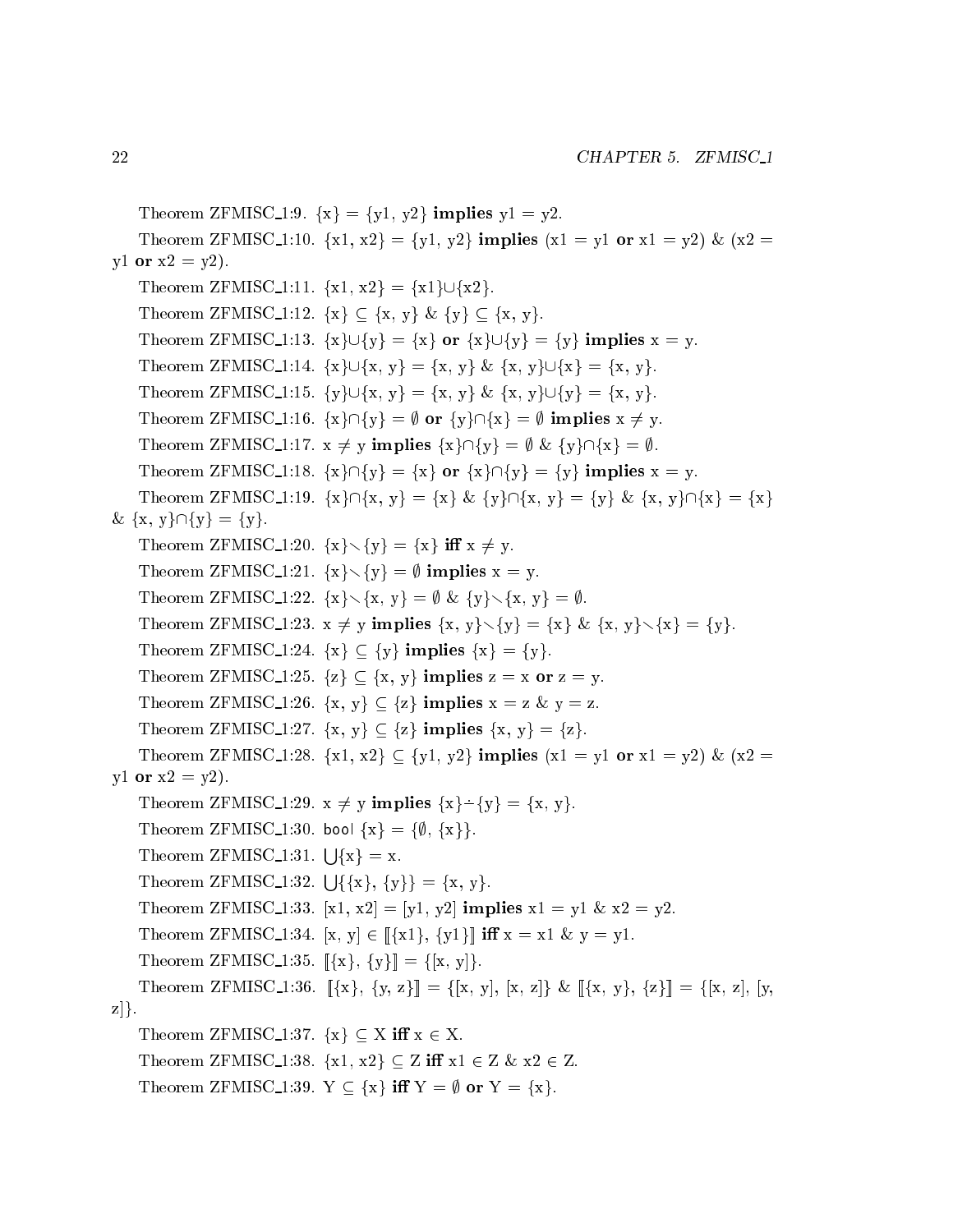Theorem ZFMISC 1:40. Y  $\subseteq$  X  $\&$  not  $x \in Y$  implies  $Y \subseteq X \setminus \{x\}$ . Theorem ZFMISC 1:41.  $X \neq \{x\} \& x \in X$  implies ex y st  $y \in X \& y \neq x$ . Theorem ZFMISC 1:42.  $Z \subseteq \{x1, x2\}$  iff  $Z = \emptyset$  or  $Z = \{x1\}$  or  $Z = \{x2\}$  or  $Z = \{x1, x2\}$  $x2$ . Theorem ZFMISC 1:43.  $\{z\} = X \cup Y$  implies  $X = \{z\}$  &  $Y = \{z\}$  or  $X = \emptyset$  &  $Y =$  $\{z\}$  or  $X = \{z\}$  &  $Y = \emptyset$ . Theorem ZFMISC\_1:44.  $\{z\} = X \cup Y \& X \neq Y$  implies  $X = \emptyset$  or  $Y = \emptyset$ . Theorem ZFMISC 1:45.  $\{x\} \cup X = X$  or  $X \cup \{x\} = X$  implies  $x \in X$ . Theorem ZFMISC 1:46.  $x \in X$  implies  $\{x\} \cup X = X \& X \cup \{x\} = X$ . Theorem ZFMISC 1:47.  $\{x, y\} \cup Z = Z$  or  $Z \cup \{x, y\} = Z$  implies  $x \in Z \& y \in Z$ . Theorem ZFMISC 1:48.  $x \in Z \& y \in Z$  implies  $\{x, y\} \cup Z = Z \& Z \cup \{x, y\} = Z$ . Theorem ZFMISC 1:49.  $\{x\} \cup X \neq \emptyset$  &  $X \cup \{x\} \neq \emptyset$ . Theorem ZFMISC 1:50.  $\{x, y\} \cup X \neq \emptyset$  &  $X \cup \{x, y\} \neq \emptyset$ . Theorem ZFMISC 1:51.  $X \cap \{x\} = \{x\}$  or  $\{x\} \cap X = \{x\}$  implies  $x \in X$ . Theorem ZFMISC\_1:52.  $x \in X$  implies  $X \cap \{x\} = \{x\} \& \{x\} \cap X = \{x\}.$ Theorem ZFMISC 1:53.  $x \in Z \& y \in Z$  implies  $\{x, y\} \cap Z = \{x, y\} \& \{x, y\} = Z \cap \{x, y\}$  $y$ . Theorem ZFMISC 1:54.  $\{x\}\cap X = \emptyset$  or  $X\cap \{x\} = \emptyset$  implies not  $x \in X$ . Theorem ZFMISC\_1:55.  $\{x, y\} \cap Z = \emptyset$  or  $Z \cap \{x, y\} = \emptyset$  implies not  $x \in Z \&$  not y  $2.2$   $2.2$ Theorem ZFMISC 1:56. not  $x \in X$  implies  $\{x\} \cap X = \emptyset$  &  $X \cap \{x\} = \emptyset$ . Theorem ZFMISC 1:57. not  $x \in Z \&$  not  $y \in Z$  implies  $\{x, y\} \cap Z = \emptyset \& Z \cap \{x, y\} =$  $\emptyset$ . Theorem ZFMISC 1:58.  $\{x\}\cap X = \emptyset$  or  $\{x\}\cap X = \{x\}$  &  $X\cap \{x\} = \{x\}.$ Theorem ZFMISC 1:59.  $\{x, y\}\cap X = \{x\}$  or  $X\cap \{x, y\} = \{x\}$  implies not  $y \in X$  or  $x = y$ . Theorem ZFMISC 1:60.  $x \in X \&$  (not  $y \in X$  or  $x = y$ ) implies  $\{x, y\} \cap X = \{x\} \&$  $X \cap \{x, y\} = \{x\}.$ Theorem ZFMISC 1:61.  $\{x, y\}\cap X = \{y\}$  or  $X\cap \{x, y\} = \{y\}$  implies not  $x \in X$  or  $x = y$ . Theorem ZFMISC 1:62.  $y \in X \& \textbf{(not } x \in X \textbf{ or } x = y)$  implies  $\{x, y\} \cap X = \{y\} \&$  $X \cap \{x, y\} = \{y\}.$ Theorem ZFMISC 1:63.  $\{x, y\}\cap X = \{x, y\}$  or  $X\cap \{x, y\} = \{x, y\}$  implies  $x \in X$  &  $y \in X$ . Theorem ZFMISC 1:64.  $z \in X \setminus \{x\}$  iff  $z \in X \& z \neq x$ . Theorem ZFMISC 1:65.  $X \setminus \{x\} = X$  iff not  $x \in X$ . Theorem ZFMISC 1:66.  $X \setminus \{x\} = \emptyset$  implies  $X = \emptyset$  or  $X = \{x\}.$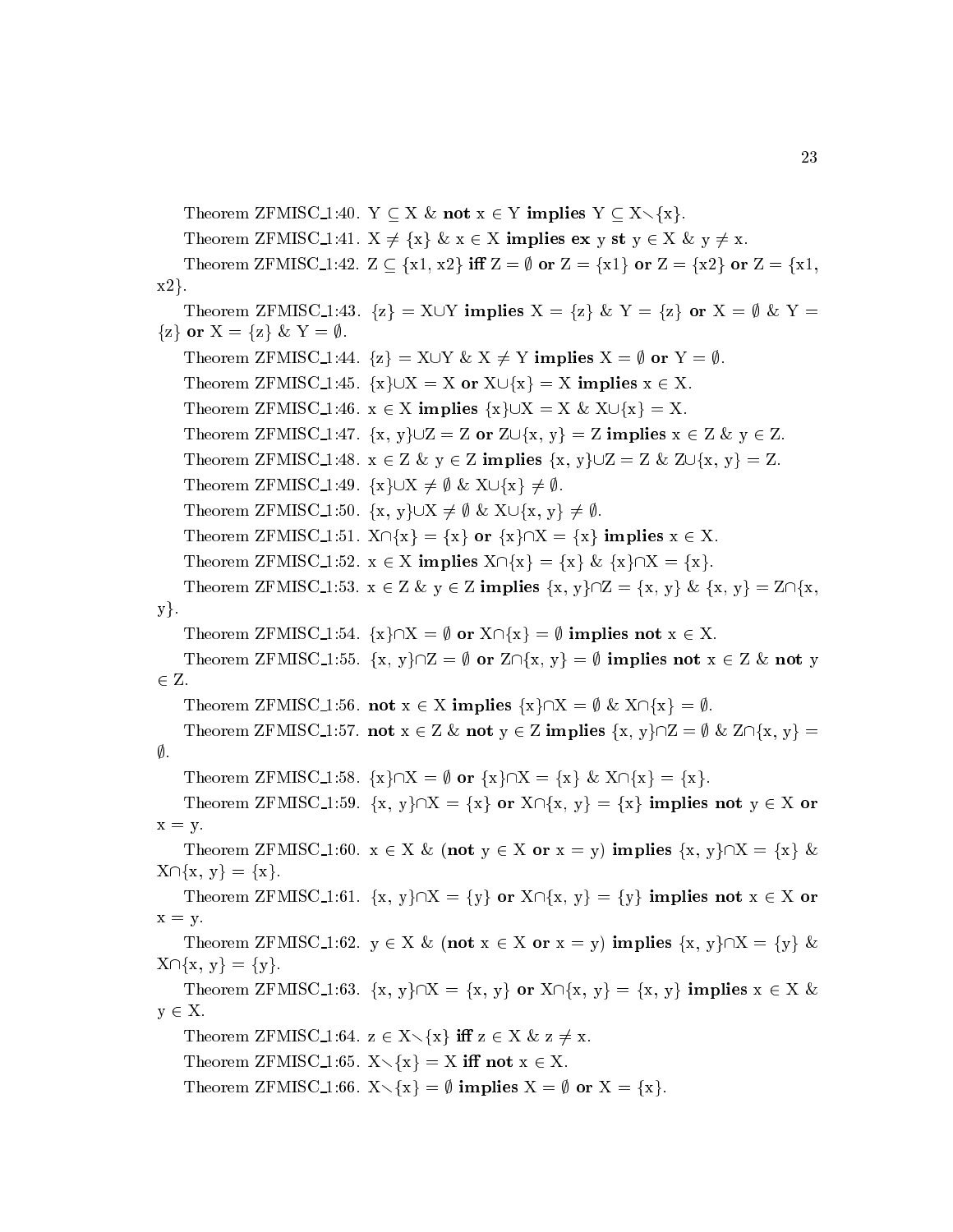Theorem ZFMISC\_1:67.  $\{x\}\setminus X = \{x\}$  iff not  $x \in X$ . Theorem ZFMISC<sub>1</sub>:68.  $\{x\} \setminus X = \emptyset$  iff  $x \in X$ . Theorem ZFMISC<sub>1</sub>:69.  $\{x\} \setminus X = \emptyset$  or  $\{x\} \setminus X = \{x\}.$ Theorem ZFMISC 1:70.  $\{x, y\} \setminus X = \{x\}$  iff not  $x \in X$  &  $(y \in X$  or  $x = y)$ . Theorem ZFMISC 1:71.  $\{x, y\} \setminus X = \{y\}$  iff  $(x \in X \text{ or } x = y)$  & not  $y \in X$ . Theorem ZFMISC 1:72.  $\{x, y\} \setminus X = \{x, y\}$  iff not  $x \in X$  & not  $y \in X$ . Theorem ZFMISC 1:73.  $\{x, y\} \setminus X = \emptyset$  iff  $x \in X$  &  $y \in X$ . Theorem ZFMISC 1:74.  $\{x, y\} \setminus X = \emptyset$  or  $\{x, y\} \setminus X = \{x\}$  or  $\{x, y\} \setminus X = \{y\}$  or  $\{x,$  $y\}\diagdown X = \{x, y\}.$ Theorem ZFMISC 1:75.  $X \setminus \{x, y\} = \emptyset$  iff  $X = \emptyset$  or  $X = \{x\}$  or  $X = \{y\}$  or  $X = \{x, y\}$  $y$ . Theorem ZFMISC<sub>1</sub>:76.  $\emptyset \in$  bool A. Theorem ZFMISC<sub>1</sub>:77.  $A \in \text{bool } A$ . Theorem ZFMISC<sub>1</sub>:78. bool  $A \neq \emptyset$ . Theorem ZFMISC<sub>1</sub>:79. A  $\subseteq$  B implies bool A  $\subseteq$  bool B. Theorem ZFMISC<sub>1:80</sub>.  ${A} \subset \text{bool } A$ . Theorem ZFMISC\_1:81. bool AUbool B  $\subset$  bool (AUB). Theorem ZFMISC<sub>1</sub>:82. bool AUbool B = bool (AUB) implies  $A \subseteq B$  or  $B \subseteq A$ . Theorem ZFMISC<sub>1</sub>:83. bool  $(A \cap B)$  = bool  $A \cap b$ ool B. Theorem ZFMISC 1:84. bool  $(A\setminus B) \subset \{\emptyset\} \cup (\text{bool } A\setminus \text{bool } B).$ Theorem ZFMISC 1:85.  $X \in \text{bool} (\mathbf{A} \setminus \mathbf{B})$  iff  $X \subseteq \mathbf{A} \& \mathbf{X}$  misses B. Theorem ZFMISC\_1:86. bool  $(A\setminus B)\cup$ bool  $(B\setminus A)\subseteq$  bool  $(A-B)$ . Theorem ZFMISC<sub>1</sub>:87.  $X \in \text{bool}(A \rightarrow B)$  iff  $X \subseteq A \cup B \& X$  misses  $A \cap B$ . Theorem ZFMISC\_1:88.  $X \in$  bool A  $\& Y \in$  bool A implies  $X \cup Y \in$  bool A. Theorem ZFMISC<sub>1</sub>:89.  $X \in$  bool A or Y  $\in$  bool A implies  $X \cap Y \in$  bool A. Theorem ZFMISC\_1:90.  $X \in$  bool A implies  $X \setminus Y \in$  bool A. Theorem ZFMISC\_1:91.  $X \in$  bool A  $\& Y \in$  bool A implies  $X-Y \in$  bool A. Theorem ZFMISC 1:92. <sup>X</sup> <sup>2</sup> <sup>A</sup> implies <sup>X</sup> s and the second state of the second state of the second state of the second state of the second state of the second state in the second state in the second state in the second state in the second state in the second state Theorem ZFMISC<sub>1</sub>:93.  $\vert \int \{X, Y\} = X \cup Y$ . Theorem ZFMISC\_1:94. (for X st  $X \in A$  holds  $X \subseteq Z$ ) implies  $A \subseteq Z$ . Theorem ZFMISC\_1:95.  $A \subseteq B$  implies  $\vert \vert A \vert$ s a Theorem ZFMISC<sub>-1:96</sub>.  $\Box$ (A $\Box$ B) = s and the second state of the second state of the second state of the second state in the second state in the second state in the second state in the second state in the second state in the second state in the second state s and the second state of the second state in the second state in the second state in the second state in the second state in the second state in the second state in the second state in the second state in the second state Theorem ZFMISC\_1:97. [ $\vert$ (A $\cap$ B)  $\subset$ s a s a Theorem ZFMISC\_1:98. (for X st  $X \in A$  holds  $X \cap B = \emptyset$ ) implies  $| \hspace{.06cm} |(A) \cap B = \emptyset$ . Theorem ZFMISC $\text{1:99.}$  | Jbool A = A.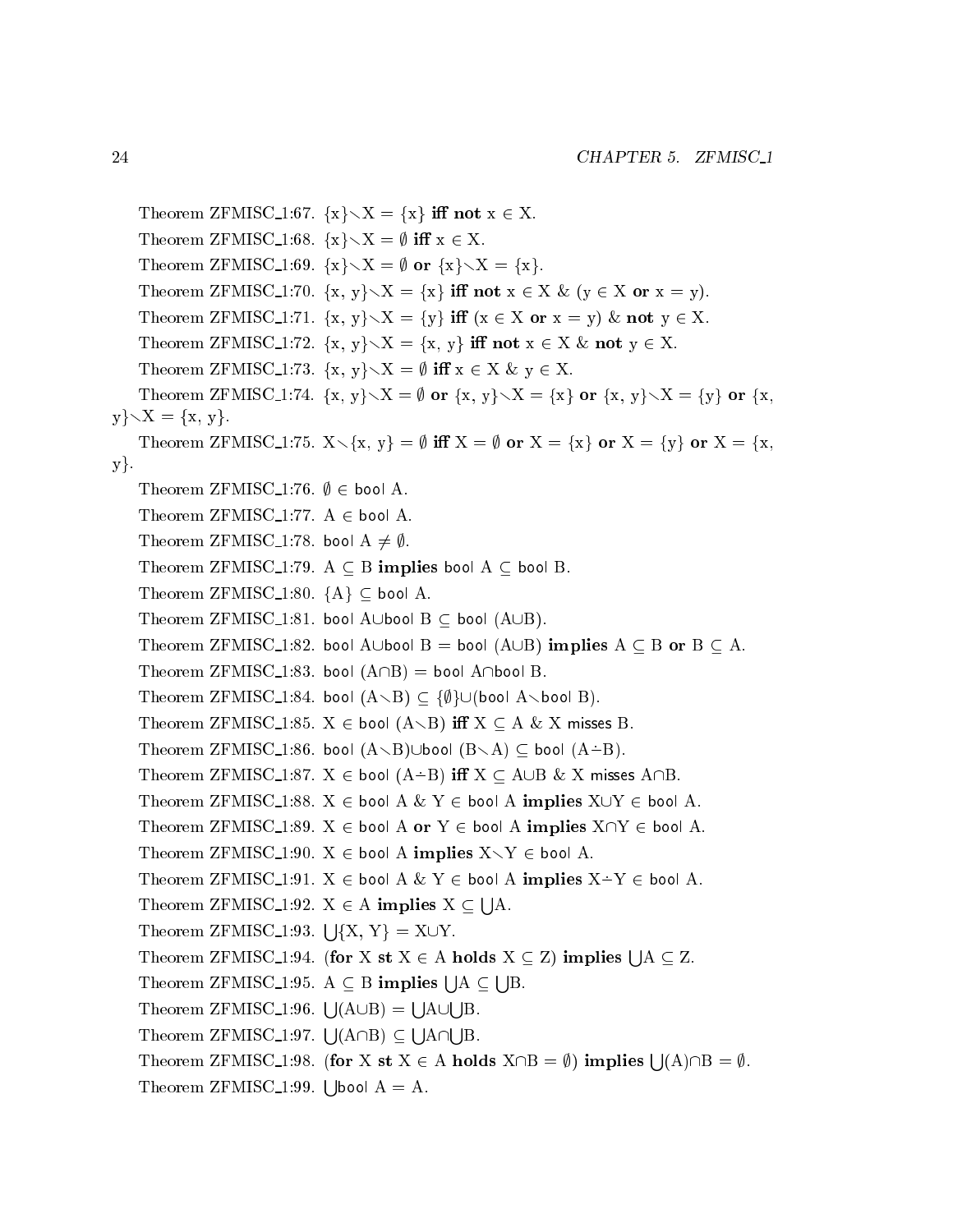Theorem ZFMISC\_1:100.  $A \subseteq$  bool [ ]A.

Theorem ZFMISC 1:101. (for X, Y st  $X \neq Y$  &  $X \in A \cup B$  & Y  $\in A \cup B$  holds  $X \cap Y$  $= \emptyset$ ) implies  $\bigcup (A \cap B) =$ s a --s a

Theorem ZFMISC 1:102.  $z \in [X, Y]$  implies ex x, y st  $[x, y] = z$ .

Theorem ZFMISC 1:103. A  $\subset$   $[X, Y]$  &  $z \in A$  implies ex x, y st  $x \in X$  &  $y \in Y$  &  $z = [x, y].$ 

Theorem ZFMISC\_1:104.  $z \in [[X1, Y1] \cap [[X2, Y2]]$  implies ex x, y st  $z = [x, y] \& x \in$  $X1\cap X2 \& y \in Y1\cap Y2$ .

Theorem ZFMISC\_1:105.  $\left[ \mathbf{X}, \mathbf{Y} \right] \subseteq$  bool bool  $(\mathbf{X} \cup \mathbf{Y})$ .

Theorem ZFMISC 1:106.  $[x, y] \in [X, Y]$  iff  $x \in X \& y \in Y$ .

Theorem ZFMISC 1:107.  $[x, y] \in [[X, Y]]$  implies  $[y, x] \in [[Y, X]].$ 

Theorem ZFMISC 1:108. (for x, y holds  $[x, y] \in [X1, Y1]$  iff  $[x, y] \in [X2, Y2]$ ) implies  $[X1, Y1] = [X2, Y2]$ .

Theorem ZFMISC 1:109. A  $\subseteq$  [X, Y] & (for x, y st [x, y]  $\in$  A holds [x, y]  $\in$  B) implies  $A \subseteq B$ .

Theorem ZFMISC 1:110.  $A \subseteq \llbracket X1, Y1 \rrbracket \& B \subseteq \llbracket X2, Y2 \rrbracket \& \text{ (for } x, y \text{ holds } [x, y] \in A$ iff  $[x, y] \in B$ ) implies  $A = B$ .

Theorem ZFMISC 1:111. (for z st  $z \in A$  ex x, y st  $z = [x, y]$ ) & (for x, y st  $[x, y] \in$ A holds  $[x, y] \in B$ ) implies  $A \subseteq B$ .

Theorem ZFMISC 1:112. (for z st  $z \in A$  ex x, y st  $z = [x, y]$ ) & (for z st  $z \in B$  ex x, y st z = [x, y]) & (for x, y holds [x, y]  $\in$  A iff [x, y]  $\in$  B) implies A = B.

Theorem ZFMISC 1:113.  $\mathbb{X}, Y \mathbb{I} = \emptyset$  iff  $X = \emptyset$  or  $Y = \emptyset$ .

Theorem ZFMISC 1:114.  $X \neq \emptyset \& Y \neq \emptyset \& [\![X, Y]\!] = [\![Y, X]\!]$  implies  $X = Y$ .

Theorem ZFMISC 1:115.  $\mathbb{X}, X \mathbb{I} = \mathbb{Y}, Y \mathbb{I}$  implies  $X = Y$ .

Theorem ZFMISC 1:116.  $X \subseteq [X, X]$  implies  $X = \emptyset$ .

Theorem ZFMISC\_1:117.  $Z \neq \emptyset$  & ( $[[X, Z]] \subseteq [[Y, Z]]$  or  $[[Z, X]] \subseteq [[Z, Y]]$ ) implies  $X \subseteq$ Y.

Theorem ZFMISC\_1:118.  $X \subseteq Y$  implies  $\llbracket X, Z \rrbracket \subseteq \llbracket Y, Z \rrbracket \& \llbracket Z, X \rrbracket \subseteq \llbracket Z, Y \rrbracket.$ 

Theorem ZFMISC 1:119. X1  $\subseteq$  Y1 & X2  $\subseteq$  Y2 implies  $\llbracket$ X1, X2 $\rrbracket \subseteq$   $\llbracket$ Y1, Y2 $\rrbracket$ .

Theorem ZFMISC 1:120.  $\llbracket X \cup Y, Z \rrbracket = \llbracket X, Z \rrbracket \cup \llbracket Y, Z \rrbracket \& \llbracket Z, X \cup Y \rrbracket = \llbracket Z, X \rrbracket \cup \llbracket Z, Y \rrbracket.$ 

Theorem ZFMISC<sub>1</sub>:121.  $\llbracket X1 \cup X2, Y1 \cup Y2 \rrbracket = \llbracket X1, Y1 \rrbracket \cup \llbracket X1, Y2 \rrbracket \cup \llbracket X2, Y1 \rrbracket \cup \llbracket X2, Y1 \rrbracket$  $Y2$ ].

Theorem ZFMISC 1:122.  $\llbracket X \cap Y, Z \rrbracket = \llbracket X, Z \rrbracket \cap \llbracket Y, Z \rrbracket \& \llbracket Z, X \cap Y \rrbracket = \llbracket Z, X \rrbracket \cap \llbracket Z, Y \rrbracket.$ Theorem ZFMISC 1:123.  $[X1 \cap X2, Y1 \cap Y2] = [X1, Y1] \cap [X2, Y2]$ .

Theorem ZFMISC 1:124. A  $\subseteq$  X & B  $\subseteq$  Y implies  $[[A, Y] \cap [[X, B]] = [[A, B]].$ 

Theorem ZFMISC\_1:125.  $\llbracket X \setminus Y, Z \rrbracket = \llbracket X, Z \rrbracket \setminus \llbracket Y, Z \rrbracket \& \llbracket Z, X \setminus Y \rrbracket = \llbracket Z, X \rrbracket \setminus \llbracket Z, Y \rrbracket.$ 

```
Theorem ZFMISC 1:126. \|X1, X2\| \setminus \|Y1, Y2\| = \|X1 \setminus Y1, X2\| \cup \|X1, X2 \setminus Y2\|.
```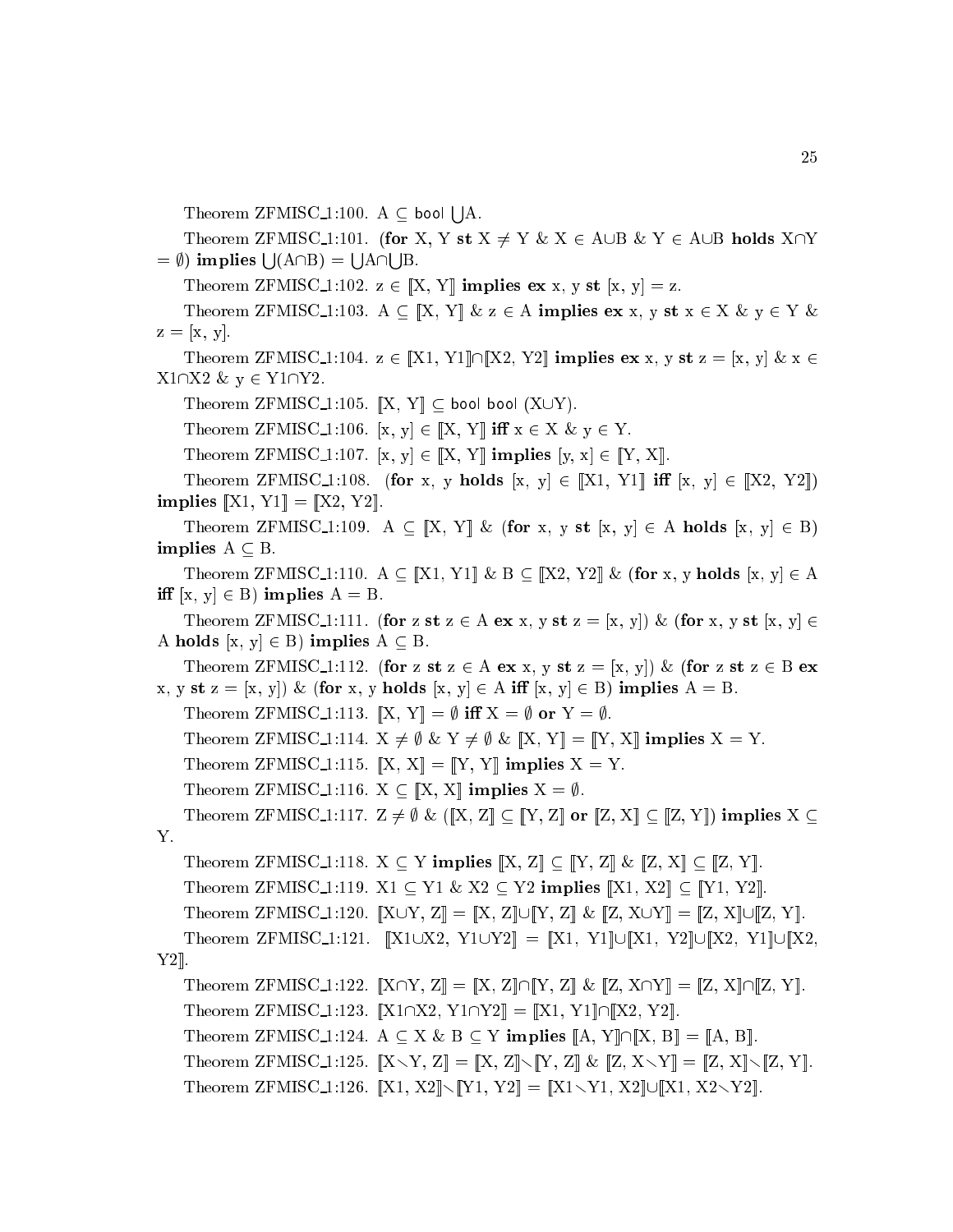```
Theorem ZFMISC_1:127. X1\cap X2 = \emptyset or Y1\cap Y2 = \emptyset implies \llbracket X1, Y1 \rrbracket \cap \llbracket X2, Y2 \rrbracket =\emptyset.
    Theorem ZFMISC_1:128. [x, y] \in [\{z\}, Y] iff x = z \& y \in Y.
    Theorem ZFMISC 1:129. [x, y] \in [X, \{z\}] iff x \in X \& y = z.
    Theorem ZFMISC_1:130. X \neq \emptyset implies [\{x\}, X] \neq \emptyset \& [X, \{x\}] \neq \emptyset.
    Theorem ZFMISC_1:131. x \neq y implies \llbracket \{x\}, X \rrbracket \cap \llbracket \{y\}, Y \rrbracket = \emptyset \& \llbracket X, \{x\} \rrbracket \cap \llbracket Y, \{y\} \rrbracket= \emptyset.
    Theorem ZFMISC_1:132. [\{x, y\}, X] = [\{x\}, X] \cup [\{y\}, X] \& [X, \{x, y\}] = [X, \{x\}]\cup [X, \{y\}].Theorem ZFMISC 1:133. Z = [X, Y] iff for z holds z \in Z iff ex \ x, y \st x \in X \ \& \ y \in ZY \& z = [x, y].Theorem ZFMISC 1:134. X1 \neq \emptyset & Y1 \neq \emptyset & [X1, Y1] = [X2, Y2] implies X1 =
X2 \& Y1 = Y2.
```
Theorem ZFMISC 1:135.  $X \subseteq [X, Y]$  or  $X \subseteq [Y, X]$  implies  $X = \emptyset$ .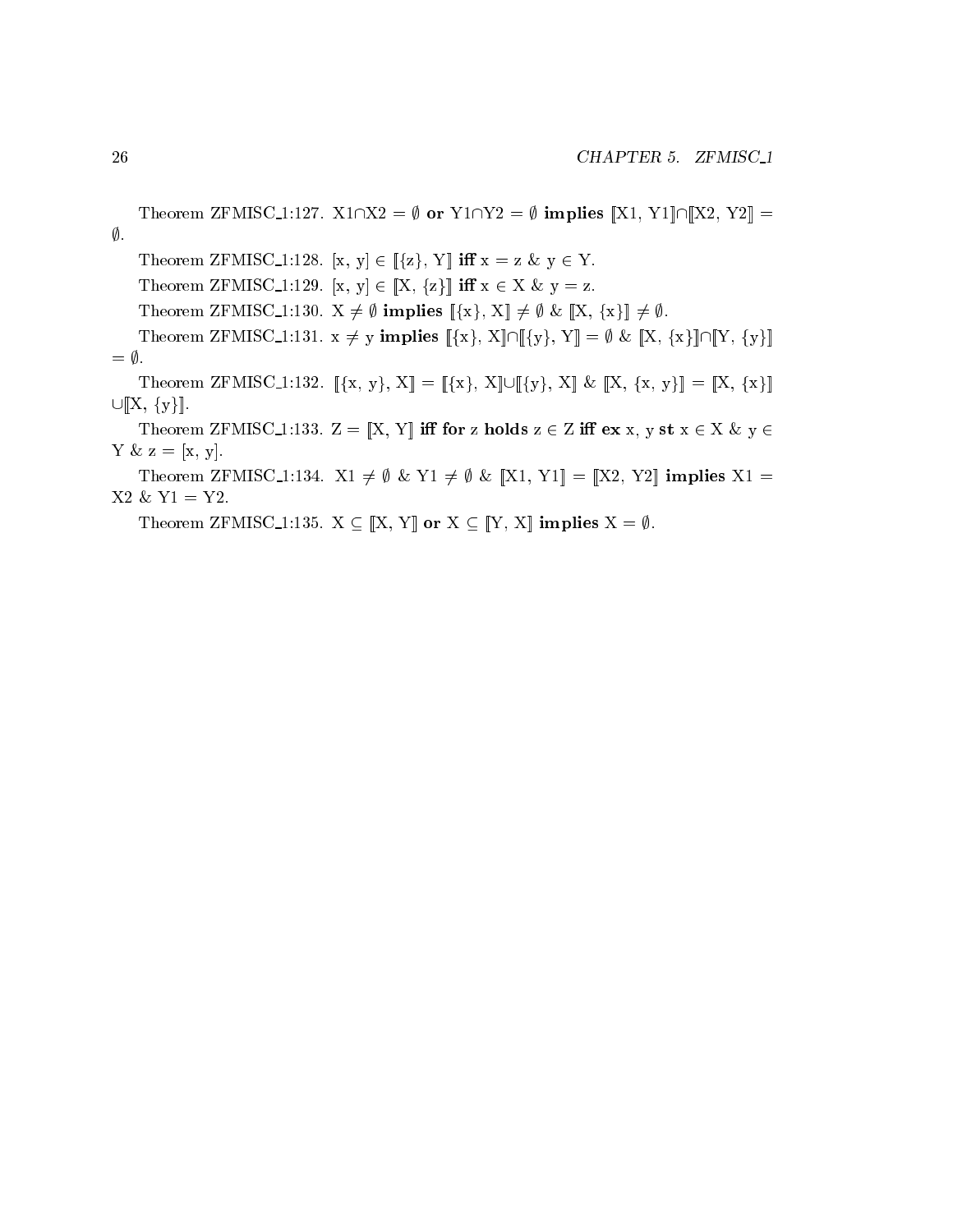## Chapter 6

# ENUMSET1

by

Andrzej Trybule <sup>1</sup>

Warsaw University (Białystok)

Summary. We prove basic facts about enumerated sets: definitional theorems and their immediate onsequen
es, some theorems related to the de
omposition of an enumerated set into union of two sets, facts about removing elements that occur more than once, and facts about permutations of enumerated sets (with the length  $\leq$  4). The article includes also schemes enabling instantiation of up to nine universal quantiers.

The symbols used in this article are introduced in vocabularies BOOLE and FAM\_OP. The articles TARSKI and BOOLE provide the terminology and notation for this article.

reserve x, x1, x2, x3, x4, x5, x6, x7, x8, y, y1, y2, y3, y4, y5, y6, y7, y8, z, z1, z2, z3, z4, z5, z6, z7, z8 for Any.

reserve X, X1, X2, Y, Y1, Y2, Z, Z1, Z2 for set.

scheme UI1 $\{x1() \rightarrow Any, P[Any]\}$ : P[x1()] provided A: for x1 holds P[x1].

scheme  $UI2{x1() \rightarrow Any, x2() \rightarrow Any, P[Any, Any]}$ :  $P[x1(), x2()]$  provided A: for  $x1, x2$  holds  $P[x1, x2]$ .

scheme  $\text{UI3}_{\{x1\}} \rightarrow \text{Any}, x2() \rightarrow \text{Any}, x3() \rightarrow \text{Any}, P[\text{Any}, \text{Any}, \text{Any}\}]$ :  $P[x1(), x2(),$  $x3()$  provided A: for x1, x2, x3 holds  $P[x1, x2, x3]$ .

<sup>1</sup> Supported by RPBP.III-24.C1.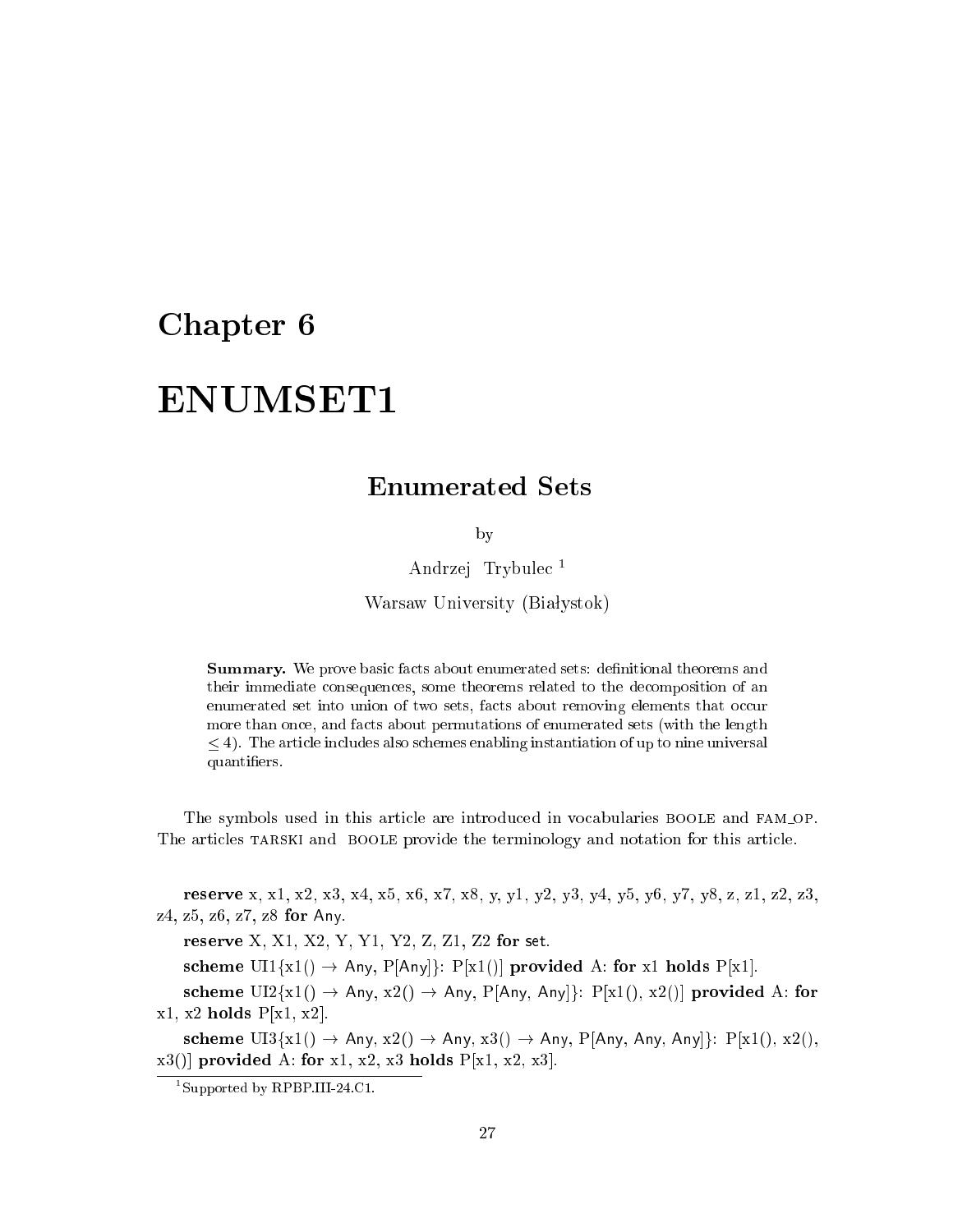scheme  $UI4{x1() \rightarrow Any, x2() \rightarrow Any, x3() \rightarrow Any, x4() \rightarrow Any, P[Any, Any, Any,$ Any[]:  $P[x1(), x2(), x3(), x4()]$  provided A: for x1, x2, x3, x4 holds  $P[x1, x2, x3, x4].$ 

scheme  $\text{UI5}\lbrace \text{x1}() \rightarrow \text{Any}, \text{x2}() \rightarrow \text{Any}, \text{x3}() \rightarrow \text{Any}, \text{x4}() \rightarrow \text{Any}, \text{x5}() \rightarrow \text{Any}, \text{P}[\text{Any},$ Any, Any, Any, Any]:  $P[x1(), x2(), x3(), x4(), x5()]$  provided A: for x1, x2, x3, x4, x5 holds  $P[x1, x2, x3, x4, x5].$ 

scheme  $U16\{x1() \rightarrow Any, x2() \rightarrow Any, x3() \rightarrow Any, x4() \rightarrow Any, x5() \rightarrow Any, x6() \rightarrow$ Any, P[Any, Any, Any, Any, Any]:  $P[x1(), x2(), x3(), x4(), x5(), x6()]$  provided A: for x1, x2, x3, x4, x5, x6 holds  $P[x1, x2, x3, x4, x5, x6].$ 

scheme  $UI7\{x1() \rightarrow Any, x2() \rightarrow Any, x3() \rightarrow Any, x4() \rightarrow Any, x5() \rightarrow Any, x6() \rightarrow$ Any,  $x7() \rightarrow$  Any, P[Any, Any, Any, Any, Any, Any, Any]: P[x1(), x2(), x3(), x4(), x5(),  $x6(), x7()$  provided A: for x1, x2, x3, x4, x5, x6, x7 holds P[x1, x2, x3, x4, x5, x6, x7].

scheme  $U18\{x1() \rightarrow Any, x2() \rightarrow Any, x3() \rightarrow Any, x4() \rightarrow Any, x5() \rightarrow Any, x6() \rightarrow$ Any,  $x7() \rightarrow Any, x8() \rightarrow Any, P[Any, Any, Any, Any, Any, Any, Any, Any]$ :  $P[x1(), x2(),$  $x3(), x4(), x5(), x6(), x7(), x8()$  provided A: for x1, x2, x3, x4, x5, x6, x7, x8 holds  $P[x1, x2, x3, x4, x5, x6, x7, x8].$ 

scheme  $\text{UI9}_{x}^{(x)}(x) \to \text{Any}, x2) \to \text{Any}, x3) \to \text{Any}, x4) \to \text{Any}, x5) \to \text{Any}, x6) \to$ Any,  $x7() \rightarrow Any, x8() \rightarrow Any, x9() \rightarrow Any, P[Any, Any, Any, Any, Any, Any, Any, Any,$ Any|}:  $P[x1(), x2(), x3(), x4(), x5(), x6(), x7(), x8(), x9()]$  provided A: for x1, x2, x3,  $x4, x5, x6, x7, x8, x9$  being Any holds  $P[x1, x2, x3, x4, x5, x6, x7, x8, x9].$ 

Theorem ENUMSET1:1. for x1, X holds  $X = \{x\}$  iff for x holds  $x \in X$  iff  $x = x1$ . Theorem ENUMSET1:2. for x1, x holds  $x \in \{x\}$  iff  $x = x1$ .

Theorem ENUMSET1:3.  $x \in \{x\}$  implies  $x = x1$ .

Theorem ENUMSET1:4.  $x \in \{x\}$ .

Theorem ENUMSET1:5. for x1, X st for x holds  $x \in X$  iff  $x = x1$  holds  $X = \{x1\}$ . Theorem ENUMSET1:6. for x1, x2, X holds  $X = \{x1, x2\}$  iff for x holds  $x \in X$  iff  $x = x1$  or  $x = x2$ .

Theorem ENUMSET1:7. for x1, x2 holds for x holds  $x \in \{x1, x2\}$  iff  $x = x1$  or x  $=$   $x2$ .

Theorem ENUMSET1:8.  $x \in \{x1, x2\}$  implies  $x = x1$  or  $x = x2$ .

Theorem ENUMSET1:9.  $x = x1$  or  $x = x2$  implies  $x \in \{x1, x2\}$ .

Theorem ENUMSET1:10. for x1, x2, X st for x holds  $x \in X$  iff  $x = x1$  or  $x = x2$ holds  $X = \{x1, x2\}.$ 

Definition

let x1, x2, x3.

func  $\{x1, x2, x3\} \rightarrow \text{set means } x \in \text{it iff } x = x1 \text{ or } x = x2 \text{ or } x = x3.$ 

Theorem ENUMSET1:11. for x1, x2, x3, X holds  $X = \{x1, x2, x3\}$  iff for x holds x 2 X i x = x1 or x = x2 or x = x3.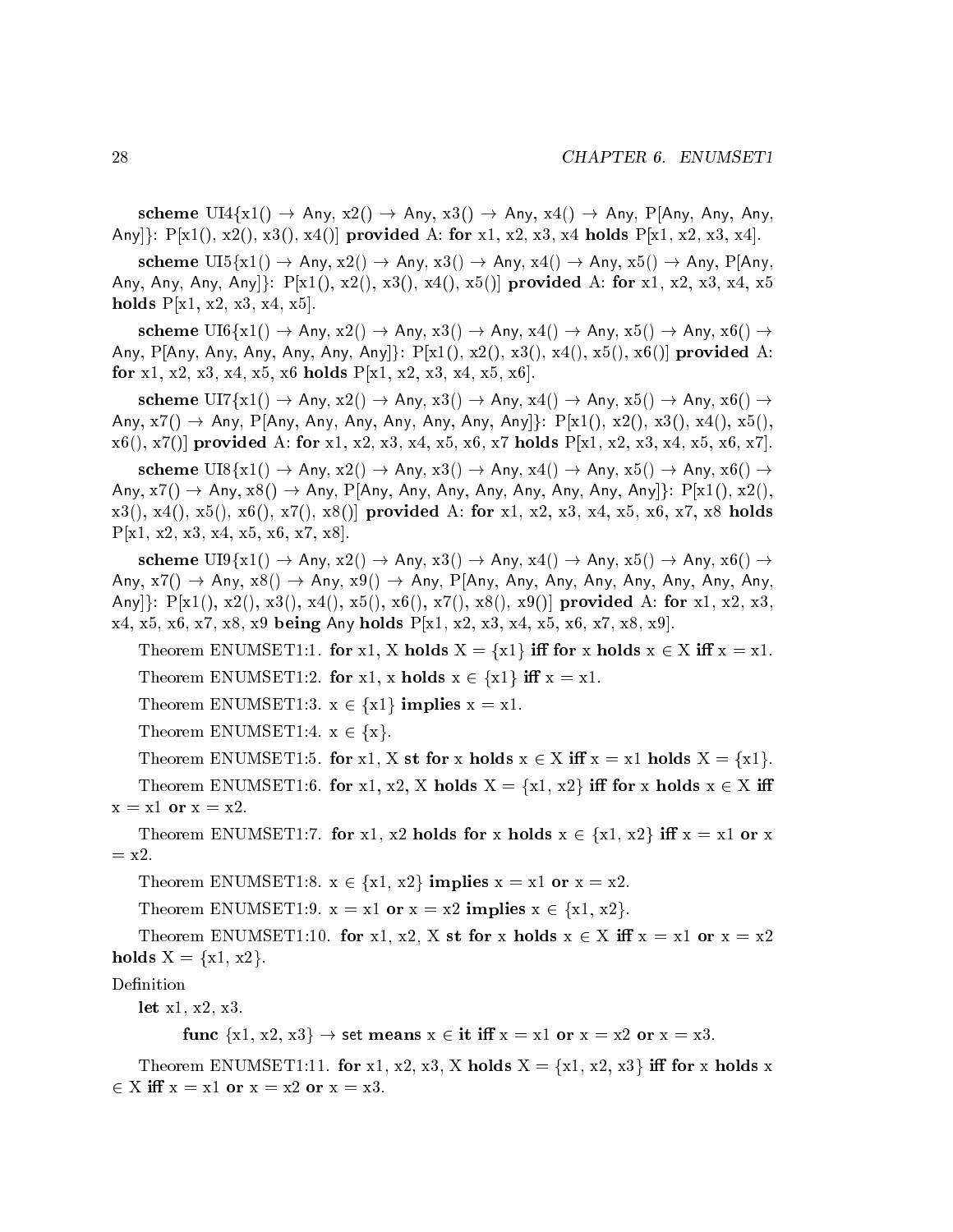Theorem ENUMSET1:12. for x1, x2, x3 holds for x holds  $x \in \{x1, x2, x3\}$  iff  $x =$  $x1$  or  $x = x2$  or  $x = x3$ .

Theorem ENUMSET1:13.  $x \in \{x1, x2, x3\}$  implies  $x = x1$  or  $x = x2$  or  $x = x3$ .

Theorem ENUMSET1:14.  $x = x1$  or  $x = x2$  or  $x = x3$  implies  $x \in \{x1, x2, x3\}$ .

Theorem ENUMSET1:15. for x1, x2, x3, X st for x holds  $x \in X$  iff  $x = x1$  or  $x =$ x2 or  $x = x3$  holds  $X = \{x1, x2, x3\}.$ 

Definition

let x1, x2, x3, x4.

func  $\{x1, x2, x3, x4\} \rightarrow \text{set means } x \in \text{it iff } x = x1 \text{ or } x = x2 \text{ or } x = x3 \text{ or } x$  $=$  x4.

Theorem ENUMSET1:16. for x1, x2, x3, x4, X holds  $X = \{x1, x2, x3, x4\}$  iff for x holds  $x \in X$  iff  $x = x1$  or  $x = x2$  or  $x = x3$  or  $x = x4$ .

Theorem ENUMSET1:17. for x1, x2, x3, x4 holds for x holds  $x \in \{x1, x2, x3, x4\}$ iff  $x = x1$  or  $x = x2$  or  $x = x3$  or  $x = x4$ .

Theorem ENUMSET1:18.  $x \in \{x1, x2, x3, x4\}$  implies  $x = x1$  or  $x = x2$  or  $x = x3$ or  $x = x4$ .

Theorem ENUMSET1:19.  $x = x1$  or  $x = x2$  or  $x = x3$  or  $x = x4$  implies  $x \in \{x1,$  $x2, x3, x4$ .

Theorem ENUMSET1:20. for x1, x2, x3, x4, X st for x holds  $x \in X$  iff  $x = x1$  or x  $= x2$  or  $x = x3$  or  $x = x4$  holds  $X = \{x1, x2, x3, x4\}.$ 

let x1, x2, x3, x4, x5.

func  $\{x1, x2, x3, x4, x5\} \rightarrow \text{set means } x \in \text{it iff } x = x1 \text{ or } x = x2 \text{ or } x = x3$ or  $x = x4$  or  $x = x5$ .

Theorem ENUMSET1:21. for x1, x2, x3, x4, x5 for X being set holds X = fx1, x2,  $x3, x4, x5$  iff for x holds  $x \in X$  iff  $x = x1$  or  $x = x2$  or  $x = x3$  or  $x = x4$  or  $x = x5$ .

Theorem ENUMSET1:22.  $x \in \{x1, x2, x3, x4, x5\}$  iff  $x = x1$  or  $x = x2$  or  $x = x3$  or  $x = x4$  or  $x = x5$ .

Theorem ENUMSET1:23.  $x \in \{x1, x2, x3, x4, x5\}$  implies  $x = x1$  or  $x = x2$  or  $x =$  $x3$  or  $x = x4$  or  $x = x5$ .

Theorem ENUMSET1:24.  $x = x1$  or  $x = x2$  or  $x = x3$  or  $x = x4$  or  $x = x5$  implies  $x \in \{x1, x2, x3, x4, x5\}.$ 

Theorem ENUMSET1:25. for X being set st for x holds  $x \in X$  iff  $x = x1$  or  $x = x2$ or  $x = x3$  or  $x = x4$  or  $x = x5$  holds  $X = \{x1, x2, x3, x4, x5\}.$ 

Definition

let x1, x2, x3, x4, x5, x6.

func  $\{x1, x2, x3, x4, x5, x6\} \rightarrow \text{set means } x \in \text{it iff } x = x1 \text{ or } x = x2 \text{ or } x =$  $x3$  or  $x = x4$  or  $x = x5$  or  $x = x6$ .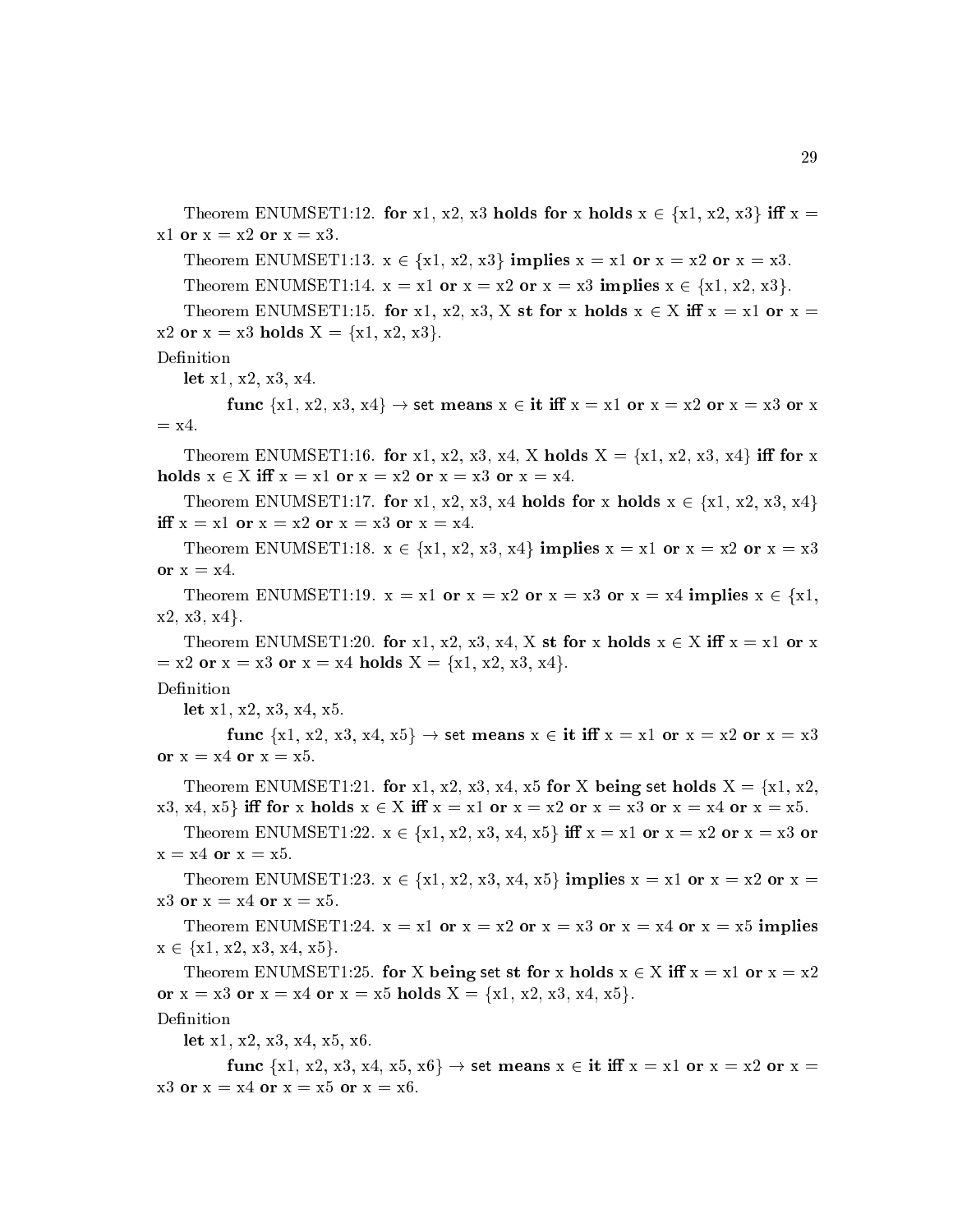Theorem ENUMSET1:26. for x1, x2, x3, x4, x5, x6 for X being set holds  $X = \{x1,$  $x2, x3, x4, x5, x6$  iff for x holds  $x \in X$  iff  $x = x1$  or  $x = x2$  or  $x = x3$  or  $x = x4$  or x  $= x5$  or  $x = x6$ .

Theorem ENUMSET1:27.  $x \in \{x1, x2, x3, x4, x5, x6\}$  iff  $x = x1$  or  $x = x2$  or  $x = x3$ or  $x = x4$  or  $x = x5$  or  $x = x6$ .

Theorem ENUMSET1:28.  $x \in \{x1, x2, x3, x4, x5, x6\}$  implies  $x = x1$  or  $x = x2$  or  $x = x3$  or  $x = x4$  or  $x = x5$  or  $x = x6$ .

Theorem ENUMSET1:29.  $x = x1$  or  $x = x2$  or  $x = x3$  or  $x = x4$  or  $x = x5$  or  $x =$  $x6$  implies  $x \in \{x1, x2, x3, x4, x5, x6\}.$ 

Theorem ENUMSET1:30. for X being set st for x holds  $x \in X$  iff  $x = x1$  or  $x = x2$ or  $x = x3$  or  $x = x4$  or  $x = x5$  or  $x = x6$  holds  $X = \{x1, x2, x3, x4, x5, x6\}.$ 

Definition

let x1, x2, x3, x4, x5, x6, x7.

func  $\{x1, x2, x3, x4, x5, x6, x7\} \rightarrow \text{set means } x \in \text{it iff } x = x1 \text{ or } x = x2 \text{ or } x$  $= x3$  or  $x = x4$  or  $x = x5$  or  $x = x6$  or  $x = x7$ .

Theorem ENUMSET1:31. for x1, x2, x3, x4, x5, x6, x7 for X being set holds  $X =$  $\{x1, x2, x3, x4, x5, x6, x7\}$  iff for x holds  $x \in X$  iff  $x = x1$  or  $x = x2$  or  $x = x3$  or  $x = x3$  $x4$  or  $x = x5$  or  $x = x6$  or  $x = x7$ .

Theorem ENUMSET1:32.  $x \in \{x1, x2, x3, x4, x5, x6, x7\}$  iff  $x = x1$  or  $x = x2$  or  $x$  $= x3$  or  $x = x4$  or  $x = x5$  or  $x = x6$  or  $x = x7$ .

Theorem ENUMSET1:33.  $x \in \{x1, x2, x3, x4, x5, x6, x7\}$  implies  $x = x1$  or  $x = x2$ or  $x = x3$  or  $x = x4$  or  $x = x5$  or  $x = x6$  or  $x = x7$ .

Theorem ENUMSET1:34.  $x = x1$  or  $x = x2$  or  $x = x3$  or  $x = x4$  or  $x = x5$  or  $x =$ x6 or  $x = x7$  implies  $x \in \{x1, x2, x3, x4, x5, x6, x7\}.$ 

Theorem ENUMSET1:35. for X being set st for x holds  $x \in X$  iff  $x = x1$  or  $x = x2$ or  $x = x3$  or  $x = x4$  or  $x = x5$  or  $x = x6$  or  $x = x7$  holds  $X = \{x1, x2, x3, x4, x5, x6,$  $x7$ .

Definition

let x1, x2, x3, x4, x5, x6, x7, x8.

func  $\{x1, x2, x3, x4, x5, x6, x7, x8\} \rightarrow \text{set means } x \in \text{it iff } x = x1 \text{ or } x = x2$ or  $x = x3$  or  $x = x4$  or  $x = x5$  or  $x = x6$  or  $x = x7$  or  $x = x8$ .

Theorem ENUMSET1:36. for x1, x2, x3, x4, x5, x6, x7, x8 for X being set holds X  $= \{x1, x2, x3, x4, x5, x6, x7, x8\}$  iff for x holds  $x \in X$  iff  $x = x1$  or  $x = x2$  or  $x = x3$ or  $x = x4$  or  $x = x5$  or  $x = x6$  or  $x = x7$  or  $x = x8$ .

Theorem ENUMSET1:37.  $x \in \{x1, x2, x3, x4, x5, x6, x7, x8\}$  iff  $x = x1$  or  $x = x2$  or  $x = x3$  or  $x = x4$  or  $x = x5$  or  $x = x6$  or  $x = x7$  or  $x = x8$ .

Theorem ENUMSET1:38.  $x \in \{x1, x2, x3, x4, x5, x6, x7, x8\}$  implies  $x = x1$  or  $x =$  $x2$  or  $x = x3$  or  $x = x4$  or  $x = x5$  or  $x = x6$  or  $x = x7$  or  $x = x8$ .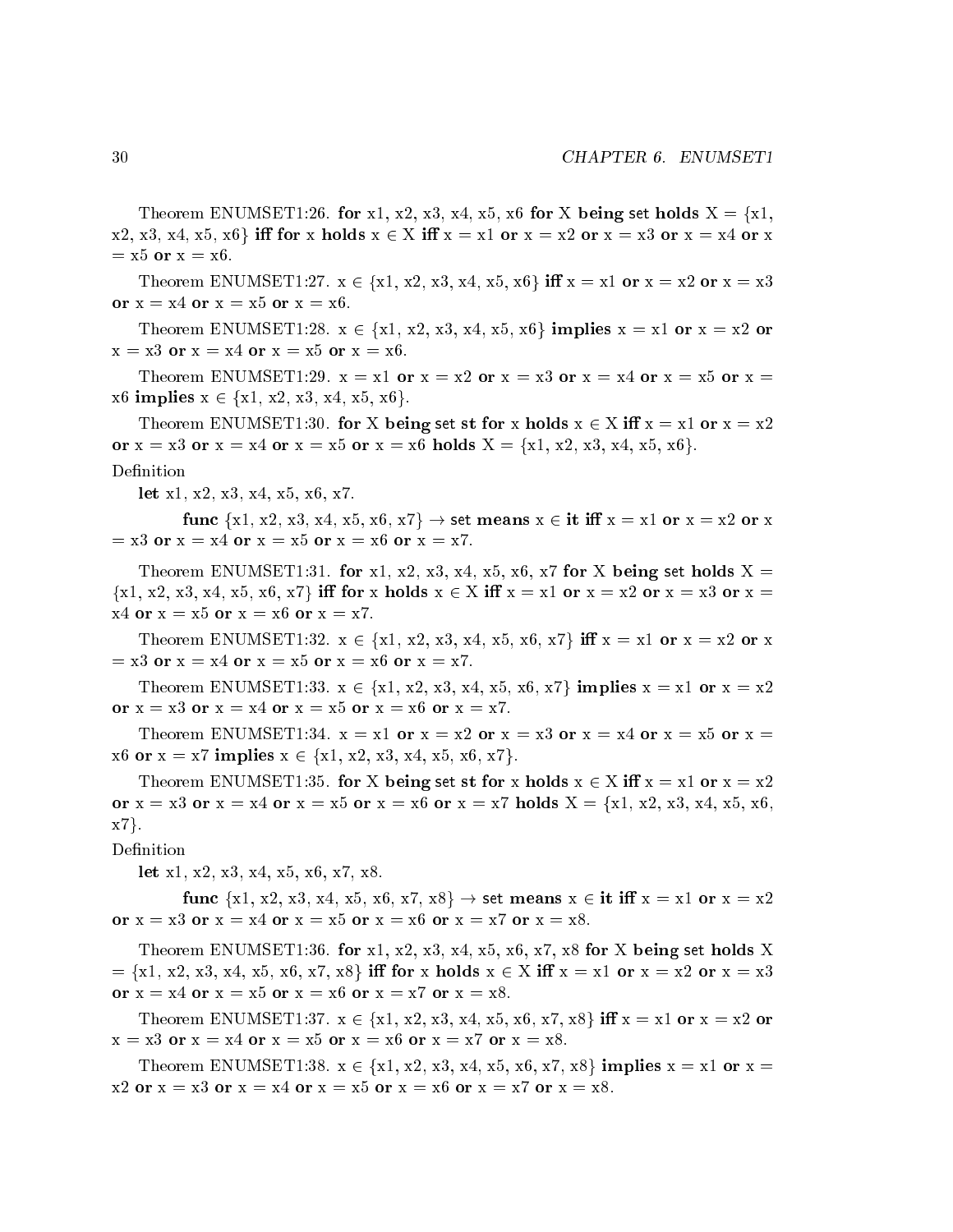Theorem ENUMSET1:39.  $x = x1$  or  $x = x2$  or  $x = x3$  or  $x = x4$  or  $x = x5$  or  $x = x5$ x6 or  $x = x7$  or  $x = x8$  implies  $x \in \{x1, x2, x3, x4, x5, x6, x7, x8\}.$ 

Theorem ENUMSET1:40. for X being set st for x holds  $x \in X$  iff  $x = x1$  or  $x = x2$ or  $x = x3$  or  $x = x4$  or  $x = x5$  or  $x = x6$  or  $x = x7$  or  $x = x8$  holds  $X = \{x1, x2, x3,$  $x4, x5, x6, x7, x8$ .

Theorem ENUMSET1:41.  $\{x1, x2\} = \{x1\} \cup \{x2\}.$ Theorem ENUMSET1:42.  $\{x1, x2, x3\} = \{x1\} \cup \{x2, x3\}.$ Theorem ENUMSET1:43.  $\{x1, x2, x3\} = \{x1, x2\} \cup \{x3\}.$ Theorem ENUMSET1:44.  $\{x1, x2, x3, x4\} = \{x1\} \cup \{x2, x3, x4\}.$ Theorem ENUMSET1:45.  $\{x1, x2, x3, x4\} = \{x1, x2\} \cup \{x3, x4\}.$ Theorem ENUMSET1:46.  $\{x1, x2, x3, x4\} = \{x1, x2, x3\} \cup \{x4\}.$ Theorem ENUMSET1:47. {x1, x2, x3, x4, x5} = {x1} $\bigcup \{x_2, x_3, x_4, x_5\}$ . Theorem ENUMSET1:48. {x1, x2, x3, x4, x5} = {x1, x2} $\bigcup \{x3, x4, x5\}$ . Theorem ENUMSET1:49. {x1, x2, x3, x4, x5} = {x1, x2, x3} $\bigcup \{x4, x5\}$ . Theorem ENUMSET1:50. {x1, x2, x3, x4, x5} = {x1, x2, x3, x4} $\bigcup \{x5\}.$ Theorem ENUMSET1:51. {x1, x2, x3, x4, x5, x6} = {x1} $\bigcup \{x_2, x_3, x_4, x_5, x_6\}$ . Theorem ENUMSET1:52. {x1, x2, x3, x4, x5, x6} = {x1, x2} $\bigcup \{x_3, x_4, x_5, x_6\}$ . Theorem ENUMSET1:53. {x1, x2, x3, x4, x5, x6} = {x1, x2, x3} $\bigcup \{x4, x5, x6\}$ . Theorem ENUMSET1:54. {x1, x2, x3, x4, x5, x6} = {x1, x2, x3, x4} $\bigcup \{x5, x6\}$ . Theorem ENUMSET1:55. {x1, x2, x3, x4, x5, x6} = {x1, x2, x3, x4, x5} $\bigcup \{x6\}$ . Theorem ENUMSET1:56. {x1, x2, x3, x4, x5, x6, x7} = {x1} $\bigcup \{x2, x3, x4, x5, x6, x6\}$  $x7$ . Theorem ENUMSET1:57. {x1, x2, x3, x4, x5, x6, x7} = {x1, x2} $\bigcup \{x3, x4, x5, x6, x7\}$  $x7$ . Theorem ENUMSET1:58. {x1, x2, x3, x4, x5, x6, x7} = {x1, x2, x3} $\bigcup \{x4, x5, x6, x7\}$  $x7$ . Theorem ENUMSET1:59. {x1, x2, x3, x4, x5, x6, x7} = {x1, x2, x3, x4} $\bigcup \{x5, x6,$  $x7$ . Theorem ENUMSET1:60. {x1, x2, x3, x4, x5, x6, x7} = {x1, x2, x3, x4, x5} $\bigcup \{x6,$  $x7$ . Theorem ENUMSET1:61. {x1, x2, x3, x4, x5, x6, x7} = {x1, x2, x3, x4, x5, x6}  $\{x7\}.$ Theorem ENUMSET1:62.  $\{x1, x2, x3, x4, x5, x6, x7, x8\} = \{x1\} \cup \{x2, x3, x4, x5, x6, x7, x8\}$  $x7, x8$ . Theorem ENUMSET1:63.  $\{x1, x2, x3, x4, x5, x6, x7, x8\} = \{x1, x2\} \cup \{x3, x4, x5, x6, x6, x7, x8\}$  $x7, x8$ .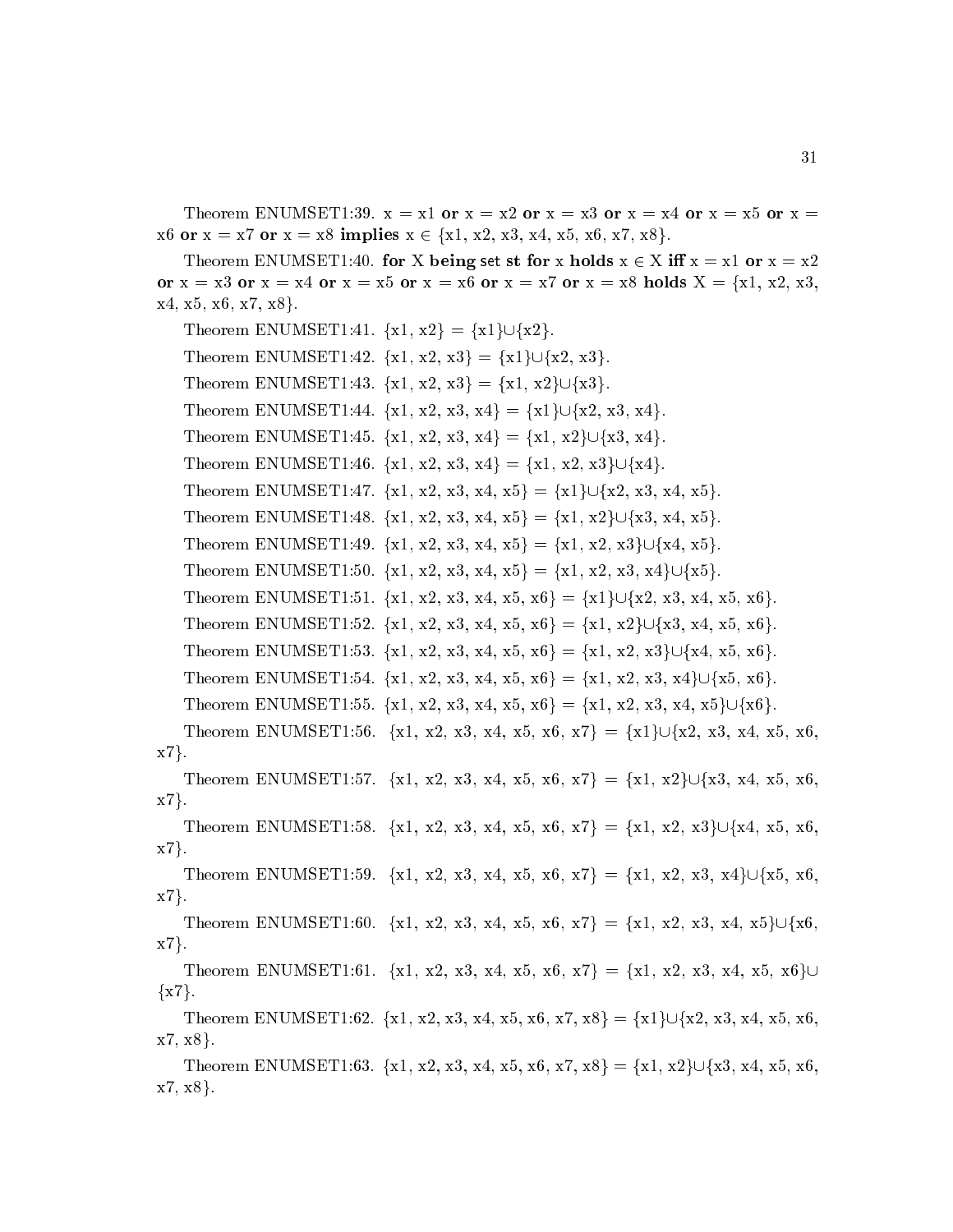```
Theorem ENUMSET1:64. {x1, x2, x3, x4, x5, x6, x7, x8} = {x1, x2, x3}\bigcup \{x4, x5, x6,x7, x8.
   Theorem ENUMSET1:65. {x1, x2, x3, x4, x5, x6, x7, x8} = {x1, x2, x3, x4}\bigcup \{x5, x6,x7, x8.
   Theorem ENUMSET1:66. {x1, x2, x3, x4, x5, x6, x7, x8} = {x1, x2, x3, x4, x5}\bigcup \{x6,x7, x8.
   Theorem ENUMSET1:67. \{x1, x2, x3, x4, x5, x6, x7, x8\} = \{x1, x2, x3, x4, x5, x6\} \cup\{x7, x8\}.Theorem ENUMSET1:68. {x1, x2, x3, x4, x5, x6, x7, x8} = {x1, x2, x3, x4, x5, x6,
x7\} \cup \{x8\}.Theorem ENUMSET1:69. \{x1, x1\} = \{x1\}.Theorem ENUMSET1:70. \{x1, x1, x2\} = \{x1, x2\}.Theorem ENUMSET1:71. \{x1, x1, x2, x3\} = \{x1, x2, x3\}.Theorem ENUMSET1:72. \{x1, x1, x2, x3, x4\} = \{x1, x2, x3, x4\}.Theorem ENUMSET1:73. \{x1, x1, x2, x3, x4, x5\} = \{x1, x2, x3, x4, x5\}.Theorem ENUMSET1:74. \{x1, x1, x2, x3, x4, x5, x6\} = \{x1, x2, x3, x4, x5, x6\}.Theorem ENUMSET1:75. {x1, x1, x2, x3, x4, x5, x6, x7} = {x1, x2, x3, x4, x5, x6,
x7.
   Theorem ENUMSET1:76. \{x1, x1, x1\} = \{x1\}.Theorem ENUMSET1:77. \{x1, x1, x1, x2\} = \{x1, x2\}.Theorem ENUMSET1:78. \{x1, x1, x1, x2, x3\} = \{x1, x2, x3\}.Theorem ENUMSET1:79. {x1, x1, x1, x2, x3, x4} = {x1, x2, x3, x4}.
   Theorem ENUMSET1:80. {x1, x1, x1, x2, x3, x4, x5} = {x1, x2, x3, x4, x5}.
   Theorem ENUMSET1:81. \{x1, x1, x1, x2, x3, x4, x5, x6\} = \{x1, x2, x3, x4, x5, x6\}.Theorem ENUMSET1:82. \{x1, x1, x1, x1\} = \{x1\}.Theorem ENUMSET1:83. \{x1, x1, x1, x1, x2\} = \{x1, x2\}.Theorem ENUMSET1:84. {x1, x1, x1, x1, x2, x3} = {x1, x2, x3}.
   Theorem ENUMSET1:85. \{x1, x1, x1, x2, x3, x4\} = \{x1, x2, x3, x4\}.Theorem ENUMSET1:86. \{x1, x1, x1, x1, x2, x3, x4, x5\} = \{x1, x2, x3, x4, x5\}.Theorem ENUMSET1:87. \{x1, x1, x1, x1, x1\} = \{x1\}.Theorem ENUMSET1:88. \{x1, x1, x1, x1, x1, x2\} = \{x1, x2\}.Theorem ENUMSET1:89. \{x1, x1, x1, x1, x1, x2, x3\} = \{x1, x2, x3\}.Theorem ENUMSET1:90. {x1, x1, x1, x1, x1, x2, x3, x4} = {x1, x2, x3, x4}.
   Theorem ENUMSET1:91. \{x1, x1, x1, x1, x1, x1\} = \{x1\}.Theorem ENUMSET1:92. \{x1, x1, x1, x1, x1, x1, x2\} = \{x1, x2\}.Theorem ENUMSET1:93. {x1, x1, x1, x1, x1, x1, x2, x3} = {x1, x2, x3}.
```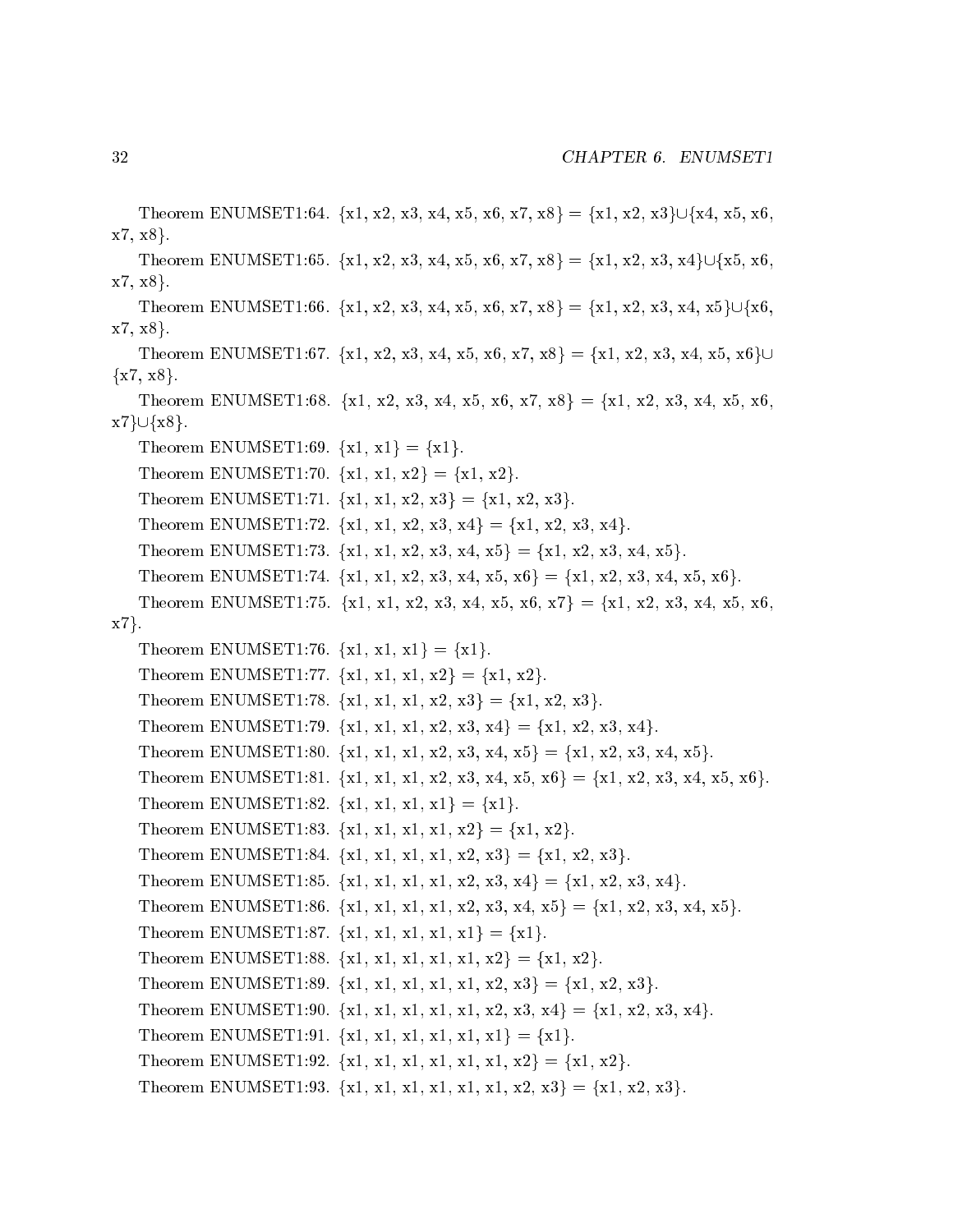Theorem ENUMSET1:94.  $\{x1, x1, x1, x1, x1, x1, x1\} = \{x1\}.$ Theorem ENUMSET1:95. {x1, x1, x1, x1, x1, x1, x1, x2} = {x1, x2}. Theorem ENUMSET1:96. {x1, x1, x1, x1, x1, x1, x1, x1} = {x1}. Theorem ENUMSET1:97.  $\{x1, x2\} = \{x2, x1\}.$ Theorem ENUMSET1:98.  $\{x1, x2, x3\} = \{x1, x3, x2\}.$ Theorem ENUMSET1:99.  $\{x1, x2, x3\} = \{x2, x1, x3\}.$ Theorem ENUMSET1:100.  $\{x1, x2, x3\} = \{x2, x3, x1\}.$ Theorem ENUMSET1:101.  $\{x1, x2, x3\} = \{x3, x1, x2\}.$ Theorem ENUMSET1:102.  $\{x1, x2, x3\} = \{x3, x2, x1\}.$ Theorem ENUMSET1:103.  $\{x1, x2, x3, x4\} = \{x1, x2, x4, x3\}.$ Theorem ENUMSET1:104.  $\{x1, x2, x3, x4\} = \{x1, x3, x2, x4\}.$ Theorem ENUMSET1:105.  $\{x1, x2, x3, x4\} = \{x1, x3, x4, x2\}.$ Theorem ENUMSET1:106.  $\{x1, x2, x3, x4\} = \{x1, x4, x2, x3\}.$ Theorem ENUMSET1:107.  $\{x1, x2, x3, x4\} = \{x1, x4, x3, x2\}.$ Theorem ENUMSET1:108.  $\{x1, x2, x3, x4\} = \{x2, x1, x3, x4\}.$ Theorem ENUMSET1:109.  $\{x1, x2, x3, x4\} = \{x2, x1, x4, x3\}.$ Theorem ENUMSET1:110.  $\{x1, x2, x3, x4\} = \{x2, x3, x1, x4\}.$ Theorem ENUMSET1:111.  $\{x1, x2, x3, x4\} = \{x2, x3, x4, x1\}.$ Theorem ENUMSET1:112.  $\{x1, x2, x3, x4\} = \{x2, x4, x1, x3\}.$ Theorem ENUMSET1:113.  $\{x1, x2, x3, x4\} = \{x2, x4, x3, x1\}.$ Theorem ENUMSET1:114.  $\{x1, x2, x3, x4\} = \{x3, x1, x2, x4\}.$ Theorem ENUMSET1:115.  $\{x1, x2, x3, x4\} = \{x3, x1, x4, x2\}.$ Theorem ENUMSET1:116.  $\{x1, x2, x3, x4\} = \{x3, x2, x1, x4\}.$ Theorem ENUMSET1:117.  $\{x1, x2, x3, x4\} = \{x3, x2, x4, x1\}.$ Theorem ENUMSET1:118.  $\{x1, x2, x3, x4\} = \{x3, x4, x1, x2\}.$ Theorem ENUMSET1:119.  $\{x1, x2, x3, x4\} = \{x3, x4, x2, x1\}.$ Theorem ENUMSET1:120.  $\{x1, x2, x3, x4\} = \{x4, x1, x2, x3\}.$ Theorem ENUMSET1:121.  $\{x1, x2, x3, x4\} = \{x4, x1, x3, x2\}.$ Theorem ENUMSET1:122.  $\{x1, x2, x3, x4\} = \{x4, x2, x1, x3\}.$ Theorem ENUMSET1:123.  $\{x1, x2, x3, x4\} = \{x4, x2, x3, x1\}.$ Theorem ENUMSET1:124.  $\{x1, x2, x3, x4\} = \{x4, x3, x1, x2\}.$ Theorem ENUMSET1:125.  $\{x1, x2, x3, x4\} = \{x4, x3, x2, x1\}.$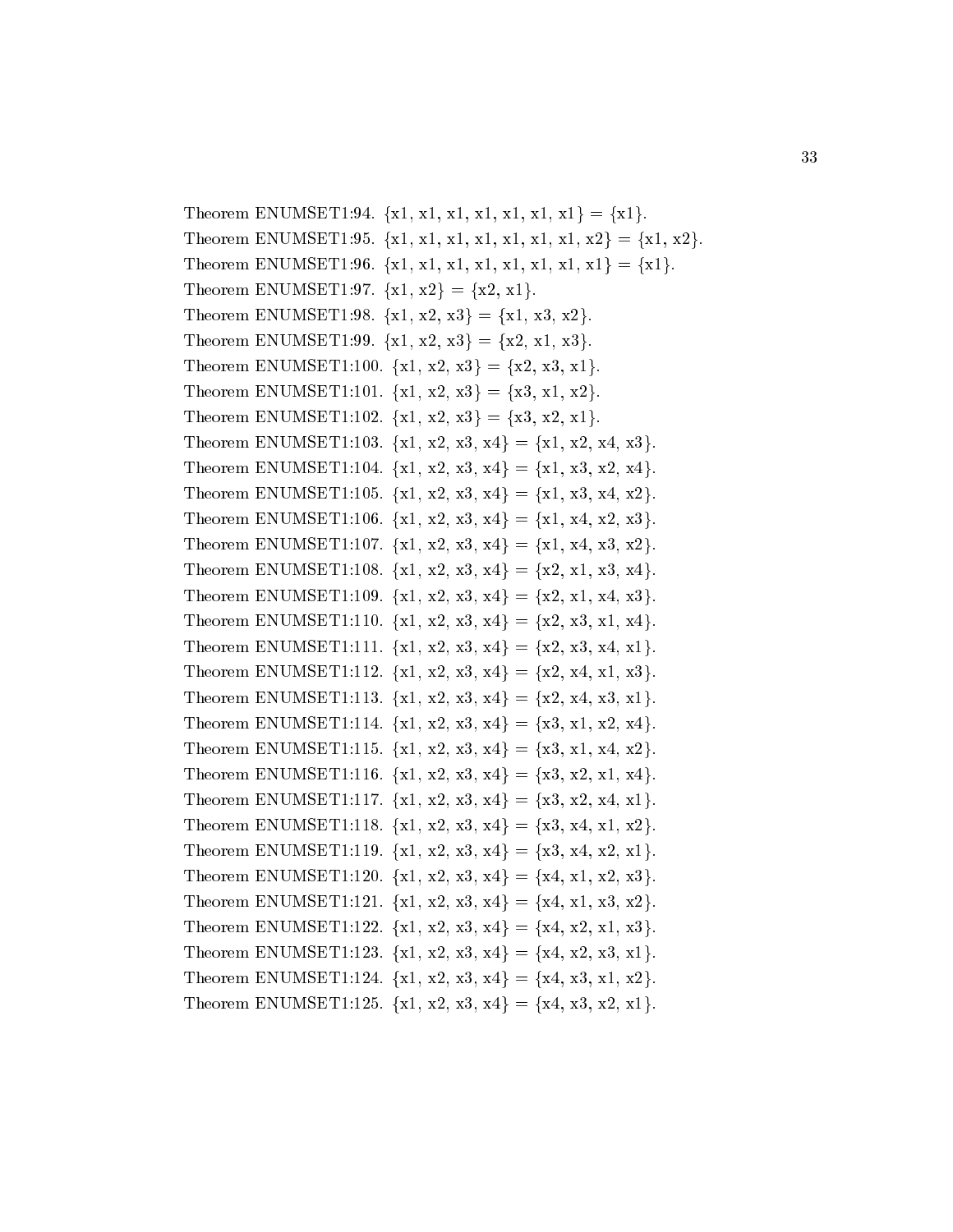## Chapter 7

# SUBSET<sub>1</sub>

### Properties of Subsets

by

Zinaida Trybulec<sup>1</sup>

Warsaw University (Białystok)

Summary. The text in
ludes theorems on
erning properties of subsets, and some operations on sets. The fun
tions yielding improper subsets of a set, i.e. the empty set and the set itself are introdu
ed. Fun
tions and predi
ates introdu
ed for sets are redefined. Some theorems about enumerated sets are proved.

The symbols used in this article are introduced in vocabularies BOOLE and SUB\_OP. The terminology and notation used in this arti
le have been introdu
ed in the following articles: TARSKI, BOOLE, and ENUMSET1.

reserve E, X for set. reserve x, y for Any. Theorem SUBSET 1:1. E  $\neq \emptyset$  implies (x is Element of E iff  $x \in E$ ). Theorem SUBSET 1:2.  $x \in E$  implies x is Element of E. Theorem SUBSET 1:3. X is Subset of E iff  $X \subseteq E$ . Definition let E.

func  $\emptyset \to \mathsf{Subset}$  of E means it =  $\emptyset$ .

<sup>1</sup> Supported by RPBP.III-24.C1.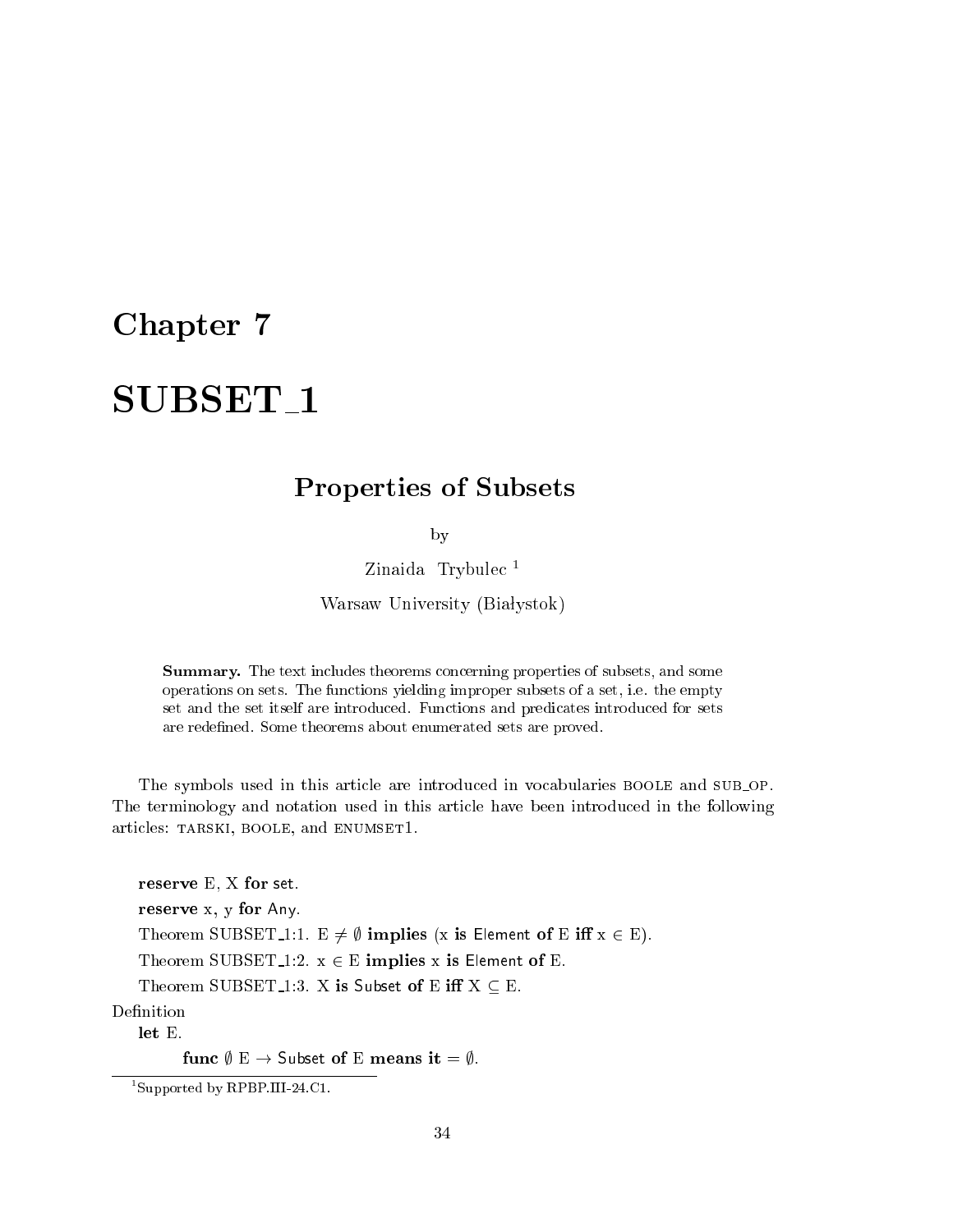Theorem SUBSET<sub>1:4</sub>.  $\emptyset$  is Subset of X.

Theorem SUBSET<sub>1:5</sub>. X is Subset of X.

reserve A, B, C for Subset of E.

Theorem SUBSET<sub>1:6</sub>.  $x \in A$  implies x is Element of E.

Theorem SUBSET 1:7. (for x being Element of E holds  $x \in A$  implies  $x \in B$ ) implies  $A \subseteq B$ .

Theorem SUBSET<sub>1</sub>:8. (for x being Element of E holds  $x \in A$  iff  $x \in B$ ) implies A

Theorem SUBSET 1:9.  $x \in A$  implies  $x \in E$ .

Theorem SUBSET 1:10. A  $\neq \emptyset$  iff ex x being Element of E st  $x \in A$ .

Definition

let E.

let A.

```
func A^c \to Subset of E means it = E \A.
```

```
func A \cup B \rightarrow Subset of E.
```

```
func A \cap B \to Subset of E.
```

```
func A \setminus B \to Subset of E.
```

```
func A \rightarrow B \rightarrow Subset of E.
```
Theorem SUBSET<sub>1</sub>:11.  $x \in A \cap B$  implies x is Element of A & x is Element of B.

```
Theorem SUBSET 1:12. x \in A \cup B implies x is Element of A or x is Element of B.
```
Theorem SUBSET 1:13.  $x \in A \setminus B$  implies x is Element of A.

```
Theorem SUBSET<sub>1</sub>:14. x \in A \rightarrow B implies x is Element of A or x is Element of B.
```
Theorem SUBSET<sub>1</sub>:15. (for x being Element of E holds  $x \in A$  iff  $x \in B$  or  $x \in C$ ) implies  $A = B\cup C$ .

Theorem SUBSET 1:16. (for x being Element of E holds  $x \in A$  iff  $x \in B$   $\& x \in C$ ) implies  $A = B \cap C$ .

```
Theorem SUBSET 1:17. (for x being Element of E holds x \in A iff x \in B & not x
2 c) implies a set 2 in \mathbb{R}^n
```

```
Theorem SUBSET 1:18. (for x being Element of E holds x \in A iff not (x \in B iff x
\epsilon \cup \mu implies \mu = \mu \in
```

```
Theorem SUBSET<sub>-1</sub>:19. \emptyset E = \emptyset.
```

```
Theorem SUBSET 1:20. 
E = E.
```

```
Theorem 50D5E1 - 121. \psi E = (77E).
```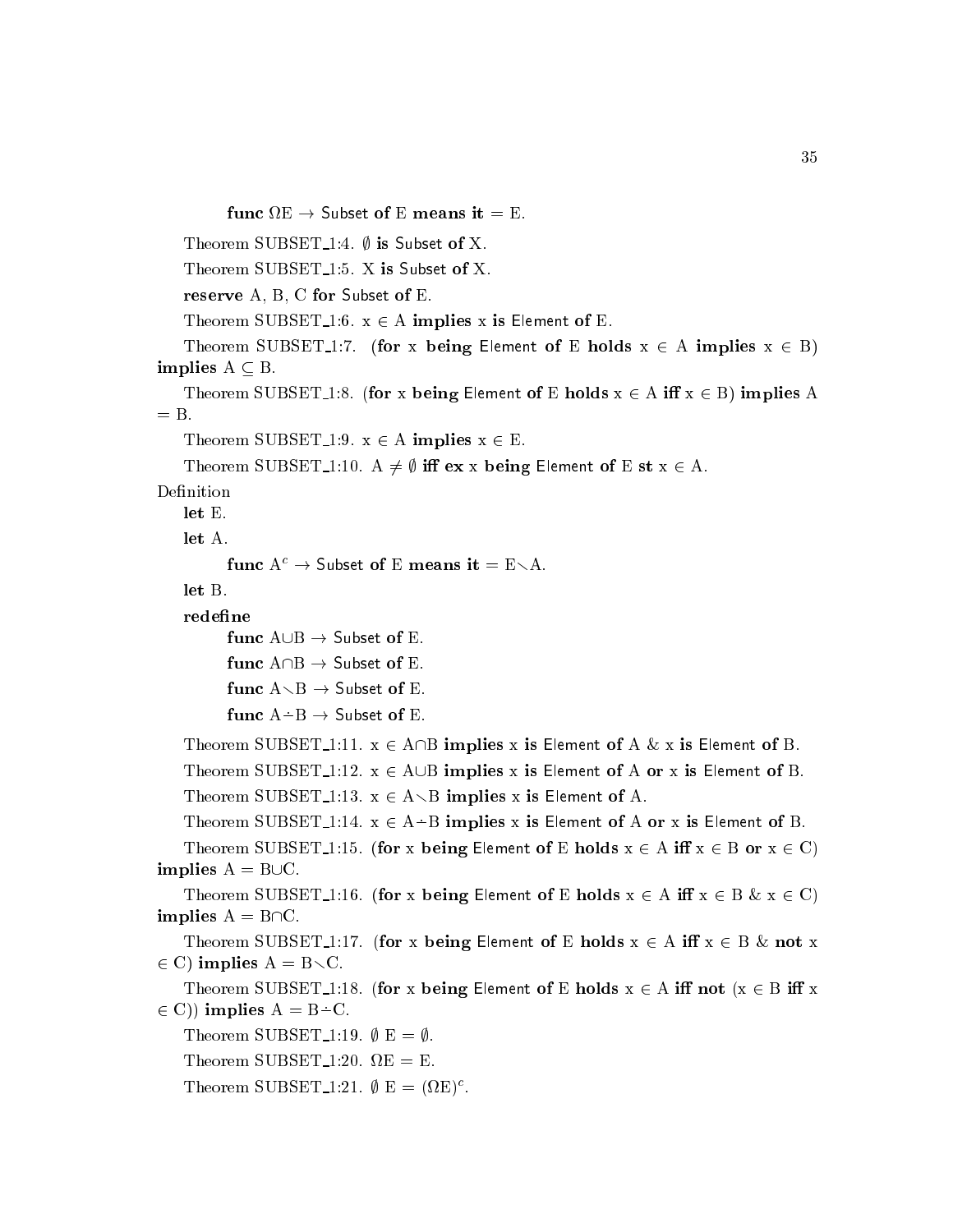```
I heorem SUDSEI 1:22. M_E = (\Psi E)^T.
    Theorem SUBSET<sub>-1:23</sub>. A^c = E \setminus A.
    Theorem SUBSET<sub>-1:24</sub>. A^{cc} = A.
    I heorem SUBSE1<sub>-1</sub>:25. A \cup A^{\dagger} = M E \& A^{\dagger} \cup A = M E.
    I neorem SUBSEL1-1:20. A |A^* = \emptyset E \& A^*| A = \emptyset E.
    Theorem SUBSET 1:27. A\cap \emptyset E = \emptyset E & \emptyset E\cap A = \emptyset E.
    Theorem SUBSET 1:28. A[
E = 
E & 
E[A = 
E.
    I heorem SUBSET-1:29. (AUD) = A \BoxD.
    I heorem SUBSE1-1:30. (A||B)^{T} = A^{-}UB^{T}.
    Theorem SUBSET-1:31. A \subseteq B in B \subseteq A.
    T heorem SUBSET 1:32. A \setminus D = A \setminus D.
    I heorem SUBSET<sub>-1</sub>:33. (A \setminus B)^{T} = A^{T} \cup D.
    \text{Theorem 50D5E1:} :34. (A - D) = A|\text{D}A|I neorem SUBSET 1:35. A \subseteq B implies B \subseteq A.
    Theorem SUBSET 1:36. A^c \subseteq B implies B^c \subseteq A.
    Theorem SUBSET<sub>-1:37</sub>. \emptyset \to \subseteq E.
    I HEOTEIN SUBSET 1:30. A \subseteq A^* III A = \emptyset E.
    Theorem SUBSET 1:39. A^T \subseteq A in A = \Sigma E.
    I Heorem SUBSET 1:40. \Lambda \subseteq A \otimes \Lambda \subseteq A^+ implies \Lambda = \emptyset.
    I neorem SUBSEL1:41. (AUB)<sup>-</sup> \subseteq A<sup>-</sup> & (AUB)<sup>-</sup> \subseteq B<sup>-</sup>.
    I neorem SUBSEL1:42. A^T \subseteq (A||B)^T \& B^T \subseteq (A||B)^T.
    Theorem SUBSET 1:45. A misses B III A \subseteq B.
    I HEOTEIN SUDSET 1:44. A MISSES D. III A \subseteq D.
    1 heorem 5 0 D5E 1 -1:45. A misses A^T.
    I neorem SUBSET 1:40. A misses B & A<sup>-</sup> misses B<sup>-</sup> Implies A = B.
    I neorem SUBSET 1:47. A \subseteq B & C misses B implies A \subseteq C.
    Theorem SUBSET<sub>1</sub>:48. (for a being Element of A holds a \in B) implies A \subseteq B.
    Theorem SUBSET<sub>1</sub>:49. (for x being Element of E holds x \in A) implies E = A.
    I heorem SUBSET 1:50. E \neq \emptyset implies for A, B holds A = B. In for x being
Element of E holds x \in A iff not x \in B.
    I heorem SUBSET 1:51. E \neq \emptyset implies for A, B holds A = B in for x being
Element of E holds not x \in A iff x \in B.
    I heorem SUBSET 1:52. E \neq \emptyset implies for A, B holds A = B in for x being
Element of E holds not (x \in A \text{ iff } x \in B).
```
I neorem SUBSET 1:33.  $X \in A$  implies not  $X \in A$ .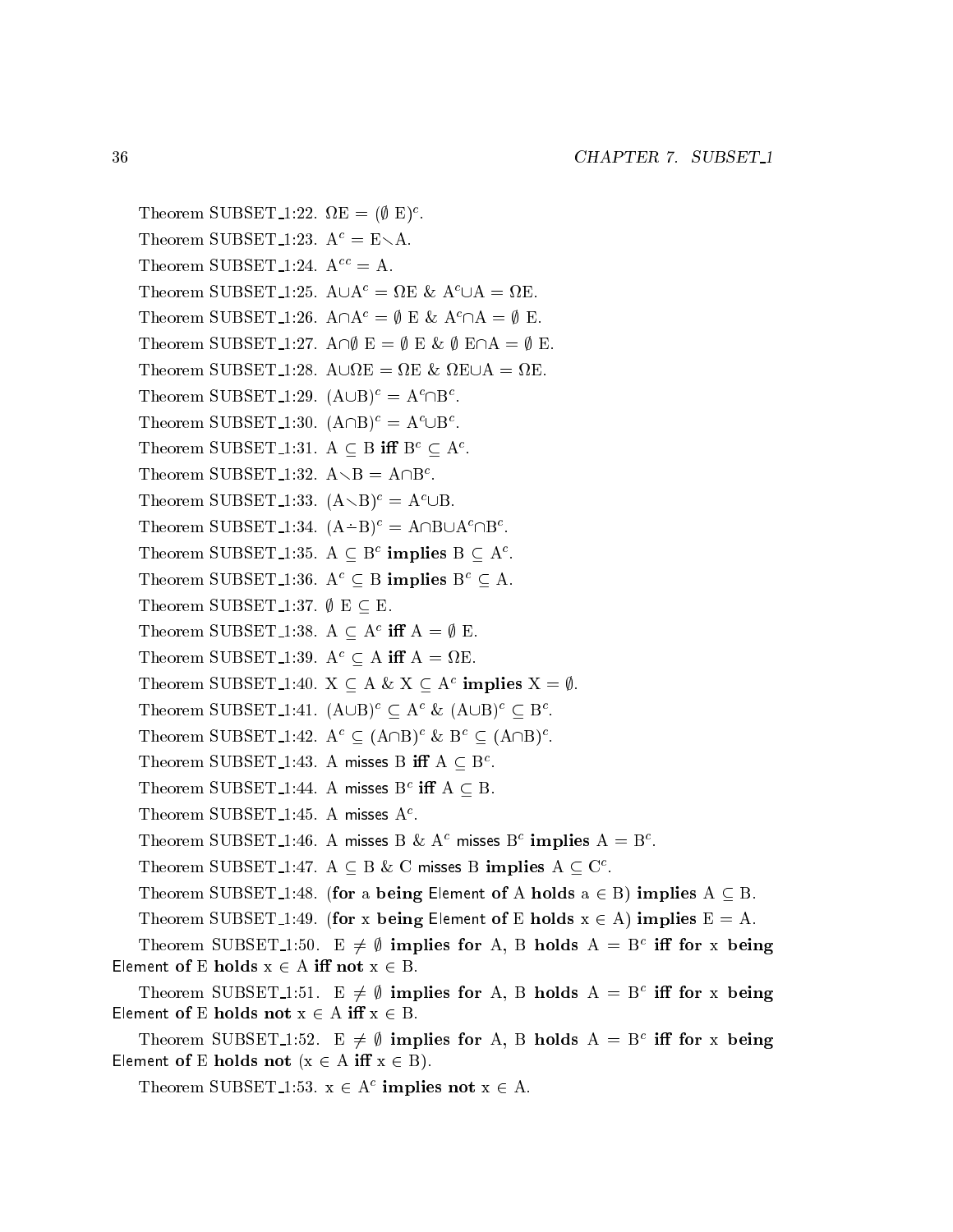```
reserve x1, x2, x3, x4, x5, x6, x7, x8 for Element of X.
Theorem SUBSET-1:54. X \neq \emptyset implies \{x1\} is Subset of X.
Theorem SUBSET 1:55. X \neq \emptyset implies \{x1, x2\} is Subset of X.
Theorem SUBSET<sub>-1</sub>:56. X \neq \emptyset implies {x1, x2, x3} is Subset of X.
Theorem SUBSET 1:57. X \neq \emptyset implies {x1, x2, x3, x4} is Subset of X.
Theorem SUBSET 1:58. X \neq \emptyset implies {x1, x2, x3, x4, x5} is Subset of X.
Theorem SUBSET 1:59. X \neq \emptyset implies \{x1, x2, x3, x4, x5, x6\} is Subset of X.
Theorem SUBSET 1:60. X \neq \emptyset implies {x1, x2, x3, x4, x5, x6, x7} is Subset of X.
Theorem SUBSET 1:61. X \neq \emptyset implies {x1, x2, x3, x4, x5, x6, x7, x8} is Subset of
reserve x1, x2, x3, x4, x5, x6, x7, x8 for Any.
```
#### X.

Theorem SUBSET<sub>1:62</sub>.  $x1 \in X$  implies  $\{x1\}$  is Subset of X.

Theorem SUBSET 1:63.  $x1 \in X \& x2 \in X$  implies  $\{x1, x2\}$  is Subset of X.

Theorem SUBSET 1:64.  $x1 \in X \& x2 \in X \& x3 \in X$  implies  $\{x1, x2, x3\}$  is Subset of X.

Theorem SUBSET<sub>-1</sub>:65.  $x1 \in X \& x2 \in X \& x3 \in X \& x4 \in X$  implies  $\{x1, x2, x3, x5\}$  $x4$  is Subset of X.

Theorem SUBSET 1:66.  $x1 \in X \& x2 \in X \& x3 \in X \& x4 \in X \& x5 \in X$  implies  ${x1, x2, x3, x4, x5}$  is Subset of X.

Theorem SUBSET 1:67.  $x1 \in X \& x2 \in X \& x3 \in X \& x4 \in X \& x5 \in X \& x6 \in X$ implies  $\{x1, x2, x3, x4, x5, x6\}$  is Subset of X.

Theorem SUBSET 1:68.  $x1 \in X \& x2 \in X \& x3 \in X \& x4 \in X \& x5 \in X \& x6 \in X$  $\&$  x7  $\in$  X implies {x1, x2, x3, x4, x5, x6, x7} is Subset of X.

Theorem SUBSET 1:69.  $x1 \in X \& x2 \in X \& x3 \in X \& x4 \in X \& x5 \in X \& x6 \in X$  $\&$  x7  $\in$  X  $\&$  x8  $\in$  X implies {x1, x2, x3, x4, x5, x6, x7, x8} is Subset of X.

scheme Subset  $Ex{A() \rightarrow set, P[Any]}$ : ex X being Subset of A() st for x holds x  $2 - 2 - 2 - 3 - 2 - 3 - 1, 1, 2 - 3 - 1, 3 - 1, 2 - 1, 3 - 1, 4 - 1, 5 - 1, 6 - 1, 7 - 1, 8 - 1, 1, 1 - 1, 1 - 1, 1 - 1, 1 - 1, 1 - 1, 1 - 1, 1 - 1, 1 - 1, 1 - 1, 1 - 1, 1 - 1, 1 - 1, 1 - 1, 1 - 1, 1 - 1, 1 - 1, 1 - 1, 1 - 1, 1 - 1, 1 - 1, 1 - 1, 1 - 1, 1 - 1$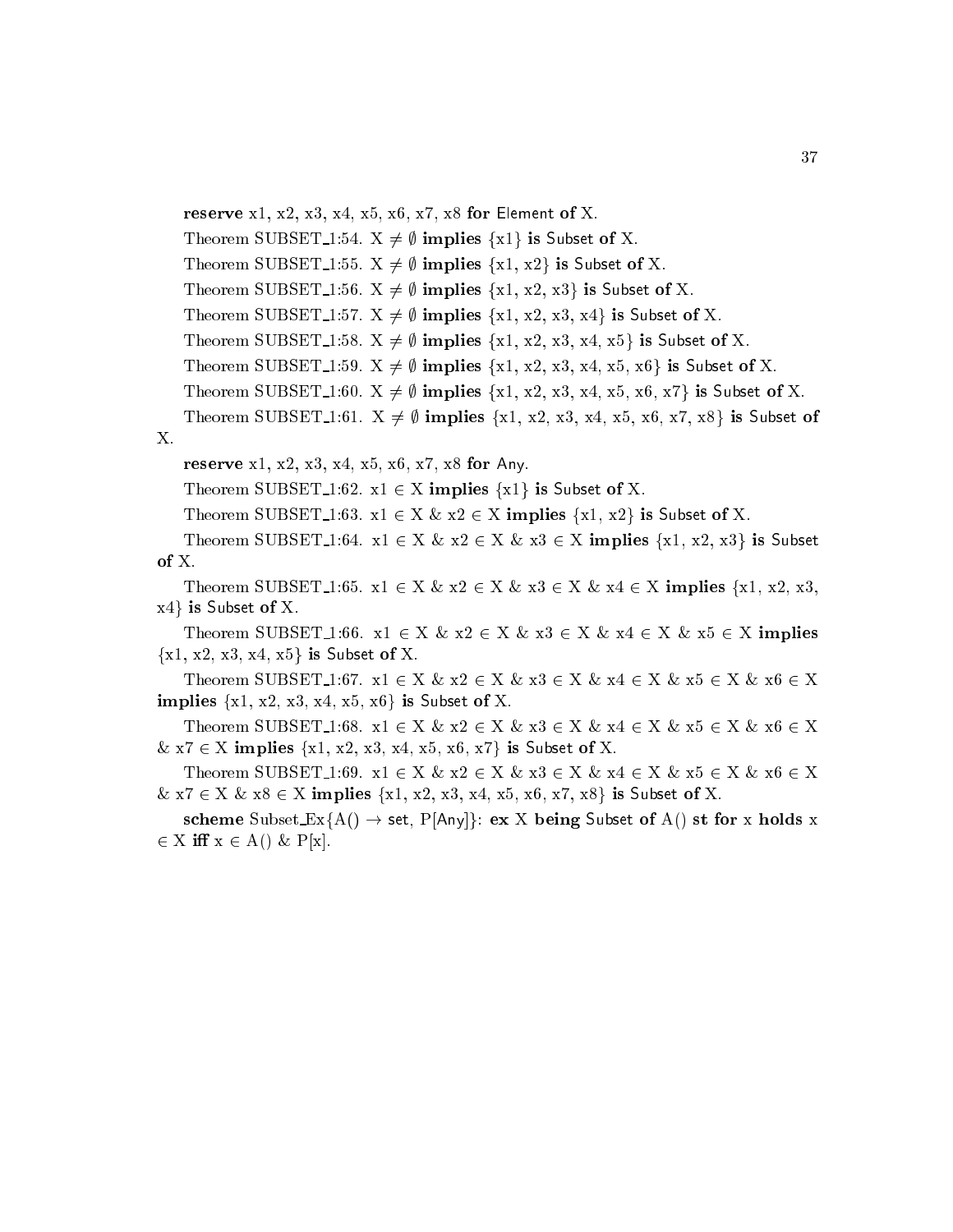### Chapter 8

# FUNCT<sub>1</sub>

#### Fun
tions and Their Basi Properties

by

Czesław Byliński<sup>1</sup>

Warsaw University (Białystok)

Summary. The definitions of the mode Function and the graph of a function are introduced. The graph of a function is defined to be identical with the function. The following concepts are also defined: the domain of a function, the range of a fun
tion, the identity fun
tion, the omposition of fun
tions, the 1-1 fun
tion, the inverse fun
tion, the restri
tion of a fun
tion, the image and the inverse image. Certain basic facts about functions and the notions defined in the article are proved.

The symbols used in this article are introduced in the following vocabularies: FAM\_OP, BOOLE, REAL1, FUNC\_REL, and FUNC. The articles TARSKI and BOOLE provide the terminology and notation for this arti
le.

reserve X, X1, X2, Y, Y1, Y2 for set, p, x, x1, x2, y, y1, y2, z, z1, z2 for Any. Definition

mode Function  $\rightarrow$  Any means ex F being set st it = F & (for p st p  $\in$  F ex  $x, y \text{ st } [x, y] = p$ ) & (for  $x, y1, y2 \text{ st } [x, y1] \in F$  &  $[x, y2] \in F$  holds  $y1 = y2$ ).

reserve f, fl, f2, g, g1, g2, h for Function.

Definition

 $let f.$ 

<sup>1</sup> Supported by RPBP.III-24.C1.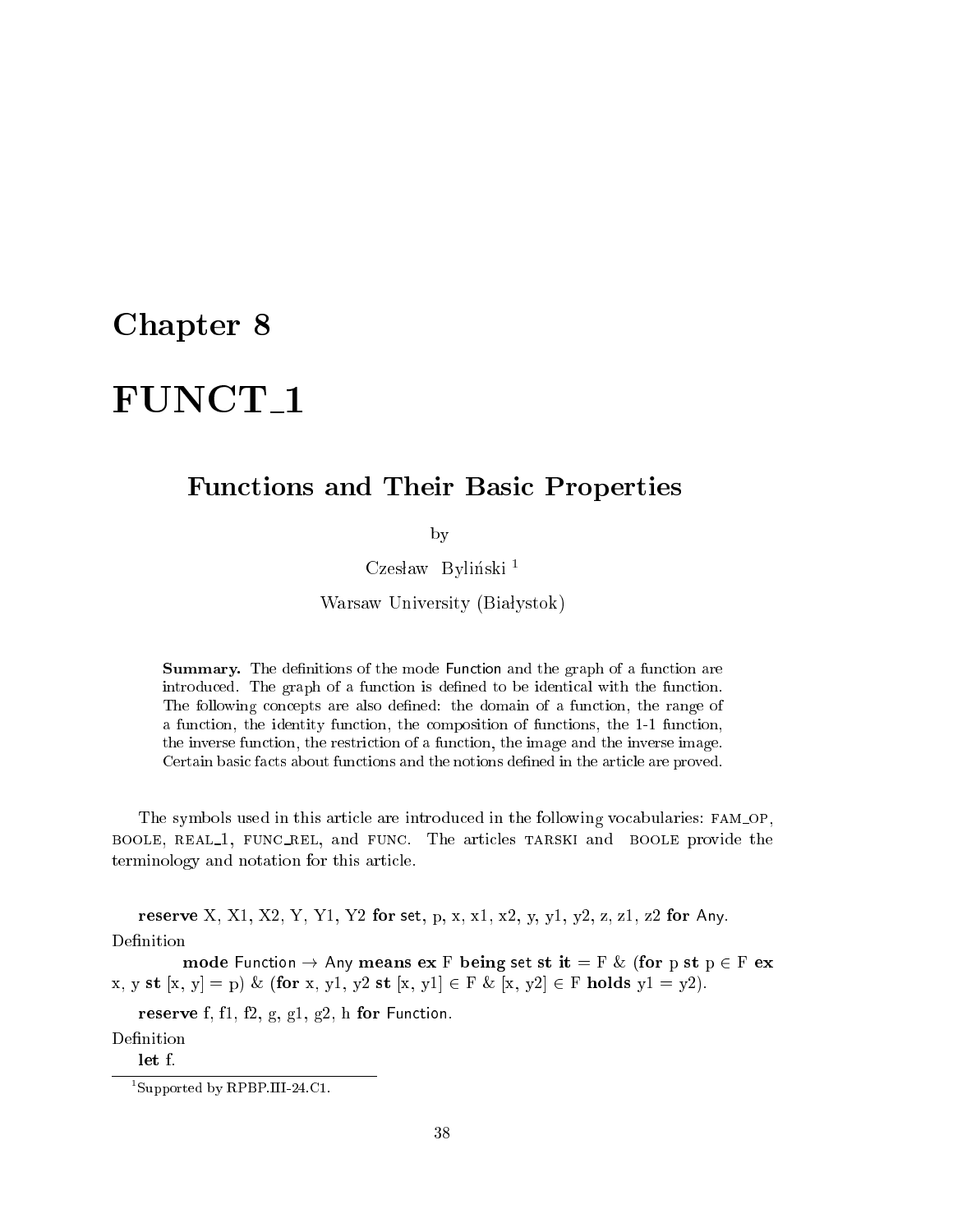```
func graph f \rightarrow set means f = it.
```
Theorem FUNCT<sub>-1:1</sub>. graph  $f = f$ .

Theorem FUNCT 1:2. for F being set st (for p st  $p \in F$  ex x, y st  $[x, y] = p$ ) & (for x, y1, y2 st [x, y1]  $\in$  F & [x, y2]  $\in$  F holds y1 = y2) ex f being Function st graph f  $=$  F.

Theorem FUNCT<sub>1</sub>:3.  $p \in graph$  f implies ex x, y st [x, y] = p.

Theorem FUNCT 1:4. [x, y1]  $\in$  graph f & [x, y2]  $\in$  graph f implies y1 = y2.

Theorem FUNCT<sub>1</sub>:5. graph  $f =$  graph g implies  $f = g$ .

scheme GraphFunc{A()  $\rightarrow$  set, P[Any, Any]}: ex f st for x, y holds [x, y]  $\in$  graph f iff  $x \in A()$  & P[x, y] provided A: for x, y1, y2 st P[x, y1] & P[x, y2] holds  $y1 = y2$ . Definition

let f.

func dom  $f \rightarrow$  set means for x holds  $x \in \mathbf{it}$  iff  $\mathbf{ex}$  y st  $[x, y] \in \mathbf{graph}$  f.

Theorem FUNCT<sub>-1</sub>:6.  $X =$  dom f iff for x holds  $x \in X$  iff  $ex$  y st  $[x, y] \in graph f$ . Definition

let f, x.

assume  $x \in$  dom f.

func f.x  $\rightarrow$  Any means [x, it]  $\in$  graph f.

Theorem FUNCT 1:7.  $x \in$  dom f implies  $(y = f.x \text{ iff } [x, y] \in \text{graph } f)$ .

Theorem FUNCT 1:8.  $[x, y] \in \text{graph } f \text{ iff } x \in \text{dom } f \& y = f.x.$ 

Theorem FUNCT<sub>-1</sub>:9.  $X =$  dom f &  $X =$  dom g & (for x st  $x \in X$  holds f.x = g.x) implies  $f = g$ .

Definition

let f.

func rng f  $\rightarrow$  set means for y holds  $y \in \text{it iff } \text{ex } x \text{ st } x \in \text{dom } f \& y = f.x.$ 

Theorem FUNCT<sub>-1</sub>:10. Y = rng f iff for y holds  $y \in Y$  iff  $ex x st x \in dom f \& y$  = f.x.

Theorem FUNCT 1:11.  $y \in \text{rng } f$  iff  $\mathbf{ex } x \mathbf{st } x \in \text{dom } f \& y = f.x$ .

Theorem FUNCT<sub>1</sub>:12.  $x \in$  dom f implies f.x  $\in$  rng f.

Theorem FUNCT 1:13. dom  $f = \emptyset$  iff rng  $f = \emptyset$ .

Theorem FUNCT<sub>1</sub>:14. dom  $f = \{x\}$  implies rng  $f = \{f.x\}$ .

scheme FuncEx{A()  $\rightarrow$  set, P[Any, Any]}: ex f st dom f = A() & for x st x  $\in$  A() holds P[x, f.x] provided A: for x, y1, y2 st  $x \in A() \& P[x, y1] \& P[x, y2]$  holds y1 = y2 and B: for x st  $x \in A()$  ex y st  $P[x, y]$ .

scheme Lambda $\{A() \rightarrow set, F(Any) \rightarrow Any\}$ : ex f being Function st dom  $f = A() \&$ for x st  $x \in A()$  holds  $f.x = F(x)$ .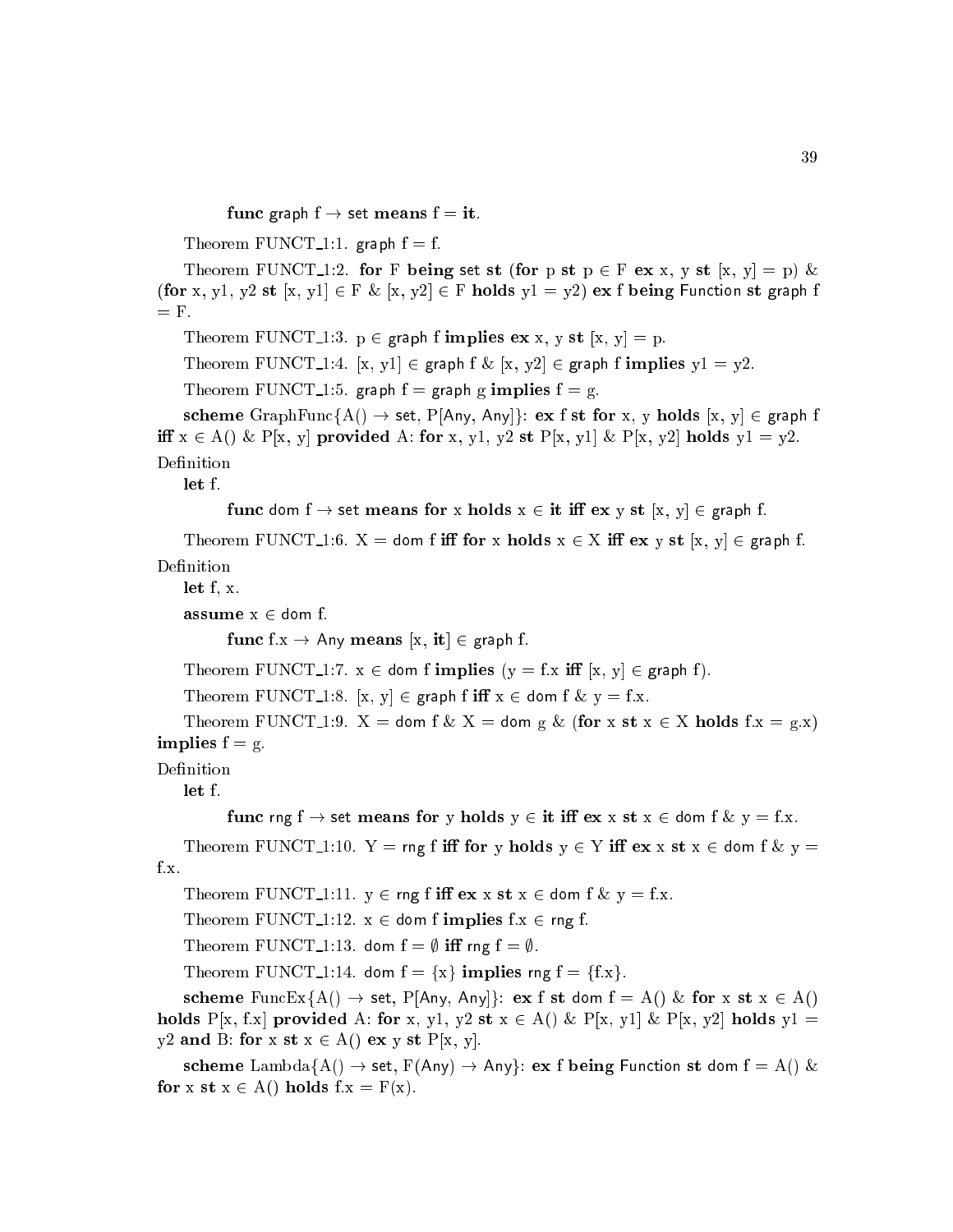```
Theorem FUNCT<sub>-1</sub>:15. X \neq \emptyset implies for y ex f st dom f = X \& rng f = \{y\}.Theorem FUNCT<sub>1</sub>:16. (for f, g st dom f = X \& dom g = X holds f = g) implies X
= \emptyset.
    Theorem FUNCT<sub>-1</sub>:17. dom f = dom g & rng f = {y} & rng g = {y} implies f = g.
    Theorem FUNCT<sub>1</sub>:18. Y \neq \emptyset or X = \emptyset implies ex f st X = dom f & rng f \subset Y.
    Theorem FUNCT<sub>1</sub>:19. (for y st y \in Y ex x st x \in dom f & y = f.x) implies Y \subseteqrng f.
Definition
    let f, g.
           func g \cdot f \to Function means (for x holds x \in dom it iff x \in dom f \& f.x \in dom
g) & (for x st x \in dom it holds it.x = g(f.x)).
    Theorem FUNCT<sub>-1</sub>:20. h = g.f iff (for x holds x \in dom h iff x \in dom f & f.x \in dom
g) & (for x st x \in dom h holds h.x = g.(f.x)).
    Theorem FUNCT<sub>1</sub>:21. x \in dom (g \cdot f) iff x \in dom f & f.x \in dom g.
    Theorem FUNCT<sub>1</sub>:22. x \in dom (g·f) implies (g·f).x = g(f.x).
    Theorem FUNCT<sub>1</sub>:23. x \in dom f & f.x \in dom g implies (g.f).x = g.(f.x).Theorem FUNCT<sub>1</sub>:24. dom (g \cdot f) \subset dom f.
    Theorem FUNCT<sub>-1</sub>:25. z \in \text{rng}(g \cdot f) implies z \in \text{rng } g.
    Theorem FUNCT<sub>1</sub>:26. rng (g \cdot f) \subseteq rng g.
    Theorem FUNCT<sub>1</sub>:27. rng f \subseteq dom g iff dom (g·f) = dom f.
    Theorem FUNCT<sub>1</sub>:28. dom g \subseteq rng f implies rng (g \cdot f) = rng g.
    Theorem FUNCT<sub>1</sub>:29. rng f = dom g implies dom (g:f) = dom f & rng (g:f) = rng g.
    Theorem FUNCT<sub>-1</sub>:30. h(g f) = (h \cdot g) \cdot f.
    Theorem FUNCT<sub>-1</sub>:31. rng f \subseteq dom g \& x \in dom f implies (g·f).x = g.(f.x).
    Theorem FUNCT<sub>1</sub>:32. rng f = dom g & x \in dom f implies (g·f).x = g.(f.x).
    Theorem FUNCT<sub>-1</sub>:33. rng f \subseteq Y & (for g, h st dom g = Y & dom h = Y & g \cdot f = h \cdot fholds g = h) implies Y = \text{rng } f.
Definition
    let X.
           func ld X \to Function means dom it = X & for x st x \in X holds it.x = x.
    Theorem FUNCT<sub>-1</sub>:34. f = ld X iff dom f = X & for x st x \in X holds f.x = x.
    Theorem FUNCT<sub>1</sub>:35. x \in X implies (Id X).x = x.
    Theorem FUNCT<sub>1</sub>:36. dom ld X = X \& rng ld X = X.
    Theorem FUNCT<sub>1:37</sub>. dom (f(Id X)) = dom f \cap X.
    Theorem FUNCT 1:38. x \in dom f\cap X implies f.x = (f([d X)).x.
    Theorem FUNCT<sub>-1</sub>:39. dom f \subset X implies f(\text{Id } X) = f.
```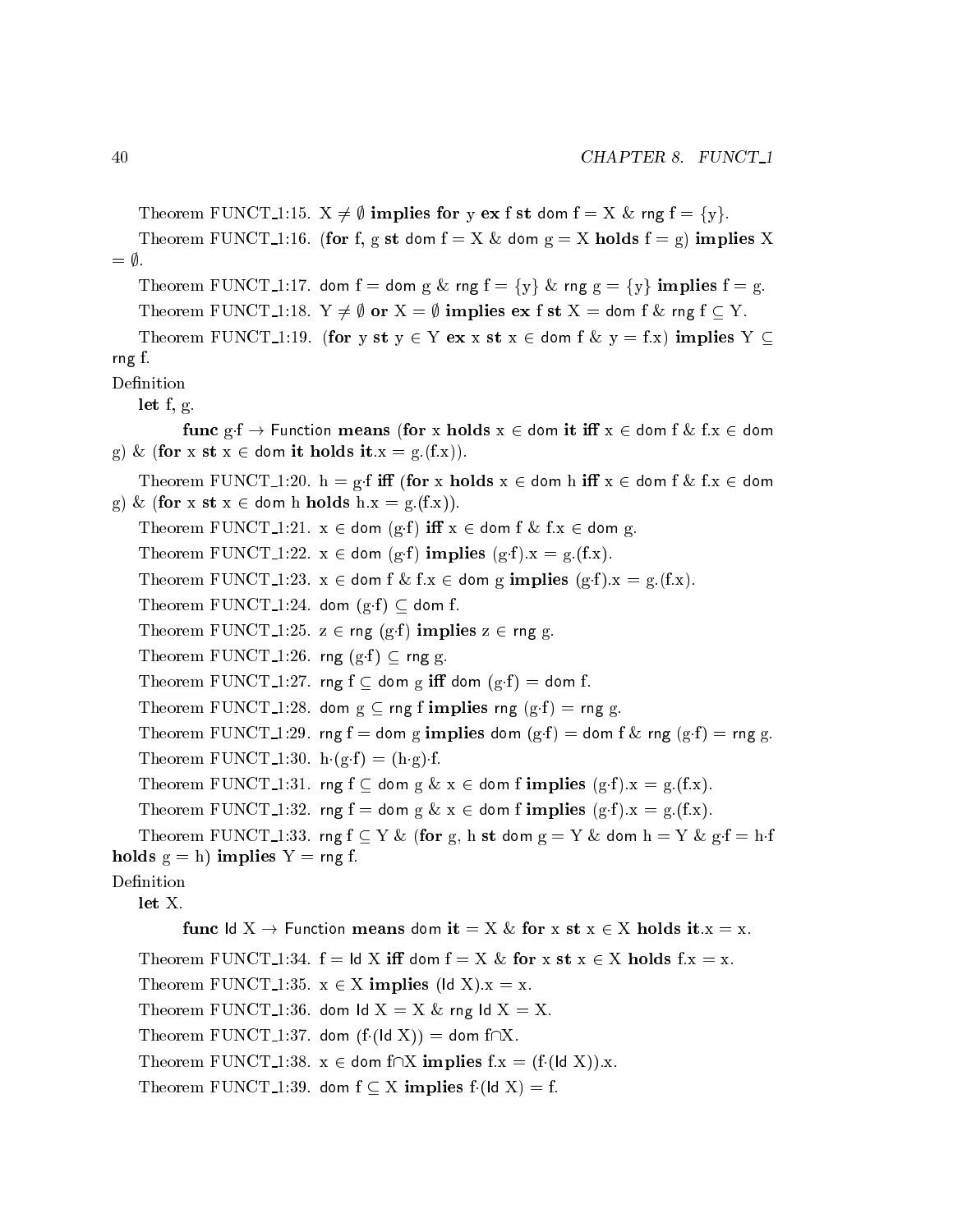Theorem FUNCT 1:40.  $x \in$  dom ((ld Y)f) iff  $x \in$  dom f & f. $x \in Y$ .

Theorem FUNCT<sub>-1</sub>:41. rng  $f \subseteq Y$  implies (ld Y) $\cdot f = f$ .

Theorem FUNCT<sub>-1</sub>:42. f(Id dom f) = f & (Id rng f)  $f = f$ .

Theorem FUNCT<sub>1</sub>:43. (Id X) $\cdot$ (Id Y) = Id (X $\cap$ Y).

Theorem FUNCT<sub>1</sub>:44. dom  $f = X \& rng f = X \& dom g = X \& gc f = f$  implies  $g = f$ Id X.

Definition

let f.

pred f is 1-1 means for x1, x2 st x1  $\in$  dom f  $\&$  x2  $\in$  dom f  $\&$  f.x1 = f.x2 holds  $x1 = x2$ .

Theorem FUNCT<sub>-1</sub>:45. f is 1-1 iff for x1, x2 st x1  $\in$  dom f & x2  $\in$  dom f & f.x1 = f.x2 holds  $x1 = x2$ .

Theorem FUNCT<sub>1</sub>:46. f is 1-1 & g is 1-1 implies g f is 1-1.

Theorem FUNCT 1:47. g f is 1-1  $\&$  rng f  $\subseteq$  dom g implies f is 1-1.

Theorem FUNCT 1:48. g f is 1-1 & rng f = dom g implies f is 1-1 & g is 1-1.

Theorem FUNCT<sub>-1</sub>:49. f is 1-1 iff (for g, h st rng  $g \text{ }\subset$  dom f  $\&$  rng h  $\subset$  dom f  $\&$  dom  $g =$  dom h & f  $g =$  f h holds  $g =$  h).

Theorem FUNCT<sub>-1</sub>:50. dom  $f = X \&$  dom  $g = X \&$  rng  $g \subseteq X \&$  f is 1-1  $\&$  f  $g = f$ implies  $g = Id X$ .

Theorem FUNCT<sub>-1</sub>:51. rng (g·f) = rng g & g is 1-1 implies dom g  $\subseteq$  rng f.

Theorem FUNCT<sub>-1:52</sub>. Id X is 1-1.

Theorem FUNCT 1:53. (ex g st  $g \cdot f = Id$  dom f) implies f is 1-1.

Definition

let f.

```
assume f is 1-1.
```
func  $f^{-1}$   $\rightarrow$  Function means dom it = rng f & for y, x holds  $y \in$  rng f & x = it.y iff  $x \in$  dom f &  $y = f.x$ .

Theorem FUNCT<sub>1</sub>1:54. f is 1-1 implies (g =  $f^{-1}$  iff dom g = rng f & for y, x holds  $y \in \text{rng } f \& x = g.y \text{ iff } x \in \text{dom } f \& y = f.x).$ 

Theorem FUNCT<sub>-1</sub>:55. f is 1-1 implies rng  $f =$  dom  $(f^{-1})$  & dom  $f =$  rng  $(f^{-1})$ . Theorem FUNCT<sub>-1</sub>:56. f is 1-1 & x  $\in$  dom f implies  $x = (f^{-1}) (f.x)$  &  $x = (f^{-1} \cdot f) .x$ . Theorem FUNCT<sub>-1</sub>:57. f is 1-1 & y  $\in$  rng f implies y = f.((f<sup>-1</sup>),y) & y = (f·f<sup>-1</sup>),y. Theorem FUNCT<sub>-1</sub>:58. f is 1-1 implies dom  $(f^{-1} \cdot f) =$  dom f & rng  $(f^{-1} \cdot f) =$  dom f. Theorem FUNCT<sub>-1</sub>:59. f is 1-1 implies dom  $(f \cdot f^{-1}) = rng f \& rng (f \cdot f^{-1}) = rng f$ . Theorem FUNCT 1:60. f is 1-1 & dom f = rng g & rng f = dom g & (for x, y st  $x \in$ dom f  $\&$  y  $\in$  dom g holds f.x = y iff g.y = x) implies g = f $^{-1}.$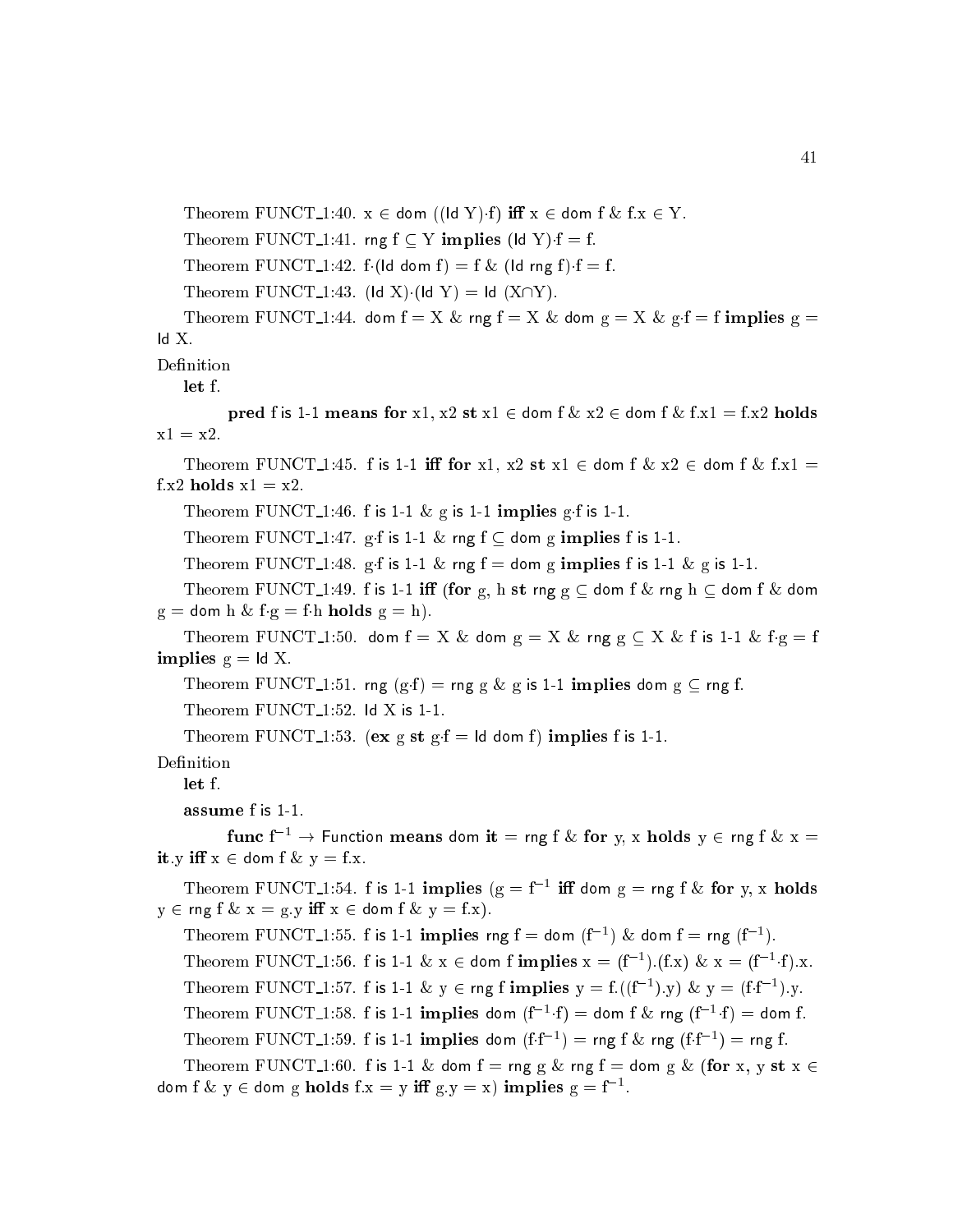```
Theorem FUNCT_1:61. f is 1-1 implies f^{-1} \cdot f = \mathsf{Id} dom f \& f f^{-1} = \mathsf{Id} rng f.
    Theorem FUNCT<sub>1:62</sub>. f is 1-1 implies f^{-1} is 1-1.
    Theorem FUNCT_1:63. f is 1-1 & rng f = dom g & g f = ld dom f implies g = f^{-1}.
    Theorem FUNCT 1:64. f is 1-1 & rng g = dom f & f g = ld rng f implies g = f^{-1}.
    Theorem FUNCT<sub>-1</sub>:65. f is 1-1 implies (f^{-1})^{-1} = f.
    Theorem FUNCT<sub>-1:66</sub>. f is 1-1 & g is 1-1 implies (g \cdot f)^{-1} = f^{-1} \cdot g^{-1}.
    Theorem FUNCT<sub>-1:67</sub>. (Id X)<sup>-1</sup> = (Id X).
Definition
```
let f, X.

func  $f|X \to$  Function means dom it = dom  $f|X \&$  for x st  $x \in$  dom it holds  $it.x = f.x.$ 

Theorem FUNCT<sub>-1</sub>:68.  $g = f[X \text{ iff } dom g = dom f\cap X \& \text{ for } x \text{ st } x \in dom g \text{ holds}$  $g.x = f.x.$ 

Theorem FUNCT<sub>-1:69</sub>. dom  $(f|X) =$  dom  $f \cap X$ .

Theorem FUNCT<sub>-1</sub>:70.  $x \in$  dom (f|X) implies (f|X). $x = f.x$ .

Theorem FUNCT<sub>-1</sub>:71.  $x \in$  dom f $\cap X$  implies (f $\vert X \vert$ ). $x = f.x$ .

Theorem FUNCT<sub>1</sub>:72.  $x \in$  dom f  $\& x \in X$  implies (f[X). $x = f.x$ .

Theorem FUNCT<sub>1</sub>:73.  $x \in$  dom f  $\& x \in X$  implies  $f.x \in$  rng (f|X).

Theorem FUNCT<sub>1</sub>:74.  $X \subseteq$  dom f implies dom  $(f|X) = X$ .

Theorem FUNCT<sub>1</sub>:75. dom  $(f|X) \subseteq X$ .

Theorem FUNCT<sub>-1</sub>:76. dom  $(f|X) \subseteq$  dom f & rng  $(f|X) \subseteq$  rng f.

Theorem FUNCT<sub>1</sub>:77.  $f|X = f(1)dX$ .

Theorem FUNCT<sub>-1</sub>:78. dom  $f \subseteq X$  implies  $f \mid X = f$ .

Theorem FUNCT<sub>-1</sub>:79. f $\lceil$ (dom f) = f.

Theorem FUNCT<sub>-1</sub>:80.  $(f|X)|Y = f|(X\cap Y)$ .

Theorem FUNCT 1:81.  $(f|X)|X = f|X$ .

Theorem FUNCT<sub>1</sub>:82.  $X \subseteq Y$  implies  $(f[X)|Y = f|X \& (f|Y)|X = f|X$ .

Theorem FUNCT<sub>1:83</sub>.  $(g f)|X = g(f|X)$ .

Theorem FUNCT<sub>1:84</sub>. f is 1-1 implies  $f[X]$  is 1-1.

#### Definition

let Y, f.

func  $Y \nmid f \to$  Function means (for x holds  $x \in$  dom it iff  $x \in$  dom f  $\& f.x \in Y$ ) & (for x st  $x \in$  dom it holds it. $x = f.x$ ).

Theorem FUNCT<sub>-1</sub>:85.  $g = Y \upharpoonright f$  iff (for x holds  $x \in$  dom g iff  $x \in$  dom f  $\&$  f.x  $\in Y$ ) & (for x st  $x \in$  dom g holds g.x = f.x).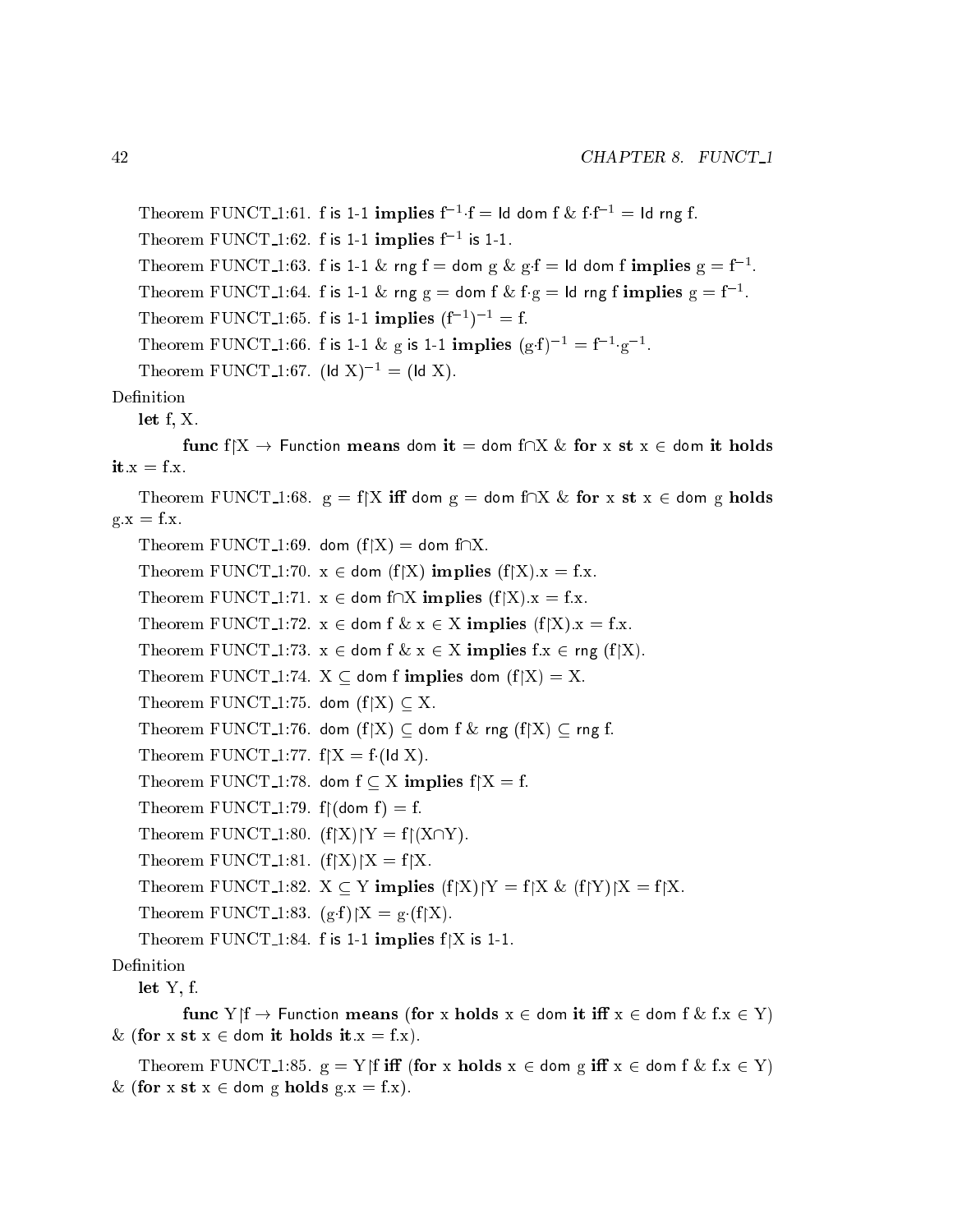Theorem FUNCT 1:86.  $x \in$  dom  $(Y | f)$  iff  $x \in$  dom f & f. $x \in Y$ . Theorem FUNCT 1:87.  $x \in$  dom (Y|f) implies (Y|f). $x = f.x$ . Theorem FUNCT<sub>-1:88</sub>. rng  $(Y | f) \subseteq Y$ . Theorem FUNCT<sub>-1:89</sub>. dom  $(Y|f) \subset$  dom f & rng  $(Y|f) \subset$  rng f. Theorem FUNCT<sub>-1:90</sub>. rng  $(Y|f) = \text{rng } f \cap Y$ . Theorem FUNCT 1:91.  $Y \subseteq \text{rng f implies rng } (Y \upharpoonright f) = Y$ . Theorem FUNCT<sub>1:92</sub>.  $Y \upharpoonright f = (\text{Id } Y) \cdot f$ . Theorem FUNCT<sub>-1:93</sub>. rng  $f \subset Y$  implies  $Y|f = f$ . Theorem FUNCT<sub>-1:94</sub>. (rng f)  $f = f$ . Theorem FUNCT<sub>-1:95</sub>.  $Y|(X|f) = (Y\cap X)f$ . Theorem FUNCT<sub>-1:96</sub>.  $Y|(Y|f) = Y|f$ . Theorem FUNCT\_1:97.  $X \subseteq Y$  implies  $Y|(X|f) = X|f \& X|(Y|f) = X|f$ . Theorem FUNCT<sub>1:98</sub>.  $Y|(g \cdot f) = (Y|g) \cdot f$ . Theorem FUNCT<sub>-1:99</sub>. f is 1-1 implies  $Y \mid f$  is 1-1. Theorem FUNCT<sub>-1</sub>:100.  $(Y|f)|X = Y|(f|X)$ .

Definition

let f, X.

func f.X  $\rightarrow$  set means for y holds  $y \in \mathbf{it}$  iff  $\mathbf{ex} \times \mathbf{st} \times \in \mathbf{dom} \text{ } f \& x \in X \& y$  $=$  f.x.

```
Theorem FUNCT<sub>-1</sub>:101. Y = f.X iff for y holds y \in Y iff ex x st x \in dom f \& x \inX \& y = f.x.Theorem FUNCT 1:102. y \in f.X iff ex x st x \in dom f & x \in X & y = f.x.
    Theorem FUNCT<sub>-1:103</sub>. f.X \subset rng f.
    Theorem FUNCT<sub>-1</sub>:104. f(x) = f(c). (dom f\cap X).
    Theorem FUNCT<sub>-1</sub>:105. f. (dom f) = rng f.
    Theorem FUNCT<sub>-1</sub>:106. f.X \subseteq f (dom f).
    Theorem FUNCT<sub>-1</sub>:107. rng (f|X) = f.X.
    Theorem FUNCT<sub>-1</sub>:108. f.X = \emptyset iff dom f\cap X = \emptyset.
    Theorem FUNCT<sub>-1</sub>:109. f \phi = \phi.
    Theorem FUNCT<sub>-1</sub>:110. X \neq \emptyset & X \subseteq dom f implies f.X \neq \emptyset.
    Theorem FUNCT<sub>-1</sub>:111. X1 \subseteq X2 implies f.X1 \subseteq f.X2.
    Theorem FUNCT<sub>1:112</sub>. f(x1 \cup X2) = f(x1 \cup f_x X2).
    Theorem FUNCT 1:113. f_{\bullet}(X1\cap X2) \subseteq f_{\bullet}X1\cap f_{\bullet}X2.
    Theorem FUNCT 1:114. f.X1 \setminus f.X2 \subseteq f(X1 \setminus X2).
    Theorem FUNCT 1:115. (g \cdot f) X = g \cdot (f X).
```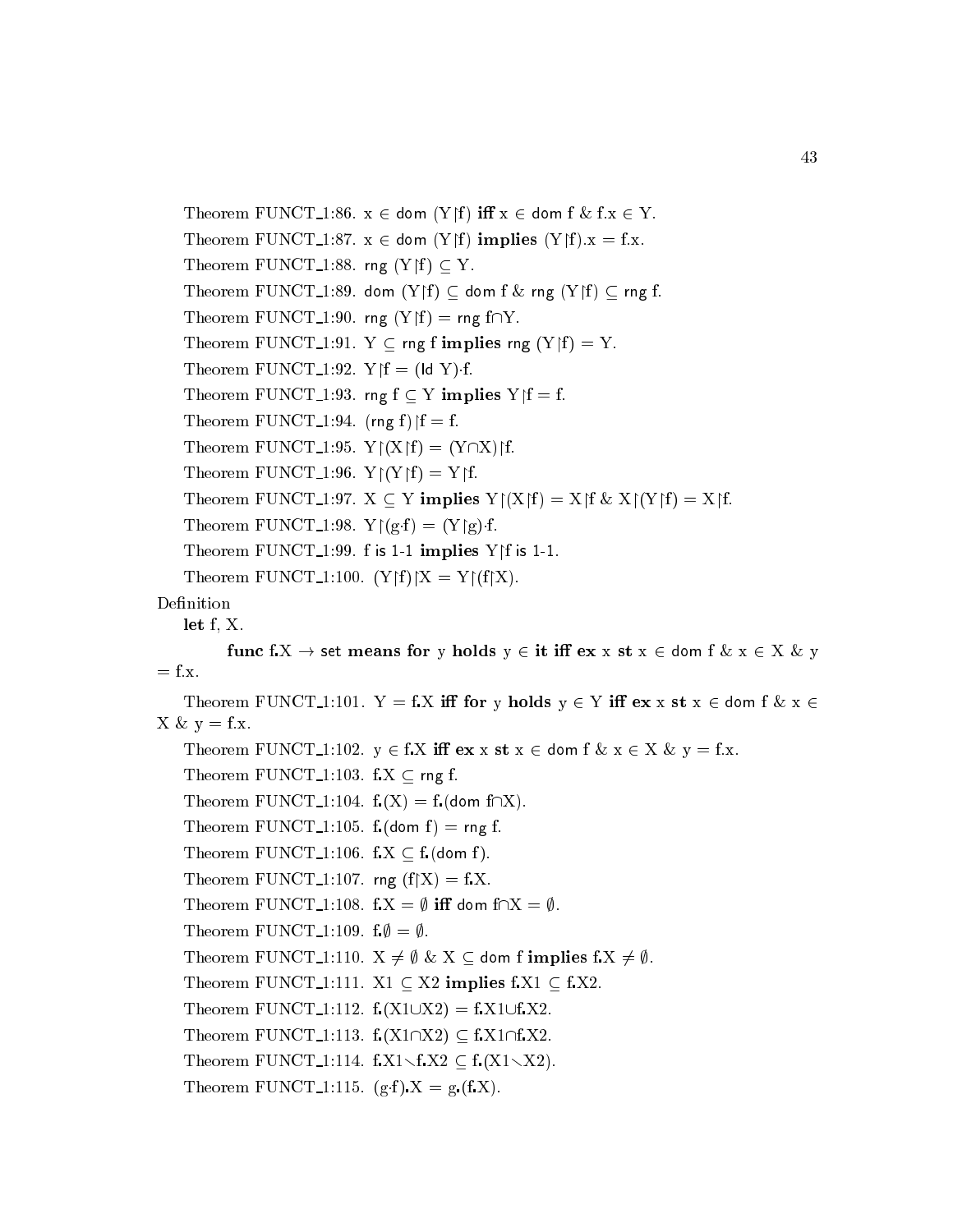```
Theorem FUNCT<sub>1:116</sub>. rng (g \cdot f) = g \cdot (r \cdot f).
    Theorem FUNCT<sub>-1</sub>:117. x \in dom f implies f_x\{x\} = \{f.x\}.Theorem FUNCT_1:118. x1 \in \text{dom } f \& x2 \in \text{dom } f \text{ implies } f_x\{x1, x2\} = \{f.x1, fx2\}.Theorem FUNCT<sub>-1:119</sub>. (f|Y) X \subseteq f.X.
    Theorem FUNCT<sub>1</sub>:120. (Y|f) X \subseteq fX.
    Theorem FUNCT 1:121. f is 1-1 implies f(x1\cap X2) = f(x1\cap f,X2).
    Theorem FUNCT 1:122. (for X1, X2 holds f(x1\cap X2) = f(x1\cap f(X2)) implies f is 1-1.
    Theorem FUNCT 1:123. f is 1-1 implies f(X1\setminus X2) = f.X1\setminus f.X2.
    Theorem FUNCT 1:124. (for X1, X2 holds f(x1\sqrt{X2}) = f(x1\sqrt{X2}) implies f is 1-1.
    Theorem FUNCT 1:125. X \cap Y = \emptyset & f is 1-1 implies f.X \cap f Y = \emptyset.
    Theorem FUNCT<sub>-1</sub>:126. (Y|f) X = Y \cap f.X.
Definition
    let f. Y.
     let f, Y.
            func f^{-1}Y \rightarrow set means for x holds x \in it iff x \in dom f & f.x \in Y.
    Theorem FUNCT 1:127. X = f^{-1}Y iff for x holds x \in X iff x \in \text{dom } f \& f.x \in Y.
    Theorem FUNCT 1:128. x \in f^{-1}Y iff x \in dom f & f.x \in Y.
    Theorem FUNCT<sub>-1:129</sub>. f^{-1}Y \subseteq dom f.
     Theorem FUNCT<sub>-1</sub>:130. f^{-1}Y = f^{-1}(mg f \cap Y).
     Theorem \text{FUNCT}\_1:131. f^{-1}(\text{rng } f) = dom f.
     Theorem FUNCT<sub>-1</sub>:132. f^{-1}\emptyset = \emptyset.
    Theorem FUNCT<sub>1</sub>:133. f^{-1}Y = \emptyset iff rng f \cap Y = \emptyset.
    Theorem FUNCT<sub>1</sub>:134. Y \subseteq rng f implies (f<sup>-1</sup>Y = \emptyset iff Y = \emptyset).
    Theorem FUNCT<sub>1</sub>:135. Y1 \subseteq Y2 implies f^{-1}Y1 \subseteq f^{-1}Y2.
     Theorem FUNCT<sub>-1</sub>:136. f^{-1}(Y1\cup Y2) = f^{-1}Y1\cup f^{-1}Y2.
     Theorem FUNCT<sub>-1:137</sub>, f^{-1}(Y1\cap Y2) = f^{-1}Y1\cap f^{-1}Y2.
     Theorem FUNCT<sub>-1</sub>:138. f^{-1}(Y1\diagdown Y2) = f^{-1}Y1\diagdown f^{-1}Y2.
    Theorem FUNCT<sub>-1</sub>:139. (f|X)^{-1}Y = X\cap(f^{-1}Y).
     Theorem FUNCT<sub>-1</sub>:140. (e \cdot f)^{-1}Y = f^{-1}(e^{-1}Y).
     Theorem FUNCT<sub>-1:141</sub>. dom (g \cdot f) = f^{-1}(d \circ m g).
     Theorem FUNCT_1:142. y \in \text{rng f iff } f^{-1}{y} \neq \emptyset.
     Theorem FUNCT<sub>-1</sub>:143. (for y st y \in Y holds f^{-1}{y} \neq \emptyset) implies Y \subseteq \text{rng } f.
     Theorem FUNCT<sub>-1</sub>:144. (for y st y \in \text{rng } f ex x st f^{-1}{y} = {x}) iff f is 1-1.
    Theorem FUNCT<sub>1:145</sub>. f(f^{-1}Y) \subset Y.
     Theorem FUNCT<sub>-1:146</sub>. X \subseteq dom fimplies X \subseteq f^{-1}(f.X).
    Theorem FUNCT 1:147. Y \subset \text{rng f implies } f(f^{-1}Y) = Y.
```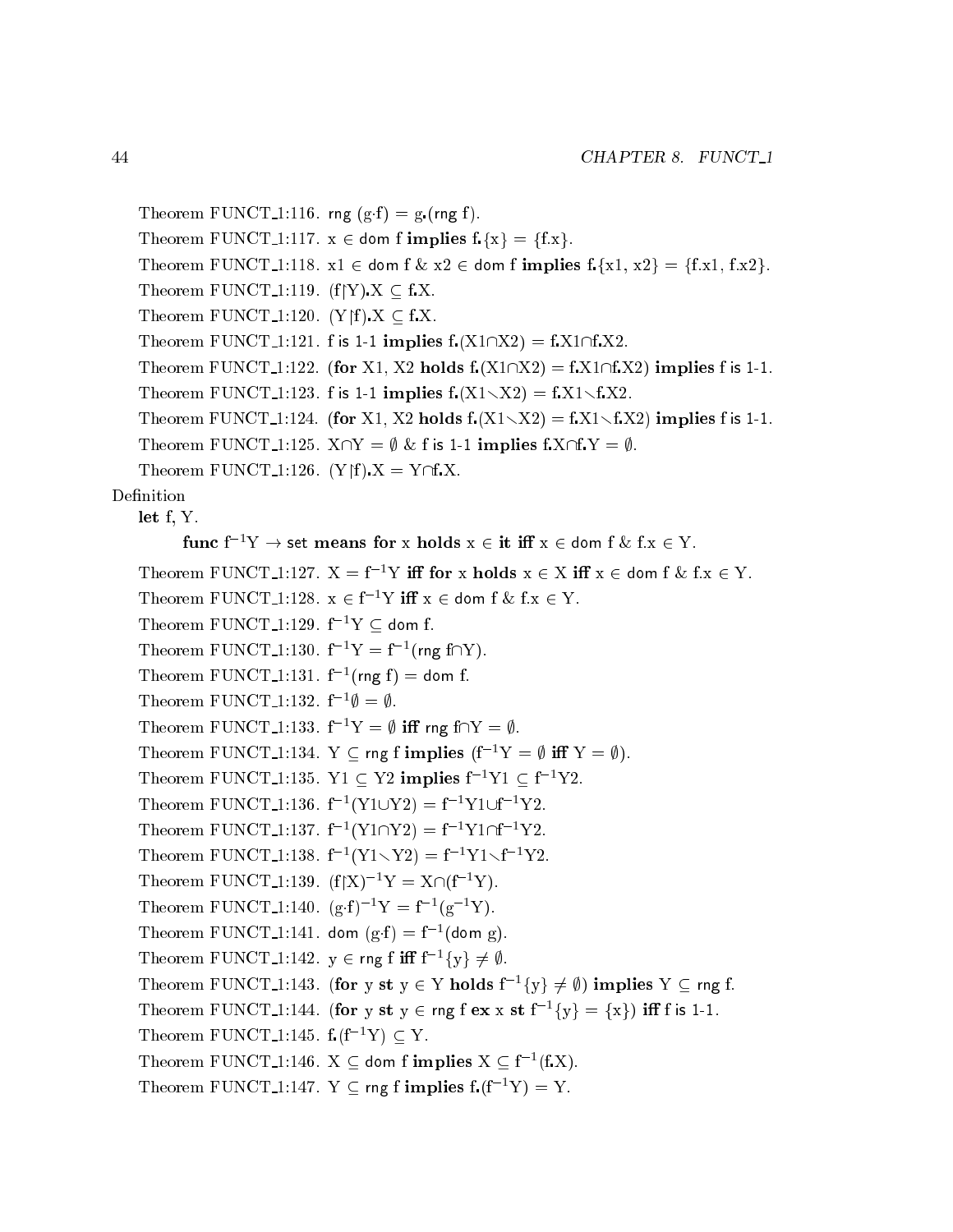Theorem FUNCT<sub>1</sub>:148.  $f_r(f^{-1}Y) = Y \cap f_r(\text{dom } f)$ . Theorem FUNCT<sub>-1:149</sub>.  $f(X\cap f^{-1}Y) \subseteq (f.X)\cap Y$ . Theorem FUNCT<sub>-1</sub>:150.  $f(x \cap f^{-1}Y) = (f.X) \cap Y$ . Theorem FUNCT<sub>-1</sub>:151.  $X \cap f^{-1}Y \subset f^{-1}(f X \cap Y)$ . Theorem FUNCT 1:152. f is 1-1 implies  $f^{-1}(fX) \subset X$ . Theorem FUNCT 1:153. (for X holds  $f^{-1}(fX) \subset X$ ) implies f is 1-1. Theorem FUNCT<sub>1</sub>:154. f is 1-1 implies  $f.X = (f^{-1})^{-1}X$ . Theorem FUNCT<sub>1</sub>:155. f is 1-1 implies  $f^{-1}Y = (f^{-1})Y$ . Theorem FUNCT<sub>-1</sub>:156. Y = rng f & dom g = Y & dom h = Y & g·f = h·f implies g  $=$  h. Theorem FUNCT 1:157. f.X1  $\subset$  f.X2 & X1  $\subset$  dom f & f is 1-1 implies X1  $\subset$  X2. Theorem FUNCT 1:158.  $f^{-1}Y1 \subseteq f^{-1}Y2 \& Y1 \subseteq rng$  implies  $Y1 \subseteq Y2$ . Theorem FUNCT<sub>-1</sub>:159. f is 1-1 iff for y ex x st  $f^{-1}{y} \subset {x}$ . Theorem FUNCT\_1:160. rng f  $\subset$  dom g implies  $f^{-1}X \subset (g \cdot f)^{-1}(g \cdot X)$ .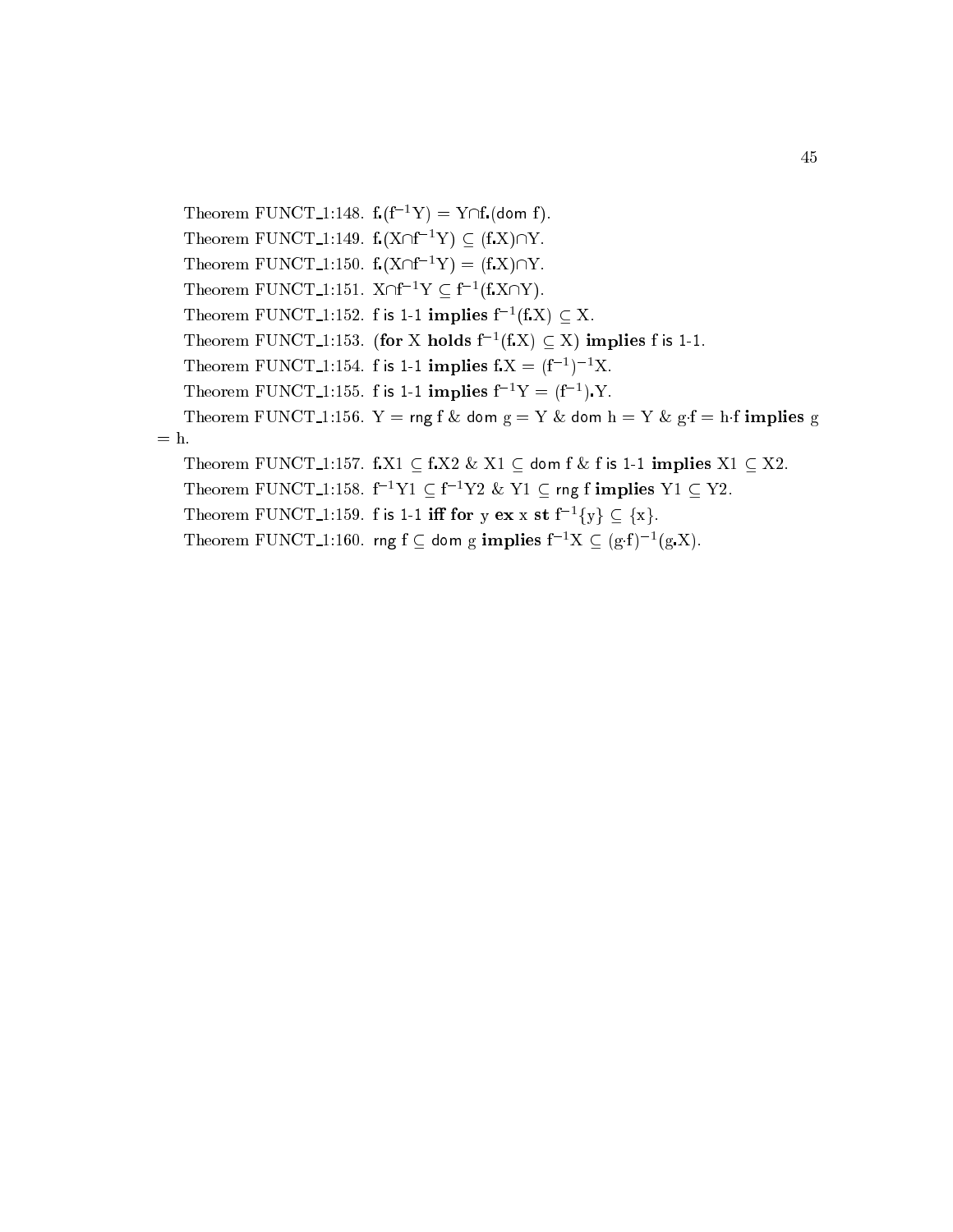### Chapter 9

# FUNCT 2

by

Czesław Byliński<sup>1</sup>

Warsaw University (Białystok)

**Summary.** The article is a continuation of *Functions and Their Basic Properties*  $(FUNCT_1)$ . We define the following concepts: a function from a set X into a set Y, denoted by "Function of X,Y", the set of all functions from a set X into a set Y, denoted by Funcs(X,Y), and the permutation of a set (mode Permutation of X, where X is a set). Theorems and schemes included in the article are reformulations of the theorems of **FUNCT**<sub>-1</sub> in the new terminology. Also some basic facts about fun
tions of two variables are proved.

The symbols used in this arti
le are introdu
ed in the following vo
abularies: boole, fun rel, real 1, fun
, and fun
2. The terminology and notation used in this arti
le have been introduced in the following articles: TARSKI, BOOLE, and FUNCT<sub>1</sub>.

reserve P, Q, X, X1, X2, Y, Y1, Y2, Z for set. reserve p, q, x, x1, x2, y, y1, y2, z, z1, z2 for Any. let X, Y. assume  $Y = \emptyset$  implies  $X = \emptyset$ . mode Function of X, Y  $\rightarrow$  Function means X = dom it & rng it  $\subseteq$  Y.

<sup>1</sup> Supported by RPBP.III-24.C1.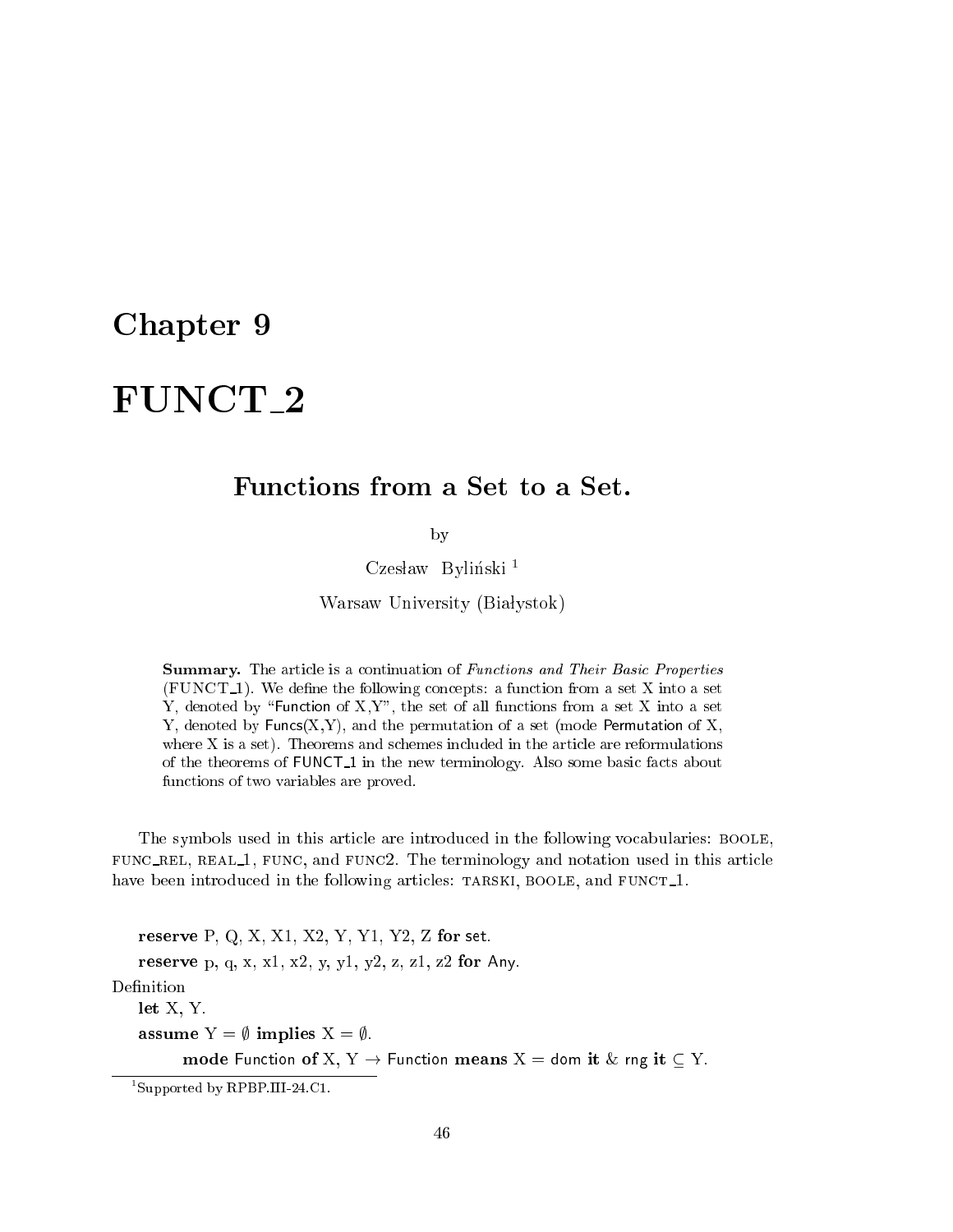Theorem FUNCT 2:1.  $(Y = \emptyset$  implies  $X = \emptyset$  implies for f being Function holds f is Function of X, Y iff  $X =$  dom f & rng f  $\subseteq Y$ .

Theorem FUNCT<sub>-2</sub>:2. for f being Function of X, Y st Y =  $\emptyset$  implies X =  $\emptyset$  holds  $X =$  dom f & rng f  $\subseteq Y$ .

Theorem FUNCT<sub>-2</sub>:3. for f being Function holds f is Function of dom f, rng f.

Theorem FUNCT<sub>-2</sub>:4. for f being Function st rng  $f \subset Y$  holds f is Function of dom f, Y.

Theorem FUNCT<sub>-2</sub>:5. for f being Function st dom  $f = X \&$  for x st  $x \in X$  holds f.x 2 Y holds f is Fun
tion of X, Y.

Theorem FUNCT 2:6. for f being Function of X, Y st  $Y \neq \emptyset$  &  $x \in X$  holds f.x  $\in$ rng f.

Theorem FUNCT 2:7. for f being Function of X, Y st Y  $\neq \emptyset$  & x  $\in$  X holds f.x  $\in$  Y.

Theorem FUNCT<sub>-2</sub>:8. for f being Function of X, Y st  $(Y = \emptyset)$  implies  $X = \emptyset$  & rng  $f \subset Z$  holds f is Function of X, Z.

Theorem FUNCT<sub>-2</sub>:9. for f being Function of X, Y st  $(Y = \emptyset \text{ implies } X = \emptyset) \& Y$ <u>tion of the functions for the  $\frac{1}{2}$ </u>

scheme FuncEx1{X()  $\rightarrow$  set, Y()  $\rightarrow$  set, P[Any, Any]}: ex f being Function of X(),  $Y()$  st for x st  $x \in X()$  holds  $P[x, f.x]$  provided A1: for x st  $x \in X()$  ex y st  $y \in Y()$ & P[x, y] and A2: for x, y1, y2 st  $x \in X()$  & P[x, y1] & P[x, y2] holds  $y1 = y2$ .

scheme Lambda1 $\{X() \rightarrow set, Y() \rightarrow set, F(Any) \rightarrow Any\}$ : ex f being Function of  $X($ ,  $Y($ ) st for x st  $x \in X($ ) holds f: $x = F(x)$  provided A: for x st  $x \in X($ ) holds  $F(x)$  $-1$ .

Definition

 $let X. Y.$ let X, Y.

func Funcs  $(X, Y) \rightarrow$  set means  $x \in \mathbf{it}$  iff ex f being Function st  $x = f \&$  dom  $f = X \&$  rng  $f \subset Y$ .

Theorem FUNCT 2:10. for F being set holds  $F =$  Funcs  $(X, Y)$  iff for x holds  $x \in$ F iff ex f being Function st  $x = f \&$  dom  $f = X \&$  rng  $f \subseteq Y$ .

Theorem FUNCT 2:11. for f being Function of X, Y st Y =  $\emptyset$  implies X =  $\emptyset$  holds  $f \in$  Funcs  $(X, Y)$ .

Theorem FUNCT 2:12. for f being Function of X, X holds  $f \in$  Funcs  $(X, X)$ .

Theorem FUNCT 2:13. for f being Function of  $\emptyset$ , X holds  $f \in$  Funcs  $(\emptyset, X)$ .

Theorem FUNCT 2:14.  $X \neq \emptyset$  implies Funcs  $(X, \emptyset) = \emptyset$ .

Theorem FUNCT 2:15. Funcs  $(X, Y) = \emptyset$  implies  $X \neq \emptyset$  &  $Y = \emptyset$ .

Theorem FUNCT<sub>-2</sub>:16. for f being Function of X, Y st Y  $\neq \emptyset$  & for y st y  $\in$  Y ex x st  $x \in X \& y = f.x$  holds rng  $f = Y$ .

Theorem FUNCT 2:17. for f being Function of X, Y st  $y \in Y$  & rng  $f = Y$  ex x st x 2 X & f:x = y.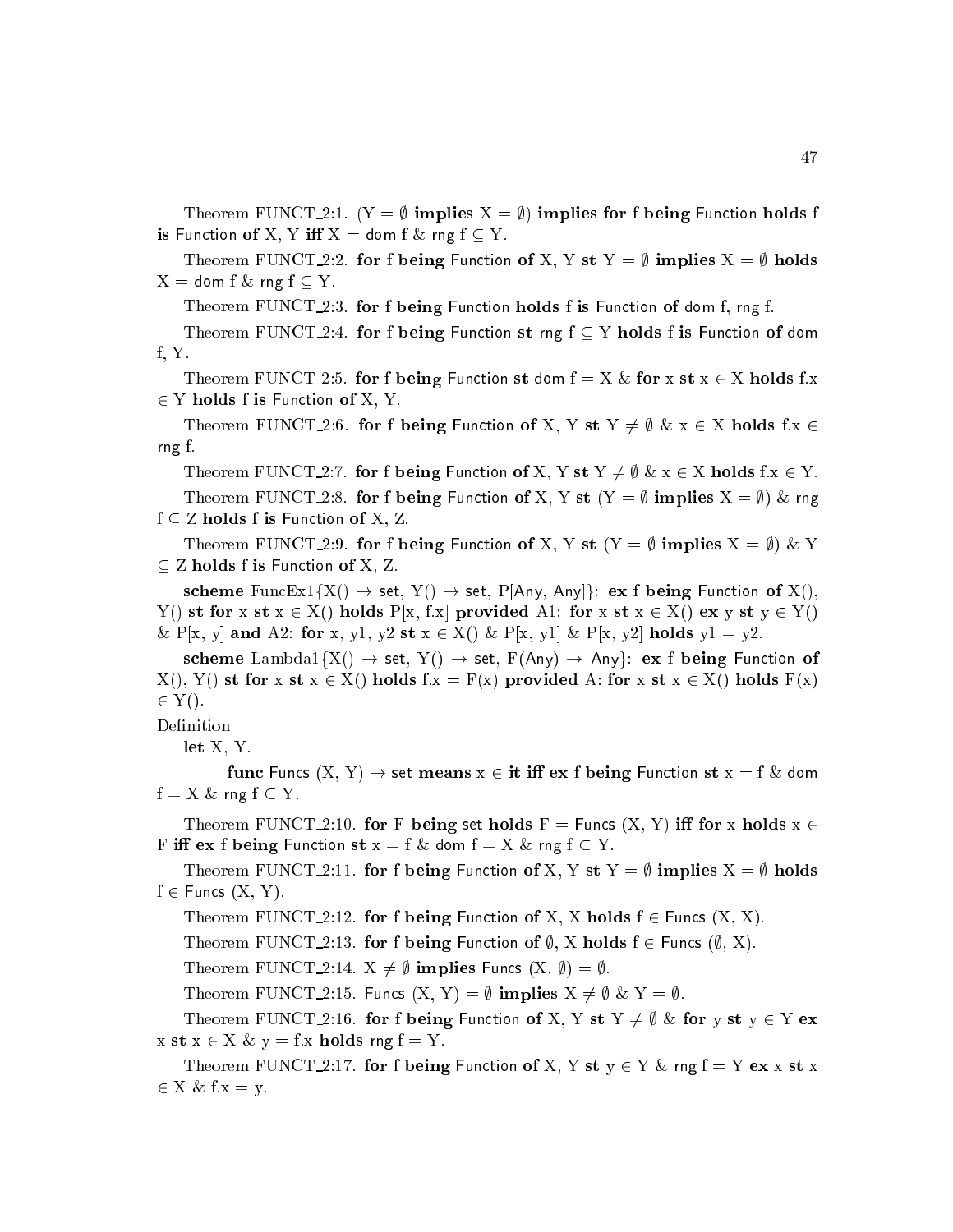Theorem FUNCT 2:18. for f1, f2 being Function of X, Y st Y  $\neq \emptyset$  & for x st  $x \in X$ holds  $f1.x = f2.x$  holds  $f1 = f2$ .

Theorem FUNCT 2:19. for f being Function of X, Y for g being Function of Y, Z st  $(Z = \emptyset \text{ implies } Y = \emptyset) \& (Y = \emptyset \text{ implies } X = \emptyset) \text{ holds } g \text{-} f \text{ is Function of } X, Z.$ 

Theorem FUNCT  $2:20$ . for f being Function of X, Y for g being Function of Y, Z st  $Y \neq \emptyset \& Z \neq \emptyset \& \text{rng } f = Y \& \text{rng } g = Z \text{ holds rng } (g \cdot f) = Z.$ 

Theorem FUNCT  $2:21$ . for f being Function of X, Y for g being Function of Y, Z st  $Y \neq \emptyset \& Z \neq \emptyset \& x \in X \text{ holds } (g \cdot f).x = g \cdot (f \cdot x).$ 

Theorem FUNCT 2:22. for f being Function of X, Y st Y  $\neq$   $\emptyset$  holds rng f = Y iff for Z st  $Z \neq \emptyset$  for g, h being Function of Y, Z st g f = h f holds g = h.

Theorem FUNCT\_2:23. for f being Function of X, Y st Y =  $\emptyset$  implies X =  $\emptyset$  holds  $f (Id X) = f \& (Id Y) \cdot f = f.$ 

Theorem FUNCT  $2:24$ . for f being Function of X, Y for g being Function of Y, X st  $Y \neq \emptyset$  & fg = ld Y holds rng f = Y.

Theorem FUNCT 2:25. for f being Function of X, Y st  $Y = \emptyset$  implies  $X = \emptyset$  holds f is 1-1 iff for x1, x2 st  $x1 \in X \& x2 \in X \& f.x1 = f.x2$  holds  $x1 = x2$ .

Theorem FUNCT  $2:26$ . for f being Function of X, Y for g being Function of Y, Z st  $(Z = \emptyset \text{ implies } Y = \emptyset) \& (Y = \emptyset \text{ implies } X = \emptyset) \& g \text{ is 1-1 holds } f \text{ is 1-1}.$ 

Theorem FUNCT 2:27. for f being Function of X, Y st  $X \neq \emptyset$  & Y  $\neq \emptyset$  holds f is 1-1 iff for Z for g, h being Function of Z, X st  $f g = f h$  holds  $g = h$ .

Theorem FUNCT  $2:28$ . for f being Function of X, Y for g being Function of Y, Z st  $Z \neq \emptyset \& Y \neq \emptyset \& \text{rng } (g \cdot f) = Z \& g \text{ is 1-1 holds rng } f = Y.$ 

Theorem FUNCT 2:29. for f being Function of X, Y for g being Function of Y, X st  $X \neq \emptyset$  &  $Y \neq \emptyset$  & g·f = ld X holds f is 1-1 & rng g = X.

Theorem FUNCT 2:30. for f being Function of X, Y for g being Function of Y, Z st  $(Z = \emptyset$  implies  $Y = \emptyset$ ) & g f is 1-1 & rng f = Y holds f is 1-1 & g is 1-1.

Theorem FUNCT<sub>-2</sub>:31. for f being Function of X, Y st f is 1-1 &  $(X = \emptyset \text{ iff } Y = \emptyset)$  $\&$  rng  $f = Y$  holds  $f^{-1}$  is Function of Y, X.

Theorem FUNCT 2:32. for f being Function of X, Y st Y  $\neq \emptyset$  & f is 1-1 & x  $\in$  X **holds**  $(f^{-1}) \cdot (f.x) = x.$ 

Theorem FUNCT<sub>-2</sub>:33. for f being Function of X, Y st rng  $f = Y \& f$  is 1-1  $\& y \in Y$ **holds**  $f((f^{-1}).y) = y$ .

Theorem FUNCT 2:34. for f being Function of X, Y for g being Function of Y, X st  $X \neq \emptyset$  &  $Y \neq \emptyset$  & rng  $f = Y$  & f is 1-1 & for y, x holds  $y \in Y$  & g.y = x iff  $x \in X$  &  $f.x = y$  holds  $g = f^{-1}$ .

Theorem FUNCT 2:35. for f being Function of X, Y st  $Y \neq \emptyset$  & rng  $f = Y$  & f is 1-1  ${\rm \bf holds\ } {\rm f}^{-1}\cdot {\rm f} = {\rm Id\ } {\rm X\ \&\ } {\rm f}\cdot {\rm f}^{-1} = {\rm Id\ } {\rm Y}.$ 

Theorem FUNCT 2:36. for f being Function of X, Y for g being Function of Y, X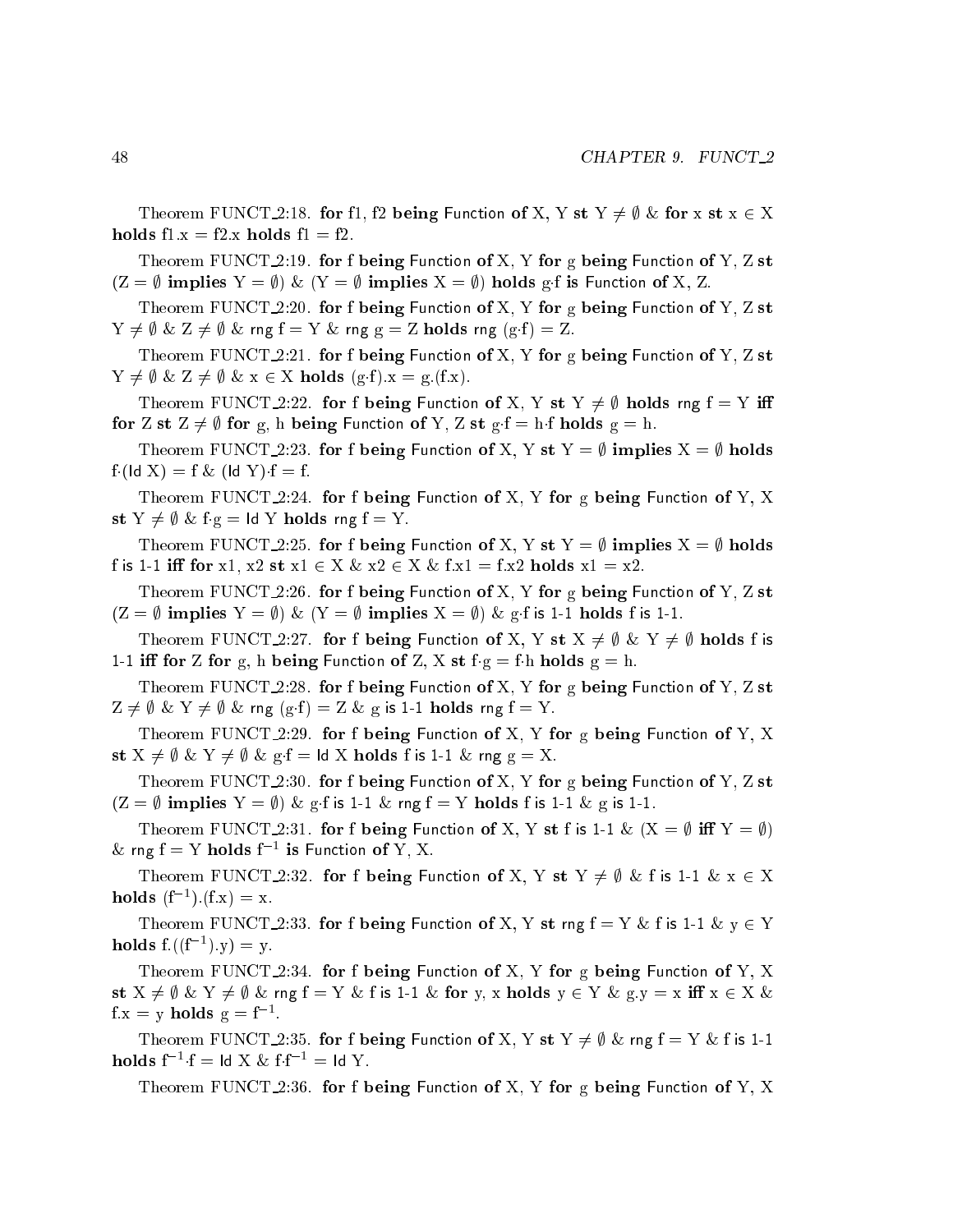st  $X \neq \emptyset$  &  $Y \neq \emptyset$  & rng  $f = Y$  & g·f = ld  $X$  & f is 1-1 holds  $g = f^{-1}$ .

Theorem FUNCT 2:37. for f being Function of X, Y st Y  $\neq \emptyset$  & ex g being Function of Y, X st  $g.f = Id X$  holds f is 1-1.

Theorem FUNCT 2:38. for f being Function of X, Y st  $(Y = \emptyset \text{ implies } X = \emptyset) \& Z$ X holds fZ is Fun
tion of Z, Y.

Theorem FUNCT 2:39. for f being Function of X, Y st Y  $\neq \emptyset$  & x  $\in$  X & x  $\in$  Z holds  $(f|Z).x = f.x.$ 

Theorem FUNCT 2:40. for f being Function of X, Y st  $(Y = \emptyset \text{ implies } X = \emptyset) \& X$ Z holds fZ = f.

Theorem FUNCT 2:41. for f being Function of X, Y st Y  $\neq \emptyset$  & x  $\in$  X & f.x  $\in$  Z holds  $(Z \upharpoonright f).x = f.x.$ 

Theorem FUNCT 2:42. for f being Function of X, Y st  $(Y = \emptyset)$  implies  $X = \emptyset$  & Y Z holds Zf = f.

Theorem FUNCT 2:43. for f being Function of X, Y st Y  $\neq \emptyset$  for y holds  $y \in f.P$ iff  $ex x st x \in X \& x \in P \& y = f.x.$ 

Theorem FUNCT 2:44. for f being Function of X, Y st Y =  $\emptyset$  implies X =  $\emptyset$  holds  $f.P \subseteq Y$ .

Theorem FUNCT 2:45. for f being Function of X, Y st Y =  $\emptyset$  implies X =  $\emptyset$  holds  $f.X = rng f$ .

Theorem FUNCT 2:46. for f being Function of X, Y st  $Y \neq \emptyset$  for x holds  $x \in f^{-1}Q$ iff  $x \in X \& f.x \in Q$ .

Theorem FUNCT 2:47. for f being Function of X, Y st Y =  $\emptyset$  implies X =  $\emptyset$  holds  $f^{-1}Q \subseteq X$ .

Theorem FUNCT 2:48. for f being Function of X, Y st Y =  $\emptyset$  implies X =  $\emptyset$  holds  $f^{-1}Y = X.$ 

Theorem FUNCT 2:49. for f being Function of X, Y st Y  $\neq \emptyset$  holds (for y st y  $\in$  Y holds  $f^{-1}{v} \neq \emptyset$  iff rng  $f = Y$ .

Theorem FUNCT 2:50. for f being Function of X, Y st (Y =  $\emptyset$  implies X =  $\emptyset$ ) & P  $\subset X$  holds  $P \subset f^{-1}(f.P)$ .

Theorem FUNCT 2:51. for f being Function of X, Y st Y =  $\emptyset$  implies X =  $\emptyset$  holds  $f^{-1}(f X) = X.$ 

Theorem FUNCT<sub>-2</sub>:52. for f being Function of X, Y st  $(Y = \emptyset)$  implies  $X = \emptyset$  & rng  $f = Y$  holds  $f \cdot (f^{-1}Y) = Y$ .

Theorem FUNCT 2:53. for f being Function of X, Y for g being Function of Y, Z st  $(Z = \emptyset \text{ implies } Y = \emptyset) \& (Y = \emptyset \text{ implies } X = \emptyset) \text{ holds } f^{-1}Q \subset (g \cdot f)^{-1}(g \cdot Q).$ 

Theorem FUNCT 2:54. for f being Function of  $\emptyset$ , Y holds dom  $f = \emptyset$  & rng  $f = \emptyset$ .

Theorem FUNCT 2:55. for f being Function st dom  $f = \emptyset$  holds f is Function of  $\emptyset$ , Y.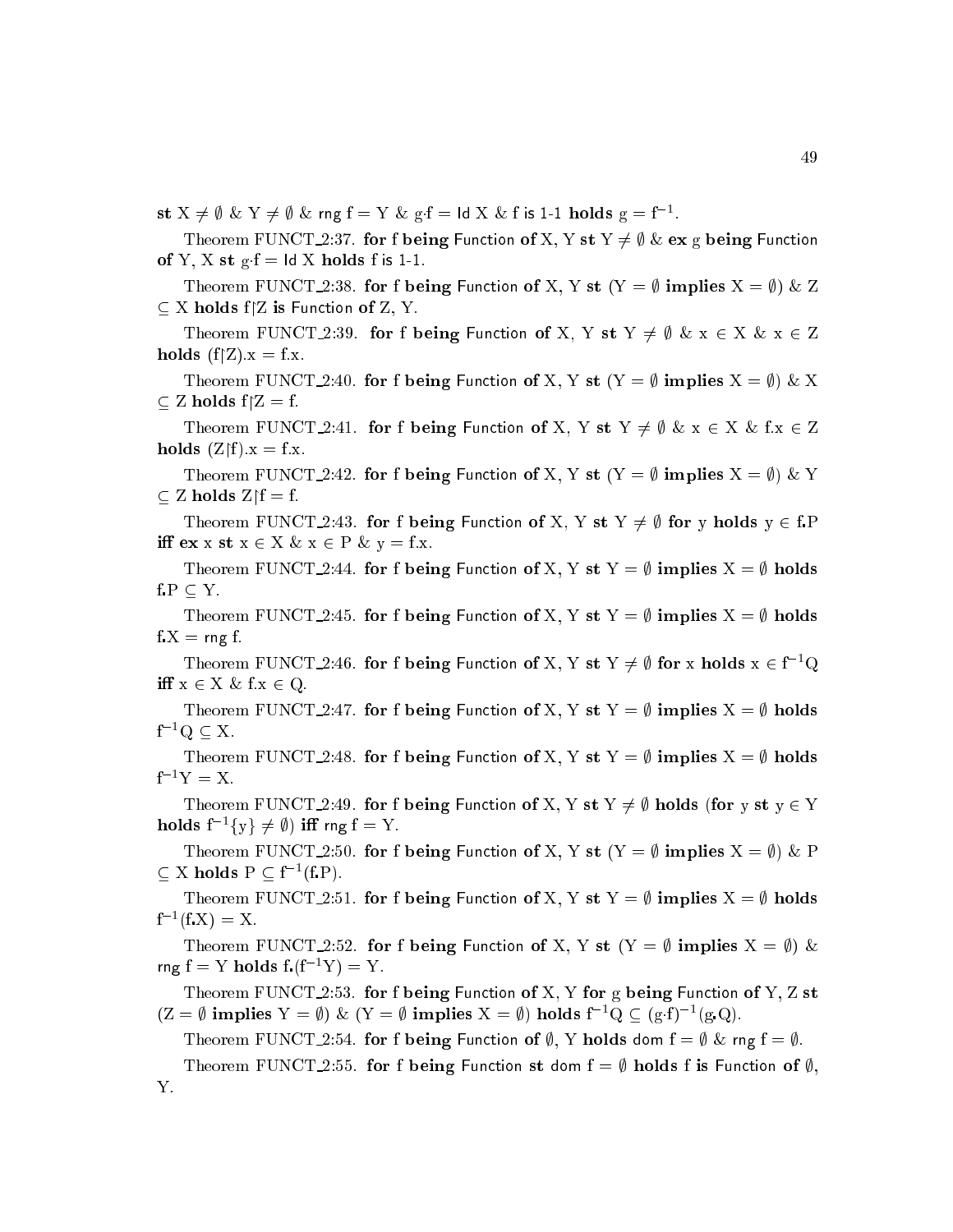```
Theorem FUNCT<sub>-2:56</sub>. for f1 being Function of \emptyset, Y1 for f2 being Function of \emptyset,
Y2 holds f1 = f2.
   Theorem FUNCT<sub>-2</sub>:57. for f being Function of \emptyset, Y for g being Function of Y, Z st
Z = \emptyset implies Y = \emptyset holds g f is Function of \emptyset, Z.
   Theorem FUNCT 2:58. for f being Function of \emptyset, Y holds f is 1-1.
   Theorem FUNCT 2:59. for f being Function of \emptyset, Y holds f.P = \emptyset.
   Theorem FUNCT 2:60. for f being Function of \emptyset, Y holds f^{-1}Q = \emptyset.
   Theorem FUNCT 2:61. for f being Function of \{x\}, Y st Y \neq \emptyset holds f.x \in Y.
   Theorem FUNCT 2:62. for f being Function of \{x\}, Y st Y \neq \emptyset holds rng f = \{f.x\}.
   Theorem FUNCT 2:63. for f being Function of \{x\}, Y st Y \neq \emptyset holds f is 1-1.
   Theorem FUNCT 2:64. for f being Function of \{x\}, Y st Y \neq \emptyset holds f.P \subseteq \{f.x\}.
   Theorem FUNCT 2:65. for f being Function of X, \{y\} st x \in X holds f.x = y.
   Theorem FUNCT 2:66. for f1, f2 being Function of X, \{y\} holds f1 = f2.
Definition
   let X.
   let f, g being Function of X, X.
   redefine
          func g f \rightarrow Function of X, X.
Definition
   let X.redefine
          func ld X \rightarrow Function of X, X.
   Theorem FUNCT 2:67. for f being Function of X, X holds dom f = X \& rng f \subset X.
   Theorem FUNCT<sub>-2:68</sub>. for f being Function st dom f = X \& rng f \subseteq X holds f is
Fun
tion of X, X.
   Theorem FUNCT 2:69. for f being Function of X, X st x \in X holds f:x \in X.
   Theorem FUNCT 2:70. for f, g being Function of X, X st x \in X holds (g \cdot f)x = g.
(f.x).Theorem FUNCT 2:71. for f being Function of X, X for g being Function of X, Y
st Y \neq \emptyset & x \in X holds (g·f).x = g.(f.x).
   Theorem FUNCT 2:72. for f being Function of X, Y for g being Function of Y, Y
st Y \neq \emptyset & x \in X holds (g·f).x = g.(f.x).
   Theorem FUNCT 2:73. for f, g being Function of X, X st rng f = X \& \text{rng } g = Xholds rng (g \cdot f) = X.
   Theorem FUNCT 2:74. for f being Function of X, X holds f (ld X) = f & (ld X) f =f.
```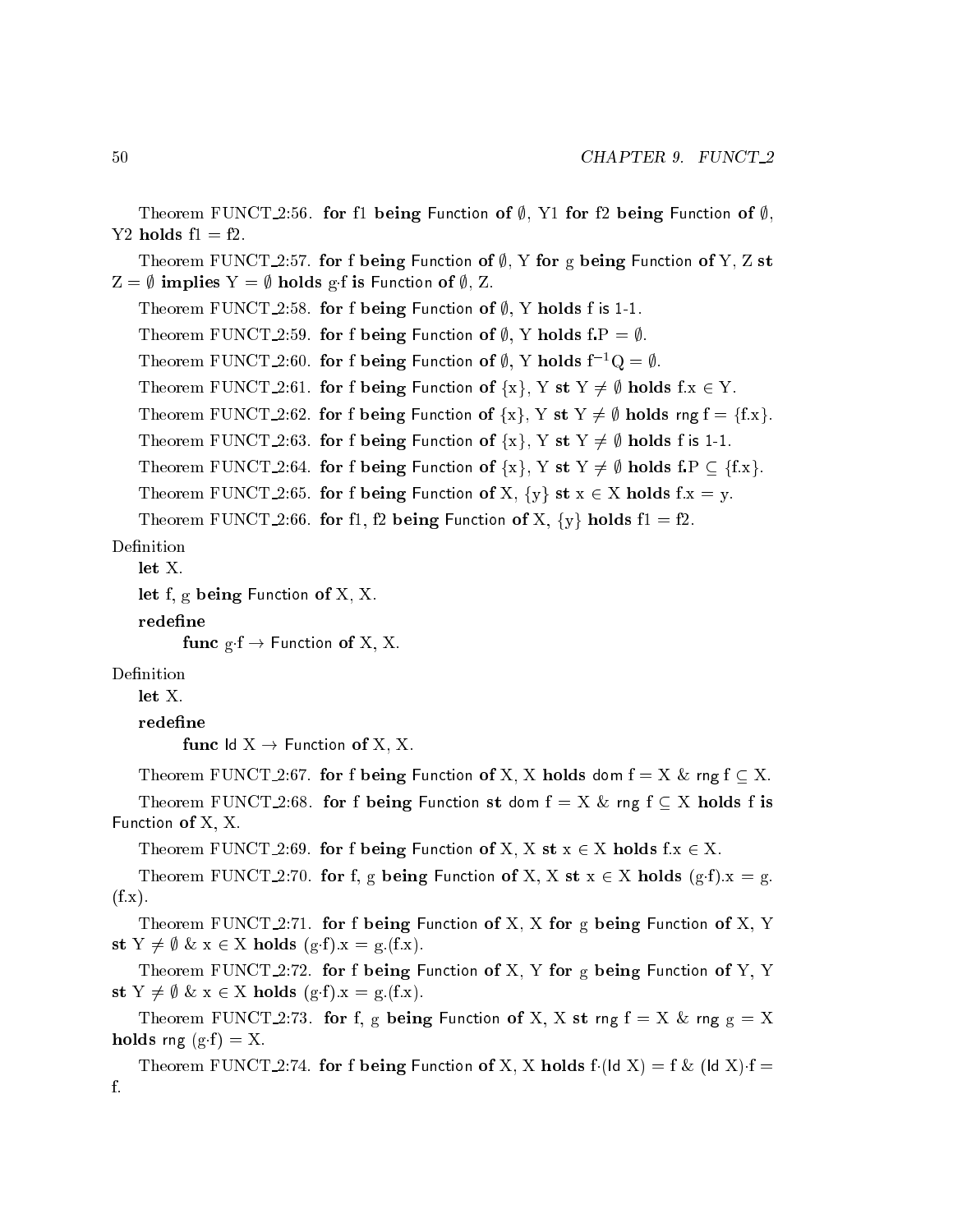```
Theorem FUNCT 2:75. for f, g being Function of X, X st g \cdot f = f \& rng \ f = X \text{ holds}g = Id X.
   Theorem FUNCT<sub>-2</sub>:76. for f, g being Function of X, X st f g = f \& f is 1-1 holds g
= Id X.
   Theorem FUNCT<sub>-2</sub>:77. for f being Function of X, X holds f is 1-1 iff for x1, x2 st
x1 \in X \& x2 \in X \& f.x1 = f.x2 holds x1 = x2.
   Theorem FUNCT 2:78. for f being Function of X, X holds f.P \subseteq X.
Definition
   let X.let f be Function of X, X.
   let P.func f.P \rightarrow Subset of X.
   Theorem FUNCT 2:79. for f being Function of X, X holds f.X = rng f.
   Theorem FUNCT 2:80. for f being Function of X, X holds f^{-1}Q \subset X.
Definition
   let X.
   let f be Function of X, X.
   let Q.
   redefine
         func f^{-1}Q \rightarrow Subset of X.
   Theorem FUNCT 2:81. for f being Function of X, X st rng f = X holds f(f^{-1}X) =X.
    Theorem FUNCT_2:82. for f being Function of X, X holds f^{-1}(f.X) = X.
Definition
   let X.
          mode Permutation of X \to Function of X, X means it is 1-1 \& rng it = X.
   Theorem FUNCT<sub>-2</sub>:83. for f being Function of X, X holds f is Permutation of X iff
f is 1-1 \& rng f = X.
   Theorem FUNCT 2:84. for f being Permutation of X holds f is 1-1 \& rng f = X.
   Theorem FUNCT 2:85. for f being Permutation of X for x1, x2 st x1 \in X \& x2 \in X& f.x1 = f.x2 holds x1 = x2.
Definition
   let X.
   let f, g be Permutation of X.
   redefine
```
func  $g \cdot f \rightarrow$  Permutation of X.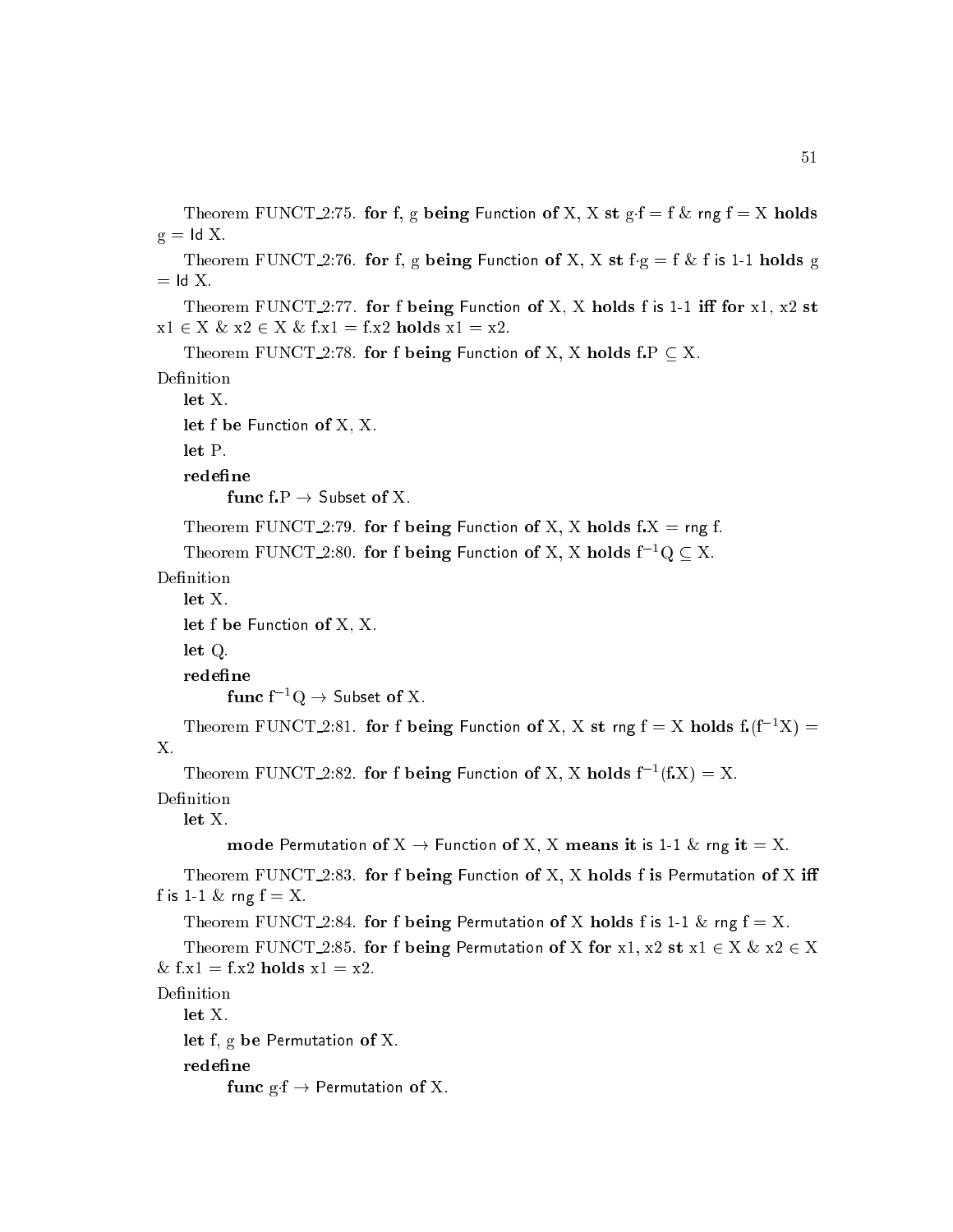```
Definition
   let X.redefine
          func ld X \rightarrow Permutation of X.
Definition
   let X.
   redefine
          func f^{-1} \rightarrow Permutation of X.
   Theorem FUNCT 2:86. for f, g being Permutation of X st g \cdot f = g holds f = Id X.
    Theorem FUNCT 2:87. for f, g being Permutation of X st g f = ld X holds g = f^{-1}.
    Theorem FUNCT 2:88. for f being Permutation of X holds (f^{-1}) \cdot f = \mathsf{Id} \times \& f \cdot (f^{-1})= Id X.
    Theorem FUNCT 2:89. for f being Permutation of X holds (f^{-1})^{-1} = f.
    Theorem FUNCT 2:90. for f, g being Permutation of X holds (g \cdot f)^{-1} = f^{-1} \cdot g^{-1}.
   Theorem FUNCT 2:91. for f being Permutation of X st P\cap Q = \emptyset holds f.P\cap f\cap Q =\emptyset.
    Theorem FUNCT 2:92. for f being Permutation of X st P \subset X holds f(f^{-1}P) = P& f^{-1}(f.P) = P.Theorem FUNCT 2:93. for f being Permutation of X holds f.P = (f^{-1})^{-1}P \& f^{-1}P= (f^{-1}) P.
   reserve C, D, E for DOMAIN.
Definition
   let X, D, E.
   let f be Function of X, D.
   let g be Function of D, E.
   redefine
          func g \cdot f \rightarrow Function of X, E.
Definition
   let X, D.
   redefine
          mode Function of X, D means X = dom it & rng it \subseteq D.
   Theorem FUNCT 2:94. for f being Function of X, D holds dom f = X \& rng f \subseteq D.
   Theorem FUNCT<sub>-2:95</sub>. for f being Function st dom f = X \& rng f \subseteq D holds f is
Fun
tion of X, D.
   Theorem FUNCT 2:96. for f being Function of X, D st x \in X holds f.x \in D.
```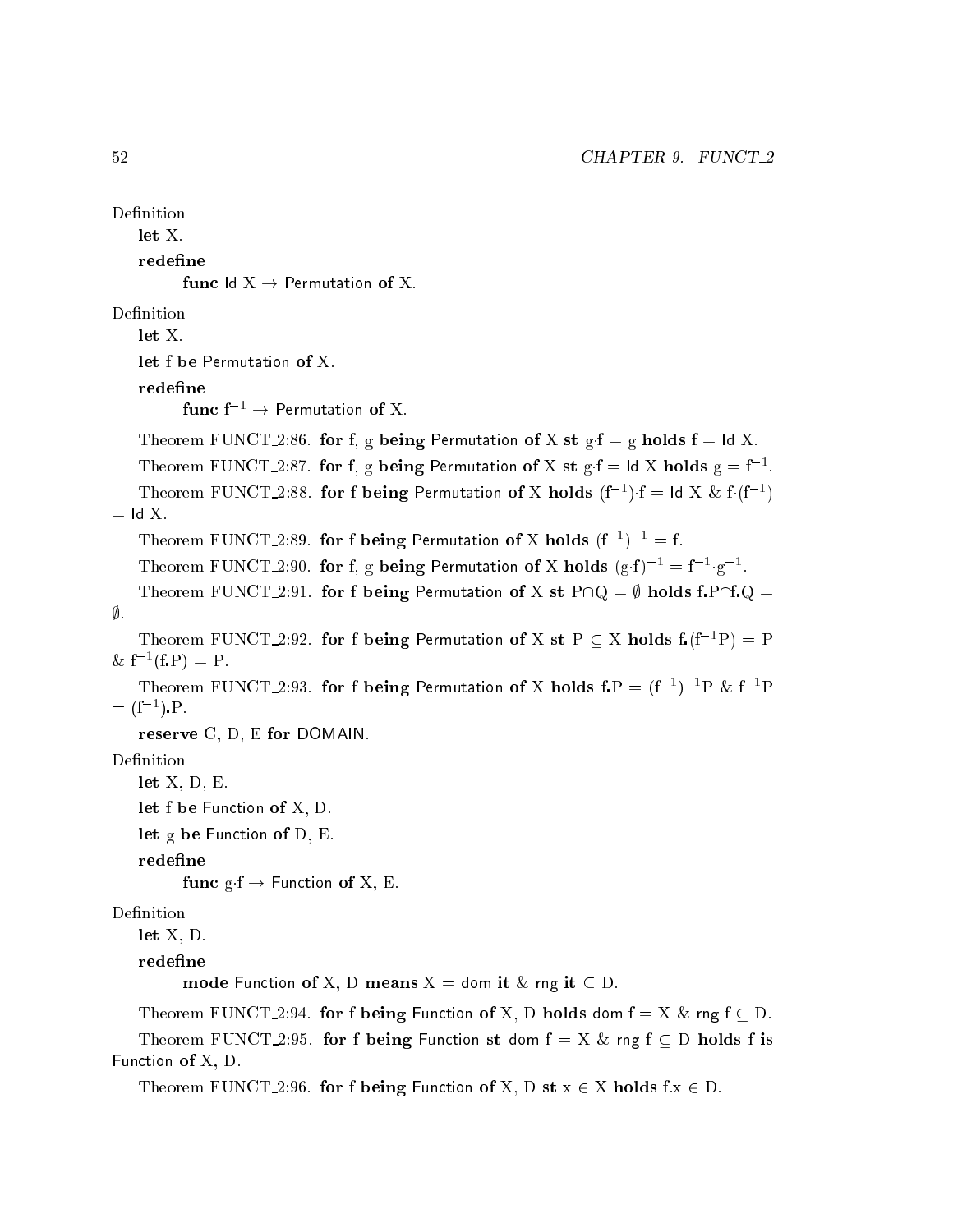Theorem FUNCT 2:97. for f being Function of  $\{x\}$ , D holds f.x  $\in$  D.

Theorem FUNCT<sub>-2:98</sub>. for fl, f2 being Function of X, D st for  $x$  st  $x \in X$  holds  $f1.x = f2.x$  holds  $f1 = f2$ .

Theorem FUNCT 2:99. for f being Function of X, D for g being Function of D, E st  $x \in X$  holds  $(g \cdot f).x = g.(f.x).$ 

Theorem FUNCT 2:100. for f being Function of X, D holds  $f(Id X) = f \& (Id D) \cdot f$  $=$  f.

Theorem FUNCT 2:101. for f being Function of X, D holds f is 1-1 iff for  $x1, x2$  st  $x1 \in X \& x2 \in X \& f.x1 = f.x2 \text{ holds } x1 = x2.$ 

Theorem FUNCT 2:102. for f being Function of X, D for y holds  $y \in f.P$  iff  $ex x$  st  $x \in X \& x \in P \& y = f.x.$ 

Theorem FUNCT 2:103. for f being Function of X, D holds f.P  $\subseteq$  D.

Definition

let X, D.

let f be Function of X, D.

 $let P.$ 

redefine

func  $f.P \rightarrow$  Subset of D.

Theorem FUNCT 2:104. for f being Function of X, D holds  $f.X = rng f$ .

Theorem FUNCT<sub>-2</sub>:105. for f being Function of X, D st f.X = D holds rng (f) = D.

Theorem FUNCT 2:106. for f being Function of X, D for x holds  $x \in f^{-1}Q$  iff  $x \in$  $X \& f.x \in Q.$ 

Theorem FUNCT 2:107. for f being Function of X, D holds  $f^{-1}Q \subset X$ .

Definition

let X, D.

```
let f be Function of X, D.
```
let Q.

redefine

func  $f^{-1}Q \rightarrow$  Subset of X.

Theorem FUNCT 2:108. for f being Function of X, D holds  $f^{-1}D = X$ .

Theorem FUNCT<sub>-2</sub>:109. for f being Function of X, D holds (for y st  $y \in D$  holds  $f^{-1}{y} \neq \emptyset$ ) iff rng  $f = D$ .

Theorem FUNCT\_2:110. for f being Function of X, D holds  $f^{-1}(f,X) = X$ .

Theorem FUNCT 2:111. for f being Function of X, D st rng  $f = D$  holds  $f(f^{-1}D) =$ D.

Theorem FUNCT<sub>-2</sub>:112. for f being Function of X, D for g being Function of D, E holds  $f^{-1}Q \subset (g \cdot f)^{-1}(g \cdot Q)$ .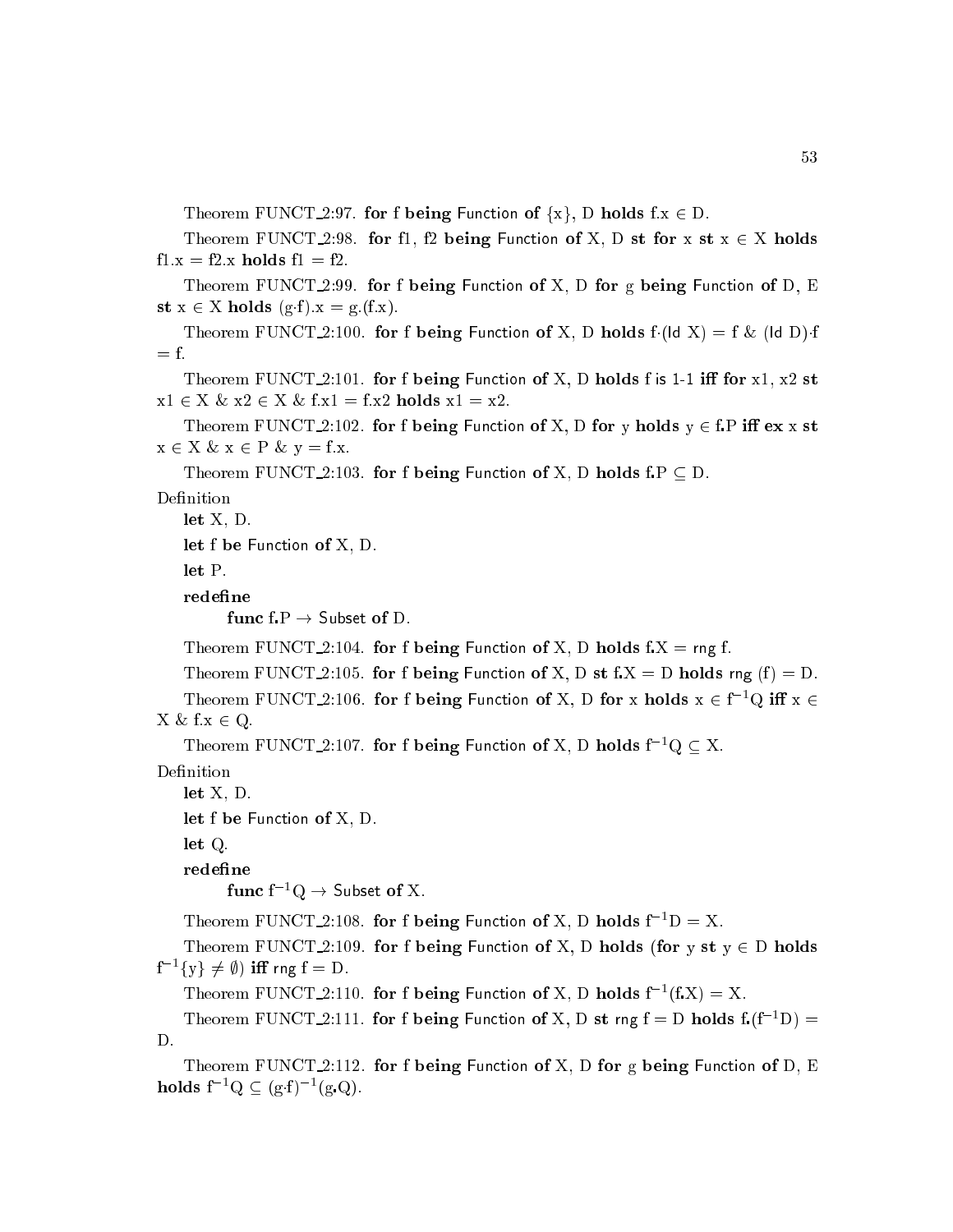```
reserve c, c1, c2 for Element of C.
```

```
reserve d, d1, d2 for Element of D.
```
Definition

let C, D.

let f be Function of C, D.

let c.

redefine

func  $f.c \rightarrow$  Element of D.

scheme FuncExD{C()  $\rightarrow$  DOMAIN, D()  $\rightarrow$  DOMAIN, P[Any, Any]}: ex f being Function of  $C($ ),  $D($ ) st for x being Element of  $C($ ) holds  $P[x, f.x]$  provided A1: for x being Element of C() ex y being Element of D() st  $P[x, y]$  and A2: for x being (Element of C()), y1, y2 being Element of D() st P[x, y1] & P[x, y2] holds  $y1 = y2$ .

scheme LambdaD $\{C() \rightarrow$  DOMAIN,  $D() \rightarrow$  DOMAIN,  $F((Element of C))) \rightarrow$  Element of  $D()$ : ex f being Function of  $C(), D()$  st for x being Element of  $C()$  holds  $f.x = F(x)$ .

Theorem FUNCT 2:113. for fl, f2 being Function of C, D st for c holds fl.c = f2.c holds  $f1 = f2$ .

Theorem FUNCT 2:114. (ld C). $c = c$ .

Theorem FUNCT<sub>-2</sub>:115. for f being Function of C, D for g being Function of D, E holds  $(g \cdot f).c = g.(f.c).$ 

Theorem FUNCT<sub>-2</sub>:116. for f being Function of C, D for d holds  $d \in$  f.P iff ex c st  $c \in P \& d = f.c.$ 

Theorem FUNCT 2:117. for f being Function of C, D for c holds  $c \in f^{-1}Q$  iff f.c  $\in$ Q.

Theorem FUNCT 2:118. for f1, f2 being Function of [X, Y], Z st Z  $\neq \emptyset$  & for x, y st  $x \in X \& y \in Y$  holds fl.[x, y] = f2.[x, y] holds fl = f2.

Theorem FUNCT 2:119. for f being Function of  $[X, Y]$ , Z st  $x \in X \& y \in Y \& Z \neq Y$ , <u>holds files for a construction</u>

scheme FuncEx2{X()  $\rightarrow$  set, Y()  $\rightarrow$  set, Z()  $\rightarrow$  set, P[Any, Any, Any]}: ex f being Function of  $[[X], Y]]$ ,  $Z()$  st for x, y st  $x \in X()$  &  $y \in Y()$  holds  $P[x, y, f[x, y]]$  provided A1: for x, y st  $x \in X()$  & y  $\in Y()$  ex z st  $z \in Z()$  & P[x, y, z] and A2: for x, y, z1, z2 st  $x \in X()$  &  $y \in Y()$  & P[x, y, z1] & P[x, y, z2] holds  $z1 = z2$ .

scheme Lambda2 $\{X() \rightarrow set, Y() \rightarrow set, Z() \rightarrow set, F(Any, Any) \rightarrow Any\}$ : ex f being Function of  $[[X](, Y)]$ ,  $Z()$  st for x, y st  $x \in X()$  &  $y \in Y()$  holds  $f:[x, y] = F(x, y)$ provided A: for x, y st  $x \in X()$  &  $y \in Y()$  holds  $F(x, y) \in Z()$ .

Theorem FUNCT<sub>-2</sub>:120. for fl, f2 being Function of  $[C, D]$ , E st for c, d holds fl.  $[c, d] = f2.[c, d]$  holds  $f1 = f2$ .

scheme FuncEx2D{X()  $\rightarrow$  DOMAIN, Y()  $\rightarrow$  DOMAIN, Z()  $\rightarrow$  DOMAIN, P[Any, Any, Any]: ex f being Function of  $[X()$ ,  $Y()$ ],  $Z()$  st for x being Element of  $X()$  for y being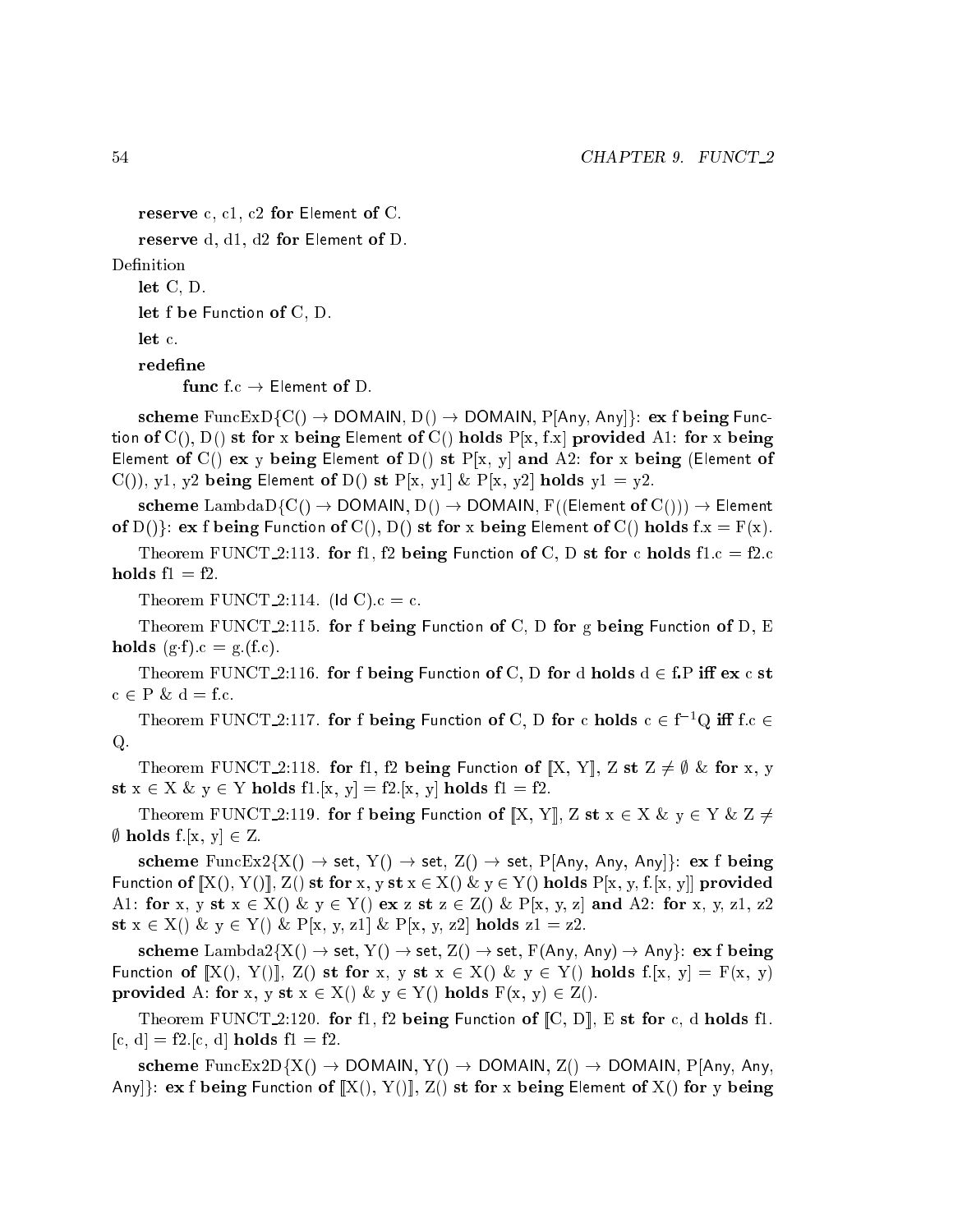Element of Y() holds P[x, y, f.[x, y]] provided A1: for x being Element of X() for y being Element of Y() ex z being Element of Z() st  $P[x, y, z]$  and A2: for x being Element of X() for y being Element of Y() for z1, z2 being Element of Z() st  $P[x, y, z1]$ & P[x, y, z2] holds  $z1 = z2$ .

scheme Lambda2D{X()  $\rightarrow$  DOMAIN, Y()  $\rightarrow$  DOMAIN, Z()  $\rightarrow$  DOMAIN, F((Element of X()), Element of Y())  $\rightarrow$  Element of Z()}: ex f being Function of  $[[X(), Y()]]$ , Z() st for x being Element of X() for y being Element of Y() holds  $f.[x, y] = F(x, y)$ .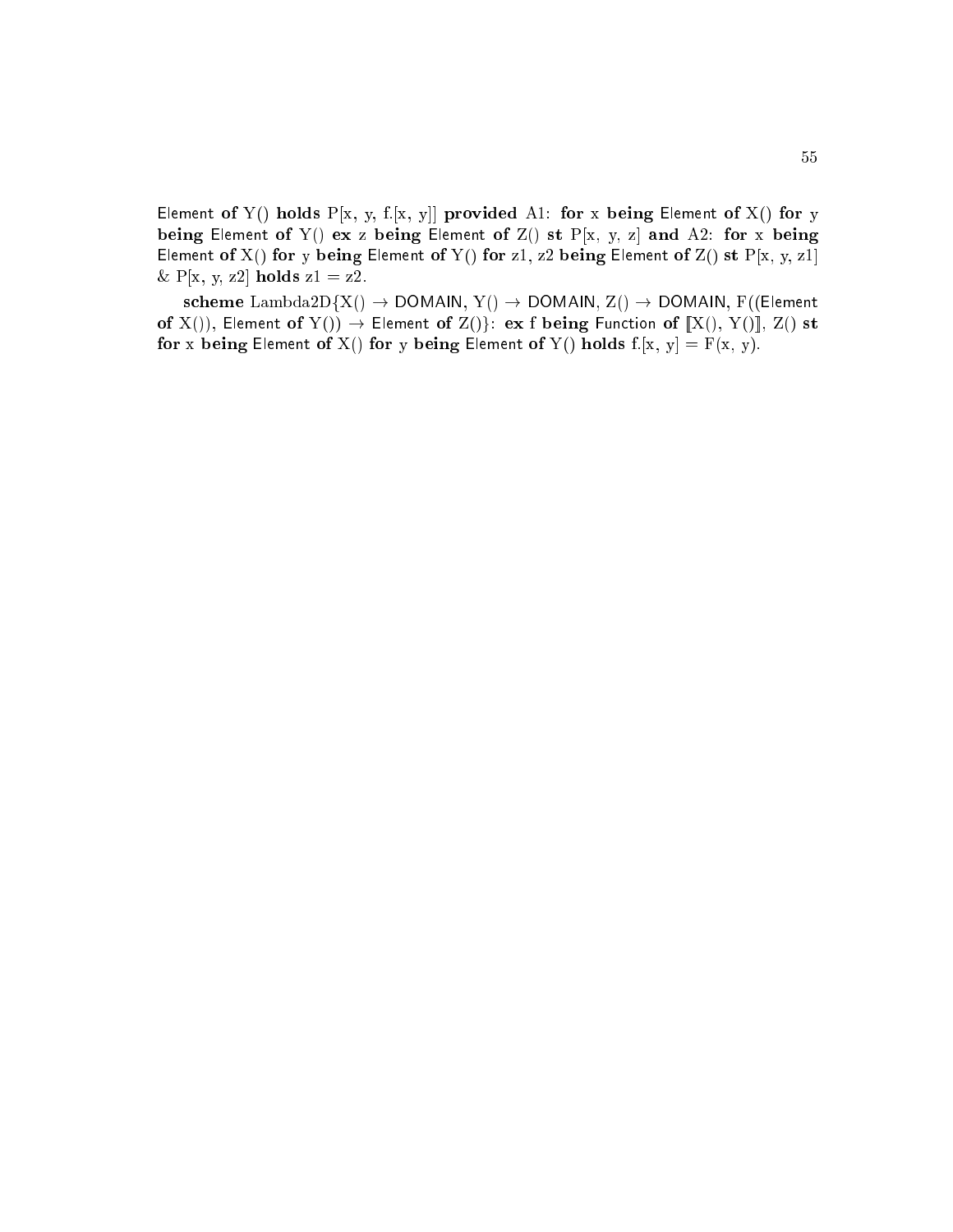### Chapter 10

# FUNCT 3

#### Basic Functions and Operations on Functions

by

Czesław Byliński<sup>1</sup>

Warsaw University (Białystok)

**Summary.** We define the following mappings: the characteristic function of a subset of a set, the inclusion function (injection or embedding), the projections from a cartesian product onto its arguments and diagonal function (inclusion of a set into its cartesian square). Some operations on functions are also defined: the products of two functions (the complex function and the more general productfunction), the function induced on power sets by the image and inverse-image. Some simple propositions related to the introdu
ed notions are proved.

The symbols used in this article are introduced in the following vocabularies: BOOLE, BINOP, FUNC, FUNC\_REL, REAL\_1, FUNC3, and FAM\_OP. The terminology and notation used in this article have been introduced in the following articles: TARSKI, BOOLE, fun
t 1, and fun
t 2.

reserve p, q, x, x1, x2, y, y1, y2, z, z1, z2 for Any. reserve A, B, V, X, X1, X2, Y, Y1, Y2, Z, P for set. reserve C, C1, C2, D, D1, D2 for DOMAIN. Theorem FUNCT 3:1. A  $\subseteq$  Y implies  $\operatorname{Id}$  A = ( $\operatorname{Id}$  Y) $\upharpoonright$ A. Theorem FUNCT 3:2. for f, g being Function st  $X \subseteq$  dom  $(g \cdot f)$  holds f. $X \subseteq$  dom g.

<sup>1</sup> Supported by RPBP.III-24.C1.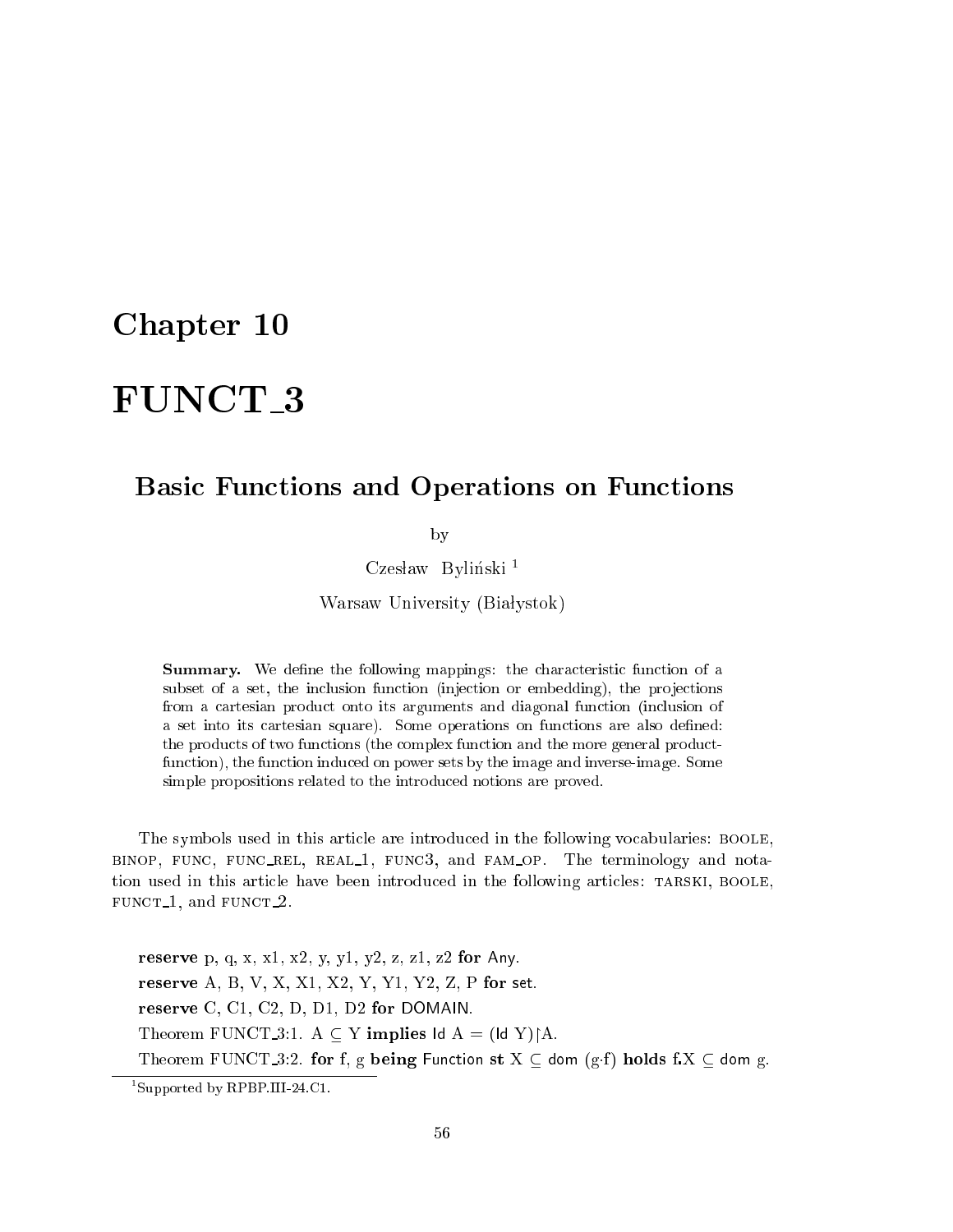Theorem FUNCT 3:3. for f, g being Function st  $X \subseteq$  dom f  $\&$  f.X  $\subseteq$  dom g holds X dom (gf ).

Theorem FUNCT 3:4. for f, g being Function st Y  $\subset$  rng (g.f) & g is 1-1 holds  $g^{-1}Y$ rng f.

Theorem FUNCT 3:5. for f, g being Function st Y  $\subseteq$  rng g  $\&$   $g^{-1}Y \subseteq$  rng f holds Y  $\ldots$   $\ldots$   $\ldots$   $\ldots$ 

scheme FuncEx\_3{A()  $\rightarrow$  set, B()  $\rightarrow$  set, P[Any, Any, Any]}: ex f being Function st dom  $f = [A()$ ,  $B()$  & for x, y st  $x \in A()$  &  $y \in B()$  holds  $P[x, y, f:[x, y]]$  provided A: for x, y, z1, z2 st  $x \in A() \& y \in B() \& P[x, y, z1] \& P[x, y, z2]$  holds  $z1 = z2$  and B: for  $x, y \text{ st } x \in A() \& y \in B() \text{ ex } z \text{ st } P[x, y, z].$ 

scheme Lambda  $3\{\text{A}() \rightarrow \text{set}, \text{B}() \rightarrow \text{set}, \text{F}(\text{Any}, \text{Any}) \rightarrow \text{Any}\}\$ : ex f being Function st dom  $f = [A()$ ,  $B()$  & for x, y st  $x \in A()$  & y  $\in B()$  holds  $f:[x, y] = F(x, y)$ .

Theorem FUNCT-3:6. for f, g being Function st dom  $f = [X, Y]$  & dom  $g = [X, Y]$ & for x, y st  $x \in X$  &  $y \in Y$  holds f.[x, y] = g.[x, y] holds f = g.

#### Definition

let f be Function.

func.f  $\rightarrow$  Function means dom it = bool dom f & for X st X  $\in$  bool dom f holds it. $X = f X$ .

Theorem FUNCT 3:7. for f, g being Function holds  $g = f$  iff dom  $g =$  bool dom f & for X st  $X \in$  bool dom f holds  $g.X = f.X$ .

Theorem FUNCT 3:8. for f being Function st  $X \in$  dom (f) holds (f)  $X = fX$ .

Theorem FUNCT 3:9. for f being Function holds (f)  $\emptyset = \emptyset$ .

Theorem FUNCT 3:10. for f being Function holds rng  $(f) \subseteq$  bool rng f.

Theorem FUNCT<sub>-3</sub>:11. for f being Function holds  $Y \in (f)$ . A iff ex X st X  $\in$  dom (f) &  $X \in A \& Y = (f).X.$ 

Theorem FUNCT 3:12. for f being Function holds  $(f)$ . A  $\subseteq$  bool rng f.

Theorem FUNCT\_3:13. for f being Function holds  $(f)^{-1}B\subseteq$  bool dom f.

Theorem FUNCT 3:14. for f being Function of X, D holds  $(f)^{-1}B \subseteq$  bool X.

Theorem FUNCT 3:15. for f being Function holds  $\bigcup((f)A) \subseteq f$  ( s such an an A).

theorem Function st A  $\sim$  for fixed function state for form for  $\sim$ s and the second state of the second state of the second state of the second state of the second state of the second state in the second state in the second state in the second state in the second state in the second state A) = s and the second state of the second state of the second state of the second state of the second state of the second state in the second state in the second state in the second state in the second state in the second state  $\cdots$ A).

Theorem FUNCT 3:17. for <sup>f</sup> being Fun
tion of X, <sup>D</sup> st <sup>A</sup> bool <sup>X</sup> holds <sup>f</sup>( s a A) = s a  $\cdots$ 

Theorem FUNCT\_3:18. for f being Function holds  $\bigcup ((.f)^{-1}B) \subset f^{-1}($ s a  $-$  , .

Theorem FUNCT\_3:19. for f being Function st B  $\subset$  bool rng f holds  $f^{-1}($ s a B) =  $\bigcup ((\mathbf{f})^{-1}B).$ 

Theorem FUNCT 3:20. for f, g being Function holds  $(g \cdot f) = g \cdot f$ .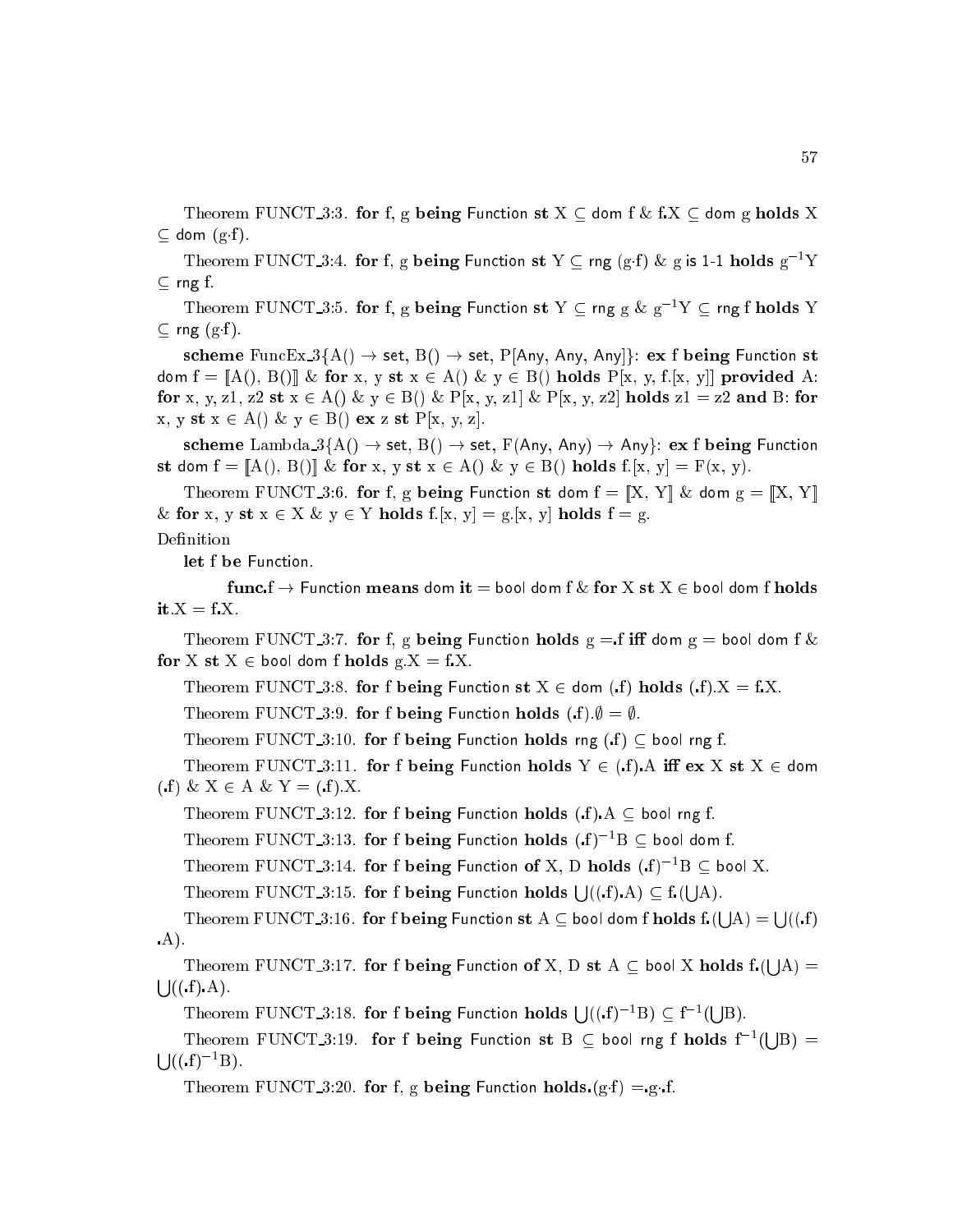Theorem FUNCT\_3:21. for f being Function holds f is Function of bool dom f, bool rng f.

Theorem FUNCT\_3:22. for f being Function of X, Y st Y =  $\emptyset$  implies X =  $\emptyset$  holds.f is Function of bool X, bool Y.

Definition

let X, D.

let f be Function of X, D.

redefine

func  $f \rightarrow$  Function of bool X, bool D.

Definition

let f be Function.

 ${\rm func}^{-1}f \to$  Function  ${\rm \bf means}$  dom  ${\rm \bf it} =$  bool rng f  $\&$  for  $Y$  st  $Y \in$  bool rng f  ${\rm holds}$ it.Y =  $f^{-1}Y$ .

Theorem FUNCT\_3:23. for g, f being Function holds  $g = -1f$  iff dom  $g =$  bool rng f & for Y st Y  $\in$  bool rng f holds g.Y = f<sup>-1</sup>Y.

Theorem FUNCT\_3:24. for f being Function st  $Y \in$  dom  $({}^{-1}f)$  holds  $({}^{-1}f).Y = f^{-1}Y.$ Theorem FUNCT\_3:25. for f being Function holds rng ( $^{-1}$ f)  $\subset$  bool dom f.

Theorem FUNCT\_3:26. for f being Function holds  $X \in (-1f)$ . A iff  $ex \ Y \ st \ Y \in$  dom  $(^{-1}f) \& Y \in A \& X = (^{-1}f).Y.$ 

Theorem FUNCT\_3:27. for f being Function holds  $({}^{-1}{\rm f})$  B  $\subset$  bool dom f.

Theorem FUNCT.3:28. for f being Function holds  $({}^{-1}f)^{-1}A \subseteq$  bool rng f.

Theorem FUNCT\_3:29. for f being Function holds  $\bigcup (({}^{-1}f).B) \subset f^{-1}(f)$ s a  $-$  , .

Theorem FUNCT 3:30. for f being Function st B  $\subset$  bool rng f holds  $\bigcup (({}^{-1}f)$ . B) =  $\mathrm{f}^{-1}($ s such an an  $\cdot$ 

Theorem FUNCT.3:31. for f being Function holds  $\bigcup (({}^{-1}f)^{-1}A) \subset f$ A).

Theorem FUNCT 3:32. for f being Function st A  $\subset$  bool dom f & f is 1-1 holds  $\mathcal{L}$   $\mathcal{L}$   $($   $($   $^{-1}$  f $)$   $^{-1}$  A  $)$   $=$  f $\mathcal{L}$   $\mathcal{L}$   $\mathcal{L}$ A).

Theorem FUNCT\_3:33. for f being Function holds  $(^{-1}f)$ .B  $\subset$   $(f)^{-1}B$ .

Theorem FUNCT 3:34. for f being Function st f is 1-1 holds  $({}^{-1}f).B = (f)^{-1}B$ .

Theorem FUNCT 3:35. for f being Function, A be set st  $A \subseteq$  bool dom f holds  $(-1f)^{-1}A \subseteq (f)A$ .

Theorem FUNCT 3:36. for f being Function, A be set st f is 1-1 holds (.f). A  $\subseteq$  $(-1f)^{-1}A$ .

Theorem FUNCT 3:37. for f being Function, A be set st f is 1-1 & A  $\subseteq$  bool dom f holds  $(^{-1}f)^{-1}A = (f)A$ .

Theorem FUNCT 3:38. for f, g being Function st g is 1-1 holds<sup>-1</sup>(g.f) =<sup>-1</sup>f<sup>-1</sup>g.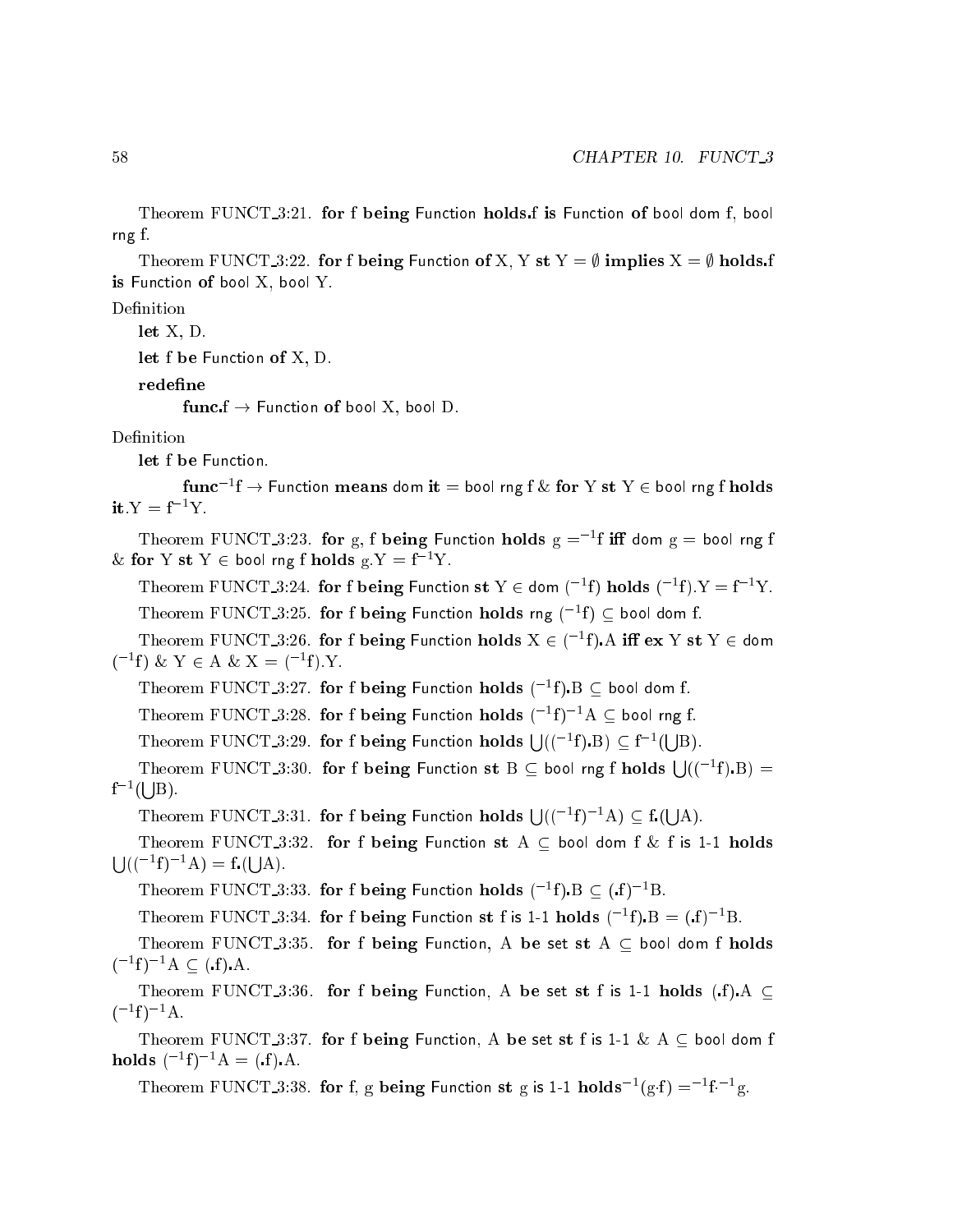Theorem FUNCT\_3:39. for f being Function holds<sup>-1</sup>f is Function of bool rng f, bool dom f.

Definition

let A, X.

func  $\chi(A, X) \to$  Function means dom it = X & for x st x  $\in$  X holds (x  $\in$  A implies it.x = 1) & (not  $x \in A$  implies it.x = 0).

Theorem FUNCT 3:40. for f being Function holds  $f = \chi(A, X)$  iff dom  $f = X \&$  for x st  $x \in X$  holds  $(x \in A$  implies  $f.x = 1)$  & (not  $x \in A$  implies  $f.x = 0$ ).

Theorem FUNCT 3:41. A  $\subseteq X \& x \in A$  implies  $\chi(A, X).x = 1$ .

Theorem FUNCT 3:42.  $x \in X \& \chi(A, X).x = 1$  implies  $x \in A$ .

Theorem FUNCT 3:43.  $x \in X \setminus A$  implies  $\chi(A, X).x = 0$ .

Theorem FUNCT 3:44.  $x \in X \& \chi(A, X).x = 0$  implies not  $x \in A$ .

Theorem FUNCT 3:45.  $x \in X$  implies  $\chi(\emptyset, X).x = 0$ .

Theorem FUNCT 3:46.  $x \in X$  implies  $\chi(X, X).x = 1$ .

Theorem FUNCT 3:47. A  $\subseteq X \& B \subseteq X \& \chi(A, X) = \chi(B, X)$  implies A = B.

Theorem FUNCT 3:48. rng  $\chi(A, X) \subseteq \{0, 1\}.$ 

Theorem FUNCT 3:49. for f being Function of X,  $\{0, 1\}$  holds  $f = \chi(f^{-1}\{1\}, X)$ . Definition

let A, X.

redefine

func  $\chi(A, X) \rightarrow$  Function of X,  $\{0, 1\}$ .

Theorem FUNCT 3:50. for d being Element of D holds  $\chi(A, D).d = 1$  iff  $d \in A$ .

Theorem FUNCT 3:51. for d being Element of D holds  $\chi(A, D).d = 0$  iff not  $d \in$ A.

Definition

let Y.

let A be Subset of Y.

func incl  $(A) \rightarrow$  Function of A, Y means it = ld A.

Theorem FUNCT 3:52. for A being Subset of Y holds incl  $A = Id A$ .

Theorem FUNCT 3:53. for A being Subset of Y holds incl  $A = (Id Y) \upharpoonright A$ .

Theorem FUNCT 3:54. for A being Subset of Y holds dom incl  $A = A \&$  rng incl A  $= A.$ 

```
Theorem FUNCT 3:55. for A being Subset of Y st x \in A holds (incl A).x = x.
```

```
Theorem FUNCT 3:56. for A being Subset of Y st x \in A holds incl (A).x \in Y.
```
Definition

let X, Y.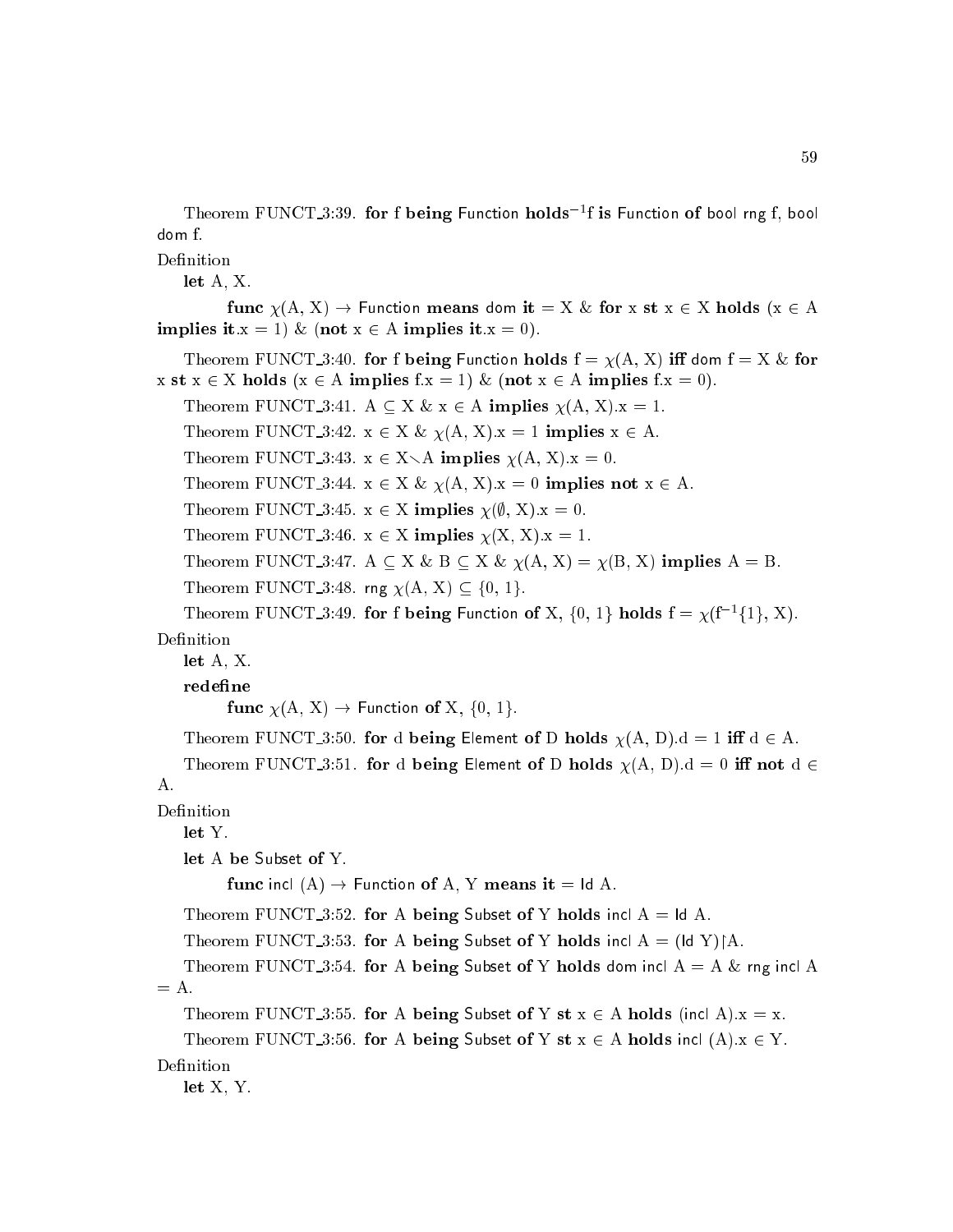func  $\pi_1(X, Y) \to$  Function means dom it =  $[X, Y]$  & for x, y st  $x \in X$  & y  $\in$ Y holds it.[x,  $y = x$ .] func  $\pi_2(X, Y) \to$  Function means dom it =  $[X, Y]$  & for x, y st  $x \in X$  & y  $\in$ Y holds it.[x,  $y = y$ .] Theorem FUNCT 3:57. for f being Function holds  $f = \pi_1(X, Y)$  iff dom  $f = [X, Y]$ & for x, y st  $x \in X$  &  $y \in Y$  holds f.[x, y] = x. Theorem FUNCT\_3:58. for f being Function holds  $f = \pi_2(X, Y)$  iff dom  $f = [X, Y]$ & for x, y st  $x \in X$  &  $y \in Y$  holds f.[x, y] = y. Theorem FUNCT 3:59. rng  $\pi_1(X, Y) \subseteq X$ . Theorem FUNCT 3:60.  $Y \neq \emptyset$  implies rng  $\pi_1(X, Y) = X$ . Theorem FUNCT 3:61. rng  $\pi_2(X, Y) \subseteq Y$ . Theorem FUNCT 3:62.  $X \neq \emptyset$  implies rng  $\pi_2(X, Y) = Y$ . Definition let X, Y. redefine func  $\pi_1(X, Y) \to$  Function of  $\llbracket X, Y \rrbracket$ , X. func  $\pi_2(X, Y) \to$  Function of  $\llbracket X, Y \rrbracket$ , Y. Theorem FUNCT 3:63. for d1 being Element of D1 for d2 being Element of D2 holds  $\pi_1(D1, D2)$ .[d1, d2] = d1. Theorem FUNCT 3:64. for d1 being Element of D1 for d2 being Element of D2 holds  $\pi_2(D1, D2)$ .[d1, d2] = d2. Definition let X. func  $\delta(X) \to$  Function means dom it = X & for x st  $x \in X$  holds it. $x = [x, x]$ . Theorem FUNCT<sub>-3</sub>:65. for f being Function holds  $f = \delta X$  iff dom  $f = X \&$  for x st  $x \in X$  holds  $f.x = [x, x].$ Theorem FUNCT 3:66. rng  $\delta X \subseteq [X, X]$ . Definition let X. redefine

func  $\delta(X) \to$  Function of X,  $\llbracket X, X \rrbracket$ .

#### Definition

let f, g be Function.

func  $(f, g) \rightarrow$  Function means dom it = dom f $\cap$ dom g & for x st x  $\in$  dom it holds it.x =  $[f.x, g.x]$ .

Theorem FUNCT<sub>-3</sub>:67. for f, g, fg being Function holds fg =  $[(f, g)]$  iff dom fg = dom f $\Box$ dom g & for x st x  $\in$  dom fg holds fg.x = [f.x, g.x].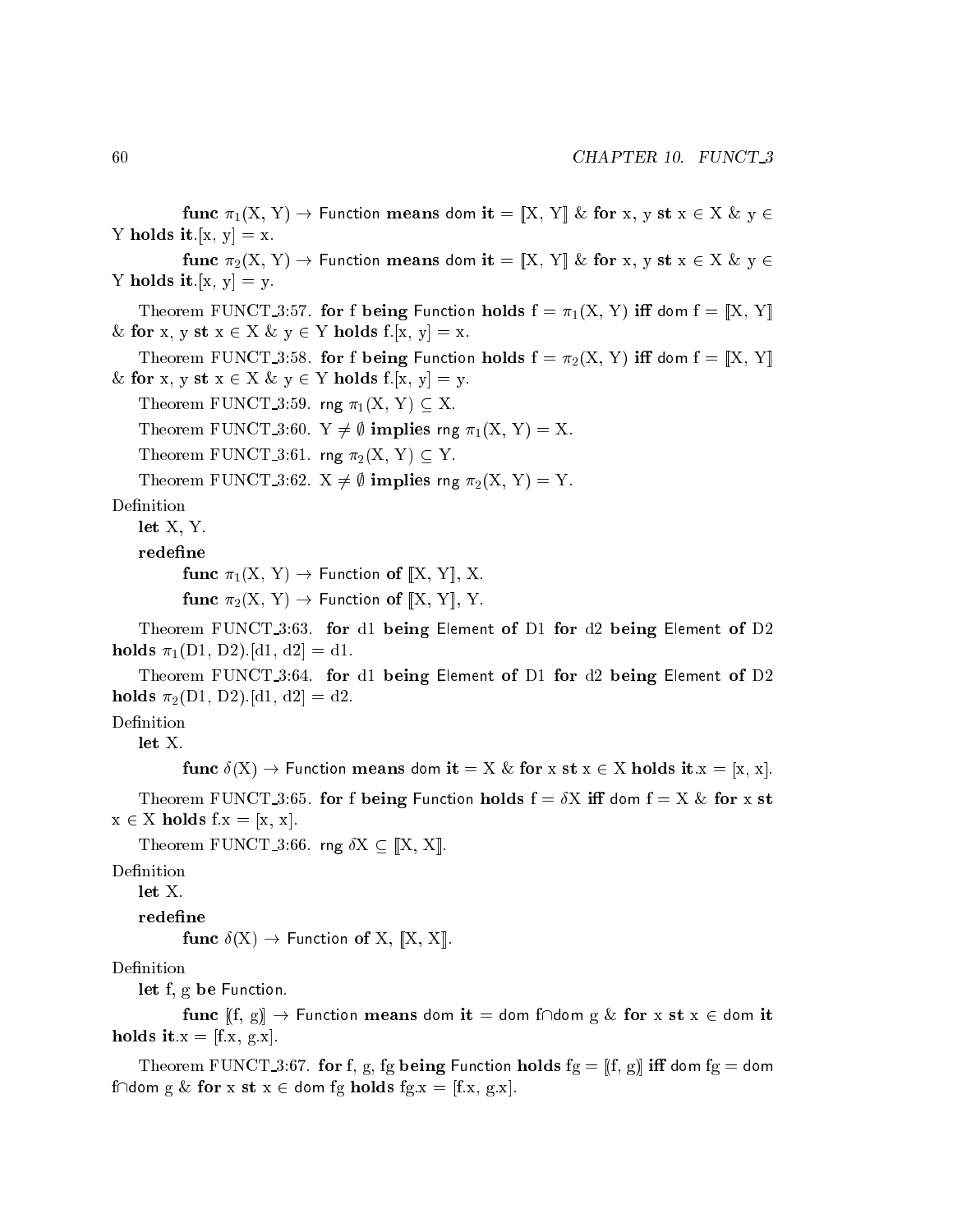Theorem FUNCT 3:68. for f, g being Function st  $x \in$  dom f $\cap$  dom g holds  $[(f, g], x =$  $[f.x, g.x].$ 

Theorem FUNCT 3:69. for f, g being Function st dom  $f = X \&$  dom  $g = X \& x \in X$ holds  $[f, g] \cdot x = [f.x, g.x].$ 

Theorem FUNCT<sub>-3</sub>:70. for f, g being Function st dom  $f = X \&$  dom  $g = X$  holds dom  $[f, g] = X$ .

Theorem FUNCT 3:71. for f, g being Function holds rng  $[(f, g)] \subseteq [r \log f, r \log g]$ .

Theorem FUNCT 3:72. for f, g being Function st dom  $f =$  dom g  $\&$  rng  $f \subseteq Y \&$  rng  $g \subseteq Z$  holds  $\pi_1(Y, Z)$   $[(f, g)] = f \& \pi_2(Y, Z)$   $[(f, g)] = g$ 

Theorem FUNCT 3:73.  $[(\pi_1(X, Y), \pi_2(X, Y))] = Id [X, Y].$ 

Theorem FUNCT<sub>-3</sub>:74. for f, g, h, k being Function st dom f = dom g & dom k = dom h &  $[(f, g)] = [(k, h)]$  holds  $f = k$  &  $g = h$ .

Theorem FUNCT 3:75. for f, g, h being Function holds  $[f-h, g-h] = [f, g]h$ .

Theorem FUNCT 3:76. for f, g being Function holds  $[(f, g) A \subseteq [[f A, g A]]$ .

Theorem FUNCT 3:77. for f, g being Function holds  $[[f, g]]^{-1}[[B, C]] = f^{-1}B \cap g^{-1}C$ .

Theorem FUNCT  $3:78$ . for f being Function of X, Y for g being Function of X, Z st  $(Y = \emptyset$  implies  $X = \emptyset$ ) &  $(Z = \emptyset$  implies  $X = \emptyset$ ) holds  $[[f, g]]$  is Function of X,  $[[Y, Z]]$ . Definition

let X, D1, D2.

let f1 be Function of X, D1.

let f2 be Function of X, D2.

redefine

func  $[f1, f2] \rightarrow$  Function of X,  $[D1, D2]$ .

Theorem FUNCT 3:79. for f1 being Function of C, D1 for f2 being Function of C, D2 for c being Element of C holds  $[[f1, f2]].c = [f1.c, f2.c].$ 

Theorem FUNCT 3:80. for f being Function of X, Y for g being Function of X, Z st  $(Y = \emptyset$  implies  $X = \emptyset$ ) &  $(Z = \emptyset$  implies  $X = \emptyset$ ) holds rng  $[(f, g) \subseteq [Y, Z]$ .

Theorem FUNCT 3:81. for f being Function of X, Y for g being Function of X, Z st  $(Y = \emptyset \text{ implies } X = \emptyset) \& (Z = \emptyset \text{ implies } X = \emptyset) \text{ holds } \pi_1(Y, Z) \cdot [f, g] = f \& \pi_2(Y, Z) \cdot$  $[(f, g)] = g.$ 

Theorem FUNCT  $3:82$ . for f being Function of X, D1 for g being Function of X, D2 holds  $\pi_1(D1, D2)$  [(f, g)] = f &  $\pi_2(D1, D2)$  [(f, g)] = g.

Theorem FUNCT<sub>-3:83</sub>. for f1, f2 being Function of X, Y for  $g_1$ ,  $g_2$  being Function of X, Z st  $(Y = \emptyset$  implies  $X = \emptyset$ ) &  $(Z = \emptyset$  implies  $X = \emptyset$ ) &  $[f1, g1] = [f2, g2]$  holds  $f1 = f2 \& g1 = g2.$ 

Theorem FUNCT 3:84. for f1, f2 being Function of X, D1 for  $g_1$ ,  $g_2$  being Function of X, D2 st  $[[f1, g1] = [[f2, g2]]$  holds  $f1 = f2 \& g1 = g2$ .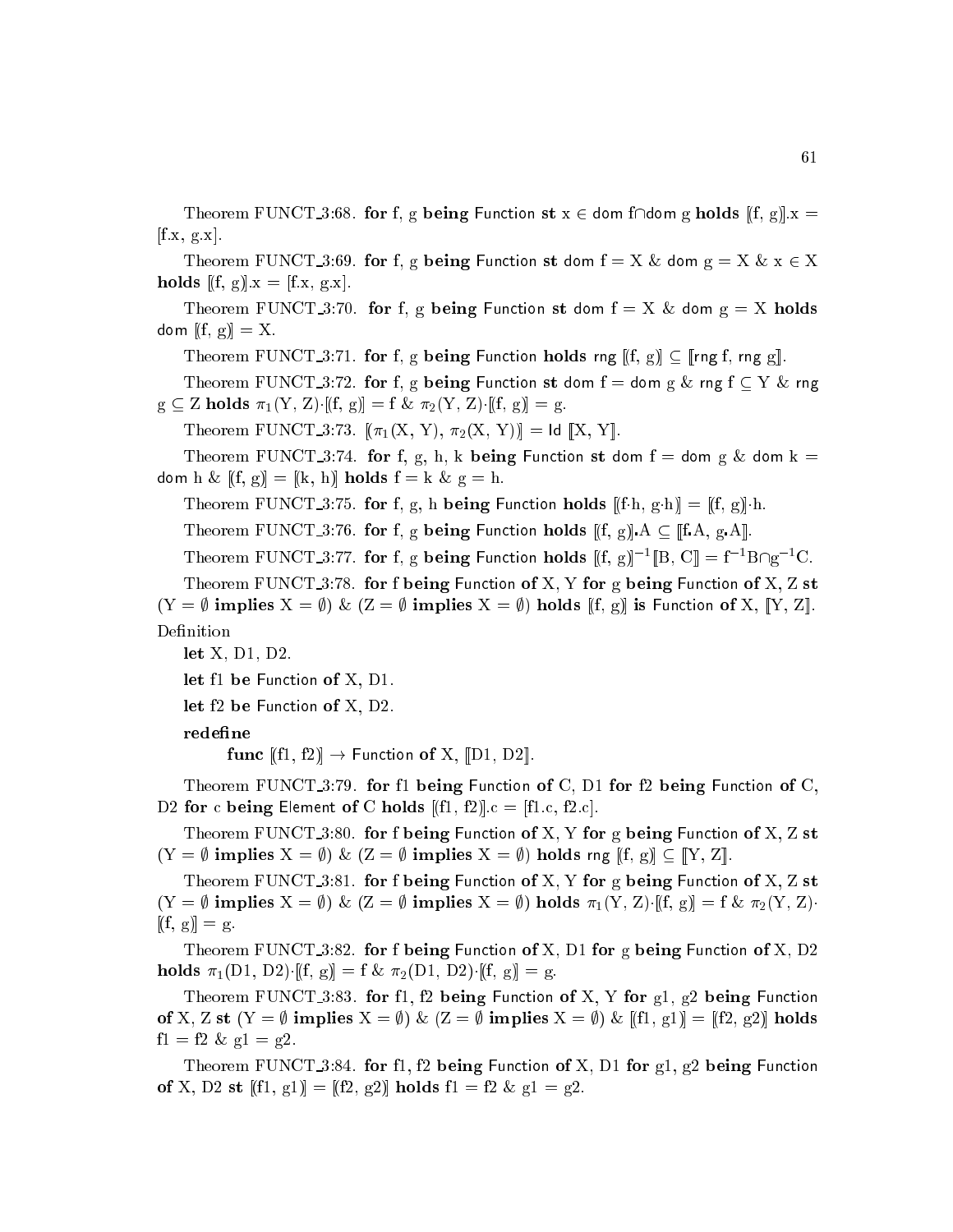Definition

let f, g be Function.

func  $[f, g] \to$  Function means dom it =  $[\![ \text{dom } f, \text{dom } g] \And$  for x, y st  $x \in$  dom  $f \& y \in$  dom g holds it.[x, y] = [f.x, g.y].

Theorem FUNCT 3:85. for f, g, fg being Function holds  $fg = \llbracket f, g \rrbracket$  iff dom  $fg = \llbracket$ dom f, dom g|| & for x, y st  $x \in$  dom f & y  $\in$  dom g holds fg.[x, y] = [f.x, g.y].

Theorem FUNCT<sub>-3</sub>:86. for f, g being Function, x, y st [x, y]  $\in$  [dom f, dom g] holds  $[f, g] \cdot [x, y] = [f.x, g.y].$ 

Theorem FUNCT 3:87. for f, g being Function holds  $[[f, g]] = [[f \pi_1(dom f, dom g), g]$ .  $\pi_2$ (dom f, dom g)).

Theorem FUNCT 3:88. for f, g being Function holds rng  $[[f, g]] = [[\text{rng } f, \text{rng } g]]$ .

Theorem FUNCT-3:89. for f, g being Function st dom  $f = X \&$  dom  $g = X$  holds [f.  $[g] = [f, g] \cdot (\delta X).$ 

Theorem FUNCT 3:90. [Id X, Id Y] = Id [X, Y].

Theorem FUNCT 3:91. for f, g, h, k being Function holds  $[f, h] \cdot [g, k] = [f \cdot g, h \cdot k]$ . Theorem FUNCT 3:92. for f, g, h, k being Function holds  $[[f, h] \cdot [[g, k]] = [[fg, h \cdot k]].$ 

Theorem FUNCT 3:93. for f, g being Function holds  $[[f, g] \cdot [[B, C]] = [[f, B, g, C]]$ .

Theorem FUNCT 3:94, for f, g being Function holds  $\llbracket f, g \rrbracket^{-1} \llbracket B, C \rrbracket = \llbracket f^{-1}B, g^{-1}C \rrbracket.$ Theorem FUNCT 3:95. for f being Function of X, Y for g being Function of V, Z st  $(Y = \emptyset \text{ implies } X = \emptyset) \& (Z = \emptyset \text{ implies } V = \emptyset) \text{ holds } [[f, g]] \text{ is Function of } [[X, V]], [[Y,$ 

 $Z$ .

Definition

```
let X1, X2, D1, D2.
```

```
let f1 be Function of X1, D1.
```
let f2 be Function of X2, D2.

redefine

func  $\llbracket f1, f2 \rrbracket \rightarrow$  Function of  $\llbracket X1, X2 \rrbracket, \llbracket D1, D2 \rrbracket.$ 

Theorem FUNCT<sub>-3:96</sub>. for f1 being Function of C1, D1 for f2 being Function of C2, D2 for c1 being Element of C1 for c2 being Element of C2 holds  $||f1, f2||.$  [c1, c2] =  $[{\rm fl.c1}, {\rm fl.c2}].$ 

Theorem FUNCT<sub>-3</sub>:97. for fl being Function of X1, Y1 for f2 being Function of X2, Y2 st  $(Y1 = \emptyset$  implies  $X1 = \emptyset$ ) &  $(Y2 = \emptyset$  implies  $X2 = \emptyset$ ) holds  $[[f1, f2]] = [[f1 \cdot \pi_1(X1,$  $X2$ ,  $f2 \cdot \pi_2(X1, X2)$ .

Theorem FUNCT<sub>-3:98</sub>. for fl being Function of X1, D1 for f2 being Function of X2, D2 holds  $[[f1, f2]] = [[f1 \cdot \pi_1(X1, X2), f2 \cdot \pi_2(X1, X2)]$ .

Theorem FUNCT  $3:99$ . for f1 being Function of X, Y1 for f2 being Function of X, Y2 st  $(Y1 = \emptyset$  implies  $X = \emptyset)$  &  $(Y2 = \emptyset$  implies  $X = \emptyset)$  holds  $[[f1, f2]] = [[f1, f2]] \cdot (\delta X)$ .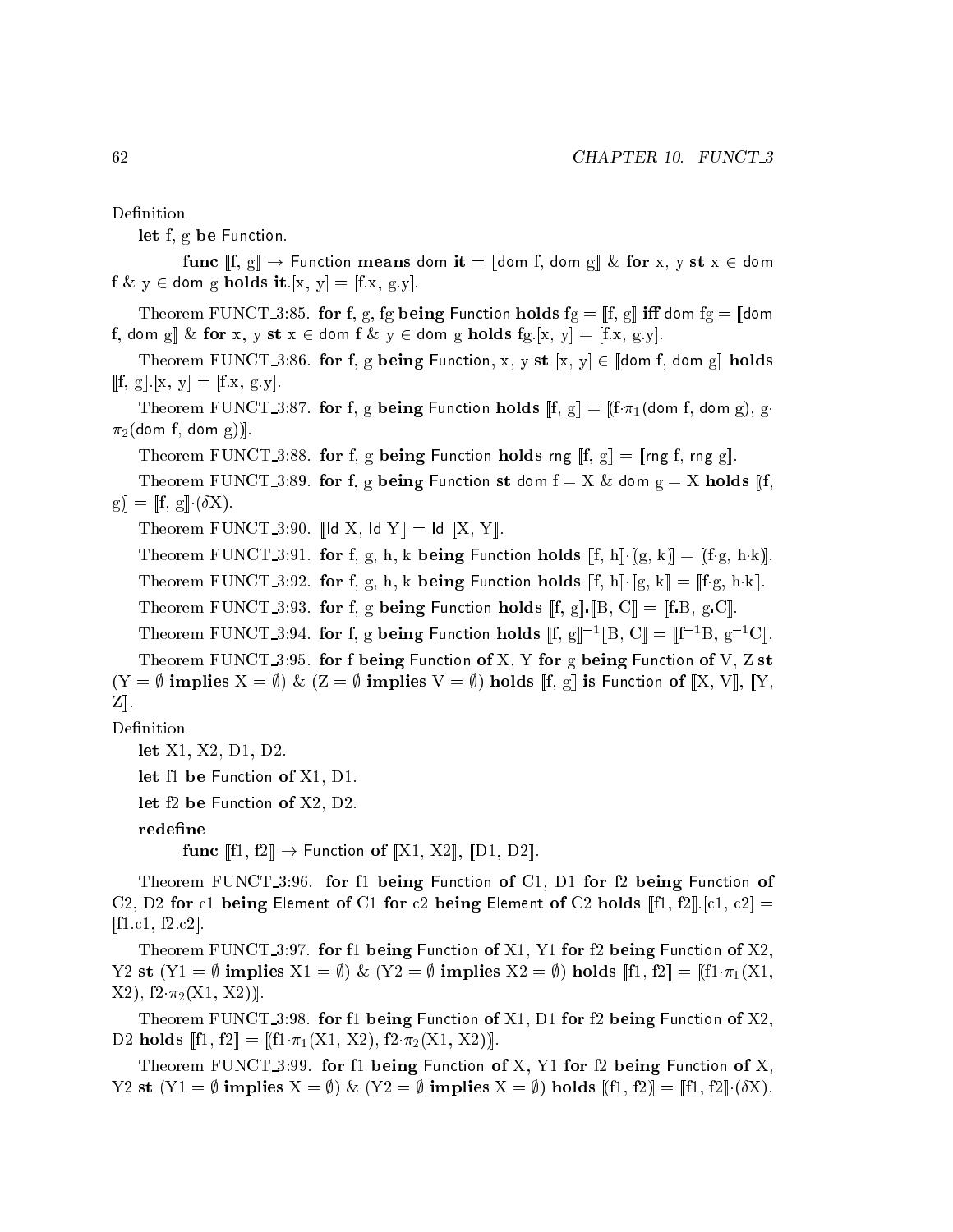Theorem FUNCT\_3:100. for f1 being Function of X, D1 for f2 being Function of X, D2 holds  $[[f1, f2]] = [[f1, f2]] \cdot (\delta \mathbf{X}).$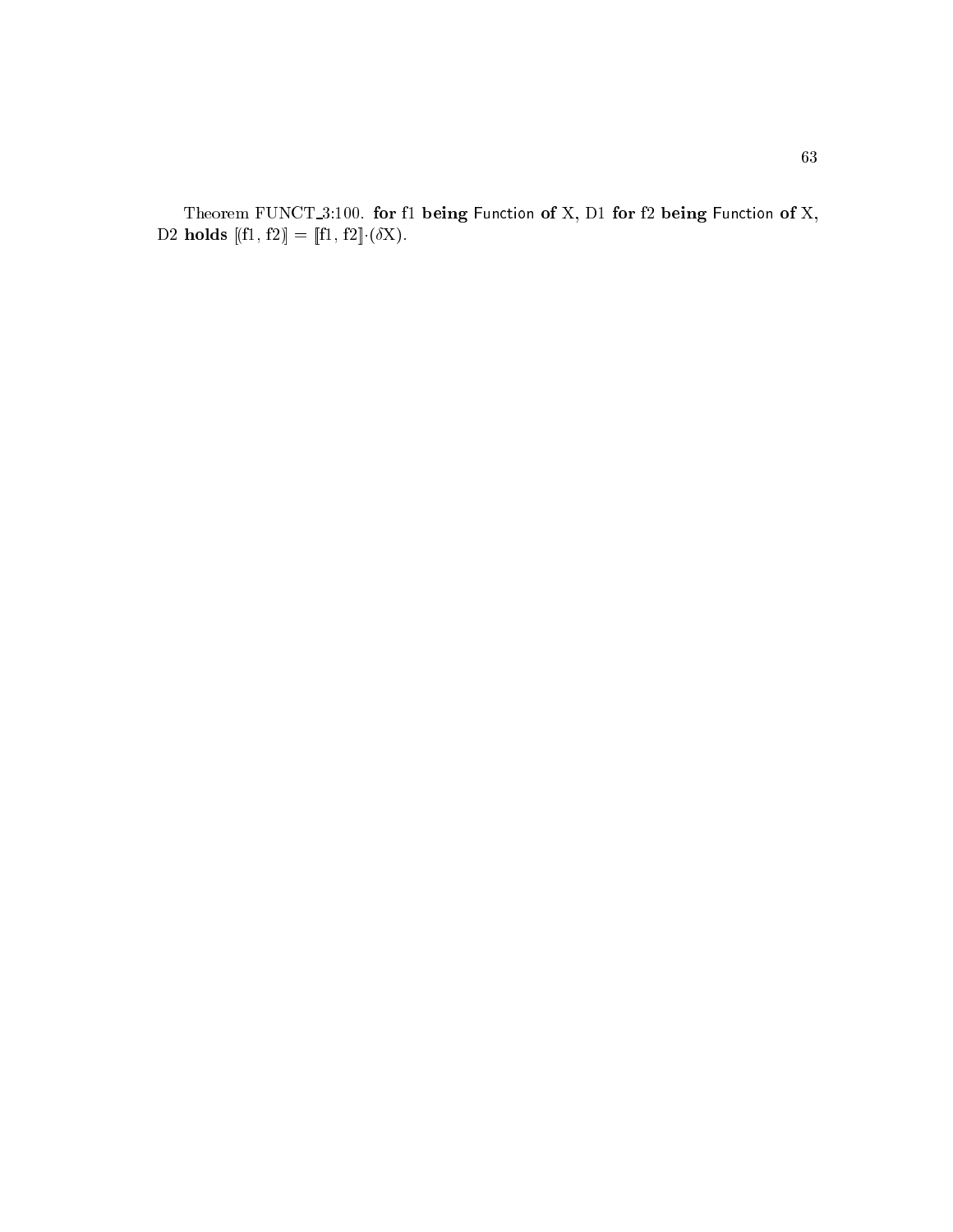### Chapter 11

# BINOP<sub>1</sub>

### Binary Operations.

by

 $\rm Czes law$  Byliński $^1$ 

Warsaw University (Białystok)

**Summary.** In this paper we define binary and unary operations on domains. We also define the following predicates concerning the operations: is commutative, is asso
iative, is the unity of, and is distributive wrt. A number of s
hemes useful in justifying the existen
e of the operations are proved.

The symbols used in this arti
le are introdu
ed in the following vo
abularies: boole, BINOP, FUNC, FUNC\_REL, and COORD. The terminology and notation used in this article have been introduced in the following articles: TARSKI, BOOLE, FUNCT<sub>1</sub>, and FUNCT<sub>1</sub>.

let f be Function.

let a, b be Any.

func  $f:(a, b) \rightarrow Any$  means it =  $f:[a, b]$ .

Theorem BINOP<sub>1</sub>:1. for f being Function for a, b being Any holds  $f(a, b) = f(a, b)$  $\mathbf{b}$ .

reserve A, B, C for DOMAIN.

<sup>1</sup> Supported by RPBP.III-24.C1.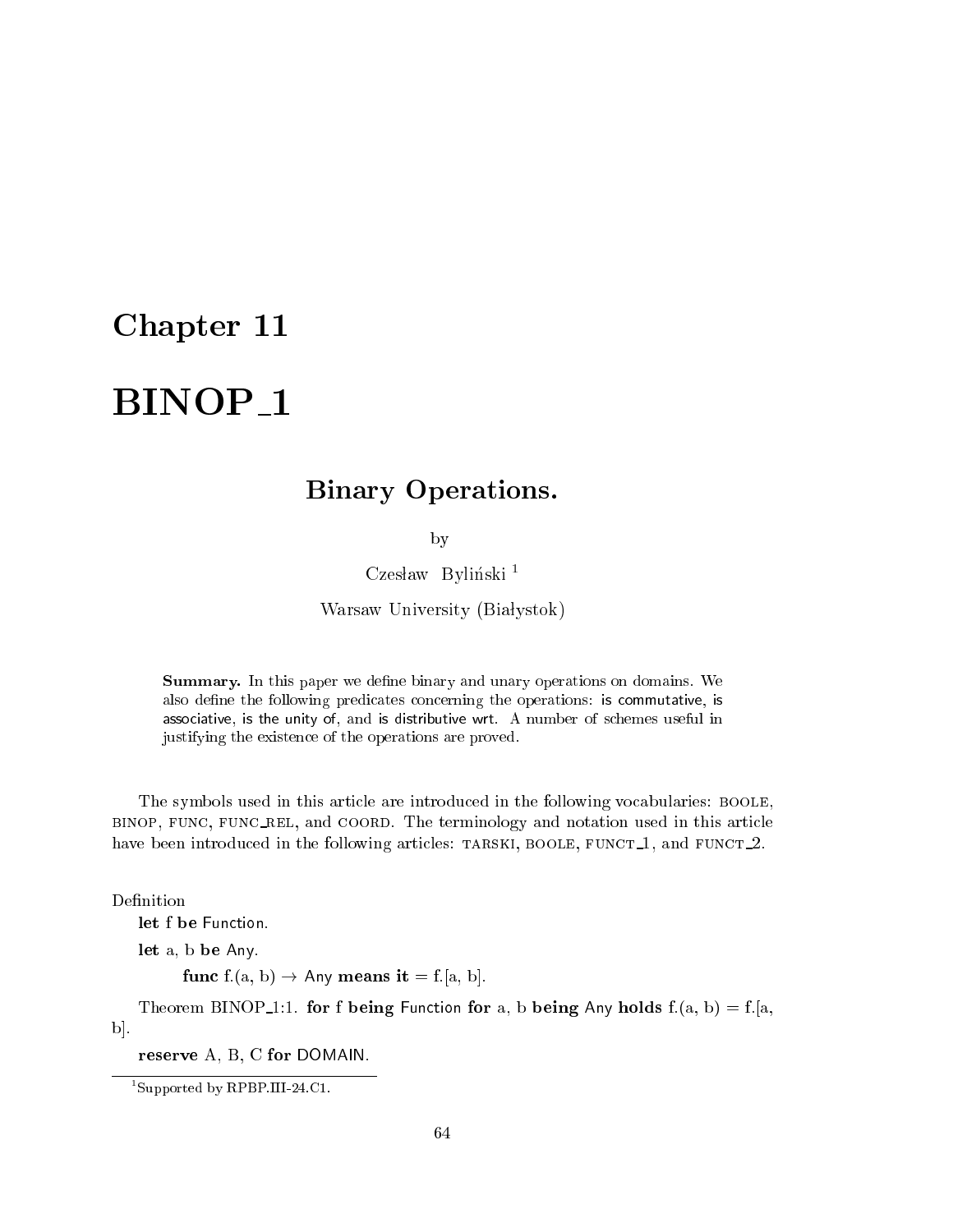Definition

let A, B, C. let f be Function of  $[A, B]$ , C. let a be Element of A. let b be Element of B.

func f.(a, b)  $\rightarrow$  Element of C.

Theorem BINOP<sub>1</sub>:2. for f1, f2 being Function of  $[A, B]$ , C st for a being Element of A for b being Element of B holds fl.(a, b) = f2.(a, b) holds fl = f2.

Definition

let A.

mode UnOp of  $A \rightarrow$  Function of A, A means not contradiction.

mode BinOp of A  $\rightarrow$  Function of [A, A], A means not contradiction.

Theorem BINOP<sub>1</sub>:3. for f being Function of A, A holds f is UnOp of A.

reserve u, u lor UnUp of A.

Theorem BINOP<sub>1</sub>:4. for f being Function of  $[A, A]$ , A holds f is BinOp of A.

scheme  $\text{UnOpEx}\{A() \rightarrow \text{DOMAIN}, P[(\text{Element of } A())$ , Element of  $A()$ ]: ex u being UnOp of A() st for x being Element of A() holds  $P[x, u.x]$  provided A1: for x being Element of A() ex y being Element of A() st  $P[x, y]$  and A2: for x, y1, y2 being Element of A() st P[x, y1] & P[x, y2] holds  $y1 = y2$ .

scheme  $\text{UnOpLambda} \{A() \rightarrow \text{DOMAIN}, F((\text{Element of } A()) \rightarrow \text{Element of } A() \}$ : ex u being UnOp of A() st for x being Element of A() holds  $u.x = F(x)$ .

 ${\bf r}$ ese ${\bf r}$ ve 0, 0  ${\bf r}$ or BinOp of A.

reserve a, a1, a2, b, b1, b2, c, e, e1, e2 for Element of A.

Definition

let  $A$ ,  $o$ ,  $a$ ,  $b$ .

redefine

func  $o.(a, b) \rightarrow$  Element of A.

scheme  $\text{BinOpEx}\{A() \rightarrow \text{DOMAIN}, P[(\text{Element of } A());\}$  (Element of A()), Element of  $A(|\cdot|):$  ex o being BinOp of A() st for a, b being Element of A() holds P[a, b, o.(a, b)] provided A1: for x, y being Element of A() ex z being Element of A() st  $P[x, y, z]$  and A2: for x, y being Element of A() for z1, z2 being Element of A() st  $P[x, y, z1] \& P[x, z]$ y, z2] holds  $z1 = z2$ .

scheme BinOpLambda $\{A() \rightarrow$  DOMAIN, O((Element of A()), Element of A())  $\rightarrow$ Element of  $A()$ : ex o being BinOp of  $A()$  st for a, b being Element of  $A()$  holds o.(a,  $b) = O(a, b).$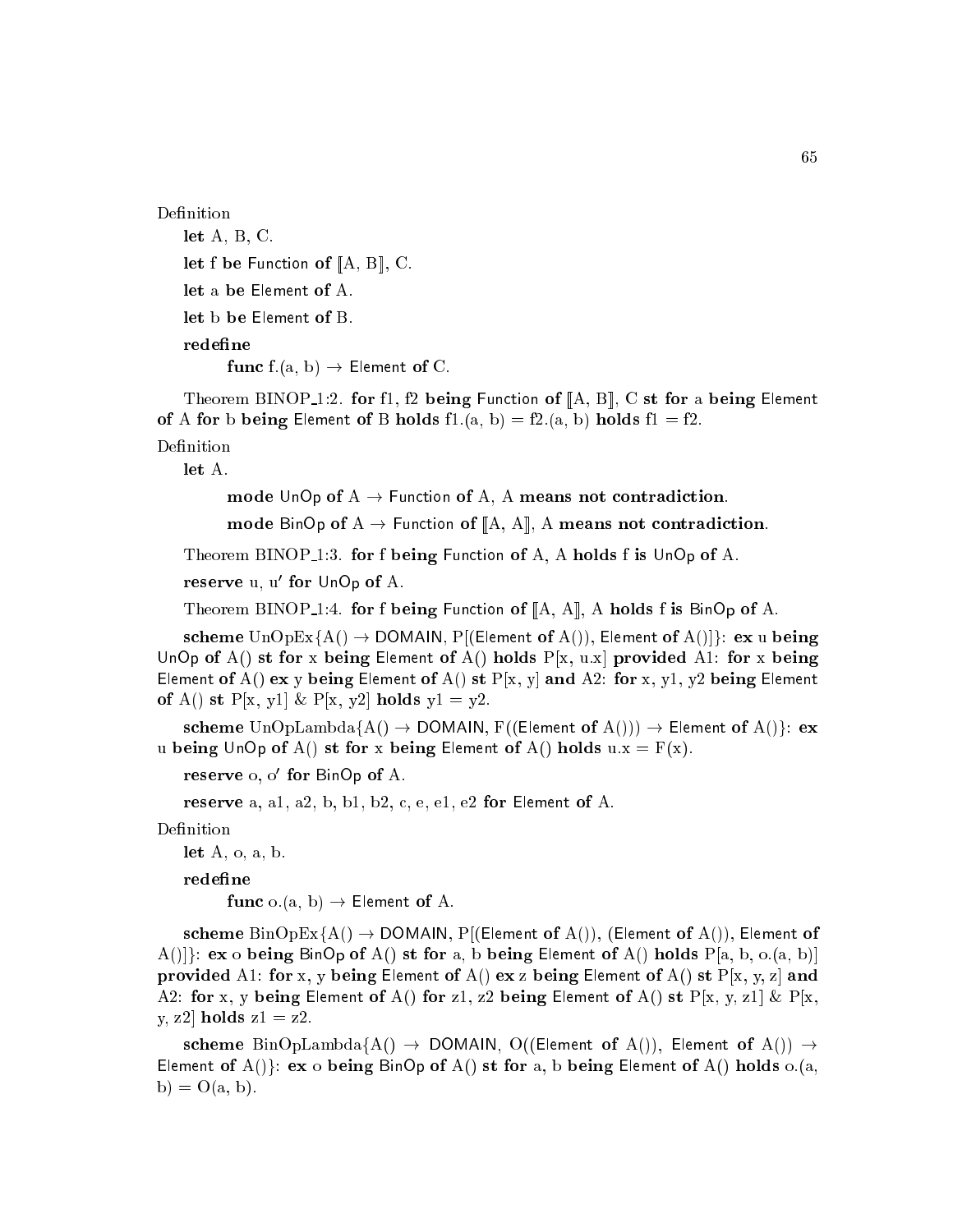```
Definition
```
let A, o.

```
pred o is commutative means for a, b holds o.(a, b) = o.(b, a).
pred o is associative means for a, b, c holds o.(a, o.(b, c)) = o.(o.(a, b), c).
pred o is an idempotent means for a holds o.(a, a) = a.
```

```
Theorem BINOP<sub>-1</sub>:5. o is commutative iff for a, b holds o_i(a, b) = o_i(b, a).
```

```
Theorem BINOP<sub>1</sub>:6. o is associative iff for a, b, c holds o.(a, o.(b, c)) = o.(o.(a, b)),
```
#### ).

```
Theorem BINOP<sub>1</sub>:7. o is an idempotent iff for a holds o.(a, a) = a.
```
#### Definition

let A, e, o.

**pred** e is a left unity wrt o **means for** a holds  $o.(e, a) = a$ .

pred e is a right unity wrt o means for a holds  $o.(a, e) = a$ .

let A, e, o.

pred e is a unity wrt o means e is a left unity wrt o  $\&$  e is a right unity wrt o.

Theorem BINOP 1:8. e is a left unity wrt o iff for a holds  $o.(e, a) = a$ .

Theorem BINOP 1:9. e is a right unity wrt o iff for a holds  $o.(a, e) = a$ .

Theorem BINOP<sub>1</sub>:10. e is a unity wrt o iff e is a left unity wrt o & e is a right unity wrt o.

Theorem BINOP<sub>1</sub>:11. e is a unity wrt o **iff for** a **holds** o.(e, a) = a & o.(a, e) = a.

Theorem BINOP $\text{\_1:12. o}$  is commutative implies (e is a unity wrt o iff for a holds o.  $(e, a) = a$ ).

Theorem BINOP $\text{\_1:13. o}$  is commutative implies (e is a unity wrt o iff for a holds o.  $(a, e) = a$ ).

Theorem BINOP<sub>1</sub>:14. o is commutative implies (e is a unity wrt o iff e is a left unity wrt o).

Theorem BINOP<sub>1</sub>:15. o is commutative implies (e is a unity wrt o iff e is a right unity wrt o).

Theorem BINOP<sub>-1</sub>:16. o is commutative implies (e is a left unity wrt o iff e is a right unity wrt o).

Theorem BINOP<sub>1</sub>:17. e1 is a left unity wrt o & e2 is a right unity wrt o implies e1 = e2.

Theorem BINOP<sub>1</sub>:18. e1 is a unity wrt o & e2 is a unity wrt o implies  $e1 = e2$ . Definition

let A, o.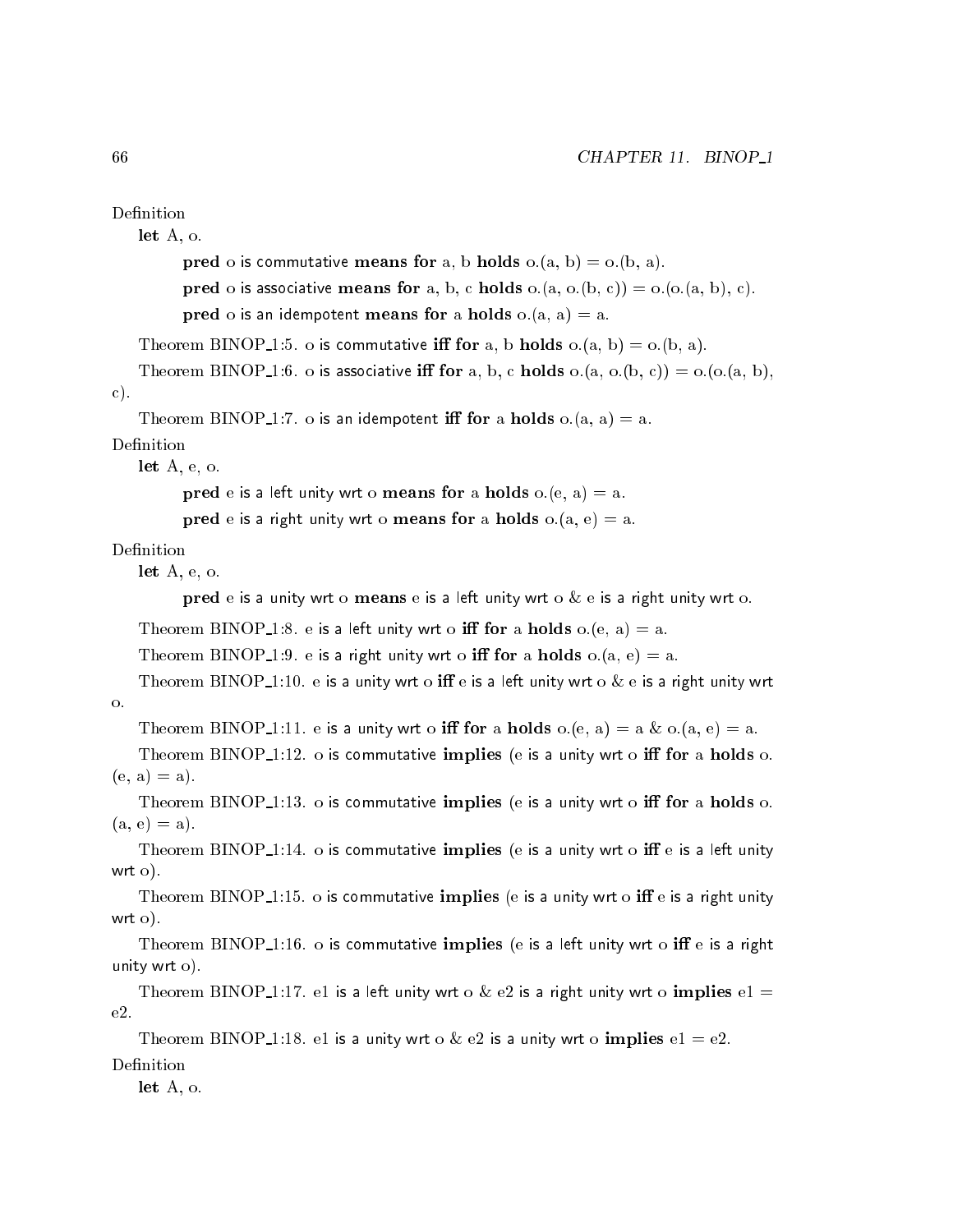assume ex e st e is a unity wrt o.

func the unity wrt  $o \rightarrow$  Element of A means it is a unity wrt o.

Theorem BINOP<sub>1</sub>:19. (ex e st e is a unity wrt o) implies for e holds  $e =$  the unity wrt o  $\inf$  e is a unity wrt o.

Definition

let  $A, \ 0$  ,  $0.$ 

**pred** 0 is left distributive wrt o **means for** a, b, c **nolds**  $0. \{a, 0. (b, c)\} = 0. (0, c)$ (a, b), o (a, c)).

 $\bf{p}$  pred  $\alpha$  is right distributive wrt  $\alpha$  means for a, b, c notas  $\alpha$ .(0.(a, b), c)  $\alpha$  o. (0.(a, c), o.(b, c)).

Definition

let  $A, \ 0$  ,  $0.$ 

 $\bf p_{red}$  on is distributive wrt of means on is left distributive wrt on  $\alpha$  on is right distributive wrt o.

I Heorem BINOP 1:20. O is left distributive wrt o **ill for** a, b, c **holds**  $0$  (a,  $0.$ (b, c))  $= 0. (0. (a, b), 0. (a, c)).$ 

I Heorem BINOP 1:21. O is right distributive wrt o in for a, b, c **holds**  $0.$  (0.(a, b), c)  $= 0. (0.1a, 0.0a, 0.0b, 0.0b)$ 

Theorem BINOP\_1:22. Ons distributive wrt on  $\bf{m}$  on is left distributive wrt ox ons right distributive wrt o.

I neorem BINOP 1:23. O is distributive wrt o in for a, b, c noigs o  $(a, 0, (b, c)) = 0$ .  $(0, a, b), 0, a, c)$  &  $0, (0, a, b), c) = 0, (0, a, c), 0, (b, c)$ .

I heorem  $\text{BINOP}_1/24$ . O is commutative implies (o is distributive wrt o in for a, b, c  $\bf{nolas}$  o.(a, o.(b, c)) = o.(o.(a, b), o.(a, c))).

I heorem BINOP  $\pm 1:25.$  O is commutative implies (o is distributive wrt o in for a, b, c  $\bf{nolas}$   $\rm{o}$  (0.(a, b),  $\rm{c}$ )  $=$  0.(0.(a, c), 0.(b, c))).

Integretic DINOP 1:20. Ons commutative implies to is distributive wrt only ons left distributive wrt o).

I Heorem BINOP 1:27. O is commutative implies to is distributive wrt o in o is right distributive wrt o).

I neorem BINOP 1:28. O is commutative implies (o is right distributive wrt o in o is left distributive wrt o).

Definition

let A, u, o.

pred u is distributive wrt o means for a, b holds  $u.(o.(a, b)) = o.((u.a), (u.b)).$ 

Theorem BINOP<sub>-1</sub>:29. u is distributive wrt o iff for a, b holds u.(o.(a, b)) = o.((u.a),  $(u.b)$ .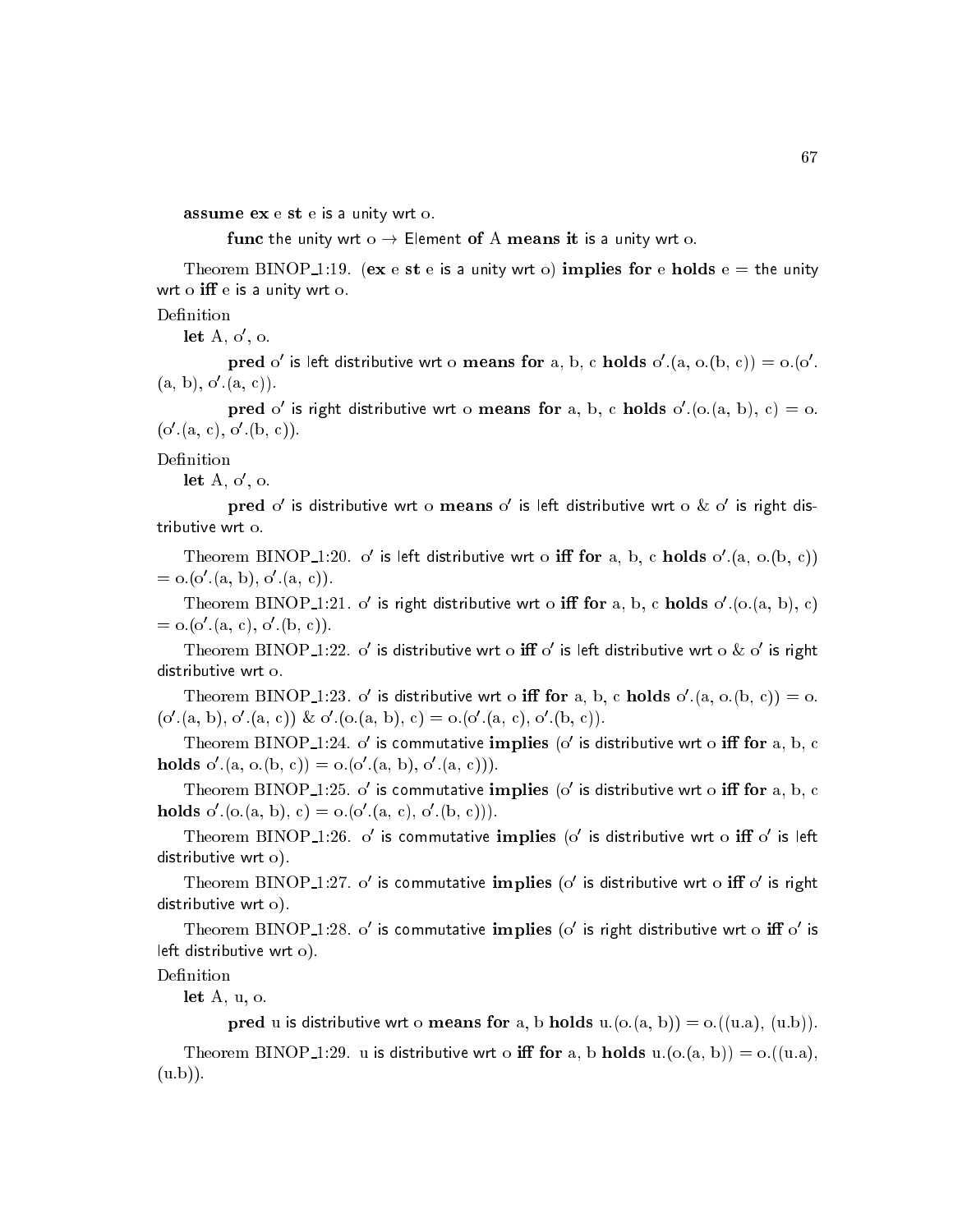# RELAT<sub>1</sub>

### Relations and Their Basic Properties

by

Edmund Woronowicz<sup>1</sup>

Warsaw University (Białystok)

Summary. We define here: mode Relation as a set of pairs, the domain, the codomain, and the field of relation; the empty and the identity relations, the composition of relations, the image and the inverse image of a set under a relation. Two predicates, = and  $\subseteq$ , and three functions,  $\cap$ ,  $\cup$ , and  $\setminus$  are redefined. Basic facts about the above mentioned notions are presented.

The symbols used in this article are introduced in the following vocabularies: FAM\_OP, BOOLE, REAL1, FUNC\_REL, and RELATION. The articles TARSKI and BOOLE provide the terminology and notation for this arti
le.

reserve A, B, X, X1, X2, Y, Y1, Y2 for set.

reserve  $a, b, c, d, x, y, z$  for Any.

Definition

mode Relation  $\rightarrow$  set means  $x \in \mathbf{it}$  implies ex y, z st  $x = [y, z]$ .

Theorem RELAT 1:1. for R being set st (for x st  $x \in R$  holds ex y, z st  $x = [y, z]$ ) holds R is Relation.

reserve P, P1, P2, Q, R, S for Relation.

<sup>1</sup> Supported by RPBP.III-24.C1.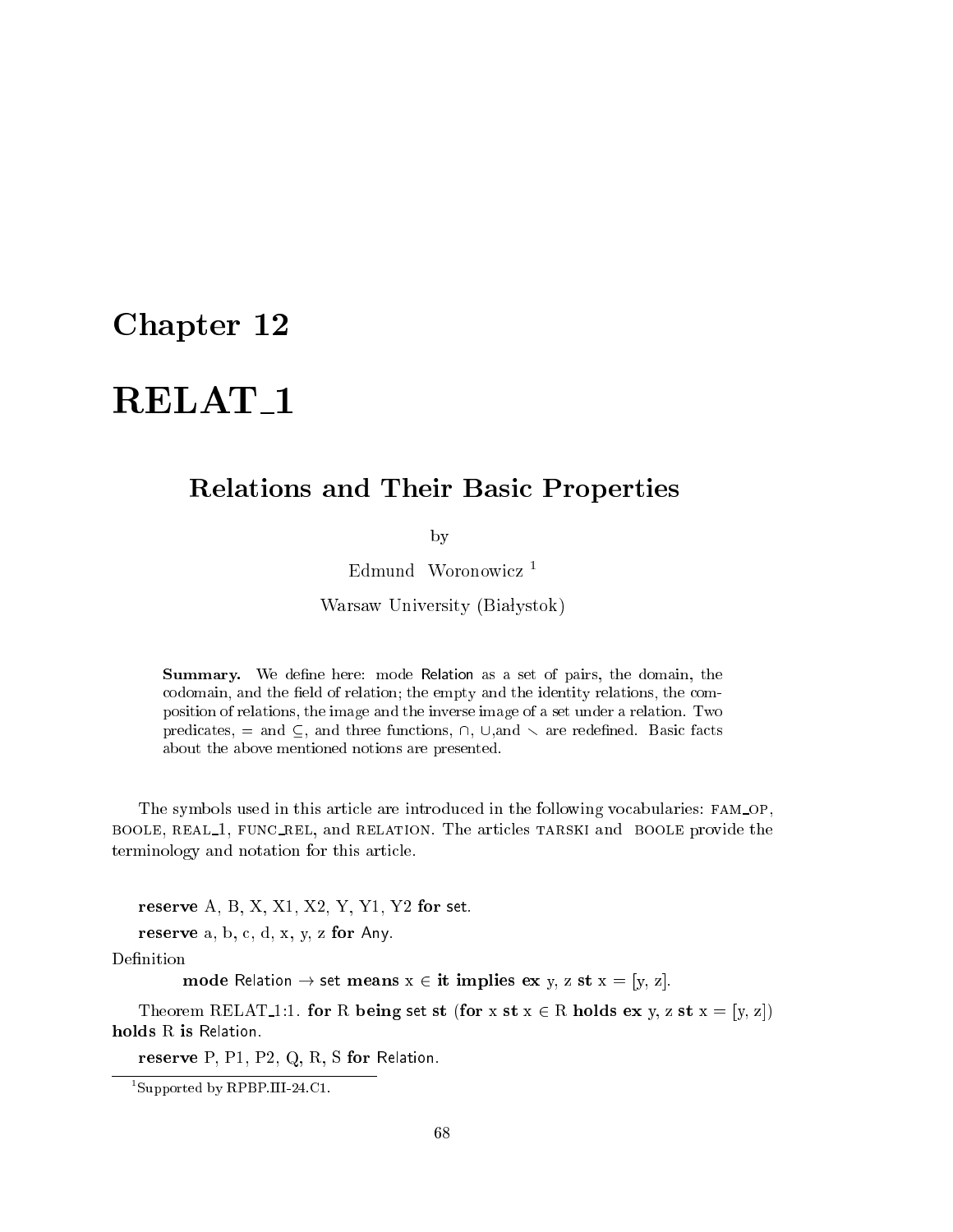```
Theorem RELAT 1:2. x \in R implies ex y, z st x = [y, z].
    Theorem RELAT 1:3. A \subseteq R implies A is Relation.
    Theorem RELAT<sub>-1:4.</sub> \{[x, y]\} is Relation.
    Theorem RELAT<sub>1</sub>:5. \{[a, b], [c, d]\} is Relation.
    Theorem RELAT<sub>1:6</sub>. \left[\right] X, Y\right] is Relation.
    scheme Rel_Existence{A() \rightarrow set, B() \rightarrow set, P[Any, Any]}: ex R being Relation st
for x, y holds [x, y] \in R iff x \in A() \& y \in B() \& P[x, y].
Definition
    let P, R.
           pred P = R means for a, b holds [a, b] \in P iff [a, b] \in R.
    Theorem RELAT 1:7. P = R iff for a, b holds [a, b] \in P iff [a, b] \in R.
Definition
    let P, R.
    redefine
           func \mathrm{P}\cap \mathrm{R} \to \mathsf{Relation}.func P\cup R \rightarrow Relation.
           func P \setminus R \rightarrow Relation.
           pred P \subseteq R means for a, b holds [a, b] \in P implies [a, b] \in R.
    Theorem RELAT 1:8. P \subseteq R iff for a, b holds [a, b] \in P implies [a, b] \in R.
    Theorem RELAT<sub>1:9</sub>. X\capR is Relation & R\capX is Relation.
    Theorem RELAT<sub>-1:10</sub>. R\overline{\times}X is Relation.
Definition
    let R.
           func dom R \to set means x \in \text{it iff } \text{ex } y \text{ st } [x, y] \in R.
    Theorem RELAT<sub>1</sub>:11. X = dom R iff for x holds x \in X iff ex y st [x, y] \in R.
    Theorem RELAT<sub>1</sub>:12. x \in dom R iff ex y st [x, y] \in R.
    Theorem RELAT<sub>-1</sub>:13. dom (P\cup R) = dom P\cupdom R.
    Theorem RELAT<sub>1</sub>:14. dom (P \cap R) \subseteq dom P\capdom R.
    Theorem RELAT<sub>1</sub>:15. dom P\lambdadom R \subseteq dom (P\setminus R).
Definition
    let R.
           func rng R \rightarrow set means y \in it iff ex x st [x, y] \in R.
    Theorem RELAT 1:16. X = \text{rng } R iff for x holds x \in X iff ex y st [y, x] \in R.
    Theorem RELAT<sub>-1</sub>:17. x \in \text{rng } R iff ex y st [y, x] \in R.
```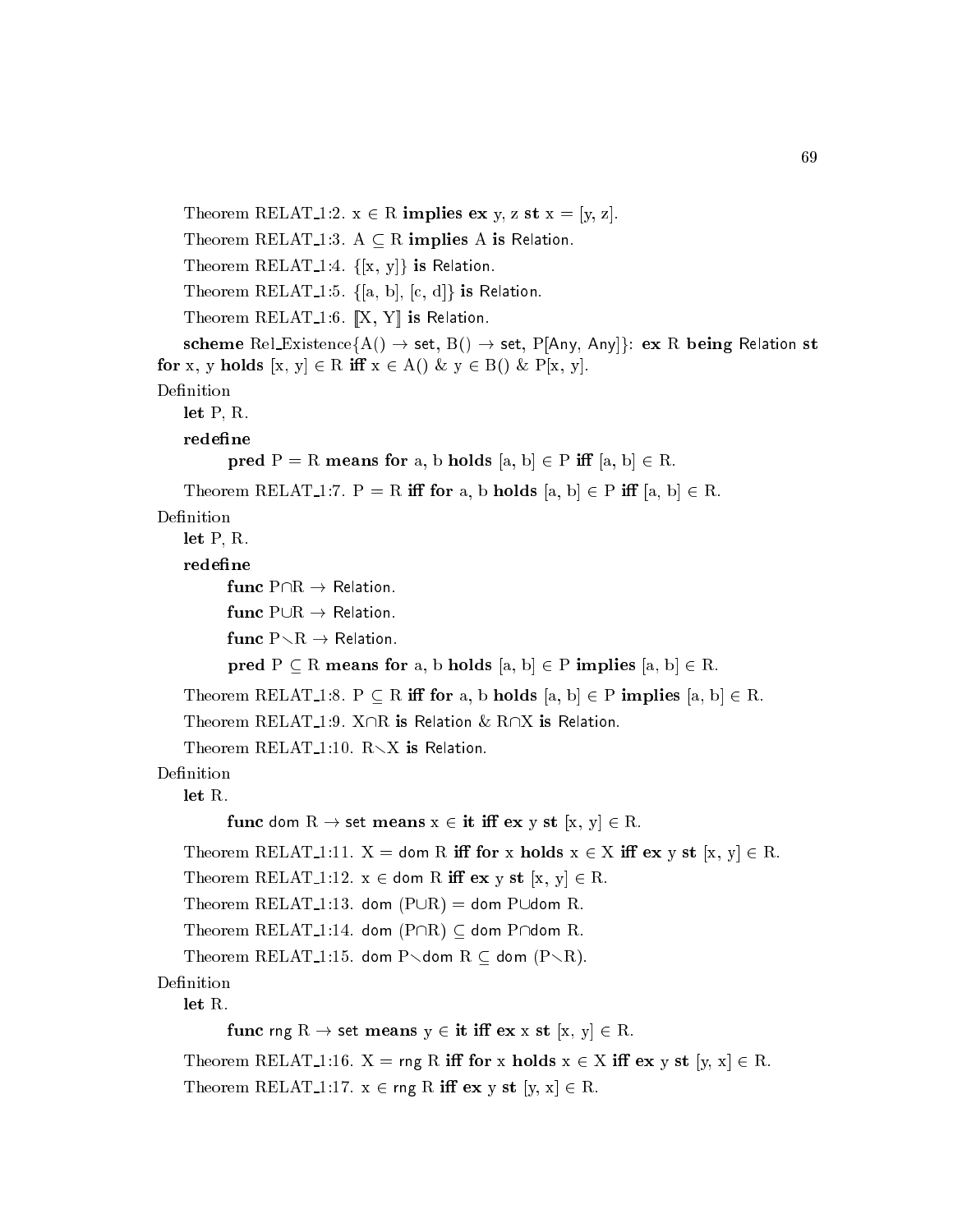```
Theorem RELAT<sub>1</sub>:18. x \in dom R implies ex y st y \in rng R.
    Theorem RELAT 1:19. y \in \text{rng } R implies ex \times st \times \in dom R.
    Theorem RELAT 1:20. [x, y] \in R implies x \in dom R & y \in rng R.
    Theorem RELAT<sub>-1</sub>:21. R \subset [dom R, rng R].
    Theorem RELAT<sub>1</sub>:22. R\cap[dom R, rng R] = R.
    Theorem RELAT 1:23. R = \{ [x, y] \} implies dom R = \{x\} & rng R = \{y\}.
    Theorem RELAT 1:24. R = \{[a, b], [x, y]\} implies dom R = \{a, x\} & rng R = \{b,y.
    Theorem RELAT 1:25. P \subseteq R implies dom P \subseteq dom R & rng P \subseteq rng R.
    Theorem RELAT<sub>1</sub>:26. rng (PUR) = rng PUrng R.
    Theorem RELAT 1:27. rng ( P \cap R ) \subset \text{rng } P \cap \text{rng } R.
    Theorem RELAT<sub>1</sub>:28. rng P \rng R \subseteq rng (P \R).
Definition
    let R.func field R \rightarrow set means it = dom RUrng R.
    Theorem RELAT<sub>-1</sub>:29. field R = dom RUrng R.
    Theorem RELAT<sub>-1</sub>:30. [a, b] \in R implies a \in field R & b \in field R.
    Theorem RELAT<sub>-1</sub>:31. P \subseteq R implies field P \subseteq field R.
    Theorem RELAT 1:32. R = \{ [x, y] \} implies field R = \{x, y\}.Theorem RELAT<sub>-1</sub>:33. field (P \cup R) = field P\cupfield R.
    Theorem RELAT<sub>1</sub>:34. field (P \cap R) \subseteq field P\capfield R.
Definition
    let R.func R^{\sim} \to Relation means [x, y] \in \mathbf{it} iff [y, x] \in R.
    Theorem RELAT 1:35. R = P^{\smile} iff for x, y holds [x, y] \in R iff [y, x] \in P.
    Theorem RELAT<sub>1</sub>:36. [x, y] \in P^{\sim} iff [y, x] \in P.
    Theorem RELAT<sub>1:37</sub>. (R<sup>o</sup>)<sup>o</sup> = R.
    Theorem RELAT<sub>1</sub>:38. field R = field (R<sup>o</sup>).
    Theorem RELAT<sub>-1</sub>:39. (P\cap R)^{\sim} = P^{\sim} \cap R^{\sim}.
    Theorem RELAT<sub>-1</sub>:40. (P\cup R)^{\sim} = P^{\sim} \cup R^{\sim}.
    Theorem RELAT<sub>-1</sub>:41. (P \setminus R)^{\sim} = P^{\sim} \setminus R^{\sim}.
Definition
    let P, R.
            func P \cdot R \to \text{Relation means } [x, y] \in \text{it iff } \text{ex } z \text{ st } [x, z] \in P \& [z, y] \in R.
```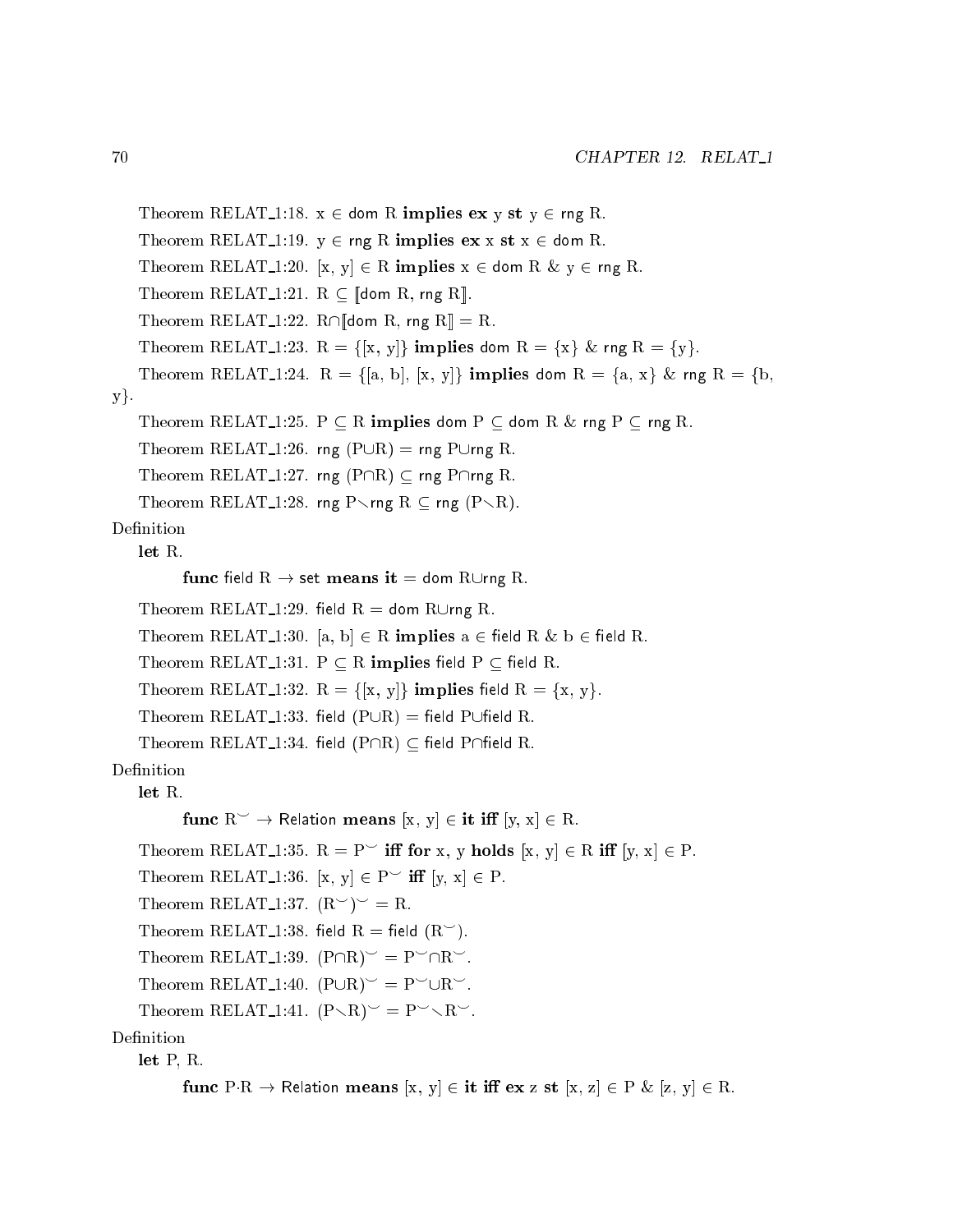Theorem RELAT 1:42.  $Q = P \cdot R$  iff for x, y holds  $[x, y] \in Q$  iff ex z st  $[x, z] \in P$  &  $[z, y] \in R$ . Theorem RELAT<sub>1</sub>:43. [x, y]  $\in$  P·R iff ex z st [x, z]  $\in$  P & [z, y]  $\in$  R. Theorem RELAT<sub>-1:44</sub>. dom  $(P \cdot R) \subseteq$  dom P. Theorem RELAT<sub>1</sub>:45. rng  $(P \cdot R) \subseteq \text{rng } R$ . Theorem RELAT<sub>1</sub>:46. rng R  $\subseteq$  dom P implies dom  $(R \cdot P) =$  dom R. Theorem RELAT 1:47. dom  $P \subset \text{rng } R$  implies rng  $(R \cdot P) = \text{rng } P$ . Theorem RELAT 1:48.  $P \subseteq R$  implies  $Q \cdot P \subseteq Q \cdot R$ . Theorem RELAT 1:49. P  $\subseteq$  Q implies P R  $\subseteq$  Q R. Theorem RELAT 1:50.  $P \subseteq R \& Q \subseteq S$  implies  $P \cdot Q \subseteq R \cdot S$ . Theorem RELAT<sub>-1</sub>:51.  $P \cdot (R \cup Q) = (P \cdot R) \cup (P \cdot Q)$ . Theorem RELAT<sub>1</sub>:52. P(R $\cap$ Q)  $\subseteq$  (P·R) $\cap$ (P·Q). Theorem RELAT 1:53.  $(P \cdot R) \setminus (P \cdot Q) \subset P \cdot (R \setminus Q)$ . Theorem RELAT<sub>-1</sub>:54.  $(P \cdot R)^{\sim} = R^{\sim} \cdot P^{\sim}$ . Theorem RELAT 1:55.  $(P \cdot R) \cdot Q = P \cdot (R \cdot Q)$ . Definition func  $\emptyset \rightarrow$  Relation means not [x, y]  $\in$  it. Theorem RELAT 1:56.  $R = \emptyset$  iff for x, y holds not [x, y]  $\in R$ . Theorem RELAT<sub>-1</sub>:57. **not** [x, y]  $\in \emptyset$ . Theorem RELAT<sub>-1:58</sub>.  $\emptyset \subset [\![A, B]\!]$ . Theorem RELAT<sub>-1:59</sub>.  $\emptyset \subset R$ . Theorem RELAT<sub>-1</sub>:60. dom  $\emptyset = \emptyset$  & rng  $\emptyset = \emptyset$ . Theorem RELAT<sub>-1:61</sub>.  $\emptyset \cap R = \emptyset \& \emptyset \cup R = R$ . Theorem RELAT<sub>-1</sub>:62.  $\emptyset \cdot R = \emptyset \& R \cdot \emptyset = \emptyset$ . Theorem RELAT 1:63. R $\phi = \emptyset$  R. Theorem RELAT 1:64. dom R =  $\emptyset$  or rng R =  $\emptyset$  implies R =  $\emptyset$ . Theorem RELAT<sub>-1</sub>:65. dom R =  $\emptyset$  iff rng R =  $\emptyset$ . Theorem RELAT<sub>-1:66</sub>.  $\phi^{\sim} = \emptyset$ . Theorem RELAT 1:67. rng R $\cap$ dom P =  $\emptyset$  implies R $\cdot P = \emptyset$ . Definition let X. func  $\triangle X \rightarrow$  Relation means  $[x, y] \in \text{it iff } x \in X \& x = y.$ Theorem RELAT 1:68. P =  $\Delta X$  iff for x, y holds  $[x, y] \in P$  iff  $x \in X \& x = y$ . Theorem RELAT<sub>-1:69</sub>. [x, y]  $\in \triangle X$  iff  $x \in X$  &  $x = y$ . Theorem RELAT<sub>-1</sub>:70.  $x \in X$  iff  $[x, x] \in \triangle X$ .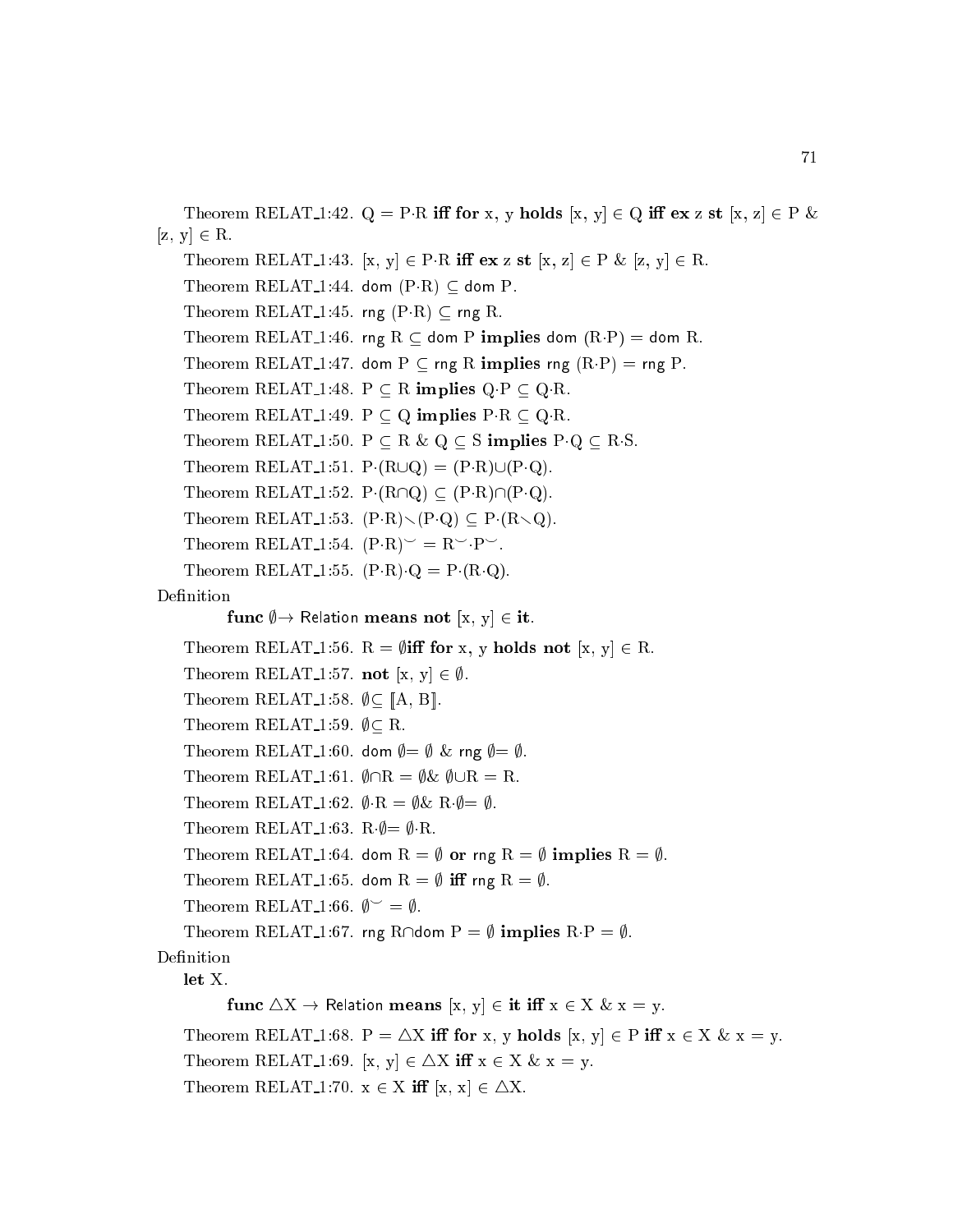```
Theorem RELAT<sub>1</sub>:71. dom \triangle X = X \& rng \triangle X = X.
    Theorem RELAT<sub>-1</sub>:72. (\triangle X)^{\sim} = \triangle X.
    Theorem RELAT 1:73. (for x st x \in X holds [x, x] \in R) implies \triangle X \subseteq R.
    Theorem RELAT 1:74. [x, y] \in (\Delta X) R iff x \in X \& [x, y] \in R.
    Theorem RELAT 1:75. [x, y] \in R \Delta Y iff y \in Y & [x, y] \in R.
    Theorem RELAT 1:76. R(\triangle X) \subseteq R & (\triangle X) R \subseteq R.
    Theorem RELAT 1:77. dom R \subset X implies (\triangle X) R = R.
    Theorem RELAT 1:78. (\triangledom R) R = R.
    Theorem RELAT<sub>-1</sub>:79. rng R \subset Y implies R\cdot(\DeltaY) = R.
    Theorem RELAT<sub>1</sub>:80. R(\trianglerng R) = R.
    Theorem RELAT<sub>-1:81</sub>. \Delta\emptyset = \emptyset.
    Theorem RELAT 1:82. dom R = X & rng P2 \subseteq X & P2 R = \triangle(dom P1) & R P1 =
\DeltaX implies P1 = P2.
    Theorem RELAT 1:83. dom R = X & rng P2 = X & P2·R = \triangle(dom P1) & R·P1 =
\DeltaX implies P1 = P2.
Definition
    let R, X.
           func R[X \rightarrow Relation means [x, y] \in \mathbf{it} iff x \in X \& [x, y] \in \mathbf{R}.
    Theorem RELAT 1:84. P = R[X \text{ iff for } x, y \text{ holds } [x, y] \in P \text{ iff } x \in X \& [x, y] \in R.
    Theorem RELAT 1:85. [x, y] \in R[X \text{ iff } x \in X \& [x, y] \in R.
    Theorem RELAT<sub>1</sub>:86. x \in dom (R|X) iff x \in X \& x \in dom R.
    Theorem RELAT<sub>-1:87</sub>. dom (R|X) \subseteq X.
    Theorem RELAT<sub>-1:88</sub>. R\upharpoonrightX \subset R.
    Theorem RELAT<sub>-1:89</sub>. dom (R|X) \subseteq dom R.
    Theorem RELAT<sub>-1:90</sub>. dom (R|X) = dom R\cap X.
    Theorem RELAT 1:91. X \subseteq dom R implies dom (R|X) = X.
    Theorem RELAT<sub>-1:92</sub>. (R|X) \cdot P \subseteq R \cdot P.
    Theorem RELAT<sub>-1:93</sub>. P (R|X) \subseteq P R.
    Theorem RELAT<sub>-1</sub>:94. R\vert X = (\Delta X) \cdot R.
    Theorem RELAT<sub>-1:95</sub>. R\upharpoonright X = \emptysetiff (dom R)\cap X = \emptyset.
    Theorem RELAT<sub>-1</sub>:96. R\upharpoonright X = R \cap \|X\|, rng R\|.Theorem RELAT 1:97. dom R \subseteq X implies R\upharpoonrightX = R.
    Theorem RELAT<sub>-1:98</sub>. R dom R = R.
    Theorem RELAT<sub>-1:99</sub>. rng (R|X) \subseteq rng R.
    Theorem RELAT<sub>-1</sub>:100. (R|X)|Y = R|(X\cap Y).
```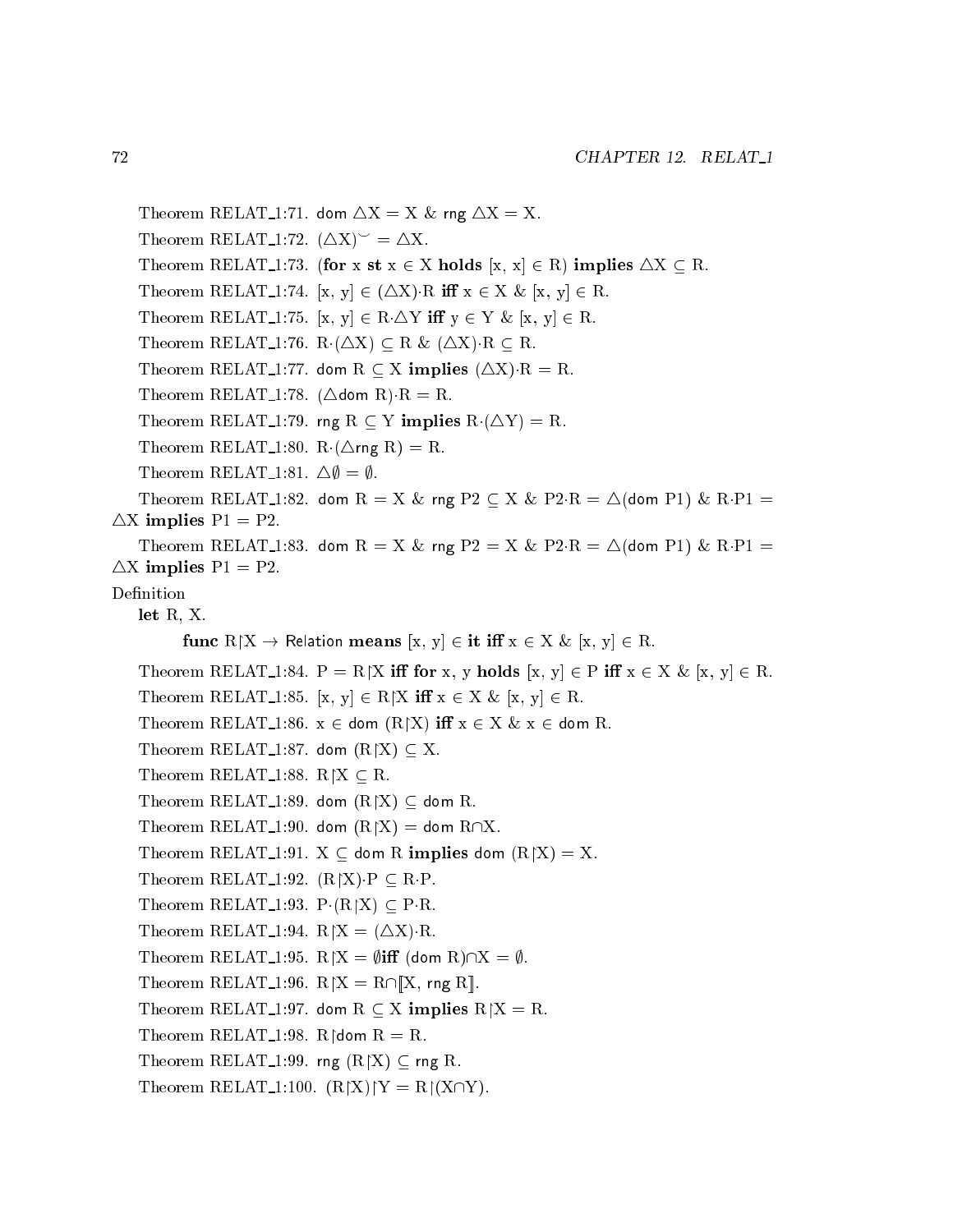```
Theorem RELAT<sub>1:101</sub>. (R|X)|X = R|X.
    Theorem RELAT<sub>-1</sub>:102. X \subseteq Y implies (R|X)|Y = R|X.
    Theorem RELAT<sub>-1</sub>:103. Y \subseteq X implies (R[X)|Y = R|Y.
    Theorem RELAT<sub>-1</sub>:104. X \subseteq Y implies R/X \subseteq R/Y.
    Theorem RELAT 1:105. P \subseteq R implies P[X \subseteq R[X.
    Theorem RELAT_1:106. P \subseteq R \& X \subseteq Y implies P|X \subseteq R|Y.
    Theorem RELAT<sub>-1</sub>:107. R\lceil (X \cup Y) \rceil = (R \upharpoonright X) \cup (R \upharpoonright Y).
    Theorem RELAT<sub>-1</sub>:108. R\lceil (X \cap Y) \rceil = (R \upharpoonright X) \cap (R \upharpoonright Y).
    Theorem RELAT<sub>-1</sub>:109. R\lceil (X \setminus Y) \rceil = R \lceil X \setminus R \lceil Y \rceil.
    Theorem RELAT<sub>-1</sub>:110. R\phi = \emptyset.
    Theorem RELAT<sub>-1</sub>:111. \emptyset|X = \emptyset.
    Theorem RELAT<sub>-1</sub>:112. (P \cdot R)/X = (P \upharpoonright X) \cdot R.
Definition
    let Y, R.
             func Y/R \to \text{Relation means } [x, y] \in \text{it iff } y \in Y \& [x, y] \in R.Theorem RELAT 1:113. P = Y|R iff for x, y holds [x, y] \in P iff y \in Y \& [x, y] \in R.
    Theorem RELAT 1:114. [x, y] \in Y \mid R \text{ iff } y \in Y \& [x, y] \in R.
    Theorem RELAT 1:115. y \in rng(Y \mid R) iff y \in Y \& y \in rng R.
    Theorem RELAT<sub>1</sub>:116. rng (Y | R) \subseteq Y.
    Theorem RELAT 1:117. Y \upharpoonright R \subseteq R.
    Theorem RELAT<sub>1:118</sub>. rng (Y | R) \subseteq rng R.
    Theorem RELAT<sub>1</sub>:119. rng (Y|R) = rng R\cap Y.
    Theorem RELAT<sub>1</sub>:120. Y \subseteq rng R implies rng (Y|R) = Y.
    Theorem RELAT 1:121. (Y | R) \cdot P \subseteq R \cdot P.
    Theorem RELAT<sub>1:122</sub>. P (Y | R) \subset P R.
    Theorem RELAT<sub>1:123</sub>. Y \upharpoonright R = R \cdot (\triangle Y).
    Theorem RELAT<sub>-1</sub>:124. Y|R = R\cap[dom R, Y].
    Theorem RELAT<sub>-1</sub>:125. rng R \subset Y implies Y|R = R.
    Theorem RELAT<sub>-1</sub>:126. rng R\mathcal{R} = \mathcal{R}.
    Theorem RELAT<sub>-1</sub>:127. Y|(X|R) = (Y\cap X)|R.
    Theorem RELAT<sub>-1</sub>:128. Y|(Y|R) = Y|R.
    Theorem RELAT<sub>-1</sub>:129. X \subseteq Y implies Y|(X|R) = X|R.
    Theorem RELAT<sub>-1</sub>:130. Y \subset X implies Y\restriction(X \restriction R) = Y \restriction R.
    Theorem RELAT 1:131. X \subseteq Y implies X \upharpoonright R \subseteq Y \upharpoonright R.
    Theorem RELAT<sub>1</sub>:132. P1 \subset P2 implies Y|P1 \subset Y|P2.
```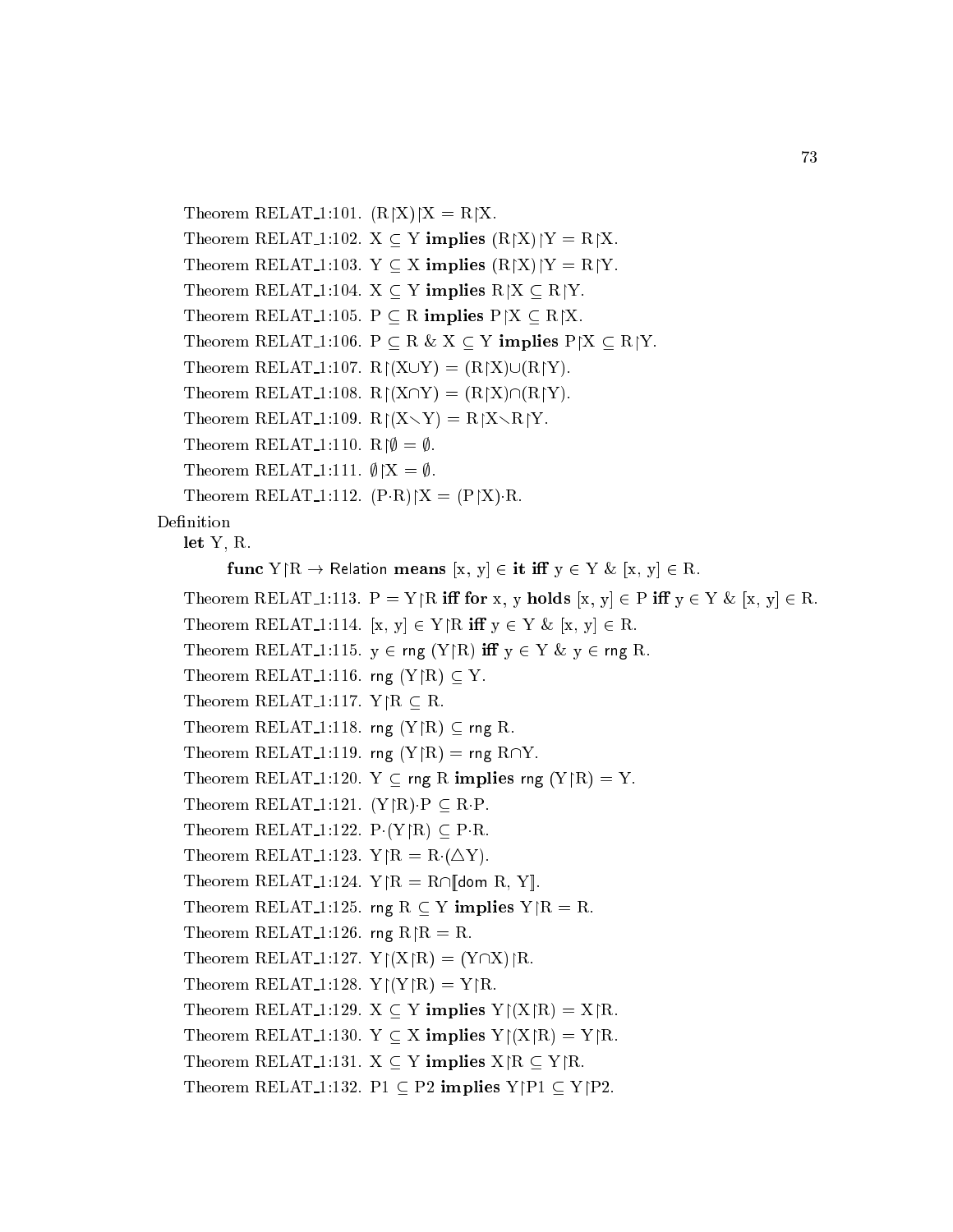```
Theorem RELAT 1:133. P1 \subseteq P2 & Y1 \subseteq Y2 implies Y1|P1 \subseteq Y2|P2.
    Theorem RELAT<sub>-1</sub>:134. (X \cup Y)|R = (X|R) \cup (Y|R).
    Theorem RELAT<sub>-1</sub>:135. (X\cap Y)|R = X|R\cap Y|R.
    Theorem RELAT 1:136. (X \setminus Y)|R = X|R \setminus Y|R.
    Theorem RELAT<sub>1:137</sub>. \emptyset| R = \emptyset.
    Theorem RELAT<sub>-1</sub>:138. Y\phi = \emptyset.
    Theorem RELAT<sub>-1</sub>:139. Y\upharpoonright(P·R) = P·(Y\upharpoonrightR).
    Theorem RELAT<sub>1:140</sub>. (Y \cap R)/X = Y \cap (R/X).
Definition
    let R, X.
           func RX \rightarrow set means y \in it iff ex x st [x, y] \in R & x \in X.
    Theorem RELAT<sub>1</sub>:141. Y = R.X iff for y holds y \in Y iff ex x st [x, y] \in R \& x \inX.
    Theorem RELAT 1:142. y \in R.X iff ex x st [x, y] \in R & x \in X.
    Theorem RELAT 1:143. y \in R.X iff ex x st x \in dom R \& [x, y] \in R \& x \in X.
    Theorem RELAT<sub>1:144</sub>. RX \subseteq rng R.
    Theorem RELAT 1:145. R.X = R. (dom R\capX).
    Theorem RELAT 1:146. R dom R = \text{rng } R.
    Theorem RELAT 1:147. R.X \subseteq R (dom R).
    Theorem RELAT<sub>1</sub>:148. rng (R|X) = R.X.
    Theorem RELAT<sub>-1</sub>:149. R;\emptyset = \emptyset.
    Theorem RELAT<sub>1:150</sub>. \emptyset.X = \emptyset.
    Theorem RELAT<sub>1</sub>:151. R.X = \emptyset iff dom R\cap X = \emptyset.
    Theorem RELAT 1:152. X \neq \emptyset & X \subseteq dom R implies R.X \neq \emptyset.
    Theorem RELAT 1:153. R(X \cup Y) = R.X \cup R.Y.
    Theorem RELAT 1:154. R(X\cap Y) \subseteq R X\cap R.Y.
    Theorem RELAT 1:155. RX \RY \subseteq R(X\Y).
    Theorem RELAT 1:156. X \subseteq Y implies R.X \subseteq R.Y.
    Theorem RELAT 1:157. P \subseteq R implies P.X \subseteq R.X.
    Theorem RELAT 1:158. P \subseteq R \& X \subseteq Y implies P.X \subseteq R.Y.
    Theorem RELAT 1:159. (P \cdot R) \cdot X = R \cdot (P \cdot X).
    Theorem RELAT<sub>-1</sub>:160. rng (P \cdot R) = R (rng P).
    Theorem RELAT<sub>1:161</sub>. (R|X), Y \subseteq R, Y.
    Theorem RELAT<sub>-1</sub>:162. R|X = \emptysetiff (dom R)\capX = \emptyset.
    Theorem RELAT<sub>-1</sub>:163. (dom R)\cap X \subseteq (R^{\sim}). (R.X).
```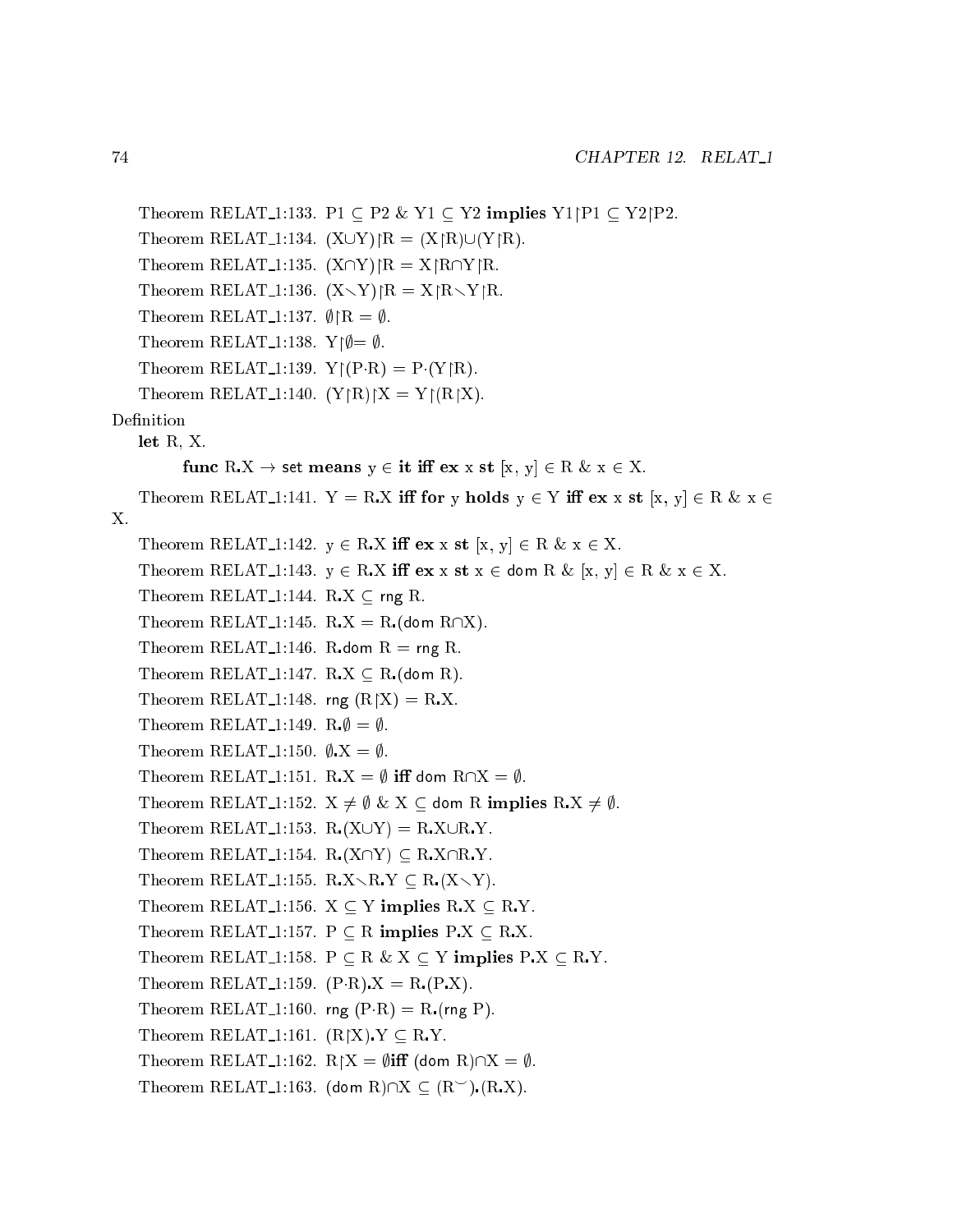Definition

let R, Y. func  $R^{-1}Y \to \text{set means } x \in \text{it iff } \text{ex } y \text{ st } [x, y] \in R \& y \in Y.$ Theorem RELAT 1:164.  $X = R^{-1}Y$  iff for x holds  $x \in X$  iff  $ex y st [x, y] \in R \& y$  $2.2$  Y. Theorem RELAT<sub>1</sub>:165.  $x \in R^{-1}Y$  iff  $ex y st [x, y] \in R \& y \in Y$ . Theorem RELAT<sub>-1</sub>:166.  $x \in R^{-1}Y$  iff  $ex y st y \in rng R \& [x, y] \in R \& y \in Y$ . Theorem RELAT<sub>-1</sub>:167.  $R^{-1}Y \subset$  dom R. Theorem RELAT<sub>-1</sub>:168.  $R^{-1}Y = R^{-1}$ (rng R $\cap Y$ ). Theorem RELAT\_1:169.  $R^{-1}$  rng  $R =$  dom R. Theorem RELAT<sub>-1:170</sub>.  $R^{-1}Y \subseteq R^{-1}$  rng R. Theorem RELAT<sub>-1</sub>:171.  $R^{-1}\emptyset = \emptyset$ . Theorem RELAT<sub>-1</sub>:172.  $\phi^{-1}Y = \emptyset$ . Theorem RELAT<sub>-1</sub>:173.  $R^{-1}Y = \emptyset$  iff rng R $\cap Y = \emptyset$ . Theorem RELAT 1:174.  $Y \neq \emptyset$  &  $Y \subseteq$  rng R implies  $R^{-1}Y \neq \emptyset$ . Theorem RELAT<sub>-1</sub>:175.  $R^{-1}(X \cup Y) = R^{-1}X \cup R^{-1}Y$ . Theorem RELAT<sub>-1</sub>:176.  $R^{-1}(X\cap Y) \subseteq R^{-1}Y\cap R^{-1}Y$ . Theorem RELAT<sub>1</sub>:177.  $R^{-1}X\setminus R^{-1}Y \subseteq R^{-1}(X\setminus Y)$ . Theorem RELAT<sub>-1</sub>:178.  $X \subseteq Y$  implies  $R^{-1}X \subseteq R^{-1}Y$ . Theorem RELAT<sub>-1</sub>:179. P  $\subseteq$  R implies P<sup>-1</sup>Y  $\subseteq$  R<sup>-1</sup>Y. Theorem RELAT 1:180.  $P \subseteq R \& X \subseteq Y$  implies  $P^{-1}X \subseteq R^{-1}Y$ . Theorem RELAT<sub>-1</sub>:181.  $(P \cdot R)^{-1}Y = P^{-1}(R^{-1}Y)$ . Theorem RELAT<sub>-1:182</sub>. dom  $(P \cdot R) = P^{-1}$ (dom R). Theorem RELAT<sub>-1</sub>:183. (rng R) $\cap$ Y  $\subset$   $(R<sup>-1</sup>)<sup>-1</sup>(R<sup>-1</sup>Y)$ .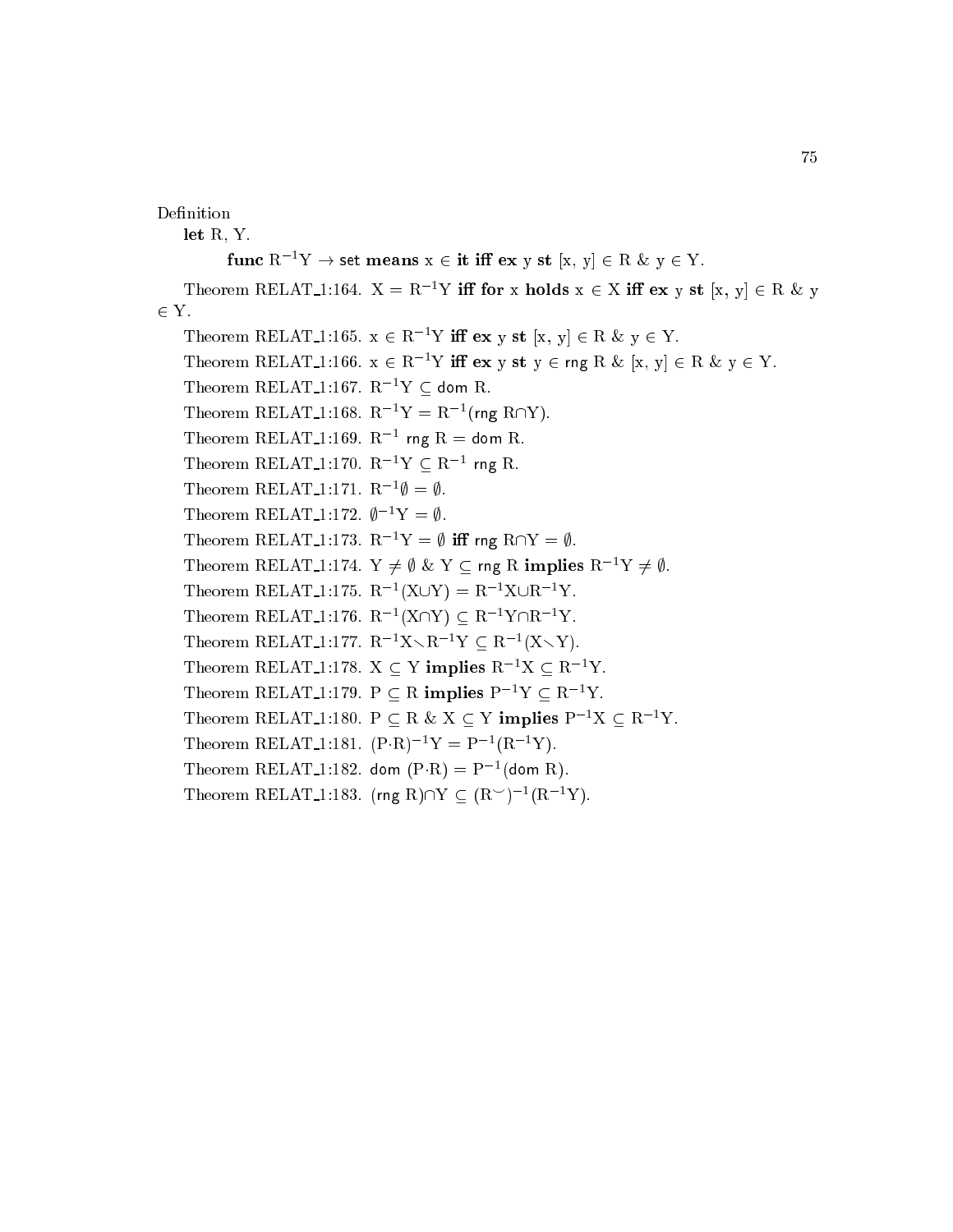# Graphs of Fun
tions.

by

Czesław Byliński<sup>1</sup>

Warsaw University (Białystok)

Summary. The graph of a function is defined in *Functions and their Basic Prop*erties (FUNCT<sub>-1</sub>). In this paper the graph of a function is redefined as a Relation. Operations on fun
tions are interpreted as the orresponding operations on relations. Some theorems about graphs of fun
tions are proved.

The symbols used in this article are introduced in the following vocabularies: BOOLE, real 1, fun rel, relation, and fun
. The terminology and notation used in this article have been introduced in the following articles: TARSKI, BOOLE, FUNCT<sub>1</sub>, and relat 1.

reserve X, X1, X2, Y, Y1, Y2, Z, Z1, Z2 for set, p, x, x1, x2, y, y1, y2, z, z1, z2 for Any.

reserve f, fl, f2, g, g1, g2, h, h1, h2 for Function.

 $let f.$ 

redefine

func graph  $f \rightarrow$  Relation.

<sup>1</sup> Supported by RPBP.III-24.C1.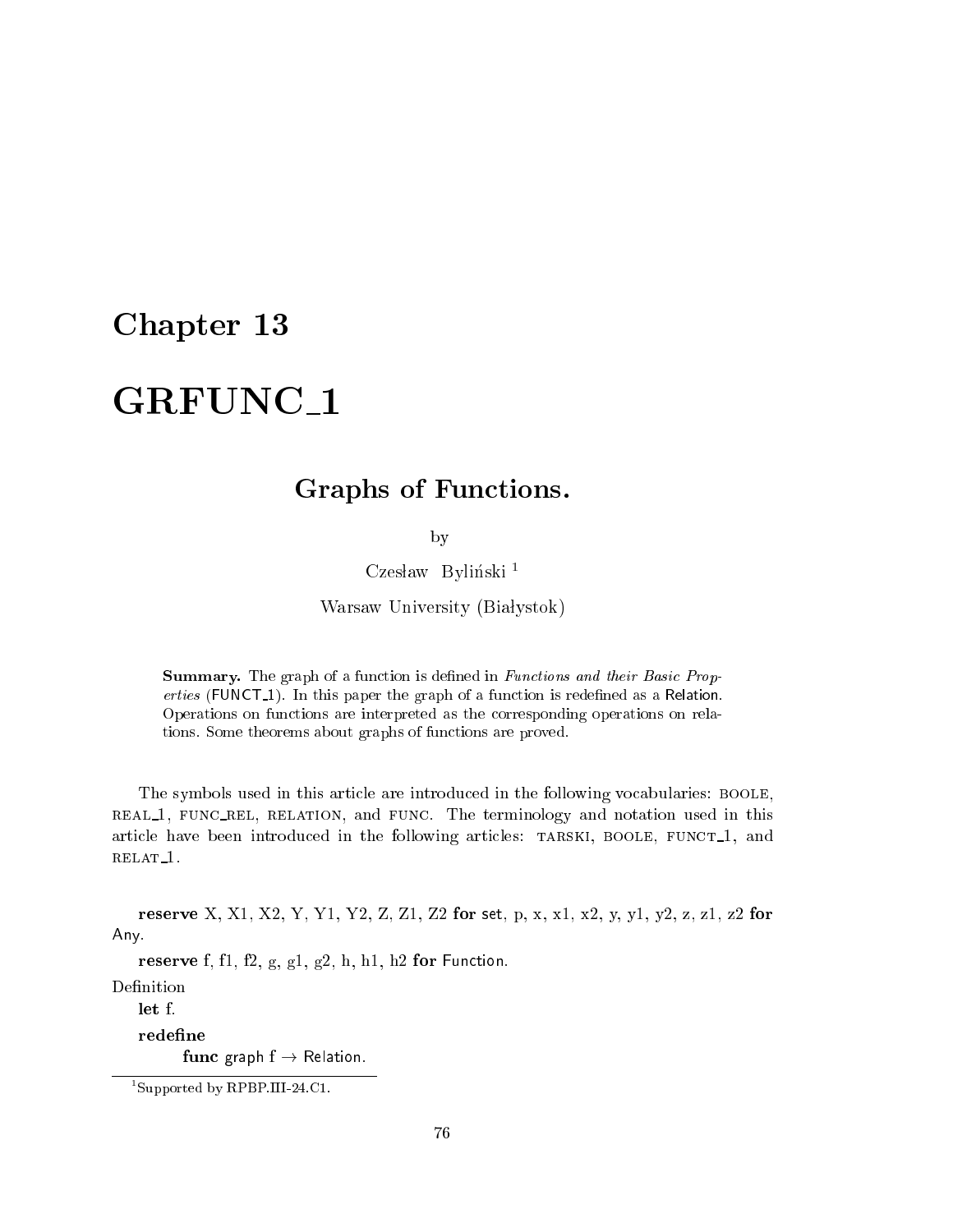Theorem GRFUNC 1:1. for R being Relation st for x, y1, y2 st  $[x, y1] \in R \& [x, y2]$  $2 - 2$  and  $2 - 7$  is the state for the state field from  $\sim$ 

Theorem GRFUNC 1:2.  $y \in \text{rng } f \text{ iff } \text{ex } x \text{ st } [x, y] \in \text{graph } f.$ 

Theorem GRFUNC 1:3. dom graph  $f =$  dom f  $\&$  rng graph  $f =$  rng f.

Theorem GRFUNC 1:4. graph  $f \subset \mathbb{I}$ dom f, rng f $\mathbb{I}$ .

Theorem GRFUNC 1:5. (for x, y holds  $[x, y] \in \text{graph } f1$  iff  $[x, y] \in \text{graph } f2$ ) implies  $f1 = f2$ .

Theorem GRFUNC 1:6. for G being set st  $G \subseteq$  graph f holds ex g st graph  $g = G$ .

Theorem GRFUNC-1:7. graph  $f \subseteq$  graph g implies dom  $f \subseteq$  dom g  $\&$  rng  $f \subseteq$  rng g.

Theorem GRFUNC 1:8. graph  $f \subseteq$  graph g iff dom  $f \subseteq$  dom g  $\&$  (for x st  $x \in$  dom f holds  $f.x = g.x$ ).

Theorem GRFUNC 1:9. dom  $f =$  dom  $g \&$  graph  $f \subseteq$  graph  $g$  implies  $f = g$ .

Theorem GRFUNC 1:10.  $[x, z] \in \text{graph } (g \cdot f)$  iff  $\mathbf{ex} y \cdot \mathbf{st} [x, y] \in \text{graph } f \& [y, z] \in$ graph g.

Theorem GRFUNC 1:11. (graph f) (graph g) = graph (g·f).

Theorem GRFUNC 1:12.  $[x, z] \in \text{graph } (g \cdot f)$  implies  $[x, f \cdot x] \in \text{graph } f \& [f \cdot x, z] \in$ graph g.

Theorem GRFUNC 1:13. graph h  $\subseteq$  graph f implies graph  $(g \cdot h) \subseteq$  graph  $(g \cdot f)$  & graph  $(h \cdot g) \subseteq \text{graph } (f \cdot g)$ .

Theorem GRFUNC 1:14. graph  $g2 \subseteq g$ raph  $g1 \& g$ raph  $f2 \subseteq g$ raph f1 implies graph  $(g2 f2) \subseteq$  graph  $(g1 f1)$ .

Theorem GRFUNC 1:15. ex f st graph  $f = \{[x, y]\}.$ 

Theorem GRFUNC 1:16. graph  $f = \{ [x, y] \}$  implies  $f.x = y$ .

Theorem GRFUNC 1:17. graph  $f = \{ [x, y] \}$  implies dom  $f = \{x\}$  & rng  $f = \{y\}$ .

Theorem GRFUNC 1:18. dom  $f = \{x\}$  implies graph  $f = \{[x, f.x]\}.$ 

Theorem GRFUNC 1:19. (ex f st graph  $f = \{[x1, y1], [x2, y2]\}\$  iff  $(x1 = x2$  implies  $y1 = y2$ ).

Theorem GRFUNC 1:20. ex f st graph  $f = \emptyset$ .

Theorem GRFUNC 1:21. graph  $f = \emptyset$  implies dom  $f = \emptyset$  & rng  $f = \emptyset$ .

Theorem GRFUNC 1:22. rng  $f = \emptyset$  or dom  $f = \emptyset$  implies graph  $f = \emptyset$ .

Theorem GRFUNC 1:23. rng f $\cap$ dom  $g = \emptyset$  implies graph  $(g \cdot f) = \emptyset$ .

```
Theorem GRFUNC 1:24. graph g = \emptyset implies graph (g \cdot f) = \emptyset & graph (f \cdot g) = \emptyset.
```

```
Theorem GRFUNC 1:25. f is 1-1 iff for x1, x2, y st [x1, y] \in \text{graph } f \& [x2, y] \in \text{graph } ff holds x1 = x2.
```
Theorem GRFUNC 1:26. graph  $g \subseteq$  graph f & f is 1-1 implies g is 1-1.

```
Theorem GRFUNC 1:27. (ex g st graph g = graph f\cap X) & (ex g st graph g = X\capgraph
f).
```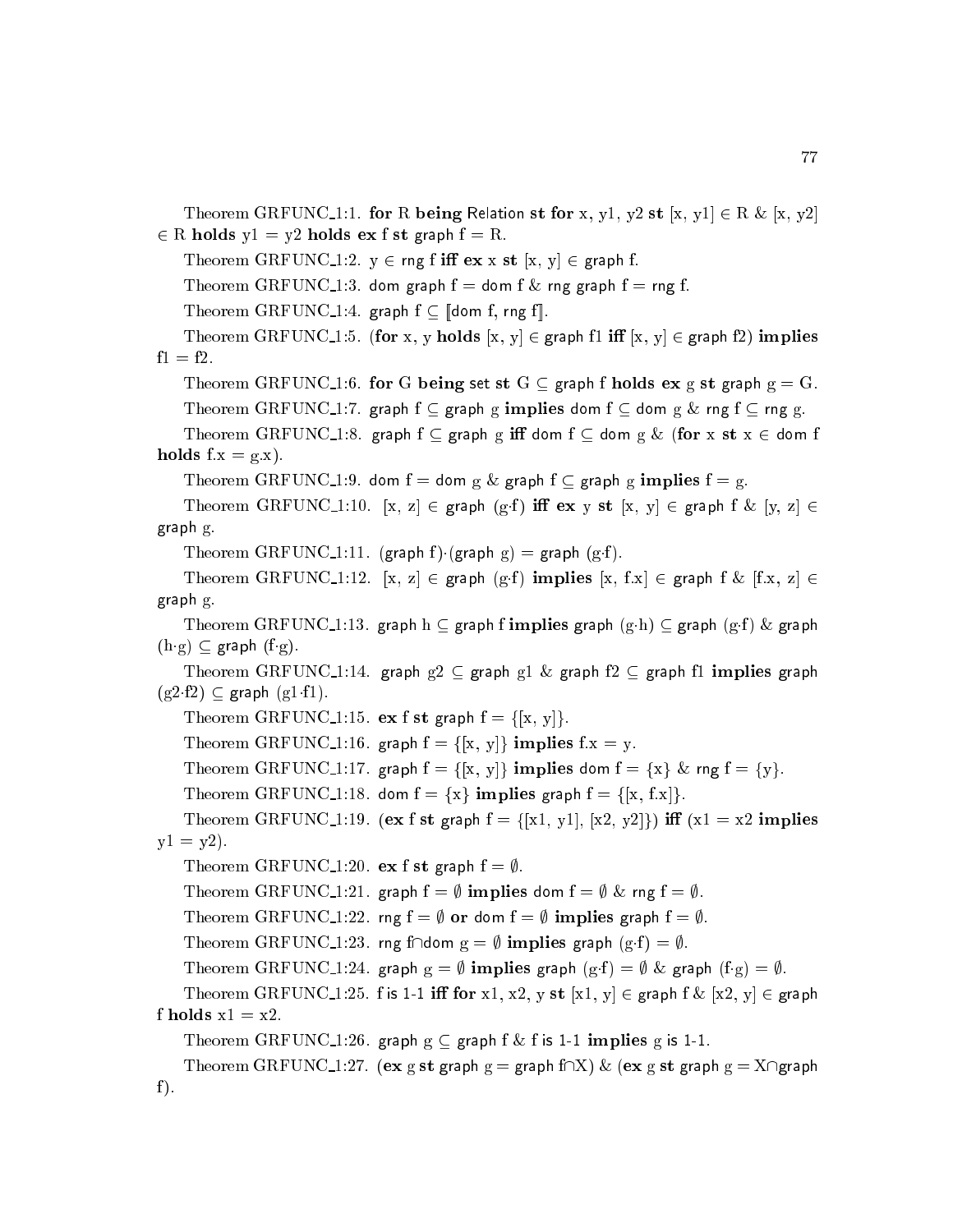```
Theorem GRFUNC 1:28. graph h = graph f\capgraph g implies dom h \subseteq dom f\capdom g
& rng h \subseteq rng f\caprng g.
    Theorem GRFUNC 1:29. graph h = graph f\capgraph g & x \in dom h implies h:x = f.x
& \text{h.x} = g.x.Theorem GRFUNC 1:30. (f is 1-1 or g is 1-1) & graph h = graph f\bigcapgraph g implies h
is 1-1.
    Theorem GRFUNC-1:31. dom f\Omegadom g = \emptyset implies ex h st graph h = graph f\bigcupgraph
g.
    Theorem GRFUNC-1:32. graph f \subset graph h & graph g \subset graph h implies ex h1 st
graph h1 = graph f\bigcupgraph g.
    Theorem GRFUNC_1:33. graph h = graph (f)\bigcupgraph (g) implies dom h = dom f\bigcupdom
g & rng h = \text{rng } f \cup \text{rng } g.
    Theorem GRFUNC 1:34. x \in dom f & graph h = graph f\bigcupgraph g implies h.x = f.x.
    Theorem GRFUNC-1:35. x \in dom g & graph h = graph f\bigcupgraph g implies h.x = g.x.
    Theorem GRFUNC-1:36. x \in dom h & graph h = graph fUgraph g implies h:x = f.xor h.x = g.x.
    Theorem GRFUNC 1:37. f is 1-1 & g is 1-1 & graph h = graph fUgraph g & rng f\caprng
g = \emptyset implies h is 1-1.
    Theorem GRFUNC 1:38. ex g st graph g = graph (f) \setminus X.
    Theorem GRFUNC 1:39. [x, y] \in \text{graph} Id (X) iff x \in X \& x = y.
    Theorem GRFUNC 1:40. graph \mathsf{Id} \mathsf{X} = \triangle \mathsf{X}.
    Theorem GRFUNC 1:41. x \in X iff [x, x] \in graph Id (X).
    Theorem GRFUNC 1:42. [x, y] \in graph (f\cdotId (X)) iff x \in X \& [x, y] \in graph f.
    Theorem GRFUNC 1:43. [x, y] \in \text{graph} (ld (Y) \cdot f) iff [x, y] \in \text{graph} f \& y \in Y.
    Theorem GRFUNC-1:44. graph (f \cdot d(X)) \subseteq graph f \& graph (d(X) \cdot f) \subseteq graph (f).
    Theorem GRFUNC 1:45. graph \mathsf{Id} \emptyset = \emptyset.
    Theorem GRFUNC 1:46. graph f = \emptyset implies f is 1-1.
    Theorem GRFUNC-1:47. f is 1-1 implies for x, y holds [y, x] \in \text{graph } (f^{-1}) iff [x, y]\sim \sim \sim \sim \sim \sim \simTheorem GRFUNC_1:48. f is 1-1 implies graph (f^{-1}) = (graph f)^{\sim}.
    Theorem GRFUNC_1:49. graph f = \emptyset implies graph (f^{-1}) = \emptyset.
    Theorem GRFUNC 1:50. [x, y] \in graph (f[X) iff x \in X \& [x, y] \in graph f.
    Theorem GRFUNC 1:51. graph (f|X) = (graph f)|X.
    Theorem GRFUNC 1:52. x \in dom f & x \in X iff [x, f.x] \in graph (f|X).
    Theorem GRFUNC 1:53. graph (f|X) \subseteq graph f.
    Theorem GRFUNC 1:54. graph ((f|X) \cdot h) \subset graph (f \cdot h) \& graph (g \cdot (f|X)) \subset graph
(g \cdot f).
```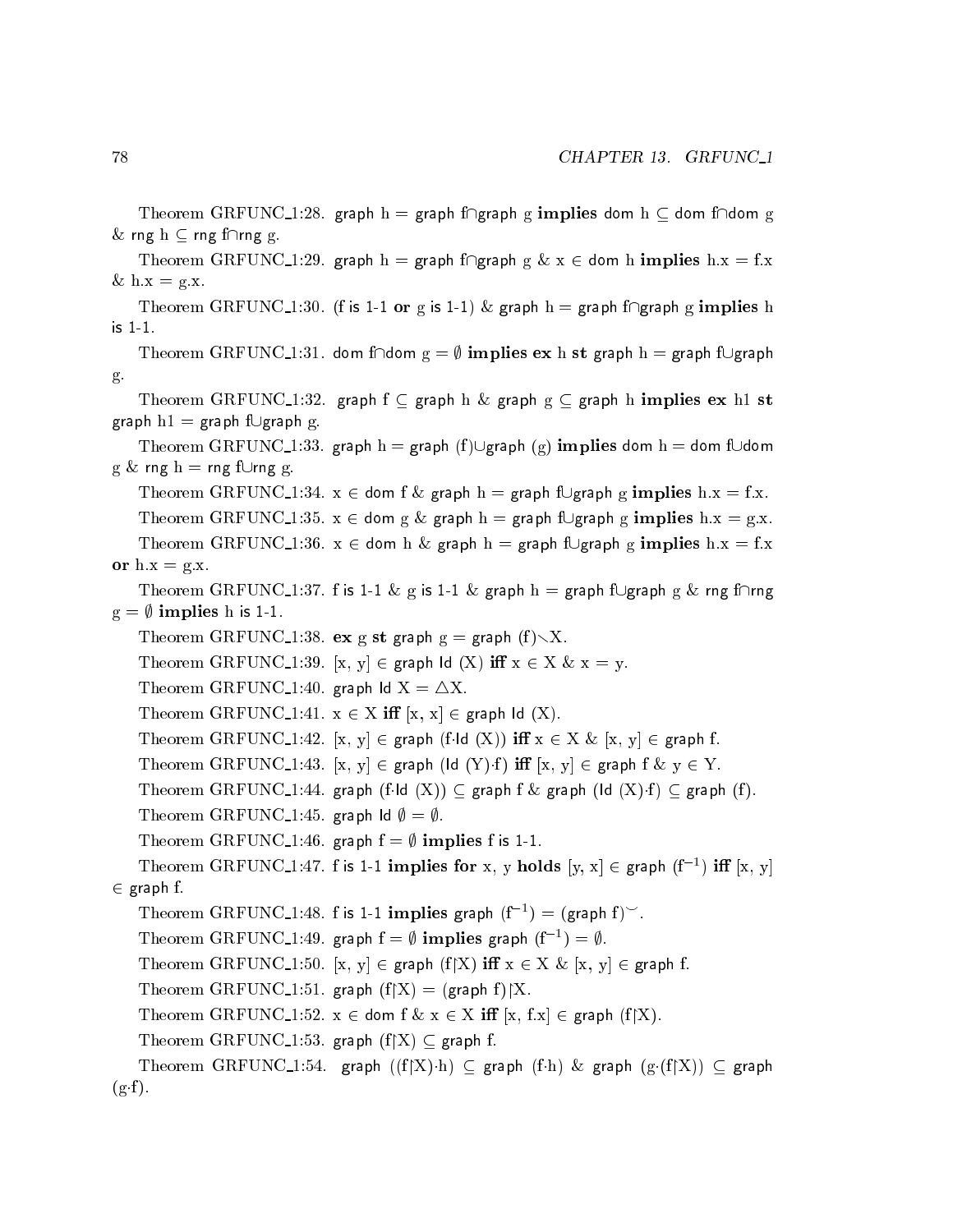```
Theorem GRFUNC 1:55. graph (f|X) = graph (f) \cap [X, rng f].
```
Theorem GRFUNC 1:56.  $X \subseteq Y$  implies graph  $(f|X) \subseteq g$ raph  $(f|Y)$ .

Theorem GRFUNC 1:57. graph  $f1 \subseteq$  graph  $f2$  implies graph  $(f1|X) \subseteq$  graph  $(f2|X)$ .

Theorem GRFUNC 1:58. graph f1  $\subseteq$  graph f2  $\&$  X1  $\subseteq$  X2 implies graph (f1|X1)  $\subseteq$ graph  $(f2|X2)$ .

```
Theorem GRFUNC 1:59. graph (f|(X\cup Y)) = graph (f|X)\cup graph (f|Y).
```

```
Theorem GRFUNC<sub>1</sub>:60. graph (f|(X\cap Y)) = graph (f|X)\cap graph (f|Y).
```

```
Theorem GRFUNC_1:61. graph (f|(X\setminus Y)) = graph (f|X)\setminus graph (f|Y).
```
Theorem GRFUNC 1:62. graph  $(f | \emptyset) = \emptyset$ .

Theorem GRFUNC 1:63. graph  $f = \emptyset$  implies graph  $(f|X) = \emptyset$ .

Theorem GRFUNC-1:64. graph  $g \subseteq$  graph f implies f|dom  $g = g$ .

Theorem GRFUNC 1:65. [x, y]  $\in$  graph (Y|f) iff  $y \in Y \& [x, y] \in$  graph f.

Theorem GRFUNC 1:66. graph  $(Y|f) = Y|(graph f)$ .

```
Theorem GRFUNC 1:67. x \in dom f & f.x \in Y iff [x, f.x] \in graph (Y|f).
```

```
Theorem GRFUNC 1:68. graph (Y|f) \subseteq graph (f).
```

```
Theorem GRFUNC 1:69. graph ((Y \nvert f) \cdot h) \subset graph (f \cdot h) \& graph (g \cdot (Y \nvert f)) \subset graph
(g \cdot f).
```

```
Theorem GRFUNC 1:70. graph (Y|f) = graph (f) \cap [dom f, Y].
```

```
Theorem GRFUNC 1:71. X \subseteq Y implies graph (X|f) \subseteq graph (Y|f).
```

```
Theorem GRFUNC 1:72. graph f1 \subseteq graph f2 implies graph (Y|f1) \subseteq graph (Y|f2).
```

```
Theorem GRFUNC 1:73. graph f1 \subseteq graph f2 \& Y1 \subseteq Y2 implies graph (Y1|f1) \subseteqgraph (Y2|f2).
```

```
Theorem GRFUNC_1:74. graph ((X\cup Y)f) = graph (X\upharpoonright f)\cup graph (Y\upharpoonright f).
```
Theorem GRFUNC 1:75. graph  $((X\cap Y)f) =$  graph  $(X\uparrow f)\cap$ graph  $(Y\uparrow f)$ .

Theorem GRFUNC 1:76. graph  $((X\ Y)(f) =$  graph  $(X(f)\ Z)$ raph  $(Y(f)$ .

Theorem GRFUNC 1:77. graph  $(\emptyset | f) = \emptyset$ .

Theorem GRFUNC 1:78. graph  $f = \emptyset$  implies graph  $(Y|f) = \emptyset$ .

```
Theorem GRFUNC 1:79. graph g \subseteq graph f & f is 1-1 implies rng g f = g.
```

```
Theorem GRFUNC 1:80. y \in f.X iff ex x st [x, y] \in graph f & x \in X.
```
Theorem GRFUNC 1:81.  $f.X = (graph f).X$ .

Theorem GRFUNC 1:82. graph  $f = \emptyset$  implies  $f.X = \emptyset$ .

Theorem GRFUNC 1:83. graph  $f1 \nsubseteq$  graph  $f2$  implies  $f1.X \nsubseteq f2.X$ .

Theorem GRFUNC 1:84. graph f1  $\subseteq$  graph f2 & X1  $\subseteq$  X2 implies f1.X1  $\subseteq$  f2.X2.

Theorem GRFUNC 1:85.  $x \in f^{-1}Y$  iff ex y st  $[x, y] \in graph f \& y \in Y$ .

Theorem GRFUNC 1:86.  $f^{-1}Y = (graph f)^{-1}Y$ .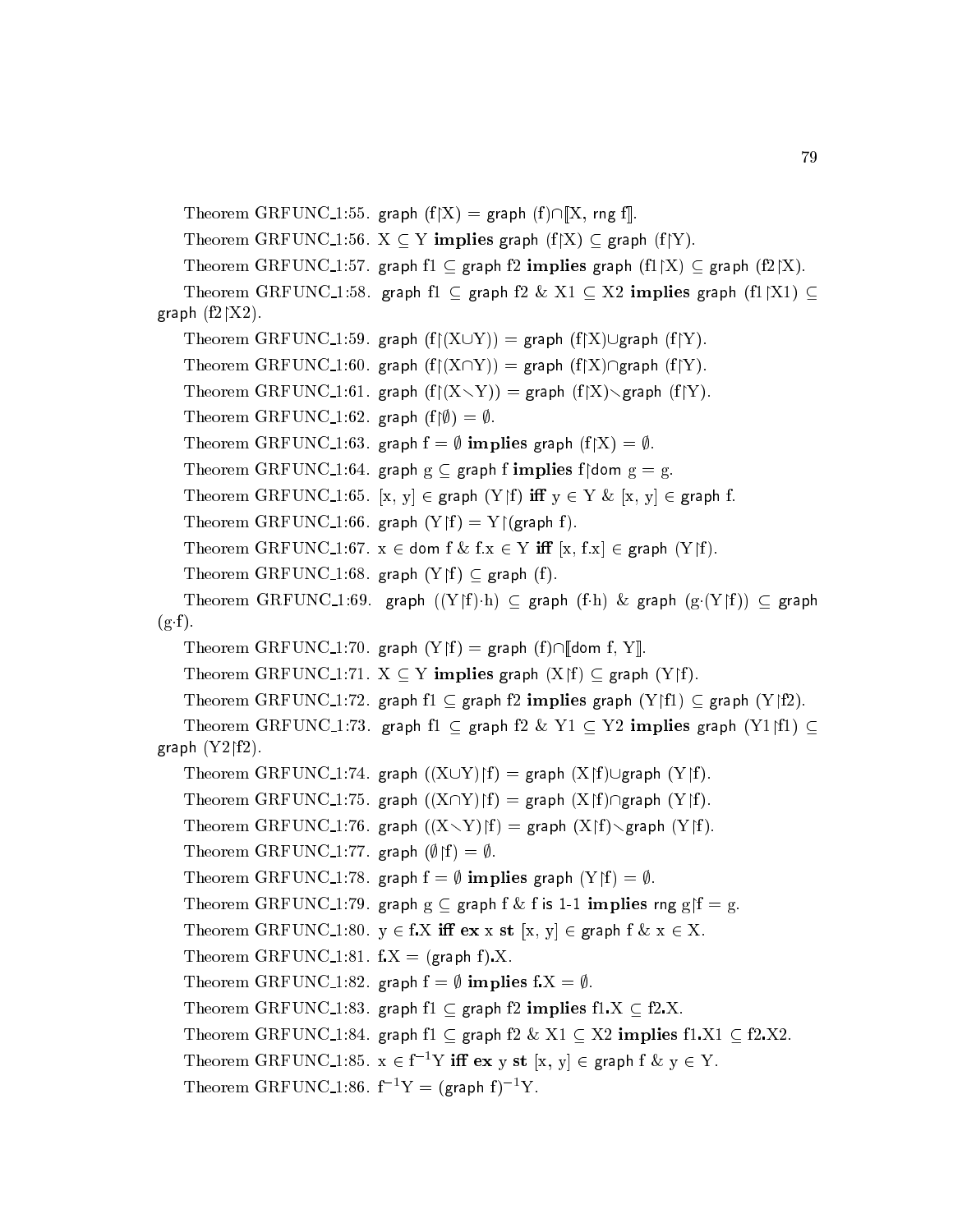Theorem GRFUNC\_1:87.  $x \in f^{-1}Y$  iff  $[x, f.x] \in graph f \& f.x \in Y$ . Theorem GRFUNC<sub>1</sub>:88. graph  $f = \emptyset$  implies  $f^{-1}Y = \emptyset$ . Theorem GRFUNC 1:89. graph f1  $\subseteq$  graph f2 implies f1<sup>-1</sup>Y  $\subseteq$  f2<sup>-1</sup>Y. Theorem GRFUNC\_1:90. graph f1  $\subseteq$  graph f2 & Y1  $\subseteq$  Y2 implies f1<sup>-1</sup>Y1  $\subseteq$  f2<sup>-1</sup>Y2.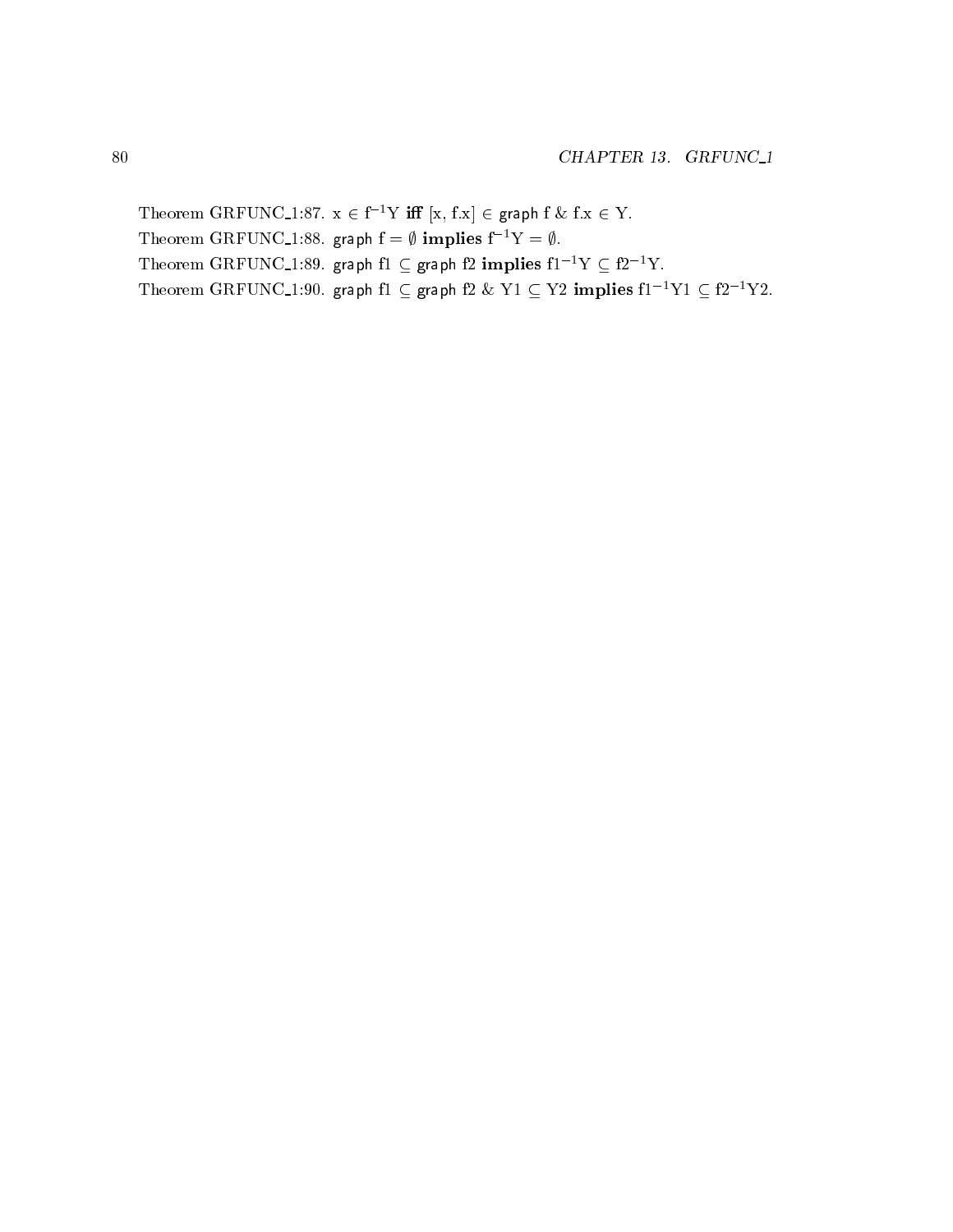# RELAT 2

## Properties of Binary Relations

by

Edmund Woronowicz<sup>1</sup> Warsaw University (Białystok)

Anna Zalewska <sup>2</sup>

Warsaw University (Białystok)

Summary. The paper contains definitions of some properties of binary relations: reflexivity, irreflexivity, symmetry, asymmetry, antisymmetry, connectedness, strong onne
tedness, and transitivity. Basi theorems relating the above mentioned notions are given.

The symbols used in this article are introduced in the following vocabularies: BOOLE, real 1, fun rel, relation, and rel rel. The terminology and notation used in this article have been introduced in the following articles: TARSKI, BOOLE, and RELAT<sub>1</sub>.

reserve X, Y for set. reserve a, b, c, x, y, z for Any. reserve P, R for Relation.

Definition let R, X.

<sup>1</sup> Supported by RPBP.III-24.C1.

<sup>2</sup> Supported by RPBP.III-24.C1.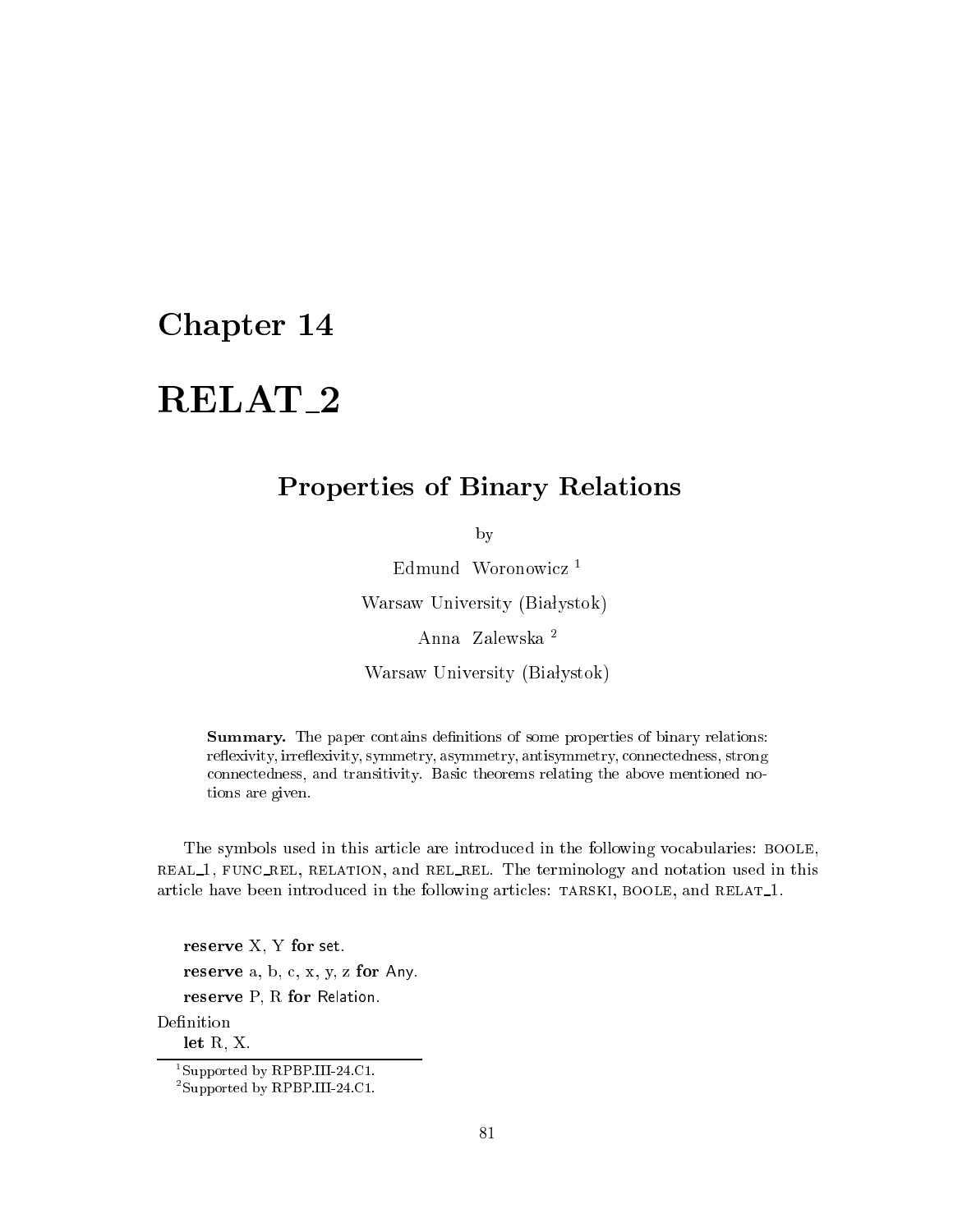pred R is reflexive in X means  $x \in X$  implies  $[x, x] \in R$ .

pred R is irreflexive in X means  $x \in X$  implies not  $[x, x] \in R$ .

pred R is symmetric in X means  $x \in X \& y \in X \& [x, y] \in R$  implies  $[y, x] \in R$  $R_{\cdot}$ 

pred R is antisymmetric in X means  $x \in X \& y \in X \& [x, y] \in R \& [y, x] \in R$ implies  $x = y$ .

pred R is asymmetric in X means  $x \in X \& y \in X \& [x, y] \in R$  implies not [y,  $x \in \mathbb{R}$ .

pred R is connected in X means  $x \in X \& y \in X \& x \neq y$  implies  $[x, y] \in R$  or  $[y, x] \in R$ .

pred R is strongly connected in X means  $x \in X \& y \in X$  implies  $[x, y] \in R$  or  $[y, x] \in R$ .

pred R is transitive in X means  $x \in X \& y \in X \& z \in X \& [x, y] \in R \& [y, z]$ 2 R implies to the 2 R in planning and 2 R in the 2 R in the 2 R in the 2 R in the 2 R in the 2 R in the 2 R i

Theorem RELAT 2:1. R is reflexive in X iff for x st  $x \in X$  holds  $[x, x] \in R$ .

Theorem RELAT 2:2. R is irreflexive in X iff for x st  $x \in X$  holds not  $[x, x] \in R$ .

Theorem RELAT 2:3. R is symmetric in X iff for x, y st  $x \in X \& y \in X \& [x, y] \in R$ holds  $[y, x] \in R$ .

Theorem RELAT 2:4. R is antisymmetric in X iff for x, y st  $x \in X \& y \in X \& [x, y]$  $2 - 2 - 2 - 1$  ,  $2 - 2 - 1 - 2 - 2 - 2 - 2 - 1$ 

Theorem RELAT 2:5. R is asymmetric in X iff for x, y st  $x \in X \& y \in X \& [x, y] \in$ R holds not  $[y, x] \in R$ .

Theorem RELAT 2:6. R is connected in X iff for x, y st  $x \in X \& y \in X \& x \neq y$ holds  $[x, y] \in R$  or  $[y, x] \in R$ .

Theorem RELAT 2:7. R is strongly connected in X iff for x, y st  $x \in X \& y \in X$  holds  $[x, y] \in R$  or  $[y, x] \in R$ .

Theorem RELAT 2:8. R is transitive in X iff for x, y, z st  $x \in X \& y \in X \& z \in X \& x$  $[x, y] \in R \& [y, z] \in R$  holds  $[x, z] \in R$ .

let R.

 $\bold{pred}$  R is reflexive means R is reflexive in field R.

 $\bold{pred}$  R is irreflexive means R is irreflexive in field R.

 $\bold{pred}$  R is symmetric means R is symmetric in field R.

 $\mathbf{pred}$  R is antisymmetric means R is antisymmetric in field R.

 $\mathbf{pred}$  R is asymmetric means R is asymmetric in field R.

 $pred R$  is connected means  $R$  is connected in field  $R$ .

pred  $R$  is strongly connected means  $R$  is strongly connected in field  $R$ .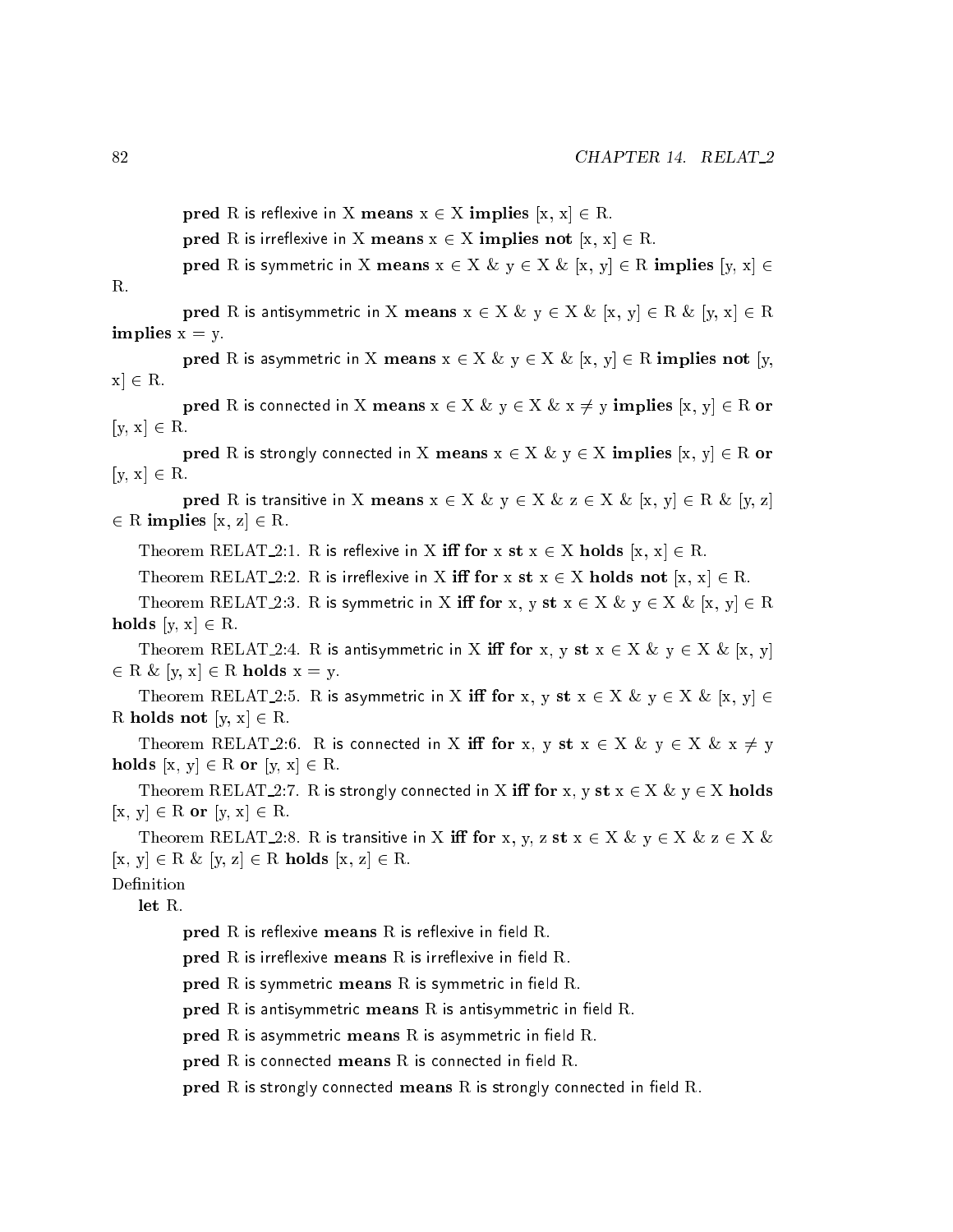$\bold{pred}$   $\boldsymbol{R}$  is transitive means  $\boldsymbol{R}$  is transitive in field  $\boldsymbol{R}$ .

```
Theorem RELAT_2:9. R is reflexive iff R is reflexive in field R.
   Theorem RELAT_2:10. R is irreflexive iff R is irreflexive in field R.
   Theorem RELAT_2:11. R is symmetric iff R is symmetric in field R.
   Theorem RELAT 2:12. R is antisymmetric iff R is antisymmetric in field R.
   Theorem RELAT 2:13. R is asymmetric iff R is asymmetric in field R.
   Theorem RELAT 2.14. R is connected iff R is connected in field R.
   Theorem RELAT<sub>-2</sub>:15. R is strongly connected iff R is strongly connected in field R.
   Theorem RELAT_2:16. R is transitive iff R is transitive in field R.
   Theorem RELAT_2:17. R is reflexive iff \triangle field R \subseteq R.
   Theorem RELAT_2:18. R is irreflexive iff \triangle (field R)\capR = \emptyset.
   Theorem RELAT 2:19. R is antisymmetric in X iff R \setminus \Delta X is asymmetric in X.
   Theorem RELAT 2:20. R is asymmetric in X implies R \cup \triangle X is antisymmetric in X.
   Theorem RELAT 2:21. R is antisymmetric in X implies R \setminus \triangle X is asymmetric in X.
   Theorem RELAT 2:22. R is symmetric \& R is transitive implies R is reflexive.
   Theorem RELAT<sub>-2</sub>:23. \triangleX is symmetric \& \triangleX is transitive.
   Theorem RELAT 2:24. \triangle X is antisymmetric \& \triangle X is reflexive.
   Theorem RELAT_2:25. R is irreflexive \& R is transitive implies R is asymmetric.
   Theorem RELAT 2:26. R is asymmetric implies R is irreflexive & R is antisymmetric.
   Theorem RELAT<sub>-2</sub>:27. R is reflexive implies R^{\sim} is reflexive.
   Theorem RELAT 2:28. R is irreflexive implies R^{\sim} is irreflexive.
   Theorem RELAT 2:29. R is reflexive implies dom R = dom (R<sup>th</sup>) & rng R = rng (R<sup>th</sup>).
   Theorem RELAT 2:30. R is symmetric iff R = R^{\sim}.
   Theorem RELAT 2:31. P is reflexive & R is reflexive implies PUR is reflexive & P\capR
is reflexive.
   Theorem RELAT 2:32. P is irreflexive & R is irreflexive implies PUR is irreflexive &
P \cap R is irreflexive.
   Theorem RELAT 2:33. P is irreflexive implies P \setminus R is irreflexive.
   Theorem RELAT 2:34. R is symmetric implies R<sup>th</sup> is symmetric.
   Theorem RELAT 2:35. P is symmetric & R is symmetric implies PUR is symmetric &
P\capR is symmetric & P\setminusR is symmetric.
   Theorem RELAT 2:36. R is asymmetric implies R<sup>o</sup> is asymmetric.
```
Theorem RELAT\_2:37. P is asymmetric  $\&$  R is asymmetric implies P $\cap$ R is asymmetric.

Theorem RELAT 2:38. P is asymmetric implies  $P \setminus R$  is asymmetric.

Theorem RELAT 2:39. R is antisymmetric iff  $R\cap (R^{\sim}) \subset \Delta$ (dom R).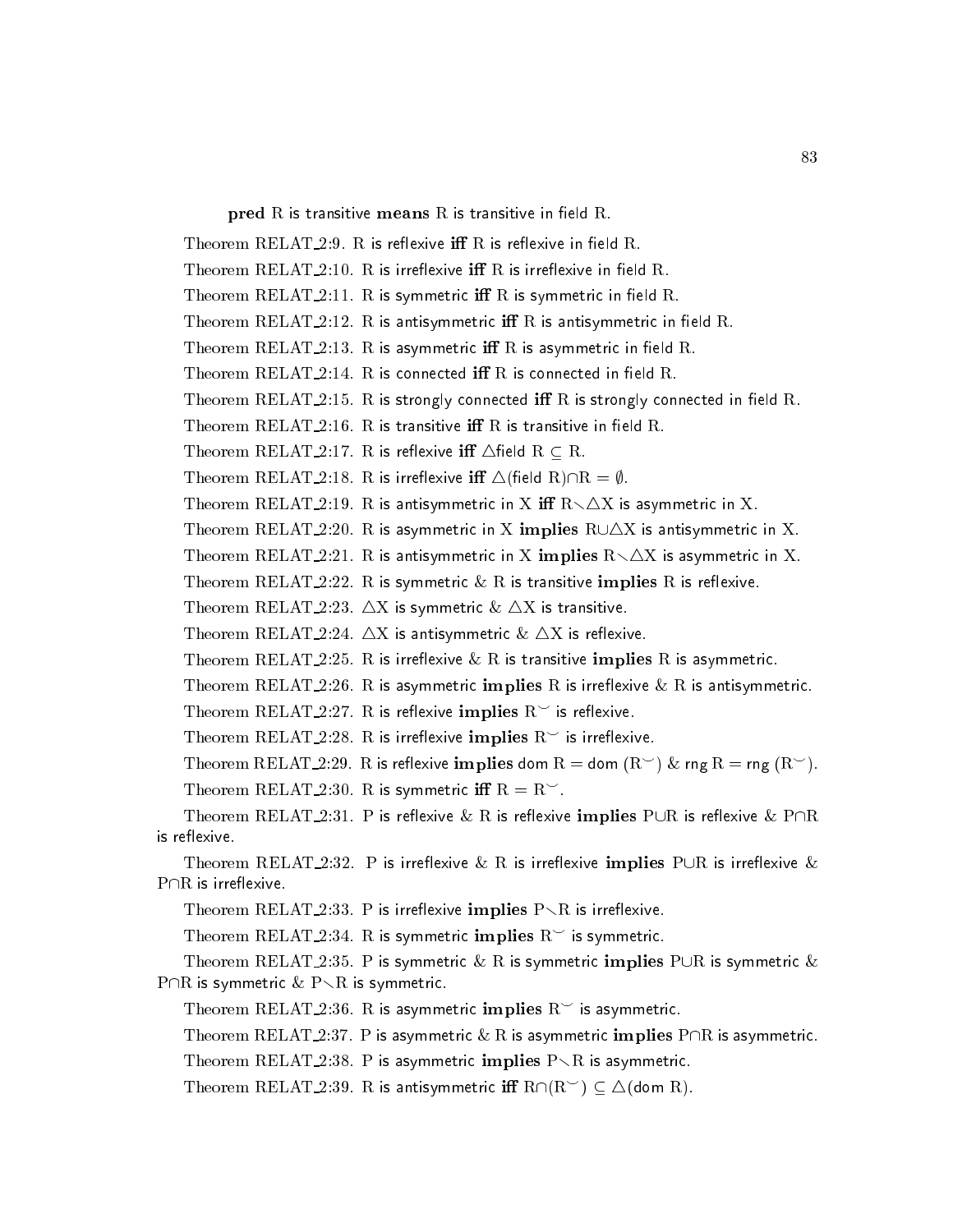Theorem RELAT 2:40. R is antisymmetric implies  $R^{\sim}$  is antisymmetric.

Theorem RELAT 2:41. P is antisymmetric implies  $P\cap R$  is antisymmetric  $\& P\setminus R$  is antisymmetri
.

Theorem RELAT 2:42. R is transitive implies  $R^{\sim}$  is transitive.

Theorem RELAT 2:43. P is transitive  $\&$  R is transitive implies P $\cap$ R is transitive.

Theorem RELAT 2:44. R is transitive iff  $R \cdot R \subseteq R$ .

Theorem RELAT 2:45. R is connected iff [field R, field R]  $\setminus \triangle$  (field R)  $\subseteq$  RUR $\sim$ .

Theorem RELAT 2:46. R is strongly connected implies R is connected  $\&$  R is reflexive.

Theorem RELAT\_2:47. R is strongly connected iff [field R, field R] =  $\text{R}\cup\text{R}^{\smile}$ .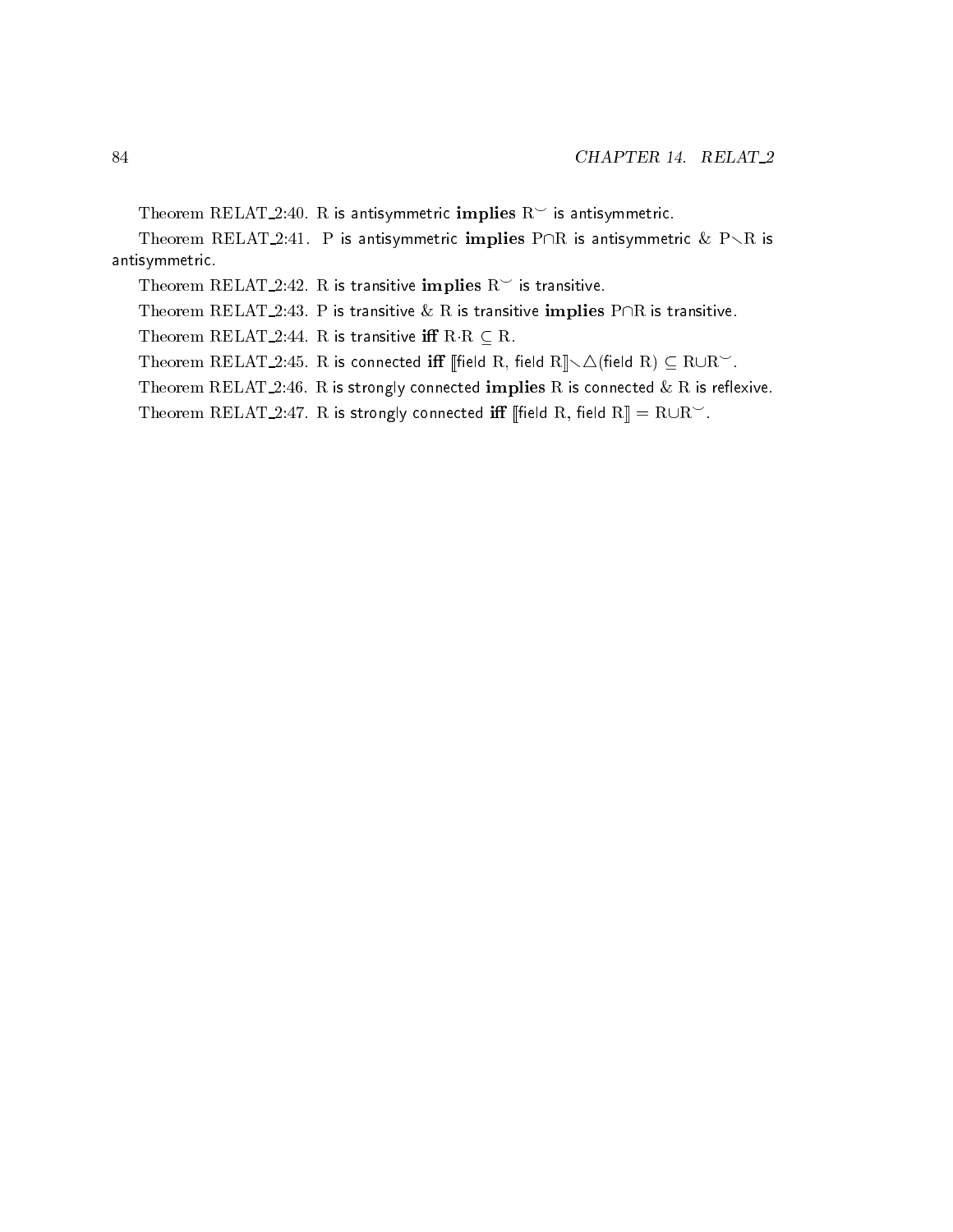# RELSET<sub>1</sub>

### **Relations Defined on Sets**

by

Edmund Woronowicz<sup>1</sup>

Warsaw University (Białystok)

Summary. The article includes theorems concerning properties of relations defined as a subset of the Cartesian produ
t of two sets (mode Relation of X,Y where X,Y are sets). Some notions, introduced in RELAT\_1 such as domain, codomain, field of a relation, omposition of relations, image and inverse image of a set under a relation are redefined.

The symbols used in this article are introduced in the following vocabularies: FAM\_OP, BOOLE, REAL<sub>1</sub>, FUNC\_REL, and RELATION. The terminology and notation used in this article have been introduced in the following articles: TARSKI, BOOLE, and RELAT<sub>1</sub>.

reserve A, B, X, X1, X2, Y, Y1, Y2, Z, W for set.

reserve  $a, b, c, d, x, y, z$  for Any.

Definition

let X, Y.

mode Relation of X, Y  $\rightarrow$  Relation means it  $\subseteq [X, Y]$ .

Theorem RELSET<sub>1</sub>:1. for R being Relation holds  $R \subseteq [X, Y]$  iff R is Relation of X, Y.

<sup>1</sup> Supported by RPBP.III-24.C1.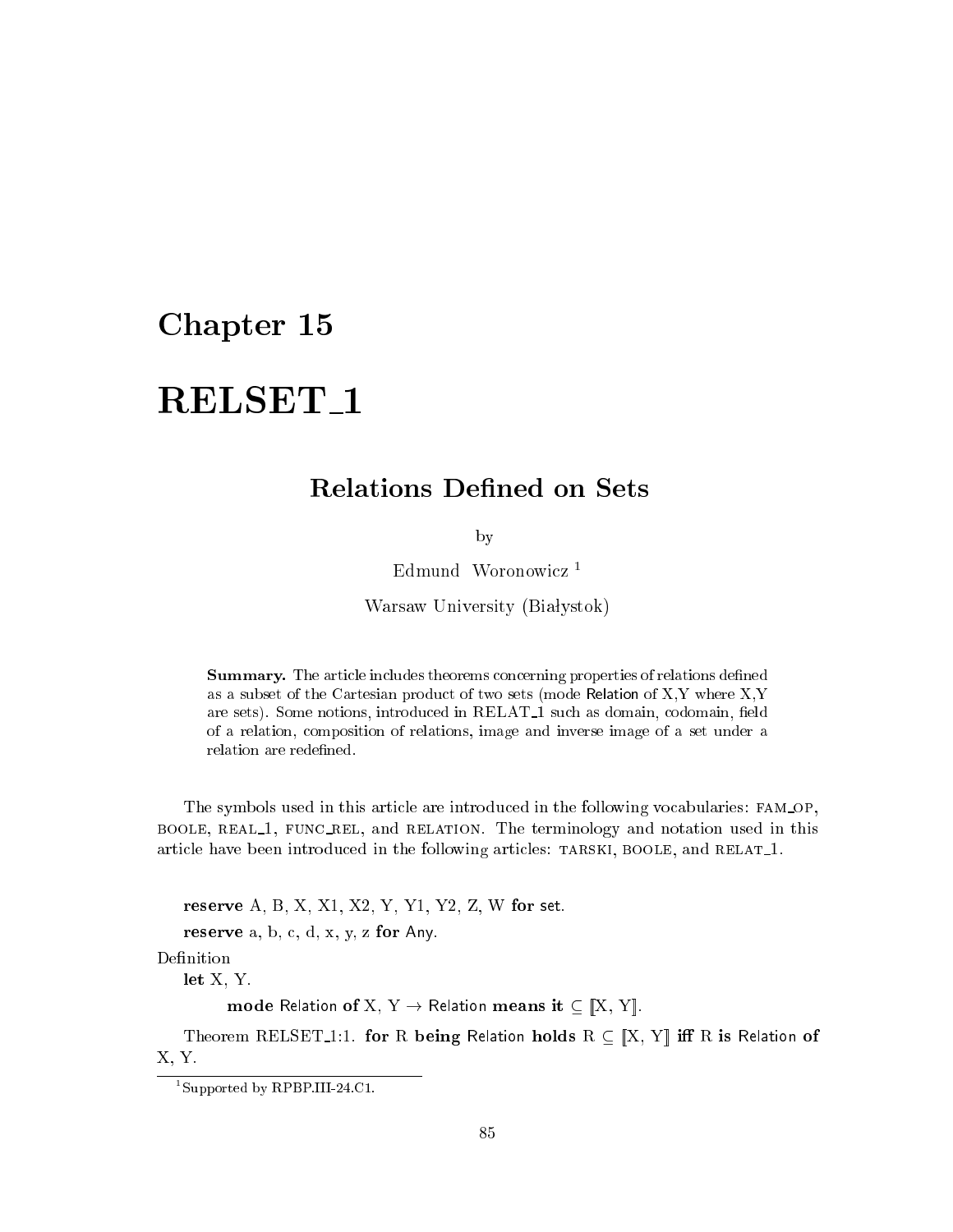```
reserve P, P1, P2, Q, R for Relation of X, Y.
   Theorem RELSET<sub>-1</sub>:2. A \subseteq R implies A \subseteq ||X, Y||.
   Theorem RELSET 1:3. A \subseteq \mathbb{X}, Y\mathbb{I} implies A is Relation of X, Y.
   Theorem RELSET<sub>-1</sub>:4. A \subseteq R implies A is Relation of X, Y.
   Theorem RELSET<sub>1:5</sub>. \mathbb{X}, Y is Relation of X, Y.
   Theorem RELSET 1:6. a \in R implies ex x, y st a = [x, y] & x \in X & y \in Y.
   Theorem RELSET 1:7. [x, y] \in R implies x \in X \& y \in Y.
   Theorem RELSET 1:8. x \in X \& y \in Y implies \{[x, y]\} is Relation of X, Y.
   Theorem RELSET<sub>1</sub>:9. for R being Relation st dom R \subseteq X holds R is Relation of
X, rng R.
    Theorem RELSET<sub>1</sub>:10. for R being Relation st rng R \subseteq Y holds R is Relation of
dom R, Y.
   Theorem RELSET<sub>1</sub>:11. for R being Relation st dom R \subseteq X \& \text{ rng } R \subseteq Y holds R
is Relation of X, Y.
   Theorem RELSET<sub>1:12</sub>. dom R \subseteq X \& \text{rng } R \subseteq Y.
   Theorem RELSET 1:13. dom R \subseteq X1 implies R is Relation of X1, Y.
   Theorem RELSET<sub>1:14</sub>. rng R \subseteq Y<sub>1</sub> implies R is Relation of X, Y<sub>1</sub>.
   Theorem RELSET 1:15. X \subseteq X1 implies R is Relation of X1, Y.
   Theorem RELSET<sub>-1:16</sub>. Y \subseteq Y1 implies R is Relation of X, Y1.
   Theorem RELSET<sub>1</sub>:17. X \subseteq X1 \& Y \subseteq Y1 implies R is Relation of X1, Y1.
Definition
   let X, Y, P, R.
   redefine
          func P\cup R \rightarrow Relation of X, Y.
          func P\cap R \to Relation of X, Y.
          func P \setminus R \to Relation of X, Y.
   Theorem RELSET 1:18. R \cap [X, Y] = R.
Definition
   let X, Y, R.
   redefine
          func dom R \rightarrow Subset of X.
          func rng R \rightarrow Subset of Y.
   Theorem RELSET 1:19. field R \subset X \cup Y.
   Theorem RELSET 1:20. for R being Relation holds R is Relation of dom R, rng R.
   Theorem RELSET 1:21. dom R \subset X1 \& rng R \subset Y1 implies R is Relation of X1, Y1.
   Theorem RELSET 1:22. (for x st x \in X ex y st [x, y] \in R) iff dom R = X.
```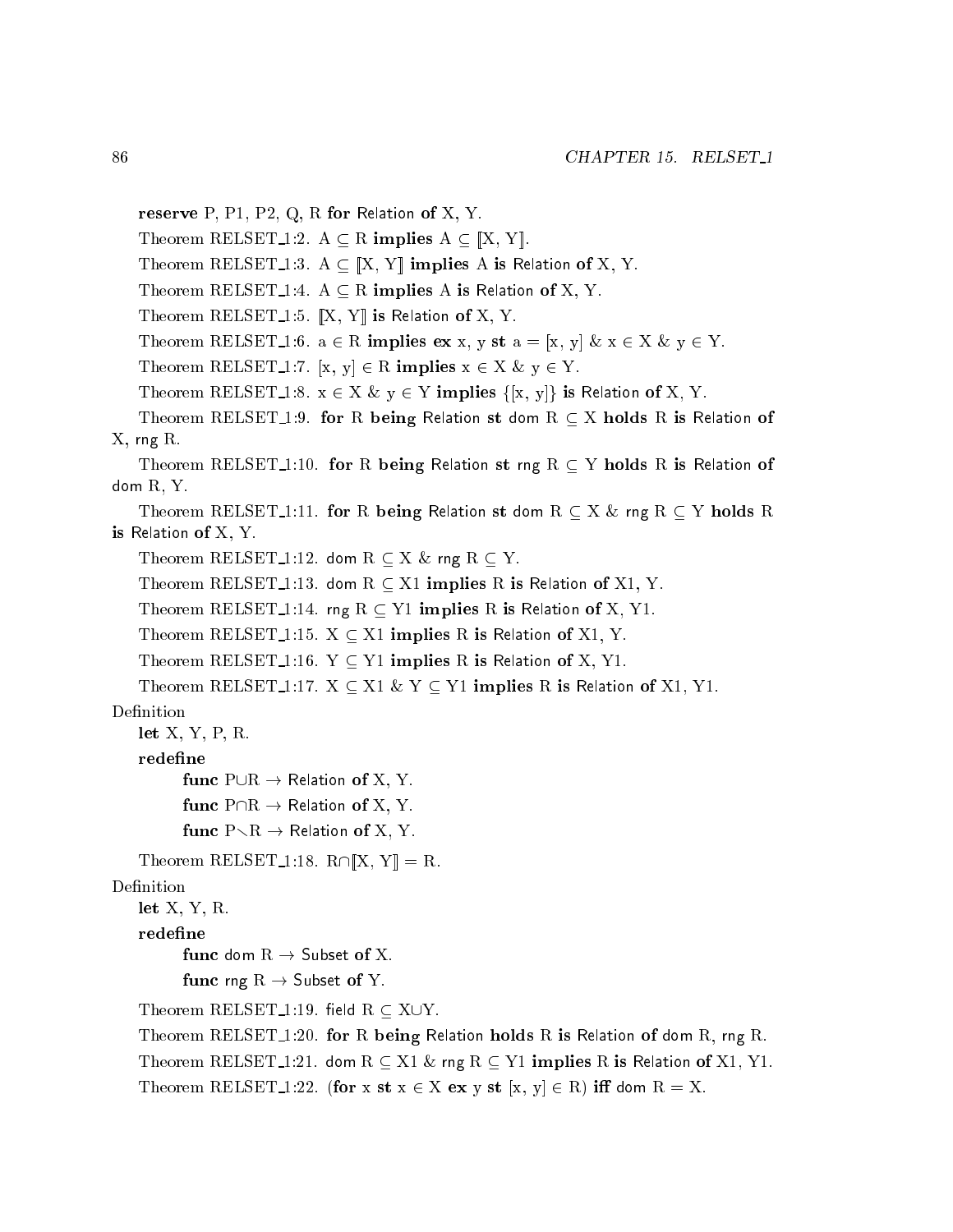```
Theorem RELSET 1:23. (for y st y \in Y ex x st [x, y] \in R) iff rng R = Y.
Definition
    let X, Y, R.
    redefine
           func R^{\sim} \rightarrow Relation of Y, X.
Definition
    let X, Y, Z.
    let P be Relation of X, Y.
    let R be Relation of Y, Z.
    redefine
           func P \cdot R \rightarrow Relation of X, Z.
    Theorem RELSET<sub>-1</sub>:24. dom (R<sup>></sup>) = rng R & rng (R<sup>></sup>) = dom R.
    Theorem RELSET<sub>1:25</sub>. \emptyset is Relation of X, Y.
    Theorem RELSET 1:26. R is Relation of \emptyset, Y implies R = \emptyset.
    Theorem RELSET<sub>1</sub>:27. R is Relation of X, \emptyset implies R = \emptyset.
    Theorem RELSET<sub>1:28</sub>. \triangle X \subseteq [X, X].
    Theorem RELSET<sub>1:29</sub>. \triangleX is Relation of X, X.
    Theorem RELSET<sub>1</sub>:30. \Delta A \subseteq R implies A \subseteq dom R & A \subseteq rng R.
    Theorem RELSET 1:31. \Delta X \subseteq R implies X = dom R & X \subseteq rng R.
    Theorem RELSET 1:32. \Delta Y \subseteq R implies Y \subseteq dom R & Y = rng R.
Definition
    let X, Y, R, A.
    redefine
           func R/A \rightarrow Relation of X, Y.
Definition
    let X, Y, B, R.
    redefine
           func B/R \rightarrow Relation of X, Y.
    Theorem RELSET<sub>1:33</sub>. R[X1 is Relation of X1, Y.
    Theorem RELSET 1:34. X \subseteq X1 implies R/X1 = R.
    Theorem RELSET<sub>1:35</sub>. Y<sub>1</sub>|R is Relation of X, Y<sub>1</sub>.
    Theorem RELSET<sub>1</sub>:36. Y \subseteq Y1 implies Y1|R = R.
Definition
    let X, Y, R, A.
    redefine
           func RA \rightarrow Subset of Y.
```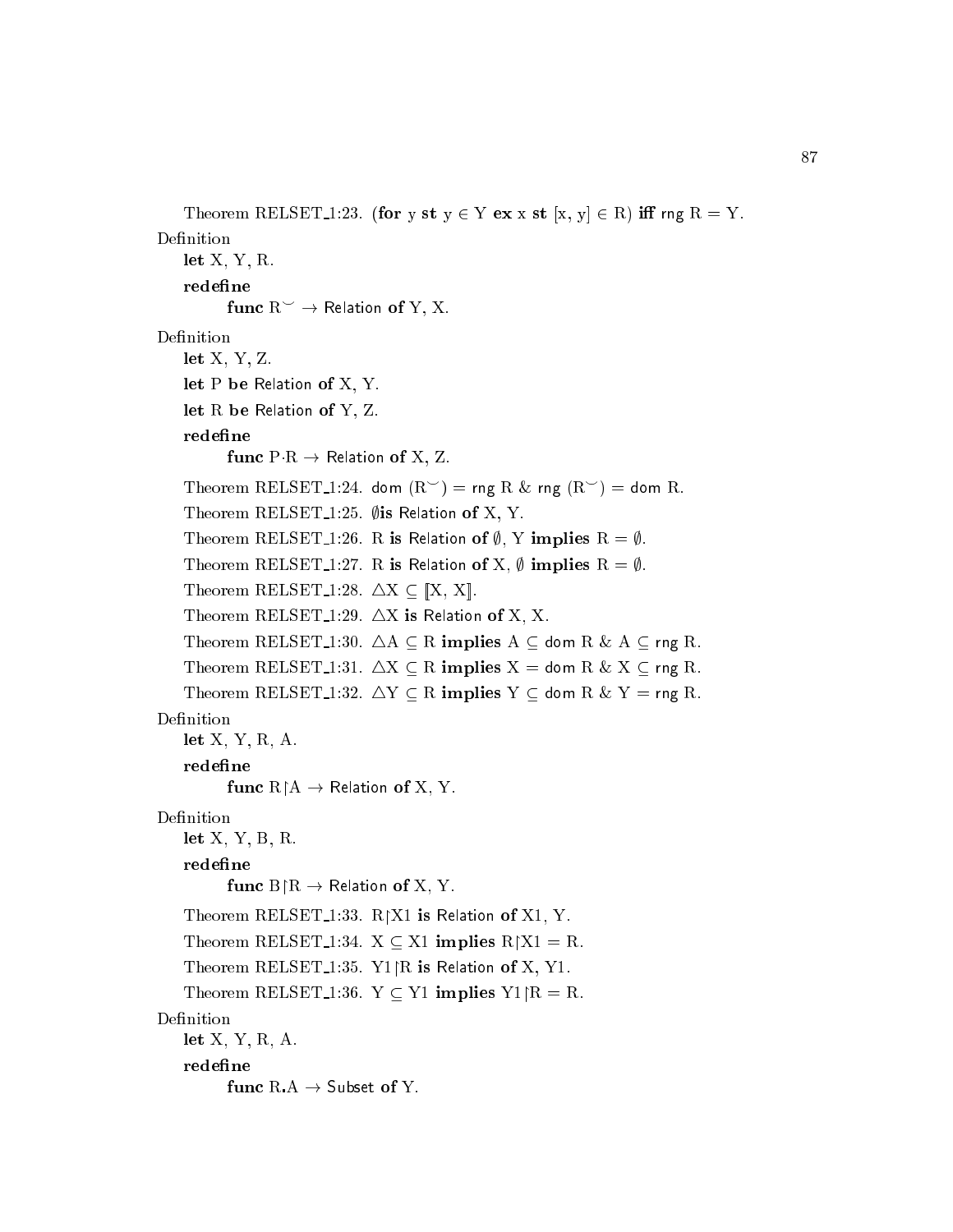func  $R^{-1}A \rightarrow$  Subset of X. Theorem RELSET<sub>1</sub>:37. RA  $\subseteq$  Y & R<sup>-1</sup>A  $\subseteq$  X. Theorem RELSET 1:38. R.X = rng R &  $R^{-1}Y =$  dom R. Theorem RELSET 1:39. R  $(R^{-1}Y)$  = rng R &  $R^{-1}(R.X)$  = dom R. scheme Rel\_On\_Set\_Ex{A()  $\rightarrow$  set, B()  $\rightarrow$  set, P[Any, Any]}: ex R being Relation of A(), B() st for x, y holds  $[x, y] \in R$  iff  $x \in A$ () &  $y \in B$ () & P[x, y]. Definition let X. mode Relation of  $X \to$  Relation of X, X means it  $\subseteq [X, X]$ . Theorem RELSET<sub>1</sub>:40. for R being Relation of X, X holds  $R \subset [X, X]$  iff R is Relation of X. reserve P, Q, R for Relation of X. Theorem RELSET<sub>-1</sub>:41.  $\left[ \mathbf{X}, \mathbf{X} \right]$  is Relation of X. Theorem RELSET<sub>1</sub>:42. for R being Relation of X, X st dom  $R = X \&$  rng  $R = X$ holds R is Relation of X. Theorem RELSET<sub>1:43</sub>.  $\triangle$ X is Relation of X. Theorem RELSET 1:44.  $\triangle X \subseteq R$  implies  $X =$  dom R & X = rng R. Theorem RELSET<sub>-1</sub>:45. R( $\Delta X$ ) = R & ( $\Delta X$ )·R = R. reserve D, D1, D2, E, E1, F for DOMAIN. reserve P, P1, Q, R for Relation of D, E. reserve a, x, x1 for Element of D. reserve b, y, y1 for Element of E. reserve c, z for Element of F. Theorem RELSET<sub>-1</sub>:46.  $\triangle D \neq \emptyset$ . let D, E, R. redefine func dom  $R \rightarrow$  Element of bool D. func rng  $R \rightarrow$  Element of bool E. Theorem RELSET<sub>1</sub>:47. for x being Element of D holds  $x \in$  dom R iff ex y being Element of E st  $[x, y] \in R$ . Theorem RELSET<sub>1</sub>:48. for y being Element of E holds  $y \in \text{rng } R$  iff ex x being Element of D st  $[x, y] \in R$ .

Theorem RELSET<sub>1</sub>:49. for x being Element of D holds  $x \in$  dom R implies ex y being Element of E st  $y \in \text{rng } R$ .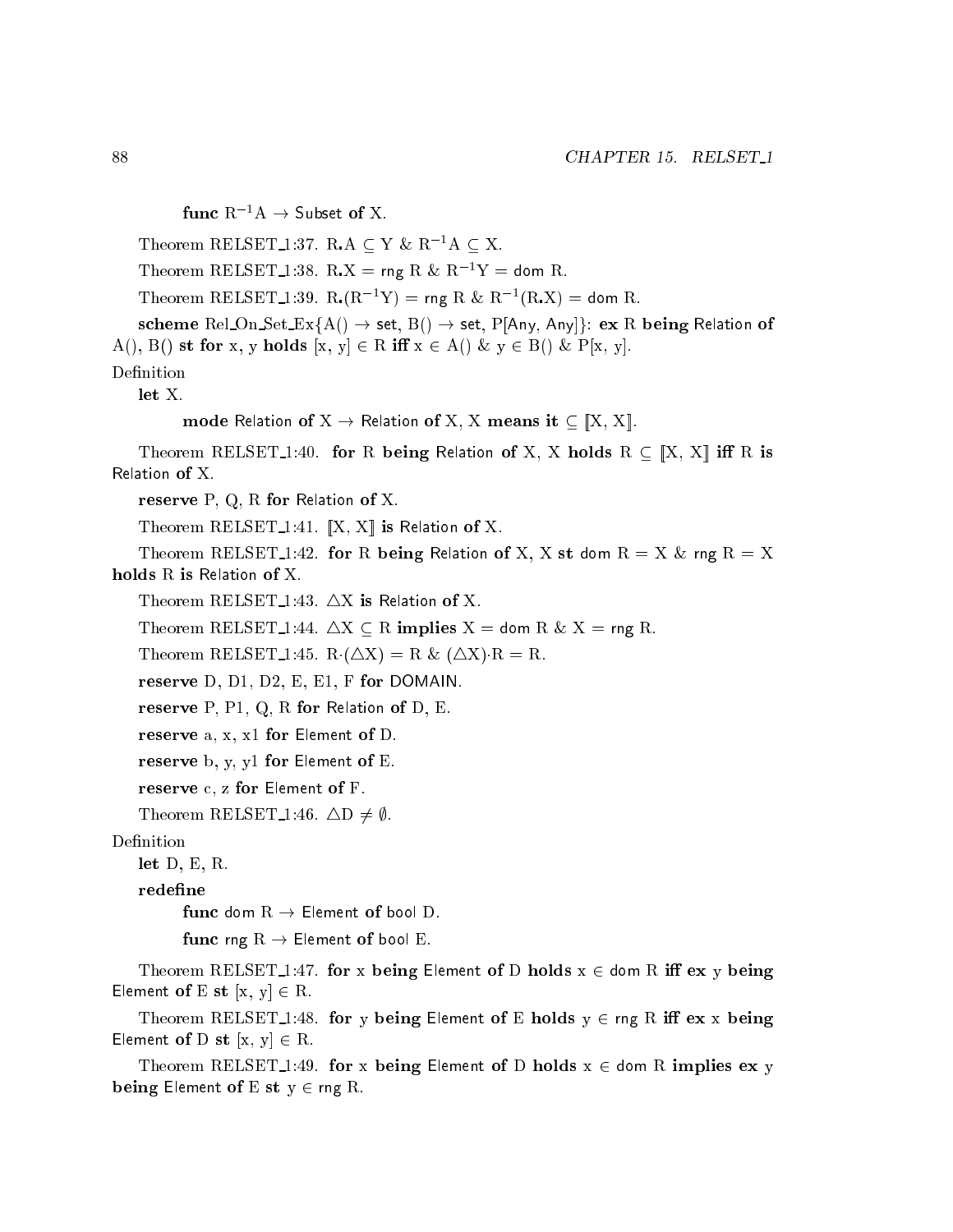Theorem RELSET<sub>1</sub>:50. for y being Element of E holds  $y \in \text{rng } R$  implies ex x being Element of D st  $x \in$  dom R.

Theorem RELSET<sub>1</sub>:51. for P being (Relation of D, E), R being (Relation of E, F) for x being (Element of D), z being Element of F holds  $[x, z] \in P \cdot R$  iff ex y being Element of E st  $[x, y] \in P \& [y, z] \in R$ .

### Definition

let D, E, R, D1.

redefine

func  $R$  D1  $\rightarrow$  Element of bool E.

func ${\rm R}^{-1}{\rm D1} \rightarrow$  Element of bool D.

Theorem RELSET 1:52.  $y \in R.D1$  iff ex x being Element of D st [x, y]  $\in R \& x \in$ D1.

Theorem RELSET 1:53.  $x \in R^{-1}D2$  iff ex y being Element of E st  $[x, y] \in R \& y \in R$ D2.

scheme Rel On Dom  $Ex{A() \rightarrow$  DOMAIN,  $B() \rightarrow$  DOMAIN,  $P[Any, Any]$ : ex R being Relation of A(), B() st for x being (Element of A()), y being Element of B() holds  $[x, y] \in R$  iff  $x \in A()$   $\& y \in B()$   $\& P[x, y]$ .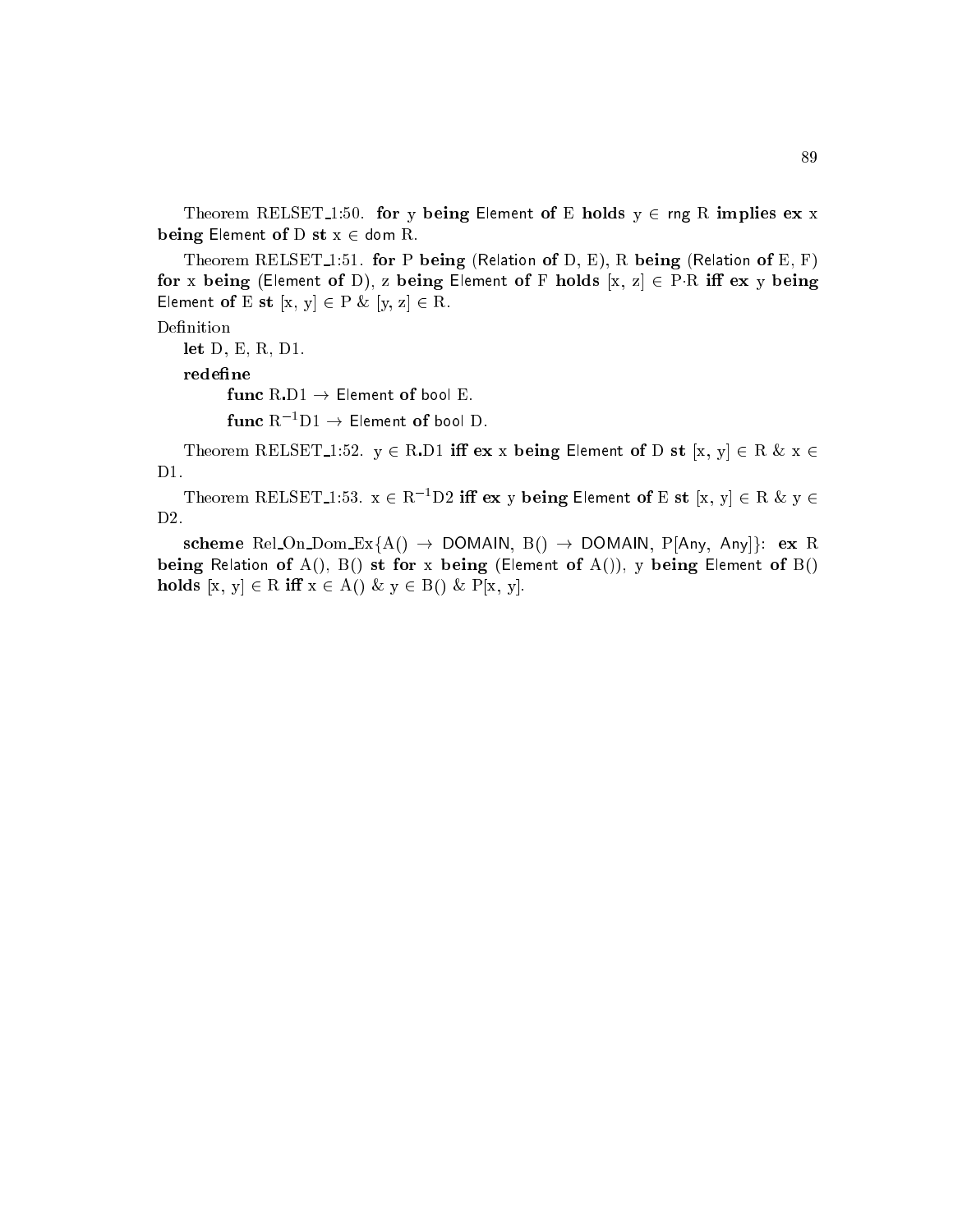# WELLORD1

## The Well Ordering Relations

by

Grzegorz Ban
erek <sup>1</sup>

Warsaw University (Białystok)

Summary. Some theorems about well ordering relations are proved. The goal of the article is to prove that any two well ordering relations are either isomorphic or one of them is isomorphic to a segment of the other. The following concepts are defined: the segment of a relation induced by an element, well founded relations, well ordering relations, the restri
tion of a relation to a set, and the isomorphism of two relations. A number of simple facts is presented.

The symbols used in this arti
le are introdu
ed in the following vo
abularies: boole, fam op, real 1, fun rel, relation, rel rel, wellord, and fun
. The terminology and notation used in this article have been introduced in the following articles: TARSKI, BOOLE, ENUMSET1, RELAT<sub>1</sub>, RELAT<sub>2</sub>, and FUNCT<sub>1</sub>.

reserve a, b, c, d, e, x, y, z for Any, X, Y, Z for set.

scheme Extensionality ${A() \rightarrow set, B() \rightarrow set, P[Any]}$ : A() = B() provided A: for a holds  $a \in A()$  iff  $P[a]$  and B: for a holds  $a \in B()$  iff  $P[a]$ .

reserve R, S, T for Relation.

Definition

let R, a.

<sup>1</sup> Supported by RPBP.III-24.C1.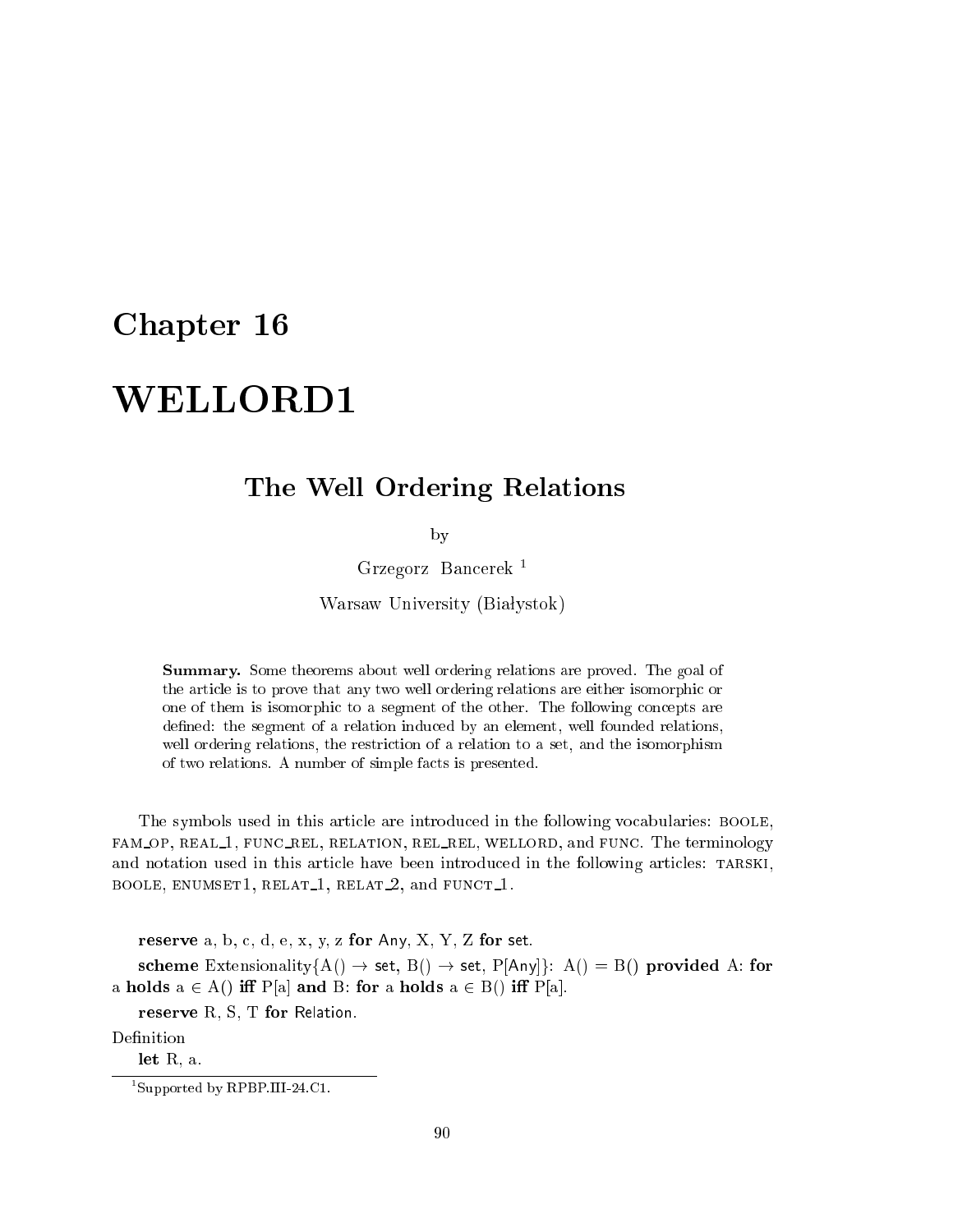func R-Seg(a)  $\rightarrow$  set means  $x \in \text{it iff } x \neq a \& [x, a] \in R$ .

Theorem WELLORD1:1. for R, Y, a holds  $Y = R\text{-}\mathsf{Seg}(a)$  iff for b holds  $b \in Y$  iff  $b \neq a \& [b, a] \in R$ .

Theorem WELLORD1:2.  $x \in \text{field } R$  or  $R\text{-}\text{Seg}(x) = \emptyset$ .

Definition

let R.

pred R is well founded means for Y st Y  $\subseteq$  field R & Y  $\neq \emptyset$  ex a st a  $\in$  Y &  $R\text{-}Seg(a)\cap Y = \emptyset.$ 

let X.

pred R is well founded in X means for Y st Y  $\subset$  X & Y  $\neq \emptyset$  ex a st a  $\in$  Y &  $R\text{-}\mathsf{Seg}(a)\cap Y = \emptyset.$ 

Theorem WELLORD1:3. for R holds R is well founded iff for Y st Y  $\subseteq$  field R & Y  $\neq \emptyset$  ex a st  $a \in Y \& R\text{-}\mathsf{Seg}(a)\cap Y = \emptyset$ .

Theorem WELLORD1:4. for R, X holds R is well founded in X iff for Y st  $Y \subseteq X \&$  $Y \neq \emptyset$  ex a st  $a \in Y \& R\text{-Seg}(a)\cap Y = \emptyset$ .

Theorem WELLORD1:5. R is well founded iff R is well founded in field R.

Definition

let R.

pred R is well-ordering-relation means R is reflexive & R is transitive & R is antisymmetric  $\&$   $\mathrm R$  is connected  $\&$   $\mathrm R$  is well founded.

 $let X.$ 

pred R well orders X means R is reflexive in X & R is transitive in X & R is antisymmetric in  $\mathrm{X} \ \& \ \mathrm{R}$  is connected in  $\mathrm{X} \ \& \ \mathrm{R}$  is well founded in  $\mathrm{X}.$ 

Theorem WELLORD1:6. for R holds R is well-ordering-relation iff R is reflexive & R is transitive  $\&$  R is antisymmetric  $\&$  R is connected  $\&$  R is well founded.

Theorem WELLORD1:7. for R, X holds R well orders X iff R is reflexive in X & R is transitive in X & R is antisymmetric in X & R is connected in X & R is well founded in X.

Theorem WELLORD1:8. R well orders field R iff R is well-ordering-relation.

Theorem WELLORD1:9. R well orders X implies for Y st Y  $\subseteq$  X & Y  $\neq \emptyset$  ex a st a 2 Y & for a st b 2 Y holds and the property for a first contract of the property contract of the property of the property of the property of the property of the property of the property of the property of the property of t

Theorem WELLORD1:10. R is well-ordering-relation implies for Y st Y  $\subset$  field R  $\&$  $Y \neq \emptyset$  ex a st  $a \in Y \&$  for b st  $b \in Y$  holds  $[a, b] \in R$ .

Theorem WELLORD1:11. for R st R is well-ordering-relation & field  $R \neq \emptyset$  ex a st a 2 eld R & for b st b <sup>2</sup> eld R holds [a, b℄ <sup>2</sup> R.

Theorem WELLORD1:12. for R st R is well-ordering-relation & field R  $\neq \emptyset$  for a st a 2 eld R holds (for b st b <sup>2</sup> eld R holds [b, a℄ <sup>2</sup> R) or (ex b st b <sup>2</sup> eld R & [a, b℄ <sup>2</sup> R & for c st  $c \in \text{field } R \& [a, c] \in R \text{ holds } c = a \text{ or } [b, c] \in R$ ).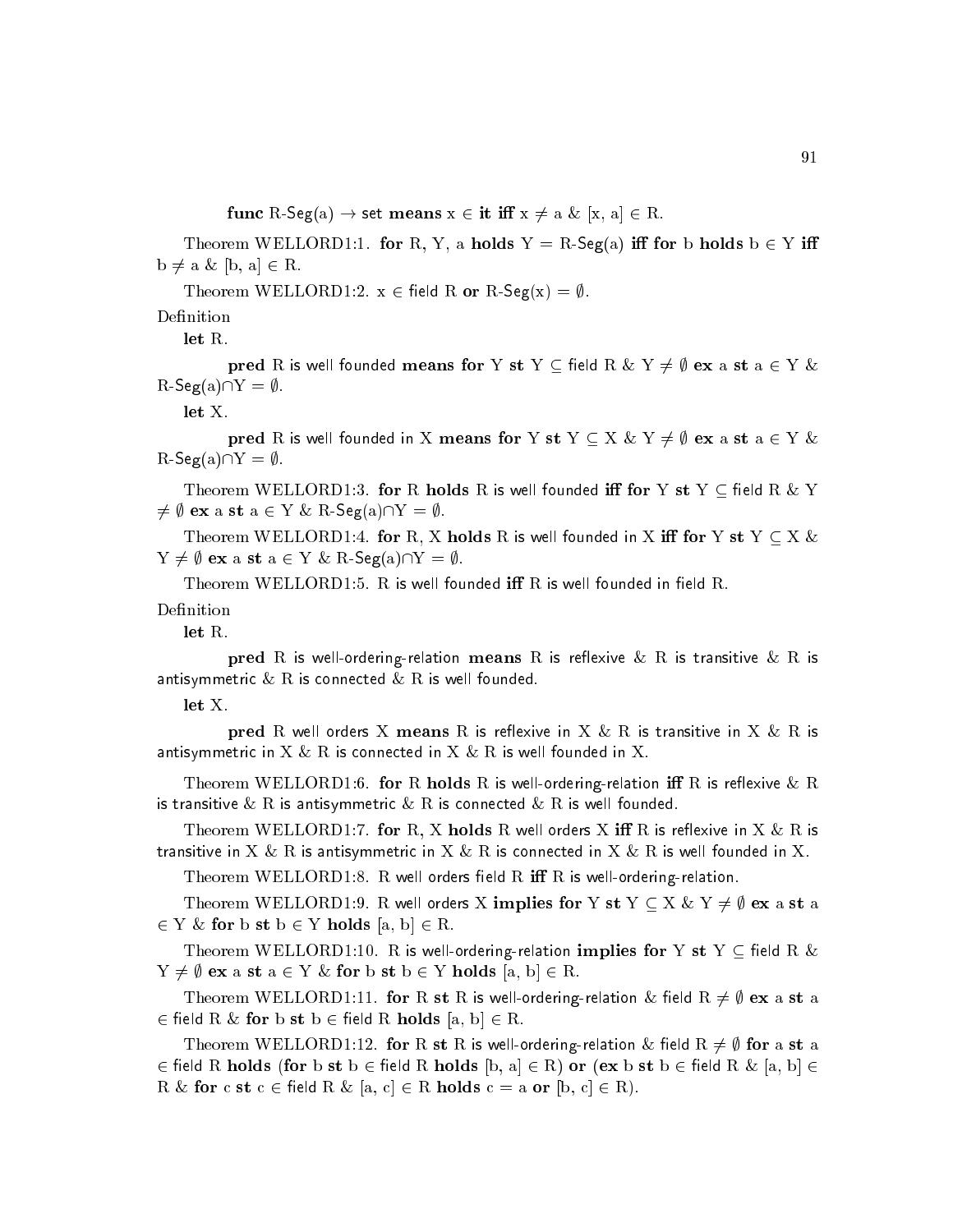reserve F, G, H for Function.

Theorem WELLORD1:13. R-Seg(a)  $\subseteq$  field R.

Definition

let R, Y.

 ${\bf func}\,\,{\rm R}\!\!\upharpoonright^{\rm 2} \rm Y \rightarrow \rm$  Relation  ${\bf mean s}\,\, {\bf it} = {\rm R}\cap \mathbb{I}$ Y, Y $\mathbb{I}.$ 

Theorem WELLORD1:14.  $R|^2Y = R \cap [Y, Y]$ .

Theorem WELLORD1:15.  $R$ <sup>2</sup>X  $\subset$  R & R<sup>2</sup>X  $\subset$  [X, X].

Theorem WELLORD1:16.  $x \in R|^2X$  iff  $x \in R \& x \in [X, X]$ .

Theorem WELLORD1:17.  $R|^2X = X[R|X]$ .

Theorem WELLORD1:18.  $R^2X = X(RX)$ .

Theorem WELLORD1:19.  $x \in$  field  $(R|^2X)$  implies  $x \in$  field R  $\& \ x \in X$ .

Theorem WELLORD1:20. field  $(\mathrm{R} \mathcal{C}^\mathrm{2} \mathrm{X}) \subseteq$  field  $\mathrm{R} \ \& \ \text{field } (\mathrm{R} \mathcal{C}^\mathrm{2} \mathrm{X}) \subseteq \mathrm{X}.$ 

Theorem WELLORD1:21.  $(R^2X)$ -Seg(a)  $\subset R$ -Seg(a).

Theorem WELLORD1:22. R is reflexive  $\mathbf{i} \mathbf{m} \mathbf{p} \mathbf{l} \mathbf{i}$ es R $\mathsf{I}^2 \mathrm{X}$  is reflexive.

Theorem WELLORD1:23. R is connected  $\mathbf{implies}~\mathrm{R}$ |<sup>2</sup>Y is connected.

Theorem WELLORD1:24. R is transitive implies  $\rm R$ 1° $\rm Y$  is transitive.

Theorem WELLORD1:25. R is antisymmetric  $\mathbf{implies} \ \mathrm{R} \mathsf{l}^2 \mathrm{Y}$  is antisymmetric.

Theorem WELLORD1:26.  $(R^2X)^2Y = R^2(X \cap Y)$ .

Theorem WELLORD1:27.  $(R^2X)^2Y = (R^2Y)^2X$ .

Theorem WELLORD1:28.  $(R^2 Y)^2 Y = R^2 Y$ .

Theorem WELLORD1:29.  $Z \subset Y$  implies  $(R[^{2}Y)]^{2}Z = R[^{2}Z$ .

Theorem WELLORD1:30.  $R$ |<sup>2</sup>field R = R.

Theorem WELLORD1:31. R is well founded  $\mathbf{implies}~\mathrm{R}\mathrm{(^2X}$  is well founded.

Theorem WELLORD1:32. R is well-ordering-relation implies  $R|^2Y$  is well-orderingrelation.

Theorem WELLORD1:33. R is well-ordering-relation implies  $R$ -Seg(a)  $\subset R$ -Seg(b) or  $R\text{-}Seg(b) \subseteq R\text{-}Seg(a).$ 

Theorem WELLORD1:34. R is well-ordering-relation implies  $R^2(R\text{-}\mathsf{Seg}(a))$  is wellordering-relation.

Theorem WELLORD1:35. R is well-ordering-relation  $\&$  a  $\in$  field R  $\&$  b  $\in$  R-Seg(a) implies  $(R^2(R-\text{Seg}(a)))-\text{Seg}(b) = R-\text{Seg}(b)$ .

Theorem WELLORD1:36. R is well-ordering-relation & Y  $\subseteq$  field R implies (Y = field R or (ex a st  $a \in \text{field } R \& Y = R$ -Seg(a)) iff for a st  $a \in Y$  for b st  $[b, a] \in R$  holds b  $\cdot$ 

Theorem WELLORD1:37. R is well-ordering-relation  $\&$  a  $\in$  field R  $\&$  b  $\in$  field R implies  $([a, b] \in R$  iff  $R$ -Seg $(a) \subseteq R$ -Seg $(b)$ ).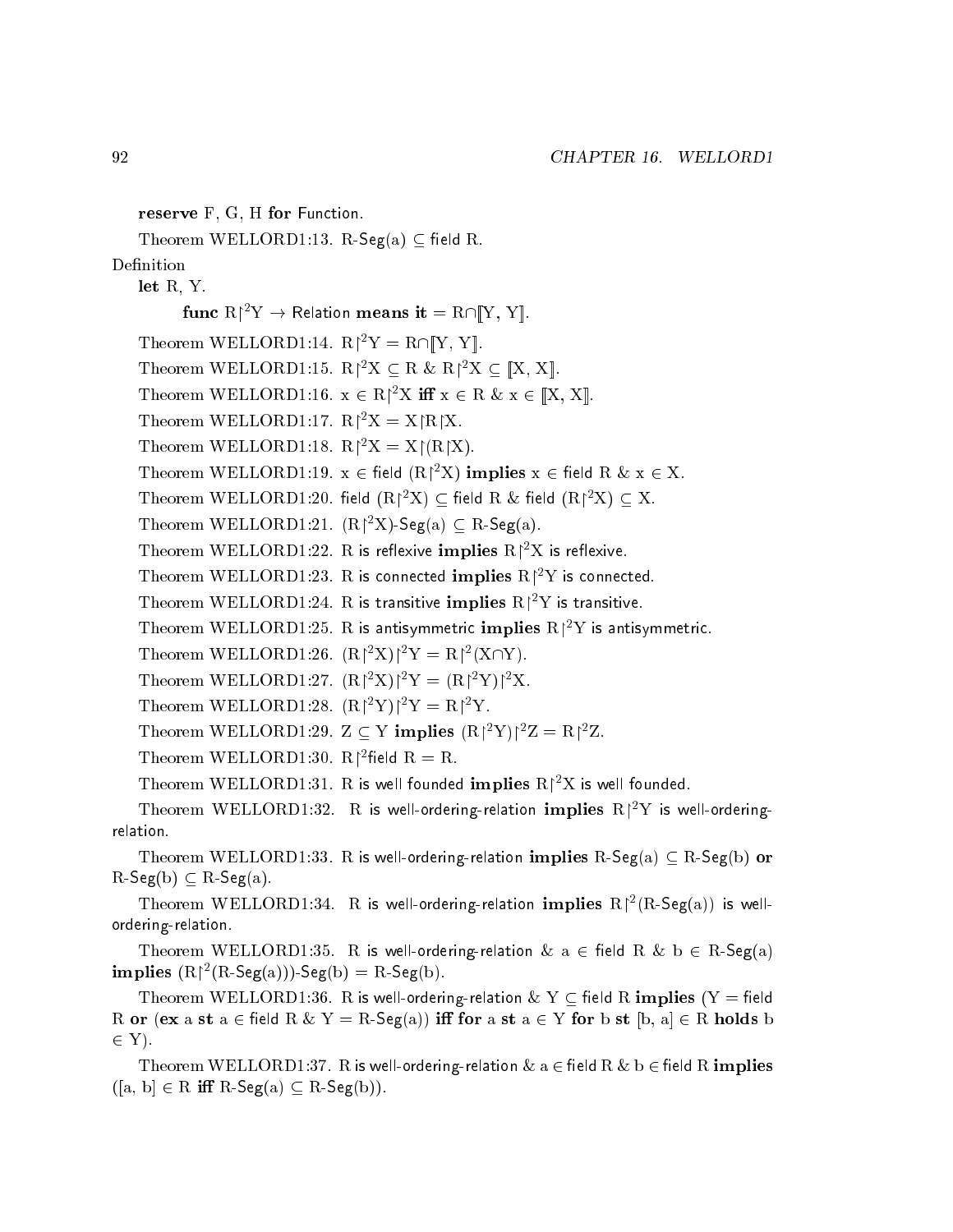Theorem WELLORD1:38. R is well-ordering-relation  $\&$  a  $\in$  field R  $\&$  b  $\in$  field R implies  $(R\text{-}Seg(a) \subseteq R\text{-}Seg(b)$  iff  $a = b$  or  $a \in R\text{-}Seg(b))$ .

Theorem WELLORD1:39.  $\rm\,R$  is well-ordering-relation  $\rm\&X\subseteq$  field  $\rm\,R$  implies field  $\rm\,(R|^2X)$  $=$  X.

Theorem WELLORD1:40. R is well-ordering-relation implies field  $(R^2R\text{-}\mathsf{Seg}(a))$  = R-Seg(a).

Theorem WELLORD1:41. R is well-ordering-relation implies for Z st for a st a  $\in$ field R & R-Seg(a)  $\subseteq$  Z holds a  $\in$  Z holds field R  $\subseteq$  Z.

Theorem WELLORD1:42. R is well-ordering-relation  $\&$  a  $\in$  field R  $\&$  b  $\in$  field R  $\&$  (for c st  $c \in R$ -Seg(a) holds  $[c, b] \in R \& c \neq b$ ) implies  $[a, b] \in R$ .

Theorem WELLORD1:43. R is well-ordering-relation  $\&$  dom F = field R  $\&$  rng F  $\subseteq$  field R & (for a, b st [a, b]  $\in$  R & a  $\neq$  b holds [F.a, F.b]  $\in$  R & F.a  $\neq$  F.b) implies for a st  $a \in \text{field R holds } [a, F.a] \in R.$ 

### Definition

let R, S, F.

pred F is isomorphism of R, S means dom F = field R & rng F = field S & F is 1-1 & for a, b holds  $[a, b] \in R$  iff  $a \in \text{field } R$  &  $b \in \text{field } R$  &  $[F.a, F.b] \in S$ .

Theorem WELLORD1:44. F is isomorphism of R, S iff dom  $F =$  field R & rng F = field S & F is 1-1 & for a, b holds  $[a, b] \in R$  iff  $a \in \text{field } R$  &  $b \in \text{field } R$  &  $[F.a, F.b] \in S$ .

Theorem WELLORD1:45. F is isomorphism of R, S implies for a, b st [a, b]  $\in$  R &  $a \neq b$  holds [F.a, F.b]  $\in S \& F.a \neq F.b.$ 

Definition

let R, S.

pred R, S are isomorphic means  $ex F st F$  is isomorphism of R, S.

Theorem WELLORD1:46. R, S are isomorphic iff  $ex F st F$  is isomorphism of R, S.

Theorem WELLORD1:47. Id (field R) is isomorphism of R, R.

Theorem WELLORD1:48. R, R are isomorphic.

Theorem WELLORD1:49. F is isomorphism of R, S implies  $\mathrm{F}^{-1}$  is isomorphism of S, R.

Theorem WELLORD1:50. R, S are isomorphic implies S, R are isomorphic.

Theorem WELLORD1:51. F is isomorphism of R, S & G is isomorphism of S, T implies  $G \cdot F$  is isomorphism of  $R$ ,  $T$ .

Theorem WELLORD1:52. R. S are isomorphic & S. T are isomorphic implies R. T are isomorphi
.

Theorem WELLORD1:53. F is isomorphism of R, S implies  $(R$  is reflexive implies S is reflexive) & (R is transitive implies S is transitive) & (R is connected implies S is connected) & (R is antisymmetric implies S is antisymmetric) & (R is well founded implies S is well founded).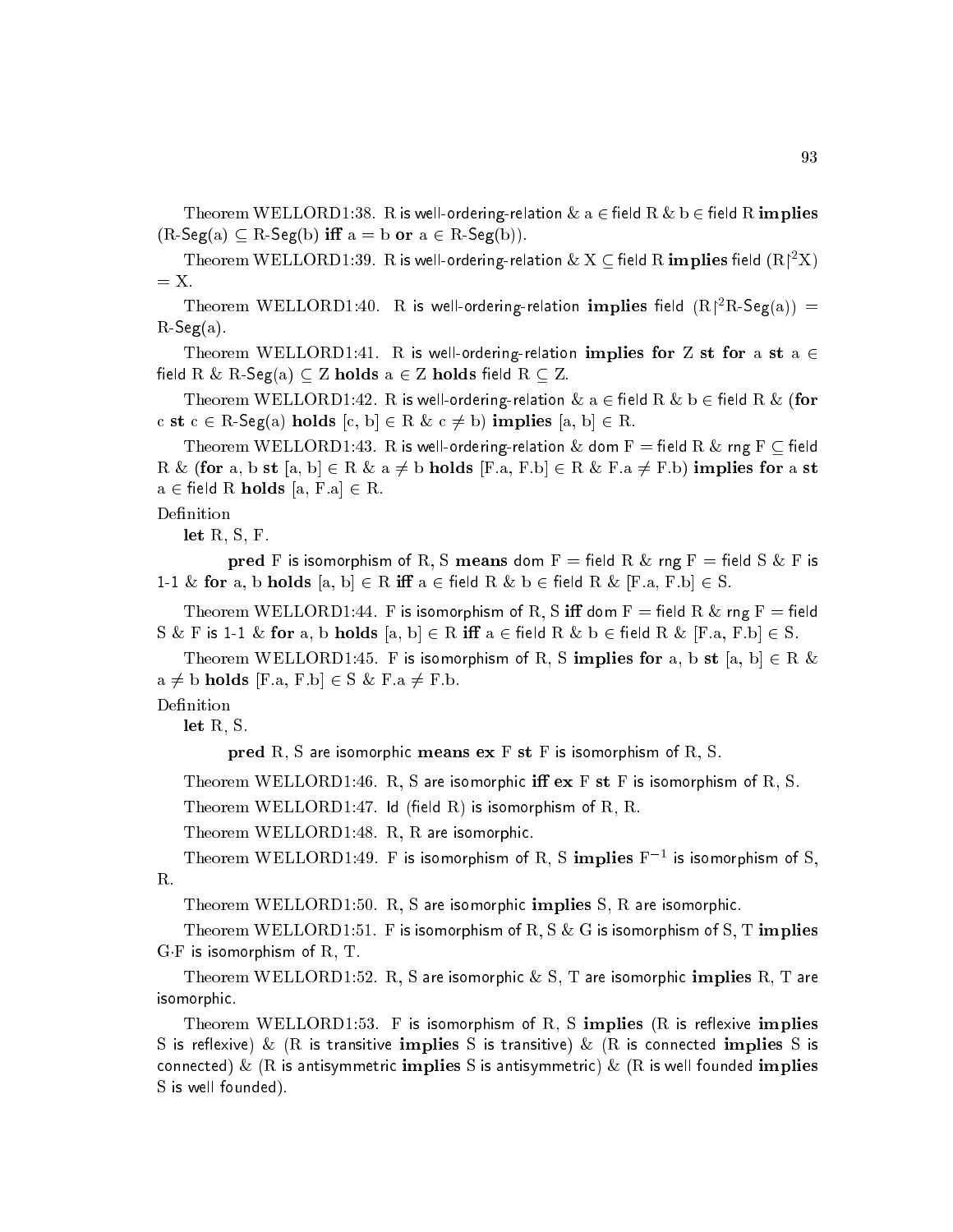Theorem WELLORD1:54. R is well-ordering-relation  $\&$  F is isomorphism of R, S implies S is well-ordering-relation.

Theorem WELLORD1:55. R is well-ordering-relation implies for  $F$ ,  $G$  st  $F$  is isomorphism of R, S & G is isomorphism of R, S holds  $F = G$ .

Definition

let R, S.

**assume** R is well-ordering-relation  $\&$  R, S are isomorphic.

func canonical isomorphism of  $(R, S) \rightarrow$  Function means it is isomorphism of R,

Theorem WELLORD1:56. R is well-ordering-relation  $\&$  R, S are isomorphic implies (F = canonical isomorphism of  $(R, S)$  iff F is isomorphism of R, S).

Theorem WELLORD1:57. R is well-ordering-relation implies for a st a  $\in$  field R holds not R,  $R^2(R\text{-}\mathsf{Seg}(a))$  are isomorphic.

Theorem WELLORD1:58. R is well-ordering-relation  $\&$  a  $\in$  field R  $\&$  b  $\in$  field R  $\&$  a  $\neq$  b implies not  $R|^2(R$ -Seg(a)),  $R|^2(R$ -Seg(b)) are isomorphic.

Theorem WELLORD1:59. R is well-ordering-relation  $\& Z \subseteq \text{field R} \& F$  is isomorphism of R, S implies  $F/Z$  is isomorphism of  $R\frac{2Z}{2}$ ,  $S\frac{2(F,Z)}{2}$  &  $R\frac{2Z}{2}$ ,  $S\frac{2(F,Z)}{2}$  are isomorphic.

Theorem WELLORD1:60. R is well-ordering-relation  $\&$  F is isomorphism of R, S implies for a st  $a \in \text{field } R$  ex b st  $b \in \text{field } S \& F(R\text{-Seg}(a)) = S\text{-Seg}(b).$ 

Theorem WELLORD1:61. R is well-ordering-relation  $\&$  F is isomorphism of R, S implies for a st  $a \in \text{field } R$  ex b st  $b \in \text{field } S \& R \nmid^2(R\text{-}\mathsf{Seg}(a)), S \nmid^2(S\text{-}\mathsf{Seg}(b))$  are isomorphic.

Theorem WELLORD1:62. R is well-ordering-relation  $\&$  S is well-ordering-relation  $\&$  a  $\in$ field R & b  $\in$  field S & c  $\in$  field S & R, S|<sup>2</sup>(S-Seg(b)) are isomorphic & R|<sup>2</sup>(R-Seg(a)), S|<sup>2</sup>  $(S-Seg(c))$  are isomorphic implies  $S-Seg(c) \subset S-Seg(b)$  &  $[c, b] \in S$ .

Theorem WELLORD1:63. R is well-ordering-relation  $\&$  S is well-ordering-relation implies R, S are isomorphic or (ex a st  $a \in \text{field } R \& R \nmid^2(R\text{-}\mathsf{Seg}(a)),$  S are isomorphic) or  $(\mathbf{ex} \mathbf{a} \mathbf{st} \mathbf{a} \in \text{field} \mathbf{S} \& \mathbf{R}, \mathbf{S} \upharpoonright^2 (\mathbf{S}\text{-}\mathbf{Seg}(\mathbf{a}))$  are isomorphic).

Theorem WELLORD1:64. Y  $\subset$  field R  $\&$  R is well-ordering-relation  $\bold{implies}$  R,  $\mathrm{R}^{\dagger 2}\mathrm{Y}$ are isomorphic or  ${\bf ex}$  a  ${\bf st}$  a  $\in$  field  ${\rm R}$   $\&$   ${\rm R} \mathord{\upharpoonright}^2({\rm R}\text{-}\mathsf{Seg}({\rm a})),$   ${\rm R} \mathord{\upharpoonright}^2{\rm Y}$  are isomorphic.

S.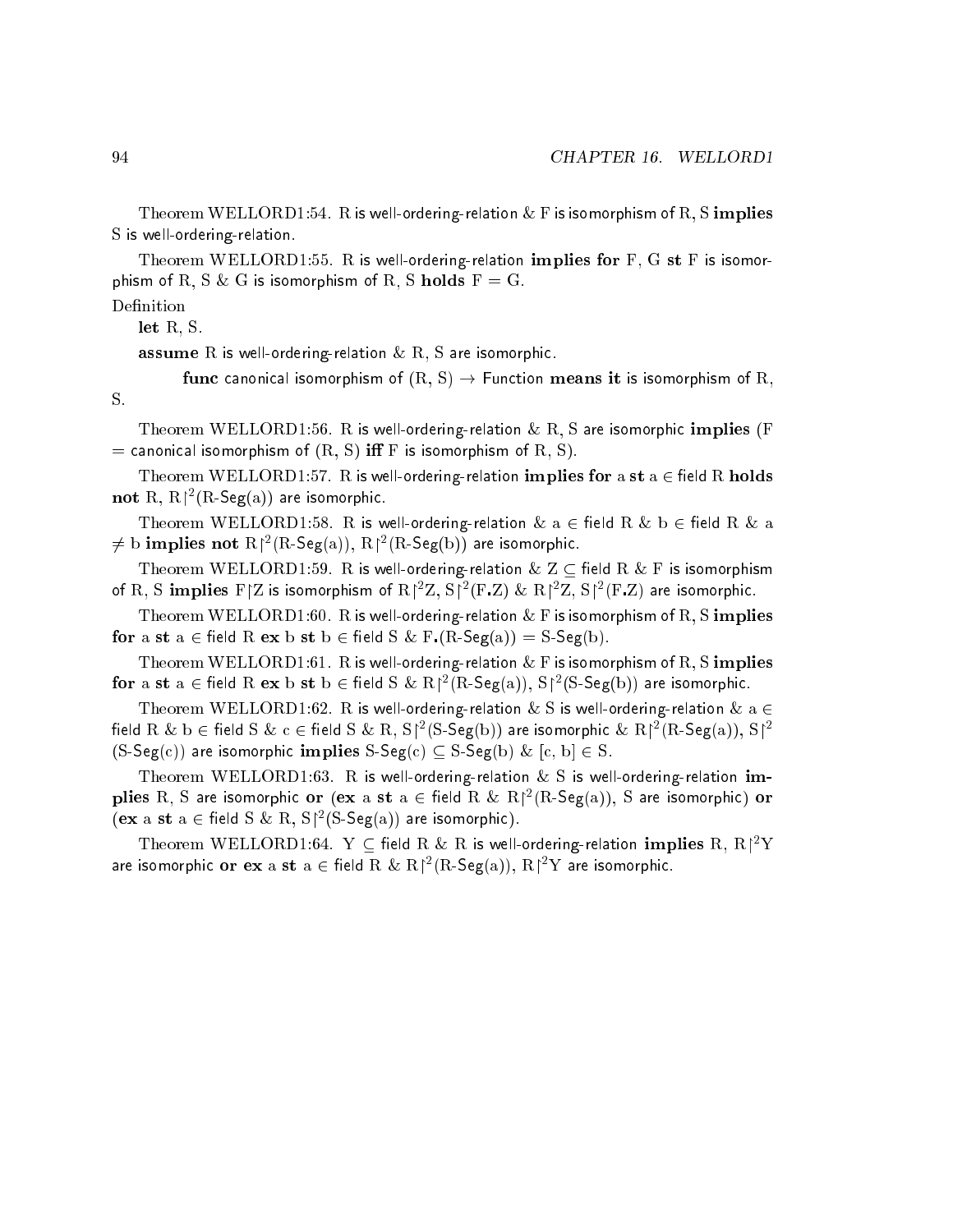### **SETFAM1** SETFAM 1

# Families of Sets

by

Beata Padlewska <sup>1</sup>

Warsaw University (Białystok)

**Summary.** The article contains definitions of the following concepts: family of sets, family of subsets of a set, the intersection of a family of sets. Functions  $\cap$ ,  $\cup$ , and  $\backsim$  are redefined for families of subsets of a set. Some properties of these notions are presented.

The symbols used in this arti
le are introdu
ed in the following vo
abularies: boole, fam op, sub op, and sfamily. The terminology and notation used in this arti
le have been introduced in the following articles: TARSKI, BOOLE, ENUMSET1, and SUBSET<sub>1</sub>.

reserve X, X1, X2, X3, Y, Z, Z1, Z2, D for set, x, y, z for Any.

Definition

let X.

func  $\bigcap X \to$  set means for x holds  $x \in \mathbf{it}$  iff (for Y holds  $Y \in X$  implies x  $\epsilon$   $\epsilon$  ,  $\epsilon$  is  $\epsilon$  in a set  $\epsilon$  . It is the set of  $\epsilon$  is the set of  $\epsilon$  is the set of  $\epsilon$ 

Theorem SETFAM 1:1. X 6= ; implies for x holds x <sup>2</sup>  $\sim$ X i for Y st Y <sup>2</sup> X holds  $x \in Y$ .

Theorem SETFAM<sub>-1</sub>:2.  $\bigcap \emptyset = \emptyset$ .

<sup>1</sup> Supported by RPBP.III-24.C1.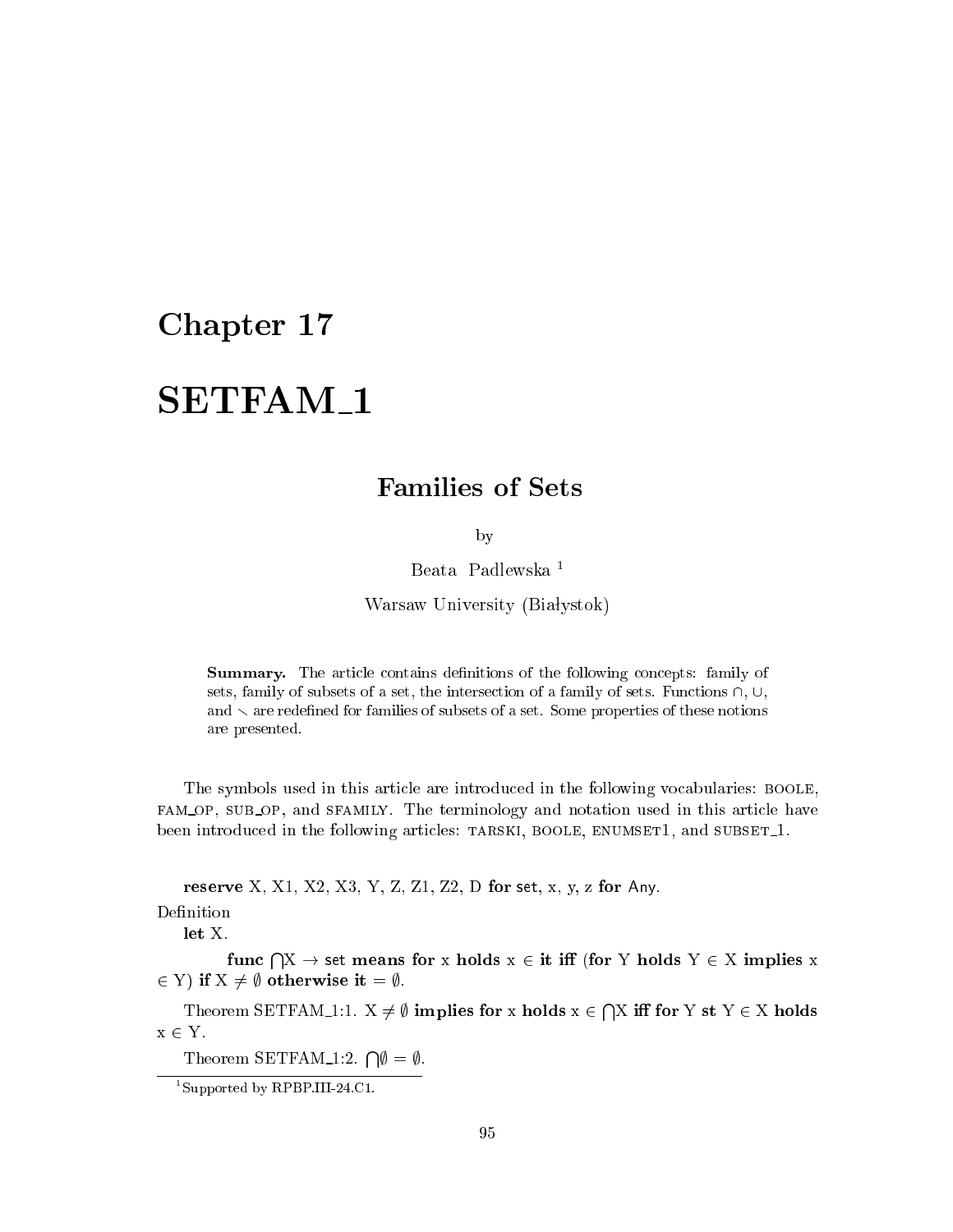```
Theorem SETFAM_1:3. \bigcap X \subseteqs and the second state of the second state of the second state of the second state of the second state of the second state in the second state in the second state in the second state in the second state in the second state
       Theorem SETFAM<sub>-1</sub>:4. Z \in X implies \bigcap X \subseteq Z.
       Theorem SETFAM 1:5. \emptyset \in X implies \bigcap X = \emptyset.
                                                                                                                                                                    \simThe set \mathcal{S}=\{f\in\mathcal{S}:\mathcal{S}=\mathcal{S}:\mathcal{S}=\mathcal{S}:\mathcal{S}=\mathcal{S}=\mathcal{S}:\mathcal{S}=\mathcal{S}=\mathcal{S}:\mathcal{S}=\mathcal{S}=\mathcal{S}=\mathcal{S}=\mathcal{S}=\mathcal{S}=\mathcal{S}=\mathcal{S}=\mathcal{S}=\mathcal{S}=\mathcal{S}=\mathcal{S}=\mathcal{S}=\mathcal{S}=\mathcal{S}=\mathcal{S}=\mathcal{S}=\mathcal{S}=\mathcal{S}=\mathcal{S}=\mathcal{S}=\mathcal{S}=\mathcalTheorem SETFAM<sub>-1</sub>:7. X \neq \emptyset & X \subseteq Y implies \bigcap Y \subseteqThe Contract of the Contract of the Contract of the Contract of the Contract of the Contract of The Contract o
       Theorem SETFAM_1:8. X \in Y \& X \subseteq Z implies \bigcap Y \subseteq Z.
       Theorem SETFAM<sub>-1</sub>:9. X \in Y \& X \cap Z = \emptyset implies \bigcap Y \cap Z = \emptyset.
       Theorem SETFAM 1:10. X \neq \emptyset & Y \neq \emptyset implies \bigcap (X \cup Y) =The Contract of the Contract of the Contract of the Contract of the Contract of the Contract of The Contract o
                                                                                                                                           The Contract of the Contract of the Contract of the Contract of the Contract of the Contract of The Contract o
       Theorem SETFAM<sub>-1</sub>:11. \bigcap \{x\} = x.
       Theorem SETFAM 1:12. \bigcap \{X, Y\} = X\bigcap Y.
Definition
                  mode Set-Family \rightarrow set means not contradiction.
      reserve SFX, SFY, SFZ for Set-Family.
      Theorem SETFAM<sub>-1:13</sub>. x is Set-Family.
      Theorem SETFAM 1:14. SFX = SFY iff (for X holds X \in SFX iff X \in SFY).
Definition
      let SFX, SFY.
                 pred SFX is finer than SFY means for X st X \in SFX ex Y st Y \in SFY & X
 Y.
                  pred SFX is coarser than SFY means for Y st Y \in SFY ex X st X \in SFX &
X \subseteq Y.
      Theorem SETFAM 1:15. SFX is finer than SFY iff for X st X \in SFX ex Y st Y \inSFY & X \subseteq Y.
      Theorem SETFAM 1:16. SFX is coarser than SFY iff for Y st Y \in SFY ex X st X \inSFX & X \subseteq Y.
      Theorem SETFAM 1:17. SFX \subset SFY implies SFX is finer than SFY.
       Theorem SETFAM_1:18. SFX is finer than SFY \mathop{\bf implies}\nolimits | |SFX \mathrel{\subset}s a
       Theorem SETFAM_1:19. SFY \neq \emptyset & SFX is coarser than SFY implies \bigcap {\rm SFX} \subseteqThe Company's Company's Company's Company's Company's Company's Company's Company's Company's Company's Company's Company's Company's Company's Company's Company's Company's Company's Company's Company's Company's Company
      redefine
                 func \emptyset \rightarrow Set-Family.
      let x.
                 func \{x\} \rightarrow Set-Family.
      let y.
```
func  $\{x, y\} \rightarrow$  Set-Family.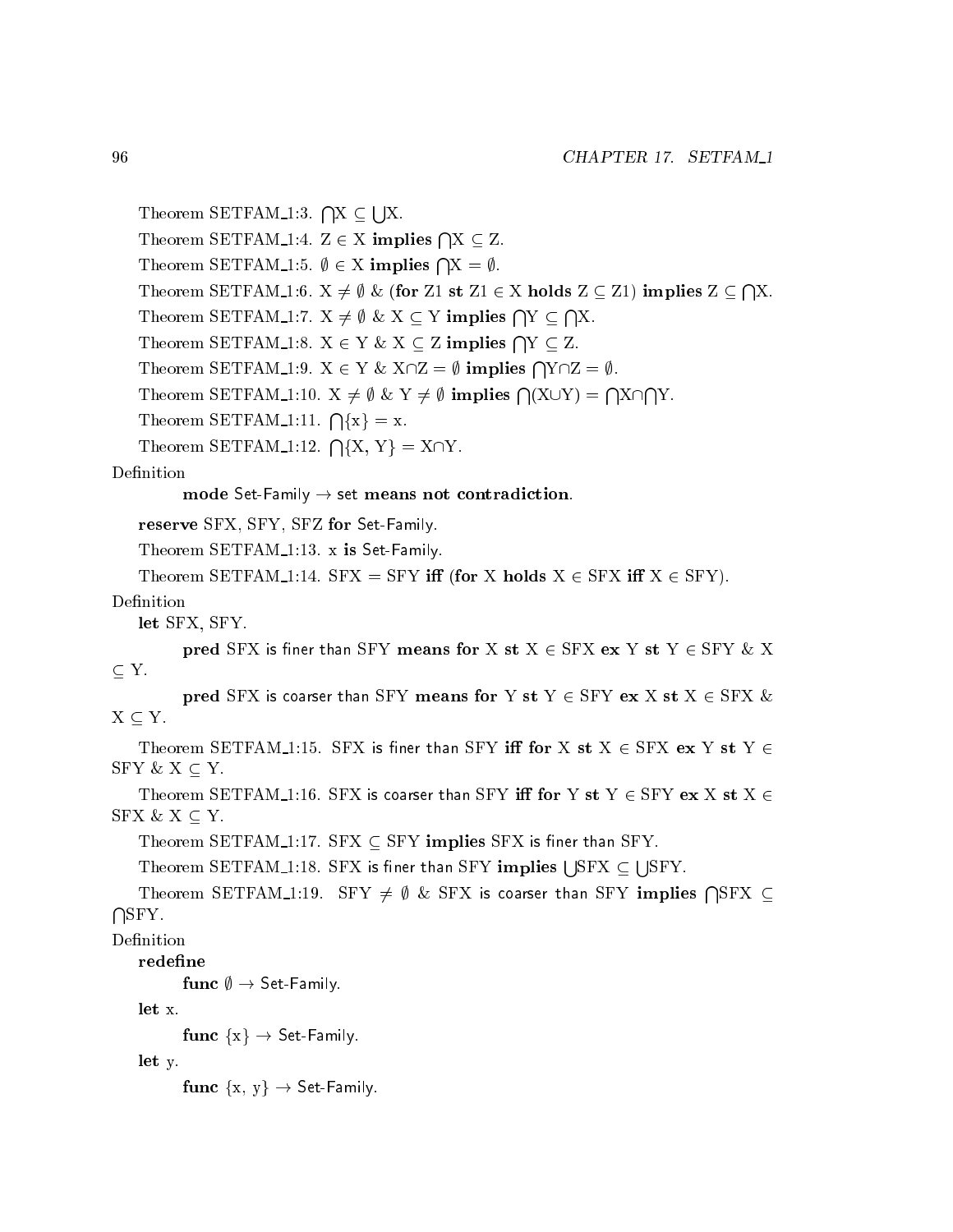Theorem SETFAM  $1:20.$   $\emptyset$  is finer than SFX.

Theorem SETFAM 1:21. SFX is finer than  $\emptyset$  implies SFX =  $\emptyset$ .

Theorem SETFAM 1:22. SFX is finer than SFX.

Theorem SETFAM  $1:23$ . SFX is finer than SFY  $\&$  SFY is finer than SFZ implies SFX is finer than  $SFZ$ .

Theorem SETFAM 1:24. SFX is finer than  ${Y}$  implies for X st  $X \in SFX$  holds X

Theorem SETFAM 1:25. SFX is finer than  $\{X, Y\}$  implies for Z st  $Z \in SFX$  holds  $Z \subseteq X$  or  $Z \subseteq Y$ .

Definition

let SFX, SFY.

func  $\mathbb{U}(SFX, SFY) \rightarrow$  Set-Family means  $Z \in \mathbf{it}$  iff ex X, Y st  $X \in SFX \& Y \in$ SFY  $\& Z = X \cup Y$ .

func  $\mathbb{R}(SFX, SFY) \to Set-Family$  means  $Z \in \mathbf{it}$  iff ex X, Y st  $X \in SFX \& Y \in$  $SFY & Z = X\cap Y$ .

func  $\sim$  (SFX, SFY)  $\rightarrow$  Set-Family means Z  $\in$  it iff ex X, Y st X  $\in$  SFX & Y  $2 \times 2 = 20$   $-2 = 20$ 

Theorem SETFAM 1:26.  $Z \in \mathbb{U}(\text{SFX}, \text{SFY})$  iff ex X, Y st  $X \in \text{SFX}$  & Y  $\in \text{SFY}$  & Z

Theorem SETFAM 1:27.  $Z \in \mathbb{R}$  (SFX, SFY) iff ex X, Y st  $X \in \text{SFX}$  & Y  $\in$  SFY & Z  $= X\cap Y$ .

Theorem SETFAM 1:28.  $Z \in \mathcal{B}(SFX, SFY)$  iff ex X, Y st  $X \in SFX \& Y \in SFY \&$  $Z = X \setminus Y$ .

Theorem SETFAM  $1:29$ . SFX is finer than  $\mathbb{U}(SFX, SFX)$ .

Theorem SETFAM\_1:30.  $\mathbb{M}(SFX, SFX)$  is finer than SFX.

Theorem SETFAM 1:31.  $\sqrt{\text{SFX}}$ , SFX) is finer than SFX.

Theorem SETFAM 1:32.  $\mathbb{U}(SFX, SFY) = \mathbb{U}(SFY, SFX).$ 

Theorem SETFAM 1:33.  $\mathbb{R}(SFX, SFY) = \mathbb{R}(SFY, SFX).$ 

Theorem SETFAM\_1:34. SFX $\cap$ SFY  $\neq \emptyset$  implies  $\bigcap$ SFX $\cap$ **The Company of the Company of the Company of the Company of the Company of the Company of the Company of the Company of the Company of the Company of the Company of the Company of the Company of the Company of the Company The Company of the Company of the Company of the Company of the Company of the Company of the Company of the Company of the Company of the Company of the Company of the Company of the Company of the Company of the Company**  $\cdots$ ,  $\approx$   $\sim$   $\sim$   $\sim$   $\sim$   $\sim$   $\cdots$ 

Theorem SETFAM 1:35. SFY 6= ; implies <sup>X</sup>[  $\sim$  $\sim$ d(fXg, SFY).

Theorem SETFAM 1:36. X\ s a s a  $\cdots$ ,  $\cdots$ ,  $\cdots$   $\cdots$ 

The set  $\mathcal{S}=\mathcal{S}$  is set of  $\mathcal{S}=\mathcal{S}$  . Set of  $\mathcal{S}=\mathcal{S}$  , if  $\mathcal{S}=\mathcal{S}$  is set of  $\mathcal{S}=\mathcal{S}$ s a **The Contract of the Contract of the Contract of the Contract of the Contract of the Contract of The Contract o** rr(fXg, SFY).

Theorem SETFAM 1:38. SFY 6= ; implies X<sup>r</sup>  $\sim$ s a  $\ldots$ ,  $\ldots$ ,  $\sim$   $\ldots$ 

Theorem SETFAM\_1:39. [  $|\text{m(SFX, SFY)} \subset$ s se s and the second state of the second state of the second state of the second state of the second state of the second state in the second state in the second state in the second state in the second state in the second state

Theorem SETFAM<sub>-1</sub>:40. SFX  $\neq \emptyset$  & SFY  $\neq \emptyset$  implies  $\bigcap$ SFX $\cup$ **The Contract of the Contract of the Contract of the Contract of the Contract of the Contract of The Contract o** SFY  $\sim$  $\sim$  ,  $\sim$   $-$ SFY).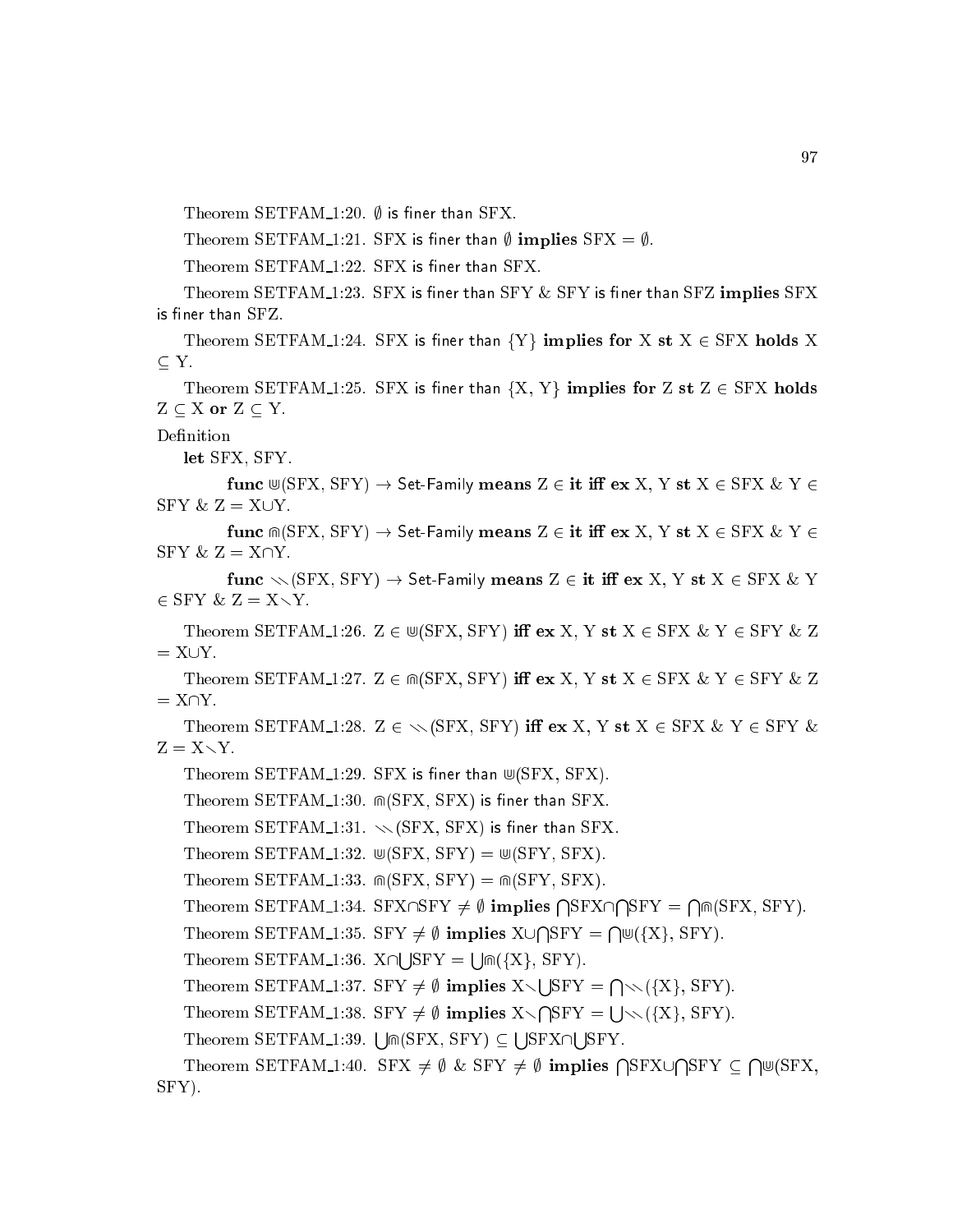$\sim$ 

```
Theorem SETFAM_1:41. SFX \neq \emptyset & SFY \neq \emptyset implies \bigcap \setminus (SFX, SFY) \subseteqThe Contract of the Contract of the Contract of the Contract of the Contract of the Contract of The Contract o
Definition
    let D be set.
             mode Subset-Family of D \rightarrow Subset of bool D means not contradiction.
    Theorem SETFAM 1:42. for F being Subset of bool D holds F is Subset-Family of
D.
    reserve F, G for Subset-Family of D.
    reserve P, Q for Subset of D.
Definition
    let D, F, G.
    redefine
            func F \cup G \rightarrow Subset-Family of D.
            func F \cap G \rightarrow Subset-Family of D.
            func F\diagdown G \rightarrow Subset-Family of D.
    Theorem SETFAM 1:43. X \in F implies X is Subset of D.
Definition
    let D, F.
    redefine
             func \mathsf{E} \to \mathsf{Subset} of D.
Definition
    let D, F.
    redefine
             func \bigcap \mathrm{F} \to \textsf{Subset of D}.Theorem SETFAM 1:44. F = G iff (for P holds P \in F iff P \in G).
    scheme SubFamEx{A() \rightarrow set, P[Subset of A()]}: ex F being Subset-Family of A()
st for B being Subset of A() holds B \in F iff P[B].
Definition
     let D, F.
            func F^c \to Subset-Family of D means for P being Subset of D holds P \in it
\mathbf{m} \mathbf{r} \in \mathbf{r} .
     I neorem SLITAM = 1.45. for P notas P \in F in P^* \in F.
     I neorem SETFAM 1:40. F \neq \emptyset implies F \neq \emptyset.
     Theorem SETFAM 1:47. F 6= ; implies 
Dr
                                                                   s such an an
                                                                            \bigcap (F^c).
     Theorem SETFAM 1:48. F \neq \emptyset implies \Box F^c = \Omega D \diagdownThe Contract of the Contract of the Contract of the Contract of the Contract of the Contract of The Contract o
```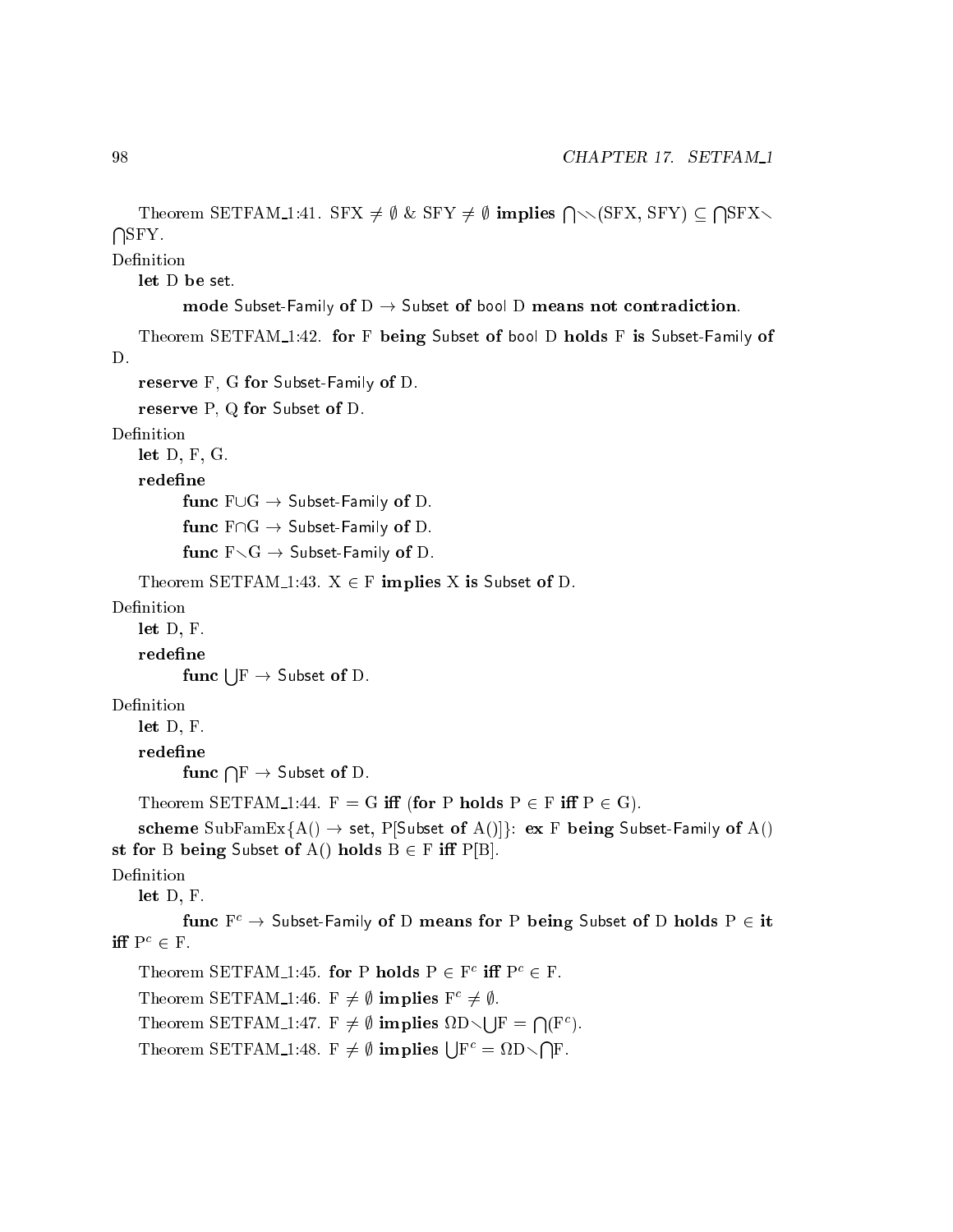# MCART<sub>-1</sub>

### Tuples, Projections and Cartesian Products

by

Andrzej Trybule <sup>1</sup>

Warsaw University (Białystok)

Summary. The purpose of this article is to define projections of ordered pairs, and to introduce triples and quadruples, and their projections. The theorems in this paper may be roughly divided into two groups: theorems describing basic properties of introdu
ed on
epts and theorems related to the regularity, analogous to those proved for ordered pairs in *Some Basic Properties of Sets* by Cz. Bylinski (**ZFMISC**<sub>1</sub>). Cartesian products of subsets are redefined as subsets of Cartesian produ
ts.

The symbols used in this article are introduced in the following vocabularies: FAM\_OP, BOOLE, and COORD. The terminology and notation used in this article have been introduced in the following articles: TARSKI, BOOLE, ENUMSET1, SUBSET<sub>1</sub>, FUNCT<sub>1</sub>, and ordinal1.

reserve v, x, x1, x2, x3, x4, y, y1, y2, y3, y4, z, z1, z2 for Any, X, X1, X2, X3, X4, X5, X6, Y, Y1, Y2, Y3, Y4, Y5, Z, Z1, Z2, Z3, Z4, Z5 for set.

Theorem MCART<sub>1</sub>:1.  $X \neq \emptyset$  implies ex Y st Y  $\in X \&$  Y misses X.

Theorem MCART 1:2.  $X \neq \emptyset$  implies ex Y st Y  $\in X \&$  for Y1 st Y1  $\in Y$  holds Y1 misses X.

<sup>1</sup> Supported by RPBP.III-24.C1.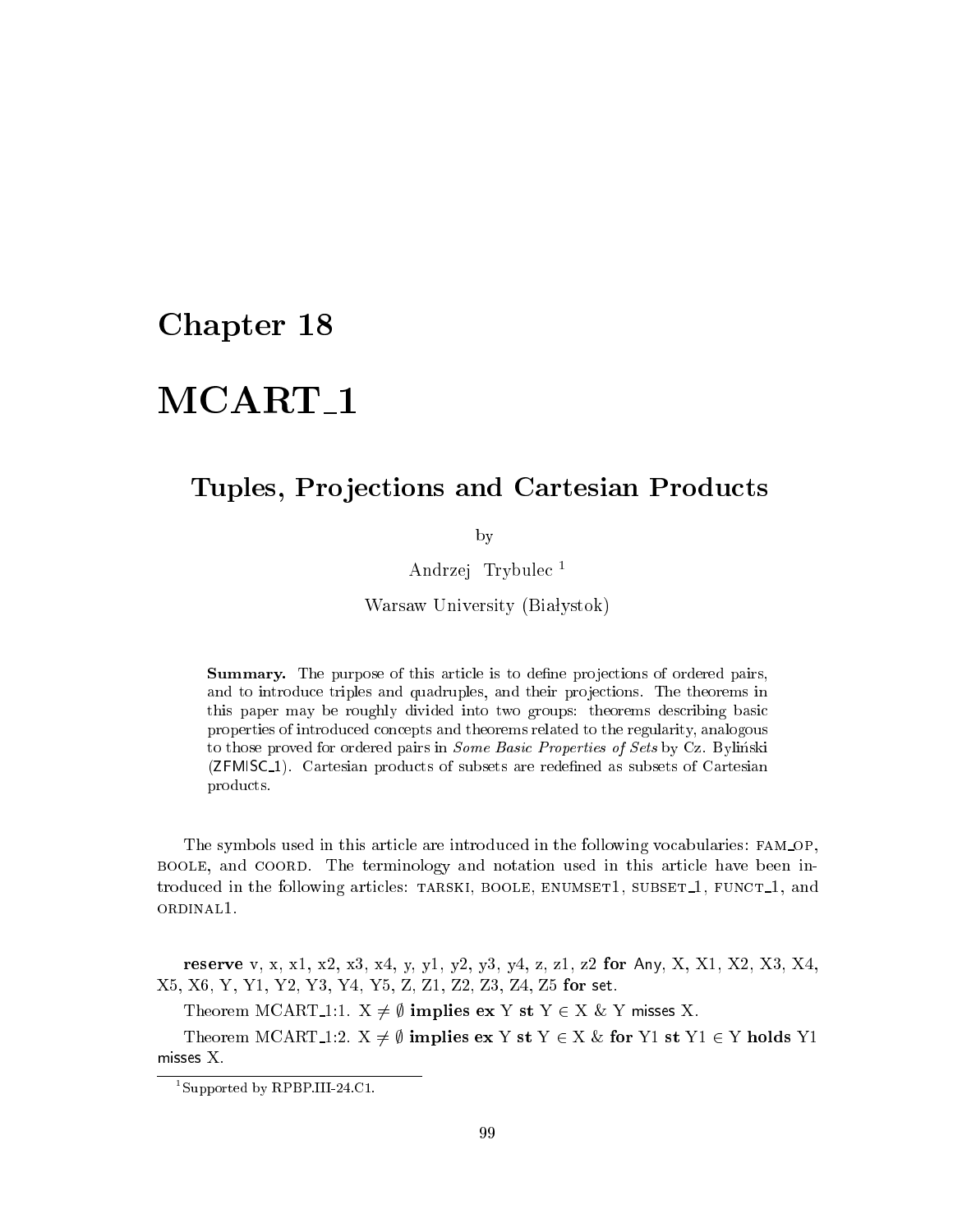```
Y2 \in Y holds Y1 misses X.
   Theorem MCART 1:4. X \neq \emptyset implies ex Y st Y \in X \& for Y1, Y2, Y3 st Y1 \in Y2\& Y2 \in Y3 \& Y3 \in Y holds Y1 misses X.
   Theorem MCART<sub>-1</sub>:5. X \neq \emptyset implies ex Y st Y \in X \& for Y1, Y2, Y3, Y4 st Y1 \inY2 \& Y2 \in Y3 \& Y3 \in Y4 \& Y4 \in Y holds Y1 misses X.
    Theorem MCART<sub>-1</sub>:6. X \neq \emptyset implies ex Y st Y \in X \& for Y1, Y2, Y3, Y4, Y5 st
Y1 \in Y2 \& Y2 \in Y3 \& Y3 \in Y4 \& Y4 \in Y5 \& Y5 \in Y holds Y1 misses X.
Definition
   let x.given x1, x2 being Any such that x = [x1, x2].
          func x_1 means x = [y_1, y_2] implies it y_1.
          func x_2 means x = [y_1, y_2] implies it y_2.
   Theorem MCART 1:7. [x, y]_1 = x \& [x, y]_2 = y.
   Theorem MCART 1:8. (ex x, y st z = [x, y]) implies [z_1, z_2] = z.
   Theorem MCART<sub>1</sub>:9. X \neq \emptyset implies ex v st v \in X \& \text{ not } \text{ex } x, y \text{ st } (x \in X \text{ or } y \in Y)X) \& v = [x, y].Theorem MCART 1:10. z \in [X, Y] implies z_1 \in X \& z_2 \in Y.
   Theorem MCART<sub>-1</sub>:11. (ex x, y st z = [x, y]) & z_1 \in X & z_2 \in Y implies z \in [X,Y\|.
   Theorem MCART 1:12. z \in [[\{x\}, Y]] implies z_1 = x \& z_2 \in Y.
   Theorem MCART 1:13. z \in [[X, \{y\}] implies z_1 \in X \& z_2 = y.
   Theorem MCART 1:14. z \in [[x], {y}]] implies z_1 = x \& z_2 = y.
   Theorem MCART 1:15. z \in \mathbb{K} \{x_1, x_2\}, Y implies (z_1 = x_1 \text{ or } z_1 = x_2) & z_2 \in Y.
   Theorem MCART 1:16. z \in [X, \{y1, y2\}] implies z_1 \in X \& (z_2 = y1 \text{ or } z_2 = y2).
   Theorem MCART 1:17. z \in [[x1, x2], {y}]] implies (z_1 = x1 or z_1 = x2) & z_2 = y.
   Theorem MCART 1:18. z \in [[x], \{y1, y2\}] implies z_1 = x \& (z_2 = y1 \text{ or } z_2 = y2).
   Theorem MCART 1:19. z \in [\{x1, x2\}, \{y1, y2\}] implies (z_1 = x1 or z_1 = x2) & (z_2= y1 or z_2 = y2).
   Theorem MCART 1:20. (ex y, z st x = [y, z]) implies x \neq x_1 \& x \neq x_2.
   reserve xx, xx1, xx2 for Element of X.
   reserve yy, yy1, yy2 for Element of Y.
   Theorem MCART 1:21. X \neq \emptyset & Y \neq \emptyset implies [xx, yy] \in [X, Y].
   Theorem MCART 1:22. X \neq \emptyset & Y \neq \emptyset implies [xx, yy] is Element of [X, Y].
   Theorem MCART 1:23. x \in [X, Y] implies x = [x_1, x_2].
```
Theorem MCART<sub>1</sub>:3.  $X \neq \emptyset$  implies ex Y st Y  $\in X \&$  for Y1, Y2 st Y1  $\in Y2 \&$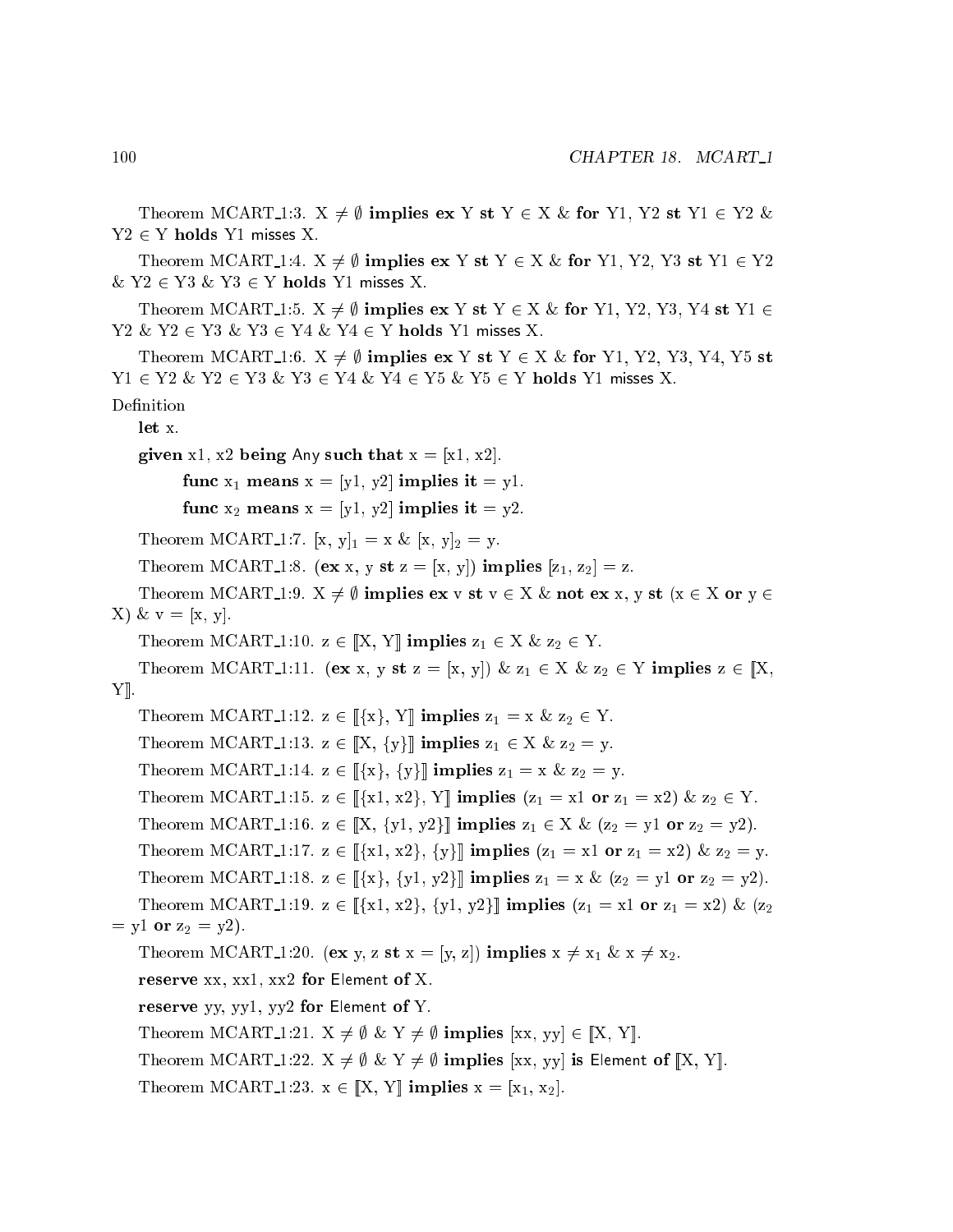Theorem MCART<sub>-1</sub>:24.  $X \neq \emptyset$  &  $Y \neq \emptyset$  implies for x being Element of  $[[X, Y]]$  holds  $x = [x_1, x_2].$ 

Theorem MCART 1:25.  $[\{x1, x2\}, \{y1, y2\}] = \{[x1, y1], [x1, y2], [x2, y1], [x2, y2]\}.$ 

Theorem MCART<sub>-1</sub>:26.  $X \neq \emptyset$  &  $Y \neq \emptyset$  implies for x being Element of  $[[X, Y]]$  holds  $x \neq x_1 \& x \neq x_2.$ 

Definition

let x1, x2, x3.

func [x1, x2, x3] means it = [[x1, x2], x3].

Theorem MCART 1:27. [x1, x2, x3] = [[x1, x2], x3].

Theorem MCART 1:28. [x1, x2, x3] = [y1, y2, y3] implies  $x1 = y1 \& x2 = y2 \& x3$  $=$  y3.

Theorem MCART 1:29.  $X \neq \emptyset$  implies ex v st  $v \in X \& \text{ not } \text{ex } x, y, z \text{ st } (x \in X \text{ or } y)$  $y \in X$ ) &  $v = [x, y, z]$ .

Definition

let x1, x2, x3, x4.

func [x1, x2, x3, x4] means it = [[x1, x2, x3], x4].

Theorem MCART 1:30. [x1, x2, x3, x4] = [[x1, x2, x3], x4].

Theorem MCART 1:31. [x1, x2, x3, x4] = [[[x1, x2], x3], x4].

Theorem MCART 1:32. [x1, x2, x3, x4] = [[x1, x2], x3, x4].

Theorem MCART 1:33. [x1, x2, x3, x4] = [y1, y2, y3, y4] implies  $x1 = y1 \& x2 =$  $y2 \& x3 = y3 \& x4 = y4.$ 

Theorem MCART<sub>-1</sub>:34.  $X \neq \emptyset$  implies ex v st  $v \in X \& \text{not } \in \mathbf{x} \times 1$ , x2, x3, x4 st (x1) 2 X or x2 <sup>2</sup> X) & v = [x1, x2, x3, x4℄.

Theorem MCART 1:35.  $X1 \neq \emptyset$  &  $X2 \neq \emptyset$  &  $X3 \neq \emptyset$  iff  $[[X1, X2, X3]] \neq \emptyset$ .

reserve xx1 for (Element of X1), xx2 for (Element of X2), xx3 for (Element of X3). Theorem MCART 1:36.  $X1 \neq \emptyset$  &  $X2 \neq \emptyset$  &  $X3 \neq \emptyset$  implies ([X1, X2, X3] = [Y1, Y2, Y3|| implies  $X1 = Y1 \& X2 = Y2 \& X3 = Y3$ .

Theorem MCART 1:37.  $[X1, X2, X3] \neq \emptyset \& [X1, X2, X3] = [Y1, Y2, Y3]$  implies  $X1 = Y1 \& X2 = Y2 \& X3 = Y3.$ 

Theorem MCART 1:38.  $[X, X, X] = [Y, Y, Y]$  implies  $X = Y$ .

Theorem MCART 1:39.  $[\{x1\}, \{x2\}, \{x3\}] = \{[x1, x2, x3]\}.$ 

Theorem MCART 1:40.  $[\{x1, y1\}, \{x2\}, \{x3\}] = \{[x1, x2, x3], [y1, x2, x3]\}.$ 

Theorem MCART 1:41.  $[\{x1\}, \{x2, y2\}, \{x3\}] = [\{x1, x2, x3\}, \{x1, y2, x3\}].$ 

Theorem MCART 1:42.  $[\{x1\}, \{x2\}, \{x3, y3\}] = \{[x1, x2, x3], [x1, x2, y3]\}.$ 

Theorem MCART 1:43.  $[\{x1, y1\}, \{x2, y2\}, \{x3\}] = [\{x1, x2, x3\}, [y1, x2, x3], [x1, x2, x3]]$  $y2, x3, [y1, y2, x3].$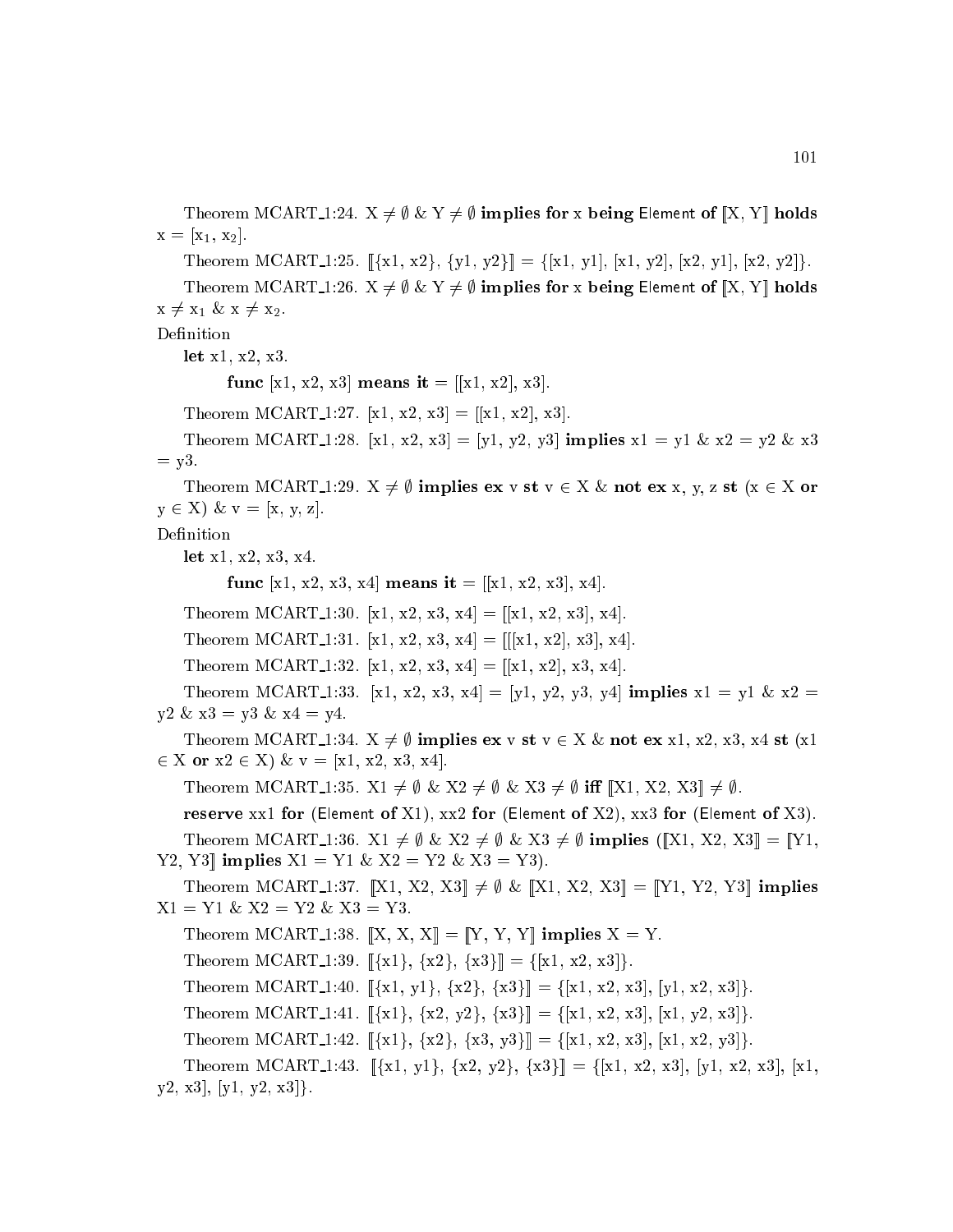Theorem MCART<sub>1</sub>:44.  $[\{x1, y1\}, \{x2\}, \{x3, y3\}] = [\{x1, x2, x3\}, [y1, x2, x3], [x1,$  $x2, y3$ ,  $[y1, x2, y3]$ .

Theorem MCART 1:45.  $[\{x1\}, \{x2, y2\}, \{x3, y3\}] = \{[x1, x2, x3], [x1, y2, x3], [x1,$  $x2, y3$ ,  $\lfloor x1, y2, y3 \rfloor$ .

Theorem MCART 1:46.  $[\{x1, y1\}, \{x2, y2\}, \{x3, y3\}] = [\{x1, x2, x3\}, \{x1, y2, x3\}]$  $[x1, x2, y3], [x1, y2, y3], [y1, x2, x3], [y1, y2, x3], [y1, x2, y3], [y1, y2, y3].$ Definition

let X1, X2, X3.

assume  $X1 \neq \emptyset \& X2 \neq \emptyset \& X3 \neq \emptyset$ .

let x be Element of  $[X1, X2, X3]$ .

func  $x_1 \rightarrow$  Element of X1 means  $x = [x1, x2, x3]$  implies it  $= x1$ .

func  $x_2 \rightarrow$  Element of X2 means  $x = [x_1, x_2, x_3]$  implies it  $= x_2$ .

func  $x_3 \rightarrow$  Element of X3 means  $x = [x1, x2, x3]$  implies it  $= x3$ .

Theorem MCART<sub>1</sub>:47.  $X1 \neq \emptyset \& X2 \neq \emptyset \& X3 \neq \emptyset$  implies for x being Element of [X1, X2, X3] for x1, x2, x3 st x = [x1, x2, x3] holds  $x_1 = x1 \& x_2 = x2 \& x_3 = x3$ .

Theorem MCART\_1:48.  $X1 \neq \emptyset \& X2 \neq \emptyset \& X3 \neq \emptyset$  implies for x being Element of  $[X1, X2, X3]$  holds  $x = [x_1, x_2, x_3]$ .

Theorem MCART\_1:49.  $X \subseteq [X, Y, Z]$  or  $X \subseteq [Y, Z, X]$  or  $X \subseteq [Z, X, Y]$  implies  $X = \emptyset$ .

Theorem MCART\_1:50.  $X1 \neq \emptyset \& X2 \neq \emptyset \& X3 \neq \emptyset$  implies for x being Element of [X1, X2, X3] holds  $x_1 = (x \text{ qua Any})_{11} \& x_2 = (x \text{ qua Any})_{12} \& x_3 = (x \text{ qua Any})_2$ .

Theorem MCART<sub>-1</sub>:51. X1  $\neq \emptyset$  & X2  $\neq \emptyset$  & X3  $\neq \emptyset$  implies for x being Element of [X1, X2, X3] holds  $x \neq x_1 \& x \neq x_2 \& x \neq x_3$ .

Theorem MCART\_1:52.  $\left[\!\left[\text{X1}, \text{X2}, \text{X3}\right]\!\right]$  meets  $\left[\!\left[\text{Y1}, \text{Y2}, \text{Y3}\right]\!\right]$  implies X1 meets Y1 & X2 meets Y2 & X3 meets Y3.

Theorem MCART 1:53.  $[X1, X2, X3, X4] = [[[X1, X2], X3], X4]$ .

Theorem MCART 1:54.  $[[X1, X2], X3, X4] = [[X1, X2, X3, X4]].$ 

Theorem MCART 1:55.  $X1 \neq \emptyset$  &  $X2 \neq \emptyset$  &  $X3 \neq \emptyset$  &  $X4 \neq \emptyset$  iff  $[[X1, X2, X3, X4]]$  $\neq \emptyset$ .

Theorem MCART<sub>-1</sub>:56. X1  $\neq \emptyset$  & X2  $\neq \emptyset$  & X3  $\neq \emptyset$  & X4  $\neq \emptyset$  implies ([X1, X2,  $[X3, X4] = [Y1, Y2, Y3, Y4]$  implies  $X1 = Y1 \& X2 = Y2 \& X3 = Y3 \& X4 = Y4$ .

Theorem MCART 1:57. [X1, X2, X3, X4]  $\neq \emptyset$  & [X1, X2, X3, X4]] = [Y1, Y2, Y3,  $Y4$  implies  $X1 = Y1 \& X2 = Y2 \& X3 = Y3 \& X4 = Y4$ .

Theorem MCART 1:58.  $[[X, X, X, X]] = [[Y, Y, Y, Y]]$  implies  $X = Y$ .

reserve xx4 for Element of X4.

Definition

let X1, X2, X3, X4.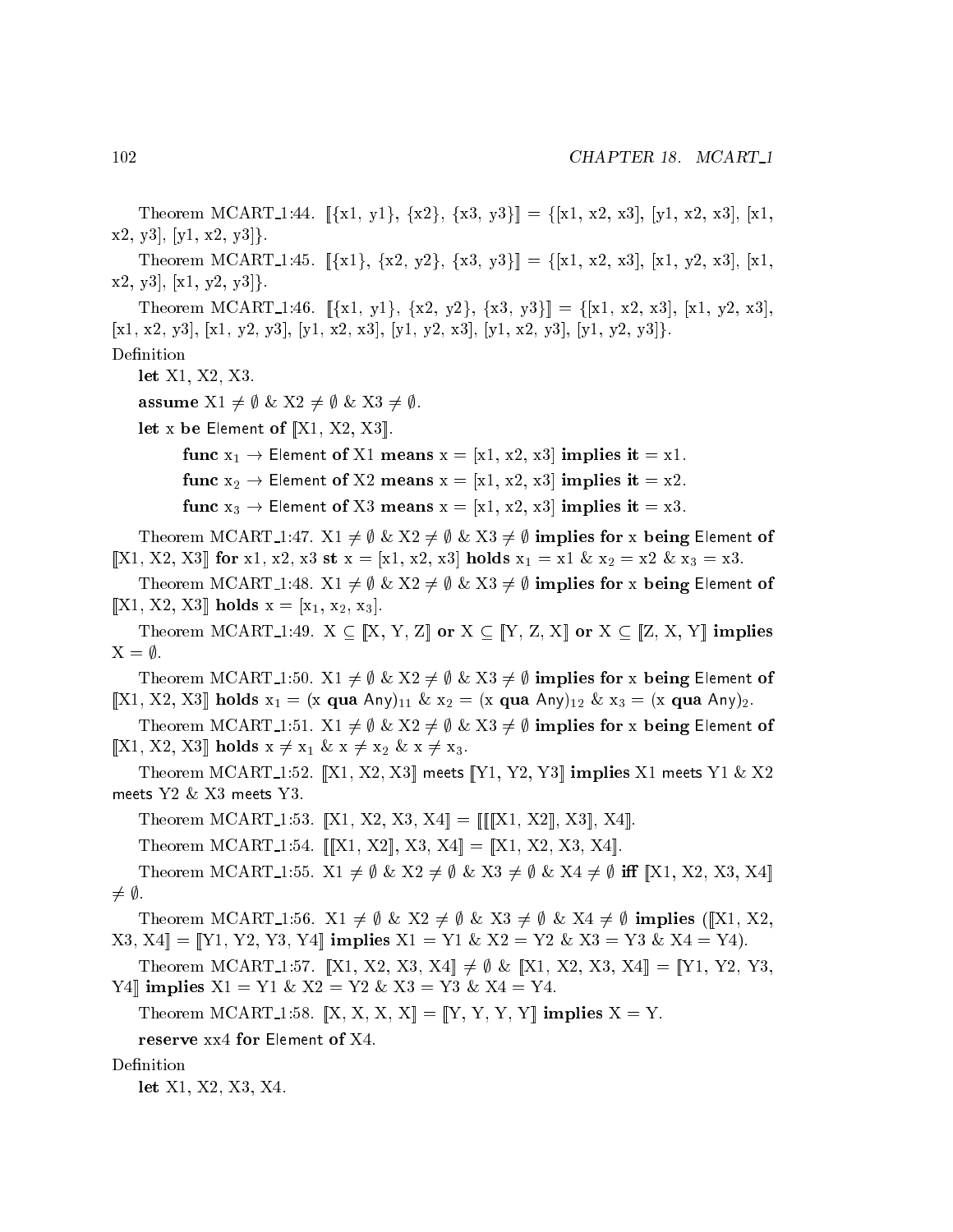assume  $X1 \neq \emptyset \& X2 \neq \emptyset \& X3 \neq \emptyset \& X4 \neq \emptyset$ . let x be Element of  $[[X1, X2, X3, X4]].$ 

> func  $x_1 \rightarrow$  Element of X1 means  $x = [x_1, x_2, x_3, x_4]$  implies it  $= x_1$ . func  $x_2 \rightarrow$  Element of X2 means  $x = [x1, x2, x3, x4]$  implies it  $= x2$ . func  $x_3 \rightarrow$  Element of X3 means  $x = [x1, x2, x3, x4]$  implies it  $= x3$ . func  $x_4 \rightarrow$  Element of X4 means  $x = [x1, x2, x3, x4]$  implies it  $= x4$ .

Theorem MCART 1:59.  $X1 \neq \emptyset \& X2 \neq \emptyset \& X3 \neq \emptyset \& X4 \neq \emptyset$  implies for x being Element of  $[[X1, X2, X3, X4]]$  for x1, x2, x3, x4 st  $x = [x1, x2, x3, x4]$  holds  $x_1 = x1 \&$  $x_2 = x2 \& x_3 = x3 \& x_4 = x4.$ 

Theorem MCART 1:60.  $X1 \neq \emptyset \& X2 \neq \emptyset \& X3 \neq \emptyset \& X4 \neq \emptyset$  implies for x being Element of [X1, X2, X3, X4] holds  $x = [x_1, x_2, x_3, x_4]$ .

Theorem MCART<sub>-1</sub>:61.  $X1 \neq \emptyset \& X2 \neq \emptyset \& X3 \neq \emptyset \& X4 \neq \emptyset$  implies for x being Element of [X1, X2, X3, X4] holds  $x_1 = (x \text{ qua Any})_{111} \& x_2 = (x \text{ qua Any})_{112} \& x_3 =$  $(x \text{ qua Any})_{12} \& x_4 = (x \text{ qua Any})_2.$ 

Theorem MCART 1:62.  $X1 \neq \emptyset \& X2 \neq \emptyset \& X3 \neq \emptyset \& X4 \neq \emptyset$  implies for x being Element of  $[X1, X2, X3, X4]$  holds  $x \neq x_1 \& x \neq x_2 \& x \neq x_3 \& x \neq x_4$ .

Theorem MCART<sub>-1</sub>:63. X1  $\subseteq$  [X1, X2, X3, X4] or X1  $\subseteq$  [X2, X3, X4, X1] or X1  $\subseteq$  $[X3, X4, X1, X2]$  or  $X1 \subseteq [X4, X1, X2, X3]$  implies  $X1 = \emptyset$ .

Theorem MCART<sub>1</sub>:64. [X1, X2, X3, X4] meets [Y1, Y2, Y3, Y4] implies X1 meets  $Y1$  & X2 meets  $Y2$  & X3 meets  $Y3$  & X4 meets  $Y4$ .

Theorem MCART 1:65.  $[\{x1\}, \{x2\}, \{x3\}, \{x4\}] = [\{x1, x2, x3, x4]\}.$ 

Theorem MCART<sub>1</sub>:66.  $\|X, Y\| \neq \emptyset$  implies for x being Element of  $\|X, Y\|$  holds x  $\neq$  x<sub>1</sub> & x  $\neq$  x<sub>2</sub>.

Theorem MCART 1:67.  $x \in [X, Y]$  implies  $x \neq x_1 \& x \neq x_2$ .

reserve A1 for (Subset of X1), A2 for (Subset of X2), A3 for (Subset of X3), A4 for Subset of X4.

reserve x for Element of  $[X1, X2, X3]$ .

Theorem MCART<sub>-1</sub>:68.  $X1 \neq \emptyset$  &  $X2 \neq \emptyset$  &  $X3 \neq \emptyset$  implies for x1, x2, x3 st x = [x1, x2, x3] holds  $x_1 = x1 \& x_2 = x2 \& x_3 = x3$ .

Theorem MCART 1:69. X1  $\neq \emptyset$  & X2  $\neq \emptyset$  & X3  $\neq \emptyset$  & (for xx1, xx2, xx3 st x = [xx1, xx2, xx3] holds  $y1 = xx1$ ] implies  $y1 = x_1$ .

Theorem MCART 1:70.  $X1 \neq \emptyset$  &  $X2 \neq \emptyset$  &  $X3 \neq \emptyset$  & (for xx1, xx2, xx3 st x = [xx1, xx2, xx3] holds  $y2 = xx2$ ] implies  $y2 = x_2$ .

Theorem MCART 1:71.  $X1 \neq \emptyset$  &  $X2 \neq \emptyset$  &  $X3 \neq \emptyset$  & (for xx1, xx2, xx3 st x = [xx1, xx2, xx3] holds  $y3 = xx3$ ] implies  $y3 = x_3$ .

Theorem MCART<sub>1</sub>1:72.  $z \in [X1, X2, X3]$  implies ex x1, x2, x3 st x1  $\in X1$  & x2  $\in$  $X2 \& x3 \in X3 \& z = [x1, x2, x3].$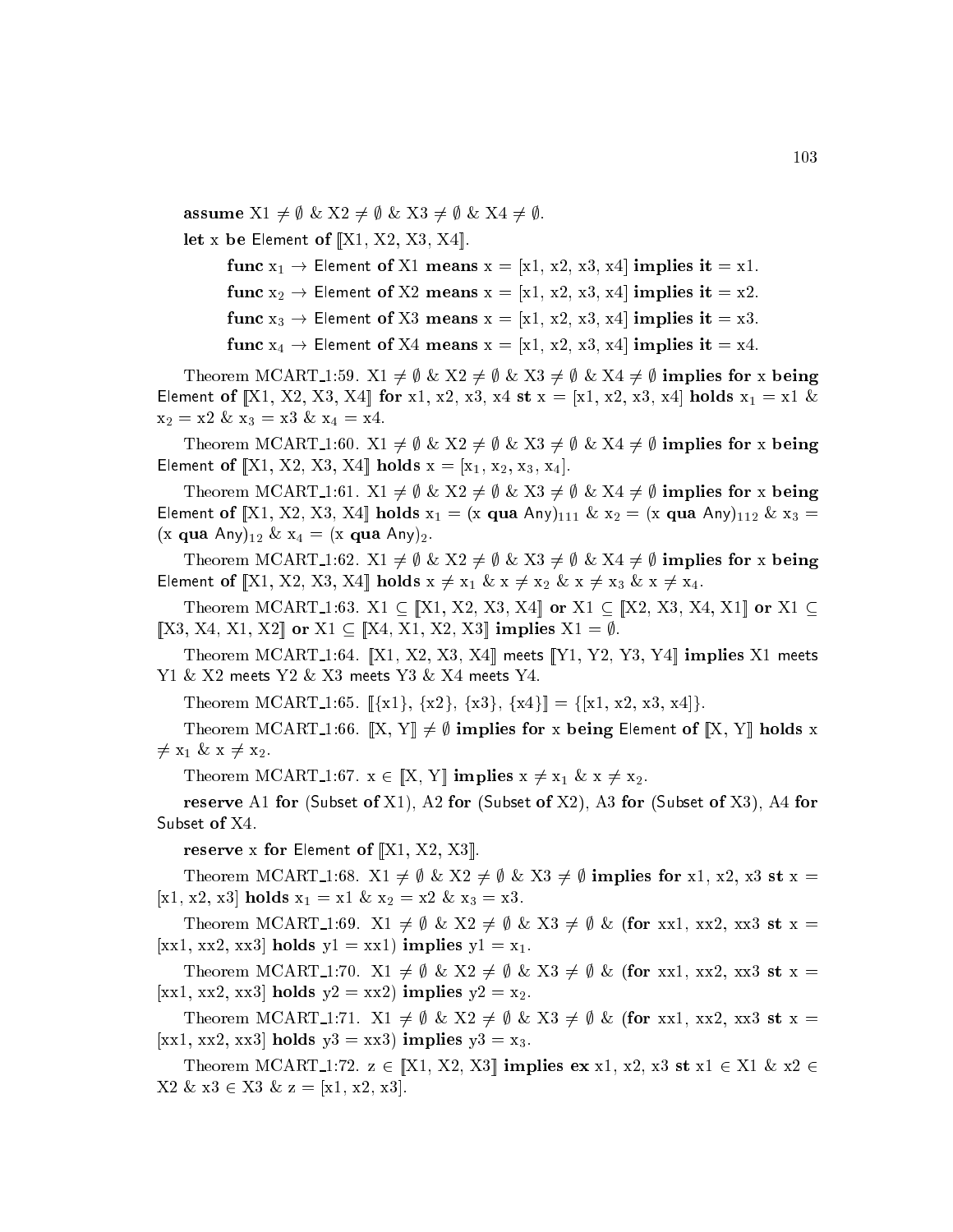Theorem MCART<sub>-1</sub>:73. [x1, x2, x3]  $\in$  [[X1, X2, X3] **iff**  $x1 \in X1$  &  $x2 \in X2$  &  $x3 \in$ X3.

Theorem MCART<sub>1</sub>:74. (for z holds  $z \in Z$  iff  $ex$  x1, x2, x3 st x1  $\in X1$  & x2  $\in X2$  &  $x3 \in X3 \& z = [x1, x2, x3]$  implies  $Z = [X1, X2, X3]$ .

Theorem MCART<sub>-1</sub>:75.  $X1 \neq \emptyset$  &  $X2 \neq \emptyset$  &  $X3 \neq \emptyset$  &  $Y1 \neq \emptyset$  &  $Y2 \neq \emptyset$  &  $Y3 \neq \emptyset$ implies for x being (Element of  $[X1, X2, X3]$ ), y being Element of  $[Y1, Y2, Y3]$  holds  $x = y$  implies  $x_1 = y_1 \& x_2 = y_2 \& x_3 = y_3$ .

Theorem MCART<sub>-1</sub>:76. for x being Element of  $[X1, X2, X3]$  st  $x \in [A1, A2, A3]$ holds  $x_1 \in A1 \& x_2 \in A2 \& x_3 \in A3$ .

Theorem MCART<sub>-1</sub>:77. X1  $\subseteq$  Y1 & X2  $\subseteq$  Y2 & X3  $\subseteq$  Y3 implies  $\llbracket$ X1, X2, X3 $\rrbracket$   $\subseteq$  $[T1, Y2, Y3]$ .

reserve x for Element of  $[X1, X2, X3, X4]$ .

Theorem MCART<sub>-1</sub>:78.  $X1 \neq \emptyset$  &  $X2 \neq \emptyset$  &  $X3 \neq \emptyset$  &  $X4 \neq \emptyset$  implies for x1, x2,  $x3, x4$  st  $x = [x1, x2, x3, x4]$  holds  $x_1 = x1 \& x_2 = x2 \& x_3 = x3 \& x_4 = x4$ .

Theorem MCART<sub>-1</sub>:79.  $X1 \neq \emptyset$  &  $X2 \neq \emptyset$  &  $X3 \neq \emptyset$  &  $X4 \neq \emptyset$  & (for xx1, xx2, xx3,  $xx4$  st  $x = [xx1, xx2, xx3, xx4]$  holds  $y1 = xx1$ ) implies  $y1 = x_1$ .

Theorem MCART<sub>-1</sub>:80.  $X1 \neq \emptyset \& X2 \neq \emptyset \& X3 \neq \emptyset \& X4 \neq \emptyset \& (\text{for xx1, xx2, xx3,})$  $xx4$  st  $x = [xx1, xx2, xx3, xx4]$  holds  $y2 = xx2$  implies  $y2 = x2$ .

Theorem MCART<sub>-1</sub>:81.  $X1 \neq \emptyset$  &  $X2 \neq \emptyset$  &  $X3 \neq \emptyset$  &  $X4 \neq \emptyset$  & (for xx1, xx2, xx3,  $xx4$  st  $x = [xx1, xx2, xx3, xx4]$  holds  $y3 = xx3$  implies  $y3 = x_3$ .

Theorem MCART<sub>-1</sub>:82.  $X1 \neq \emptyset \& X2 \neq \emptyset \& X3 \neq \emptyset \& X4 \neq \emptyset \& (\text{for xx1, xx2, xx3,}}$  $xx4$  st  $x = [xx1, xx2, xx3, xx4]$  holds  $y4 = xx4$ ) implies  $y4 = x_4$ .

Theorem MCART<sub>-1</sub>:83.  $z \in [X1, X2, X3, X4]$  implies ex x1, x2, x3, x4 st x1  $\in X1$  $& x2 \in X2 \& x3 \in X3 \& x4 \in X4 \& z = [x1, x2, x3, x4].$ 

Theorem MCART 1:84. [x1, x2, x3, x4]  $\in$  [X1, X2, X3, X4] iff x1  $\in$  X1 & x2  $\in$  X2 &  $x3 \in X3 \& x4 \in X4$ .

Theorem MCART<sub>1</sub>:85. (for z holds  $z \in Z$  iff ex x1, x2, x3, x4 st x1  $\in X1 \& x2 \in Z$  $X2 \& x3 \in X3 \& x4 \in X4 \& z = [x1, x2, x3, x4]$  implies  $Z = [[X1, X2, X3, X4]].$ 

Theorem MCART 1:86.  $X1 \neq \emptyset$  &  $X2 \neq \emptyset$  &  $X3 \neq \emptyset$  &  $X4 \neq \emptyset$  &  $Y1 \neq \emptyset$  &  $Y2 \neq \emptyset$  &  $Y3 \neq \emptyset$  &  $Y4 \neq \emptyset$  implies for x being (Element of [X1, X2, X3, X4]), y being Element of [Y1, Y2, Y3, Y4] holds  $x = y$  implies  $x_1 = y_1 \& x_2 = y_2 \& x_3 = y_3 \& x_4 = y_4$ .

Theorem MCART 1:87. for x being Element of [X1, X2, X3, X4] st  $x \in [A1, A2, A2]$ A3, A4 holds  $x_1 \in A1 \& x_2 \in A2 \& x_3 \in A3 \& x_4 \in A4$ .

Theorem MCART<sub>-1</sub>:88. X1  $\subseteq$  Y1 & X2  $\subseteq$  Y2 & X3  $\subseteq$  Y3 & X4  $\subseteq$  Y4 implies |X1,  $[X2, X3, X4] \subseteq [Y1, Y2, Y3, Y4].$ 

Definition

let X1, X2, A1, A2.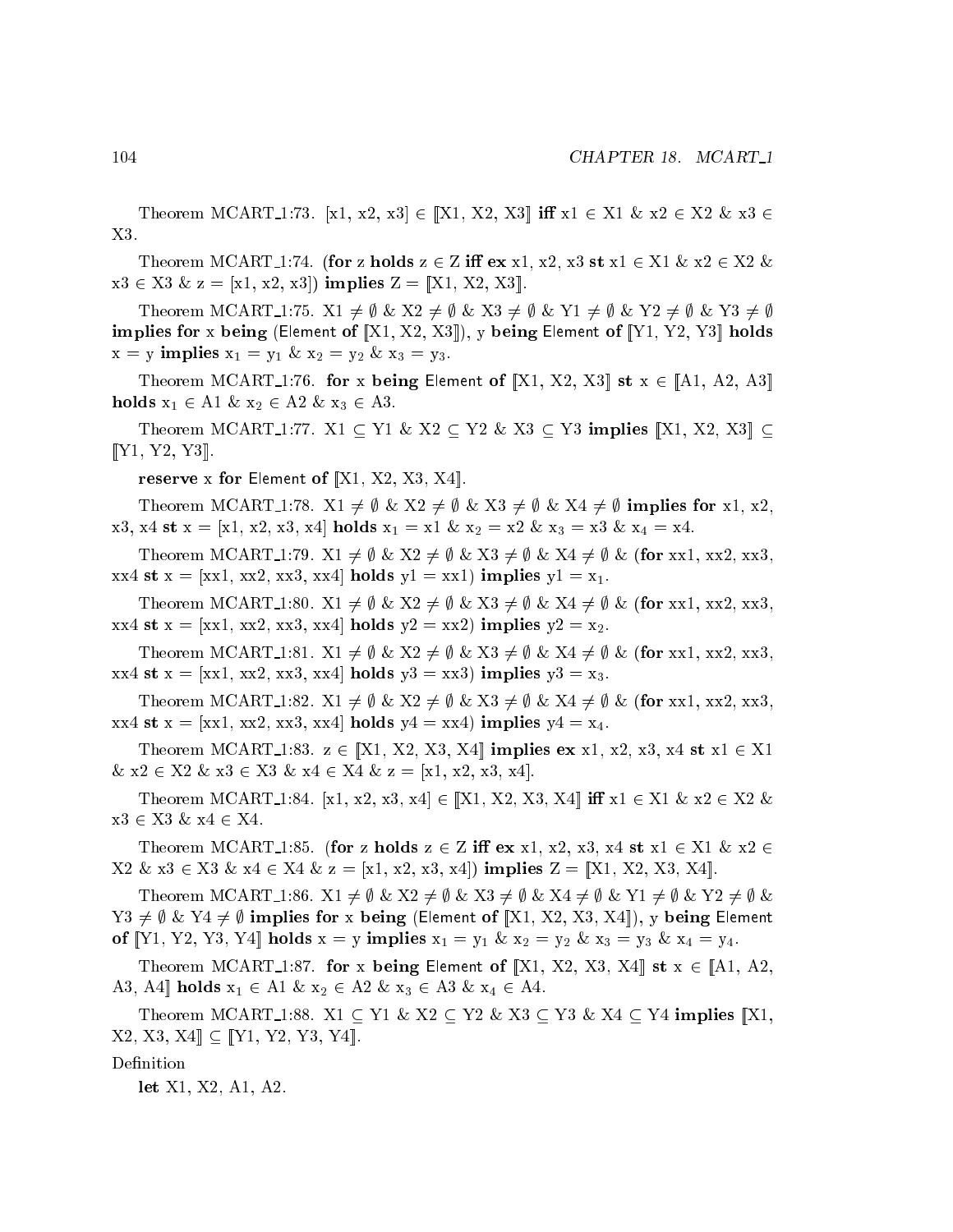redefine  $\label{eq:1} \textbf{func}\ [\![\mathrm{A1},\ \mathrm{A2}]\!] \rightarrow \textsf{Subset of}\ [\![\mathrm{X1},\ \mathrm{X2}]\!].$ Definition let X1, X2, X3, A1, A2, A3. redefine func  $[A1, A2, A3] \rightarrow$  Subset of  $[X1, X2, X3]$ . Definition let X1, X2, X3, X4, A1, A2, A3, A4. redefine func  $[A1, A2, A3, A4] \rightarrow$  Subset of  $[X1, X2, X3, X4]$ .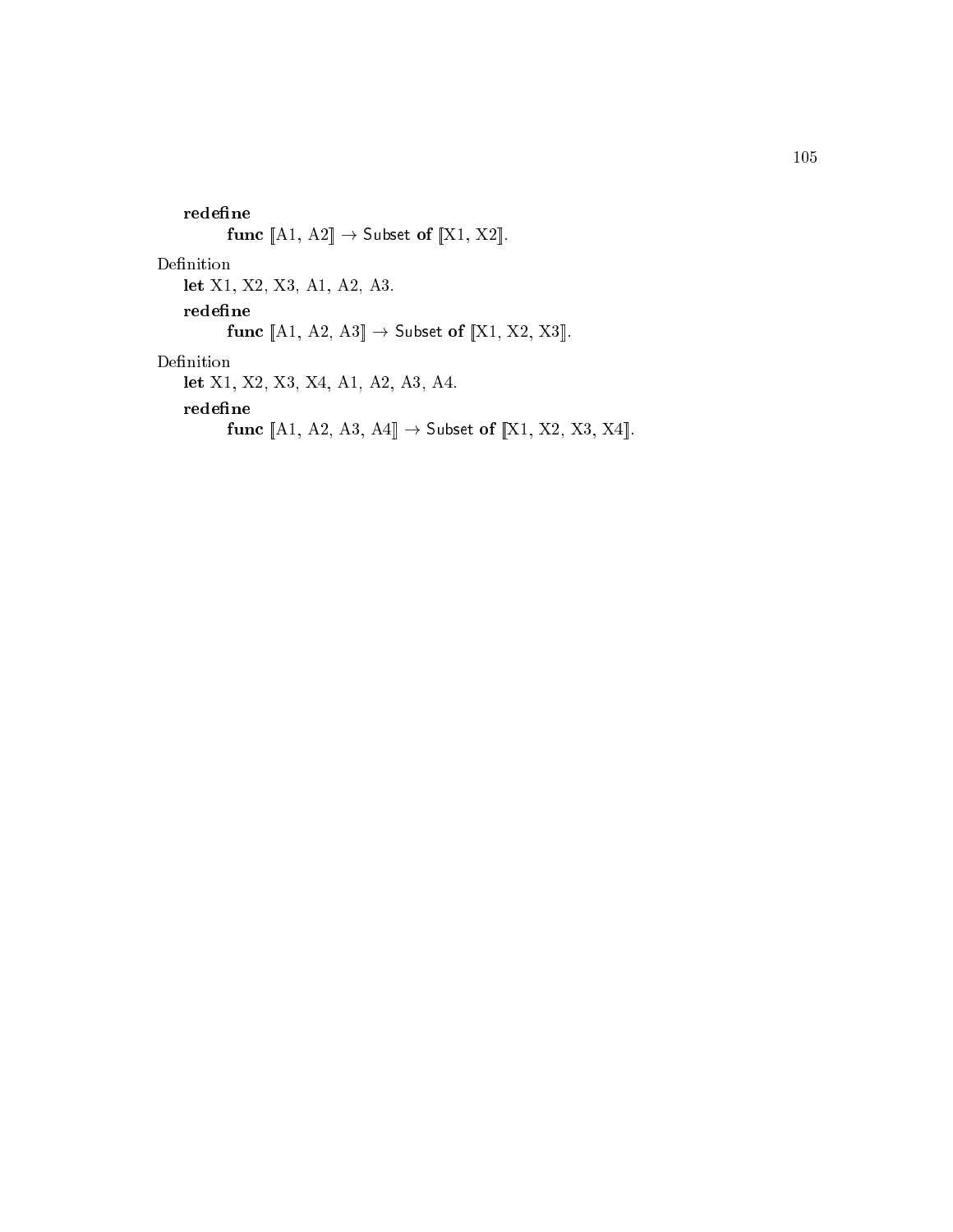## Basi Properties of Real Numbers

by

Krzysztof Hryniewie
ki <sup>1</sup>

Warsaw University

**Summary.** Basic facts of arithmetics of real numbers are presented: definitions and properties of the omplement element, the inverse element, subtra
tion and division; some basic properties of the set REAL (e.g. density), and the scheme of separation for sets of reals.

The symbols used in this article are introduced in vocabularies REAL\_1 and BOOLE. The articles TARSKI and BOOLE provide the terminology and notation for this article.

reserve x, y, z, t for Real. reserve a, b, c, d for Element of REAL. reserve r for Any. Definition let x, y. redefine func  $x+y \rightarrow$  Real. func  $x \cdot y \rightarrow$  Real. Theorem REAL 1:1. r is Real iff  $r \in \text{REAL}$ .

<sup>1</sup> Supported by RPBP.III-24.C1.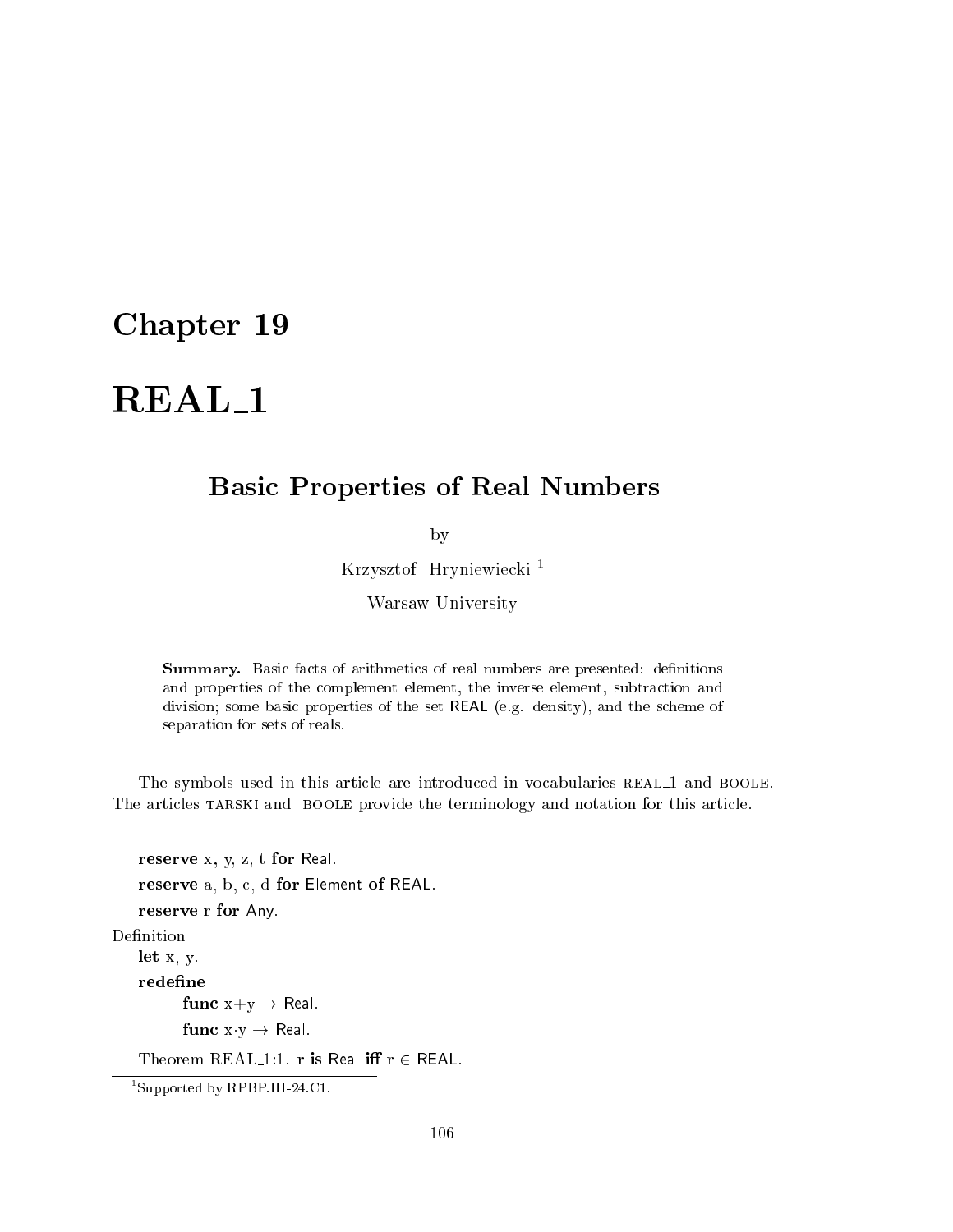```
Theorem REAL 1:2. x+y = y+x.
    Theorem REAL 1:3. x+(y+z) = (x+y)+z.
    Theorem REAL 1:4. x+0 = x \& 0+x = x.
    Theorem REAL 1:5. x \cdot y = y \cdot x.
     Theorem REAL 1:6. x \cdot (y \cdot z) = (x \cdot y) \cdot z.
    Theorem REAL 1:7. x \cdot 1 = x \& 1 \cdot x = x.
     Theorem REAL 1:8. (x+y) \cdot z = x \cdot z + y \cdot z \& z \cdot (x+y) = z \cdot x + z \cdot y.
    Theorem REAL 1:9. (z \neq 0 \& x \neq y) implies (x \cdot z \neq y \cdot z \& z \cdot x \neq y \cdot z \& z \cdot x \neq z \cdot y \& x \cdot z \neq z \cdot y \cdot z \& x \cdot z \neq z \cdot y \cdot z \& x \cdot z \neq z \cdot y \cdot z \& x \cdot z \neq z \cdot y \cdot z \& x \cdot z \neq z \cdot y \cdot z \& x \cdot z \neq z \cdot y \cdot z \& x \cdot z \neq z \cdot y \cdot z \& x \cdot z \neq z \cdot y \cdot z \& x \cdot z \neq z \cdotx \cdot z \neq z \cdot y).
     Theorem REAL 1:10. (z+x = z+y \text{ or } x+z = y+z \text{ or } z+x = y+z \text{ or } x+z = z+y)implies x = y.
    Theorem REAL 1:11. x \neq y iff x+z \neq y+z.
     Theorem REAL 1:12. (z \neq 0 \& (x \cdot z = y \cdot z) or z \cdot x = z \cdot y or x \cdot z = z \cdot y or z \cdot x = y \cdot z))
implies x = y.
Definition
    let x.
             func-x \rightarrow Real means x+it = 0.
    assume x \neq 0.
             func x^{-1} \rightarrow Real means x \cdot it = 1.
Definition
    let x, y.
             func x-y \rightarrow Real means it = x+(-y).
    assume y \neq 0.
              func x/y \rightarrow Real means it = x \cdot y^{-1}.
    Theorem REAL 1:13. x + -x = 0 \& -x +x = 0.
    Theorem REAL 1:14. x-y = x + -y.
     Theorem REAL 1:15. x \neq 0 implies x \cdot x^{-1} = 1 \& x^{-1} \cdot x = 1.
     Theorem REAL 1:16. y \neq 0 implies (x/y = x \cdot y^{-1} \& x/y = y^{-1} \cdot x).
    Theorem REAL 1:17. x+y-z = x+(y-z).
    Theorem REAL 1:18. -(-x) = x.
    Theorem REAL 1:19. 0-x = x.
    Theorem REAL 1:20. x \cdot 0 = 0 & 0 \cdot x = 0.
     Theorem REAL 1:21. (-x)\cdot y = -(x\cdot y) \& x\cdot (-y) = -(x\cdot y) \& (-x)\cdot y = x\cdot (-y).Theorem REAL 1:22. x \neq 0 if -x \neq 0.
     Theorem REAL 1:23. x \cdot y = 0 iff (x = 0 or y = 0).
```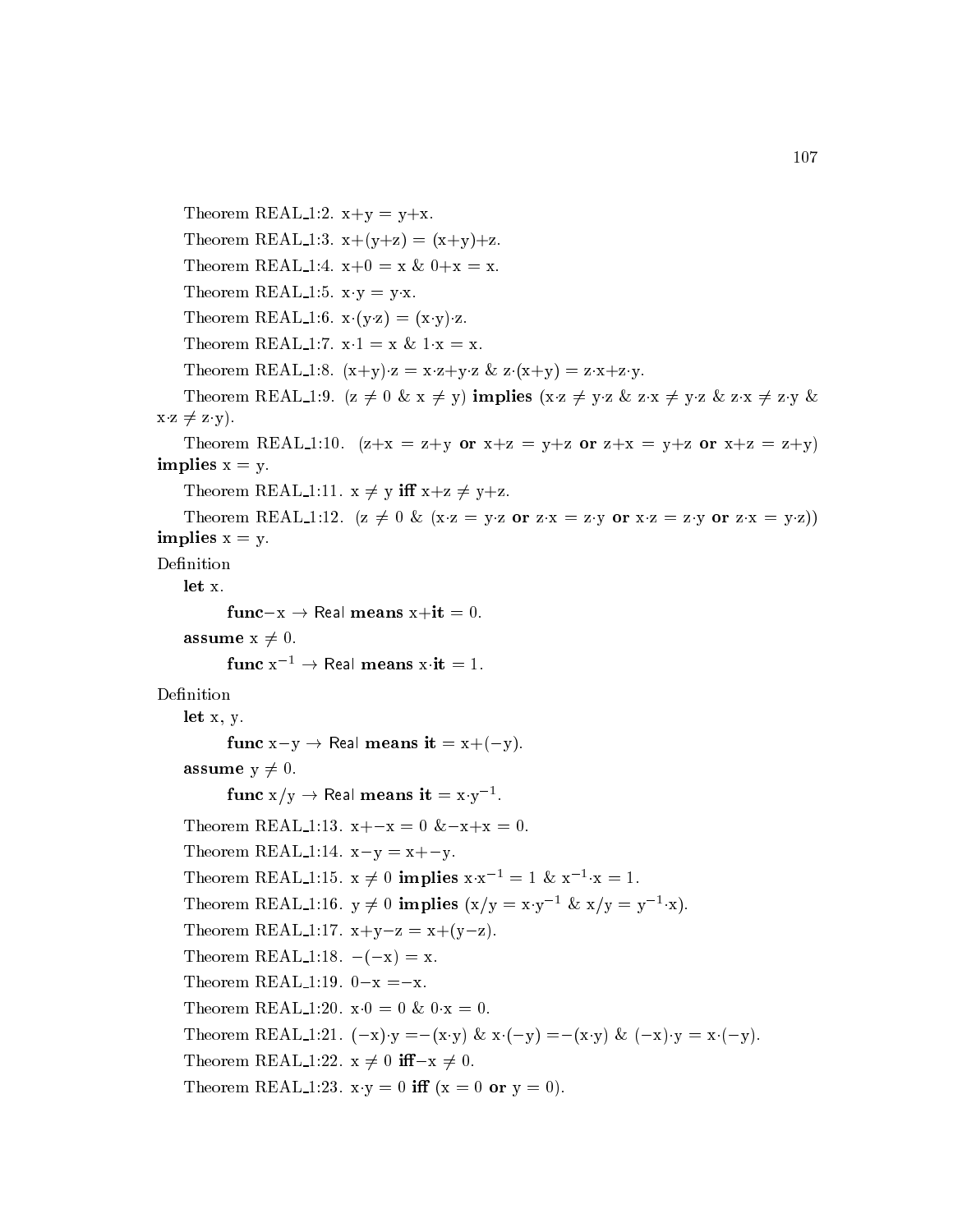Theorem REAL 1:24.  $x \neq 0$  &  $y \neq 0$  implies  $x^{-1} \cdot y^{-1} = (x \cdot y)^{-1}$ . Theorem REAL 1:25.  $x-0 = x$ . Theorem REAL  $1:26. -0 = 0.$ Theorem REAL 1:27.  $x-(y+z) = x-y-z$ . Theorem REAL 1:28.  $x-(y-z) = x-y+z$ . Theorem REAL 1:29.  $x \cdot (y-z) = x \cdot y - x \cdot z$  &  $(y-z) \cdot x = y \cdot x - z \cdot x$ . Theorem REAL 1:30.  $x+z = y$  implies  $(x = y-z \& z = y-x)$ . Theorem REAL-1:31.  $x \neq 0$  implies  $x^{-1} \neq 0$ . Theorem REAL 1:32.  $x \neq 0$  implies  $x^{-1-1} = x$ . Theorem REAL 1:33.  $x \neq 0$  implies  $(1/x = x^{-1} \& 1/x^{-1} = x)$ . Theorem REAL 1:34.  $x \neq 0$  implies  $x(1/x) = 1$  &  $(1/x) \cdot x = 1$ . Theorem REAL 1:35. ( $y \neq 0$  &  $t \neq 0$ ) implies  $(x/y) \cdot (z/t) = (x-z)/(y \cdot t)$ . Theorem REAL 1:36.  $x-x = 0$ . Theorem REAL 1:37.  $x \neq 0$  implies  $x/x = 1$ . Theorem REAL 1:38.  $y \neq 0$  &  $z \neq 0$  implies  $x/y = (x-z)/(y-z)$ . Theorem REAL 1:39.  $y \neq 0$  implies  $(-x/y = (-x)/y \& x/(-y) = -x/y)$ . Theorem REAL 1:40.  $z \neq 0$  implies  $(x/z+y/z) = (x+y)/z$   $\& (x/z-y/z) = (x-y)/z$ . Theorem REAL 1:41.  $y \neq 0$  &  $t \neq 0$  implies  $(x/y+z/t = (x-t+z-y)/(y \cdot t))$  &  $(x/y-z/t$  $=$   $(x \cdot t - z \cdot y)/(y \cdot t)$ . Theorem REAL 1:42.  $y \neq 0$  &  $z \neq 0$  implies  $x/(y/z) = (x-z)/y$ . Theorem REAL 1:43.  $y \neq 0$  implies  $x/y \cdot y = x$ . Theorem REAL 1:44. for x, y ex z st (x = y+z & x = z+y). Theorem REAL 1:45. for x, y st  $y \neq 0$  ex z st  $(x = y \cdot z \& x = z \cdot y)$ . Theorem REAL 1:46.  $x \leq y \& y \leq x$  implies  $x = y$ . Theorem REAL 1:47.  $x \leq y \& y \leq z$  implies  $x \leq z$ . Theorem REAL 1:48.  $x \leq y$  or  $y \leq x$ . Theorem REAL 1:49.  $x \leq y$  implies  $(x+z) \leq y+z \leq x-z \leq y-z$ . Theorem REAL 1:50.  $x \leq y$  iff-y  $\leq -x$ . Theorem REAL 1:51. x <sup>6</sup> y & 0 <sup>6</sup> z implies (xz <sup>6</sup> yz & zx <sup>6</sup> zy & zx <sup>6</sup> yz &  $x \cdot z \leqslant z \cdot y$ . Theorem REAL 1:52.  $x \leq y \& z \leq 0$  implies  $(y \cdot z \leq x \cdot z \& z \cdot y \leq z \cdot x \& y \cdot z \leq z \cdot x \& z \cdot y \cdot z \leq z \cdot y \cdot z \leq z \cdot y \cdot z \leq z \cdot y \cdot z \leq z \cdot y \cdot z \leq z \cdot y \cdot z \leq z \cdot y \cdot z \leq z \cdot y \cdot z \leq z \cdot y \cdot z \leq z \cdot y \cdot z \leq z \cdot y \cdot z \leq z \cdot y \cdot z \leq z \cdot y \cdot z \leq z \cdot y \cdot z \$  $z \cdot y \leqslant x \cdot z$ . Theorem REAL 1:53.  $x \leq y$  iff  $x+z \leq y+z$ . Theorem REAL 1:54.  $x \leq y$  iff  $x-z \leq y-z$ .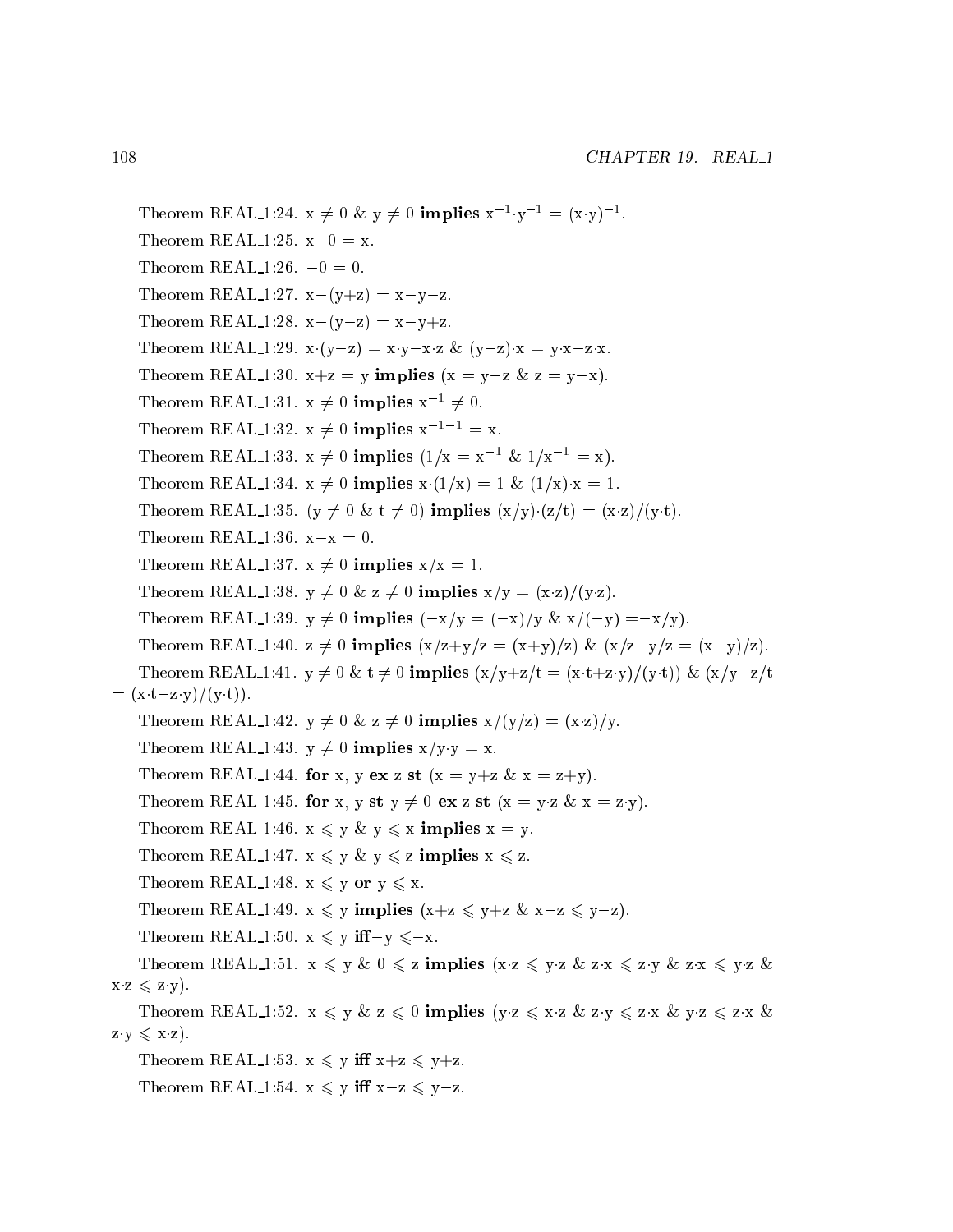```
Theorem REAL 1:55. (x \leq y \& z \leq t) implies (x+z \leq y+t \& x+z \leq t+y \& z+x \leq tt+y \& z+x \leq y+t.
    Theorem REAL 1:56. x \leq x.
    let x, y.
           pred x < y means x \leq y \& x \neq y.
    Theorem REAL 1:57. x < y iff (x \leq y \& x \neq y).
    Theorem REAL 1:58. ((x \leq y \& y < z) or (x < y \& y \leq z) or (x < y \& y < z))implies x < z.
    Theorem REAL 1:59. x < y implies (x+z < y+z \& x-z < y-z \& z+x < z+y \& x+z\langle z+y \& z+x \langle y+z \rangle.
    Theorem REAL 1:60. (x+z < y+z \text{ or } z+x < z+y \text{ or } x+z < z+y \text{ or } z+x < y+z \text{ or } z+y+zx-z < y-z) implies x < y.
    Theorem REAL 1:61. x \neq y implies x < y or y < x.
    Theorem REAL 1:62. not x < y iff y \leq x.
    Theorem REAL 1:63. x < y or y < x or x = y.
    Theorem REAL 1:64. x < y implies not y < x.
    Theorem REAL 1:65. 0 < 1.
    Theorem REAL 1:66. x < 0 iff 0 < -x.
    Theorem REAL 1:67. ((x < y \& z \leq t) or (x \leq y \& z < t) or (x < y \& z < t))implies (x+z < y+t \& z+x < y+t \& z+x < t+y \& x+z < t+y).
    Theorem REAL 1:68. x < y iff-y \lt -x.
    Theorem REAL 1:69. for x, y st 0 < x holds y < y+x.
    Theorem REAL 1:70. 0 < z \& x < y implies (x \cdot z < y \cdot z \& z \cdot x < z \cdot y \& x \cdot z < z \cdot y \& x \cdot z \& x \cdot y \& x \cdot z \& x \cdot y \& x \cdot z \& x \cdot y \& x \cdot z \& x \cdot z \& x \cdot z \& x \cdot z \& x \cdot z \& x \cdot z \& x \cdot z \& x \cdot z \& x \cdot z \& x \cdot z \& x \cdot z \& x \cdot z \& x \cdot z \& x \cdot z \& x \cdot z \& x \cdot z \& x \cdot z \& x \cdot z \& x \cdot z \z \cdot x < y \cdot z).
    Theorem REAL 1:71. z < 0 \& x < y implies (y \cdot z < x \cdot z \& z \cdot y < z \cdot x \& y \cdot z < z \cdot x \& x \cdot z \wedge z \cdot y \cdot z = z \cdot y \cdot z \cdot y \cdot zz \cdot y < x \cdot z).
     Theorem REAL 1:72. 0 < z implies 0 < z^{-1}.
    Theorem REAL 1:73. 0 < z implies (x < y iff x/z < y/z.
    Theorem REAL 1:74. z < 0 implies (x < y iff y/z < x/z).
    Theorem REAL 1:75. x < y implies ex z st x < z & z < y.
    Theorem REAL 1:76. for x ex y st x < y.
    Theorem REAL 1:77. for x ex y st y < x.
    Theorem REAL 1:78. for X, Y being Subset of REAL st (ex x st x \in X) & (ex x st
x \in Y) & for x, y st x \in X & y \in Y holds x \leq y ex z st for x, y st x \in X & y \in Yholds x \leq z \& z \leq y.
```
109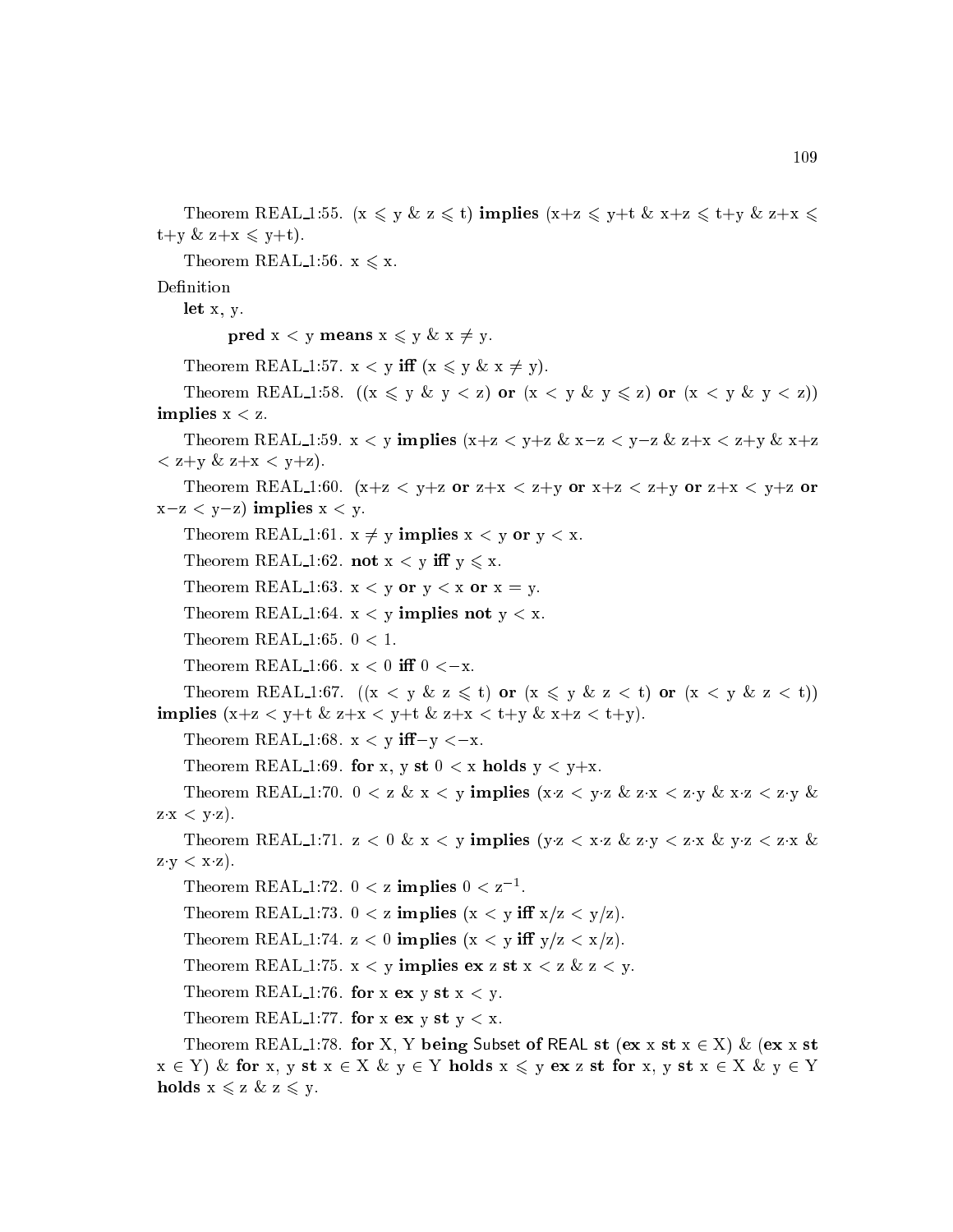scheme SepReal{P[Real]}: ex X being set of Real st for x holds  $x \in X$  iff  $P[x]$ . Theorem REAL 1:79.  $y = -x$  iff  $x+y = 0$ . Theorem REAL 1:80. for x, y st  $x \neq 0$  holds  $y = x^{-1}$  iff  $x \cdot y = 1$ . Theorem REAL 1:81. for x, y st  $x \neq 0$  &  $y \neq 0$  holds  $(x/y)^{-1} = y/x$ . Theorem REAL 1:82. for x, y, z, t st  $y \neq 0$  & z  $\neq 0$  & t  $\neq 0$  holds  $(x/y)/(z/t)$  =  $(x \cdot t)/(y \cdot z).$ Theorem REAL 1:83.  $-(x-y) = y-x$ . Theorem REAL 1:84.  $(x+y \leq z \text{ iff } x \leq z-y)$ . Theorem REAL 1:85.  $(x+y \leq z \text{ iff } y \leq z-x)$ . Theorem REAL 1:86.  $(x \leq y+z \text{ iff } x-y \leq z)$ . Theorem REAL 1:87.  $(x \leq y+z \text{ iff } x-z \leq y)$ . Theorem REAL 1:88.  $(x+y < z \text{ iff } x < z-y)$ . Theorem REAL 1:89.  $(x+y < z \text{ iff } y < z-x)$ . Theorem REAL 1:90.  $(x < z+y$  iff  $x-z < y$ ). Theorem REAL 1:91.  $(x < y+z \text{ iff } x-z < y)$ . Theorem REAL 1:92.  $((x \le y \& z \le t)$  implies  $x-t \le y-z)$  &  $(((x < y \& z \le t)$  or  $(x \leq y \& z < t)$  or  $(x < y \& z < t)$  implies  $x-t < y-z$ ). Theorem REAL 1:93.  $0 \leq x \cdot x$ .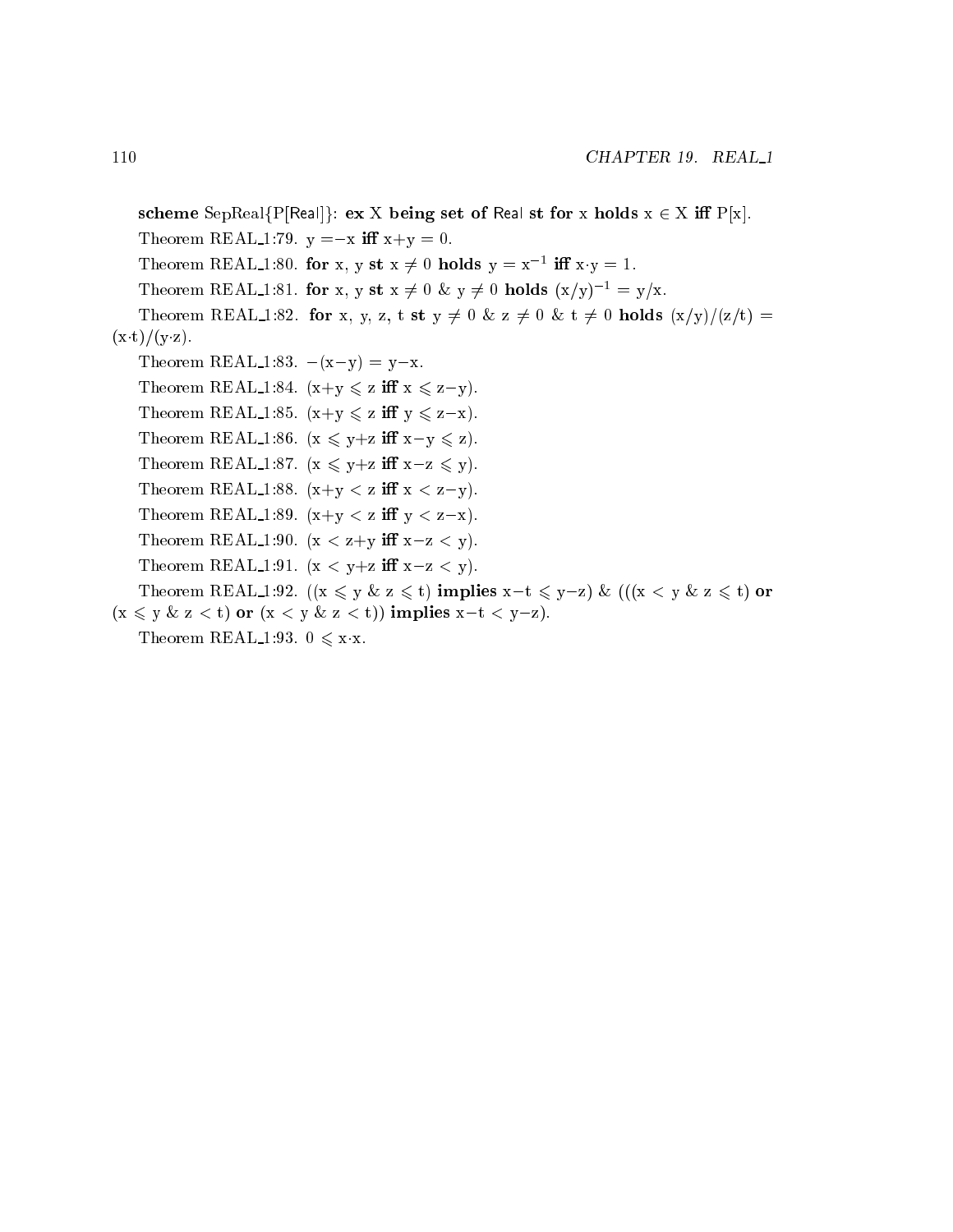# **ORDINAL1**

Transfinite Induction and Defining by Transfinite Induction

by

Grzegorz Ban
erek <sup>1</sup>

Warsaw University (Białystok)

**Summary.** We introduce some consequences of the regularity axiom, the successor of a set,  $\in$ -transitivity and  $\in$ -connectedness, the definition and basic properties of ordinal numbers and sets of ordinals, transfinite sequences, transfinite induction, and schemes of defining by transfinite induction.

The symbols used in this article are introduced in the following vocabularies: BOOLE, fam op, real 1, fun rel, fun
, and ordinal. The terminology and notation used in this article have been introduced in the following articles: TARSKI, BOOLE, ENUMSET1, and FUNCT<sub>-1</sub>.

reserve X, Y, Z, A, B, C, X1, X2, X3, X4, X5, X6 for set, x, y, z, a, b, c for Any. Theorem ORDINAL1:1. not  $X \in X$ . Theorem ORDINAL1:2. not  $(X \in Y \& Y \in X)$ . Theorem ORDINAL1:3. not  $(X \in Y \& Y \in Z \& Z \in X)$ . Theorem ORDINAL1:4. not  $(X1 \in X2 \& X2 \in X3 \& X3 \in X4 \& X4 \in X1)$ . Theorem ORDINAL1:5. not  $(X1 \in X2 \& X2 \in X3 \& X3 \in X4 \& X4 \in X5 \& X5 \in X4$ X1).

<sup>1</sup> Supported by RPBP.III-24.C1.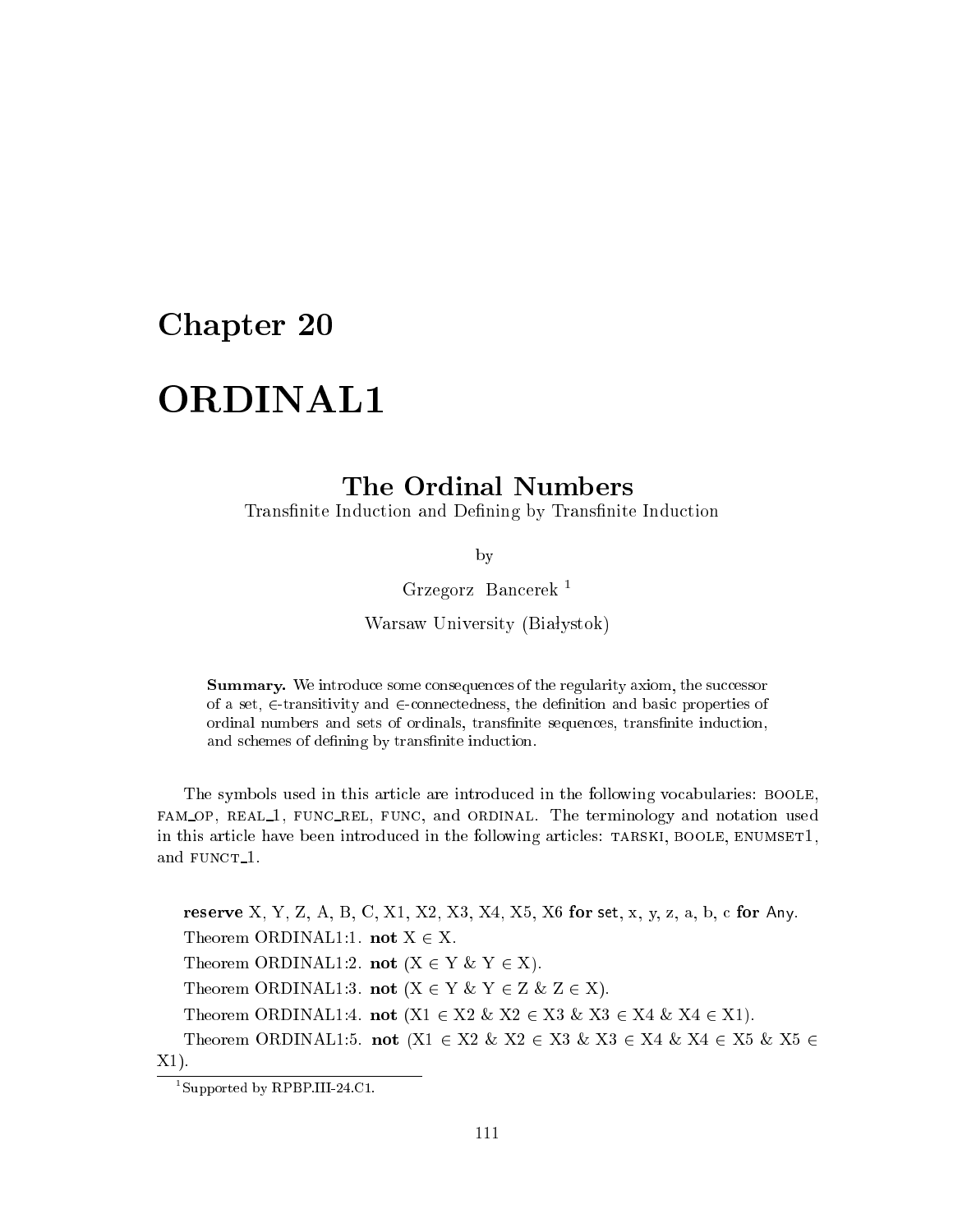Theorem ORDINAL1:6. not  $(X1 \in X2 \& X2 \in X3 \& X3 \in X4 \& X4 \in X5 \& X5 \in X4$  $X6 \& X6 \in X1$ ).

Theorem ORDINAL1:7.  $Y \in X$  implies not  $X \subseteq Y$ .

scheme Comprehension ${A() \rightarrow set, P[set]}$ : ex B st for Z being set holds  $Z \in B$  iff  $Z \in A() \& P[Z].$ 

Theorem ORDINAL1:8. (for X holds  $X \in A$  iff  $X \in B$ ) implies  $A = B$ .

let X.

```
func succ X \rightarrow set means it = X \cup \{X\}.
```
Theorem ORDINAL1:9. succ  $X = X \cup \{X\}$ .

Theorem ORDINAL1:10.  $X \in$  succ X.

Theorem ORDINAL1:11. succ  $X \neq \emptyset$ .

Theorem ORDINAL1:12. succ  $X =$  succ Y implies  $X = Y$ .

Theorem ORDINAL1:13.  $x \in \text{succ } X$  iff  $x \in X$  or  $x = X$ .

Theorem ORDINAL1:14.  $X \neq$  succ X.

reserve a, b, c, d for Any, X, Y, Z, x, y, z for set.

Definition

 $let X.$ 

pred X is  $\in$ -transitive means for x st  $x \in X$  holds  $x \subset X$ .

```
pred X is \in-connected means for x, y st x \in X & y \in X holds x \in y or x = yor y \in x.
```

```
Theorem ORDINAL1:15. X is \in transitive iff for x st x \in X holds x \subseteq X.
```

```
Theorem ORDINAL1:16. X is \in-connected iff for x, y st x \in X \& y \in X holds x \in yor x = y or y \in x.
```

```
Definition
```

```
mode Ordinal \rightarrow set means it is \in-transitive \& it is \in-connected.
```
reserve A, B, C, D for Ordinal.

Theorem ORDINAL1:17. X is Ordinal iff X is  $\in$ -transitive  $\&$  X is  $\in$ -connected.

Theorem ORDINAL1:18.  $x \in A$  implies  $x \subseteq A$ .

Theorem ORDINAL1:19.  $A \in B \& B \in C$  implies  $A \in C$ .

Theorem ORDINAL1:20.  $x \in A \& y \in A$  implies  $x \in y$  or  $x = y$  or  $y \in x$ .

Theorem ORDINAL1:21. for x, A being Ordinal st  $x \subseteq A$  &  $x \neq A$  holds  $x \in A$ .

Theorem ORDINAL1:22.  $A \subseteq B \& B \in C$  implies  $A \in C$ .

Theorem ORDINAL1:23.  $a \in A$  implies a is Ordinal.

Theorem ORDINAL1:24.  $A \in B$  or  $A = B$  or  $B \in A$ .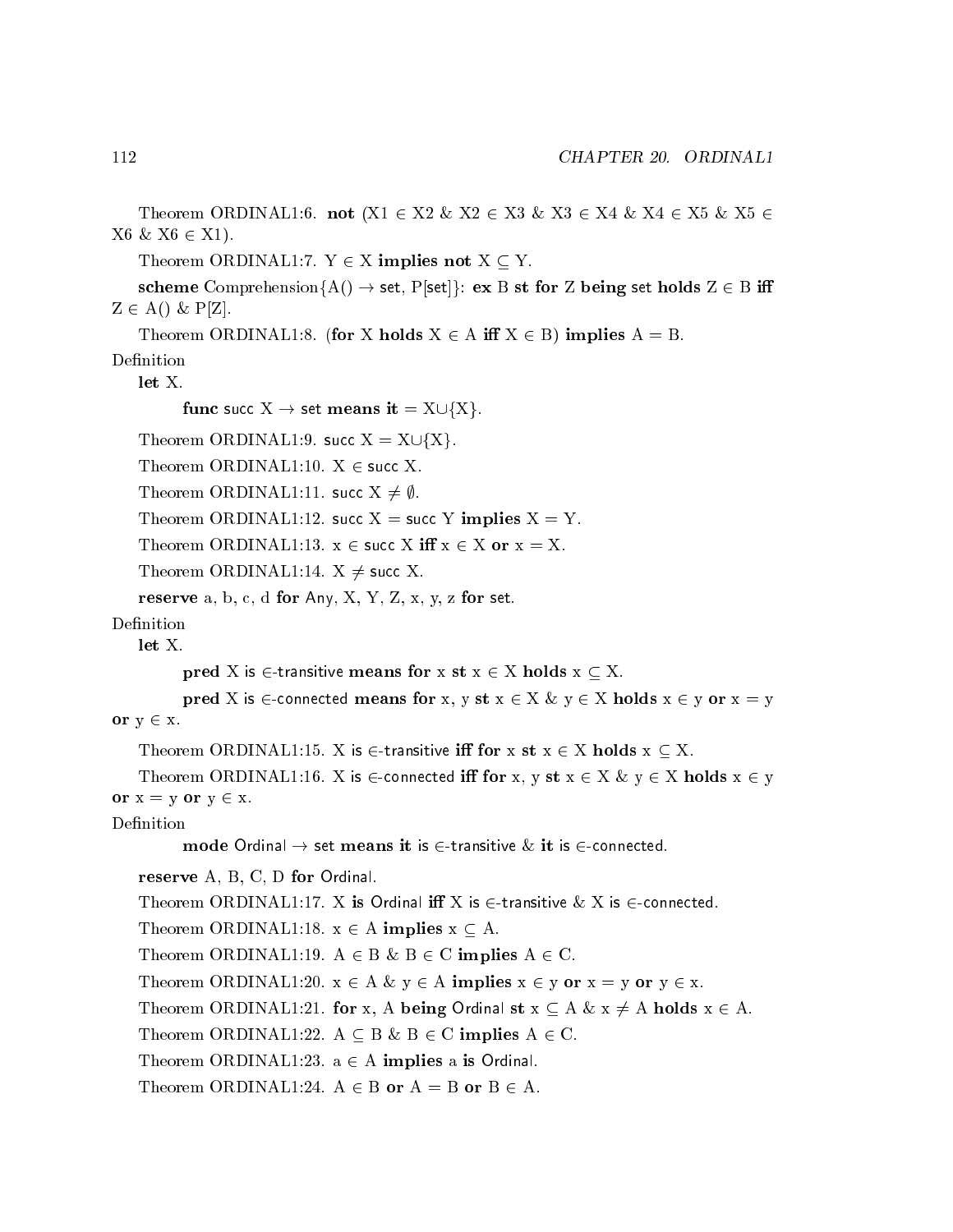Theorem ORDINAL1:25.  $A \subseteq B$  or  $B \subseteq A$ . Theorem ORDINAL1:26.  $A \subseteq B$  or  $B \in A$ .

Theorem ORDINAL1:27.  $\emptyset$  is Ordinal.

Definition

func  $0 \to$  Ordinal means it =  $\emptyset$ .

Theorem ORDINAL1:28.  $\mathbf{0} = \emptyset$ .

Theorem ORDINAL1:29.  $x$  is Ordinal implies succ  $x$  is Ordinal.

Theorem ORDINAL1:30. x is Ordinal implies  $\vert x \rangle$  is Ordinal.

Definition

let A.

redefine

func succ  $A \rightarrow$  Ordinal.

func  $\mathsf{I} \mathsf{I} A \to \mathsf{Ord}$ inal.

Theorem ORDINAL1:31. (for x st  $x \in X$  holds x is Ordinal  $\& x \subseteq X$ ) implies X is Ordinal.

Theorem ORDINAL1:32.  $X \subseteq A \& X \neq \emptyset$  implies ex C st  $C \in X \&$  for B st  $B \in X$ holds  $C \subseteq B$ .

Theorem ORDINAL1:33.  $A \in B$  iff succ  $A \subseteq B$ .

Theorem ORDINAL1:34. A  $\in$  succ C iff A  $\subset$  C.

scheme Ordinal Min $\{P[Ordin] \}$ : ex A st  $P[A] \&$  for B st  $P[B]$  holds A  $\subseteq$  B provided A: ex A st  $P[A]$ .

scheme Transfinite\_Ind{P[Ordinal]}: for A holds P[A] provided A: for A st for C st  $C \in A$  holds P[C] holds P[A].

Theorem ORDINAL1:35. for X st for a st a  $\in$  X holds a is Ordinal holds  $\vert$  X is Ordinal.

Theorem ORDINAL1:36. for X st for a st  $a \in X$  holds a is Ordinal ex A st  $X \subseteq A$ .

Theorem ORDINAL1:37. not ex X st for x holds  $x \in X$  iff x is Ordinal.

Theorem ORDINAL1:38. not ex X st for A holds  $A \in X$ .

Theorem ORDINAL1:39. for X ex A st not  $A \in X \&$  for B st not  $B \in X$  holds A B.

let A.

pred A is limit of a finite means A  $=$ s a

s a

Theorem ORDINAL1:41. for A holds A is limit ordinal iff for C st  $C \in A$  holds succ  $C \in A$ .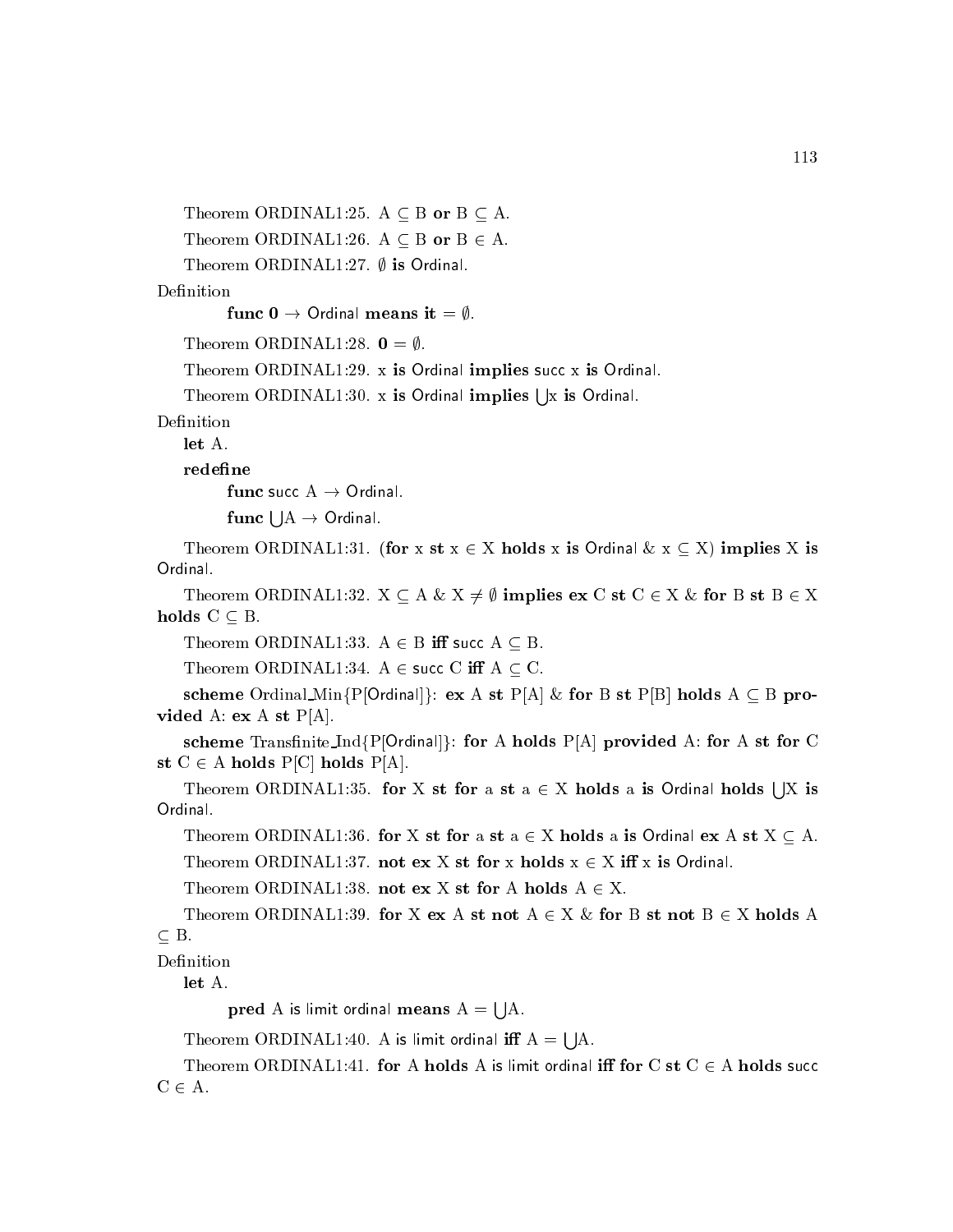reserve F, G, H for Function.

#### Definition

```
mode transfinite sequence \rightarrow Function means ex A st dom it = A.
```
Definition

let Z.

mode transfinite sequence of  $Z \rightarrow$  transfinite sequence means rng it  $\subset Z$ .

Theorem ORDINAL1:43. F is transfinite sequence iff  $ex A st dom F = A$ .

Theorem ORDINAL1:44. F is transfinite sequence of Z iff F is transfinite sequence  $\&$ rng  $F \subseteq Z$ .

Theorem ORDINAL1:45.  $\emptyset$  is transfinite sequence of Z.

reserve L, L1, L2 for transfinite sequence.

Theorem ORDINAL1:46. dom F is Ordinal implies F is transfinite sequence of rng F. Definition

 $let L$ 

#### redefine

func dom  $L \rightarrow$  Ordinal.

Theorem ORDINAL1:47.  $X \subseteq Y$  implies for L being transfinite sequence of X holds  $L$  is transfinite sequence of  $Y$ .

### Definition

let L, A.

redefine

func  $L \upharpoonright A \to$  transfinite sequence of rng L.

Theorem ORDINAL1:48. for L being transfinite sequence of X for A holds  $L \upharpoonright A$  is transfinite sequence of  $X$ .

Theorem ORDINAL1:49. (for a st  $a \in X$  holds a is transfinite sequence) & (for L1, L2 st L1  $\in$  X & L2  $\in$  X holds graph L1  $\subseteq$  graph L2 or graph L2  $\subseteq$  graph L1) implies s such an an X is transnite sequen
e.

scheme TS\_Uniq{A()  $\rightarrow$  Ordinal, H(transfinite sequence)  $\rightarrow$  Any, L1()  $\rightarrow$  transfinite sequence,  $L_2() \rightarrow$  transfinite sequence}:  $L_1() = L_2()$  provided B: dom  $L_1() = A() \&$  for B, L st  $B \in A() \& L = L1()$  B holds  $L1() \cdot B = H(L)$  and C: dom  $L2() = A() \&$  for B, L st  $B \in A() \& L = L2() \, |B \text{ holds } L2() \cdot B = H(L).$ 

scheme TS\_Exist{A()  $\rightarrow$  Ordinal, H(transfinite sequence)  $\rightarrow$  Any}: ex L st dom L = A() & for B, L1 st  $B \in A$ () & L1 = L|B holds L.B = H(L1).

scheme Func\_TS{L()  $\rightarrow$  transfinite sequence, F(Ordinal)  $\rightarrow$  Any, H(transfinite sequence) ! Anyg: for B st B <sup>2</sup> dom L() holds L():B = H(L()B) provided A: for A, a holds a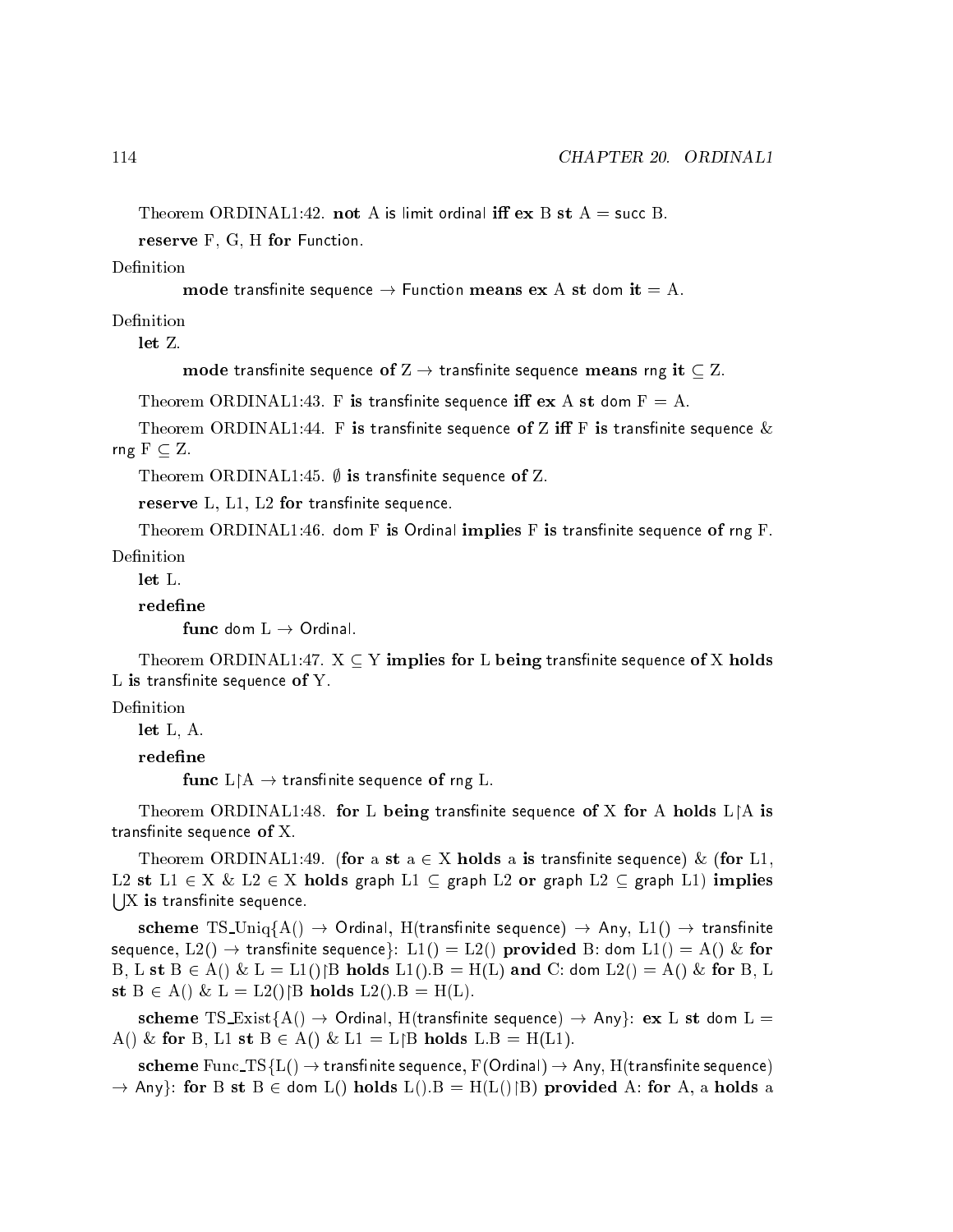$F = F(A)$  iff  $ex L st a = H(L) \& dom L = A \& for B st B \in A$  holds  $L.B = H(L \upharpoonright B)$  and B: for  $A \text{ st } A \in \text{dom } L()$  holds  $L().A = F(A).$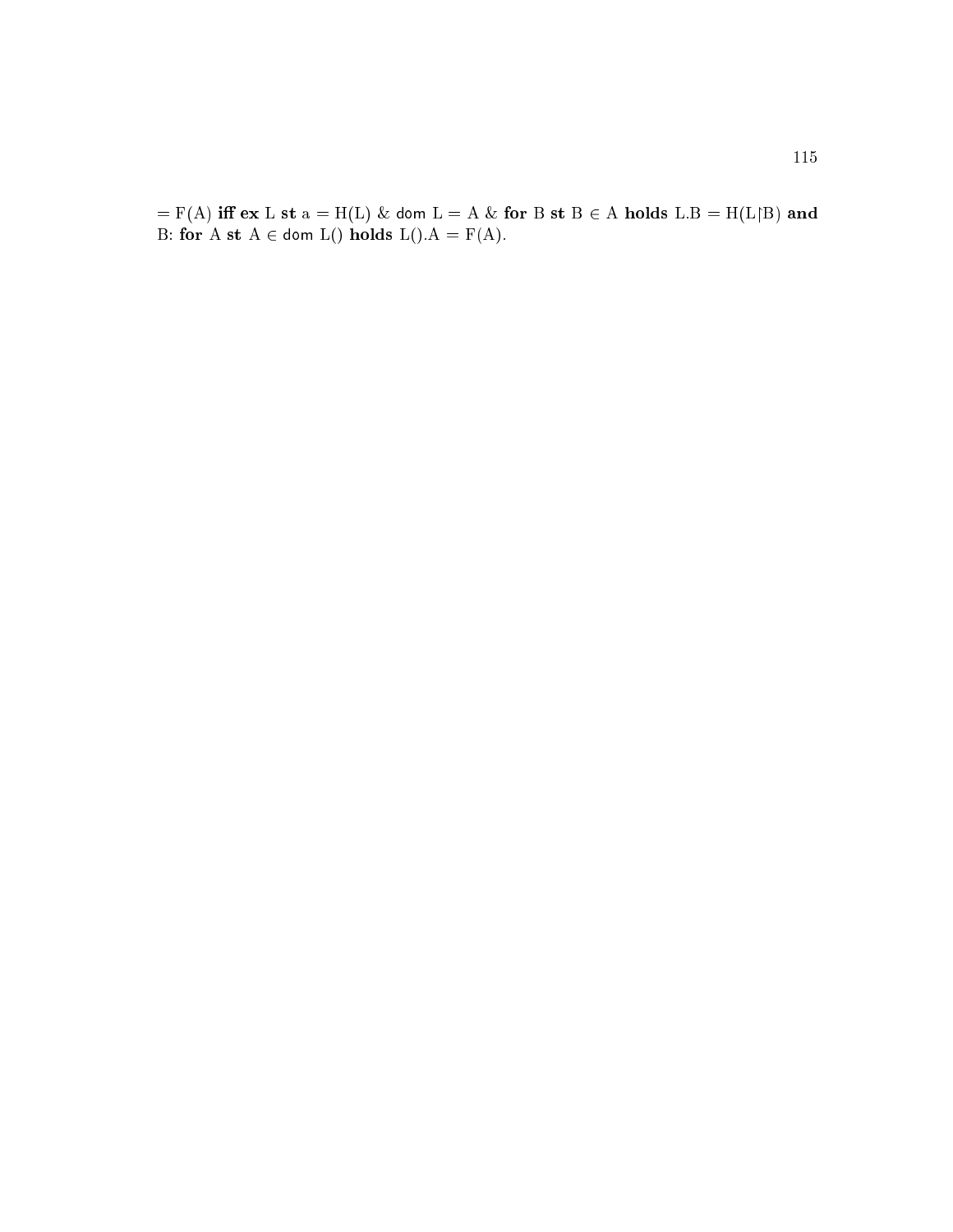# NAT<sub>1</sub>

### The Fundamental Properties of Natural Numbers

by

Grzegorz Ban
erek <sup>1</sup>

Warsaw University (Białystok)

Summary. Some fundamental properties of addition, multiplication, order relations, exa
t division, the remainder, divisibility, the least ommon multiple, the greatest ommon divisor are presented. A proof of Eu
lid algorithm is also given.

The symbols used in this article are introduced in the following vocabularies: BOOLE, real 1, and nat 1. The terminology and notation used in this arti
le have been introduced in the following articles: TARSKI, BOOLE, and REAL\_1.

reserve x, y, z for Real, k, l, m, n, u, w, v for Nat, X, Y, Z for set of Real. Theorem NAT<sub>1</sub>:1. x is Nat implies  $x+1$  is Nat. Theorem NAT<sub>1</sub>1:2. for X st  $0 \in X \&$  for x st  $x \in X$  holds  $x+1 \in X$  for k holds  $k \in X$ X. Theorem NAT<sub>-1</sub>:3.  $k+n = n+k$ . Theorem NAT<sub>1</sub>:4. k+m+n = k+(m+n).

Theorem NAT<sub>-1</sub>:5.  $k+0 = k$  &  $0+k = k$ .

Theorem NAT<sub>-1:6</sub>. k $\cdot$ n = n $\cdot$ k.

<sup>1</sup> Supported by RPBP.III-24.C1.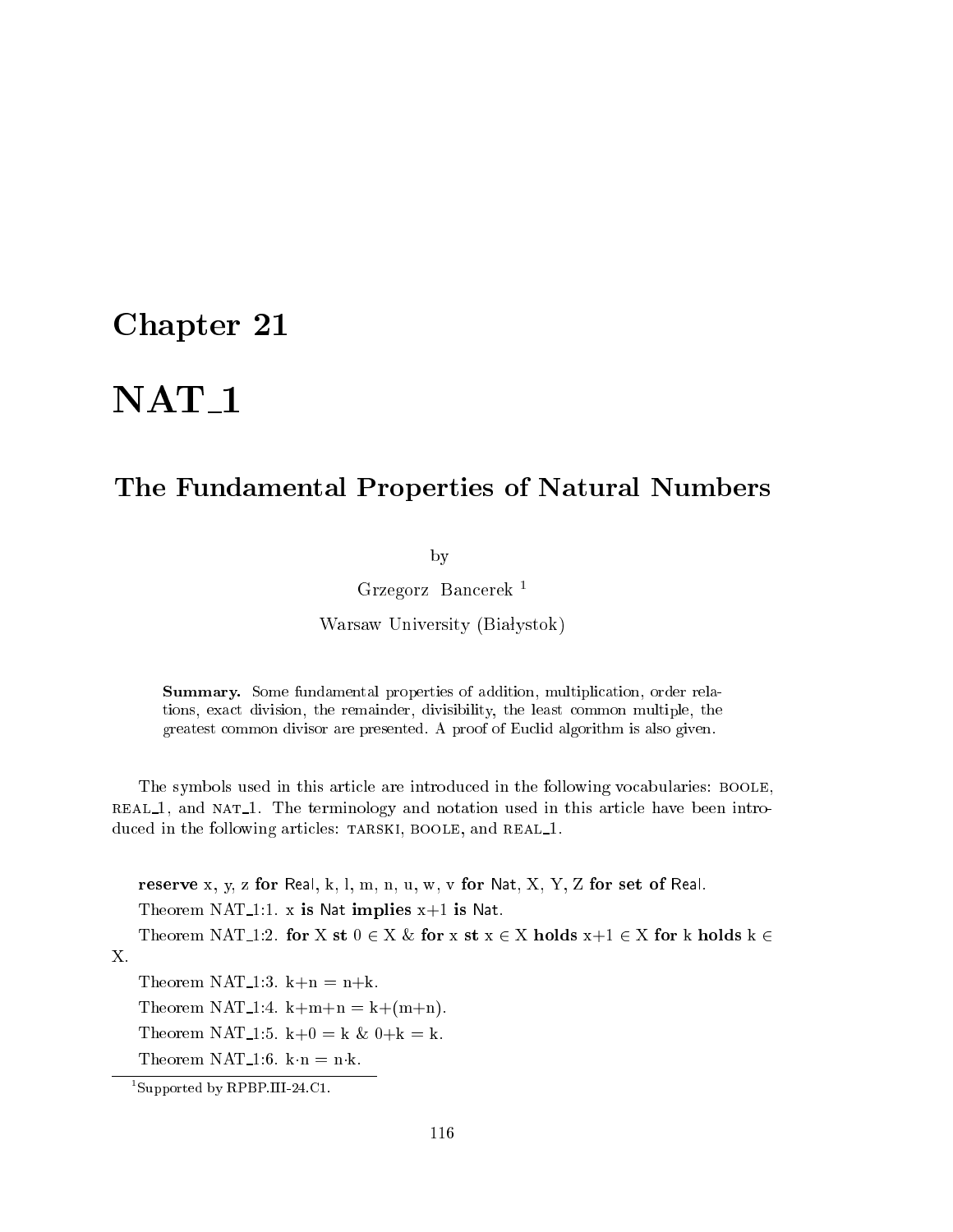Theorem NAT<sub>-1</sub>:7. k $(m \cdot n) = (k \cdot m) \cdot n$ . Theorem NAT<sub>-1</sub>:8. k $\cdot$ 1 = k & 1 $\cdot$ k = k. Theorem NAT<sub>1:9</sub>. k $(n+m) = k \cdot n + k \cdot m$  &  $(n+m) \cdot k = n \cdot k + m \cdot k$ . Theorem NAT<sub>1</sub>:10.  $k+m = n+m$  or  $k+m = m+n$  or  $m+k = m+n$  implies  $k = n$ . Theorem NAT<sub>-1</sub>:11. k $\cdot$ 0 = 0 & 0 k = 0. Definition let n, k. redefine func  $n+k \rightarrow$  Nat. scheme Ind{P[Nat]}: for k holds P[k] provided A: P[0] and B: for k st P[k] holds  $P[k+1]$ . Definition let n, k. redefine func  $n \cdot k \rightarrow N$ at. Theorem NAT<sub>-1</sub>:12.  $k \le n \& n \le k$  implies  $k = n$ . Theorem NAT<sub>-1</sub>:13.  $k \le n \& n \le m$  implies  $k \le m$ . Theorem NAT<sub>-1</sub>:14.  $k \le n$  or  $n \le k$ . Theorem NAT<sub>-1:15</sub>. k  $\leq k$ . Theorem NAT<sub>-1</sub>:16. k  $\leq$  n implies k+m  $\leq$  n+m & k+m  $\leq$  m+n & m+k  $\leq$  m+n &  $m+k \leq n+m$ . Theorem NAT<sub>-1</sub>:17. k+m  $\leq$  n+m or k+m  $\leq$  m+n or m+k  $\leq$  m+n or m+k  $\leq$  n+m implies  $k \leq n$ . Theorem NAT<sub>-1</sub>:18. for k holds  $0 \le k$ . Theorem NAT 1:19.  $0 \neq k$  implies  $0 < k$ . Theorem NAT 1:20.  $k \leq n$  implies km  $\leq n$  m & km  $\leq m \cdot n$  km  $k \leq n$  m & m  $k \leq$  $m \cdot n$ . Theorem NAT<sub>1:21.</sub>  $0 \neq k+1$ . Theorem NAT<sub>1</sub>:22.  $k = 0$  or ex n st  $k = n+1$ . Theorem NAT<sub>-1</sub>:23. k+n = 0 implies k = 0 & n = 0. Theorem NAT 1:24.  $k \neq 0$  & (n·k = m·k or n·k = k·m or k·n = k·m) implies n = m. Theorem NAT<sub>1</sub>:25. kn = 0 implies k = 0 or n = 0. scheme  $\mathrm{Def}_v\mathrm{L}p \to \mathrm{Mat}$ ,  $F(\mathrm{Nat}, \mathrm{Nat}) \to \mathrm{Nat}$ ,  $P[\mathrm{Nat}, \mathrm{Nat}]$ : (for k ex n st  $P[k]$ , n|) & for k, n, m st P[k, n] & P[k, m] holds n = m provided A: for k, n holds P[k, n] iff  $k = 0 \& n = N()$  or ex m, l st  $k = m+1 \& P[m, l] \& n = F(k, l).$ Theorem NAT 1:26. for k, n st  $k \le n+1$  holds  $k \le n$  or  $k = n+1$ .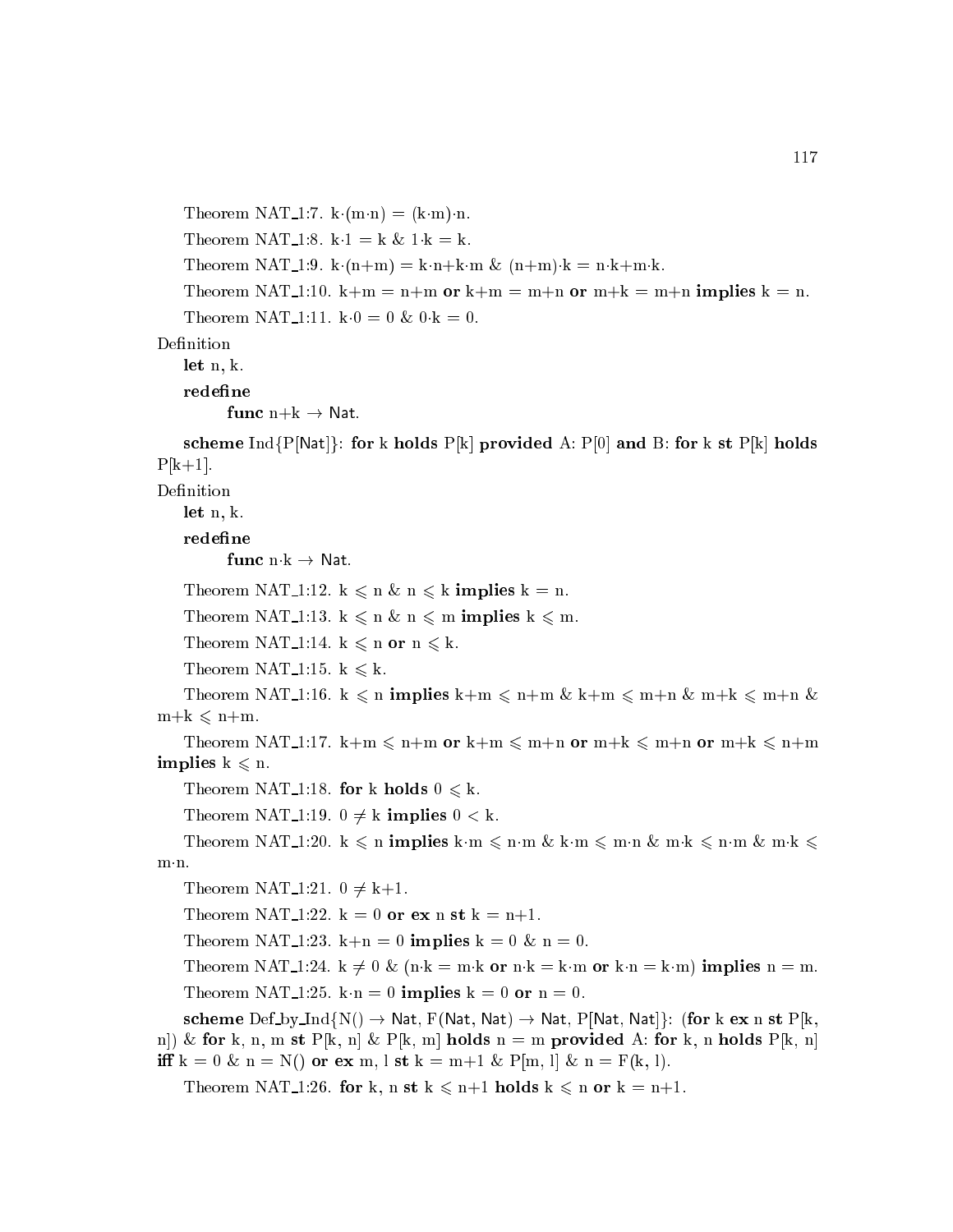Theorem NAT 1:27. for n, k st  $n \leq k \& k \leq n+1$  holds  $n = k$  or  $k = n+1$ .

Theorem NAT<sub>1</sub>:28. for k, n st  $k \le n$  ex m st  $n = k+m$ .

Theorem NAT<sub>-1</sub>:29.  $n = k+m$  implies  $k \le n$ .

Theorem NAT<sub>-1</sub>:30. k < n iff  $k \le n \& k \ne n$ .

Theorem NAT<sub>1</sub>:31. **not**  $k < 0$ .

scheme Comp Ind{P[Nat]}: for k holds P[k] provided A: for k st for n st n < k holds  $P[n]$  holds  $P[k]$ .

scheme Min $\{P[Nat]\}\colon$  ex k st  $P[k] \&$  for n st  $P[n]$  holds  $k \leq n$  provided A: ex k st  $P[k]$ .

scheme  $\text{Max}\{P[Nat], N() \rightarrow \text{Nat}\}\colon \textbf{ex} \text{ k st } P[k] \& \textbf{ for n st } P[n] \textbf{ holds } n \leq k \textbf{ provided}$ A: for k st  $P[k]$  holds  $k \le N()$  and B: ex k st  $P[k]$ .

Theorem NAT<sub>-1</sub>:32. **not**  $(k < n \& n < k)$ .

Theorem NAT<sub>1</sub>:33. k  $\lt$  n & n  $\lt$  m **implies** k  $\lt$  m.

Theorem NAT<sub>1</sub>:34.  $k < n$  or  $k = n$  or  $n < k$ .

Theorem NAT<sub>-1</sub>:35. not  $k < k$ .

Theorem NAT<sub>1</sub>:36. k < n implies k+m < n+m & k+m < m+n & m+k < m+n &  $m+k < n+m$ .

Theorem NAT<sub>-1</sub>:37.  $k \le n$  implies  $k \le n+m$ .

Theorem NAT<sub>-1</sub>:38. k < n+1 iff k  $\leq$  n.

Theorem NAT\_1:39.  $k \leq n \& n < m$  or  $k < n \& n \leq m$  or  $k < n \& n < m$  implies k  $<$  m.

Theorem NAT<sub>-1</sub>:40. k<sub>n</sub> = 1 implies k = 1 & n = 1.

Theorem NAT<sub>-1</sub>:41. k+1  $\leq$  n iff k  $<$  n.

scheme Regr{P[Nat]}: P[0] provided A: ex k st P[k] and B: for k st k  $\neq 0 \& P[k]$ ex n st  $n < k \& P[n].$ 

reserve k1, t, t1 for Nat.

Theorem NAT<sub>1</sub>:42. for m st  $0 <$  m for n ex k, t st n = (m·k)+t & t < m.

Theorem NAT<sub>1</sub>:43. for n, m, k, k1, t, t1 st n = m·k+t & t < m & n = m·k1+t1 &  $t1 < m$  holds  $k = k1$  &  $t = t1$ .

Definition

let k, l be Nat.

func  $k+l \to$  Nat means (ex t st  $k = l \cdot it + t \& t < l$ ) or it  $= 0 \& l = 0$ .

func k mod  $l \to$  Nat means (ex t st k = l·t+it & it < l) or it = 0 & l = 0.

Theorem NAT<sub>1</sub>:44. for k, l, n being Nat holds  $n = k+1$  iff (ex t st  $k = l \cdot n+t \& t$  $(1)$  or  $n = 0$  &  $1 = 0$ .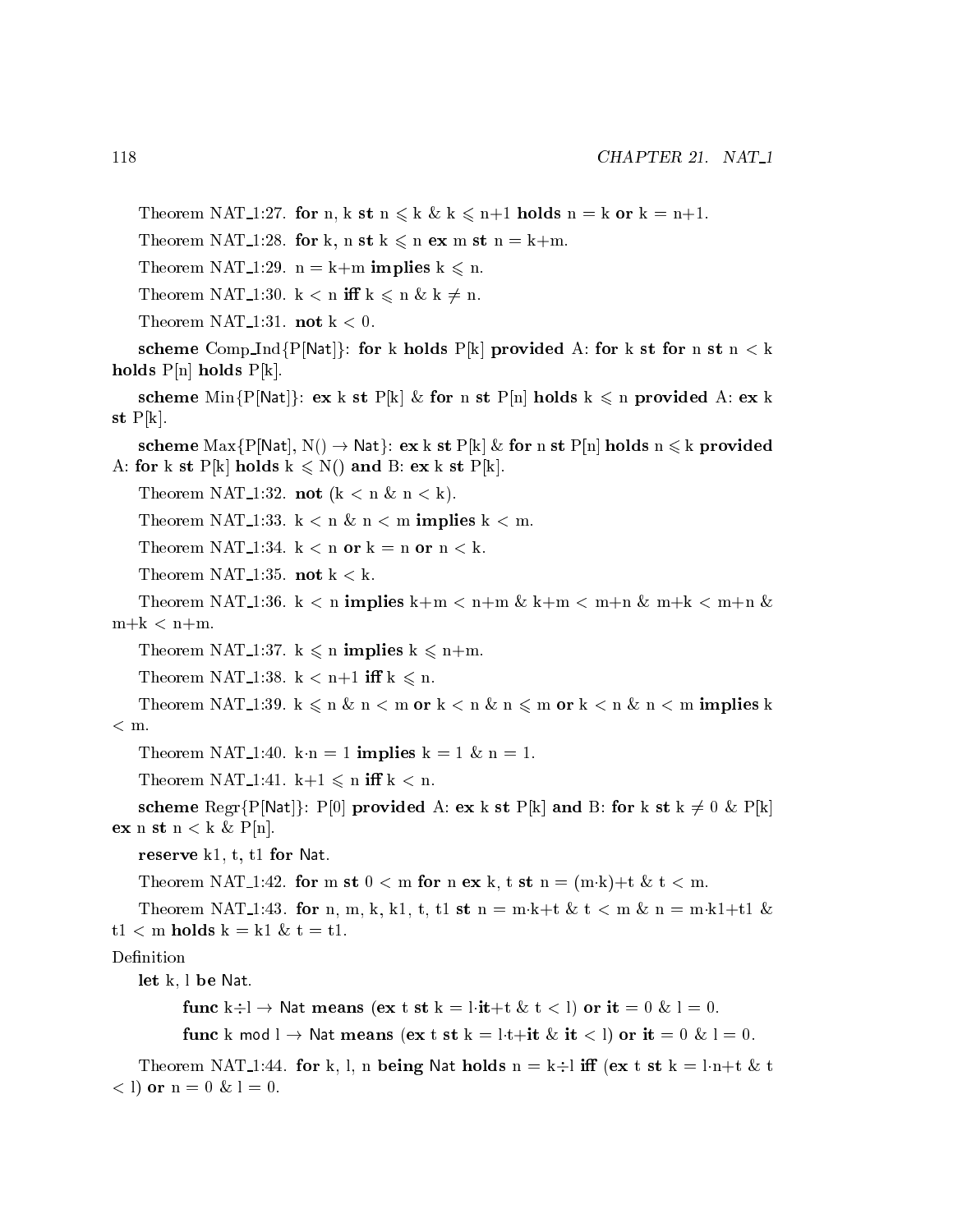Theorem NAT<sub>1</sub>:45. for k, l, n being Nat holds n = k mod l iff (ex t st k = l·t+n  $\&$  n  $<$  l) or n = 0  $\&$  l = 0.

Theorem NAT 1:46. for m, n st  $0 < m$  holds n mod m  $< m$ .

Theorem NAT 1:47. for n, m st  $0 < m$  holds  $n = m \cdot (n \div m) + (n \mod m)$ .

Definition

let k, l be Nat.

pred k | l means ex t st  $l = k \cdot t$ .

Theorem NAT<sub>1</sub>:48. for k, l being Nat holds k | l iff ex t st  $l = k \cdot t$ .

Theorem NAT 1:49. for n, m holds m | n iff  $n = m(n+m)$ .

Theorem NAT<sub>-1:50</sub>. for n holds n | n.

Theorem NAT<sub>1</sub>:51. for n, m, l st n | m & m | l holds n | l.

Theorem NAT<sub>1</sub>:52. for n, m st n | m & m | n holds n = m.

Theorem NAT<sub>-1:53</sub>. k | 0 & 1 | k.

Theorem NAT 1:54. for n, m st  $0 < m \& n \mid m$  holds  $n \leq m$ .

Theorem NAT<sub>-1</sub>:55. for n, m, l st n | m & n | l holds n | m+l.

Theorem NAT 1:56. n | k implies n | k·m.

Theorem NAT<sub>1</sub>:57. for n, m, l st n | m & n | m+l holds n | l.

Theorem NAT<sub>1</sub>:58. n | m & n | k implies n | m mod k.

Definition

let k, n.

func k lcm  $n \to$  Nat means k | it & n | it & for m st k | m & n | m holds it m.

Definition

let k, n.

func k gcd  $n \to$  Nat means it | k & it | n & for m st m | k & m | n holds m it.

scheme Euklides{Q(Nat)  $\rightarrow$  Nat, a()  $\rightarrow$  Nat, b()  $\rightarrow$  Nat}: ex n st Q(n) = a() gcd b()  $\& \mathbb{Q}(n+1) = 0$  provided A:  $0 < b$   $\& b$   $\& c$   $\& d$  and B:  $\mathbb{Q}(0) = a$   $\& c$   $\mathbb{Q}(1) = b$  and C: for n holds  $Q(n+2) = Q(n)$  mod  $Q(n+1)$ .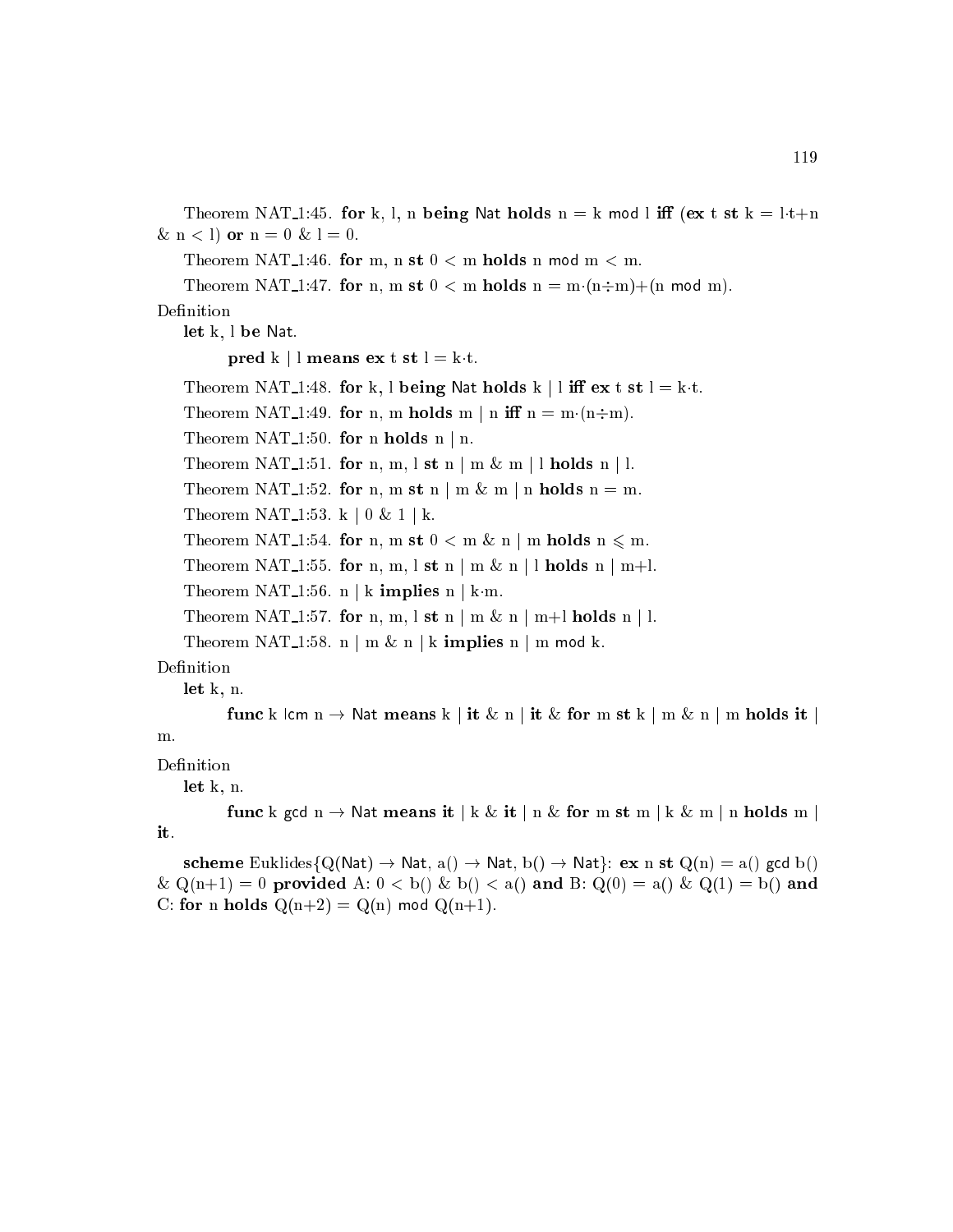# FINSEQ<sub>\_1</sub>

### Segments of Natural Numbers and Finite **Sequences**

by

Grzegorz Ban
erek <sup>1</sup> Warsaw University (Białystok) Krzysztof Hryniewie
ki <sup>2</sup> Warsaw University

**Summary.** We define the notion of an initial segment of natural numbers and prove a number of their properties. Using this notion we introduce finite sequences, subsequen
es, the empty sequen
e, a sequen
e of a domain, and the operation of on
atenation of two sequen
es.

The symbols used in this arti
le are introdu
ed in the following vo
abularies: finseq, , rel, function is a real the terminology and natural  $\alpha$  is an international contract in the terminology article have been introduced in the following articles: TARSKI, BOOLE, FUNCT<sub>1</sub>, REAL<sub>1</sub>, and NAT<sub>1</sub>.

reserve k, l, m, n, k1, k2 for Nat, X, Y, Z for set, x, y, z, y1, y2 for Any, f, g, h for Function.

<sup>1</sup> Supported by RPBP.III-24.C1.

<sup>2</sup> Supported by RPBP.III-24.C1.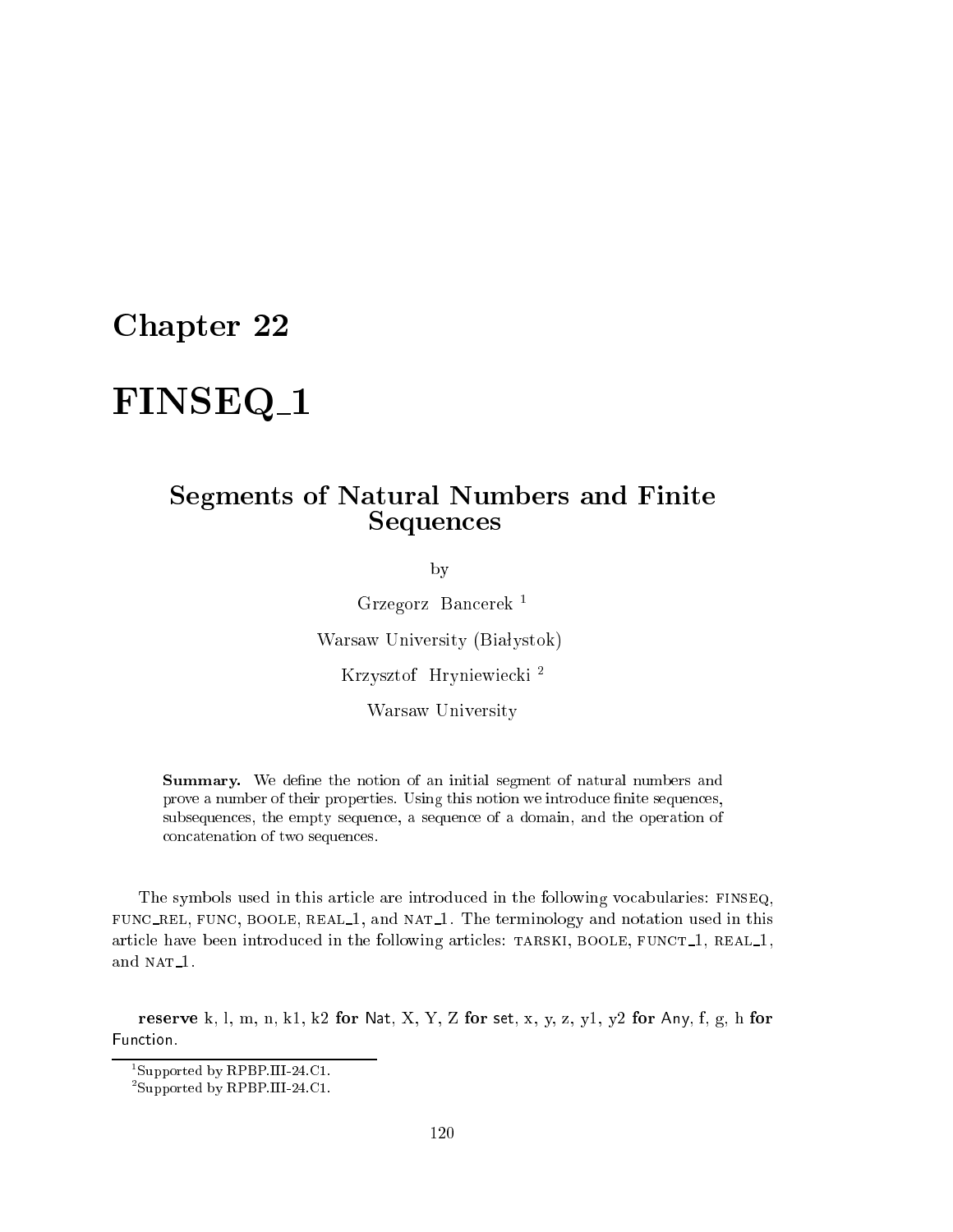### Definition

let n.

func Seg  $n \to$  set of Nat means it = {k:  $1 \le k \& k \le n$  }. Theorem FINSEQ 1:1. Seg n = {k:  $1 \le k \& k \le n$ }. Theorem FINSEQ 1:2.  $x \in \text{Seg n}$  implies x is Nat. Theorem FINSEQ 1:3.  $k \in \text{Seg n iff } 1 \leq k \& k \leq n$ . Theorem FINSEQ 1:4. Seg  $0 = \emptyset$  & Seg  $1 = \{1\}$  & Seg  $2 = \{1, 2\}$ . Theorem FINSEQ 1:5.  $n = 0$  or  $n \in$  Seg n. Theorem FINSEQ 1:6.  $n+1 \in \text{Seg } (n+1)$ . Theorem FINSEQ 1:7.  $n \le m$  iff Seg  $n \subset$  Seg m. Theorem FINSEQ 1:8. Seg  $n =$  Seg m implies  $n = m$ . Theorem FINSEQ 1:9.  $k \leq n$  implies Seg  $k = \text{Seg } k \cap \text{Seg } k = \text{Seg } k = \text{Seg } n \cap \text{Seg } k$ . Theorem FINSEQ 1:10. (Seg k = Seg k $\bigcap$ Seg n or Seg k = Seg n $\bigcap$ Seg k) implies k  $\leq$ 

# n.

Theorem FINSEQ 1:11. Seg  $n \cup \{n+1\}$  = Seg (n+1).

Definition

```
mode FinSequence \rightarrow Function means ex n st dom it = Seg n.
```
reserve p, q, r, s, t, v for FinSequence.

Definition

let p.

func len  $p \rightarrow$  Nat means Seg it = dom p.

Theorem FINSEQ<sub>1</sub>1:12. for f being Function holds f is FinSequence iff  $ex$  n st dom  $f = \text{Seg } n$ .

Theorem FINSEQ 1:13.  $k = len p$  iff Seg  $k = dom p$ .

Theorem FINSEQ 1:14.  $\emptyset$  is FinSequence.

Theorem FINSEQ 1:15. (ex k st dom  $f \subseteq \text{Seg } k$ ) implies ex p st graph  $f \subseteq$  graph p.

scheme  $SeqEx{A() \rightarrow Nat, P[Any, Any]}$ : ex p st dom p = Seg A() & for k st k  $\in$ Seg A() holds P[k, p.k] provided A: for k, y1, y2 st k  $\in$  Seg A() & P[k, y1] & P[k, y2] holds  $y1 = y2$  and B: for k st  $k \in \text{Seg A}()$  ex x st  $P[k, x]$ .

scheme SeqLambda $\{A() \rightarrow Nat, F(Any) \rightarrow Any\}$ : ex p being FinSequence st len p  $= A() \&$  for k st  $k \in \text{Seg } A()$  holds  $p.k = F(k).$ 

Theorem FINSEQ 1:16.  $z \in \text{graph } p$  implies  $\mathbf{ex} \cdot k$  st  $(k \in \text{dom } p \& z = [k, p:k])$ .

Theorem FINSEQ 1:17.  $X =$  dom p &  $X =$  dom q & (for k st  $k \in X$  holds p.k = q.k) implies  $p = q$ .

Theorem FINSEQ 1:18. for p, q st (len p = len q) & for k st  $1 \leq k \& k \leq$  len p holds  $p.k = q.k$  holds  $p = q$ .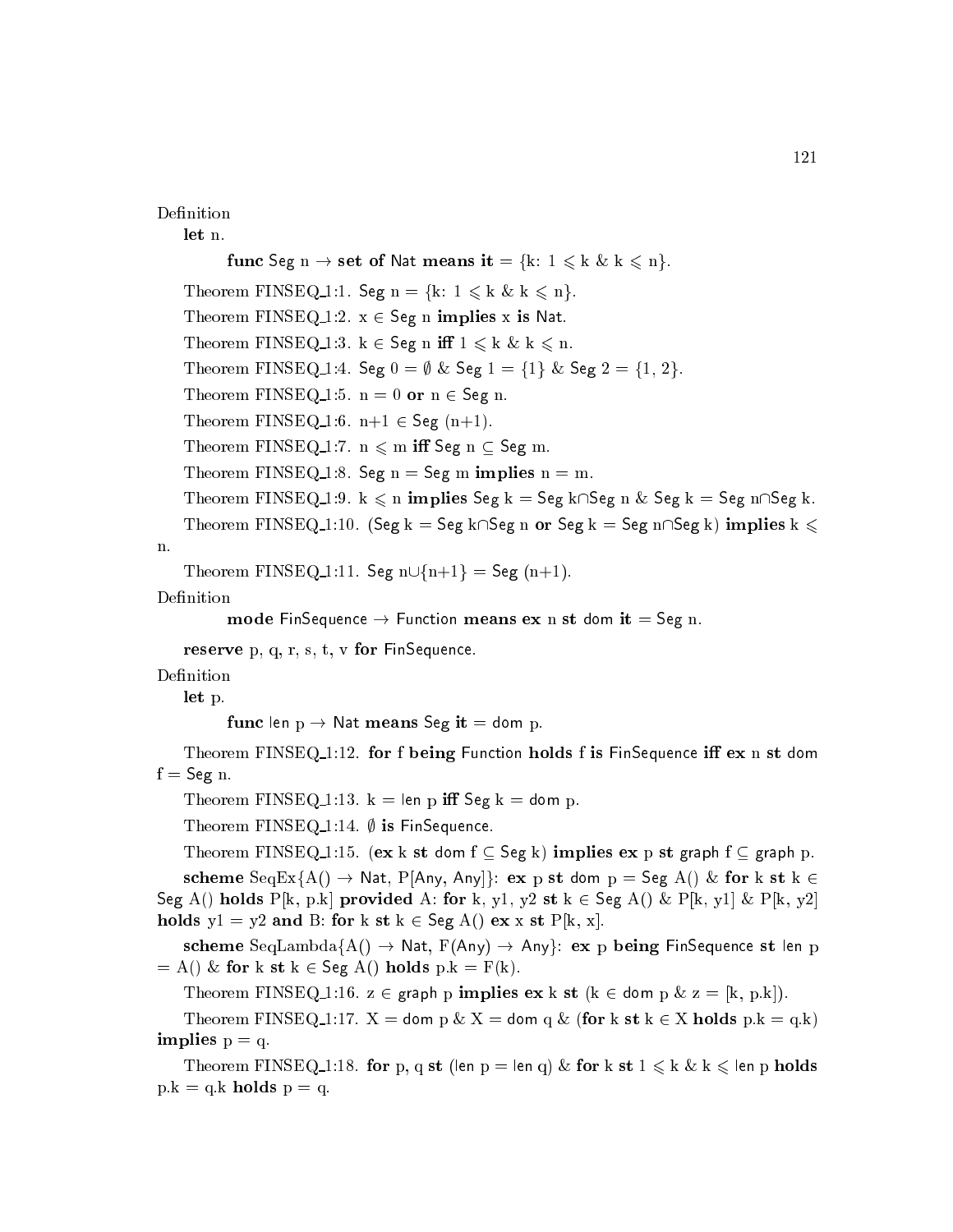```
Theorem FINSEQ<sub>1:19</sub>. p [(Seg n) is FinSequence.
   Theorem FINSEQ 1:20. (rng p \subseteq dom f) implies (f p is FinSequence).
   Theorem FINSEQ_1:21. k \leqslant len p \& q = p|(Seg k) implies len q = k \& dom q = Seg
k.
Definition
   let D be DOMAIN.
          mode FinSequence of D \to FinSequence means rng it \subseteq D.
   reserve D, D1, D2 for DOMAIN.
   Theorem FINSEQ 1:22. p is FinSequence of D iff rng p \subset D.
   Theorem FINSEQ-1:23. for D, k for p being FinSequence of D holds p(Ggg k) is
FinSequence of D.
   Theorem FINSEQ 1:24. ex p being FinSequence of D st len p = k.
Definition
          func \varepsilon \to FinSequence means len it = 0.
   Theorem FINSEQ 1:25. p = \varepsilon iff len p = 0.
   Theorem FINSEQ 1:26. p = \varepsilon iff dom p = \emptyset.
   Theorem FINSEQ 1:27. p = \varepsilon iff rng p = \emptyset.
   Theorem FINSEQ 1:28. graph \varepsilon = \emptyset.
   Theorem FINSEQ 1:29. for D holds \varepsilon is FinSequence of D.
    let D be DOMAIN.
          func \varepsilon(D) \to FinSequence of D means it = \varepsilon.
   Theorem FINSEQ 1:30. p = \varepsilon(D) iff dom p = \emptyset.
   Theorem FINSEQ 1:31. \varepsilon(D) = \varepsilon.
   Theorem FINSEQ 1:32. p = \varepsilon(D) iff len p = 0.
   Theorem FINSEQ 1:33. p = \varepsilon(D) iff rng p = \emptyset.
Definition
    let p, q.
          func p \cap q \to FinSequence means dom it = Seg (len p+len q) & (for k st k \indom p holds it.k = p.k) & (for k st k \in dom q holds it.(len p+k) = q.k).
    Theorem FINSEQ_1:34. r = p^q iff (dom r = Seg (len p+len q) & (for k st k \in dom
p holds r.k = p.k) & (for k st k \in dom q holds r.(len p+k) = q.k)).
   Theorem FINSEQ 1:35. len (p \cap q) = len p+len q.
    Theorem FINSEQ 1:36. for k st len p+1 \leq k \& k \leq len p+len q holds (p^q).k = q.
(k-len p).
   Theorem FINSEQ 1:37. len p < k \& k \leq 1en (p \cap q) implies (p \cap q).k = q.(k - len p).
```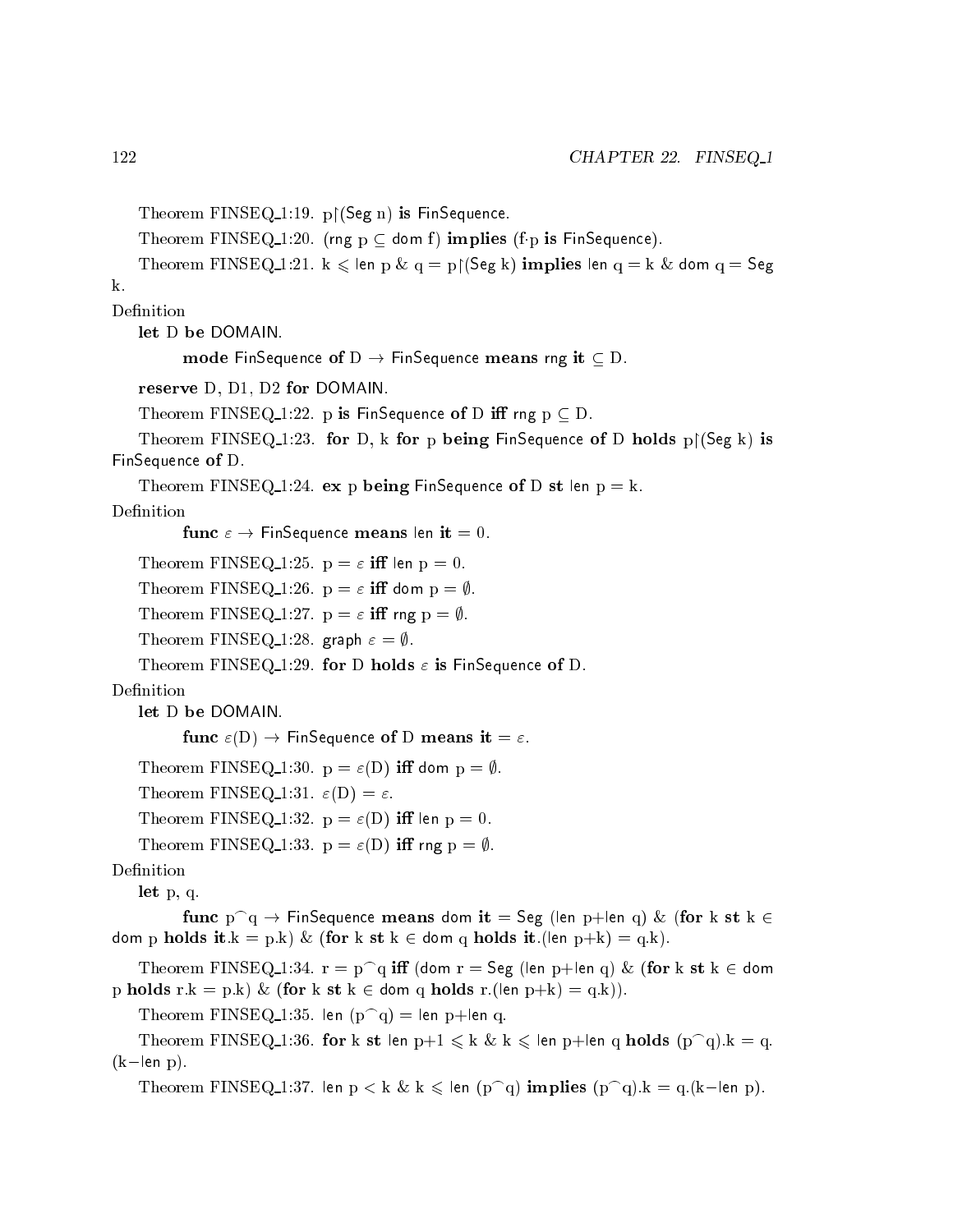Theorem FINSEQ\_1:38.  $k \in$  dom  $(p \cap q)$  implies ( $k \in$  dom p or (ex n st n  $\in$  dom q  $\& \, k = \text{len } p+n)$ ).

Theorem FINSEQ 1:39. dom  $p \subset$  dom  $(p \cap q)$ . Theorem FINSEQ 1:40.  $x \in$  dom q implies ex k st  $k = x \&$  len  $p+k \in$  dom  $(p \cap q)$ . Theorem FINSEQ 1:41.  $k \in$  dom q implies len  $p+k \in$  dom  $(p \cap q)$ . Theorem FINSEQ 1:42. rng  $p \subseteq rng (p \cap q)$ . Theorem FINSEQ 1:43. rng q  $\subset$  rng (p<sup> $\cap$ </sup>q). Theorem FINSEQ 1:44. rng  $(p^q) =$ rng p $\cup$ rng q. Theorem FINSEQ 1:45.  $p^q r = p^q (q^r)$ . Theorem FINSEQ 1:46.  $p^r = q^r$  or  $r^p = r^q$  implies  $p = q$ . Theorem FINSEQ 1:47.  $p^{\frown} \varepsilon = p \& \varepsilon^p = p$ . Theorem FINSEQ 1:48.  $p \cap q = \varepsilon$  implies  $p = \varepsilon \& q = \varepsilon$ .

Definition

let D.

let p, q be FinSequence of D.

redefine

```
func p^q \to FinSequence of D.
```
Theorem FINSEQ 1:49. for p, q being FinSequence of D holds  $p^q$  is FinSequence  $of D.$ 

Definition

let x.

```
func \langle x \rangle \rightarrow FinSequence means dom it = Seg 1 & it.1 = x.
```
Theorem FINSEQ 1:50.  $p^q$  is FinSequence of D implies p is FinSequence of D & q is FinSequence of D.

Definition

let x, y.

```
func \langle x, y \rangle \rightarrow FinSequence means it = \langle x \rangle \hat{\ } \langle y \rangle.
```
let z.

func  $\langle x, y, z \rangle \rightarrow$  FinSequence means it =  $\langle x \rangle^{\frown} \langle y \rangle^{\frown} \langle z \rangle$ . Theorem FINSEQ 1:51.  $p = \langle x \rangle$  iff dom  $p = \text{Seg 1 \& p.1 = x.}$ Theorem FINSEQ 1:52. graph  $\langle x \rangle = \{ [1, x] \}.$ Theorem FINSEQ 1:53.  $\langle x, y \rangle = \langle x \rangle^{\hat{}} \langle y \rangle$ . Theorem FINSEQ 1:54.  $\langle x, y, z \rangle = \langle x \rangle^{\hat{ }} \langle y \rangle^{\hat{ }} \langle z \rangle.$ Theorem FINSEQ 1:55.  $p = \langle x \rangle$  iff dom  $p = \text{Seg 1 \& rng } p = \{x\}.$ Theorem FINSEQ 1:56.  $p = \langle x \rangle$  iff len  $p = 1$  & rng  $p = \{x\}.$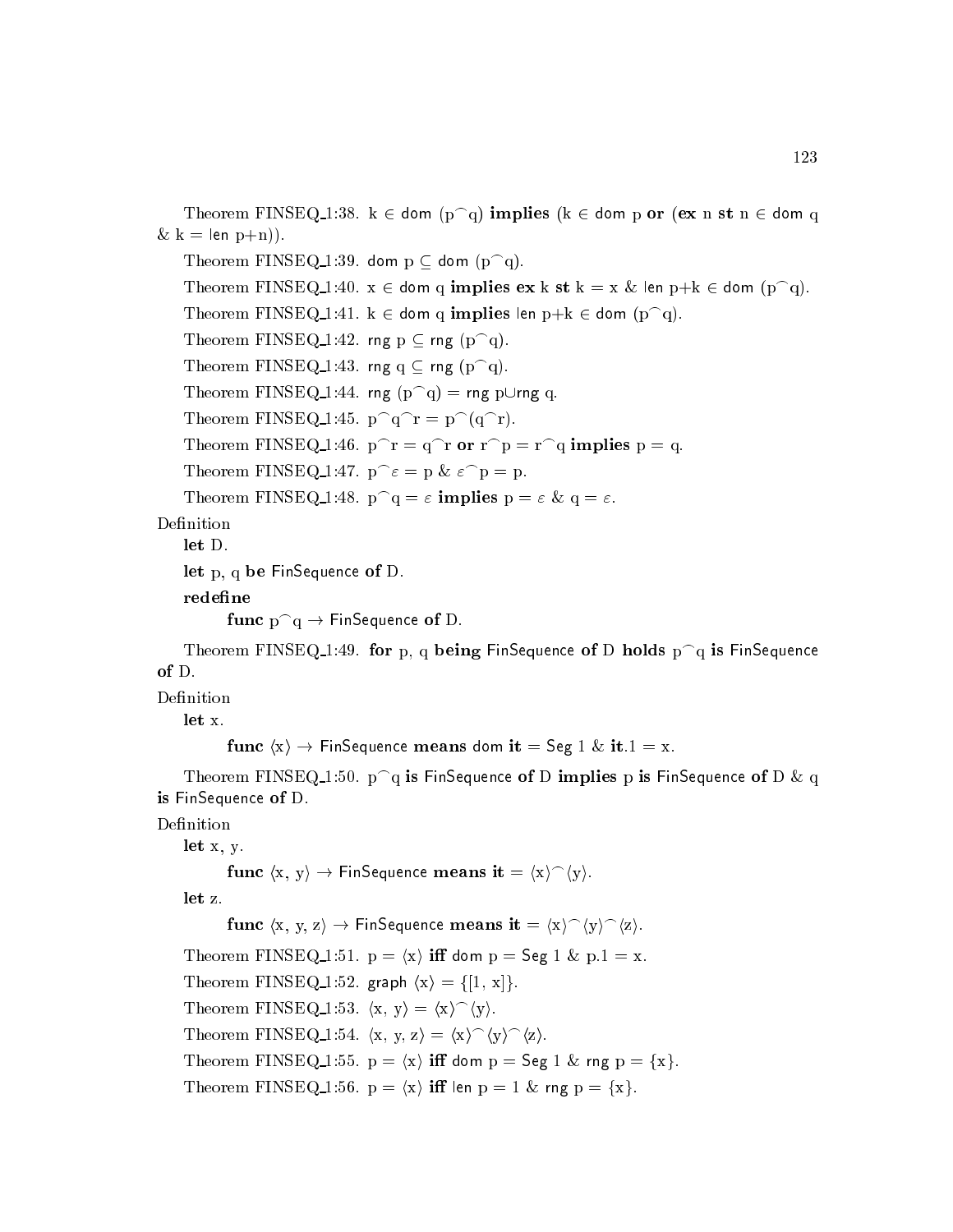```
Theorem FINSEQ 1:57. p = \langle x \rangle iff len p = 1 & p.1 = x.
    Theorem FINSEQ 1:58. (\langle x \rangle^p).1 = x.
    Theorem FINSEQ 1:59. (p^{\frown}\langle x\rangle). (len p+1) = x.
    Theorem FINSEQ 1:60. \langle x, y, z \rangle = \langle x \rangle^{\hat{ }} \langle y, z \rangle \& \langle x, y, z \rangle = \langle x, y \rangle^{\hat{ }} \langle z \rangle.Theorem FINSEQ 1:61. p = \langle x, y \rangle iff len p = 2 \& p.1 = x \& p.2 = y.
    Theorem FINSEQ 1:62. p = \langle x, y, z \rangle iff len p = 3 & p.1 = x & p.2 = y & p.3 = z.
    Theorem FINSEQ 1:63. for p st p \neq \varepsilon holds ex q, x st p = q^{\wedge}(x).
    let Dlet x be Element of D.
    redefine
           func \langle x \rangle \rightarrow FinSequence of D.
Definition
    let D.let S be SUBDOMAIN of D.
    let x be Element of S.
    redefine
           func \langle x \rangle \rightarrow FinSequence of S.
Definition
    let S be SUBDOMAIN of REAL.
    let x be Element of S.
    redefine
           func \langle x \rangle \rightarrow FinSequence of S.
    scheme IndSeq{P[FinSequence]}: for p holds P[p] provided A: P[\varepsilon] and B: for p,
x st P[p] holds P[p^{\frown}\langle x\rangle].
    Theorem FINSEQ 1:64. for p, q, r, s being FinSequence st p^q = r^s \& len p \leq 1en
r ex t being FinSequence st p^t = r.
Definition
    let D.func D^* \to DOMAIN means x \in \text{it iff } x is FinSequence of D.
    I neorem FINSEQ 1:05. X \in D^{\circ} in X is FinSequence of D.
    Theorem LIDDLY 1:00. \varepsilon \in D.
    scheme SepSeq{D() \rightarrow DOMAIN, P[FinSequence]}: ex X st (for x holds x \in X iff
```
ex p st  $(p \in D()^* \& P[p] \& x = p)$ .

Definition

mode FinSubsequence  $\rightarrow$  Function means ex k st dom it  $\subset$  Seg k.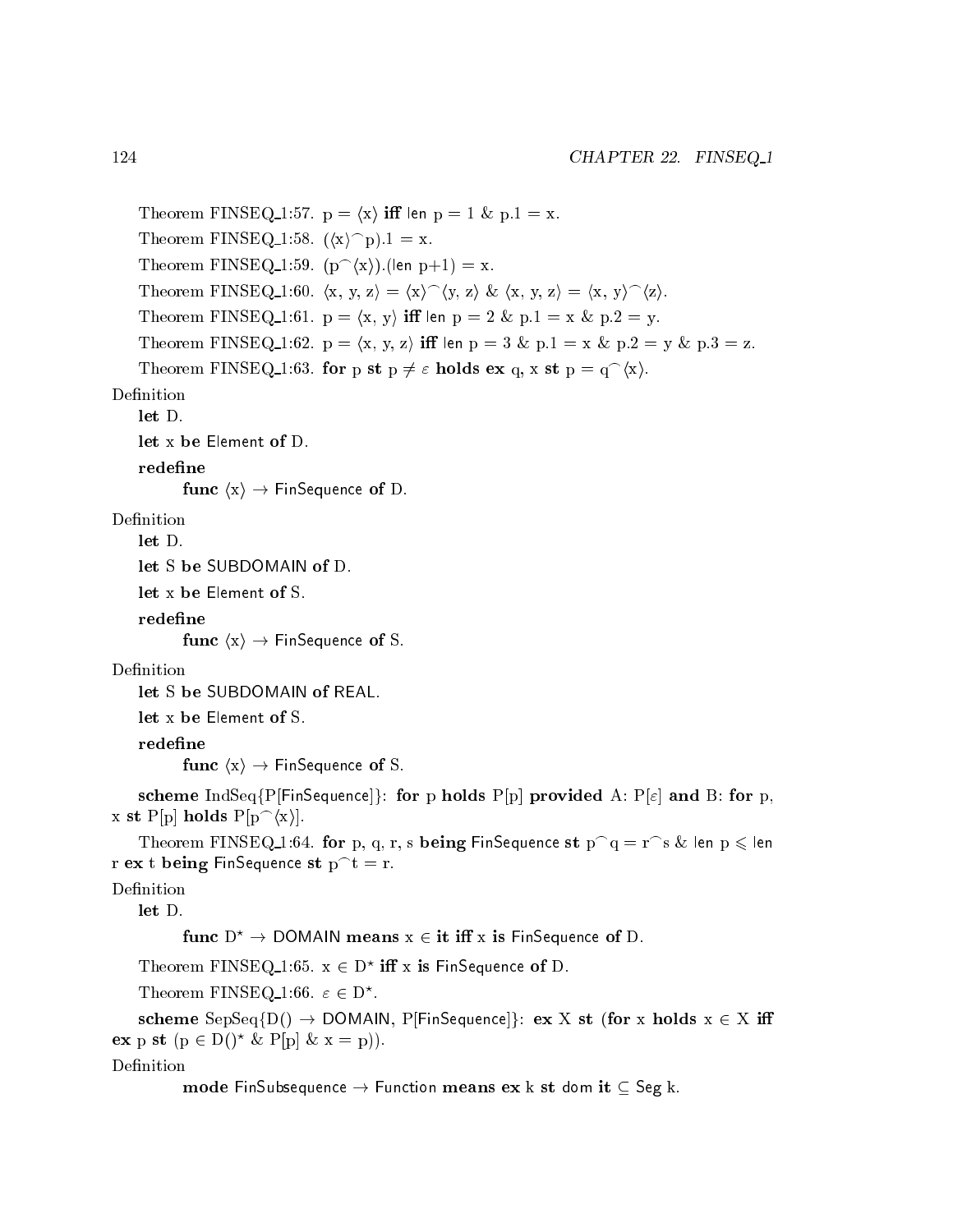Theorem FINSEQ 1:67. f is FinSubsequence iff  $ex$  k st dom  $f \subseteq Seg$  k.

Theorem FINSEQ<sub>-1:68</sub>. for p being FinSequence holds p is FinSubsequence.

Theorem FINSEQ 1:69. for p, X holds  $(p|X|)$  is FinSubsequence  $\&$  X $[p]$  is FinSubsequence).

 ${\bf r}$ ese ${\bf r}$ ve  ${\bf p}$ , q ${\bf r}$ tor  ${\bf r}$ msubsequence.

Definition

let X.

given k such that  $X \subseteq \mathsf{Seg} \; k$ .

func Sgm  $X \to F$ inSequence of NAT means rng it = X & for l, m, k1, k2 st (1)  $\leqslant$  l  $\&$  l  $<$  m  $\&$  m  $\leqslant$  len it  $\&$  k1 = it.l  $\&$  k2 = it.m) holds k1  $<$  k2.

Theorem FINSEQ-1:70. (ex k st  $X \subseteq \mathsf{Seg}$  k) implies for p being FinSequence of NAT holds (p = Sgm X iff rng p = X & for l, m, k1, k2 st ( $1 \leq l$  &  $l$   $<$  m & m  $\leq$  len p  $\& k1 = p.l \& k2 = p.m)$  holds  $k1 < k2$ .

I neorem  $\text{FINSEQ}_1$ :71. rng Sgm dom  $p =$  dom p.

Definition

let p0 .

 $\lim_{\varepsilon \to 0}$   $\lim_{\varepsilon \to 0}$  Finsequence means  $\iota \iota = \rho \cdot \iota$ gm (dom p).

Theorem FINSEQ 1:72. for X st ex k st  $X \subseteq$  Seg k holds Sgm  $X = \varepsilon$  iff  $X = \emptyset$ .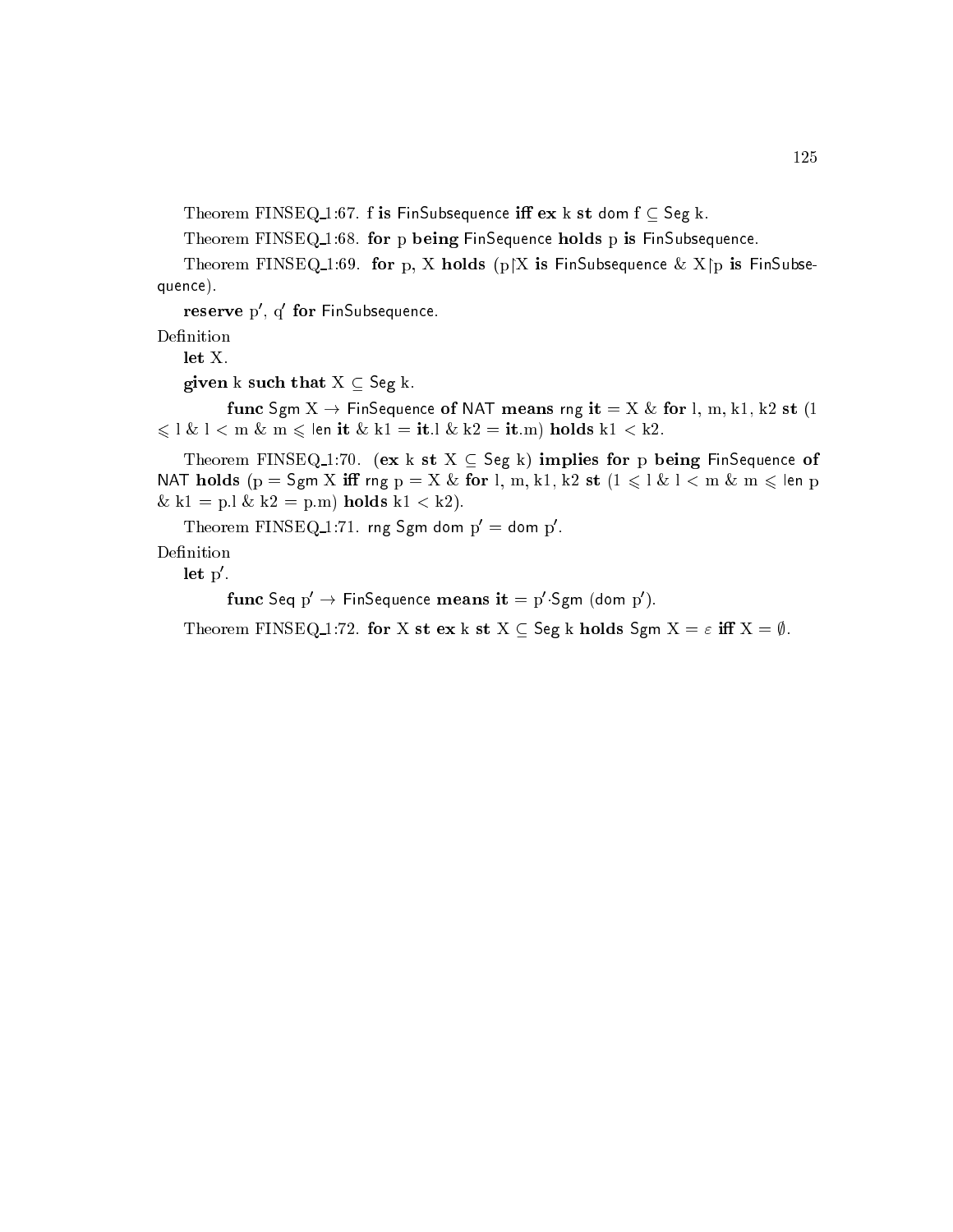## **Finite Sets**

by

 $A$ gata Darmochwał<sup>1</sup>

Warsaw University (Białystok)

Summary. The article contains the definition of a finite set based on the notion of finite sequence. Some theorems about properties of finite sets and finite families of sets are proved.

The symbols used in this article are introduced in the following vocabularies: FINSEQ, BOOLE, FAM\_OP, COORD, FUNC, FUNC\_REL, FINITE, NAT\_1, REAL\_1, and SFAMILY. The terminology and notation used in this article have been introduced in the following articles: TARSKI, BOOLE, ENUMSET1, SUBSET<sub>1</sub>, FUNCT<sub>1</sub>, ORDINAL1, MCART<sub>1</sub>, REAL<sub>1</sub>, NAT<sub>1</sub>, finseq 1, and setfam 1.

Definition

let A be set.

pred A is finite means  $ex$  p being FinSequence st rng  $p = A$ .

reserve  $A, B, C, D, X, Y, Y1, Y2, Z$  for set.

reserve p, q for FinSequence.

reserve x, y, z, x1, x2, x3, x4, x5, x6, x7, x8, y1, y2 for Any.

reserve f, g for Function.

<sup>1</sup> Supported by RPBP.III-24.C1.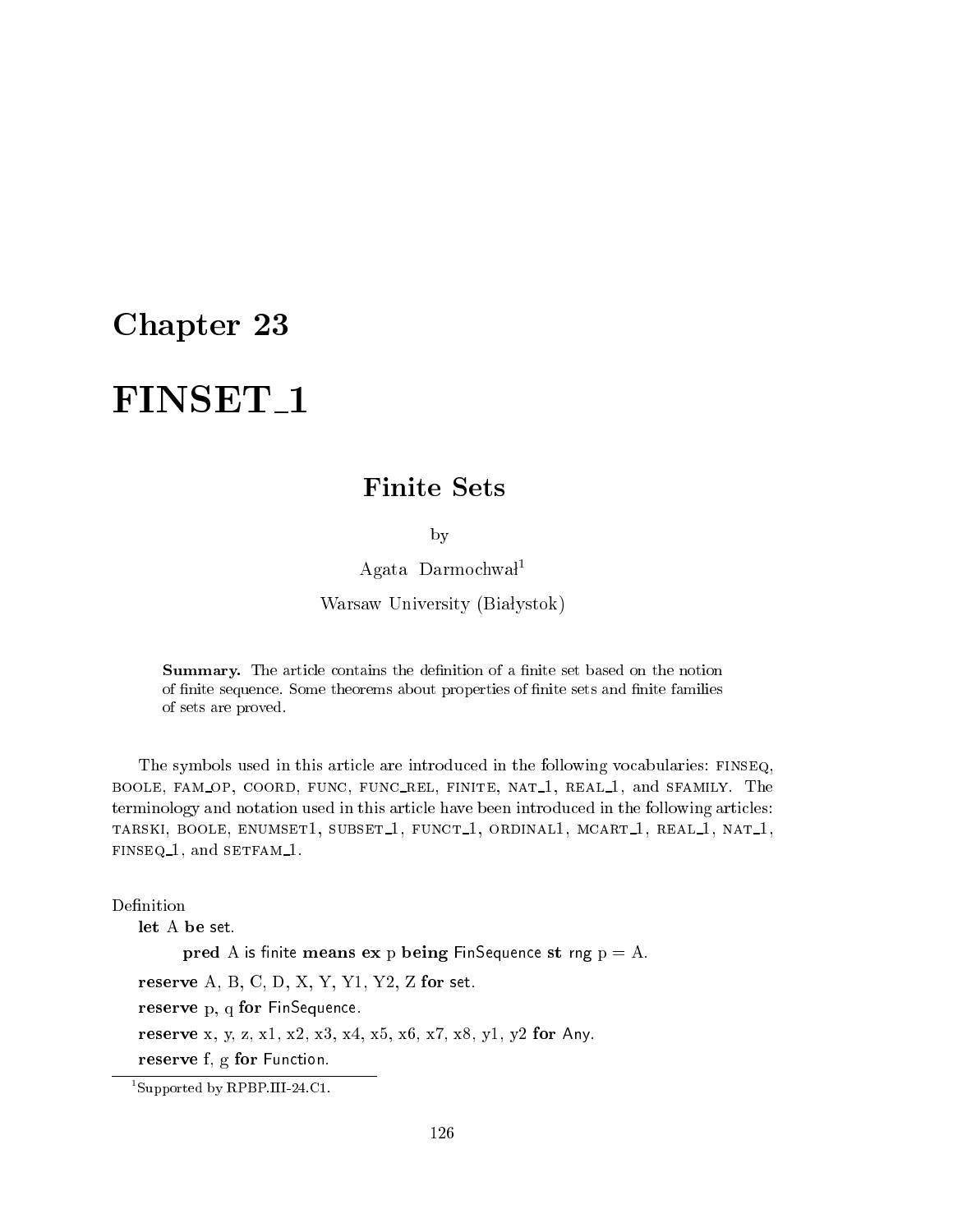```
reserve n for Nat.
```
Theorem FINSET<sub>1</sub>:1. A is finite iff  $ex$  p being FinSequence st rng  $p = A$ . Theorem FINSET<sub>1</sub>:2. for p being FinSequence holds rng p is finite. Theorem FINSET<sub>-1:3</sub>. Seg n is finite. Theorem FINSET<sub>-1:4</sub>.  $\emptyset$  is finite. Theorem FINSET<sub>-1:5</sub>.  $\{x\}$  is finite. Theorem FINSET<sub>1:6</sub>.  $\{x, y\}$  is finite. Theorem FINSET 1:7.  $\{x, y, z\}$  is finite. Theorem FINSET<sub>-1:8</sub>.  $\{x1, x2, x3, x4\}$  is finite. Theorem FINSET 1:9.  $\{x1, x2, x3, x4, x5\}$  is finite. Theorem FINSET 1:10.  $\{x1, x2, x3, x4, x5, x6\}$  is finite. Theorem FINSET 1:11.  $\{x1, x2, x3, x4, x5, x6, x7\}$  is finite. Theorem FINSET 1:12.  $\{x1, x2, x3, x4, x5, x6, x7, x8\}$  is finite. Theorem FINSET 1:13.  $A \subseteq B \& B$  is finite implies A is finite. Theorem FINSET 1:14. A is finite  $\&$  B is finite implies  $A \cup B$  is finite. Theorem FINSET 1:15. A is finite implies  $A \cap B$  is finite  $\&$  B $\cap A$  is finite. Theorem FINSET 1:16. A is finite implies  $A \setminus B$  is finite. Theorem  $\text{FINSET}\_1:17$ . A is finite implies f.A is finite. Theorem FINSET<sub>-1</sub>:18. A is finite implies for X being Subset-Family of A st  $X \neq \emptyset$ ex x being set st  $x \in X \&$  for B being set st  $B \in X$  holds  $x \subseteq B$  implies  $B = x$ . scheme Finite $\{A() \rightarrow set, P[set]\}\colon P[A()]$  provided A: A() is finite and B:  $P[\emptyset]$  and C: for x, B being set st  $x \in A()$  &  $B \subseteq A()$  & P[B] holds P[B $\cup$ {x}]. Theorem FINSET 1:19. A is finite  $\&$  B is finite implies  $[[A, B]]$  is finite. Theorem FINSET\_1:20. A is finite & B is finite & C is finite implies  $\mathbb{A}, B, C \mathbb{I}$  is finite. Theorem FINSET<sub>-1</sub>:21. A is finite & B is finite & C is finite & D is finite implies  $[A, A]$  $B, C, D$  is finite. Theorem FINSET 1:22. B  $\neq \emptyset$  &  $[A, B]$  is finite implies A is finite. Theorem FINSET 1:23. A  $\neq \emptyset$  & [A, B] is finite implies B is finite. Theorem  $\text{FINSET 1:24. A}$  is finite iff bool A is finite. Theorem FINSET\_1:25. A is finite  $\&$  (for X st  $X \in A$  holds X is finite) iff (  $|A|$  is finite. Theorem FINSET 1:26. dom f is finite implies rng f is finite. Theorem FINSET<sub>1</sub>:27. Y  $\subset$  rng f & f<sup>-1</sup>Y is finite implies Y is finite.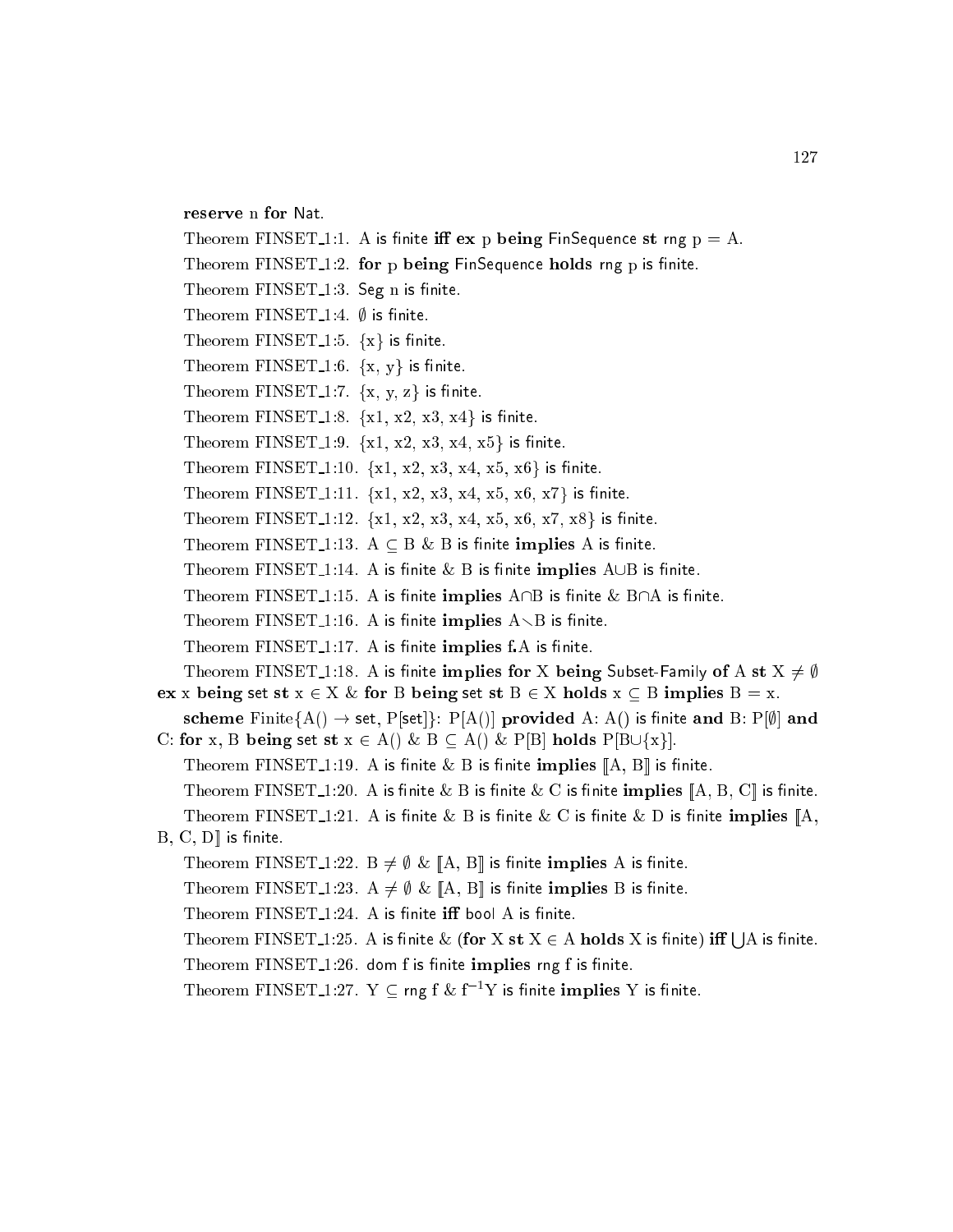# DOMAIN<sub>-1</sub>

## **Domains and Their Cartesian Products**

by

Andrzej Trybule <sup>1</sup>

Warsaw University (Białystok)

Summary. The arti
le in
ludes: theorems related to domains, theorems related to Cartesian produ
ts presented earlier in various arti
les and simplied here by substituting domains for sets and omitting the assumption that the sets involved must not be empty. Several schemes and theorems related to Frænkel operator are given. We also redene subset yielding fun
tions su
h as the pair of elements of a set and the union of two subsets of a set.

The symbols used in this article are introduced in the following vocabularies: BOOLE, coord, and sub op. The terminology and notation used in this article have been introduced in the following articles: TARSKI, BOOLE, ENUMSET1, SUBSET<sub>1</sub>, FUNCT<sub>1</sub>, ORDI-NAL1, and MCART<sub>1</sub>.

reserve  $a, b, c, d$  for Any,  $A, B, C$  for set. reserve D, X1, X2, X3, X4, Y1, Y2, Y3, Y4 for DOMAIN. reserve x1, y1, z1 for (Element of X1), x2, y2, z2 for (Element of X2), x3, y3, z3 for (Element of  $X3$ ),  $x4$ ,  $y4$ ,  $z4$  for (Element of  $X4$ ). Theorem DOMAIN 1:1. A is DOMAIN iff  $A \neq \emptyset$ . Theorem DOMAIN<sub>-1</sub>:2. D  $\neq \emptyset$ .

<sup>1</sup> Supported by RPBP.III-24.C1.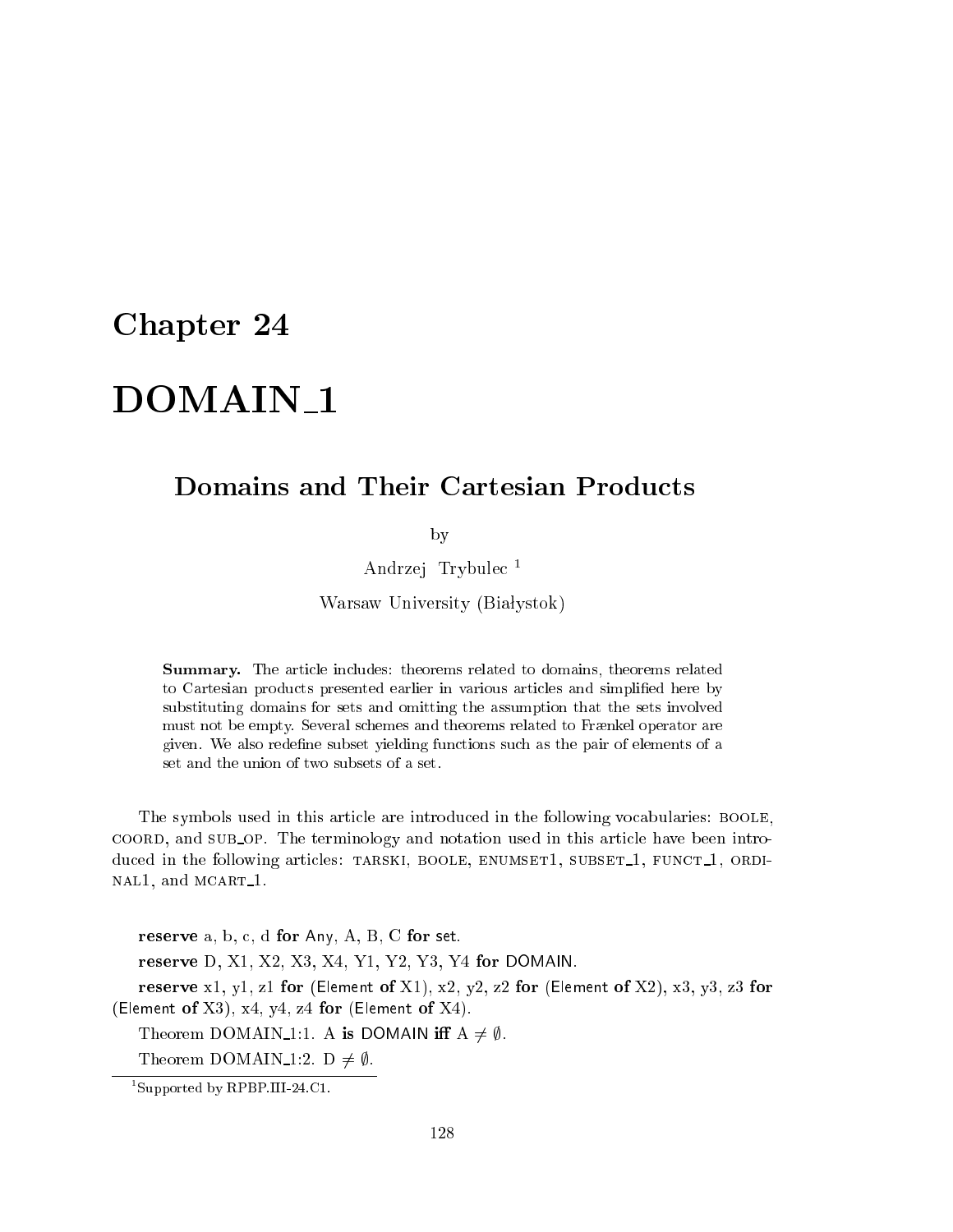```
Theorem DOMAIN 1:3. a is Element of D implies a \in D.
   reserve A1, B1 for Subset of X1.
   I neorem DOMAIN 1:4. AI = BI in for x1 holds XI \in AI in not XI \in BI.
   I heorem DOMAIN 1:5. AI = DI in for x1 holds not XI \in AI in XI \in DI.
   I heorem DOMAIN 1:0. AI = BI in for x1 holds not (X1 \in AI \text{ in } X1 \in BI).
   Theorem DOMAIN 1:7. [x1, x2] \in [X1, X2].
   Theorem DOMAIN 1:8. [x1, x2] is Element of [X1, X2].
   Theorem DOMAIN 1:9. a \in [X1, X2] implies ex x1, x2 st a = [x1, x2].
   reserve x for Element of [X1, X2].
   Theorem DOMAIN 1:10. x = [x_1, x_2].
   Theorem DOMAIN 1:11. x \neq x_1 \& x \neq x_2.
   Theorem DOMAIN 1:12. for x, y being Element of [[X1, X2]] st x_1 = y_1 \& x_2 = y_2holds x = y.
   Theorem DOMAIN 1:13. [A, D] \subseteq [B, D] or [D, A] \subseteq [D, B] implies A \subseteq B.
   Theorem DOMAIN 1:14. [X1, X2] = [A, B] implies X1 = A \& X2 = B.
Definition
   let X1, X2, x1, x2.
   redefine
         func [x1, x2] \rightarrow Element of [X1, X2].
Definition
   let X1, X2.
   let x be Element of \llbracket X1, X2 \rrbracket.
   redefine
         func x_1 \rightarrow Element of X1.
         func x_2 \rightarrow Element of X2.
   Theorem DOMAIN 1:15. a \in [X1, X2, X3] iff ex x1, x2, x3 st a = [x1, x2, x3].
   Theorem DOMAIN 1:16. (for a holds a \in D iff ex x1, x2, x3 st a = [x1, x2, x3])
implies D = [X1, X2, X3].
   Theorem DOMAIN 1:17. D = [X1, X2, X3] iff for a holds a \in D iff ex x1, x2, x3 st
a = [x1, x2, x3].Theorem DOMAIN 1:18. \|X1, X2, X3\| = \|Y1, Y2, Y3\| implies X1 = Y1 & X2 = Y2& X3 = Y3.
   reserve x, y for Element of [X1, X2, X3].
   Theorem DOMAIN 1:19. x = [a, b, c] implies x_1 = a \& x_2 = b \& x_3 = c.
```

```
Theorem DOMAIN 1:20. x = [x_1, x_2, x_3].
```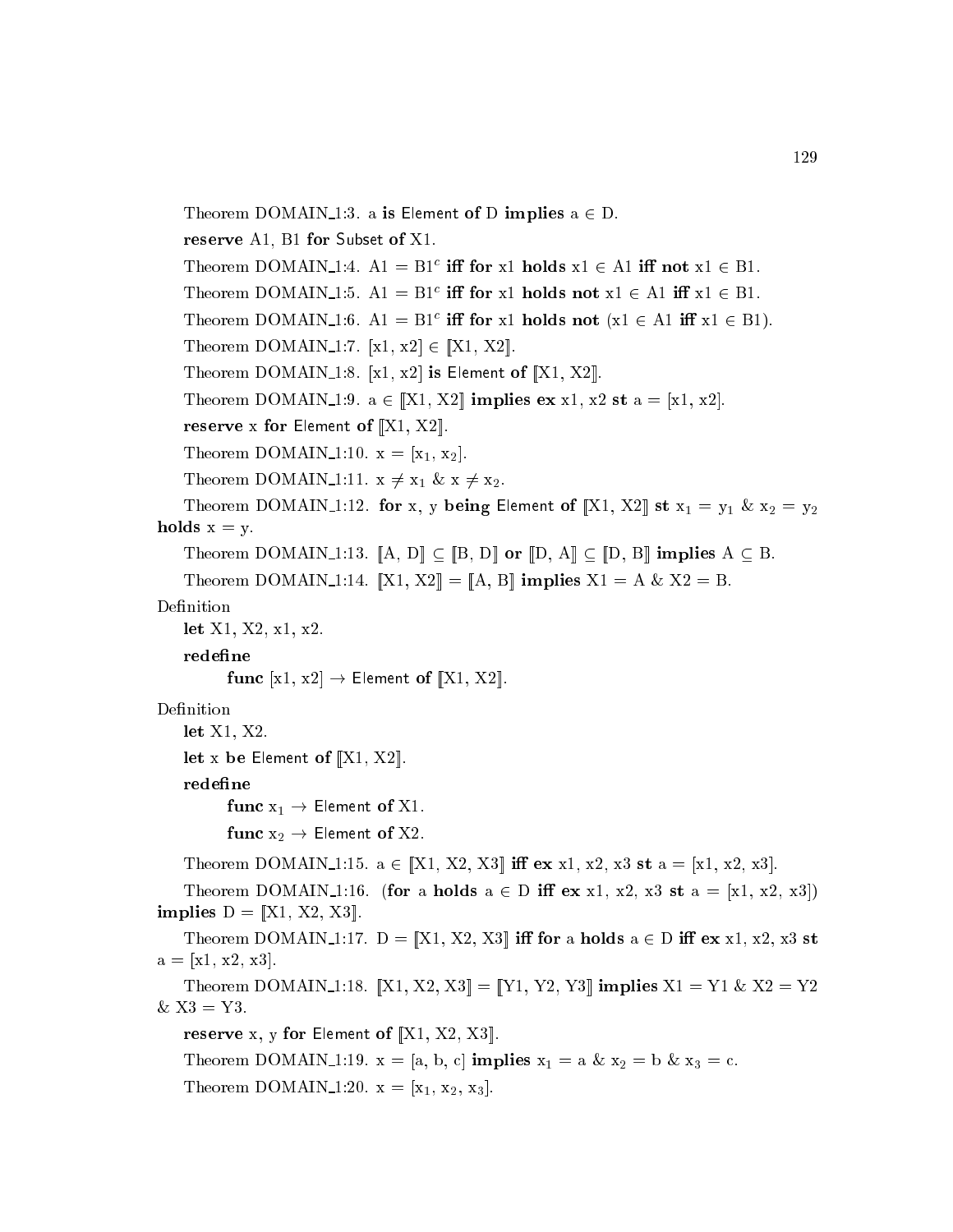```
Theorem DOMAIN 1:21. x_1 = (x \text{ qua Any})_{11} \& x_2 = (x \text{ qua Any})_{12} \& x_3 = (x \text{ qua } x)_{12}Any)_{2}.
   Theorem DOMAIN 1:22. x \neq x_1 \& x \neq x_2 \& x \neq x_3.
   Theorem DOMAIN 1:23. [x1, x2, x3] \in [X1, X2, X3].
Definition
   let X1, X2, X3, x1, x2, x3.
   redefine
          func [x1, x2, x3] \rightarrow Element of [X1, X2, X3].
Definition
   let X1, X2, X3.
   let x be Element of [X1, X2, X3].
   redefine
          func x_1 \rightarrow Element of X1.
          func x_2 \rightarrow Element of X2.
          func x_3 \rightarrow Element of X3.
   Theorem DOMAIN 1:24. a = x_1 iff for x1, x2, x3 st x = [x_1, x_2, x_3] holds a = x_1.
   Theorem DOMAIN 1:25. b = x<sub>2</sub> iff for x1, x2, x3 st x = [x1, x2, x3] holds b = x2.
   Theorem DOMAIN 1:26. c = x_3 iff for x1, x2, x3 st x = [x_1, x_2, x_3] holds c = x_3.
   Theorem DOMAIN 1:27. [x_1, x_2, x_3] = x.
   Theorem DOMAIN 1:28. x_1 = y_1 \& x_2 = y_2 \& x_3 = y_3 implies x = y.
   Theorem DOMAIN 1:29. [x1, x2, x3]_1 = x1 \& [x1, x2, x3]_2 = x2 \& [x1, x2, x3]_3 = x3.Theorem DOMAIN 1:30. for x being (Element of [X1, X2, X3]), y being Element of
[Y1, Y2, Y3] holds x = y implies x_1 = y_1 \& x_2 = y_2 \& x_3 = y_3.
   Theorem DOMAIN 1:31. a \in [\![X1, X2, X3, X4]\!] iff ex x1, x2, x3, x4 st a = [x1, x2, x3, x4]x3, x4.
   Theorem DOMAIN 1:32. (for a holds a \in D iff ex x1, x2, x3, x4 st a = [x1, x2, x3,[x4] implies D = [X1, X2, X3, X4].Theorem DOMAIN 1:33. D = [X1, X2, X3, X4] iff for a holds a \in D iff ex x1, x2,
x3, x4 st a = [x1, x2, x3, x4].reserve x, y for Element of [X1, X2, X3, X4].
   Theorem DOMAIN 1:34. [X1, X2, X3, X4] = [Y1, Y2, Y3, Y4] implies X1 = Y1 \&X2 = Y2 \& X3 = Y3 \& X4 = Y4.Theorem DOMAIN 1:35. x = [a, b, c, d] implies x_1 = a \& x_2 = b \& x_3 = c \& x_4 =d.
   Theorem DOMAIN 1:36. x = [x_1, x_2, x_3, x_4].Theorem DOMAIN 1:37. x_1 = (x \text{ qua Any})_{111} \& x_2 = (x \text{ qua Any})_{112} \& x_3 = (x \text{ qua any})_{12}Any)<sub>12</sub> & x_4 = (x \text{ qua Any})_2.
```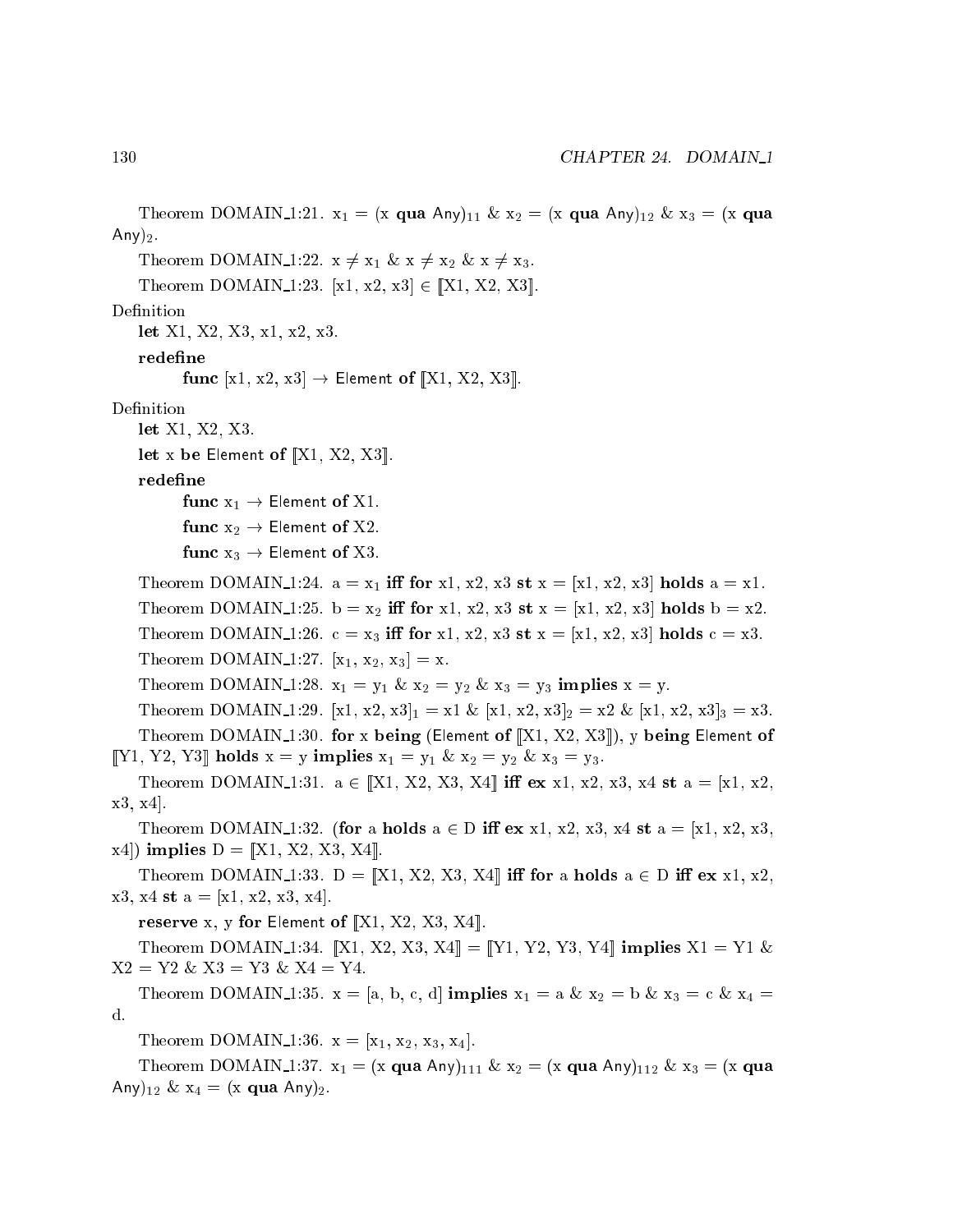```
Theorem DOMAIN 1:38. x \neq x_1 \& x \neq x_2 \& x \neq x_3 \& x \neq x_4.
   Theorem DOMAIN 1:39. [x1, x2, x3, x4] \in [X1, X2, X3, X4].
Definition
   let X1, X2, X3, X4, x1, x2, x3, x4.
   redefine
          func [x1, x2, x3, x4] \rightarrow Element of [X1, X2, X3, X4].
Definition
   let X1, X2, X3, X4.
   let x be Element of [[X1, X2, X3, X4]].redefine
          func x_1 \rightarrow Element of X1.
          func x_2 \rightarrow Element of X2.
          func x_3 \rightarrow Element of X3.
          func x_4 \rightarrow Element of X4.
   Theorem DOMAIN 1:40. a = x_1 iff for x1, x2, x3, x4 st x = [x_1, x_2, x_3, x_4] holds a
= x1.
   Theorem DOMAIN 1:41. b = x_2 iff for x1, x2, x3, x4 st x = [x1, x2, x3, x4] holds b
= x2.
   Theorem DOMAIN 1:42. c = x_3 iff for x1, x2, x3, x4 st x = [x_1, x_2, x_3, x_4] holds c
= x3.
   Theorem DOMAIN 1:43. d = x_4 iff for x1, x2, x3, x4 st x = [x_1, x_2, x_3, x_4] holds d
= x4.
   Theorem DOMAIN 1:44. for x being Element of [X1, X2, X3, X4] holds [x_1, x_2, x_3, x_4]\mathbf{x}_4 \equiv \mathbf{x}.Theorem DOMAIN 1:45. for x, y being Element of [X1, X2, X3, X4] st x_1 = y_1 \&x_2 = y_2 \& x_3 = y_3 \& x_4 = y_4 holds x = y.
   Theorem DOMAIN 1:46. [x1, x2, x3, x4]<sub>1</sub> = x1 & [x1, x2, x3, x4]<sub>2</sub> = x2 & [x1, x2, x3,
[x4]_3 = x3 \& [x1, x2, x3, x4]_4 = x4.Theorem DOMAIN 1:47. for x being (Element of [X1, X2, X3, X4]), y being Element
of [Y1, Y2, Y3, Y4] holds x = y implies x_1 = y_1 \& x_2 = y_2 \& x_3 = y_3 \& x_4 = y_4.
   reserve A2 for (Subset of X2), A3 for (Subset of X3), A4 for Subset of X4.
   scheme Fraenkel1\{P[Any]\}: for X1 holds \{x1: P[x1]\} is Subset of X1.
   scheme Fraenkel2{P[Any, Any]}: for X1, X2 holds \{[x1, x2] : P[x1, x2]\} is Subset of
[[X1, X2]].scheme Fraenkel3{P[Any, Any, Any]}: for X1, X2, X3 holds {[x1, x2, x3]: P[x1, x2,
```
 $\{x3\}$  is Subset of [X1, X2, X3].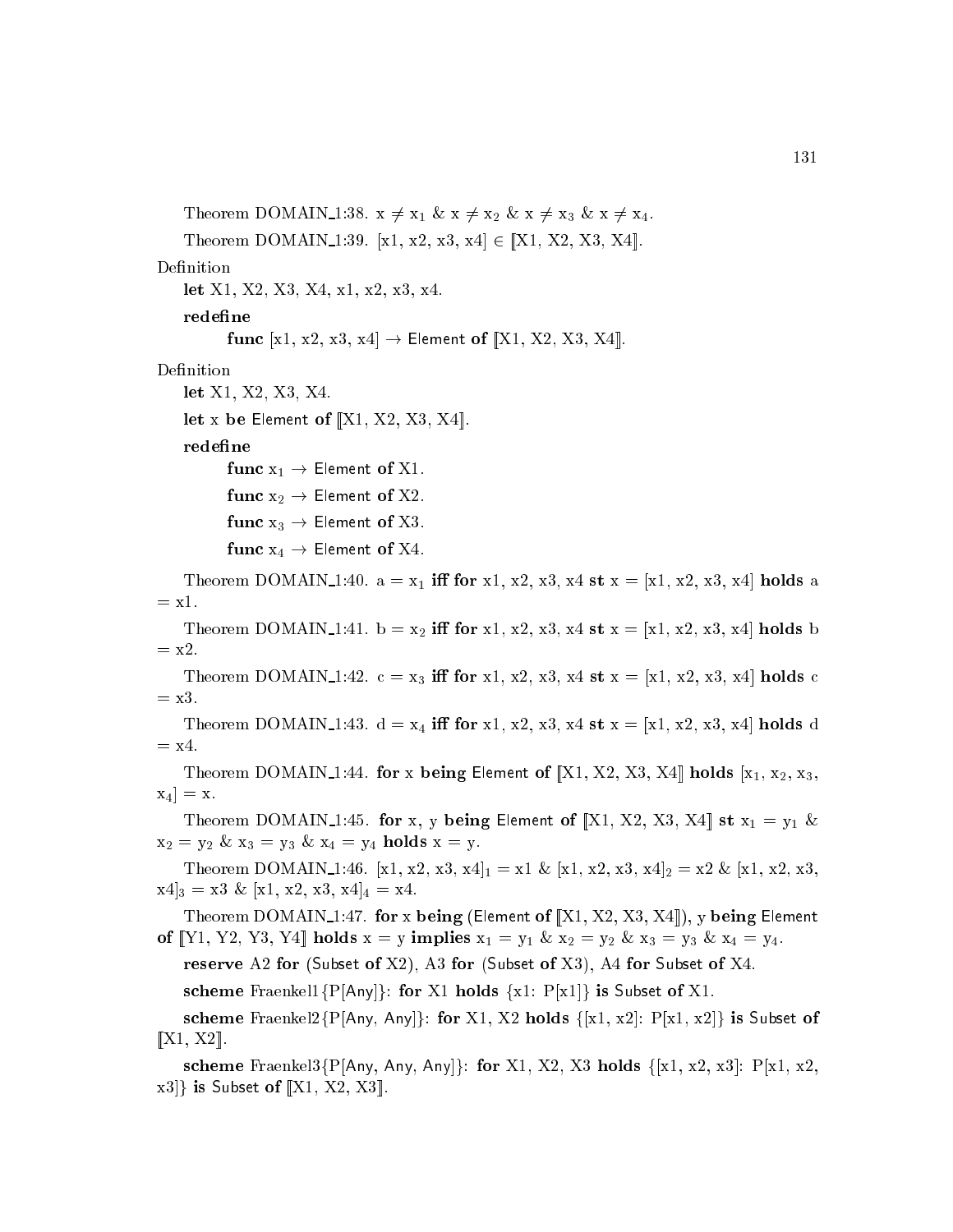scheme Fraenkel4 $\{P[Any, Any, Any, Any\}$ : for X1, X2, X3, X4 holds  $\{[x1, x2, x3,$  $x4$ : P[x1, x2, x3, x4]} is Subset of [X1, X2, X3, X4]. scheme Fraenkel5{P[Any], Q[Any]: for X1 st for x1 holds P[x1] implies Q[x1] holds  $\{y1: P[y1]\} \subseteq \{z1: Q[z1]\}.$ 

scheme Fraenkel6{P[Any], Q[Any]: for X1 st for x1 holds P[x1] iff Q[x1] holds  $\{y1: P[y1]\} = \{z1: Q[z1]\}.$ 

Theorem DOMAIN 1:48.  $X1 = \{x1: \text{not contradiction}\}.$ 

Theorem DOMAIN<sub>-1</sub>:49. [X1, X2] = {[x1, x2]: **not contradiction**}.

Theorem DOMAIN 1:50.  $\llbracket \text{X1}, \text{X2}, \text{X3} \rrbracket = \{ \llbracket \text{x1}, \text{x2}, \text{x3} \rrbracket : \text{not contradiction} \}.$ 

Theorem DOMAIN 1:51. [X1, X2, X3, X4] =  $\{[x1, x2, x3, x4] : \text{not contradiction}\}.$ Theorem DOMAIN 1:52.  $A1 = \{x1: x1 \in A1\}.$ 

#### Definition

let X1, X2, A1, A2.

redefine

func  $\llbracket$ A1, A2 $\rrbracket \rightarrow$  Subset of  $\llbracket$ X1, X2 $\rrbracket$ .

Theorem DOMAIN 1:53.  $[A1, A2] = \{ [x1, x2] : x1 \in A1 \& x2 \in A2 \}.$ 

#### Definition

let X1, X2, X3, A1, A2, A3.

redefine

func  $\llbracket$ A1, A2, A3 $\rrbracket \rightarrow$  Subset of  $\llbracket$ X1, X2, X3 $\rrbracket$ .

Theorem DOMAIN 1:54. [A1, A2, A3] = {[x1, x2, x3]: x1  $\in$  A1 & x2  $\in$  A2 & x3  $\in$  $A3$ .

Definition

let X1, X2, X3, X4, A1, A2, A3, A4.

redefine

func [A1, A2, A3, A4]  $\rightarrow$  Subset of [X1, X2, X3, X4].

Theorem DOMAIN 1:55. [A1, A2, A3, A4] =  $\{[x1, x2, x3, x4] : x1 \in A1 \& x2 \in A2$  $\&$  x3  $\in$  A3  $\&$  x4  $\in$  A4 $\}.$ 

Theorem DOMAIN 1:56.  $\emptyset$  X1 = {x1: contradiction}.

Theorem DOMAIN 1:57.  $\mathbf{A1}^c = \{x1: \text{not } x1 \in \mathbf{A1}\}.$ 

Theorem DOMAIN 1:58.  $A1 \cap B1 = \{x1: x1 \in A1 \& x1 \in B1\}.$ 

Theorem DOMAIN 1:59. A1 $\cup$ B1 = {x1: x1  $\in$  A1 or x1  $\in$  B1}.

Theorem DOMAIN 1:60.  $A1\setminus B1 = \{x1: x1 \in A1 \& \text{not } x1 \in B1\}.$ 

Theorem DOMAIN 1:61.  $A1 - B1 = \{x1: x1 \in A1 \& \text{not } x1 \in B1 \text{ or not } x1 \in A1 \& \text{ } x1 \in A1 \}$  $x1 \in B1$ .

Theorem DOMAIN 1:62.  $A1 \div B1 = \{x1: \text{not } x1 \in A1 \text{ iff } x1 \in B1\}.$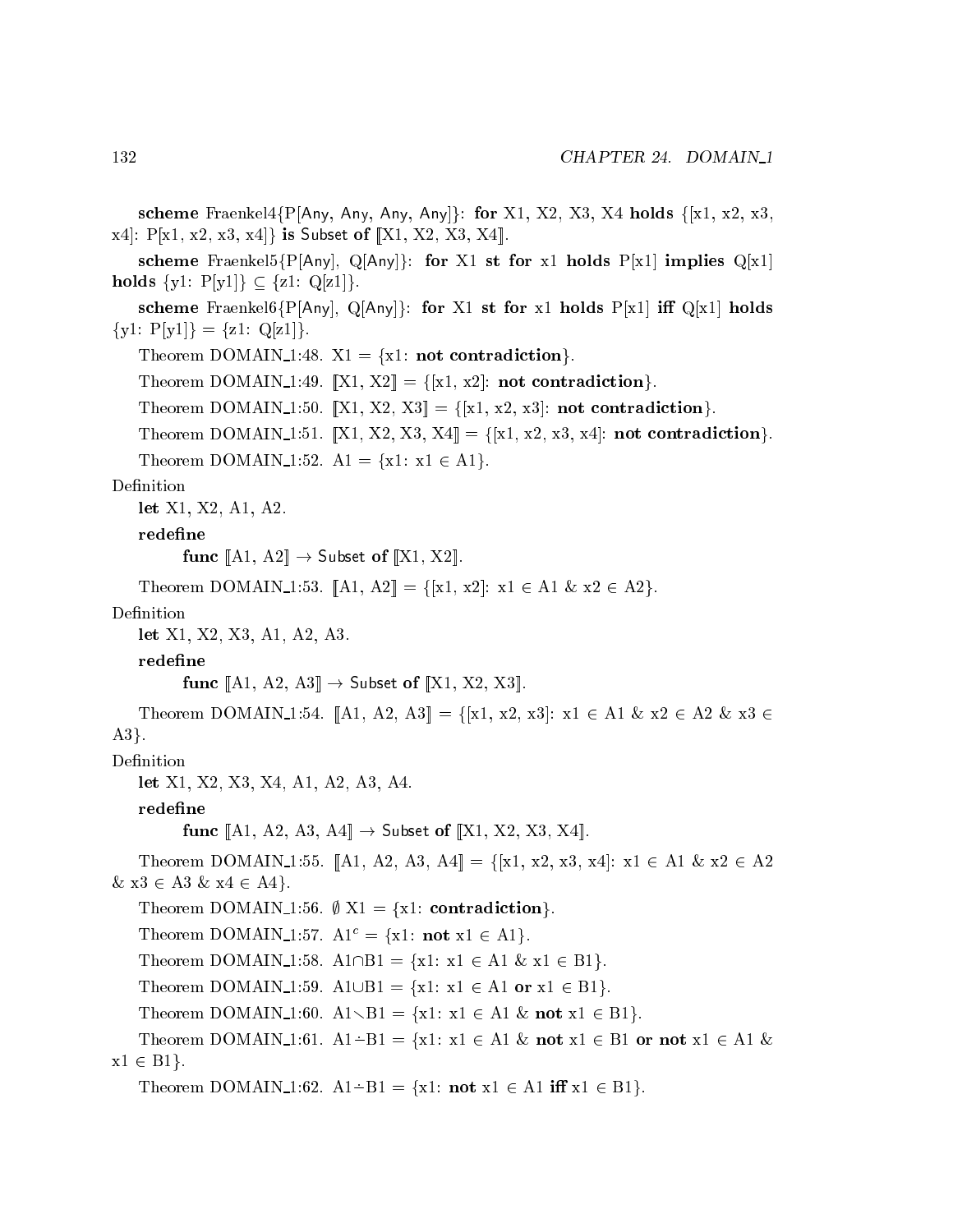```
Theorem DOMAIN 1:63. A1 \div B1 = \{x1: x1 \in A1 \text{ iff not } x1 \in B1\}.Theorem DOMAIN 1:64. A1 - B1 = {x1: not (x1 \in A1 iff x1 \in B1)}.
   reserve x1, x2, x3, x4, x5, x6, x7, x8 for Element of D.
   Theorem DOMAIN 1:65. \{x1\} is Subset of D.
   Theorem DOMAIN 1:66. \{x1, x2\} is Subset of D.
   Theorem DOMAIN 1:67. \{x1, x2, x3\} is Subset of D.
   Theorem DOMAIN 1:68. \{x1, x2, x3, x4\} is Subset of D.
   Theorem DOMAIN 1:69. \{x1, x2, x3, x4, x5\} is Subset of D.
   Theorem DOMAIN 1:70. \{x1, x2, x3, x4, x5, x6\} is Subset of D.
   Theorem DOMAIN 1:71. \{x1, x2, x3, x4, x5, x6, x7\} is Subset of D.
   Theorem DOMAIN 1:72. \{x1, x2, x3, x4, x5, x6, x7, x8\} is Subset of D.
Definition
   let D.
   redefine
   let x1 be Element of D.
          func \{x1\} \rightarrow Subset of D.
   let x2 be Element of D.
          func \{x1, x2\} \rightarrow Subset of D.
   let x3 be Element of D.
          func \{x1, x2, x3\} \rightarrow Subset of D.
   let x4 be Element of D.
          func \{x1, x2, x3, x4\} \rightarrow Subset of D.
   let x5 be Element of D.
          func \{x1, x2, x3, x4, x5\} \rightarrow Subset of D.
   let x6 be Element of D.
          func \{x1, x2, x3, x4, x5, x6\} \rightarrow Subset of D.
   let x7 be Element of D.
          func \{x1, x2, x3, x4, x5, x6, x7\} \rightarrow Subset of D.
   let x8 be Element of D.
          func \{x1, x2, x3, x4, x5, x6, x7, x8\} \rightarrow Subset of D.
Definition
   let X1, A1.
   redefine
          func \mathbf{A}1^c \rightarrow \mathsf{Subset} of X1.
   let B1.
```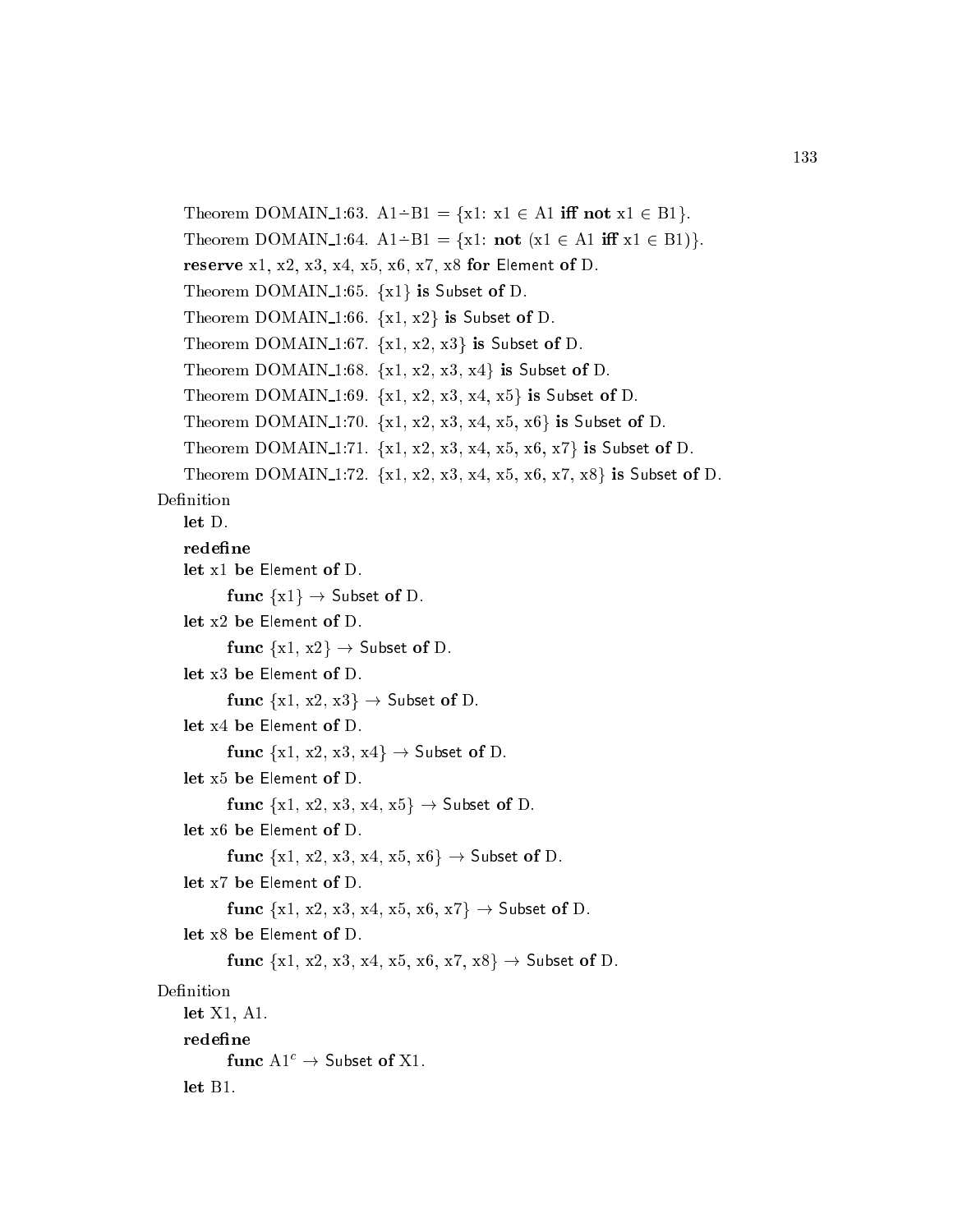func $\mathrm{A1} \cup \mathrm{B1} \rightarrow \mathrm{Subset}$  of X1. func  $A1 \cap B1 \rightarrow$  Subset of X1. func  $A1\diagdown B1 \rightarrow$  Subset of X1. func $\mathrm{A1}\dot{-}\mathrm{B1}\to$  Subset of X1.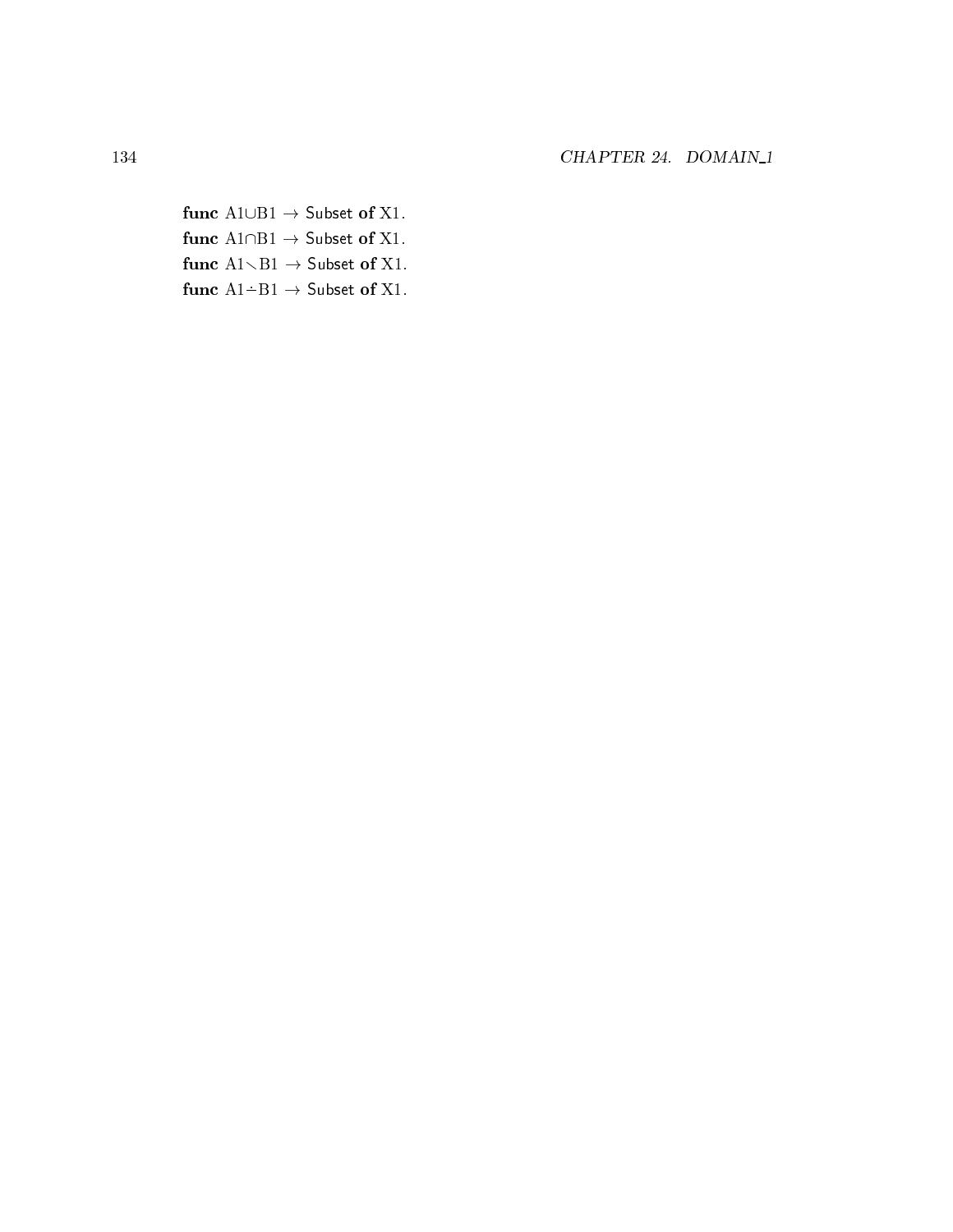# FINSUB<sub>1</sub>

### Boolean Domains

by

Andrzej Trybule <sup>1</sup>

Warsaw University (Białystok)

Agata Darmochwał<sup>2</sup>

Warsaw University (Białystok)

**Summary.** BOOLE DOMAIN is a SET DOMAIN that is closed under union and difference. This condition is equivalent to being closed under symmetric difference and one of the following operations: union, intersection or difference. We introduce the set of all finite subsets of a set A, denoted by Fin A. The mode Finite Subset of a set A is introdu
ed with the mother type: Element of Fin A. In onsequen
e, "Finite Subset of ..." is an elementary type, therefore one may use such types as "set of Finite Subset of A", "[(Finite Subset of A), Finite Subset of A]", and so on. The arti
le begins with some auxiliary theorems that belong really to BOOLE or ORDINAL1 but are missing there. Moreover, bool A is redened as a SET DOMAIN, for an arbitrary set A.

The symbols used in this article are introduced in the following vocabularies: BOOLE, FINITE, and BOOLEDOM. The terminology and notation used in this article have been introduced in the following articles: TARSKI, BOOLE, FUNCT<sub>1</sub>, REAL<sub>1</sub>, NAT<sub>1</sub>, FINSEQ<sub>1</sub>, ENUMSET1, SUBSET<sub>1</sub>, ORDINAL1, MCART<sub>1</sub>, SETFAM<sub>1</sub>, FINSET<sub>1</sub>, and DOMAIN<sub>1</sub>.

<sup>1</sup> Supported by RPBP.III-24.C1.

<sup>2</sup> Supported by RPBP.III-24.C1.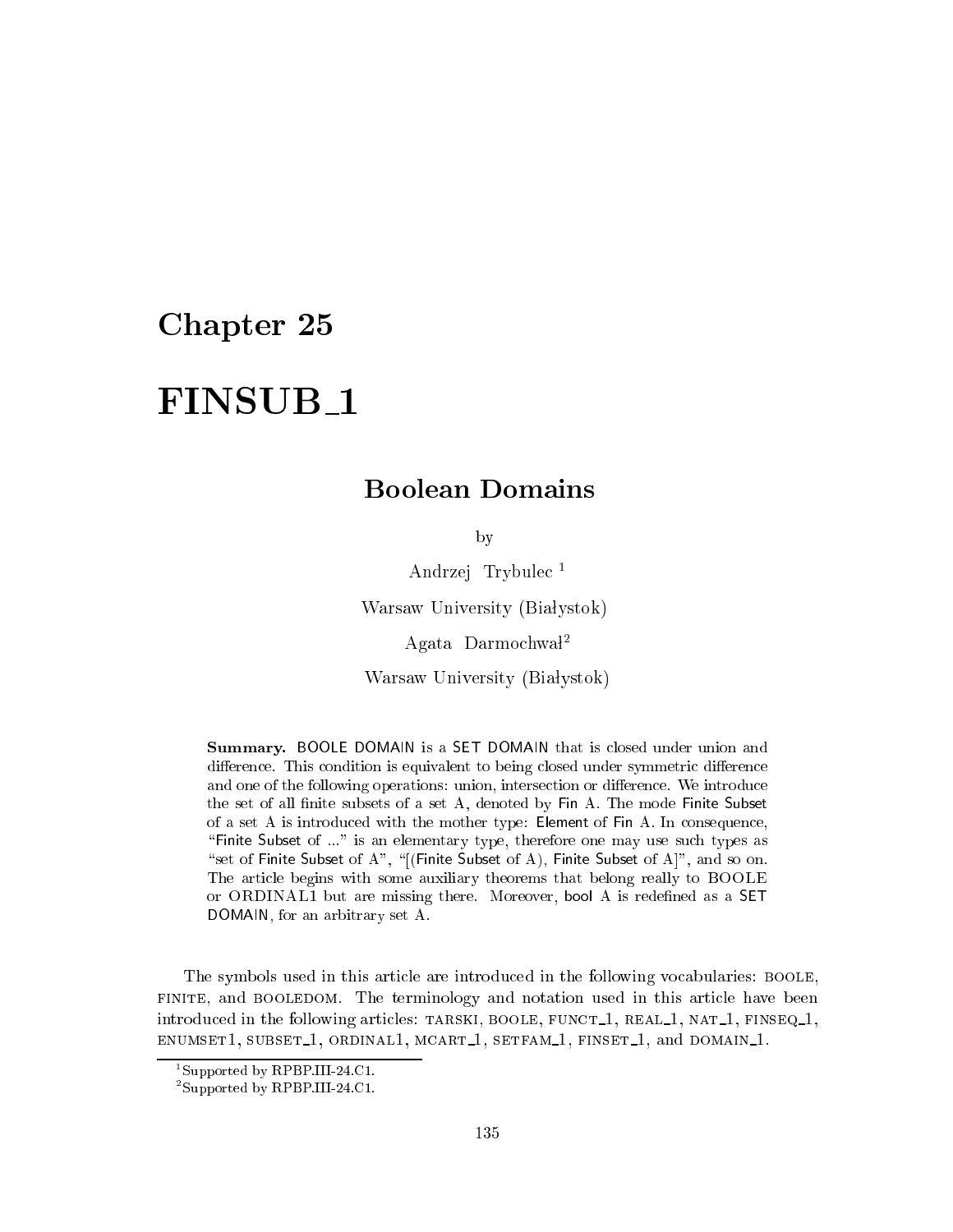reserve X, Y for set.

Theorem FINSUB 1:1. X misses Y implies  $X \setminus Y = X \& Y \setminus X = Y$ . Theorem FINSUB 1:2. X misses Y implies  $(X \cup Y) \setminus Y = X \& (X \cup Y) \setminus X = Y$ . THEOREM FIND OD 1.3.  $X \cup I = X \cup I \setminus X$ ). Theorem FINSUB<sub>-1</sub>:4.  $X \cup Y = X \div Y \div X \cap Y$ . THEOREM FIND OD 1:5.  $X \setminus T = X \setminus \{X\}$  if j. Theorem FINSUB 1:6.  $X \cap Y = X \div Y \div (X \cup Y)$ .

Theorem FINSUB 1:7. (for x being set st  $x \in X$  holds  $x \in Y$ ) implies  $X \subseteq Y$ .

Definition

let X.

redefine

func bool  $X \rightarrow$  SET DOMAIN.

Theorem FINSUB<sub>1</sub>:8. for Y being Element of bool X holds  $Y \subseteq X$ .

Definition

mode BOOLE DOMAIN  $\rightarrow$  SET DOMAIN means for X, Y being Element of it holds  $X \cup Y \in \text{it } \& X \setminus Y \in \text{it.}$ 

Theorem FINSUB<sub>-1:9</sub>. for A being SET DOMAIN holds A is BOOLE DOMAIN iff for X, Y being Element of A holds  $X \cup Y \in A \& X \setminus Y \in A$ .

reserve A for BOOLE DOMAIN.

Theorem FINSUB 1:10.  $X \in A \& Y \in A$  implies  $X \cup Y \in A \& X \setminus Y \in A$ .

Theorem FINSUB<sub>-1</sub>:11. X is Element of A & Y is Element of A implies  $X \cup Y$  is Element of A.

Theorem FINSUB<sub>1</sub>1:12. X is Element of A & Y is Element of A implies  $X\setminus Y$  is Element of A.

Definition

let A.

let X, Y be Element of A.

redefine

func  $X \cup Y \rightarrow$  Element of A.

func  $X \setminus Y \rightarrow$  Element of A.

Theorem FINSUB<sub>1</sub>:13. X is Element of A & Y is Element of A implies  $X \cap Y$  is Element of A.

Theorem FINSUB\_1:14. X is Element of A  $\&$  Y is Element of A implies X-Y is Element of A.

Theorem FINSUB<sub>1</sub>:15. for A being SET DOMAIN st for X, Y being Element of A holds  $X-Y \in A \& X\diagdown Y \in A$  holds A is BOOLE DOMAIN.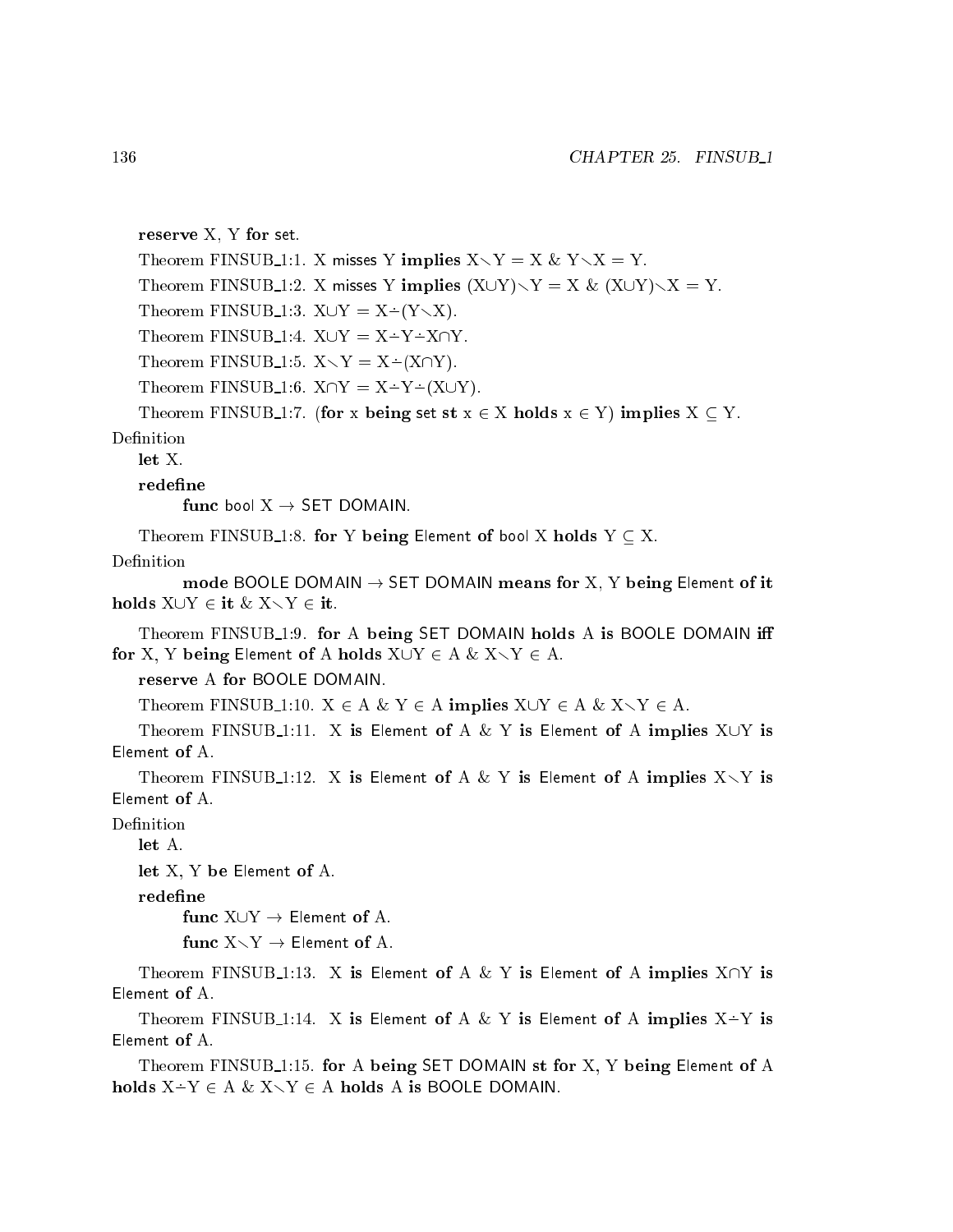Theorem FINSUB<sub>1</sub>:16. for A being SET DOMAIN st for X, Y being Element of A holds  $X \dot{=} Y \in A \& X \cap Y \in A$  holds A is BOOLE DOMAIN.

Theorem FINSUB<sub>1</sub>:17. for A being SET DOMAIN st for X, Y being Element of A holds  $X-Y \in A \& X\cup Y \in A$  holds A is BOOLE DOMAIN.

Definition

let A.

let X, Y be Element of A.

redefine

func  $X \dot{=} Y \rightarrow$  Element of A.

Theorem FINSUB<sub>-1:18</sub>.  $\emptyset \in A$ .

Theorem FINSUB<sub>-1:19</sub>.  $\emptyset$  is Element of A.

Theorem FINSUB<sub>-1:20</sub>. bool A is BOOLE DOMAIN.

Theorem FINSUB 1:21. for A, B being BOOLE DOMAIN holds  $A \cap B$  is BOOLE DOMAIN.

reserve A, B, P for set.

reserve x, y for Any.

Definition

let A.

func Fin A  $\rightarrow$  BOOLE DOMAIN means for X being set holds  $X \in \text{it iff } X \subseteq$ A  $\& X$  is finite.

Theorem FINSUB 1:22.  $B \in Fin A$  iff  $B \subseteq A \& B$  is finite.

Theorem FINSUB 1:23. A  $\subseteq$  B implies Fin A  $\subseteq$  Fin B.

Theorem FINSUB 1:24. Fin  $(A \cap B) =$  Fin  $A \cap F$ in B.

Theorem FINSUB 1:25. Fin AUFin  $B \subseteq$  Fin (AUB).

Theorem FINSUB 1:26. Fin  $A \subseteq$  bool A.

Theorem FINSUB 1:27. A is finite implies  $Fin A = bool A$ .

Theorem FINSUB 1:28. Fin  $\emptyset = {\emptyset}.$ 

Definition

let A.

mode Finite Subset of A  $\rightarrow$  Element of Fin A means not contradiction.

Theorem FINSUB 1:29. for X being Element of Fin A holds X is Finite Subset of A. Definition

let A.

let X, Y be Finite Subset of A.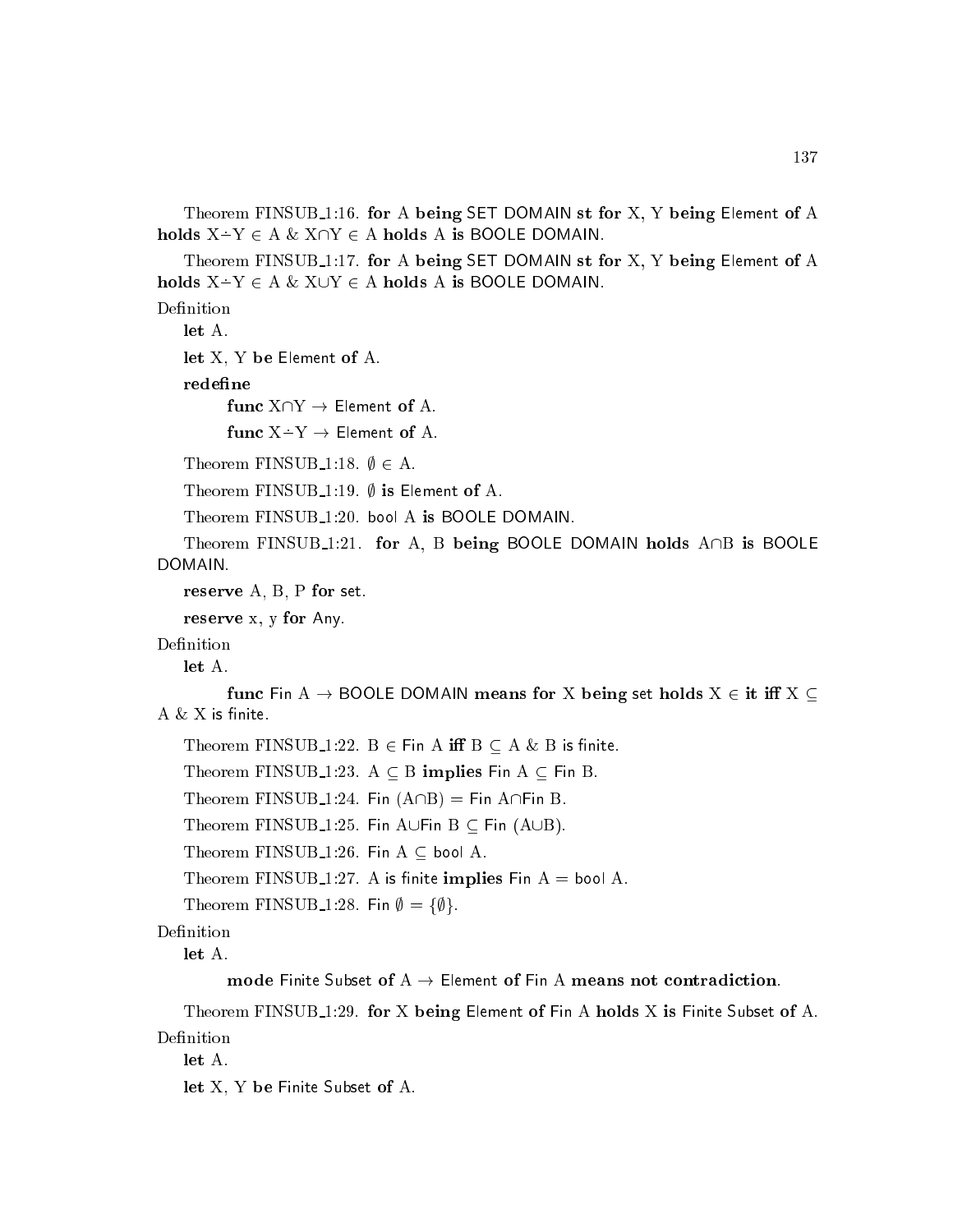redefine

func  $X \cup Y \rightarrow$  Finite Subset of A.

func  $X \cap Y \to$  Finite Subset of A.

func  $X \setminus Y \rightarrow$  Finite Subset of A.

func  $X-Y \rightarrow$  Finite Subset of A.

Theorem FINSUB $1:30$ . for X being Finite Subset of A holds X is finite.

Theorem FINSUB<sub>1</sub>:31. for X being Finite Subset of A holds  $X \subseteq A$ .

Theorem FINSUB 1:32. for <sup>X</sup> being Finite Subset of <sup>A</sup> holds <sup>X</sup> is Subset of A.

Theorem FINSUB<sub>-1</sub>:33.  $\emptyset$  is Finite Subset of A.

Theorem FINSUB<sub>1:34</sub>. A is finite implies for X being Subset of A holds X is Finite Subset of A.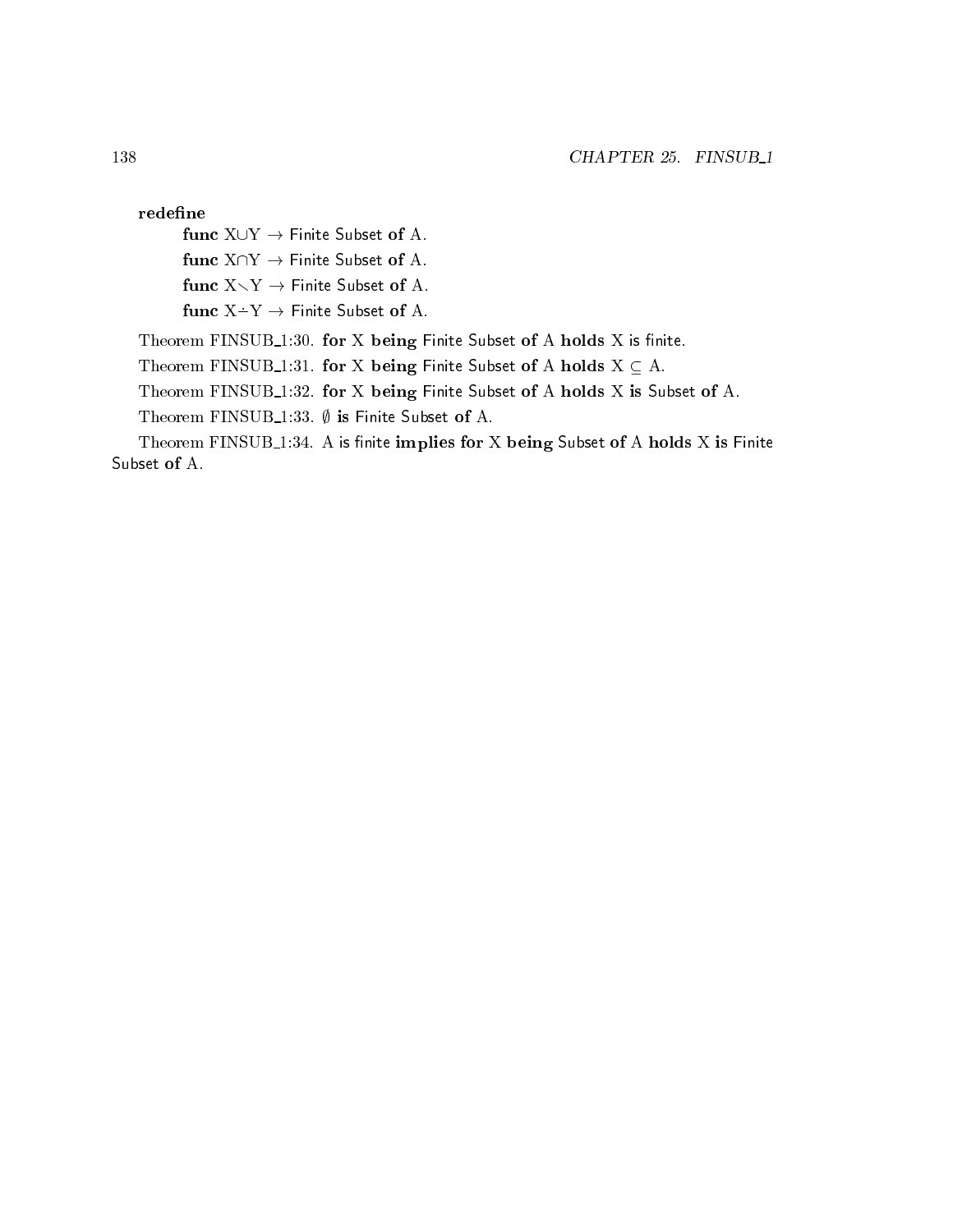# INCSP<sub>-1</sub>

## Axioms of Incidency

by

Wojciech A. Trybulec<sup>1</sup>

Warsaw University

Summary. This text is a translation into Mizar of a small part of Foundations of Geometry by K. Borsuk and W. Szmielew related to the axioms of incidency. (Remark: The fourth axiom of incidency is weakened in this text. In the source text it has the form: for any plane there exist three non-collinear points in the plane and in this text: for any plane there exists one point in the plane. The original axiom is proved in the text.) The arti
le in
ludes: theorems on
erning collinearity of points and coplanarity of points and lines, basic theorems concerning lines and planes, fundamental existen
e theorems, theorems on
erning interse
tion of lines and planes.

The symbols used in this article are introduced in the following vocabularies:  $INCSP_1$ , boole, and relation. The terminology and notation used in this arti
le have been introduced in the following articles: TARSKI, BOOLE, ENUMSET1, SUBSET<sub>1</sub>, RELAT<sub>1</sub>, m 1, domain 1, and relationship 1, and relationship 1, and 1, and 1, and 1, and 1, and 1, and 1, and 1, and 1,

struct IncStruct (Points, Lines, Planes  $\rightarrow$  DOMAIN, Inc1  $\rightarrow$  (Relation of the Points, the Lines), Inc2  $\rightarrow$  (Relation of the Points, the Planes), Inc3  $\rightarrow$  Relation of the Lines, the Planes).

<sup>1</sup> Supported by RPBP.III-24.C1.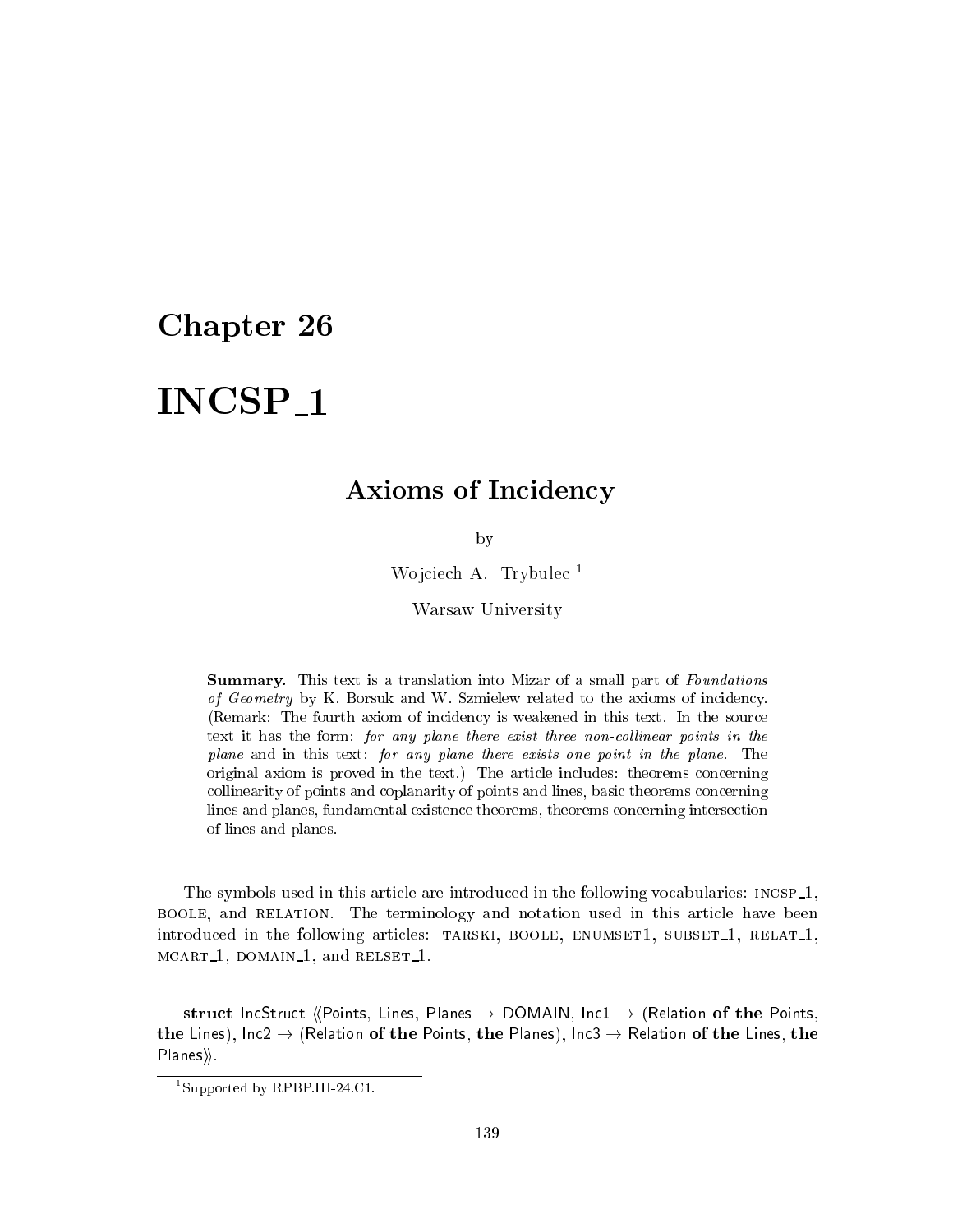| Definition                                                                        |
|-----------------------------------------------------------------------------------|
| let S be IncStruct.                                                               |
| mode POINT of $S \rightarrow$ Element of the Points of S means not contradiction. |
| mode LINE of $S \rightarrow$ Element of the Lines of S means not contradiction.   |
| mode PLANE of $S \rightarrow$ Element of the Planes of S means not contradiction  |
| reserve S for IncStruct.                                                          |
| reserve A for Element of the Points of S.                                         |
| reserve L for Element of the Lines of S.                                          |
| reserve P for Element of the Planes of S.                                         |
| Theorem INCSP <sub>-1</sub> :1. A is POINT of S.                                  |
| Theorem INCSP <sub>1</sub> :2. L is LINE of S.                                    |
| Theorem INCSP <sub>1</sub> :3. P is PLANE of S.                                   |
| reserve $A, B, C, D, E$ for POINT of S.                                           |
| reserve $K, L, L1, L2$ for LINE of S.                                             |
| reserve P, P1, P2, Q for PLANE of S.                                              |
| reserve F, G for Subset of the Points of S.                                       |
| Definition                                                                        |
| let S.                                                                            |
| let A be (POINT of S), L be LINE of S.                                            |
| pred A on L means $[A, L] \in$ the lnc1 of S.                                     |
| Definition                                                                        |
| let S.                                                                            |
| let A be (POINT of S), P be PLANE of S.                                           |
| pred A on P means $[A, P] \in$ the lnc2 of S.                                     |
| Definition<br>let S.                                                              |
| let $L$ be (LINE of $S$ ), $P$ be PLANE of $S$ .                                  |
| pred L on P means $[L, P] \in$ the lnc3 of S.                                     |
| Definition                                                                        |
| let S.                                                                            |
| let F be (set of POINT of S), L be LINE of S.                                     |
| pred F on L means for A being POINT of S st $A \in F$ holds A on L.               |
| Definition<br>let S.                                                              |
| let $F$ be (set of POINT of S), $P$ be PLANE of S.                                |
|                                                                                   |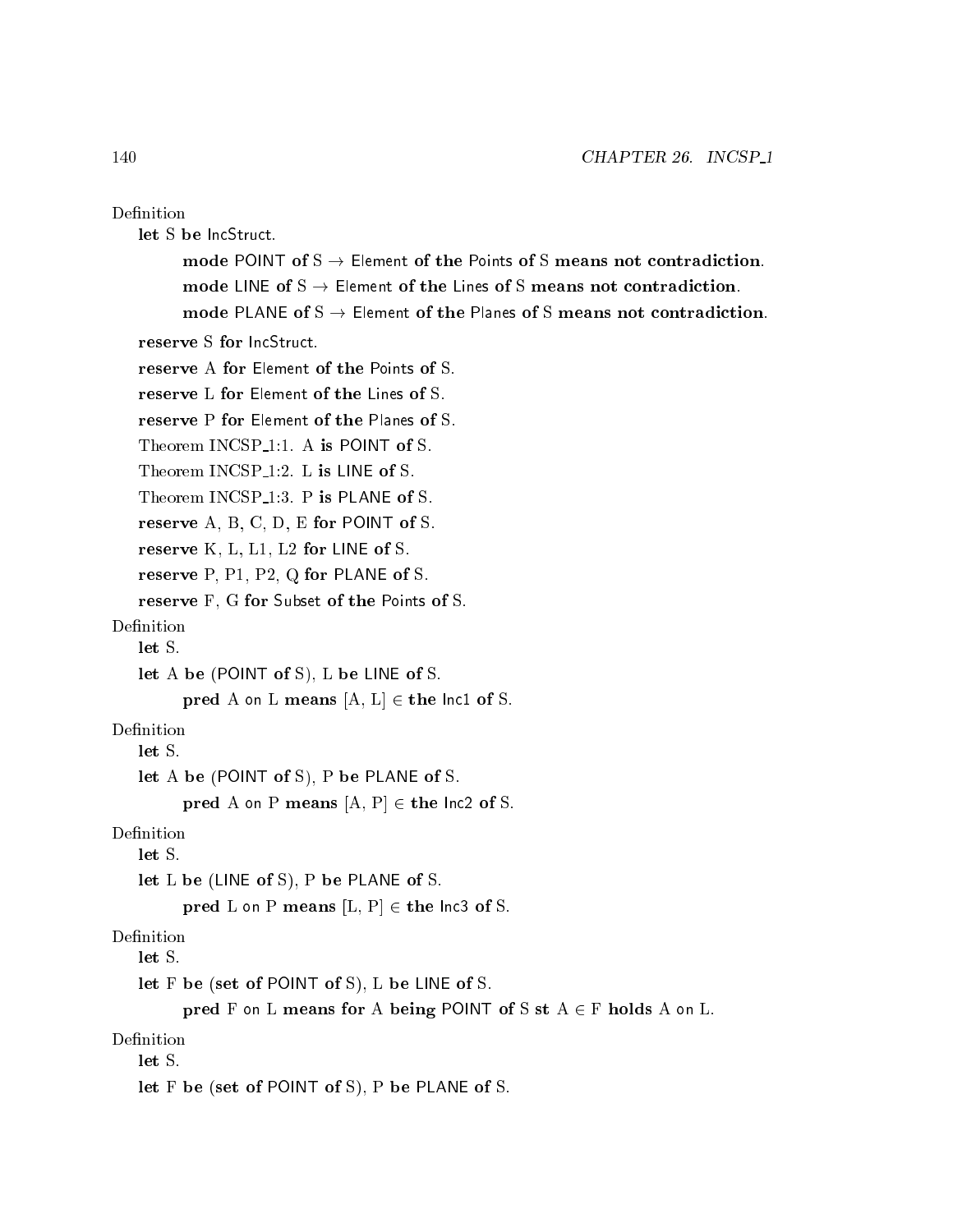```
pred F on P means for A st A \in F holds A on P.
```
Definition

let S.

let F be set of POINT of S.

pred F is collinear means ex L st F on L.

#### Definition

let S.

let F be set of POINT of S.

pred F is coplanar means  $ex P st F$  on P.

Theorem INCSP<sub>-1</sub>:4. A on L iff  $[A, L] \in$  the lnc1 of S.

Theorem INCSP<sub>-1</sub>:5. A on P iff  $[A, P] \in$  the lnc2 of S.

Theorem INCSP<sub>-1</sub>:6. L on P iff  $[L, P] \in$  the lnc3 of S.

Theorem INCSP<sub>-1</sub>:7. F on L iff for  $A$  st  $A \in F$  holds  $A$  on L.

Theorem INCSP<sub>-1:8</sub>. F on P iff for A st  $A \in F$  holds A on P.

Theorem  $INCSP_1:9$ . F is collinear iff  $ex L st F$  on  $L$ .

Theorem INCSP  $1:10$ . F is coplanar iff  $ex P st F$  on P.

Theorem INCSP<sub>1</sub>:11.  $\{A, B\}$  on L iff A on L & B on L.

Theorem INCSP<sub>-1</sub>:12.  $\{A, B, C\}$  on L iff A on L & B on L & C on L.

Theorem INCSP<sub>-1:13</sub>.  ${A, B}$  on P iff A on P & B on P.

Theorem INCSP<sub>-1</sub>:14.  $\{A, B, C\}$  on P iff A on P & B on P & C on P.

Theorem INCSP 1:15.  $\{A, B, C, D\}$  on P iff A on P & B on P & C on P & D on P.

Theorem INCSP<sub>-1:16</sub>.  $G \subseteq F \& F$  on L implies G on L.

Theorem INCSP<sub>-1:17</sub>.  $G \subseteq F \& F$  on P implies G on P.

Theorem INCSP<sub>-1:18</sub>. F on L & A on L iff  $F \cup \{A\}$  on L.

```
Theorem INCSP 1:19. F on P & A on P iff F \cup \{A\} on P.
```
Theorem INCSP<sub>-1</sub>:20. FUG on L iff F on L & G on L.

Theorem INCSP<sub>1</sub>:21. FUG on P iff F on P  $\&$  G on P.

Theorem INCSP<sub>1</sub>1:22.  $G \subseteq F \& F$  is collinear implies G is collinear.

Theorem INCSP 1:23.  $G \subseteq F \& F$  is coplanar implies G is coplanar.

#### Definition

mode IncSpace  $\rightarrow$  IncStruct means (for L being LINE of it ex A, B being POINT of it st  $A \neq B$  & {A, B} on L) & (for A, B being POINT of it ex L being LINE of it st  $\{A, B\}$  on L) & (for A, B being (POINT of it), K, L being LINE of it st  $A \neq B$ &  $\{A, B\}$  on K &  $\{A, B\}$  on L holds  $K = L$ ) & (for P being PLANE of it ex A being POINT of it st A on P) & (for A, B, C being POINT of it ex P being PLANE of it st  ${A, B, C}$  on P) & (for A, B, C being (POINT of it), P, Q being PLANE of it st not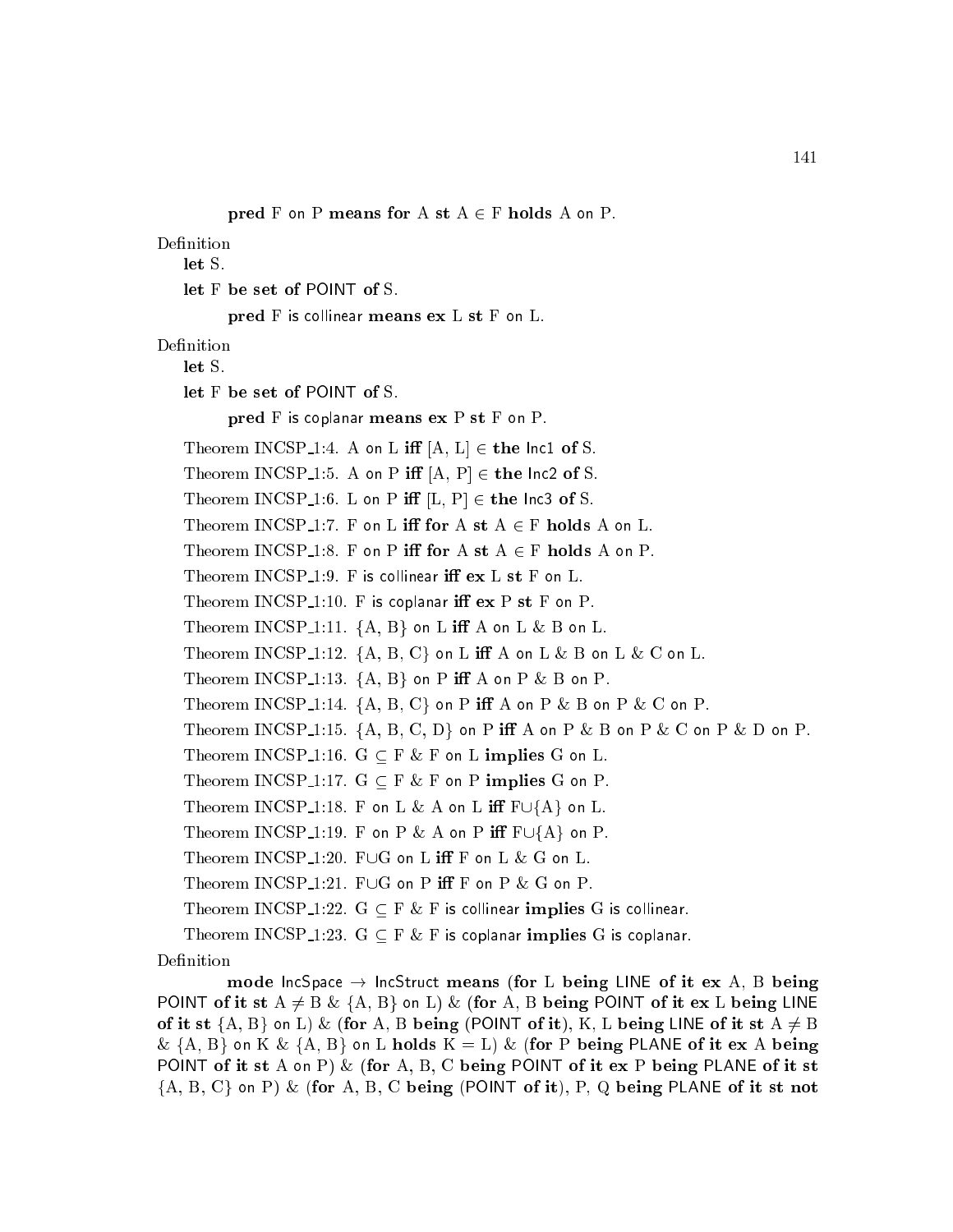$\{A, B, C\}$  is collinear  $\& \{A, B, C\}$  on P  $\& \{A, B, C\}$  on Q holds P = Q)  $\&$  (for L being (LINE of it), P being PLANE of it st ex A, B being POINT of it st  $A \neq B \& \{A, B\}$ on L &  ${A, B}$  on P holds L on P) & (for A being (POINT of it), P, Q being PLANE of it st A on P & A on Q ex B being POINT of it st  $A \neq B$  & B on P & B on Q) & (ex A, B, C, D being POINT of it st not  $\{A, B, C, D\}$  is coplanar) & (for A being (POINT of it), L being (LINE of it), P being PLANE of it st A on L  $\&$  L on P holds A on P).

Theorem INCSP 1:24. (for L being LINE of S ex A, B being POINT of S st  $A \neq B$  $\&$  {A, B} on L)  $\&$  (for A, B being POINT of S ex L being LINE of S st {A, B} on L) & (for A, B being (POINT of S), K, L being LINE of S st  $A \neq B$  &  $\{A, B\}$  on K &  $\{A, A\}$ B on L holds  $K = L$ ) & (for P being PLANE of S ex A being POINT of S st A on P) & (for A, B, C being POINT of S ex P being PLANE of S st  $\{A, B, C\}$  on P) & (for A, B, C being (POINT of S), P, Q being PLANE of S st not  $\{A, B, C\}$  is collinear  $\& \{A, B, C\}$  $C$  on P & {A, B, C} on Q holds P = Q) & (for L being (LINE of S), P being PLANE of S st ex A, B being POINT of S st A  $\neq$  B & {A, B} on L & {A, B} on P holds L on P) & (for A being (POINT of S), P, Q being PLANE of S st A on P & A on Q ex B being POINT of S st A  $\neq$  B & B on P & B on Q) & (ex A, B, C, D being POINT of S st not  $\{A, B, C, D\}$  is coplanar) & (for A being (POINT of S), L being (LINE of S), P being PLANE of S st A on L  $& L$  on P holds A on P) implies S is IncSpace.

reserve S for IncSpace.

reserve A, B, C, D, E for POINT of S.

reserve K, L, L1, L2 for LINE of S.

reserve P, P1, P2, Q for PLANE of S.

reserve F for Subset of the Points of S.

Theorem INCSP 1:25. ex A, B st A  $\neq$  B & {A, B} on L.

Theorem INCSP 1:26.  $ex L st \{A, B\}$  on L.

Theorem INCSP 1:27.  $A \neq B$  & {A, B} on K & {A, B} on L implies  $K = L$ .

Theorem INCSP<sub>1</sub>:28. ex A st A on P.

Theorem INCSP<sub>-1</sub>:29. ex P st  $\{A, B, C\}$  on P.

Theorem INCSP<sub>-1:30</sub>. not {A, B, C} is collinear  $\&$  {A, B, C} on P  $\&$  {A, B, C} on Q implies  $P = Q$ .

Theorem INCSP 1:31. (ex A, B st A  $\neq$  B & {A, B} on L & {A, B} on P) implies L on P.

Theorem INCSP 1:32. A on P & A on Q implies (ex B st A  $\neq$  B & B on P & B on Q).

Theorem INCSP 1:33. ex A, B, C, D st not  $\{A, B, C, D\}$  is coplanar.

Theorem INCSP<sub>-1:34</sub>. A on L  $\&$  L on P implies A on P.

Theorem INCSP<sub>1</sub>:35. F on L  $\&$  L on P implies F on P.

Theorem INCSP<sub>1</sub>:36.  ${A, A, B}$  is collinear.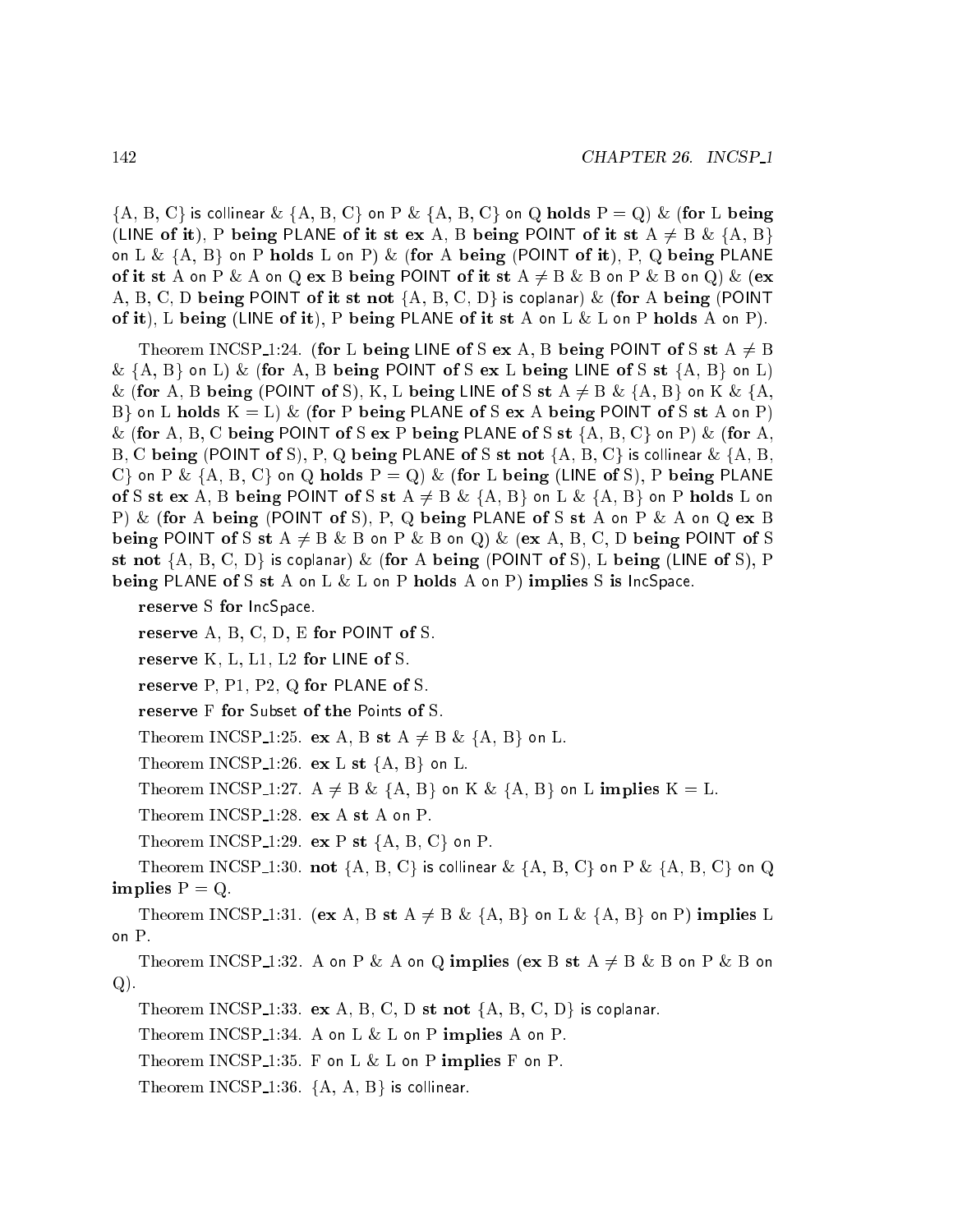Theorem INCSP<sub>1</sub>:37.  $\{A, A, B, C\}$  is coplanar.

Theorem INCSP<sub>1</sub>:38. {A, B, C} is collinear implies  $\{A, B, C, D\}$  is coplanar.

Theorem INCSP 1:39. A  $\neq$  B & {A, B} on L & not C on L implies not {A, B, C} is ollinear.

Theorem INCSP<sub>-1</sub>:40. not  $\{A, B, C\}$  is collinear  $\& \{A, B, C\}$  on P  $\&$  not D on P implies not  ${A, B, C, D}$  is coplanar.

Theorem INCSP 1:41. not (ex P st K on P & L on P) implies  $K \neq L$ .

Theorem INCSP<sub>-1</sub>:42. not (ex P st L on P  $\&$  L1 on P  $\&$  L2 on P)  $\&$  (ex A st A on L & A on L1 & A on L2) implies  $L \neq L1$ .

Theorem INCSP 1:43. L1 on P & L2 on P & not L on P & L1  $\neq$  L2 implies not (ex  $Q$  st  $L$  on  $Q$   $\&$   $L1$  on  $Q$   $\&$   $L2$  on  $Q$ ).

Theorem INCSP 1:44.  $ex P st A on P & L on P$ .

Theorem INCSP<sub>1</sub>:45. (ex A st A on K & A on L) implies (ex P st K on P & L on P).

Theorem INCSP 1:46.  $A \neq B$  implies ex L st for K holds  $\{A, B\}$  on K iff K = L.

Theorem INCSP 1:47. not  $\{A, B, C\}$  is collinear implies ex P st for Q holds  $\{A, B, C\}$  $C$  on Q iff  $P = Q$ .

Theorem INCSP<sub>-1</sub>:48. not A on L implies  $ex P$  st for Q holds A on Q & L on Q iff  $P = Q$ .

Theorem INCSP 1:49. K  $\neq L$  & (ex A st A on K & A on L) implies ex P st for Q holds K on  $Q \& L$  on  $Q$  iff  $P = Q$ .

Definition let S.

let A, B.

assume  $A \neq B$ .

func Line  $(A, B) \rightarrow$  LINE of S means  $\{A, B\}$  on it.

### Definition

let S.

let  $A, B, C$ .

**assume not**  $\{A, B, C\}$  is collinear.

func Plane  $(A, B, C) \rightarrow$  PLANE of S means  $\{A, B, C\}$  on it.

#### Definition

let S.

let A, L.

assume not A on L.

func Plane  $(A, L) \rightarrow$  PLANE of S means A on it & L on it.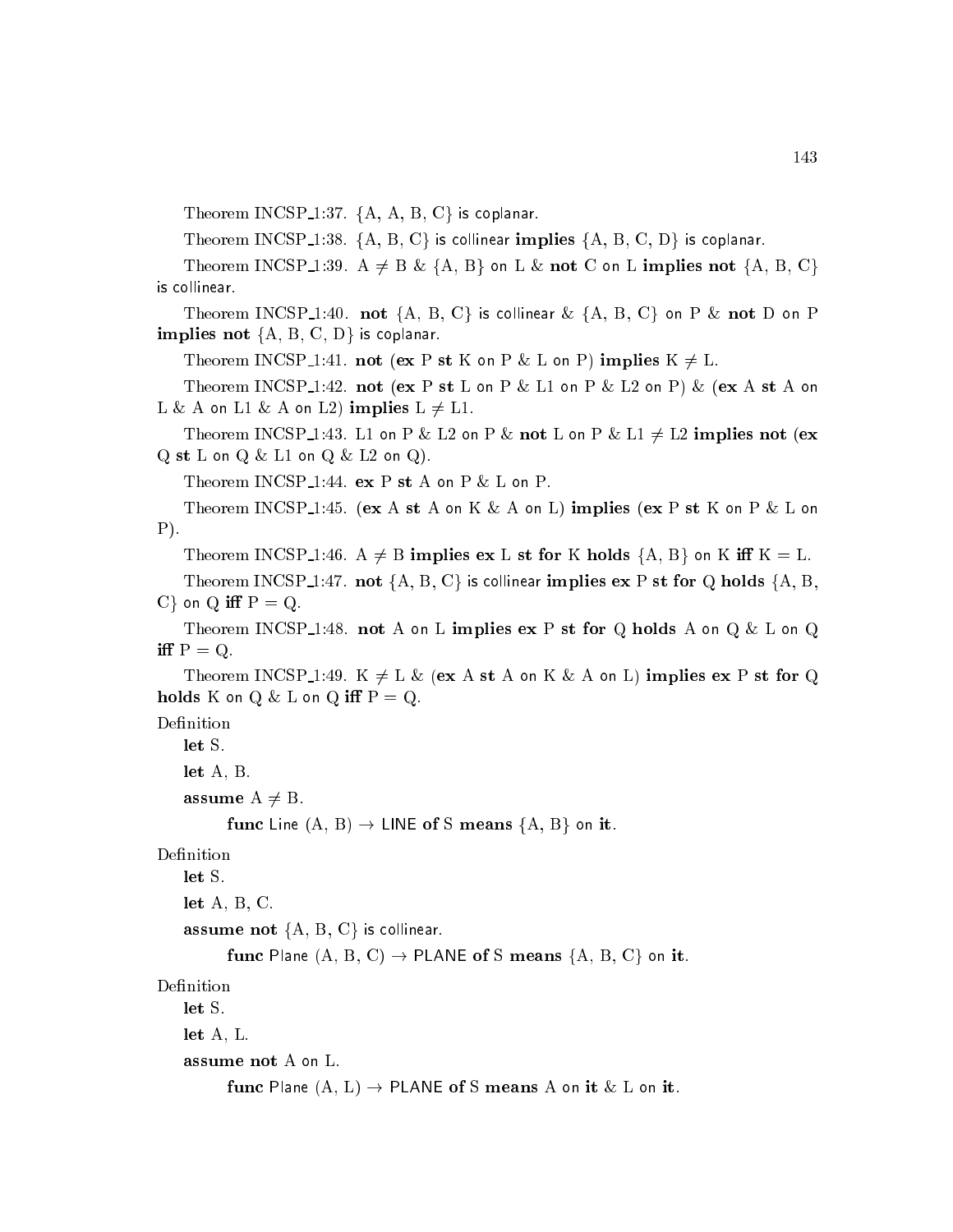Definition let S. let K, L. assume that  $K \neq L$  and (ex A st A on K & A on L). func Plane  $(K, L) \rightarrow$  PLANE of S means K on it & L on it. Theorem INCSP 1:50.  $A \neq B$  implies  $\{A, B\}$  on Line  $(A, B)$ . Theorem INCSP 1:51.  $A \neq B \& \{A, B\}$  on K implies  $K =$  Line  $(A, B)$ . Theorem INCSP<sub>-1</sub>:52. not  $\{A, B, C\}$  is collinear implies  $\{A, B, C\}$  on Plane  $(A, B, C)$ C). Theorem INCSP<sub>-1</sub>:53. not {A, B, C} is collinear  $\&$  {A, B, C} on Q implies Q = Plane (A, B, C). Theorem INCSP<sub>-1</sub>:54. not A on L implies A on Plane  $(A, L)$  & L on Plane  $(A, L)$ . Theorem INCSP 1:55. not A on L & A on Q & L on Q implies  $Q =$  Plane  $(A, L)$ . Theorem INCSP 1:56. K  $\neq L$  & (ex A st A on K & A on L) implies K on Plane (K, L)  $\&$  L on Plane  $(K, L)$ . Theorem INCSP 1:57. A  $\neq$  B implies Line (A, B) = Line (B, A). Theorem INCSP<sub>-1</sub>:58. not  $\{A, B, C\}$  is collinear implies Plane  $(A, B, C)$  = Plane  $(A, A)$ C, B). Theorem INCSP<sub>-1</sub>:59. not {A, B, C} is collinear implies Plane  $(A, B, C)$  = Plane  $(B, B, C)$ A, C). Theorem INCSP<sub>-1</sub>:60. not {A, B, C} is collinear implies Plane  $(A, B, C) =$  Plane  $(B,$ C, A). Theorem INCSP<sub>-1</sub>:61. not  $\{A, B, C\}$  is collinear implies Plane  $(A, B, C)$  = Plane  $(C,$ A, B). Theorem INCSP<sub>-1</sub>:62. not {A, B, C} is collinear implies Plane (A, B, C) = Plane (C, B, A). Theorem INCSP 1:63.  $K \neq L \&$  (ex A st A on K  $\&$  A on L)  $\&$  K on Q  $\&$  L on Q implies  $Q =$  Plane  $(K, L)$ . Theorem INCSP 1:64. K  $\neq$  L & (ex A st A on K & A on L) implies Plane (K, L) = Plane  $(L, K)$ . Theorem INCSP 1:65. A  $\neq$  B & C on Line (A, B) implies {A, B, C} is collinear. Theorem INCSP<sub>-1</sub>:66. A  $\neq$  B & A  $\neq$  C & {A, B, C} is collinear implies Line (A, B)  $=$  Line  $(A, C)$ . Theorem INCSP<sub>-1</sub>:67. not {A, B, C} is collinear implies Plane  $(A, B, C) =$  Plane  $(C,$ Line  $(A, B)$ ). Theorem INCSP<sub>-1:68</sub>. not  $\{A, B, C\}$  is collinear & D on Plane  $(A, B, C)$  implies  $\{A,$  $B, C, D$  is coplanar.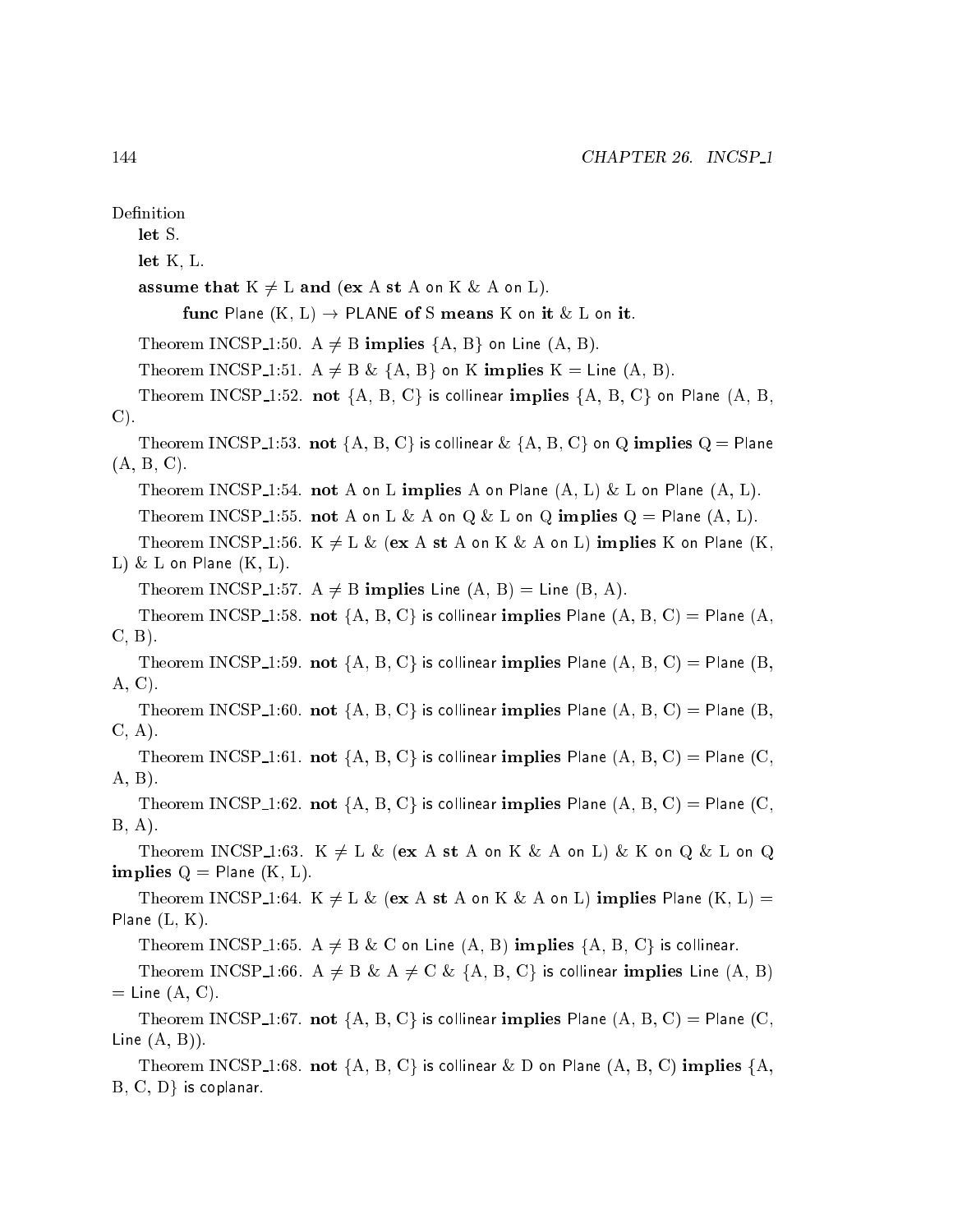Theorem INCSP 1:69. not C on L &  $\{A, B\}$  on L & A  $\neq$  B implies Plane (C, L) = Plane (A, B, C).

Theorem INCSP<sub>1</sub>:70. not {A, B, C} is collinear implies Plane (A, B, C) = Plane (Line  $(A, B)$ , Line  $(A, C)$ ).

Theorem INCSP<sub>-1</sub>:71. ex A, B, C st  $\{A, B, C\}$  on P & not  $\{A, B, C\}$  is collinear.

Theorem INCSP<sub>1</sub>1:72. ex A, B, C, D st A on P & not  $\{A, B, C, D\}$  is coplanar.

Theorem INCSP 1:73. ex B st  $A \neq B \& B$  on L.

Theorem INCSP<sub>-1</sub>:74.  $A \neq B$  implies ex C st C on P & not  $\{A, B, C\}$  is collinear. Theorem INCSP<sub>-1</sub>:75. not  $\{A, B, C\}$  is collinear implies ex D st not  $\{A, B, C, D\}$ is oplanar.

Theorem INCSP<sub>-1</sub>:76. ex B, C st {B, C} on P & not {A, B, C} is collinear.

Theorem INCSP 1:77.  $A \neq B$  implies (ex C, D st not {A, B, C, D} is coplanar).

Theorem INCSP<sub>-1</sub>:78. ex B, C, D st not  $\{A, B, C, D\}$  is coplanar.

Theorem INCSP<sub>-1</sub>:79. ex L st not A on L  $\&$  L on P.

Theorem INCSP<sub>-1</sub>:80. A on P implies (ex L, L1, L2 st L1  $\neq$  L2 & L1 on P & L2 on  $P \& \textbf{not } L$  on  $P \& \textbf{A}$  on  $L \& \textbf{A}$  on  $L1 \& \textbf{A}$  on  $L2$ ).

Theorem INCSP 1:81. ex L, L1, L2 st A on L & A on L1 & A on L2 & not (ex P st L on  $P \& L1$  on  $P \& L2$  on  $P$ ).

Theorem INCSP<sub>-1:82</sub>. ex P st A on P  $\&$  not L on P.

Theorem INCSP<sub>-1:83</sub>. ex A st A on P  $\&$  not A on L.

Theorem INCSP 1:84. ex K st not (ex P st L on P  $\&$  K on P).

Theorem INCSP 1:85. ex P, Q st P  $\neq$  Q & L on P & L on Q.

Theorem INCSP 1:86.  $K \neq L \& \{A, B\}$  on K  $\& \{A, B\}$  on L implies  $A = B$ .

Theorem INCSP 1:87. not L on P &  ${A, B}$  on L &  ${A, B}$  on P implies A = B.

Theorem INCSP 1:88. P  $\neq Q$  implies not (ex A st A on P & A on Q) or (ex L st for B holds B on P  $\&$  B on Q iff B on L).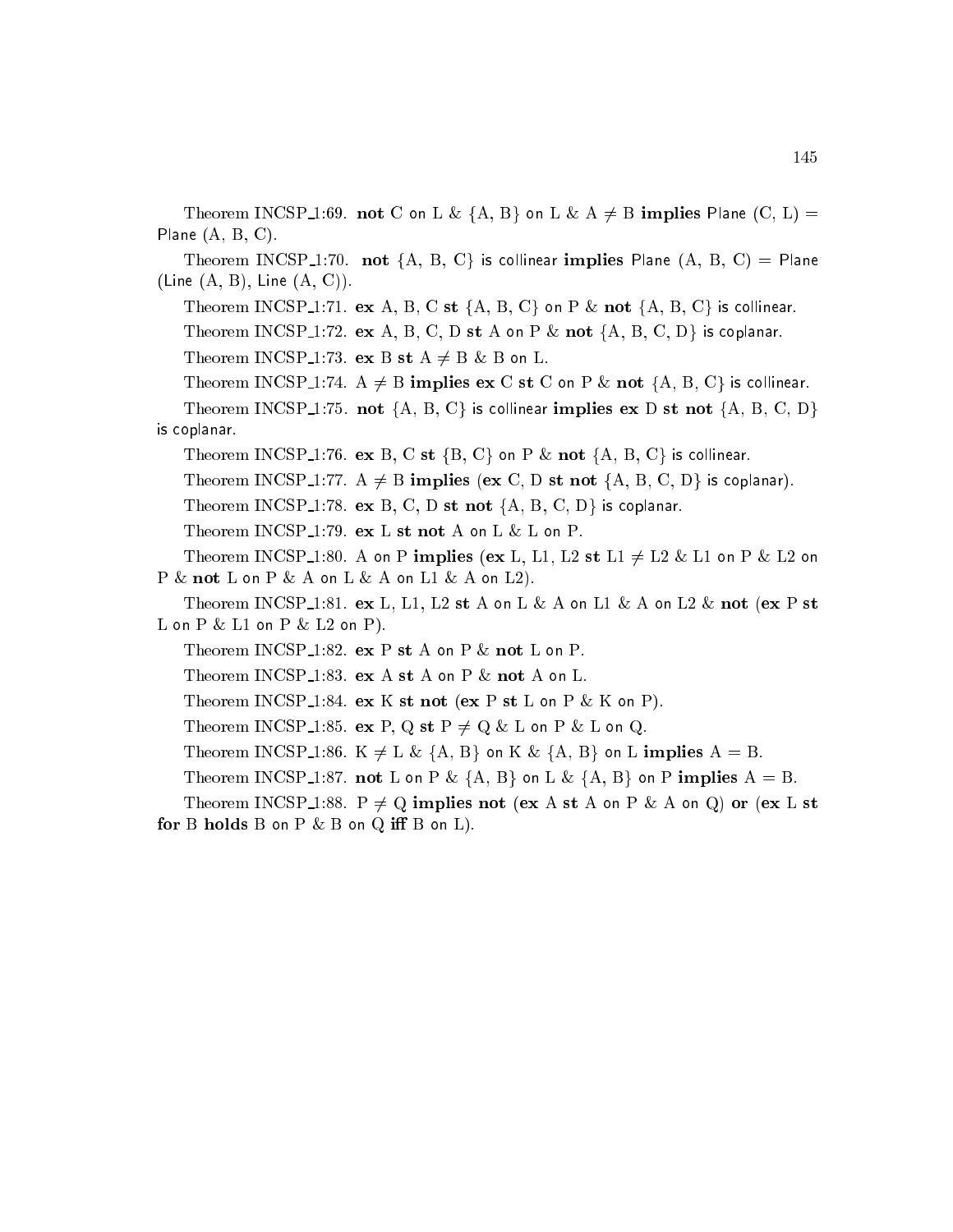## Chapter 27

# **LATTICES**

## Introduction to Lattice Theory

by

Stanisław Zukowski<sup>1</sup>

Warsaw University (Białystok)

Summary. A lattice is defined as an algebra on a nonempty set with binary operations join and meet whi
h are ommutative and asso
iative, and satisfy the absorption identities. The following kinds of latti
es are onsidered: distributive, modular, bounded (with zero and unit elements), omplemented, and Boolean (with complement). The article includes also theorems which immediately follow from definitions.

The symbols used in this article are introduced in the following vocabularies: BOOLE, coord, FUNC, SUB OP, BINOP, FUNC REL, BOOLEDOM, and LATTICES. The terminology and notation used in this article have been introduced in the following articles: TARSKI, BOOLE, ENUMSET1, SUBSET<sub>1</sub>, FUNCT<sub>1</sub>, MCART<sub>1</sub>, DOMAIN<sub>1</sub>, FUNCT<sub>2</sub>, BINOP<sub>1</sub>, FINset 1, and finally 1. and finally 1. and finally 1. and finally 1. and finally 1. and finally 1. and finally 1

scheme BooleDomBinOpLambda $\{A() \rightarrow BOOLE$  DOMAIN, O((Element of  $A()$ ), Element of  $A() \rightarrow$  Element of  $A()$ : ex o being BinOp of  $A()$  st for a, b being Element of A() holds  $o.(a, b) = O(a, b)$ .

struct LattStr  $\langle L \rangle$  carrier  $\rightarrow$  DOMAIN, L join, L meet  $\rightarrow$  BinOp of the L carrier).

reserve G for LattStr.

<sup>1</sup> Supported by RPBP.III-24.C1.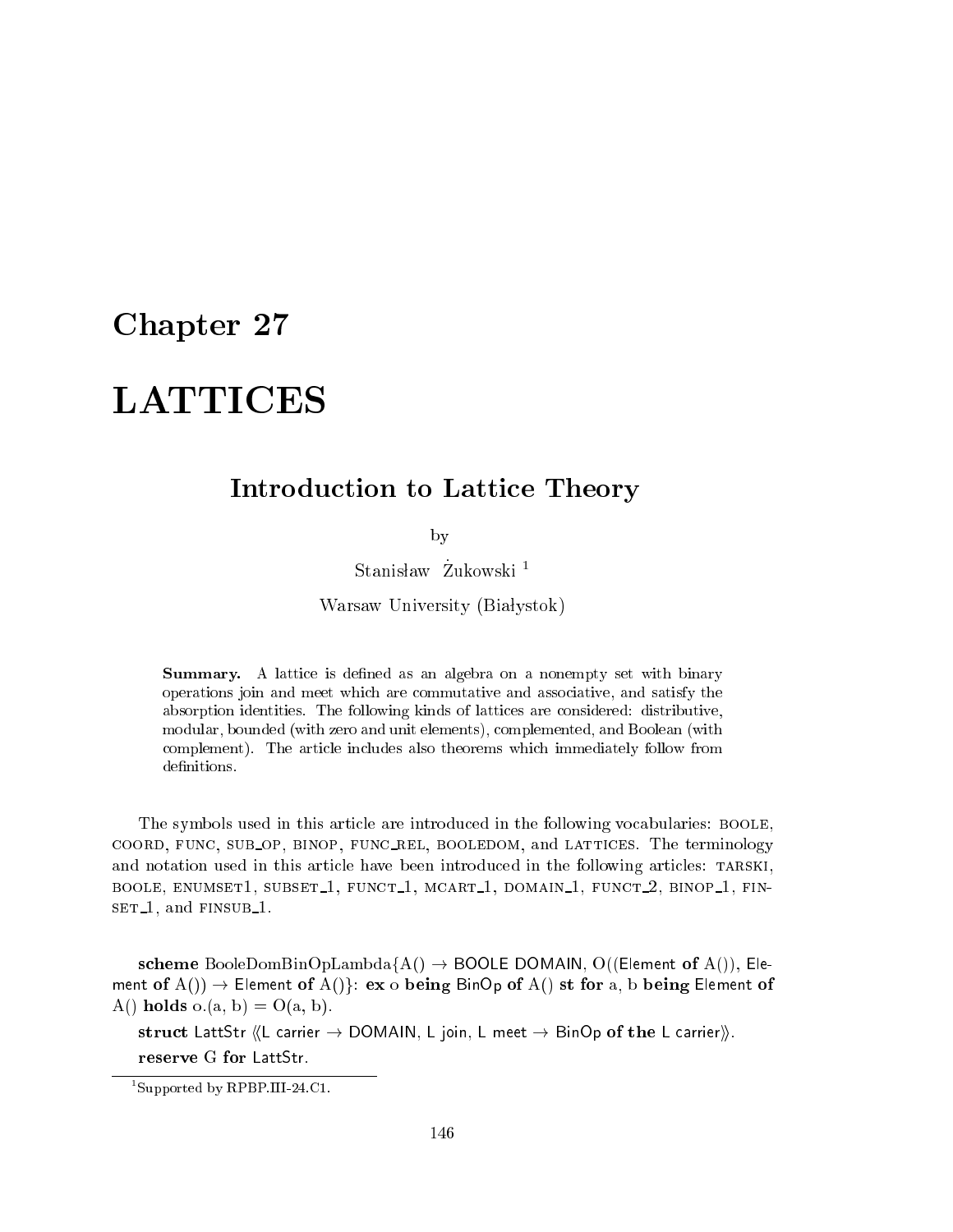```
reserve p, q, r for Element of the L carrier of G.
Definition
   let G, p, q.
```

```
func p \Box q \rightarrow Element of the L carrier of G means it = (the L join of G). (p, q).
func p \Box q \rightarrow Element of the L carrier of G means it = (the L meet of G).(p,
```
q).

```
Theorem LATTICES:1. p \sqcup q = (the L join of G). (p, q).
```
Theorem LATTICES:2.  $p \Box q =$  (the L meet of G).(p, q).

Definition

let G, p, q.

pred  $p \sqsubset q$  means  $p \sqcup q = q$ .

Theorem LATTICES:3.  $p \sqsubset q$  iff  $p \sqcup q = q$ .

Definition

mode Lattice  $\rightarrow$  LattStr means (for a, b being Element of the L carrier of it holds a $\Box b = b \Box a$ ) & (for a, b, c being Element of the L carrier of it holds a $\Box(b \Box c)$ (a $\Box$ b) $\Box$ c) & (for a, b being Element of the L carrier of it holds (a $\Box$ b) $\Box$ b = b) & (for a, b being Element of the L carrier of it holds  $a \Box b = b \Box a$ ) & (for a, b, c being Element of the L carrier of it holds  $a \Box(b \Box c) = (a \Box b) \Box c$ ) & (for a, b being Element of the L carrier of it holds  $a \square (a \square b) = a$ .

Theorem LATTICES:4. (for p, q holds  $p \sqcup q = q \sqcup p$ ) & (for p, q, r holds  $p \sqcup (q \sqcup r) =$  $(p\Box q)\Box r$ ) & (for p, q holds  $(p\Box q)\Box q = q$ ) & (for p, q holds  $p\Box q = q\Box p$ ) & (for p, q, r holds  $p\Box(q\Box r) = (p\Box q)\Box r)$  & (for p, q holds  $p\Box(p\Box q) = p$ ) implies G is Lattice.

```
reserve L for Latti
e.
```

```
reserve a, b, c, c1, c2 for Element of the L carrier of L.
```
Theorem LATTICES:5. a $\Box b = b \Box a$ .

Theorem LATTICES:6.  $a \Box b = b \Box a$ .

Theorem LATTICES: 7. a $\Box$ (b $\Box$ c) = (a $\Box$ b) $\Box$ c.

Theorem LATTICES:8.  $a \Box (b \Box c) = (a \Box b) \Box c$ .

Theorem LATTICES:9.  $(a \Box b) \Box b = b \& b \Box (a \Box b) = b \& b \Box (b \Box a) = b \& (b \Box a) \Box b =$ b.

Theorem LATTICES:10.  $a\Box(a\Box b) = a \& (a\Box b)\Box a = a \& (b\Box a)\Box a = a \& a\Box(b\Box a) =$ a.

Definition

mode D Lattice  $\rightarrow$  Lattice means for a, b, c being Element of the L carrier of it holds  $a \Box (b \Box c) = (a \Box b) \Box (a \Box c)$ .

Theorem LATTICES:11. (for a, b, c holds  $a \Box (b \Box c) = (a \Box b) \Box (a \Box c)$ ) implies L is D Lattice.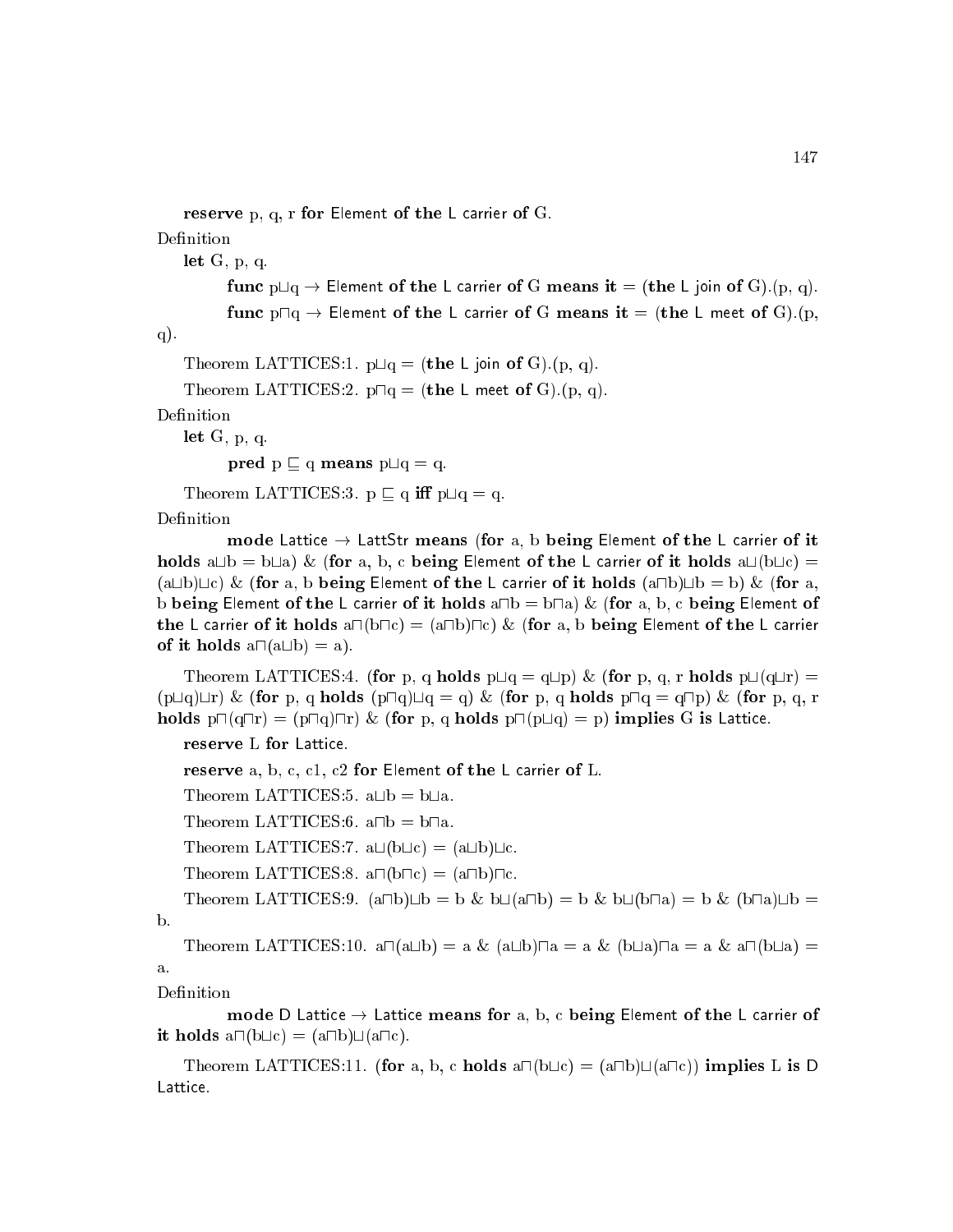```
Definition
```
mode M Lattice  $\rightarrow$  Lattice means for a, b, c being Element of the L carrier of it st a  $\Box$  c holds a $\Box$ (b $\Box$ c) = (a $\Box$ b) $\Box$ c.

Theorem LATTICES:12. (for a, b, c st a  $\Box$  c holds a $\Box$ (b $\Box$ c) = (a $\Box$ b) $\Box$ c) implies L is M Lattice.

#### Definition

```
mode 0 Lattice \rightarrow Lattice means ex c being Element of the L carrier of it st
for a being Element of the L carrier of it holds c \Box a = c.
```
Theorem LATTICES:13. (ex c st for a holds  $c \Box a = c$ ) implies L is 0 Lattice.

#### Definition

mode 1 Lattice  $\rightarrow$  Lattice means ex c being Element of the L carrier of it st for a being Element of the L carrier of it holds  $c\text{Lla} = c$ .

Theorem LATTICES:14. (ex c st for a holds  $c \sqcup a = c$ ) implies L is 1 Lattice.

#### Definition

mode 01 Lattice  $\rightarrow$  Lattice means it is 0 Lattice  $\&$  it is 1 Lattice.

Theorem LATTICES:15. (L is 0 Lattice  $\&$  L is 1 Lattice) implies L is 01 Lattice. Definition

let L.

```
assume ex c st for a holds c \Box a = c.
```

```
func \perp L \to Element of the L carrier of L means it \Box a = i t.
```
let L be 0 Lattice.

redefine

func  $\perp L \rightarrow$  Element of the L carrier of L.

Definition

assume  $ex c st for a holds c<sub>La</sub> = c.$ 

func  $TL \rightarrow$  Element of the L carrier of L means it  $\Box a = it$ .

#### Definition

let L be 1 Lattice.

redefine

#### Definition

let L be 01 Lattice.

func  $\bot L \to$  Element of the L carrier of L.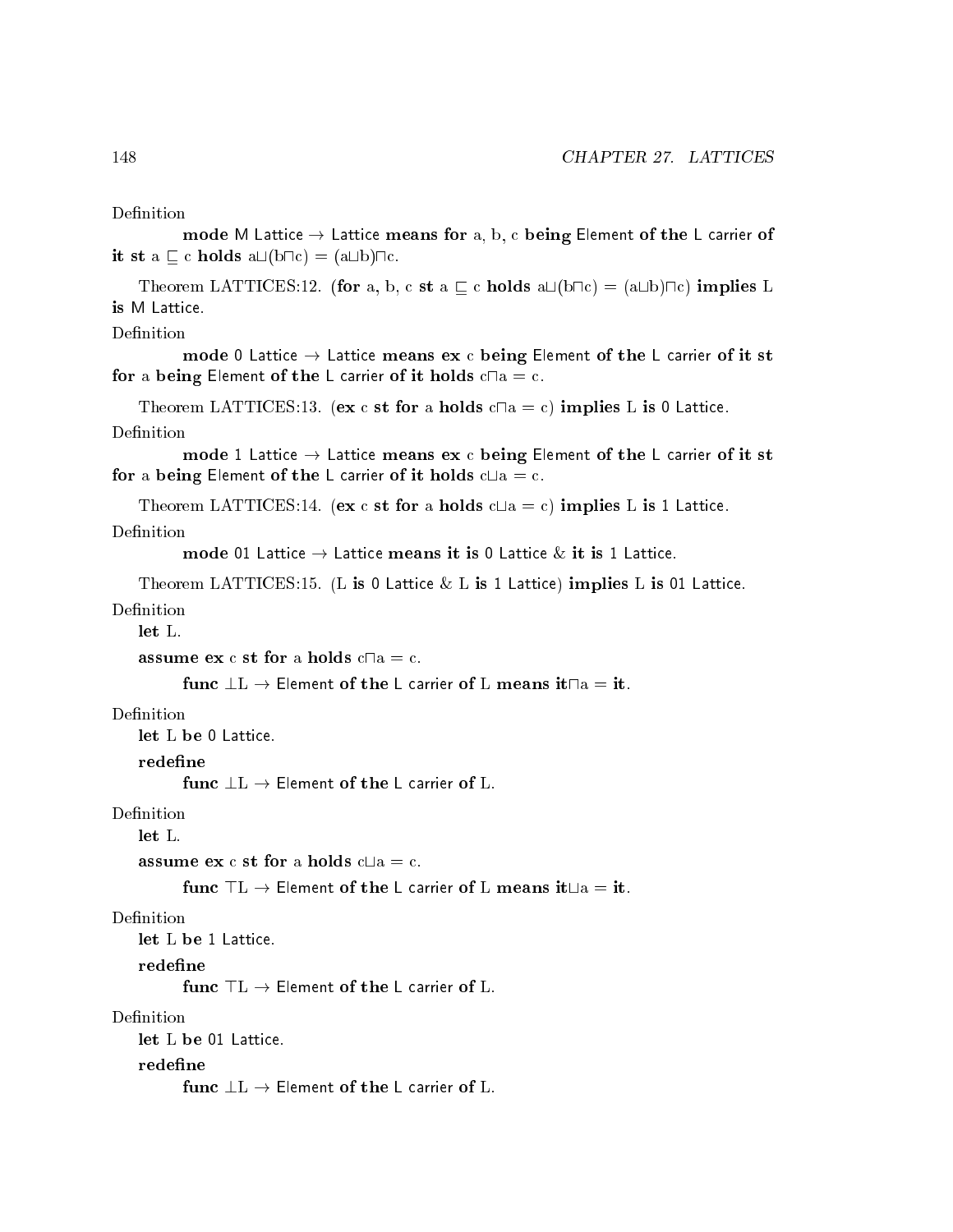func  $TL \rightarrow$  Element of the L carrier of L.

Definition

let L, a, b.

assume L is 01 Latti
e.

pred a is a complement b means  $a \Box b = \top L \& a \Box b = \bot L$ .

Definition

mode C Lattice  $\rightarrow$  01 Lattice means for b being Element of the L carrier of it ex a being Element of the L carrier of it st a is a complement b.

Definition

mode B Lattice  $\rightarrow$  C Lattice means it is D Lattice.

Theorem LATTICES:16.  $a \Box b = b$  iff  $a \Box b = a$ .

Theorem LATTICES:17.  $a\Box a = a$ .

Theorem LATTICES:18.  $a\Box a = a$ .

Theorem LATTICES:19. for L holds (for a, b, c holds  $a \sqcap (b \sqcup c) = (a \sqcap b) \sqcup (a \sqcap c)$ ) iff (for a, b, c holds  $a \sqcup (b \sqcap c) = (a \sqcup b) \sqcap (a \sqcup c)$ ).

Theorem LATTICES:20.  $a \subseteq b$  iff  $a \sqcup b = b$ .

Theorem LATTICES:21.  $a \sqsubseteq b$  iff  $a \sqcap b = a$ .

Theorem LATTICES:22. a  $\sqsubseteq$  a $\sqcup$ b.

```
Theorem LATTICES:23. a\Boxb \Box a.
```
Theorem LATTICES:24.  $a \subseteq a$ .

```
Theorem LATTICES:25. a \sqsubseteq b \& b \sqsubseteq c implies a \sqsubseteq c.
```

```
Theorem LATTICES:26. a \sqsubset b \& b \sqsubset a implies a = b.
```

```
Theorem LATTICES:27. a \sqsubseteq b implies a\sqcapc \sqsubseteq b\sqcapc.
```
Theorem LATTICES:28. a  $\sqsubseteq$  b implies c $\sqcap$ a  $\sqsubseteq$  c $\sqcap$ b.

```
Theorem LATTICES:29. (for a, b, c holds (a \Box b) \Box (b \Box c) \Box (c \Box a) = (a \Box b) \Box (b \Box c) \Box(c \sqcup a)) implies L is D Lattice.
```
reserve a, b, c for Element of the L carrier of L.

Theorem LATTICES:30. for L holds (for a, b, c holds  $a \Box (b \Box c) = (a \Box b) \Box (a \Box c)$ ) & (for a, b, c holds  $(b \sqcup c) \sqcap a = (b \sqcap a) \sqcup (c \sqcap a)$ ).

Theorem LATTICES:31. for L holds (for a, b, c holds  $a\Box(b\Box c) = (a\Box b)\Box(a\Box c))$  & (for a, b, c holds  $(b \sqcap c) \sqcup a = (b \sqcup a) \sqcap (c \sqcup a)$ ).

Theorem LATTICES:32.  $c \Box a = c \Box b$   $\& c \Box a = c \Box b$  implies  $a = b$ .

Theorem LATTICES:33. a $\Box c = b \Box c \& \Box \Box c = b \Box c$  implies a = b.

Theorem LATTICES:34.  $(a \Box b) \Box (b \Box c) \Box (c \Box a) = (a \Box b) \Box (b \Box c) \Box (c \Box a)$ .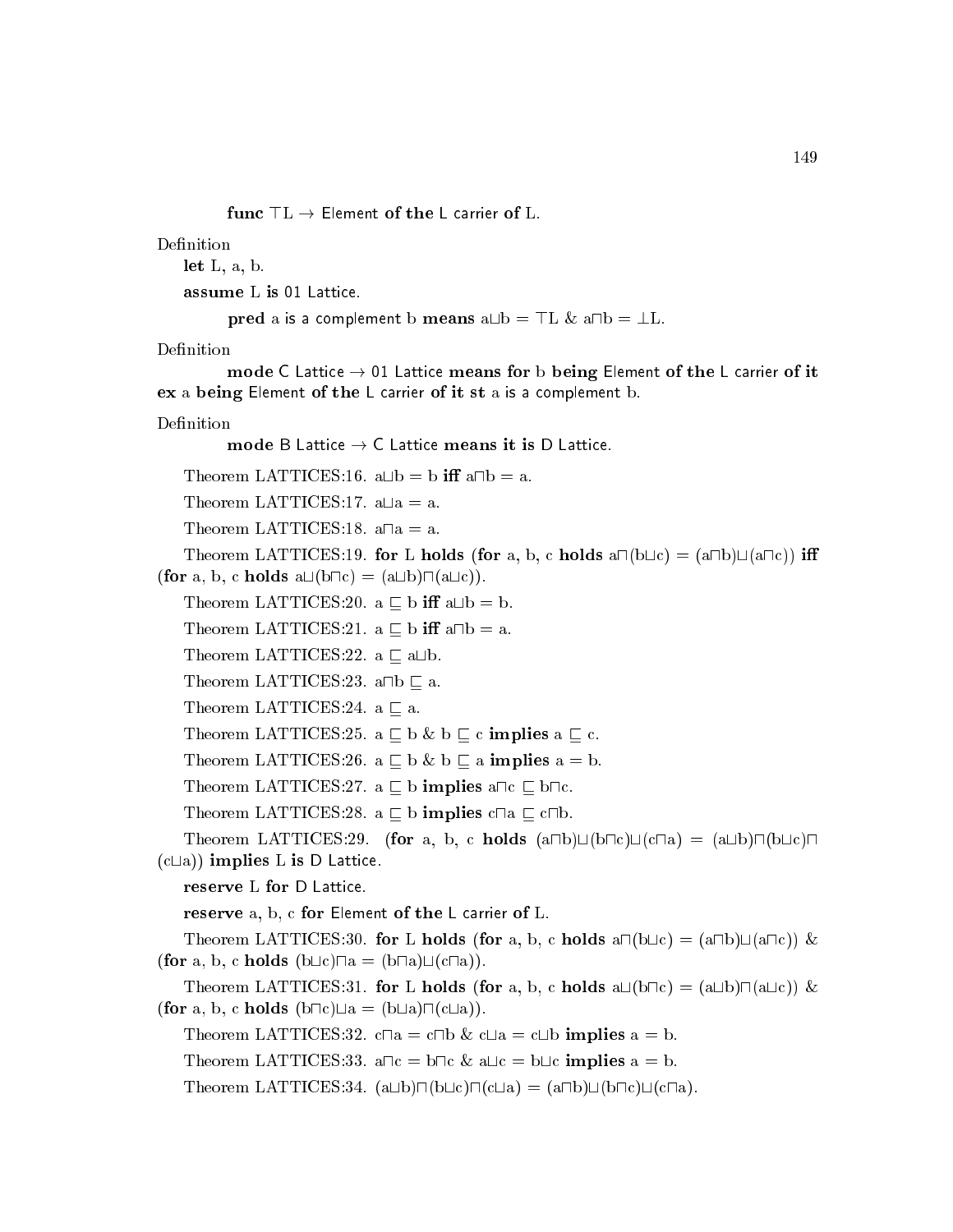```
Theorem LATTICES:35. L is M Latti
e.
   reserve L for M Latti
e.
   reserve a, b, c for Element of the L carrier of L.
   Theorem LATTICES:36. a \sqsubseteq c implies a\sqcup(b\sqcapc) = (a\sqcupb)\sqcapc.
   Theorem LATTICES:37. c \sqsubseteq a implies a\sqcap(b\sqcupc) = (a\sqcapb)\sqcupc.
   reserve L for 0 Lattice.
   reserve a, b, c for Element of the L carrier of L.
   Theorem LATTICES:38. ex c st for a holds c \Box a = c.
   Theorem LATTICES:39. \bot L \bot a = a \& a \bot \bot L = a.
   Theorem LATTICES:40. \botL\topa = \botL & a\top\botL = \botL.
   Theorem LATTICES:41. \perp L \sqsubset a.
   reserve L for 1 Lattice.
   reserve a, b, c for Element of the L carrier of L.
   Theorem LATTICES:42. ex c st for a holds c\Box a = c.
   Theorem LATTICES:43. TL\Box a = a \& a \Box TL = a.
   Theorem LATTICES:44. \top L \sqcup a = \top L \& a \sqcup \top L = \top L.
   Theorem LATTICES: 45. a \sqsubset TL.
   reserve L for C Lattice.
   reserve a, b, c for Element of the L carrier of L.
   Theorem LATTICES: 46. ex a st a is a complement b.
   reserve L for Lattice.
   reserve a, b, c for Element of the L carrier of L.
Definition
   let x be Element of the L carrier of L.
   assume L is B Latti
e.
          func x^c \to Element of the L carrier of L means it is a complement x.
Definition
   let L be B Lattice.
   let x be Element of the L carrier of L.
   redefine
          func x^c \rightarrow Element of the L carrier of L.
   reserve L for B Lattice.
   reserve a, b, c for Element of the L carrier of L.
    1 \text{ meorem LATIUE}5:47. a 1 \text{ a} = \pm 1 \text{ a} and = \pm 1.
```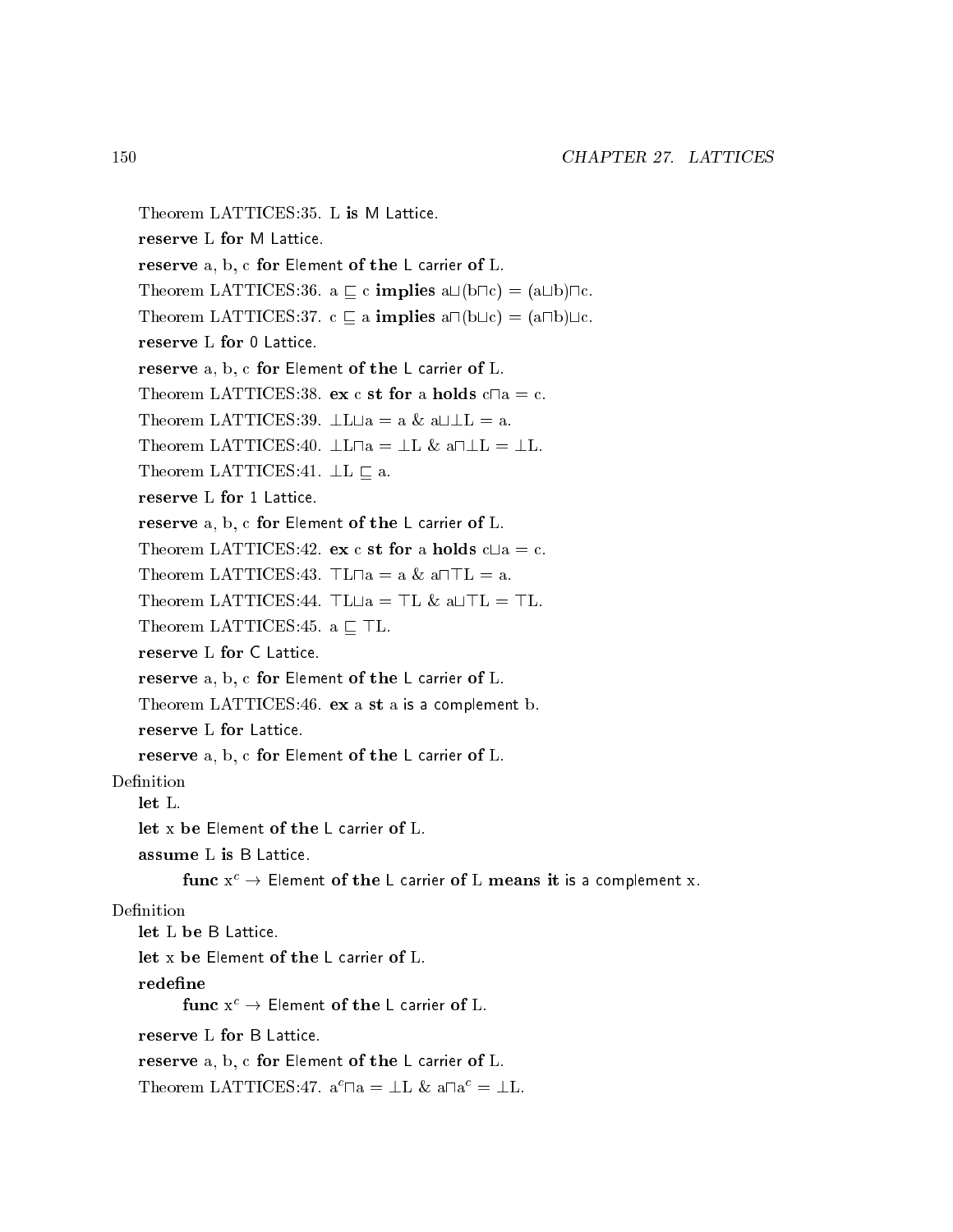$1 \text{ meorem LATIUCD.48.}$  a  $\Box a = \Box b$   $\alpha$  a $\Box a = \Box b$ . Theorem LATTICES:49.  $a^{cc} = a$ . I neorem LATTICES:  $50$ . (at  $10^{\circ}$  = a  $\Box 0^{\circ}$ . Theorem LATTICES: 31.  $(a \Box b)^2 \equiv a^2 \Box b^2$ . I neorem LATTICES:52. bua  $\equiv \pm L$  III  $\upsilon \sqsubset a$ . I neorem LATTICES:33.  $a \sqcup b$  implies  $b \sqcup a$ .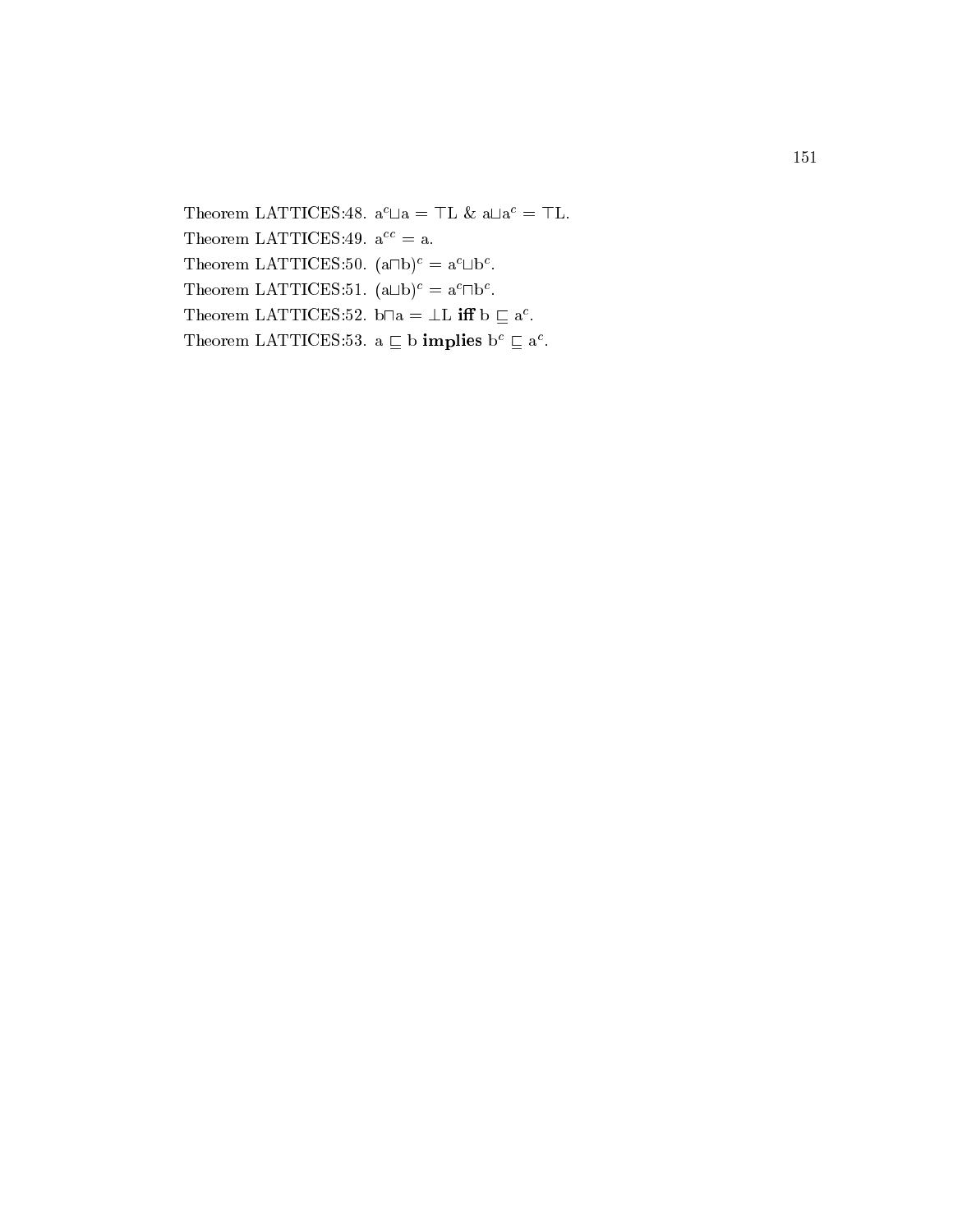## Chapter 28

## Topologi
al Spa
es and Continuous Fun
tions

by

Beata Padlewska <sup>1</sup>

Warsaw University (Białystok)

Agata Darmochwał<sup>2</sup>

Warsaw University (Białystok)

**Summary.** The article contains a definition of topological space. The following notions are defined: point of topological space, subset of topological space, subspace of topologi
al spa
e, and ontinuous fun
tion.

The symbols used in this article are introduced in the following vocabularies: BOOLE, FUNC, FUNC\_REL, REAL\_1, SUB\_OP, FAM\_OP, SFAMILY, and TOPCON. The terminology and notation used in this article have been introduced in the following articles: TARSKI, BOOLE, ENUMSET1, SUBSET<sub>1</sub>, FUNCT<sub>1</sub>, ORDINAL1, MCART<sub>1</sub>, DOMAIN<sub>1</sub>, FUNCT<sub>2</sub>, and setfam 1.

struct TopStruct  $\langle$  (carrier  $\rightarrow$  DOMAIN, topology  $\rightarrow$  Subset-Family of the carrier)). reserve T for TopStru
t.

reserve p, q for Subset of the carrier of T.

<sup>1</sup> Supported by RPBP.III-24.C1.

<sup>2</sup> Supported by RPBP.III-24.C1.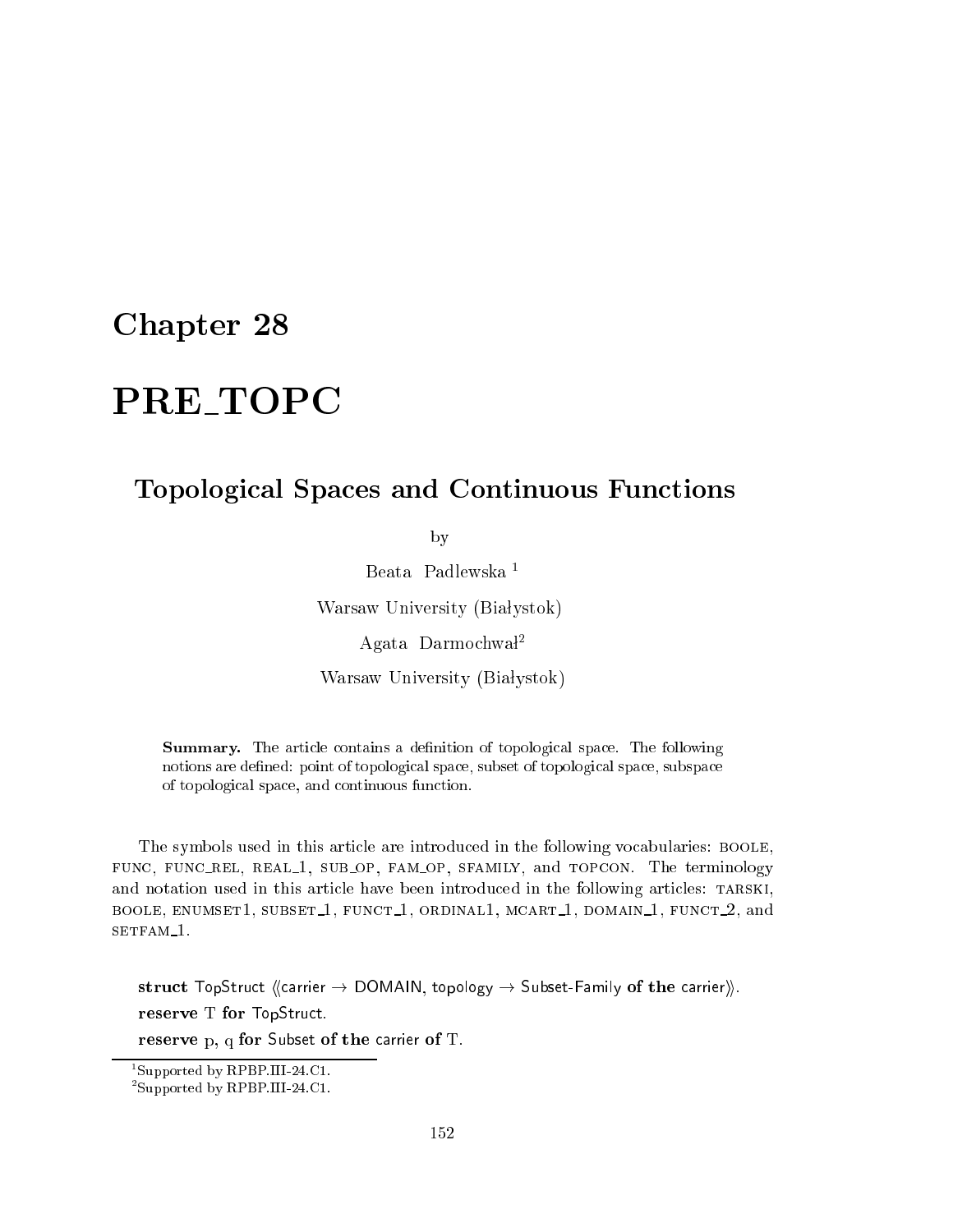reserve x for Any.

Definition

mode TopSpace  $\rightarrow$  TopStruct means  $\emptyset \in$  the topology of it  $\&$  the carrier of it 2 the topology of it & (for a being Subset-Family of the arrier of it st a the topology of it holds | |a  $\in$  the topology of it)  $\&$  (for a, b being Subset of the carrier of it st a  $\in$ the topology of it  $\& b \in$  the topology of it holds a $\cap b \in$  the topology of it).

Theorem PRE\_TOPC:1. ( $\emptyset \in$  the topology of T & the carrier of T  $\in$  the topology of T  $\&$  (for a being Subset-Family of the carrier of T st  $\mathrm{a}\in\mathrm{the}$  topology of T holds  $\mid$   $\mathrm{a}\in$ the topology of T) & (for p, q being Subset of the carrier of T st  $p \in$  the topology of T &  $q \in$  the topology of T holds  $p \cap q \in$  the topology of T)) implies T is TopSpace.

reserve T, S, GX, GY for TopSpace.

Definition

let T.

mode Point of  $T \rightarrow$  Element of the carrier of T means not contradiction.

Theorem PRE\_TOPC:2. for x being Element of the carrier of T holds x is Point of  $T_{\perp}$ 

Definition

let T.

mode Subset of  $T \rightarrow$  set of Point of T means not contradiction.

Theorem PRE\_TOPC:3. for P being Subset of the carrier of T holds P is Subset of T.

reserve P, Q, R for Subset of T.

reserve p, q, r for Point of T.

Definition

let T.

mode Subset-Family of  $T \rightarrow$  Subset-Family of the carrier of T means not contradiction.

Theorem PRE\_TOPC:4. for F being Subset-Family of the carrier of T holds F is Subset-Family of T.

reserve F for Subset-Family of T.

scheme SubFamEx1{A()  $\rightarrow$  TopSpace, P[Subset of A()]}: ex F being Subset-Family of A() st for B being Subset of A() holds  $B \in F$  iff P[B].

Theorem PRE TOPC:5.  $\emptyset \in$  the topology of T.

Theorem PRE TOPC:6. the carrier of  $T \in$  the topology of T.

Theorem PRE TOPC:7. for a being Subset-Family of T st a  $\subset$  the topology of T holds  $| \; |$ a $\in$  the topology of T.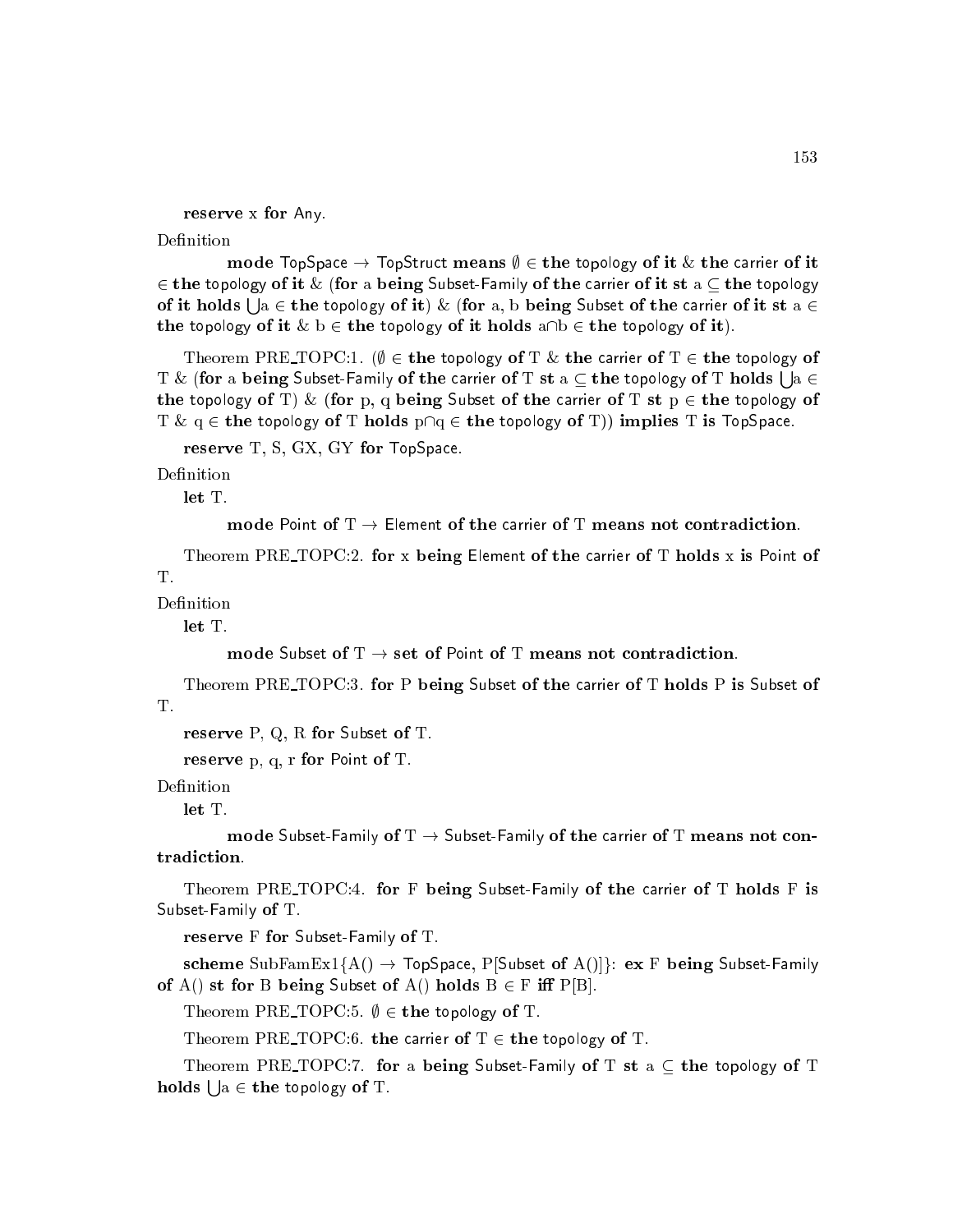```
Theorem PRE TOPC:8. P \in the topology of T & Q \in the topology of T implies
P \cap Q \in the topology of T.
Definition
    let T.
           func \ell(T) \to Subset of T means it = \ell the carrier of T.
           fun

(T) ! Subset of T means it = 
the 
arrier of T.
    Theorem PRE TOPC:9. \emptyset T = \emptyset the carrier of T.
    Theorem Press, the Press, the Press, the Press, the Press, the Press, the Press, the Press, the Press, the Press, the Press, the Press, the Press, the Press, the Press, the Press, the Press, the Press, the Press, the Press
    Theorem PRE TOPC:11. \phi(T) = \emptyset.
    Theorem PRE TOPC:12. 
(T) = the 
arrier of T.
Definition
    let T, P.
           Funct P^+ \rightarrow subset of T means it = P^-.Definition
    let T, P, Q.
    redefine
           func P \cup Q \rightarrow Subset of T.
          func P \cap Q \rightarrow Subset of T.
          func P\setminus Q \to Subset of T.
          func P - Q \rightarrow Subset of T.
    Theorem PRE TOPC:13. p 2 
(T).
    Theorem PRE TOPC:14. P  
(T).
    Theorem PRE TOPC:15. P\
(T) = P.
    Theorem PRE TOPC:16. for A being set holds A  
(T) implies A is Subset of
T.
    Theorem F \cap E = I \cup F \cup I \cup I.
    I neorem PKE_I OPC:18. P \cup P^* = M(1).
    Theorem FRL-TOPC:19. P \subseteq Q in Q \subseteq P.
    Theorem PRE TOPC:20. P = P

.
    I neorem P \Delta E = I \cup P \cup Z in P\cup Q = \emptyset.
    Theorem PRE TOPC:22. 
(T)r(
(T)rP) = P.
    Theorem PRE TOPC:23. P 6= 
(T) i 
(T)rP 6= ;.
    T , and T is presented by T . The presented by T is presented by T , T is presented by TTheorem PRE TOPC:25. 
(T) = P[Q & P\Q = ; implies Q = 
(T)rP.
    Theorem PRE TOPC:26. P \cap P^c = \emptyset(T).
```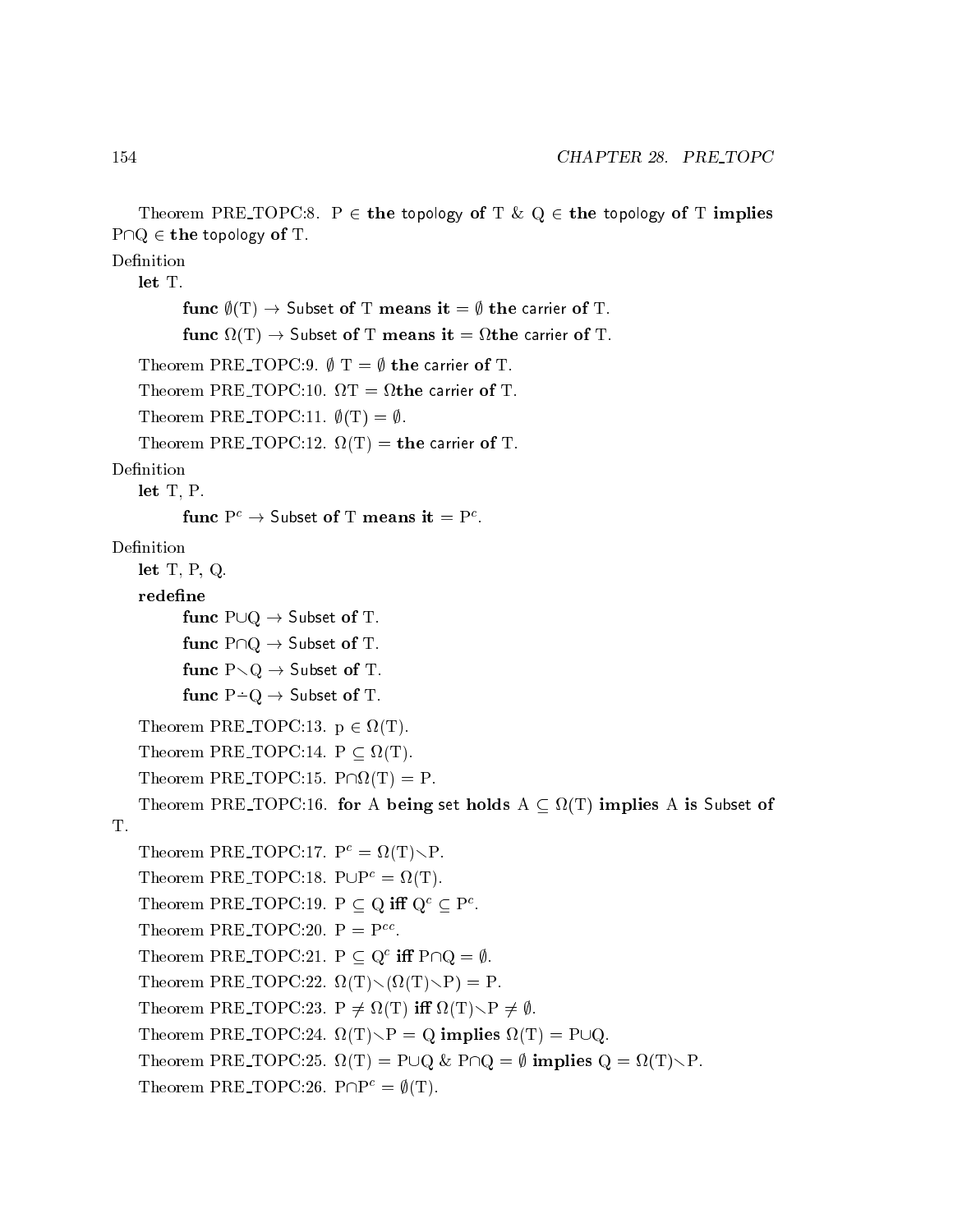```
I heorem P RE I OP C:27. \Omega(1) = (\emptyset 1)^T.
    Theorem PRE TOPC:28. P \setminus Q = P \cup Q.
    Theorem PRE TOPC:29. P = Q implies 
(T)rP = 
(T)rQ.
    let T, P.
           pred P is open means P \in the topology of T.
    Theorem PRE TOPC:30. P is open iff P \in the topology of T.
Definition
    let T, P.
           pred means and the issue of \mathcal{P} is open.
    theorem Press, theorem Press, theorem Press, the internal press, the internal press, the internal press, the in
Definition
    let T, P.
           pred P is open closed means P is open \& P is closed.
    Theorem PRE TOPC:32. P is open closed iff P is open \& P is closed.
Definition
    let T, F.
    redefine
           func \mathsf{I} \mathrel{|\mathcal{F}} \to \mathsf{Subset} of T.
Definition
    let T, F.
    redefine
           func \bigcap \mathrm{F} \to \textsf{Subset of T}.Definition
    let T, F.
                                                         s a
           pred F is a cover of T means in the \sims a
    Theorem PRE TOPC:33. F is a 
over of T i 
(T) =
Definition
```
mode subspace of the production of the form of the second subset of the subset of the subset of the subset of of it holds  $P \in$  the topology of it iff ex Q being Subset of T st  $Q \in$  the topology of T  $\sim$  -  $\sim$   $\sim$   $\sim$   $\sim$   $\sim$   $\sim$   $\sim$ 

Theorem PRE TOPC:34. ( (S) (T) & for P being Subset of S holds P <sup>2</sup> the to pology of S in the quantum subset of T st  $\alpha$  . Considering the  $\alpha$  state  $\alpha$ implies S is SubSpa
e of T.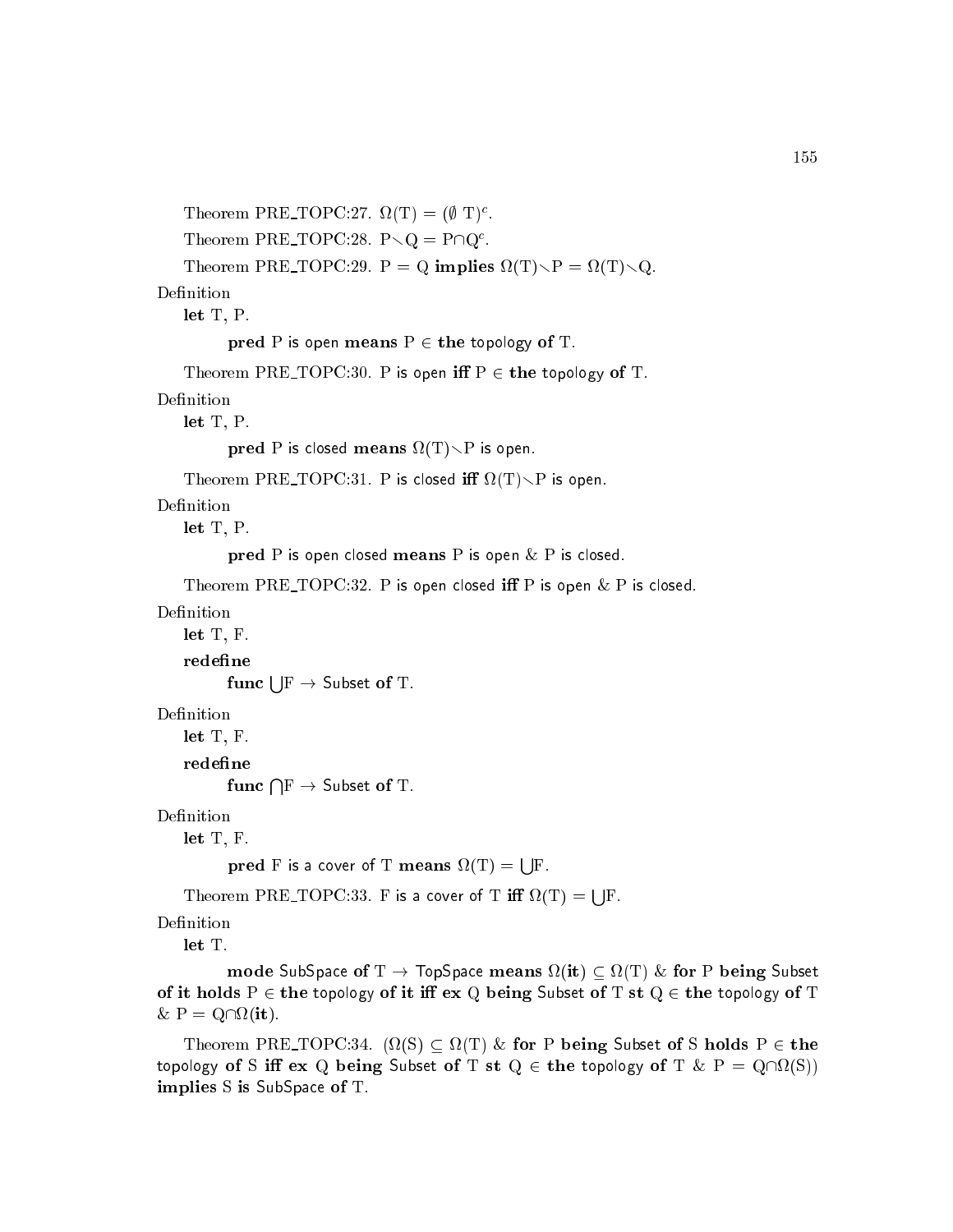$\blacksquare$  . For  $\blacksquare$  is the subspace of  $\blacksquare$  . In the form  $\blacksquare$ being Subset of V holds  $P \in$  the topology of V iff ex Q being Subset of T st  $Q \in$  the  $\mathcal{L} \cdot \mathcal{L} \cdot \mathcal{L} \cdot \mathcal{L} \cdot \mathcal{L} \cdot \mathcal{L} \cdot \mathcal{L} \cdot \mathcal{L} \cdot \mathcal{L} \cdot \mathcal{L} \cdot \mathcal{L} \cdot \mathcal{L} \cdot \mathcal{L} \cdot \mathcal{L} \cdot \mathcal{L} \cdot \mathcal{L} \cdot \mathcal{L} \cdot \mathcal{L} \cdot \mathcal{L} \cdot \mathcal{L} \cdot \mathcal{L} \cdot \mathcal{L} \cdot \mathcal{L} \cdot \mathcal{L} \cdot \mathcal{L} \cdot \mathcal{L} \cdot \mathcal{L} \cdot \mathcal{$ 

Definition

```
let T, P.
```
assume  $P \neq \emptyset(T)$ .

```
function to the subspace of the subspace of \mathcal{C} , \mathcal{C} , \mathcal{C} , \mathcal{C} , \mathcal{C} , \mathcal{C} , \mathcal{C} , \mathcal{C} , \mathcal{C} , \mathcal{C} , \mathcal{C} , \mathcal{C} , \mathcal{C} , \mathcal{C} , \mathcal{C} , \mathcal{C} , \
```
Theorem PRE TOPC:36. P 6= ;(T) implies (TP) = P & ;(TP) = ;.

Definition

let T, S.

mode map of T,  $S \rightarrow$  Function of (the carrier of T), (the carrier of S) means not ontradi
tion.

Theorem PRE\_TOPC:37. for f being Function of the carrier of T, the carrier of S holds f is map of T, S.

reserve f, g for map of T, S.

reserve P1, Q1, R1 for Subset of S.

Definition

let T, S, f, P.

func  $f \colon P \to (\text{Subset of } S)$ .

let T, S, f, P1.

redefine

func  $f^{-1}P1 \rightarrow$  (Subset of T).

Definition

let T, S, f.

pred f is continuous means for P1 holds P1 is closed implies  $f^{-1}P1$  is closed.

Theorem PRE\_TOPC:38.  $\rm f$  is continuous  $\rm iff$  (for P1 holds P1 is closed implies  $\rm f^{-1}P1$ is losed).

scheme TopAbstr{A()  $\rightarrow$  TopSpace, P[Point of A()]}: ex P being Subset of A() st for x being Point of A() holds  $x \in P$  iff  $P[x]$ .

Theorem PRE-TOPU:39. for A being SubSpace of GA for A being Subset of A holds A is Subset of GX.

Theorem PRE TOPC:40. for A being (Subset of GX), x being Any st  $x \in A$  holds x is Point of GX.

Theorem PRE TOPC:41. for A being Subset of GX st  $A \neq \emptyset$  GX) ex x being Point of  $GX$  st  $x \in A$ .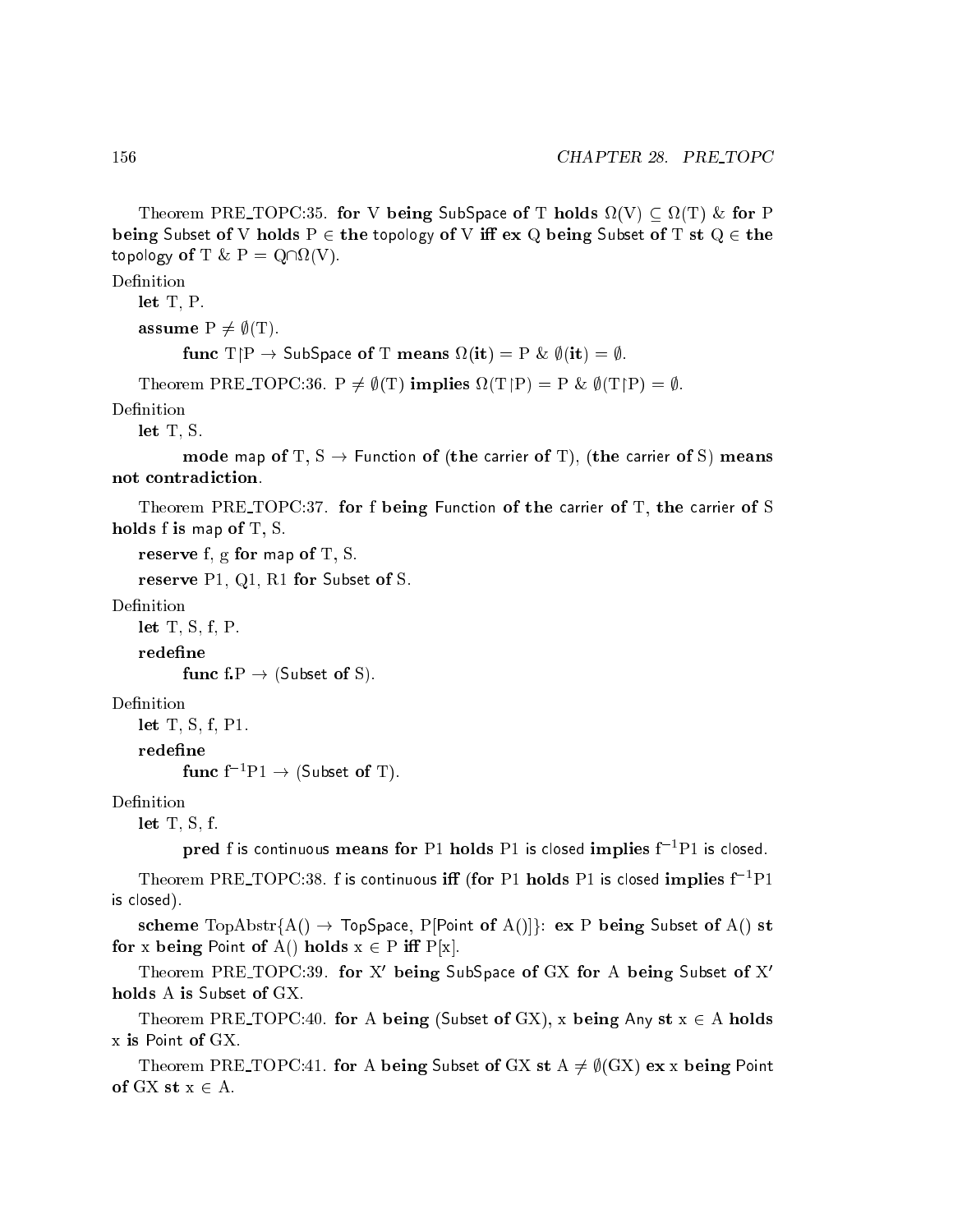Theorem Press, the contract of the contract of  $\mathcal{A}$  is a set of the contract of the contract of the contract of the contract of the contract of the contract of the contract of the contract of the contract of the contr

Theorem PRE-TOPC:43. for  $\Lambda$  being (SubSpace of GA), B being Subset of  $\Lambda$ holds B is closed in ex C being Subset of GA st C is closed  $\alpha$  C(((X)(A )) = B.

Theorem PRE TOPC:44. for F being Subset-Family of GX st  $F \neq \emptyset$  & for A being Subset of GX st  $\mathrm{A} \in \mathrm{F}$  holds  $\mathrm{A}$  is closed holds  $\bigcap \mathrm{F}$  is closed.

Definition

let GX be TopSpa
e, A be Subset of GX.

func  $\mathsf{C} \mathsf{I} \mathsf{A} \to \mathsf{Subset}$  of GX means for p being Point of GX holds  $p \in \mathsf{it}$  iff for G being Subset of GX st G is open holds  $p \in G$  implies  $A \cap G \neq \emptyset(GX)$ .

Theorem PRE TOPC:45. for A being (Subset of GX), p being Point of GX holds  $p \in \text{Cl}$  A iff for C being Subset of GX st C is closed holds  $(A \subseteq C$  implies  $p \in C$ .

Theorem PRE TOPC:46. for <sup>A</sup> being (Subset of GX) ex <sup>F</sup> being Subset-Family of gas st (for C being Subset of Girls and C 2 F in C is the C 2 f is  $\sim$  C  $\mu$  or an  $\sim$  $\sim$ 

Theorem PRE TOPU:47. for A being (SubSpace of GA), A being (Subset of GA), A1 being Subset of X<sup>0</sup> st A = A1 holds Cl A1 = (Cl A)\( (X0 )).

Theorem PRE TOPC:48. for A being Subset of GX holds  $A \subseteq C1$  A.

Theorem PRE TOPC:49. for A, B being Subset of GX st  $A \subseteq B$  holds Cl A  $\subseteq$  Cl B.

Theorem PRE TOPC:50. for A, B being Subset of GX holds Cl  $(A \cup B) = C1$  AUCL B.

Theorem PRE TOPC:51. for A, B being Subset of GX holds Cl  $(A \cap B) \subset (C \cap A) \cap C$  $B.$ 

Theorem PRE TOPC:52. for A being Subset of GX holds A is closed iff Cl  $A = A$ . The orientation  $P$  is a being subset of  $G$  is open in  $G$  is open in  $C$  is open in  $C$ range in the set of the set of the set of the set of the set of the set of the set of the set of the set of th

Theorem PRE TOPC:54. for A being (Subset of GX), p being Point of GX holds p 2 Cl A i for G being Subset of GX st G is open holds p <sup>2</sup> G implies A\G 6= ;(GX).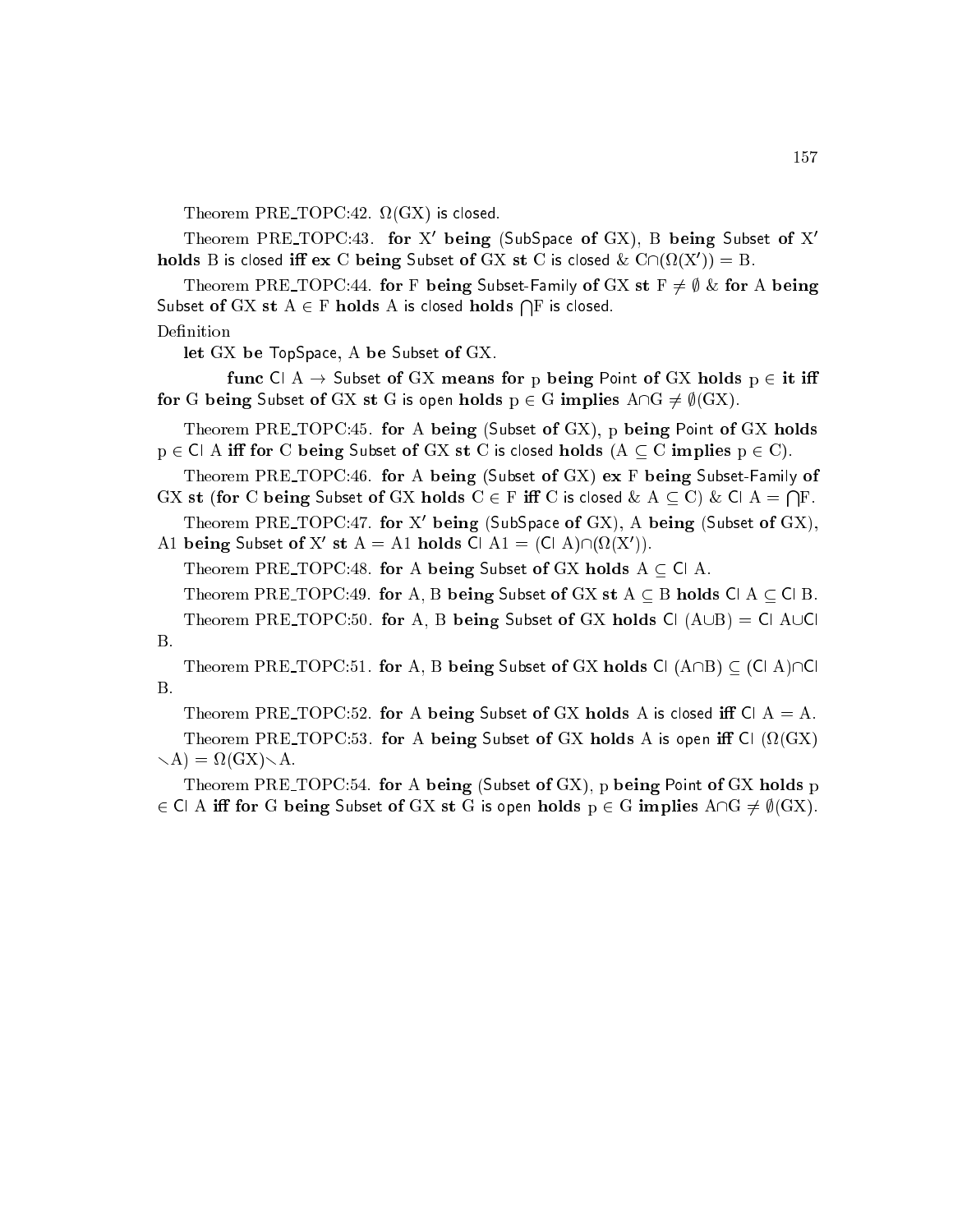# Chapter 29

# TOPS <sup>1</sup>

## Subsets of a Topologi
al Spa
e

by

Mirosław Wysocki<sup>1</sup>

Warsaw University (Białystok)

Agata Darmochwal<sup>2</sup>

Warsaw University (Białystok)

**Summary.** The article contains some theorems about open and closed sets. The following topological operations on sets are defined: closure, interior and frontier. The following notions are introdu
ed: dense set, boundary set, nowheredense set and set being domain (closed domain and open domain), and some basic facts on
erning them are proved.

The symbols used in this article are introduced in the following vocabularies: BOOLE, FUNC, FUNC\_REL, REL\_REL, REAL\_1, SUB\_OP, FAM\_OP, SFAMILY, TOPCON, and TOP1. The terminology and notation used in this arti
le have been introdu
ed in the following arti cles: TARSKI, BOOLE, ENUMSET1, SUBSET<sub>1</sub>, FUNCT<sub>1</sub>, ORDINAL1, MCART<sub>1</sub>, DOMAIN<sub>1</sub>, fun
t 2, setfam 1, and pre top
.

reserve TS for TopSpa
e. reserve x for Any.

<sup>1</sup> Supported by RPBP.III-24.C1.

<sup>2</sup> Supported by RPBP.III-24.C1.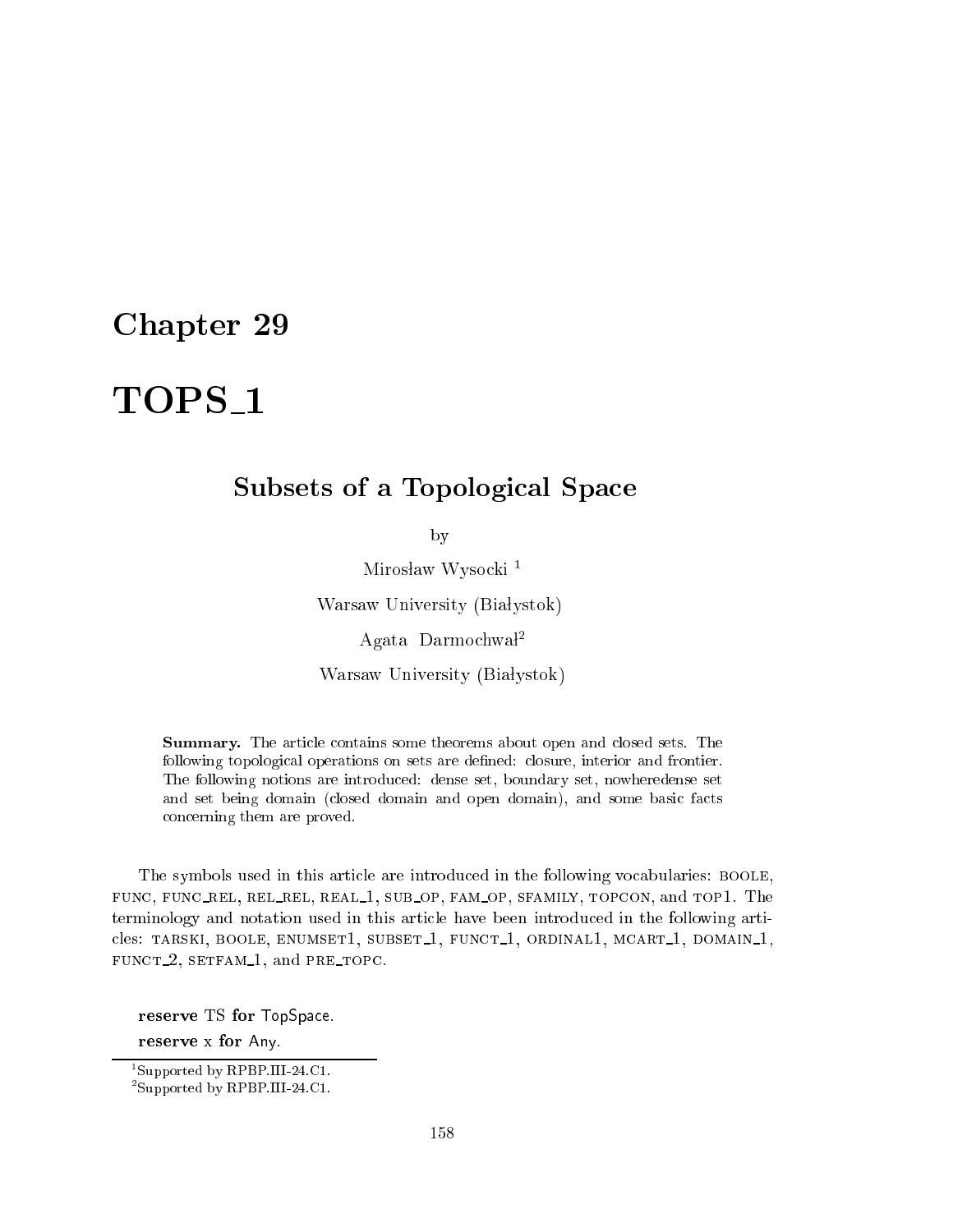```
reserve X, Y, Z for set.
reserve P, Q, G for Subset of TS.
reserve p for Point of TS.
Theorem TOPS 1:1. x \in P implies x is Point of TS.
Theorem TOPS 1:4. P\cap\emptyset TS = \emptyset TS & \emptyset TS\cap P = \emptyset TS.
1 \text{ neorem 1UPS}_1:5. P^* = M I S \setminus P.
I neorem I \cup P = 1:0. P^* = (P \text{ and } \text{ subset of the carrier or } I S)^*.
I neorem I \cup P 5-1:7. p \in P in not p \in P.
T Heorem TOPS 1:8. (1715). \equiv \psi TS.
T Heorem T and T and T and T and T and T and T and T and T and T and T and T and T and T and T and T and T and T and T and T and T and T and T and T and T and T and TTheorem TOPS 1:10. (F) = F.
Theorem TOPS-1:11. P\cup P = 115 \& P\cup P = 115.
Theorem TOPS 1:12. PHP = \psi TS & PHP = \psi TS.
Theorem TOP 5-1:13. (POQ)^{2} = (P^{2}||\mathbb{Q}^{2}).
Theorem TOPS 1:14. |P||Q| = |P| |Q|.
Theorem TOPS 1:15. P \subseteq Q in Q \subseteq P.
Theorem TOPS 1:10. P \setminus Q = P \cup Q.
Theorem TOPS 1:17. (P \setminus Q)^2 = P \cup Q.
I neorem I \cup F 5-1:18. F \subseteq Q implies Q \subseteq F.
Theorem TOPS_1:19. P^c \subseteq Q implies Q^c \subseteq P.
Theorem TOPS 1:20. P \subseteq Q iff P \cap Q^c = \emptyset.
Theorem TOP 5_{1:21}. P = Q miplies P = Q.
Theorem TOPS_1:22. \emptyset TS is closed.
Theorem TOPS 1:23. Cl (\emptyset TS) = \emptyset TS.
Theorem TOPS 1:24. P \subset \text{Cl} P.
Theorem TOPS 1:25. P \subset Q implies C P \subset C Q.
Theorem TOPS 1:26. Cl (Cl P) = Cl P.
Theorem TOPS 1:27. Cl (
TS) = 
TS.
Theorem TOPS 1:28. 
TS is 
losed.
\Gamma is closed in \Gamma is not in \Gamma is open.
\Gamma incorem \Gamma OP \sigma = 1:30. P is open in P is closed.
Theorem TOPS 1:31. Q is closed \& P \subseteq Q implies Cl P \subseteq Q.
Theorem TOPS 1:32. Cl P \setminus Cl Q \subset Cl (P \setminus Q).
```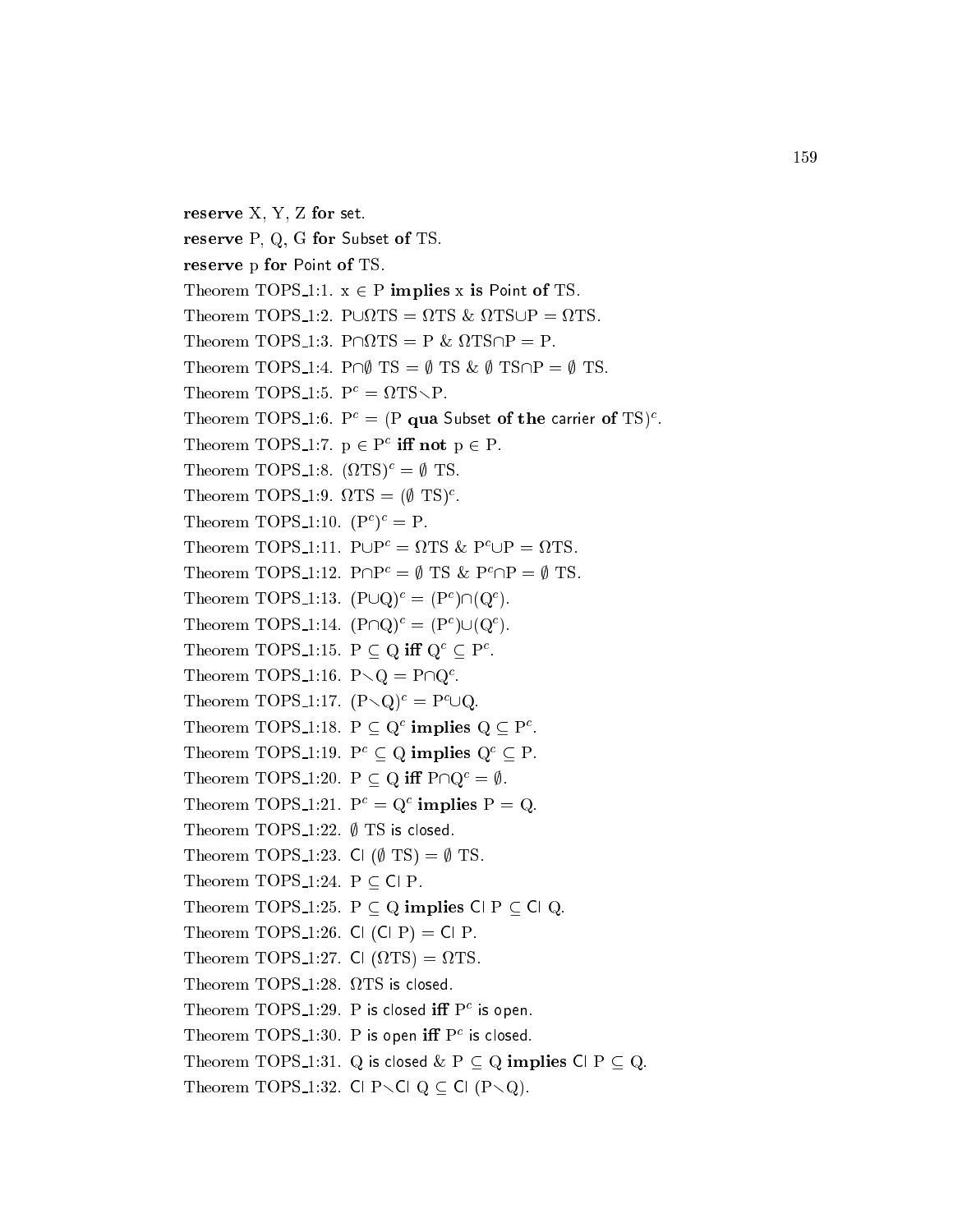```
Theorem TOPS 1:33. Cl ( P \cap Q ) \subseteq Cl P\cap Cl Q.
    Theorem TOPS 1:34. P is closed & Q is closed implies Cl (1P\cap Q) = C1 P\capCl Q.
    Theorem TOPS 1:35. P is closed & Q is closed implies P \cap Q is closed.
    Theorem TOPS 1:36. P is closed \& Q is closed implies PUQ is closed.
    Theorem TOPS 1:37. P is open \& Q is open implies PUQ is open.
    Theorem TOPS 1:38. P is open \& Q is open implies P\capQ is open.
    Theorem TOPS 1:39. p \in C P iff for G st G is open holds (p \in G implies P\cap G \neq\emptyset).
    Theorem TOPS 1:40. Q is open implies Q\cap C P \subset C (Q\cap P).
    Theorem TOPS 1:41. Q is open implies Cl (Q\cap C|P) = C| (Q\cap P).
Definition
    let TS, P.
           \lim_{n \to \infty} if n \to \infty subset of TS means it \equiv (Cl (F^*)^T.
    I neorem 1 \cup P 5.1:42. Int P = \cup P;
    Theorem TOPS 1:43. Int (
TS) = 
TS.
    Theorem TOPS_1:44. Int P \subset P.
    Theorem TOPS 1:45. Int (Int P) = Int P.
    Theorem TOPS 1:46. Int P\capInt Q = Int (P\capQ).
    Theorem TOPS 1:47. Int (\emptyset TS) = \emptyset TS.
    Theorem TOPS 1:48. P \subset Q implies \text{Int } P \subset \text{Int } Q.
    Theorem TOPS 1:49. Int PUInt Q \subset Int (PUQ).
    Theorem TOPS 1:50. Int (P\setminus Q) \subset Int P\setminusInt Q.
    Theorem TOPS_1:51. Int P is open.
    Theorem TOPS 1:52. \emptyset TS is open.
    Theorem Tops 1:53. In the contract of the contract of the contract of the contract of the contract of the contract of the contract of the contract of the contract of the contract of the contract of the contract of the cont
    Theorem TOPS 1:54. x \in \text{Int } P iff ex Q st Q is open \& Q \subseteq P \& x \in Q.
    Theorem TOPS 1:55. P is open iff \ln P = P.
    Theorem TOPS 1:56. Q is open & Q \subseteq P implies Q \subseteq Int P.
    Theorem TOPS 1:57. P is open iff (for x holds x \in P iff ex Q st Q is open \& Q \subseteq P\& x \in Q).
    Theorem TOPS 1:58. Cl (lnt P) = Cl (lnt (Cl (lnt P))).
    Theorem TOPS 1:59. P is open implies Cl (lnt (Cl P)) = Cl P.
Definition
    let TS, P.
           Funct \Gamma \colon \Gamma \to 3ubset of TS means it \Xi Cl P\Box (P \Box).
```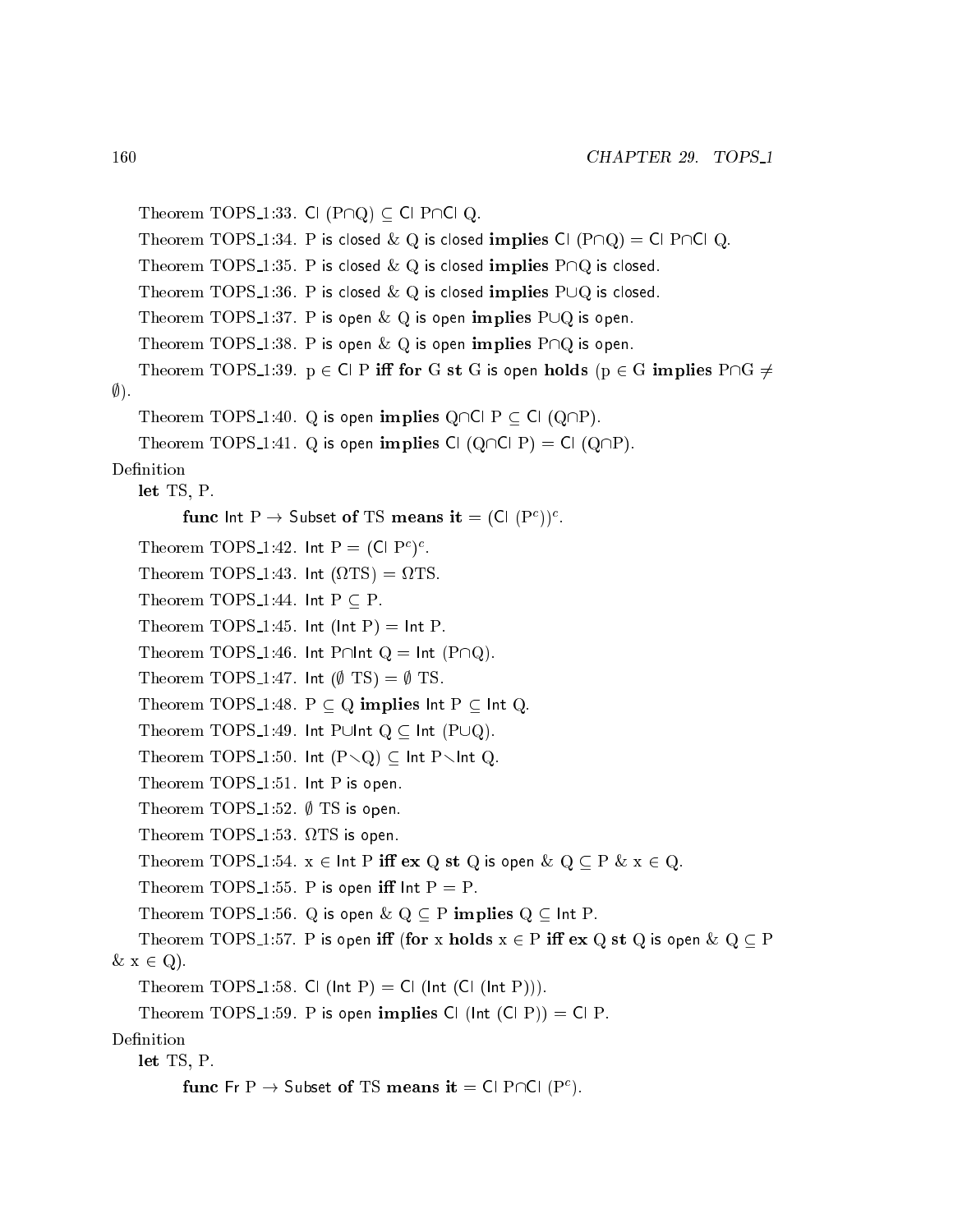Theorem TOP  $\delta$ -1:00. Fr P = CLPTICL(P<sup>-</sup>).

Theorem TOPS 1:61.  $p \in Fr$  P iff (for Q st Q is open  $\& p \in Q$  holds  $( P \cap Q \neq \emptyset \&$  $\Gamma$  in  $\cup \tau \neq \emptyset$  ).

```
Theorem TOPS 1:02. FIT P = F(Y | Y).
Theorem TOPS 1:63. Fr P \subseteq Cl P.
I neorem TOPS 1:04. Fr P = C (P ) PO(CLP \P).
Theorem TOPS 1:65. Cl P = P \cup Fr P.
Theorem TOPS 1:66. Fr ( P \cap Q ) \subseteq Fr PUFr Q.
Theorem TOPS 1:67. Fr (PUQ) \subseteq Fr PUFr Q.
Theorem TOPS 1:68. Fr (Fr P) \subseteq Fr P.
Theorem TOPS_1:69. P is closed implies Fr P \subset P.
Theorem TOPS 1:70. Fr PUFr Q = Fr (P\cup Q)\cup Fr (P\cap Q)\cup (Fr P\cap Fr Q).
Theorem TOPS_1:71. Fr (lnt P) \subseteq Fr P.
Theorem TOPS 1:72. Fr (Cl P) \subset Fr P.
Theorem TOPS 1:73. Int P\capFr P = \emptyset.
Theorem TOPS 1:74. Int P = P \setminus Fr P.
Theorem TOPS 1:75. Fr (Fr(P)) = Fr(FP).
Theorem TOPS 1:76. P is open iff Fr P = Cl P \ P.
```

```
Theorem TOPS_1:77. P is closed iff Fr P = P \setminus Int P.
```
### Definition

let TS, P.

pred P is dense means Cl P is dense means Cl P is dense means Cl P is dense means Cl P is dense means Cl P is d

Theorem TOPS 1:78. P is dense i Cl P = TS.

```
Theorem TOPS 1:79. P is dense & P \subseteq Q implies Q is dense.
```

```
Theorem TOPS 1:80. P is dense iff (for Q st Q \neq \emptyset \& Q is open holds P \cap Q \neq \emptyset).
```
Theorem TOPS 1:81. P is dense implies (for Q holds Q is open implies Cl  $Q = Cl$  $(Q\cap P)$ ).

Theorem TOPS 1:82. P is dense  $\& Q$  is dense  $\& Q$  is open implies P $\cap Q$  is dense.

Definition

let TS, P.

pred P is boundary means P is dense.

 $\Gamma$  incorem  $\Gamma$  OP  $\infty$  1:83. P is boundary in P  $\Gamma$  is dense.

Theorem TOPS 1:84. P is boundary iff lnt  $P = \emptyset$ .

Theorem TOPS 1:85. P is boundary  $\& Q$  is boundary  $\& Q$  is closed implies PUQ is boundary.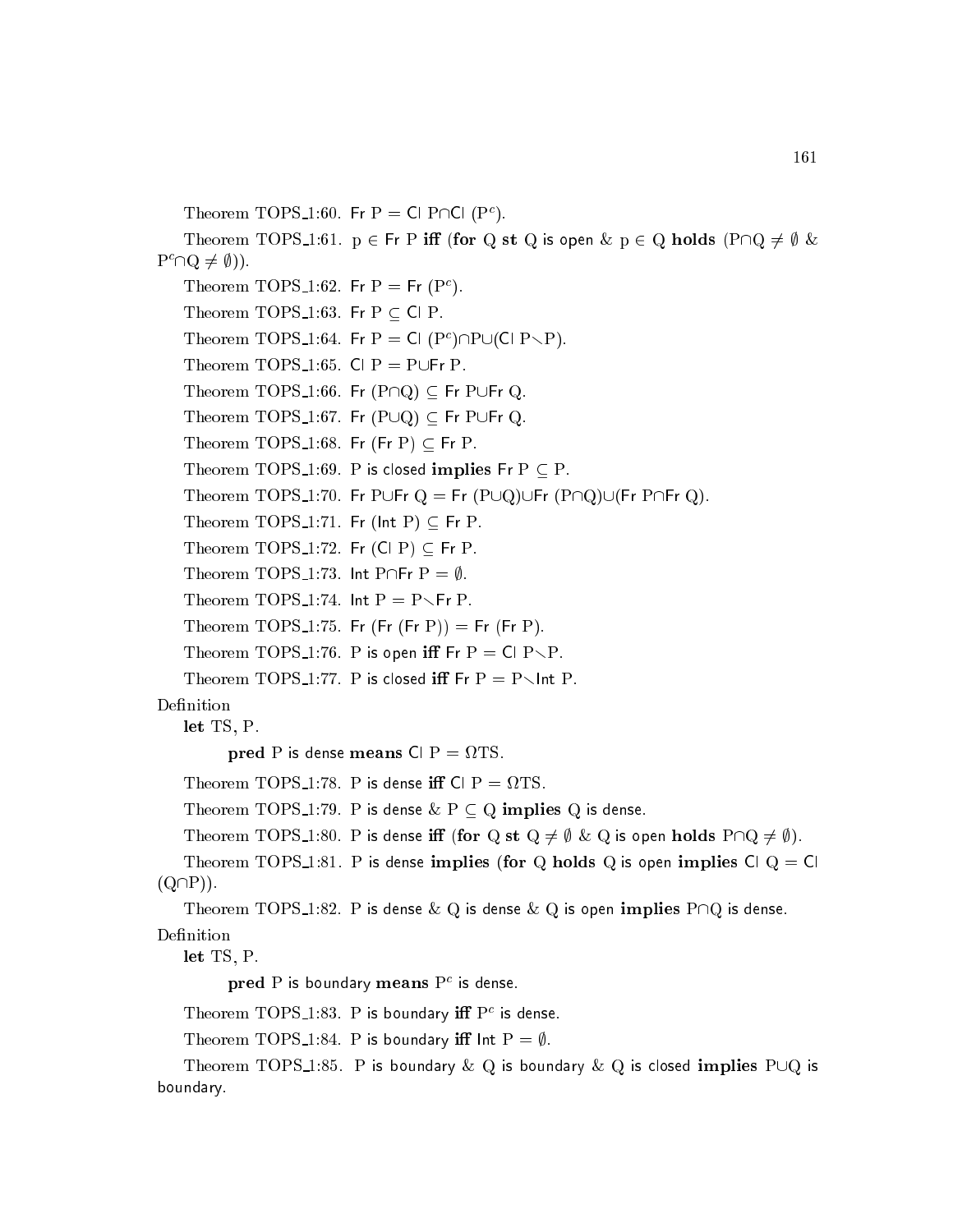Theorem TOPS 1:86. P is boundary iff (for Q st Q  $\subseteq$  P & Q is open holds Q =  $\emptyset$ ).

Theorem TOPS\_1:87. P is closed implies (P is boundary iff for Q st  $Q \neq \emptyset$  & Q is open  $ex G$  st  $G \subseteq Q \& G \neq \emptyset \& G$  is open  $\& P \cap G = \emptyset$ .

Theorem TOPS 1:88. P is boundary iff  $P \subset Fr P$ .

### Definition

let TS, P.

pred P is nowheredense means CIP is boundary.

Theorem  $TOPS_1:89.$  P is nowheredense iff Cl P is boundary.

```
Theorem TOPS 1:90. P is nowheredense & Q is nowheredense implies PUQ is nowhere-
dense.
```
I neorem TOPS 1:91. P is nowheredense implies P is dense.

Theorem TOPS\_1:92. P is nowheredense implies P is boundary.

Theorem TOPS 1:93. Q is boundary  $\&$  Q is closed implies Q is nowheredense.

Theorem TOPS 1:94. P is closed implies (P is nowheredense iff  $P = Fr P$ ).

Theorem TOPS 1:95. P is open implies Fr P is nowheredense.

Theorem TOPS\_1:96. P is closed implies Fr P is nowheredense.

Theorem TOPS 1:97. P is open & P is nowheredense implies  $P = \emptyset$ .

Definition

let TS. P. let TS, P.

pred P is domain means  $Int$  (Cl P)  $\subseteq$  P  $\&$  P  $\subseteq$  Cl (lnt P).

pred P is closed domain means  $P = Cl$  (lnt P).

pred P is open domain means  $P = Int (CI P)$ .

Theorem TOPS 1:98. P is domain iff  $Int$  (Cl P)  $\subseteq$  P  $\&$  P  $\subseteq$  Cl ( $Int$  P).

Theorem TOPS 1:99. P is closed domain iff  $P = Cl$  (lnt P).

Theorem TOPS 1:100. P is open domain iff  $P = Int (CI P)$ .

I neorem TOPS 1:101. P is open domain in P is closed domain.

Theorem TOPS 1:102. P is closed domain implies Fr (lnt P) = Fr P.

```
Theorem TOPS 1:103. P is closed domain implies Fr P \subset Cl (lnt P).
```

```
Theorem TOPS 1:104. P is open domain implies Fr P = Fr (Cl P) & Fr (Cl P) = Cl
P\setminus P.
```
Theorem TOPS<sub>-1</sub>:105. P is open & P is closed implies (P is closed domain iff P is open domain).

Theorem TOPS 1:106. P is closed  $\&$  P is domain iff P is closed domain.

Theorem TOPS 1:107. P is open  $\&$  P is domain iff P is open domain.

Theorem TOPS\_1:108. P is closed domain  $\&\ Q$  is closed domain implies PUQ is closed domain.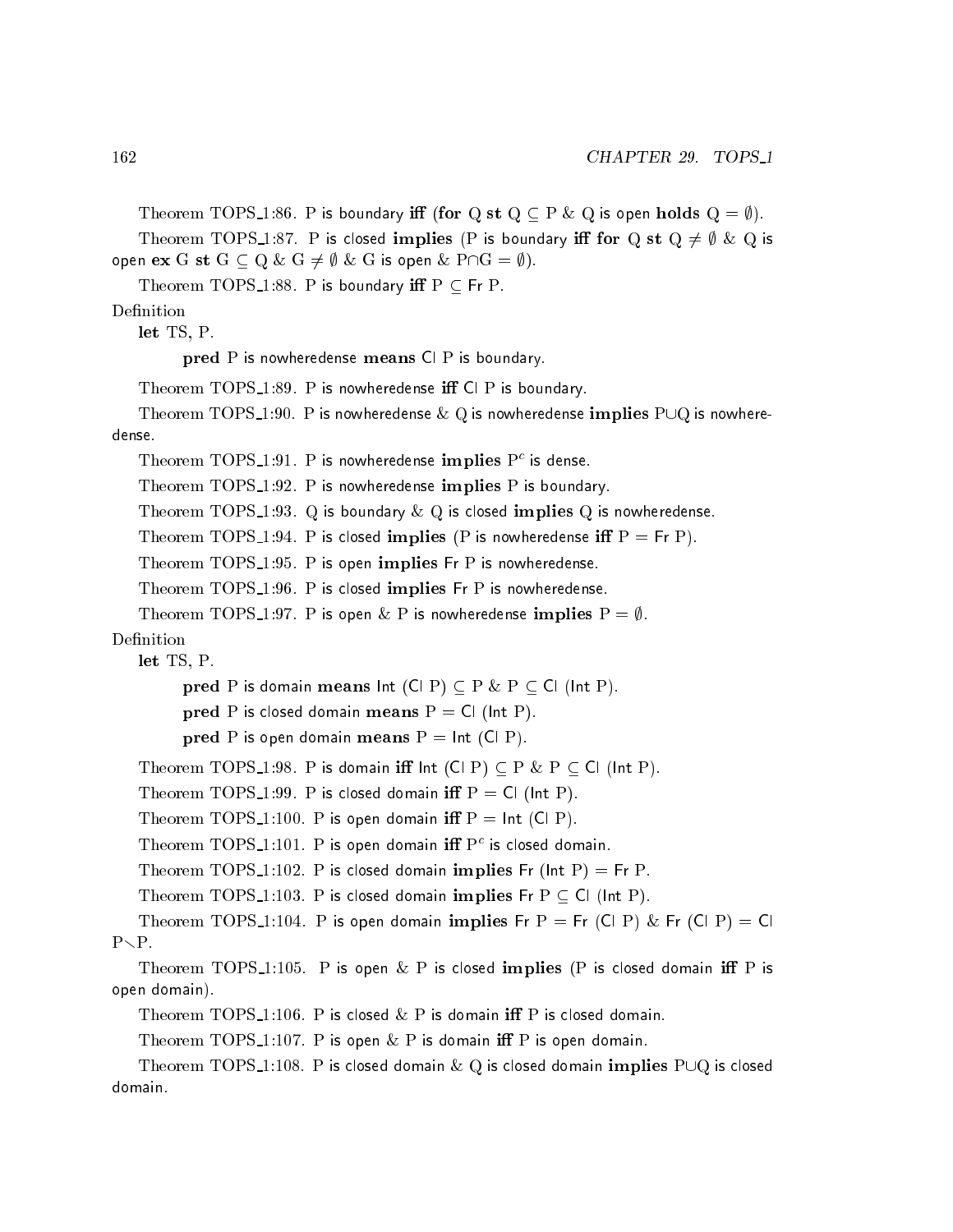Theorem TOPS 1:109. P is open domain  $\&$  Q is open domain implies P $\cap$ Q is open domain.

Theorem TOPS\_1:110. P is domain implies Int (Fr P) =  $\emptyset$ .

Theorem TOPS 1:111. P is domain implies  $Int P$  is domain  $\&$  Cl P is domain.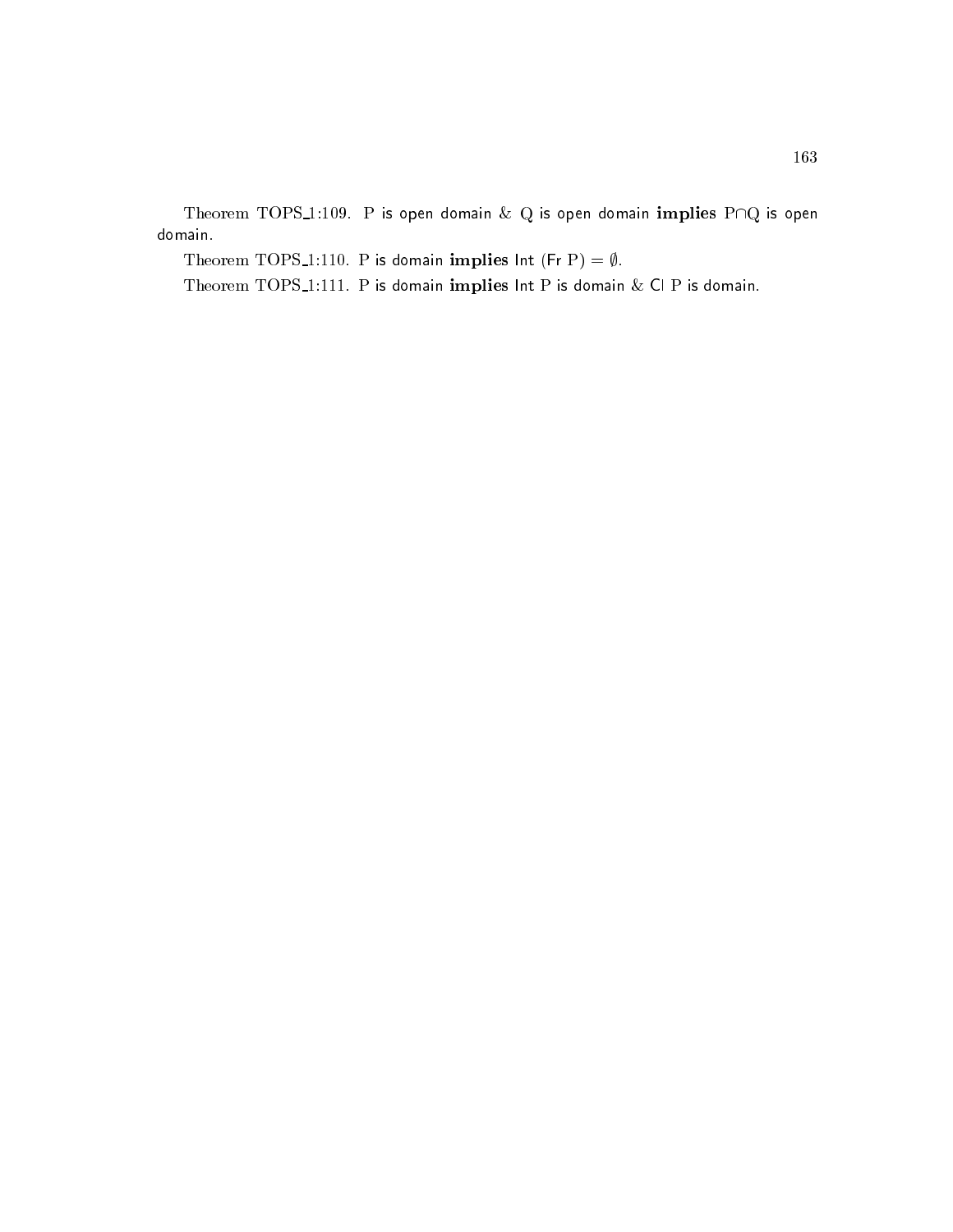## Chapter 30

### CONNSP<sub>1</sub> connected the connected property of the connected property of the connected property of the connected property of the connected property of the connected property of the connected property of the connected property of the

## Conne
ted Spa
es

by

Beata Padlewska <sup>1</sup>

Warsaw University (Białystok)

**Summary.** The following notions are defined: separated sets, connected spaces, onne
ted sets, omponents of a topologi
al spa
e, the omponent of a point. The definition of the boundary of a set is also included. The singleton of a point of a topological space is redefined as a subset of the space. Some theorems about these notions are proved.

The symbols used in this article are introduced in the following vocabularies: BOOLE, real 1, fun
, fun rel, rel rel, sub op, fam op, sfamily, and top
on. The terminology and notation used in this article have been introduced in the following articles: TARSKI, BOOLE, ENUMSET1, FUNCT<sub>1</sub>, SUBSET<sub>1</sub>, SETFAM<sub>1</sub>, ORDINAL1, MCART<sub>1</sub>, DO-, and the 1, function  $\mathcal{L}$  and tops 1, the state  $\mathcal{L}$ 

reserve GX, GY for TopSpace.

reserve A, A1, B, B1, C for Subset of GX.

Definition

let GX be TopSpa
e, A, B be Subset of GX.

pred A, B are separated means Cl  $A \cap B = \emptyset(GX) \& A \cap C \cap B = \emptyset(GX)$ .

<sup>1</sup> Supported by RPBP.III-24.C1.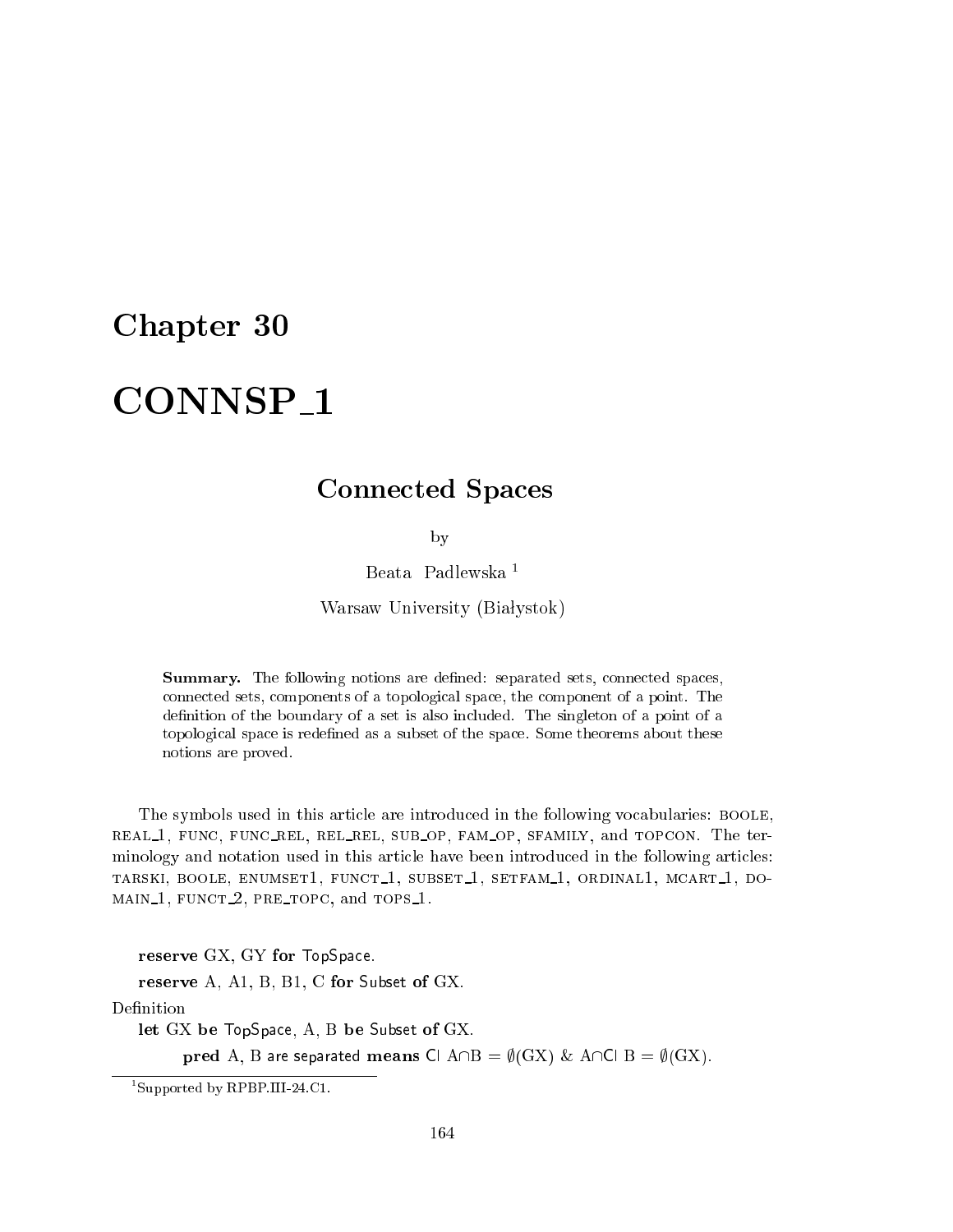Theorem CONNSP<sub>1</sub>:1. A, B are separated implies B, A are separated.

Theorem CONNSP<sub>1</sub>:2. A, B are separated implies  $A \cap B = \emptyset(GX)$ .

Theorem CONNSP 1:3. (GX) = A[B & A is losed & B is losed & A\B = ;(GX) implies A, B are separated.

Theorem CONNSP 1:4. (GX) = A[B & A is open & B is open & A\B = ;(GX) implies A, B are separated.

Theorem CONNSP 1:5. (GX) = A[B & A, B are separated implies A is open losed  $\&$   $\rm B$  is open closed.

Theorem CONNSP 1:0. for  $\Lambda$  being (Subspace of GA), P1, Q1 being (Subset of GA), P, Q being Subset of A st  $P = P1$  & Q = Q1 holds P, Q are separated implies P1, Q1 are separated.

Theorem CONNSP 1:7. for  $\Lambda$  being (Subspace of GA), P, Q being (Subset of GA), P 1, Q1 being Subset of  $X$  st  $P = P1 \otimes Q = Q1 \otimes P \cup Q \subseteq M(X)$  holds P, Q are separated implies P1, Q1 are separated.

Theorem CONNSP<sub>-1</sub>:8. A, B are separated  $\&$  A1  $\subseteq$  A  $\&$  B1  $\subseteq$  B implies A1, B1 are separated.

Theorem CONNSP<sub>-1</sub>:9. A, B are separated & A, C are separated implies A, BUC are separated.

Theorem CONNSP<sub>-1</sub>:10. (A is closed & B is closed) or (A is open & B is open) implies  $A \setminus B$ ,  $B \setminus A$  are separated.

#### Definition

let GX be TopSpa
e.

pred GX is a connected means for A, B being Subset of GX st and GX st and GX st and GX st and GX st and GX st & A, B are separated holds  $A = \emptyset(GX)$  or  $B = \emptyset(GX)$ .

Theorem Connecticut is the Connecticut of GX is a state of GX state of GX state of GX state of GX state of GX s  $A=\text{A}\cup B$  &  $A\neq \emptyset$  (GX) & B  $\neq \emptyset$  (GX) & A is closed & B is closed **holds**  $A\cap B\neq \emptyset$  (GX).

ted is a formulated in the connected in the set of  $\alpha$  is a formulated in the connected in the connected in the connected in the connected in the connected in the connected in the connected in the connected in the connect  $\mathcal{A} = \mathcal{A} \cup \mathcal{B} \ \& \ \mathcal{A} \neq \emptyset(\mathcal{G}X) \ \& \ \mathcal{B} \neq \emptyset(\mathcal{G}X) \ \& \ \mathcal{A}$  is open  $\& \ \mathcal{B}$  is open holds  $\mathcal{A} \cap \mathcal{B} \neq \emptyset(\mathcal{G}X).$ 

Theorem CONNSP<sub>1</sub>:13. GX is connected iff for A being Subset of GX st  $A \neq \emptyset$  (GX) & A 6= (GX) holds (Cl A)\Cl ( (GX)rA) 6= ;(GX).

Theorem CONNSP<sub>1</sub>:14. GX is connected iff for A being Subset of GX st A is open losed holds A = ;(GX) or A = (GX).

Theorem CONNSP 1:15. for <sup>F</sup> being map of GX, GY st <sup>F</sup> is ontinuous & <sup>F</sup>( (GX)) = (GY) & GX is onne
ted holds GY is onne
ted.

let GX be TopSpa
e, A be Subset of GX.

pred A is connected means  $GX \upharpoonright A$  is connected.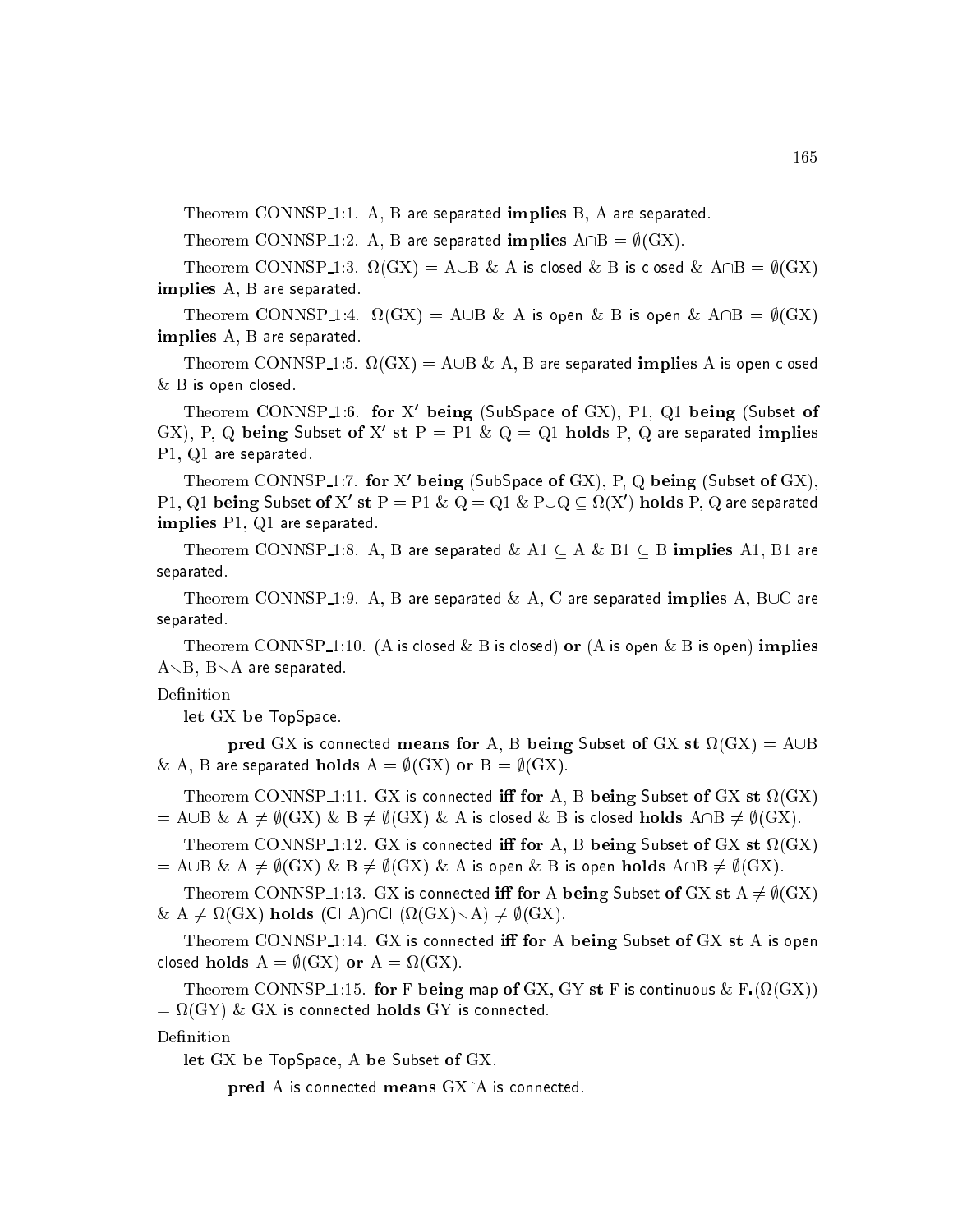Theorem CONNSP<sub>1</sub>:16. A  $\neq \emptyset$ (GX) implies (A is connected iff for P, Q being Subset of GX st A = P $\bigcup Q \& P$ , Q are separated holds P =  $\emptyset$ (GX) or Q =  $\emptyset$ (GX)).

Theorem CONNSP\_1:17. A is connected  $\&$  A  $\subseteq$  BUC  $\&$  B, C are separated implies A

Theorem CONNSP<sub>1</sub>:18. A is connected & B is connected & not A, B are separated  $\mathbf{implies} \mathbf{A} \cup \mathbf{B}$  is connected.

Theorem CONNSP<sub>1</sub>:19.  $C \neq \emptyset$ (GX) & C is connected & C  $\subseteq$  A & A  $\subseteq$  Cl C implies A is connected.

Theorem CONNSP<sub>1</sub>:20. A  $\neq \emptyset$ (GX) & A is connected implies Cl A is connected.

ted as a connected with the connected  $\alpha$  is  $\beta$  is the connected  $\alpha$  is the connected  $\alpha$  $r\lambda = BUC \& B$ , C are separated implies  $A \cup B$  is connected  $\& A \cup C$  is connected.

Theorem CONNSP 1:22. (GX)rA = B[C & B, C are separated & A is losed implies A $\cup$ B is closed & A $\cup$ C is closed.

Theorem CONNSP<sub>1</sub>:23. C is connected & C $\cap$ A  $\neq \emptyset$ (GX) & C $\setminus$ A  $\neq \emptyset$ (GX) implies C $\cap$ Fr A  $\neq \emptyset$ (GX).

Theorem CONNSP 1:24. for  $\Lambda$  being (SubSpace of GA), A being (Subset of GA), B being Subset of A st  $A \neq \emptyset(\mathbf{G}\Lambda) \otimes A = \mathbf{D}$  holds A is connected in B is connected.

Theorem CONNSP<sub>1</sub>:25. A  $\Box$ B  $\neq \emptyset$  (GX) & A is closed & B is closed **implies** (A  $\Box$ B is connected & A $\cap$ B is connected implies A is connected & B is connected).

Theorem CONNSP<sub>1</sub>:26. for F being Subset-Family of GX st (for A being Subset of GX st A  $\in$  F holds A is connected) & (ex A being Subset of GX st A  $\neq \emptyset$ (GX) &  $A \in F \&$  (for B being Subset of GX st  $B \in F \& B \neq A$  holds not A, B are separated))  $\bold{ holds}$   $\boldsymbol{\}$   $\boldsymbol{\}$  is connected.

Theorem CONNSP<sub>1</sub>:27. for F being Subset-Family of GX st (for A being Subset of GX st A <sup>2</sup> F holds A is onne
ted) &  $\bigcap \mathrm{F} \neq \emptyset(\mathrm{GX})$  holds  $\bigcup \mathrm{F}$  is connected.

ted. It is a connected in the interest of the connected in the second second in the second second in the second second in the second second in the second second in the second second second second second second second secon

Definition

let GX be TopSpa
e, x be Point of GX.

redefine

func  $\{x\} \rightarrow$  Subset of GX.

Theorem CONNSP 1:29. for x being Point of GX holds  $\{x\}$  is connected.

#### Definition

let GX be TopSpace, x, y be Point of GX.

pred x, y are joined means ex C being Subset of GX st C is connected  $\&$  x  $\in$  $C \& y \in C.$ 

Theorem CONNSP  $\perp$ :30. (ex x being Point of GX st for y being Point of GX holds  $x, y$  are joined) implies  $GX$  is connected.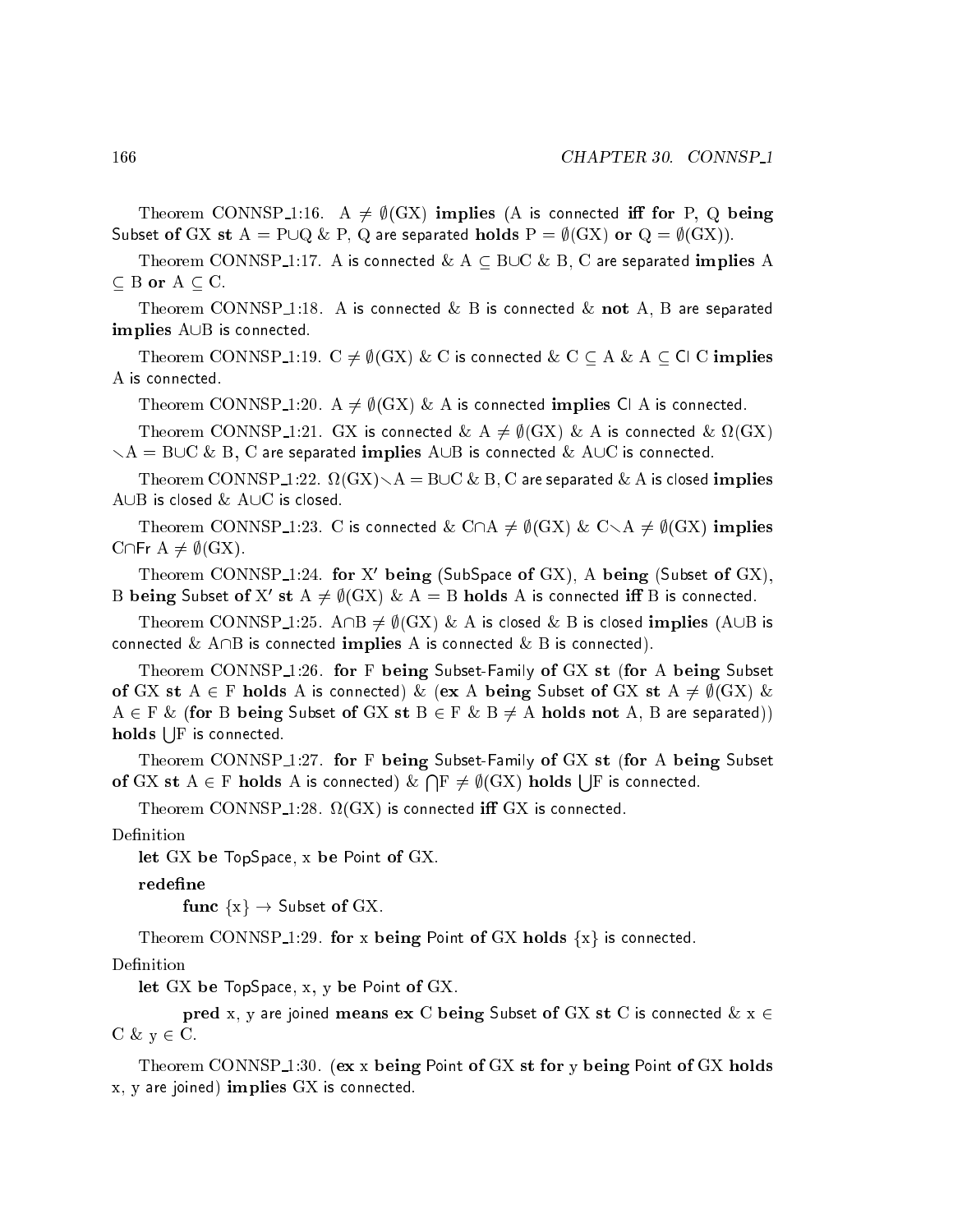Theorem CONNSP<sub>1</sub>:31. (ex x being Point of GX st for y being Point of GX holds  $x, y$  are joined) iff (for  $x, y$  being Point of  $GX$  holds  $x, y$  are joined).

Theorem CONNSP<sub>-1</sub>:32. (for x, y being Point of GX holds x, y are joined) implies GX is connected.

Theorem CONNSP<sub>1</sub>:33. for x being (Point of GX), F being Subset-Family of GX st for A being Subset of GX holds  $A \in F$  iff A is connected  $\& x \in A$  holds  $F \neq \emptyset$ . Definition

let GX be TopSpa
e, A be Subset of GX.

pred A is a component of GX means A is connected  $\&$  for B being Subset of GX st B is connected holds  $A \subseteq B$  implies  $A = B$ .

Theorem CONNSP 1:34. A is a component of GX implies  $A \neq \emptyset$ (GX).

Theorem CONNSP<sub>1</sub>:35. A is a component of GX implies A is closed.

Theorem CONNSP<sub>-1</sub>:36. A is a component of  $GX & B$  is a component of  $GX$  implies  $A = B$  or  $(A \neq B$  implies A, B are separated).

Theorem CONNSP<sub>-1</sub>:37. A is a component of  $GX & B$  is a component of  $GX$  implies  $A = B$  or  $(A \neq B$  implies  $A \cap B = \emptyset(GX)$ .

Theorem CONNSP<sub>-1:38</sub>. C is connected implies for S being Subset of GX st S is a component of GX holds  $C \cap S = \emptyset(GX)$  or  $C \subseteq S$ .

let GX be TopSpace, A, B be Subset of GX.

pred B is a component of A means ex B1 being Subset of  $GX|A$  st B1 = B & B1 is a component of  $(GX|A)$ .

ted a connected with the connected  $\alpha$  is  $\beta$  is  $\alpha$  is  $\beta$  and  $\alpha$  is  $\alpha$ ted the connected  $\alpha$  is a component of (i.e.  $\alpha$ ) is  $\alpha$  is a connected.

#### Definition

let GX be TopSpa
e, x be Point of GX.

func skl  $x \rightarrow$  Subset of GX means ex F being Subset-Family of GX st (for A being Subset of GX holds A <sup>2</sup> F i A is onne
ted & x <sup>2</sup> A) & s a

reserve x, y for Point of GX.

Theorem CONNSP<sub>-1</sub>:40.  $x \in skl$  x.

Theorem CONNSP<sub>1</sub>:41. skl x is connected.

Theorem CONNSP<sub>1</sub>:42. C is connected implies (skl  $x \subseteq C$  implies  $C = skl x$ ).

Theorem CONNSP<sub>1</sub>:43. A is a component of GX iff  $ex$  x being Point of GX st A = skl x.

Theorem CONNSP<sub>-1</sub>:44. A is a component of GX  $\& x \in A$  implies  $A = sk$  x.

Theorem CONNSP<sub>1</sub>:45. for S being Subset of GX st  $S = sk \times h$  holds (for p being Point of GX st  $p \neq x \& p \in S$  holds skl  $p = S$ ).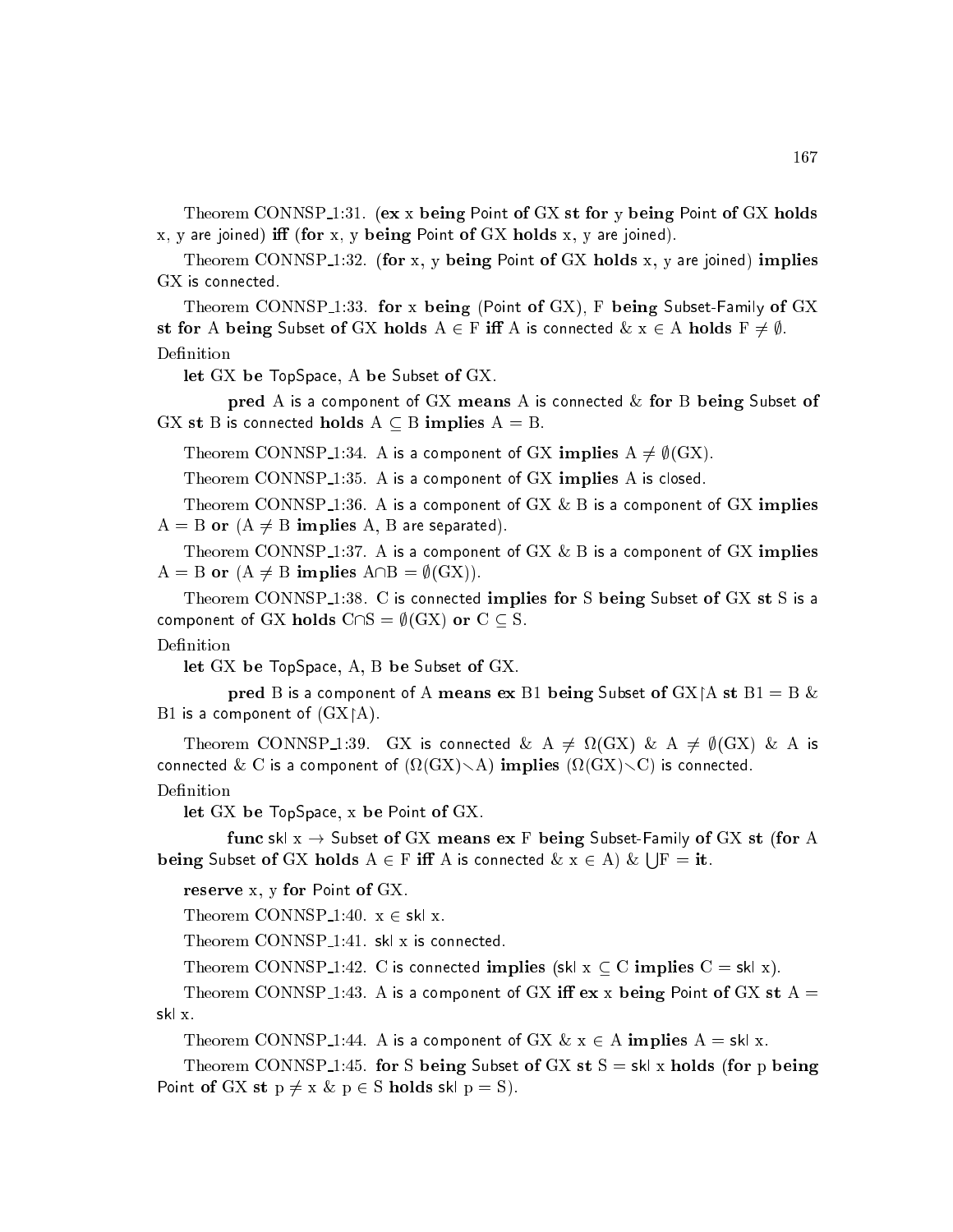Theorem CONNSP<sub>1</sub>:46. for F being Subset-Family of GX st for A being Subset of  $GX$  holds  $A \in F$  iff A is a component of  $GX$  holds F is a cover of  $GX$ .

Theorem CONNSP\_1:47. A, B are separated iff Cl A $\cap$ B =  $\emptyset$ (GX) & A $\cap$ Cl B =  $\emptyset$ (GX). ted is the connected in the connected in the set of the subset of GM starts  $\sim$  (  $\sim$   $\sim$ 

 $= A \cup B \& A$ , B are separated holds  $A = \emptyset(GX)$  or  $B = \emptyset(GX)$ .

Theorem CONNSP<sub>1</sub>:49. A is connected iff  $GX|A$  is connected.

Theorem CONNSP<sub>1</sub>:50. A is a component of GX iff A is connected  $\&$  for B being Subset of GX st B is connected holds  $A \subseteq B$  implies  $A = B$ .

Theorem CONNSP<sub>1</sub>1:51. B is a component of A iff  $ex$  B1 being Subset of GX $\vert$ A st  $B1 = B \& B1$  is a component of  $(GX \upharpoonright A)$ .

Theorem CONNSP<sub>1</sub>:52. B = skl x iff ex F being Subset-Family of GX st (for A being Subset of GX holds A <sup>2</sup> F i A is onne
ted & x <sup>2</sup> A) & s a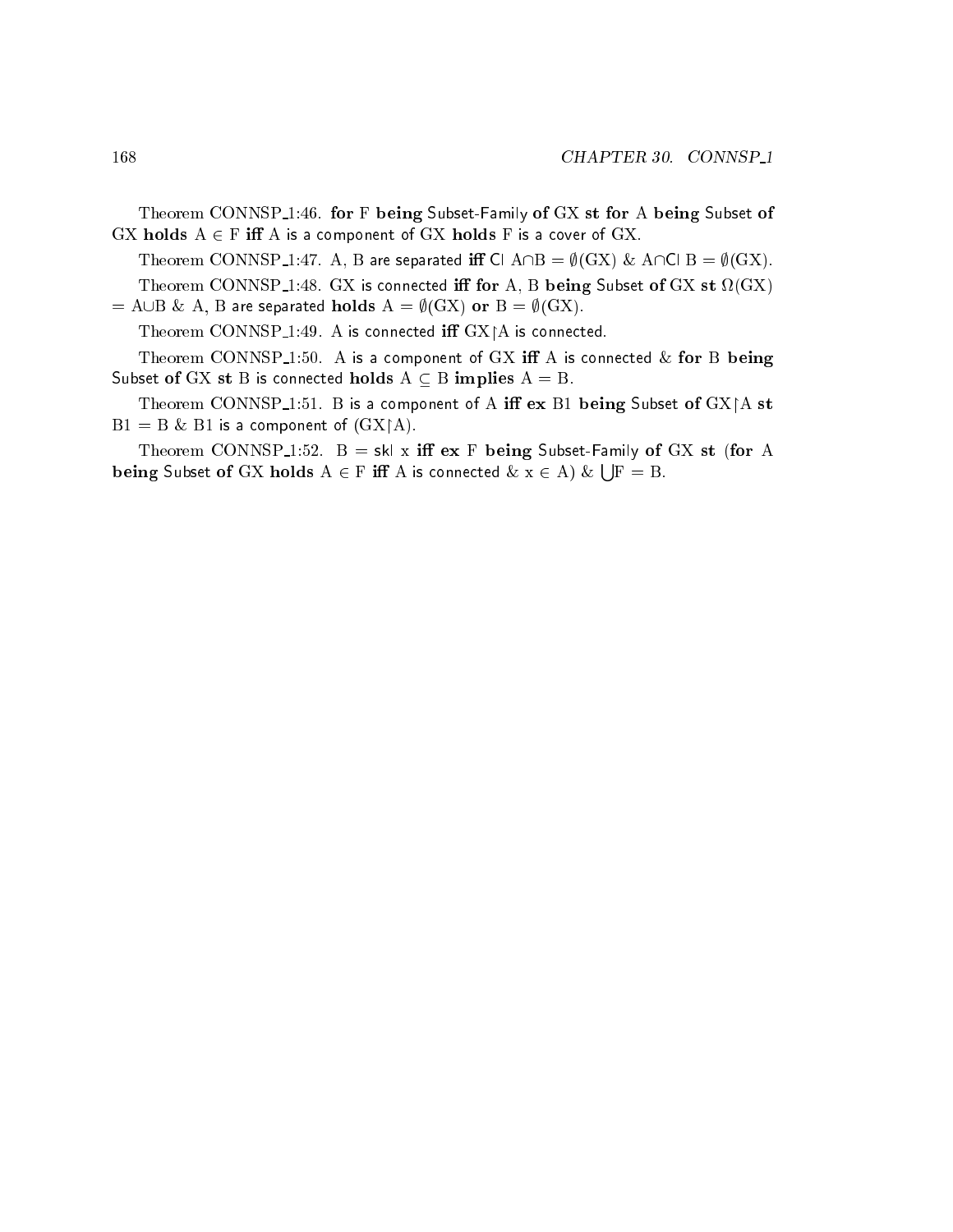## Chapter 31

# SCHEMS<sub>-1</sub>

## Some Basi Properties of Quantiers

by

Stanisław T. Czuba<sup>1</sup>

Warsaw University (Białystok)

**Summary.** A number of schemes corresponding to simple tautologies of quantifier al
ulus are presented.

This arti
le is written in plain Mizar; no additional vo
abularies or signatures are referen
ed.

reserve  $a, b, c, d$  for Any.

scheme Schemat0{P[Any]}: ex a st P[a] provided A: for a holds P[a].

scheme Schemat1a{P[Any], T[]}: (for a holds P[a]) & T[] provided A: for a holds  $(P[a] & T[]).$ 

scheme Schemat1b{P[Any], T[]}: for a holds (P[a] & T[]) provided A: (for a holds  $P[a]$ ) & T[].

scheme Schemat2a{P[Any], T[]}: (ex a st P[a]) or T[] provided A: ex a st (P[a] or  $T[]$ ).

scheme Schemat2b{P[Any], T[]}: ex a st (P[a] or T[]) provided A: (ex a st P[a]) or  $T$ .

<sup>1</sup> Supported by RPBP.III-24.C1.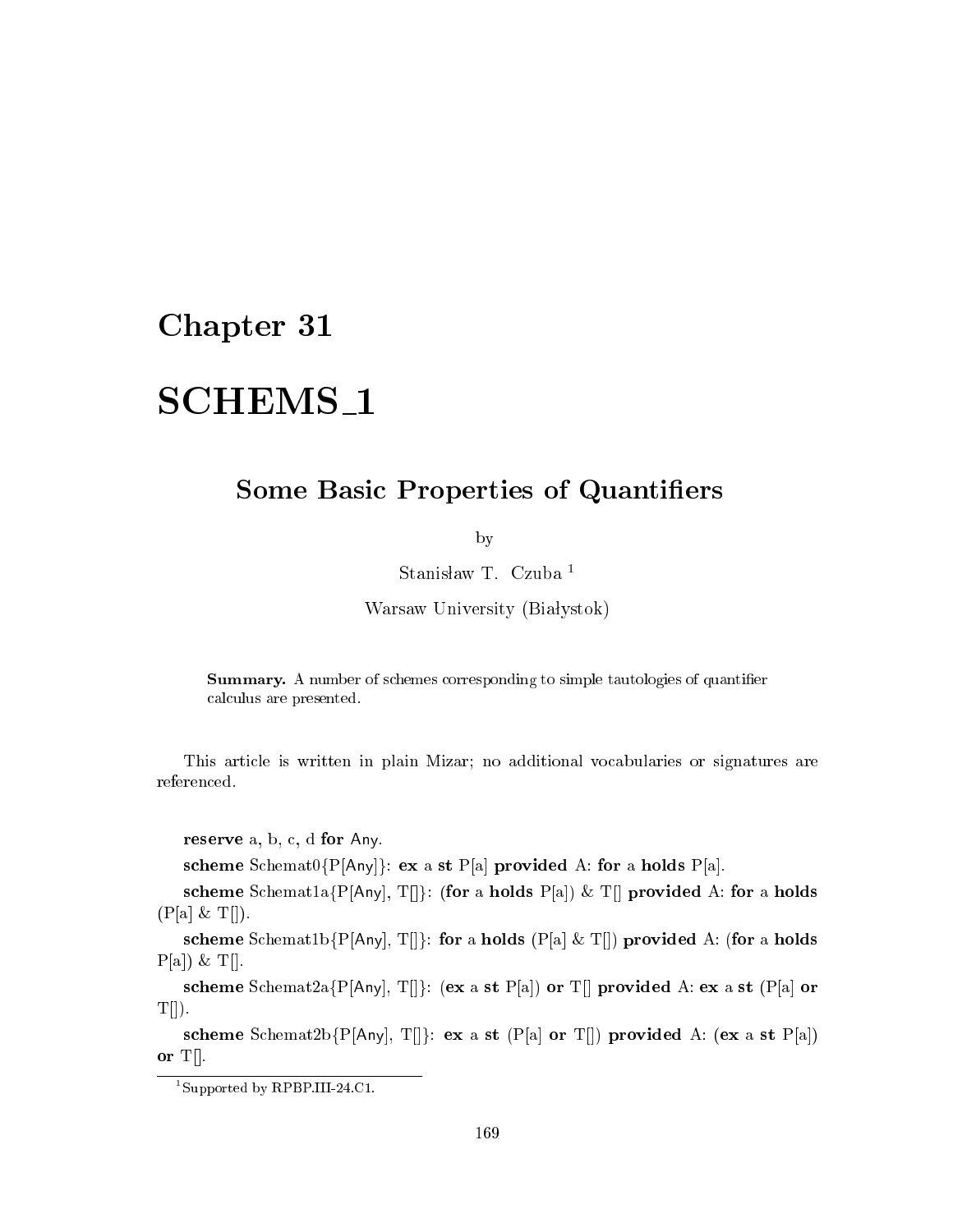scheme Schemat3{S[Any, Any]}: for b ex a st S[a, b] provided A: ex a st for b holds  $S[a, b]$ .

scheme Schemat4a{P[Any], Q[Any]}: (ex a st P[a]) or (ex a st Q[a]) provided A: ex a st  $(P[a]$  or  $Q[a]$ ).

scheme Schemat4b{P[Any], Q[Any]}: ex a st (P[a] or Q[a]) provided A: (ex a st  $P[a]$  or (ex a st  $Q[a]$ ).

scheme Schemat5{P[Any], Q[Any]}: (ex a st P[a]) & (ex a st Q[a]) provided A: ex a st  $(P[a] \& Q[a])$ .

scheme Schemat6a{P[Any], Q[Any]}: (for a holds P[a]) & (for a holds Q[a]) provided A: for a holds  $(P[a] \& Q[a])$ .

scheme Schemat6b{P[Any], Q[Any]}: for a holds (P[a] & Q[a]) provided A: (for a holds  $P[a]$ ) & (for a holds  $Q[a]$ ).

scheme Schemat7{P[Any], Q[Any]}: for a holds (P[a] or Q[a]) provided A: (for a holds  $P[a]$  or (for a holds  $Q[a]$ ).

scheme Schemat8{P[Any], Q[Any]}: (for a holds P[a]) implies (for a holds Q[a]) provided A: for a holds  $P[a]$  implies  $Q[a]$ .

scheme Schemat9{P[Any], Q[Any]: (for a holds P[a]) iff (for a holds Q[a]) provided A: for a holds  $(P[a]$  iff  $Q[a]$ .

scheme Schemat $10a\{T[]\}$ : T[ provided A: for a holds T[].

scheme Schemat $10\mathbf{b}\{T\}$ : for a holds T $\parallel$  provided A: T $\parallel$ .

scheme Schemat11a $\{P[Any], T[\}$ : (for a holds  $P[a]$ ) or T[c] provided A: for a holds  $(P[a]$  or  $T||)$ .

scheme Schemat11b{P[Any], T[]}: for a holds (P[a] or T[]) provided A: (for a holds  $P[a]$  or  $T[]$ .

scheme Schemat12a{P[Any], T[]: ex a st (T[] & P[a]) provided A: T[] & (ex a st  $P[a]$ ).

scheme Schemat12b{P[Any], T[]: T[] & (ex a st P[a]) provided A: ex a st (T[] &  $P[a]$ ).

 ${\rm \bf scheme\,\, Schemat13a\{P[Any],\,T[]}\}$ : for a holds  $({\rm T}[]$  implies  $P[a])$  provided A:  ${\rm T}[]$ implies (for a holds  $P[a]$ ).

scheme Schemat13b{P[Any], T[]: T[| implies (for a holds P[a]) provided A: for a holds (T $\parallel$  implies P[a]).

scheme Schemat14 $\{P[A\text{ny}], T\}$ : ex a st  $(T||$  implies  $P[a]$  provided A: T $||$  implies  $(ex a st P[a]).$ 

scheme Schemat15{P[Any], T[]: for a holds (P[a] implies T[]) provided A: (ex a st  $P[a]$  implies  $T[]$ .

scheme Schemat16{P[Any], T[]: ex a st (P[a] implies T[]) provided A: (for a holds  $P[a]$  implies  $T[]$ .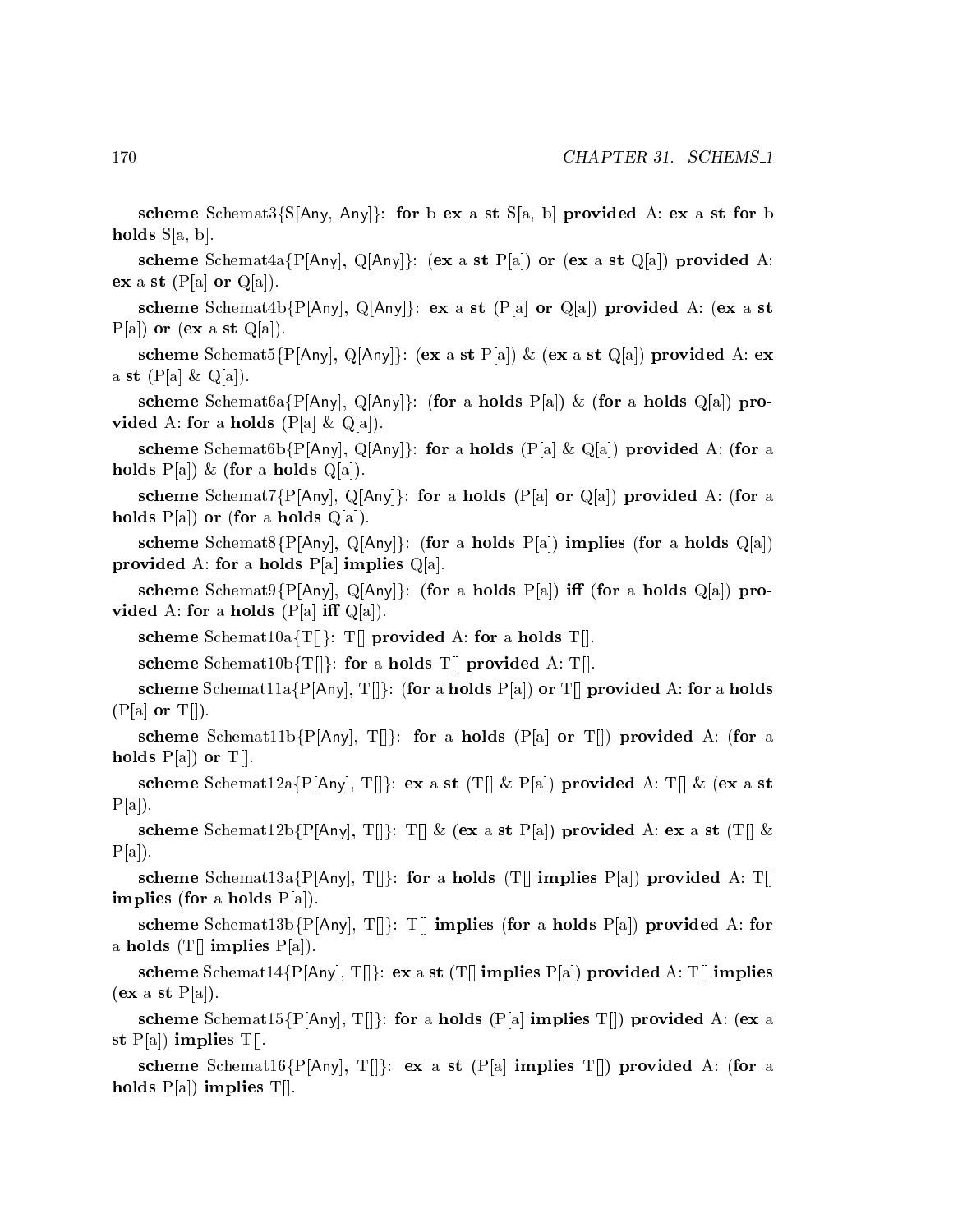scheme Schemat17{P[Any], T[]: (for a holds P[a]) implies T[ provided A: for a holds  $(P[a] \text{ implies } T[]$ .

scheme Schemat18a $\{P[Any], Q[Any]\}$ : ex a st (for b holds  $(P[a]$  or  $Q[b])$ ) provided A:  $(ex a st P[a])$  or  $(for b holds Q[b]).$ 

scheme Schemat18b{P[Any], Q[Any]}: (ex a st P[a]) or (for b holds Q[b]) provided A: ex a st (for b holds  $(P[a]$  or  $Q[b])$ ).

scheme Schemat19a{P[Any], Q[Any]. for b holds (ex a st (P[a] or Q[b])) provided A: (ex a st  $P[a]$ ) or (for b holds  $Q[b]$ ).

scheme Schemat19b{P[Any], Q[Any]}: (ex a st P[a]) or (for b holds Q[b]) provided A: for b holds (ex a st  $(P[a]$  or  $Q[b])$ ).

scheme Schemat20a{P|Any|, Q|Any|}: for b ex a st (P|a| or Q|b|) provided A: ex a st (for b holds  $(P[a]$  or  $Q[b])$ ).

scheme Schemat20b{P[Any], Q[Any]}: ex a st (for b holds (P[a] or Q[b])) provided A: for b ex a st  $(P[a]$  or  $Q[b]$ .

scheme Schemat21a{P[Any], Q[Any]}: ex a st for b holds P[a] & Q[b] provided A:  $(\mathbf{ex} \text{ a st } P[\text{a}]) \& (\text{for} \text{ b holds } Q[\text{b}]).$ 

scheme Schemat21b{P[Any], Q[Any]}: (ex a st P[a]) & (for b holds Q[b]) provided A: ex a st for b holds  $P[a] \& Q[b]$ .

scheme Schemat22a{P[Any], Q[Any]}: for b ex a st (P[a] & Q[b]) provided A: (ex a st  $P[a]$ ) & (for b holds  $Q[b]$ ).

scheme Schemat22b{P[Any], Q[Any]}: (ex a st P[a]) & (for b holds Q[b]) provided A: for b ex a st  $(P[a] \& Q[b])$ .

scheme Schemat23a{P[Any], Q[Any]}: for b ex a st P[a] & Q[b] provided A: ex a st for b holds  $P[a] \& Q[b]$ .

scheme Schemat23b{P[Any], Q[Any]}: ex a st for b holds (P[a] & Q[b]) provided A: for b ex a st  $(P[a] \& Q[b])$ .

scheme Schemat24a{S[Any, Any], Q[Any]: for a ex b st (S[a, b] implies  $Q[a]$ ) provided A: for a holds ((for b holds  $S[a, b]$ ) implies  $Q[a]$ ).

scheme Schemat24b{S[Any, Any], Q[Any]}: for a holds ((for b holds S[a, b]) implies  $Q[a]$  provided A: for a ex b st  $(S[a, b]$  implies  $Q[a]$ .

scheme Schemat25a{S[Any, Any], Q[Any]}: for a, b holds (S[a, b] implies Q[a]) provided A: for a holds ((ex b st  $S[a, b]$ ) implies  $Q[a]$ ).

scheme Schemat25b{S[Any, Any], Q[Any]}: for a holds ((ex b st S[a, b]) implies  $Q[a]$ ) provided A: for a, b holds (S[a, b] implies  $Q[a]$ ).

scheme Schemat26{S[Any, Any]}: ex a st for b holds  $S[a, b]$  provided A: for a, b holds  $S[a, b]$ .

scheme Schemat27{S[Any, Any]}: for a holds S[a, a] provided A: for a, b holds  $S[a, b]$ .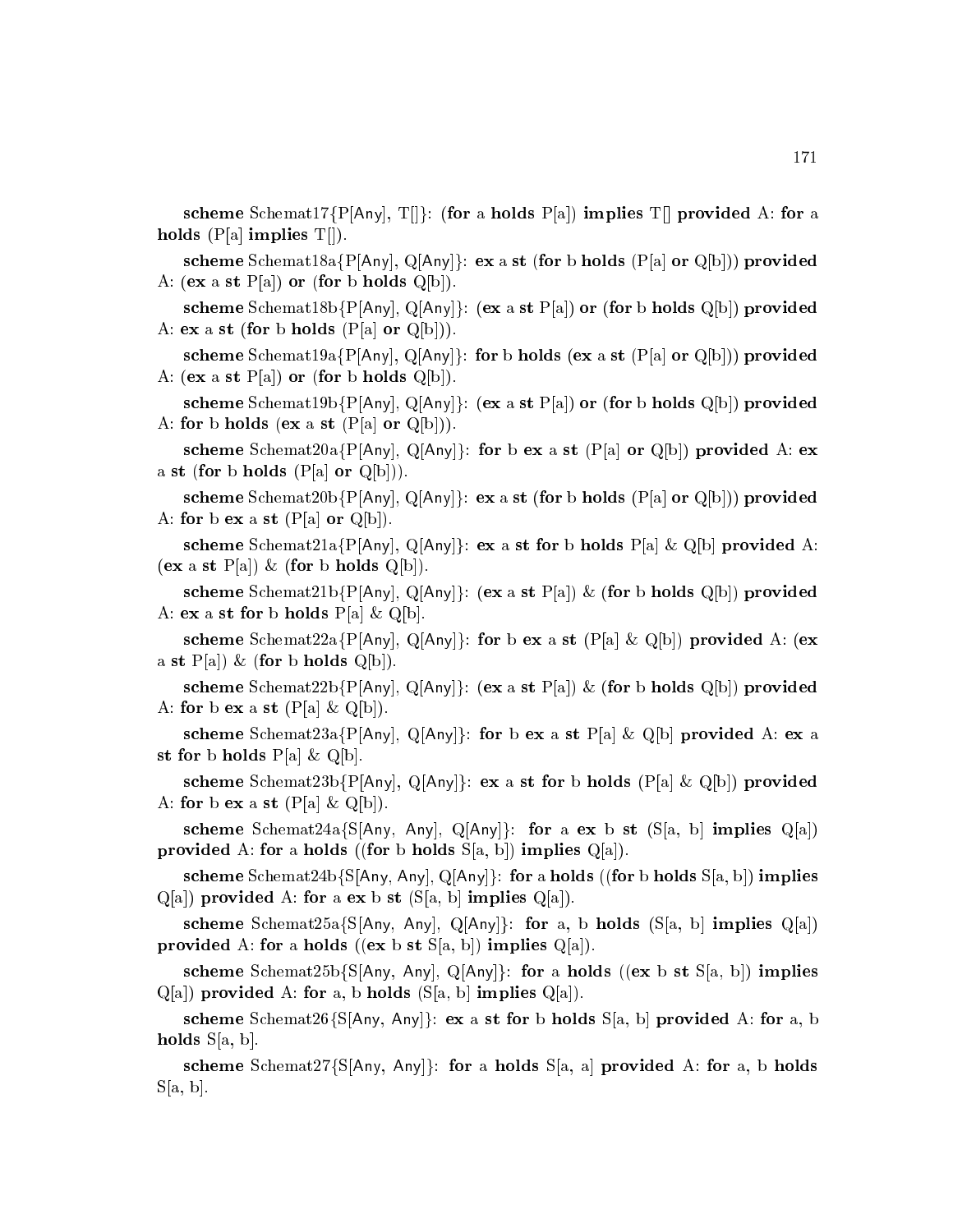scheme Schemat28{S[Any, Any]}: ex b st for a holds  $S[a, b]$  provided A: for a, b holds  $S[a, b]$ .

scheme Schemat29{S[Any, Any]}: for b ex a st S[a, b] provided A: ex a st for b holds  $S[a, b]$ .

scheme Schemat30{S[Any, Any]}: ex a st S[a, a] provided A: ex a st for b holds  $S[a, b]$ .

scheme Schemat31{S[Any, Any]: for a ex b st S[b, a] provided A: for a holds S[a,  $a$ .

scheme Schemat32{S[Any, Any]}: ex a st S[a, a] provided A: for a holds S[a, a].

```
scheme Schemat33{S[Any, Any]}: for a ex b st S[a, b] provided A: for a holds S[a,
a.
```
scheme Schemat34{S[Any, Any]}: ex b st S[b, b] provided A: ex b st for a holds  $S[a, b]$ .

scheme Schemat35{S[Any, Any]}: for a ex b st S[a, b] provided A: ex b st for a holds  $S[a, b]$ .

scheme Schemat36{S[Any, Any]}: ex a, b st S[a, b] provided A: for b ex a st S[a,  $\mathbf{b}$ .

```
scheme Schemat37{S[Any, Any]}: ex a, b st S[a, b] provided A: ex a st S[a, a].
scheme Schemat38{S[Any, Any]}: ex a, b st S[a, b] provided A: for a ex b st S[a,
```
 $\bold{b}$ .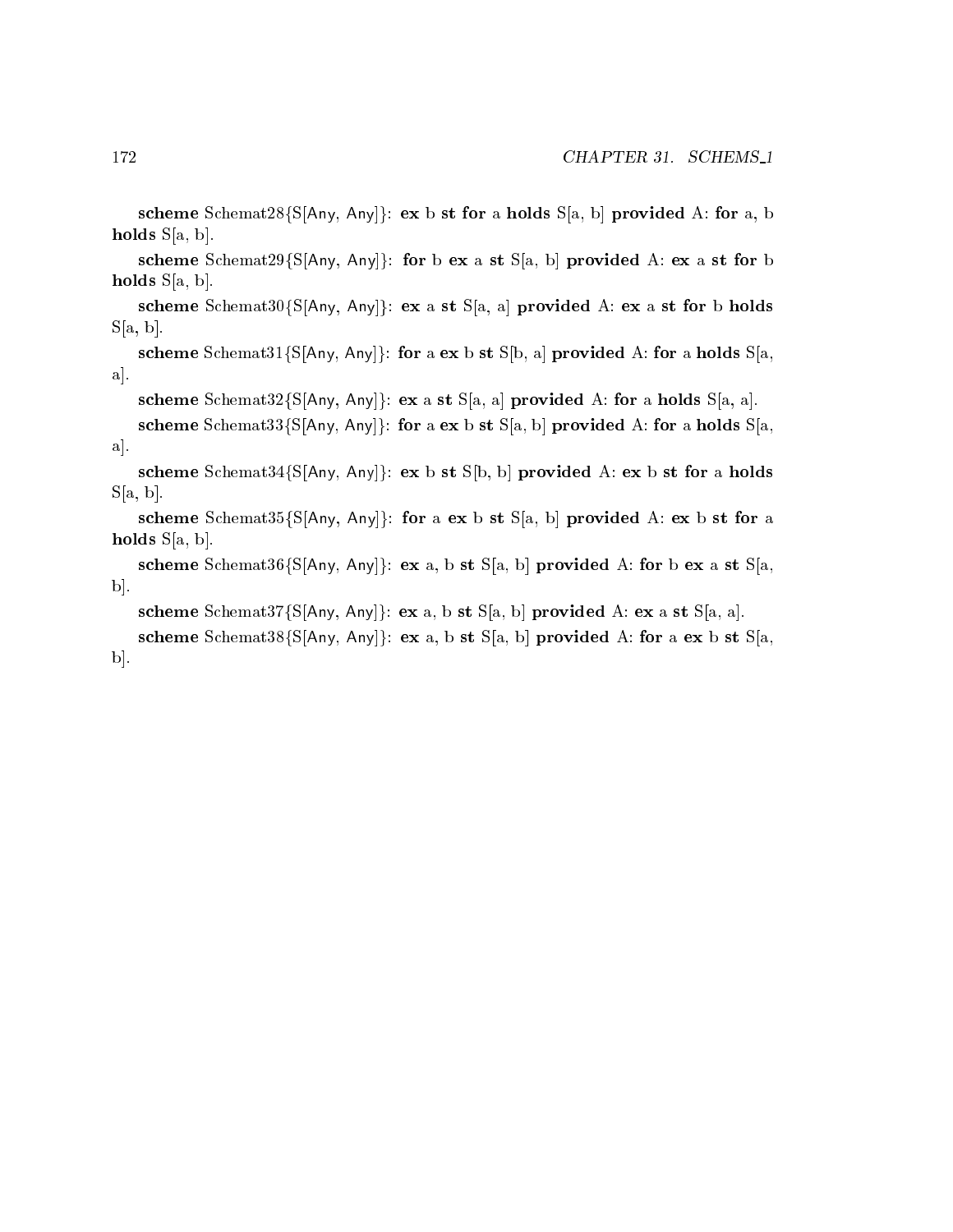## Chapter 32

### ZF\_LANG ZF LANG CHARGE COMPANY OF THE COMPANY OF THE COMPANY OF THE COMPANY OF THE COMPANY OF THE COMPANY OF THE COMPANY

## A Model of ZF Set Theory Language

by

Grzegorz Ban
erek <sup>1</sup>

Warsaw University (Białystok)

**Summary.** The goal of this article is to construct a language of the ZF set theory and to develop a notational and on
eptual base whi
h fa
ilitates a onvenient usage of the language.

The symbols used in this article are introduced in the following vocabularies: FINSEQ, zf lang, fun rel, fun
, boole, real 1, and nat 1. The terminology and notation used in this article have been introduced in the following articles: TARSKI, BOOLE, fun
t 1, real 1, nat 1, and finseq 1.

reserve k, l, m, n for Nat, X, Y, Z for set, D, D1, D2 for DOMAIN, a, b, c, d for Any.

 $r$ eserve p, q,  $r$ ,  $p$ , q  $r$  for FinSequence of NAT.

Definition

func VAR  $\rightarrow$  SUBDOMAIN of NAT means it = {k:  $5 \le k$ }.

Theorem ZF\_LANG:1.  $VAR = \{k: 5 \le k\}.$ 

Definition

mode Variable  $\rightarrow$  Element of VAR means not contradiction.

<sup>1</sup> Supported by RPBP.III-24.C1.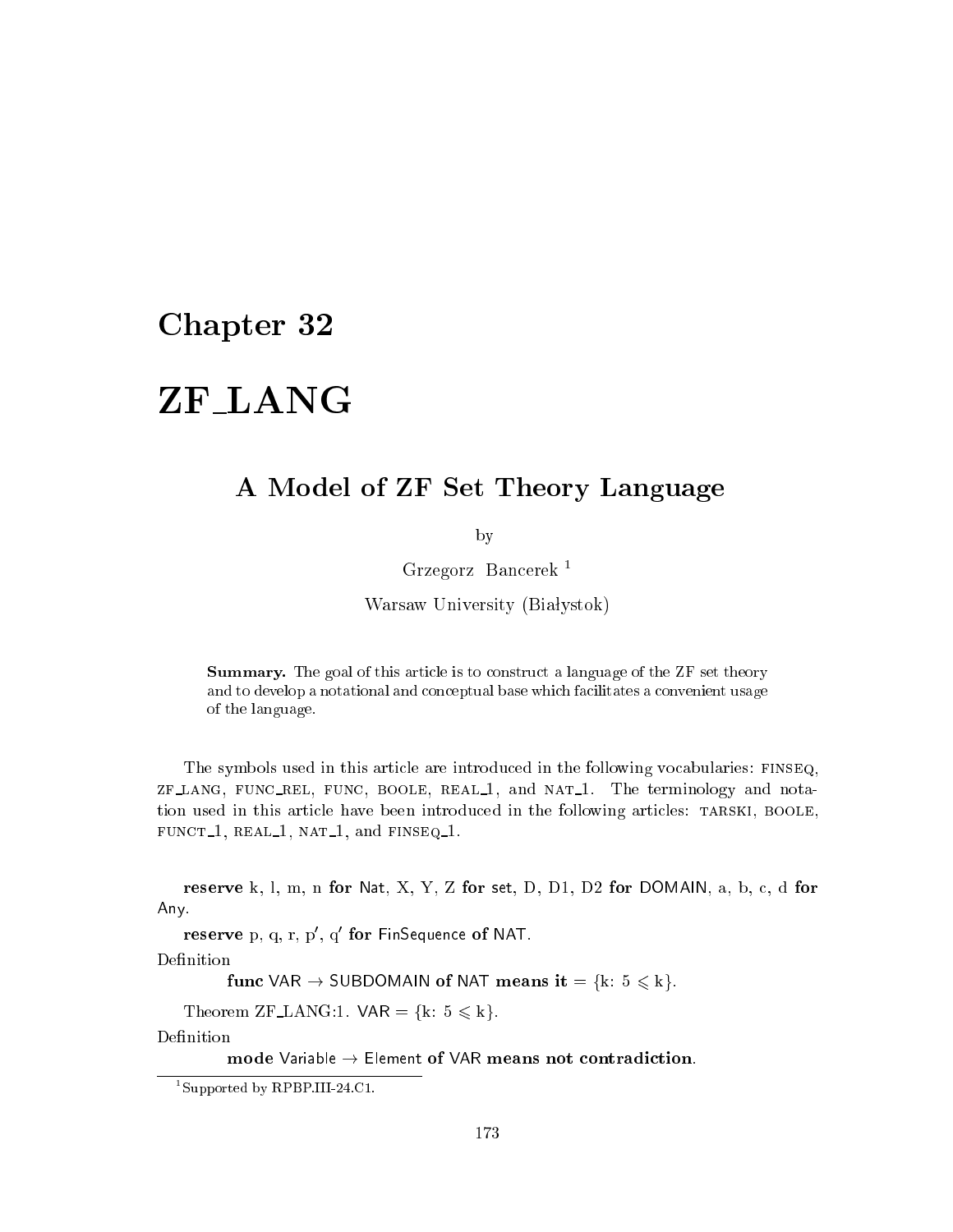```
Theorem ZF_LANG:2. a is Variable iff a is Element of VAR.
Definition
    let n.
            func \zetan \rightarrow Variable means it = 5+n.
    Theorem ZF-LANG:3. \xin = 5+n.
    reserve x, y, z, t, s for Variable.
Definition
    let x.redefine
            func \langle x \rangle \rightarrow FinSequence of NAT.
Definition
    let x, y.
            func x'=y \rightarrow FinSequence of NAT means it = \langle 0 \rangle^{\frown} \langle x \rangle^{\frown} \langle y \rangle.
            func x \in y \to FinSequence of NAT means it = \langle 1 \rangle \hat{ } \langle x \rangle \hat{ } \langle y \rangle.
    Theorem ZF_LANG:4. x'=y = \langle 0 \rangle \hat{ } \langle x \rangle \hat{ } \langle y \rangle.Theorem ZF LANG:5. x \in y = (1) \cap (x) \cap (y).
    Theorem ZF_LANG:6. x'=y = z'=t implies x = z \& y = t.
    Theorem ZF LANG:7. x \in y = z \in t implies x = z \& y = t.
    let p.
            func \neg p \rightarrow \text{FinSequence of NAT means it} = \langle 2 \rangle^{\frown} p.
    let q.
            func p \wedge q \rightarrow FinSequence of NAT means it = \langle 3 \rangle^{\frown} p \cap q.
    Theorem ZF_LANG:8. \neg p = \langle 2 \rangle^p.
    Theorem ZF_LANG:9. p \wedge q = \langle 3 \rangle^p q.
    Theorem ZF_LANG:10. \neg p = \neg q implies p = q.
Definition
    let x, p.
            func \forall(x, p) \rightarrow FinSequence of NAT means it = \langle 4 \rangle \hat{} (x) \cap p.
    Theorem ZF LANG:11. \forall (x, p) = \langle 4 \rangle^{\frown} \langle x \rangle^{\frown} p.
    Theorem ZF LANG:12. \forall (x, p) = \forall (y, q) implies x = y \& p = q.
Definition
            func WFF \rightarrow DOMAIN means (for a st a \in it holds a is FinSequence of NAT)
& (for x, y holds x'=y \in it \& x'\in y \in it) & (for p st p \in it holds \neg p \in it) & (for p,
q st p \in it \& q \in it holds p\wedgeq \in it) \& (for x, p st p \in it holds \forall(x, p) \in it) \& for D
```
st (for a st  $a \in D$  holds a is FinSequence of NAT) & (for x, y holds  $x'=y \in D$  &  $x \in y$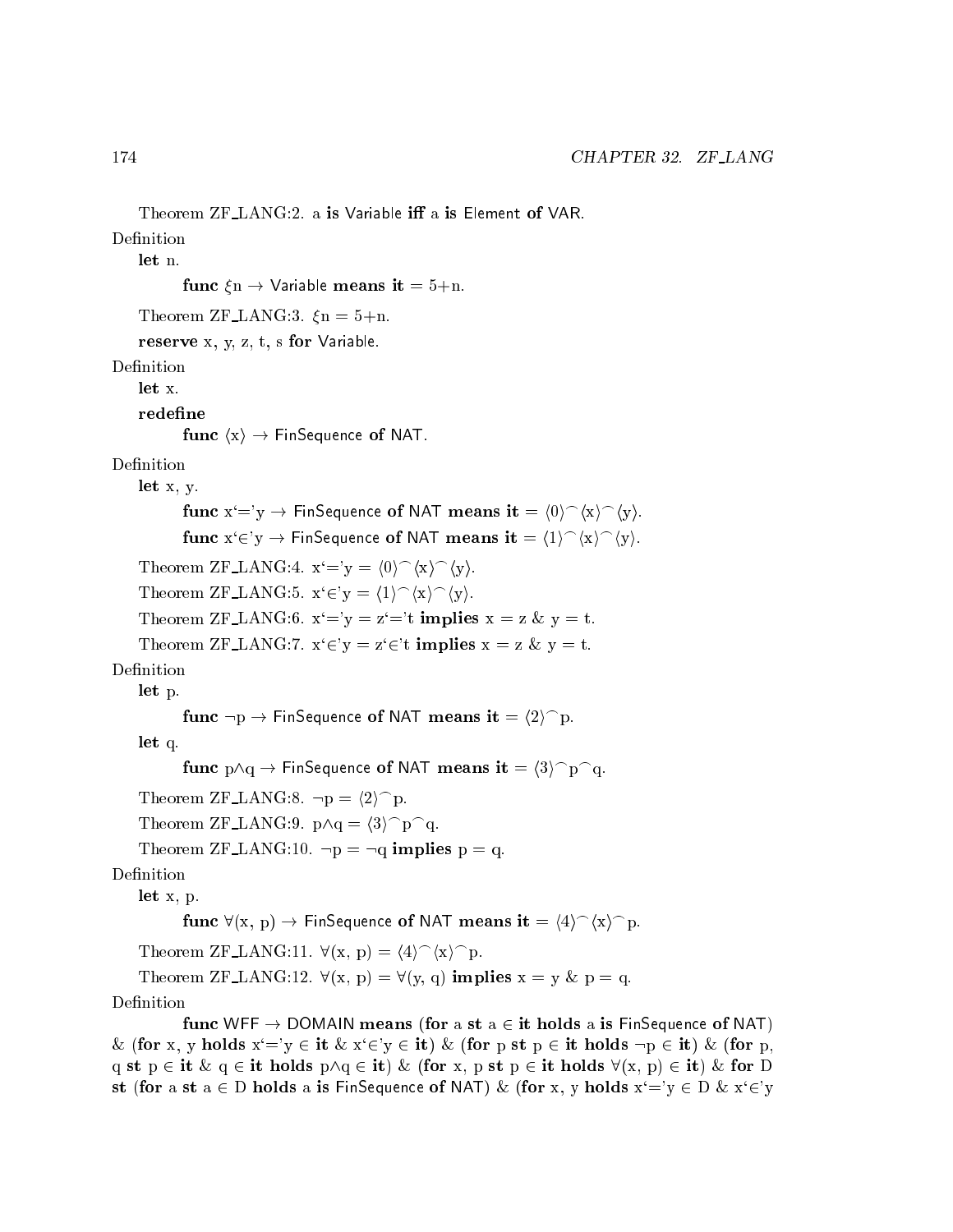2 D) & (for p st p <sup>2</sup> D holds :p <sup>2</sup> D) & (for p, q st p <sup>2</sup> D & q <sup>2</sup> D holds p^q <sup>2</sup> D) & (for x, p st  $p \in D$  holds  $\forall (x, p) \in D$ ) holds it  $\subseteq D$ .

Theorem ZF\_LANG:13. (for a st  $a \in W$ FF holds a is FinSequence of NAT) & (for x, y holds  $x'=y \in WFF \& x'\in y \in WFF) \& (for p st p \in WFF holds \neg p \in WFF) \& (for$ p, q st p  $\in$  WFF  $\&$  q  $\in$  WFF holds  $p \wedge q \in W$ FF)  $\&$  (for x, p st p  $\in$  WFF holds  $\forall$ (x, p) 2 WFF) & for D st (for a st a <sup>2</sup> D holds a is FinSequen
e of NAT) & (for x, y holds  $x'=y \in D \& x' \in y \in D) \&$  (for p st  $p \in D$  holds  $\neg p \in D$ ) & (for p, q st  $p \in D \& q \in D$ D holds  $p \land q \in D$ ) & (for x, p st  $p \in D$  holds  $\forall (x, p) \in D$ ) holds WFF  $\subseteq D$ . Definition

```
mode ZF-formula \rightarrow FinSequence of NAT means it is Element of WFF.
```

```
Theorem ZF\botANG:14. a is ZF-formula iff a \in WFF.
```

```
Theorem ZF_LANG:15. a is ZF-formula iff a is Element of WFF.
```

```
reserve F, F1, G, G1, H, H1 for ZF-formula.
```

```
Definition
```

```
let x, y.
```
redefine

```
func x'=y \rightarrow ZF-formula.
```
func  $x \in Y$   $\rightarrow$  ZF-formula.

#### Definition

redefine

func  $\neg H \rightarrow ZF$ -formula.

func  $H \wedge G \rightarrow ZF$ -formula.

#### Definition

let x, H.

#### redefine

func  $\forall$ (x, H)  $\rightarrow$  ZF-formula.

## Definition

let H.

```
pred H is equality means ex x, y st H = x' = y.
pred H is membership means ex x, y st H = x^2 \in Y.
pred H is negative means ex H1 st H = -H1.
pred H is conjunctive means ex F, G st H = F \wedge G.
pred H is universal means ex x, H1 st H = \forall(x, H1).
```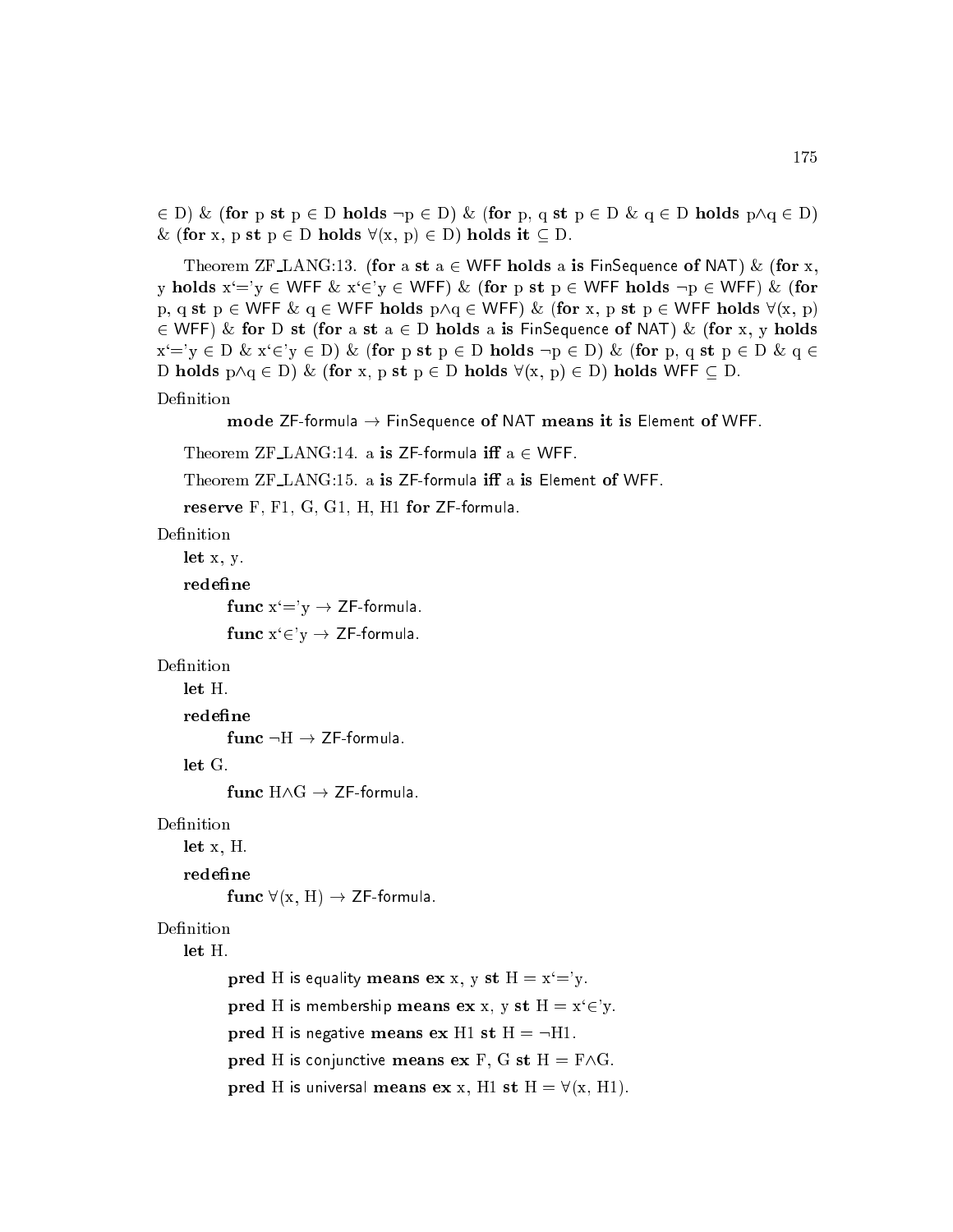Theorem ZF\_LANG:16. (H is equality iff ex x, y st  $H = x^2 = y$ ) & (H is membership iff ex x, y st  $H = x \in y$ ) & (H is negative iff ex H1 st  $H = -H1$ ) & (H is conjunctive iff ex F, G st H = F $\wedge$ G) & (H is universal iff ex x, H1 st H =  $\forall$ (x, H1)). Definition

let H.

pred H is atomic means H is equality or H is membership.

Theorem ZF\_LANG:17. H is atomic iff H is equality or H is membership.

Definition

let F, G.

fun F\_G ! ZF-formula means it = :(:F^:G). fun F)G ! ZF-formula means it = :(F^:G).

Theorem ZF\_LANG:18.  $F\vee G = \neg(\neg F\wedge\neg G)$ .

```
Theorem ZF_LANG:19. F \Rightarrow G = \neg(F \land \neg G).
```
Definition

let F, G.

```
func F \Leftrightarrow G \to ZF-formula means it = (F \Rightarrow G) \wedge (G \Rightarrow F).
```
Theorem ZF LANG:20.  $F \Leftrightarrow G = (F \Rightarrow G) \wedge (G \Rightarrow F)$ .

Definition

let x, H.

```
func \exists (x, H) \rightarrow ZF-formula means it = \neg \forall (x, \neg H).
```

```
Theorem ZF LANG:21. \exists (x, H) = \neg \forall (x, \neg H).
```
Definition

let H.

pred H is disjunctive means ex F, G st  $H = F\vee G$ . pred H is conditional means ex F, G st  $H = F \Rightarrow G$ . pred H is biconditional means ex F, G st H =  $F \Leftrightarrow G$ . pred H is existential means ex x, H1 st H =  $\exists$ (x, H1).

Theorem ZF\_LANG:22. (H is disjunctive iff ex F, G st H = F $\vee$ G) & (H is conditional iff  $ex F$ , G st  $H = F \Rightarrow G$ ) & (H is biconditional iff  $ex F$ , G st  $H = F \Leftrightarrow G$ ) & (H is existential iff ex x, H1 st H =  $\exists$ (x, H1)).

Definition

let  $x, y, H$ . func  $\forall$ (x, y, H)  $\rightarrow$  ZF-formula means it =  $\forall$ (x,  $\forall$ (y, H)). func  $\exists$ (x, y, H)  $\rightarrow$  ZF-formula means it =  $\exists$ (x,  $\exists$ (y, H)).

Theorem ZF LANG:23.  $\forall (x, y, H) = \forall (x, \forall (y, H)) \& \exists (x, y, H) = \exists (x, \exists (y, H)).$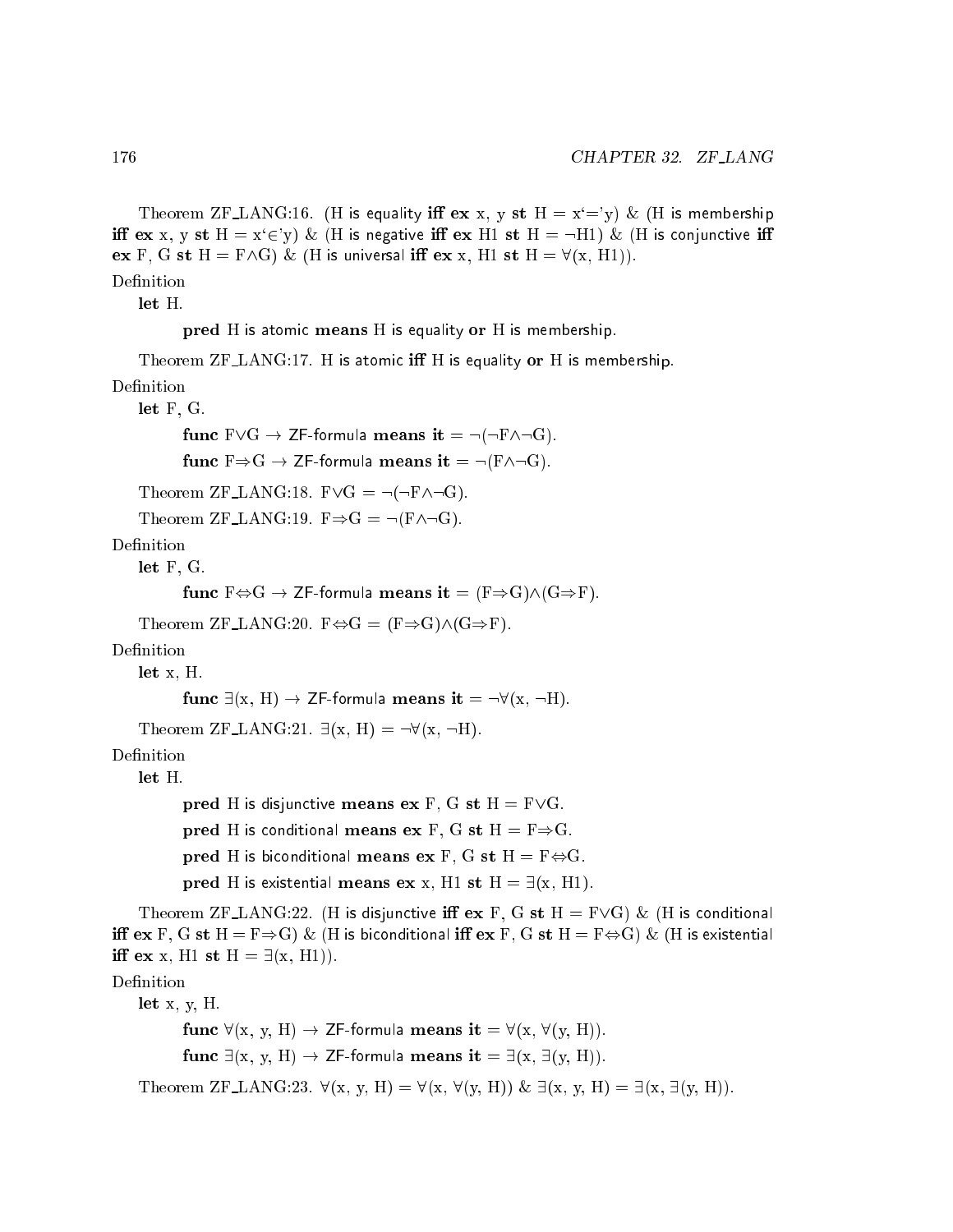Definition let  $x, y, z, H$ . func  $\forall$ (x, y, z, H)  $\rightarrow$  ZF-formula means it =  $\forall$ (x,  $\forall$ (y, z, H)). func  $\exists (x, y, z, H) \rightarrow ZF$ -formula means it =  $\exists (x, \exists (y, z, H))$ . Theorem ZF LANG:24.  $\forall (x, y, z, H) = \forall (x, \forall (y, z, H)) \& \exists (x, y, z, H) = \exists (x, \exists (y, z,$  $H$ )). Theorem ZF LANG:25. H is equality or H is membership or H is negative or H is conjunctive or H is universal. Theorem ZF\_LANG:26. H is atomic or H is negative or H is conjunctive or H is universal. Theorem ZF LANG:27. H is atomic implies len  $H = 3$ . Theorem ZF LANG:28. H is atomic or ex H1 st len H1+1  $\leq$  len H. Theorem ZF\_LANG:29.  $3 \leq \text{len H}$ . Theorem ZF $\text{LANG:30}$ . len H = 3 implies H is atomic. reserve p, q, r for ZF-formula. Theorem ZF LANG:31. for x, y holds  $(x'=y)$ .1 = 0 &  $(x'\in y)$ .1 = 1. Theorem ZF\_LANG:32. for H holds  $(-H).1 = 2$ . Theorem ZF LANG:33. for F, G holds  $(F \wedge G).1 = 3$ . Theorem ZF LANG:34. for x, H holds  $\forall$ (x, H).1 = 4. Theorem ZF LANG:35. H is equality implies  $H.1 = 0$ . Theorem ZF\_LANG:36. H is membership implies  $H.1 = 1$ . Theorem ZF LANG:37. H is negative implies  $H.1 = 2$ . Theorem ZF LANG:38. H is conjunctive implies  $H.1 = 3$ . Theorem ZF LANG:39. H is universal implies  $H.1 = 4$ . Theorem ZF\_LANG:40. H is equality & H.1 = 0 or H is membership & H.1 = 1 or H is negative & H.1 = 2 or H is conjunctive & H.1 = 3 or H is universal & H.1 = 4. Theorem ZF LANG:41.  $H.1 = 0$  implies H is equality. Theorem ZF LANG:42.  $H.1 = 1$  implies H is membership. Theorem ZF LANG:43.  $H.1 = 2$  implies H is negative. Theorem ZF\_LANG:44.  $H.1 = 3$  implies H is conjunctive. Theorem ZF LANG: 45.  $H.1 = 4$  implies H is universal. reserve sq. sq\_tor rinSequence. Theorem ZF\_LANG:46.  $H = F^{\frown}$ sq implies  $H = F$ . Theorem ZF LANG:47.  $H \wedge G = H1 \wedge G1$  implies  $H = H1 \& G = G1$ . Theorem ZF\_LANG:48. F $\forall G = F1 \forall G1$  implies  $F = F1 \& G = G1$ . Theorem ZF LANG:49.  $F \Rightarrow G = F1 \Rightarrow G1$  implies  $F = F1 \& G = G1$ .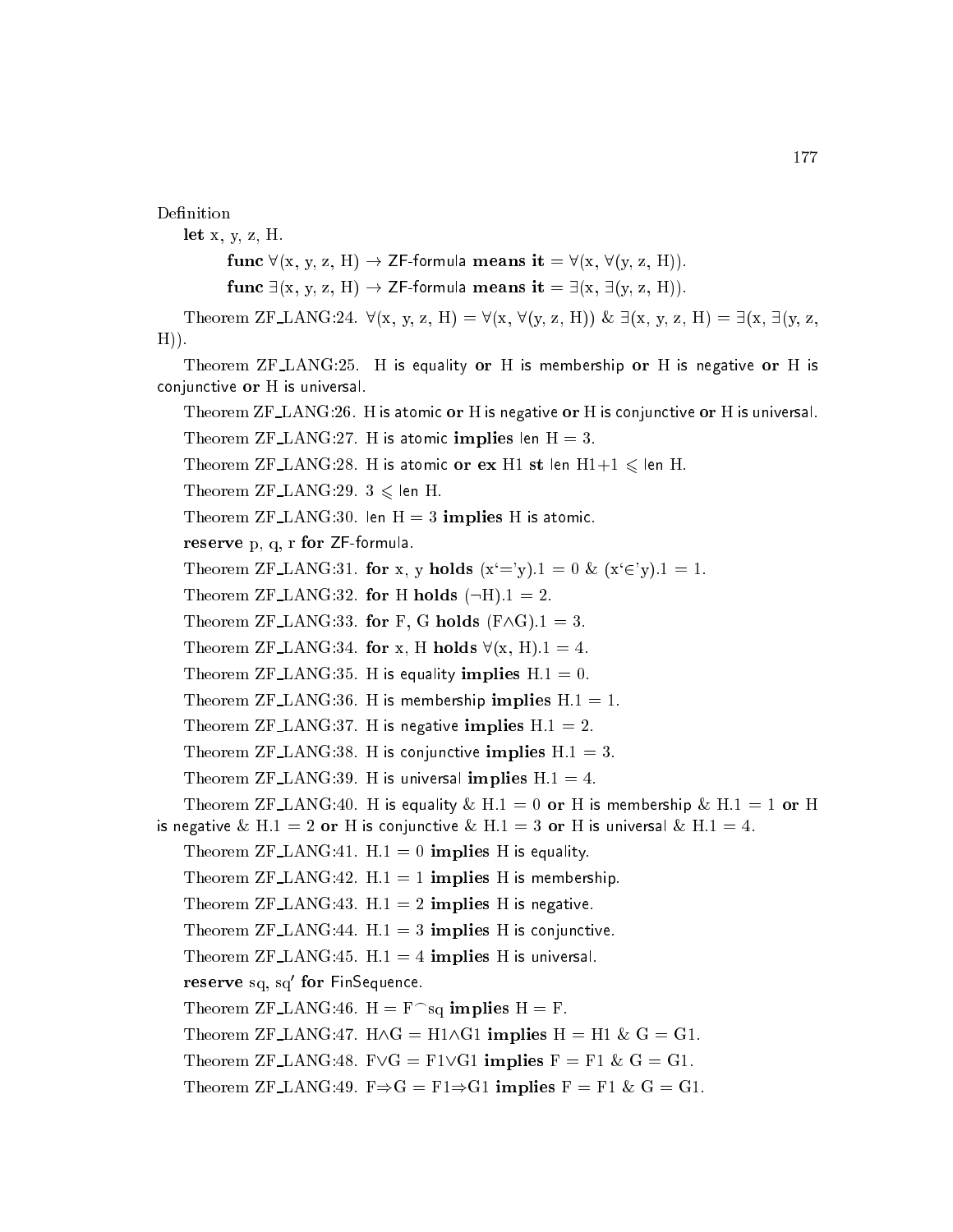```
Theorem ZF_LANG:50. F \Leftrightarrow G = F1 \Leftrightarrow G1 implies F = F1 \& G = G1.
```

```
Theorem ZF_LANG:51. \exists (x, H) = \exists (y, G) implies x = y \& H = G.
```
Definition

 $let H$ 

assume H is atomi
.

func  $Var_1H \rightarrow$  Variable means it = H.2.

func  $Var_2H \rightarrow$  Variable means it = H.3.

Theorem ZF LANG:52. H is atomic implies  $Var_1H = H.2 \& Var_2H = H.3$ .

Theorem ZF LANG:53. H is equality implies  $H = (Var<sub>1</sub>H)<sup>2</sup>=Var<sub>2</sub>H$ .

Theorem ZF LANG:54. H is membership implies  $H = (Var<sub>1</sub>H)<sup>2</sup> \in Var<sub>2</sub>H$ .

Definition

let H.

assume H is negative.

```
func the argument of H \rightarrow ZF-formula means \negit = H.
```
Theorem ZF LANG:55. H is negative implies  $H = \neg$ the argument of H.

Definition

assume H is conjunctive or H is disjunctive.

func the left argument of  $H \to ZF$ -formula means ex H1 st it $\wedge H1 = H$  if H is conjunctive otherwise ex H1 st it  $VH1 = H$ .

func the right argument of H  $\rightarrow$  ZF-formula means ex H1 st H1 $\wedge$ it = H if H is conjunctive otherwise ex H1 st  $H1$  vit = H.

Theorem ZF\_LANG:56. H is conjunctive implies (F = the left argument of H iff ex G st  $F \wedge G = H$ ) & (F = the right argument of H iff  $ex G$  st  $G \wedge F = H$ ).

Theorem ZF\_LANG:57. H is disjunctive implies ( $F =$  the left argument of H iff ex G st  $F \vee G = H$ ) & (F = the right argument of H iff  $ex G$  st  $G \vee F = H$ ).

Theorem ZF\_LANG:58. H is conjunctive implies  $H = (the left argument of H)/the$ right argument of H.

Theorem ZF\_LANG:59. H is disjunctive implies  $H =$  (the left argument of H) $\vee$ the right argument of H.

Definition

 $let H.$ 

assume H is universal or H is existential.

func bound in H  $\rightarrow$  Variable means ex H1 st  $\forall$ (it, H1) = H if H is universal otherwise ex H1 st  $\exists$ (it, H1) = H.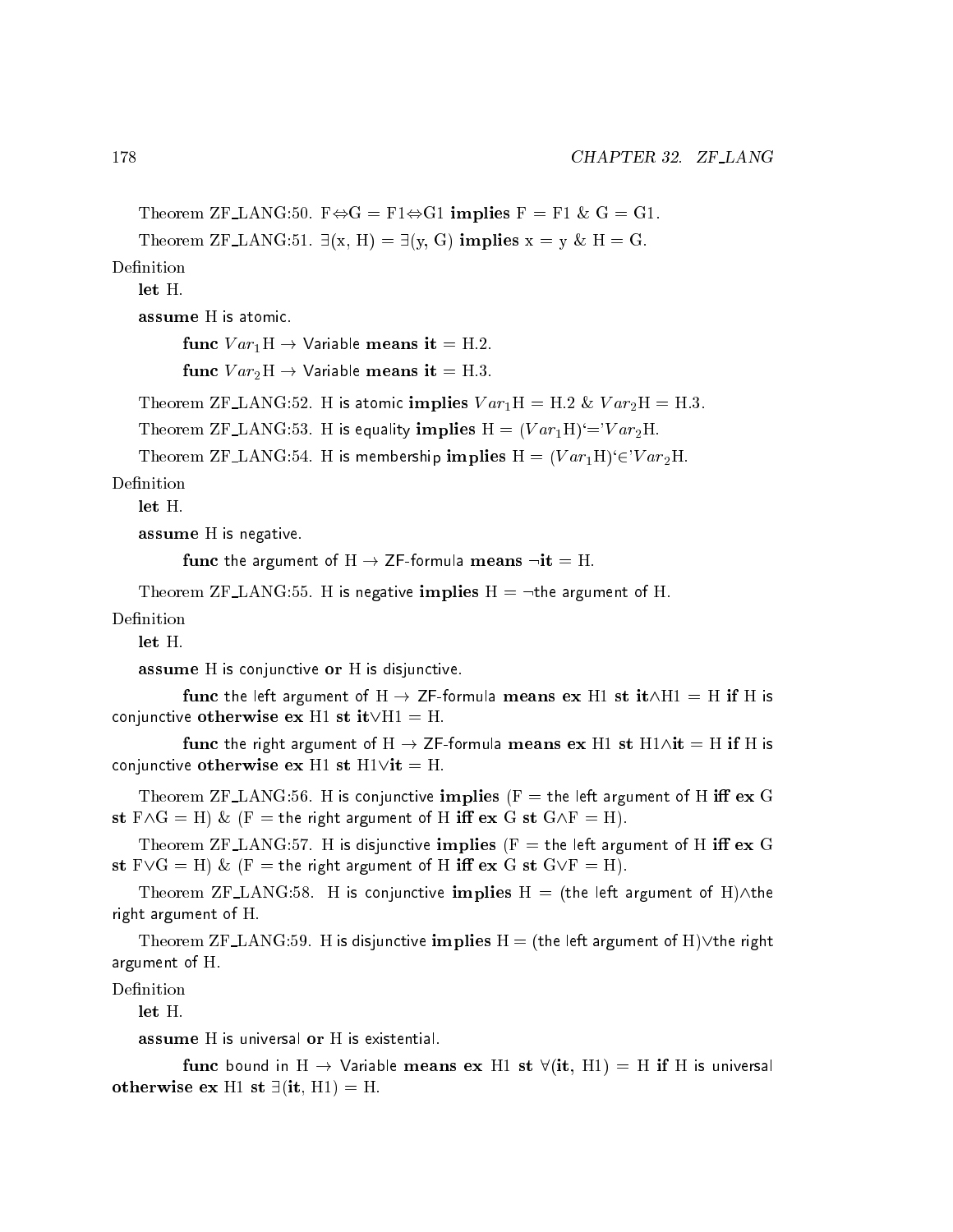func the scope of H  $\rightarrow$  ZF-formula means ex x st  $\forall$ (x, it) = H if H is universal otherwise ex x st  $\exists (x, it) = H$ .

Theorem ZF LANG:60. H is universal implies (x = bound in H iff ex H1 st  $\forall$ (x, H1)  $=$  H) & (H1 = the scope of H iff ex x st  $\forall$ (x, H1) = H).

Theorem ZF LANG:61. H is existential implies (x = bound in H iff ex H1 st  $\exists$ (x, H1)  $=$  H) & (H1 = the scope of H iff  $ex x st J(x, H1) = H$ ).

Theorem ZF LANG:62. H is universal implies  $H = \forall$  (bound in H, the scope of H).

Theorem ZF LANG:63. H is existential implies  $H = \exists$  (bound in H, the scope of H). Definition

let H.

assume H is conditional.

func the antecedent of  $H \to ZF$ -formula means ex H1 st  $H = it \Rightarrow H1$ .

func the consequent of  $H \to ZF$ -formula means ex H1 st  $H = H1 \Rightarrow it$ .

Theorem ZF\_LANG:64. H is conditional implies ( $F =$  the antecedent of H iff ex G st  $H = F \Rightarrow G$ ) & (F = the consequent of H iff ex G st  $H = G \Rightarrow F$ ).

Theorem ZF\_LANG:65. H is conditional implies H = (the antecedent of H) $\Rightarrow$ the onsequent of H.

Definition

let H.

assume H is biconditional.

func the left side of H  $\rightarrow$  ZF-formula means ex H1 st H = it $\Leftrightarrow$ H1.

func the right side of  $H \to ZF$ -formula means ex H1 st  $H = H1 \Leftrightarrow it$ .

Theorem ZF\_LANG:66. H is biconditional implies ( $F =$  the left side of H iff ex G st  $H = F \Leftrightarrow G$ ) & (F = the right side of H iff ex G st  $H = G \Leftrightarrow F$ ).

Theorem ZF\_LANG:67. H is biconditional implies  $H =$  (the left side of H) $\Leftrightarrow$ the right side of H.

Definition

let H, F.

pred H is immediate constituent of F means  $F = \neg H$  or (ex H1 st  $F = H \wedge H1$ or  $F = H1\wedge H$ ) or ex x st  $F = \forall (x, H)$ .

Theorem ZF LANG:68. H is immediate constituent of F iff  $F = -H$  or (ex H1 st  $F =$ H $\wedge$ H1 or F = H1 $\wedge$ H) or ex x st F =  $\forall$ (x, H).

Theorem ZF LANG:69. not H is immediate constituent of  $x'=y$ .

Theorem ZF LANG:70. not H is immediate constituent of  $x \in y$ .

Theorem ZF\_LANG:71. F is immediate constituent of  $\neg H$  iff  $F = H$ .

Theorem ZF LANG:72. F is immediate constituent of  $G\wedge H$  iff  $F = G$  or  $F = H$ .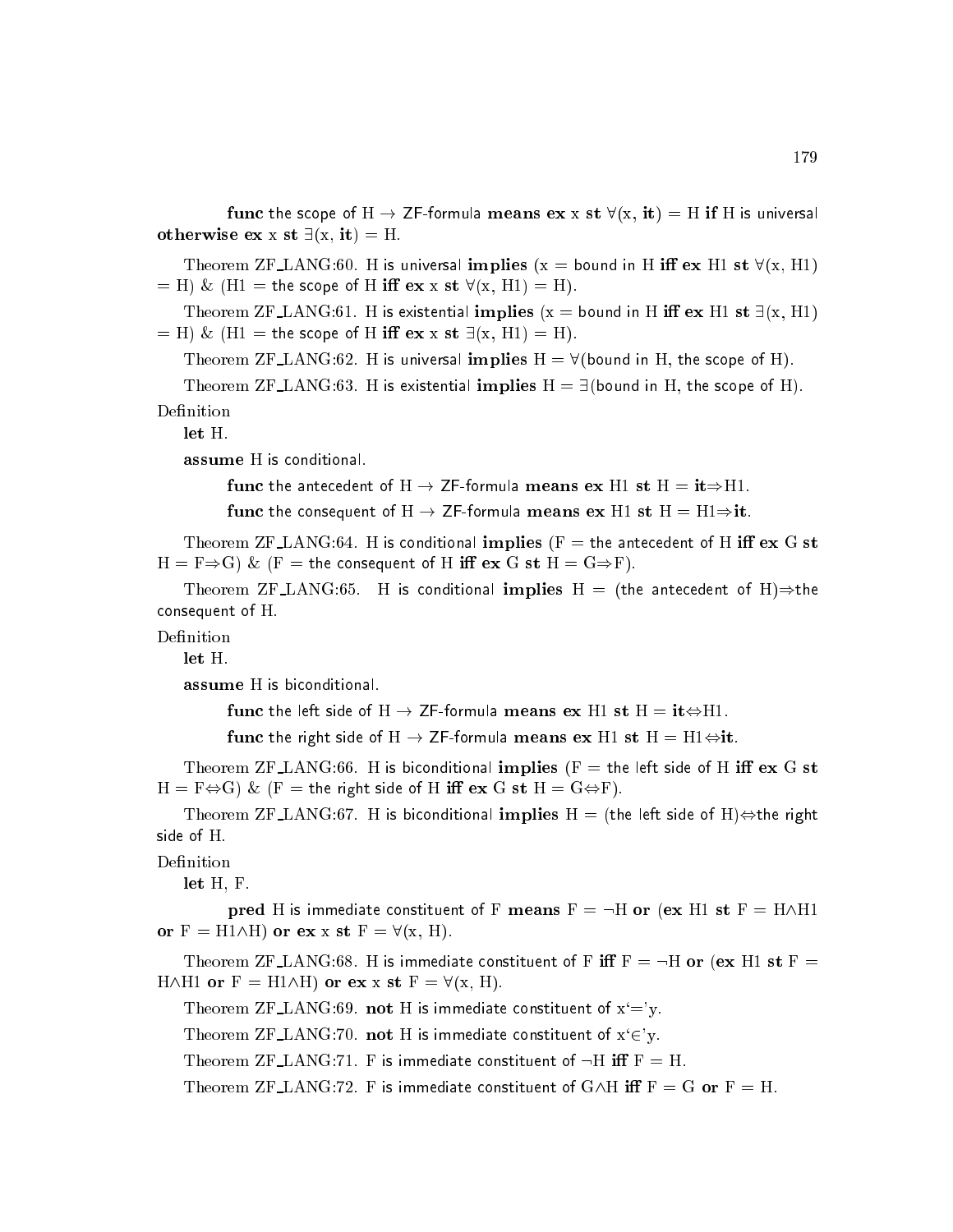Theorem ZF LANG:73. F is immediate constituent of  $\forall (x, H)$  iff  $F = H$ .

Theorem ZF\_LANG:74. H is atomic implies not F is immediate constituent of H.

Theorem ZF\_LANG:75. H is negative implies (F is immediate constituent of H iff  $F =$ the argument of  $H$ ).

Theorem  $ZF\_\_\_\_\_\$ Theorem  $ZF\_\_\_\_\_\$ Theorem  $SF$  is immediate constituent of H iff  $F =$  the left argument of H or  $F =$  the right argument of H).

Theorem ZF\_LANG:77. H is universal implies ( $F$  is immediate constituent of H iff  $F$  $=$  the scope of H).

 ${\bf r}$ ese ${\bf r}$ ve  ${\bf L},\ {\bf L}$  for FinSequence, i for Function.

let H, F.

pred H is subformula of F means ex n, L st  $1 \leq n \&$  len  $L = n \& L.1 = H \&$ L.n = F & for k st  $1 \leq k$  & k  $\leq n$  ex H1, F1 st L.k = H1 & L.(k+1) = F1 & H1 is immediate onstituent of F1.

Theorem ZF LANG:78. H is subformula of F iff  $ex$  n, L  $st$  1  $\leqslant$  n  $\&$  len L = n  $\&$  L.1  $=$  H & L.n  $=$  F & for k st 1  $\leqslant$  k & k  $\lt$  n ex H1, F1 st L.k  $=$  H1 & L.(k+1)  $=$  F1 & H1 is immediate onstituent of F1.

Theorem ZF LANG:79. <sup>H</sup> is subformula of H.

Definition

let H, F.

pred H is proper subformula of F means H is subformula of F & H  $\neq$  F.

Theorem ZF LANG:80. H is proper subformula of F iff H is subformula of F & H  $\neq$  F. Theorem  ${\rm ZF\_LANG:81.}$  H is immediate constituent of F implies len H  $<$  len F.

Theorem ZF\_LANG:82. H is immediate constituent of F implies H is proper subformula of F.

Theorem  $ZFLANG:83$ . H is proper subformula of F implies len  $H <$  len F.

Theorem ZF LANG:84. H is proper subformula of F implies ex G st G is immediate constituent of F.

reserve j, j1, j2 for Nat.

Theorem ZF LANG:85. F is proper subformula of G & G is proper subformula of H implies F is proper subformula of H.

Theorem ZF $\text{LANG:86.}$  F is subformula of G & G is subformula of H implies F is subformula of H.

Theorem ZF\_LANG:87. G is subformula of H & H is subformula of G implies  $G = H$ . Theorem ZF LANG:88. not F is proper subformula of  $x'=y$ .

Theorem ZF\_LANG:89. not F is proper subformula of  $x \in Y$ .

Theorem ZF LANG: 90. F is proper subformula of  $\neg H$  implies F is subformula of H.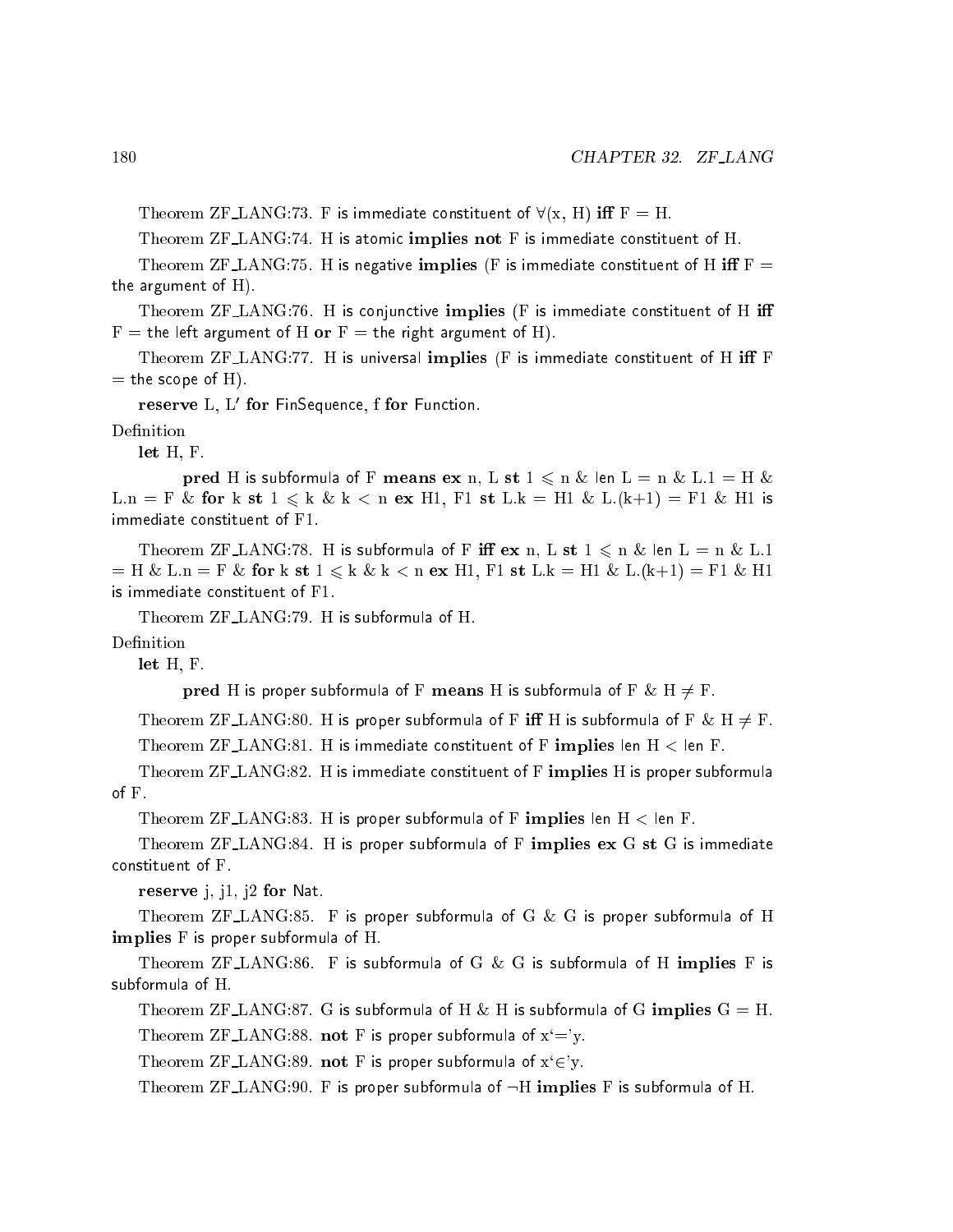Theorem  $ZF\_LANG:91$ . F is proper subformula of  $G\wedge H$  implies F is subformula of G or F is subformula of H.

Theorem ZF LANG:92. F is proper subformula of  $\forall (x, H)$  implies F is subformula of H.

Theorem ZF LANG:93. H is atomic implies not F is proper subformula of H.

Theorem ZF LANG:94. <sup>H</sup> is negative implies the argument of <sup>H</sup> is proper subformula of H.

Theorem ZF\_LANG:95. H is conjunctive implies the left argument of H is proper subformula of H  $\&$  the right argument of H is proper subformula of H.

Theorem ZF LANG:96. H is universal implies the s
ope of H is proper subformula of H.

Theorem ZF LANG:97. H is subformula of  $x'=y$  iff  $H = x'=y$ .

Theorem ZF LANG:98. H is subformula of  $x \in y$  iff  $H = x \in y$ .

Definition

let H.

func Subformulae  $H \rightarrow$  set means  $a \in \text{it iff } \text{ex } F \text{ st } F = a \& F$  is subformula of

Theorem ZF LANG: 99.  $a \in$  Subformulae H iff  $ex F st F = a \& F$  is subformula of H. Theorem  $ZF\_LANG:100.$  G  $\in$  Subformulae H implies G is subformula of H.

Theorem ZF\_LANG:101. F is subformula of H implies Subformulae  $F \subset$  Subformulae Η.

Theorem ZF\_LANG:102. Subformulae  $x'=y = {x'=y}$ .

Theorem ZF LANG:103. Subformulae  $x \in y = \{x \in y\}$ .

Theorem ZF\_LANG:104. Subformulae  $\neg H =$  Subformulae  $H \cup \{\neg H\}.$ 

Theorem ZF\_LANG:105. Subformulae ( $H\wedge F$ ) = Subformulae HUSubformulae FU{H $\wedge$ F}.

Theorem ZF LANG:106. Subformulae  $\forall$ (x, H) = Subformulae H $\cup$ { $\forall$ (x, H)}.

Theorem ZF LANG:107. H is atomic iff Subformulae  $H = {H}$ .

Theorem  $ZF\_\_\_\_\_\$  IS negative implies Subformulae H = Subformulae the argument of  $H \cup \{H\}$ .

Theorem  $ZF\_\_\_\_\_\$ :109. H is conjunctive implies Subformulae H = Subformulae the left argument of HUSubformulae the right argument of  $H \cup \{H\}$ .

Theorem  $ZF\_LANG:110$ . H is universal implies Subformulae  $H =$  Subformulae the scope of  $H \cup \{H\}$ .

Theorem ZF LANG:111. (H is immediate onstituent of <sup>G</sup> or <sup>H</sup> is proper subformula of G or H is subformula of G)  $\&$  G  $\in$  Subformulae F implies H  $\in$  Subformulae F.

scheme  $\text{ZF}\_$ Ind $\{P[\text{ZF}\_$ formula $]$ : for H holds  $P[H]$  provided A: for H st H is atomic holds P[H] and B: for H st H is negative  $\&$  P[the argument of H] holds P[H] and C: for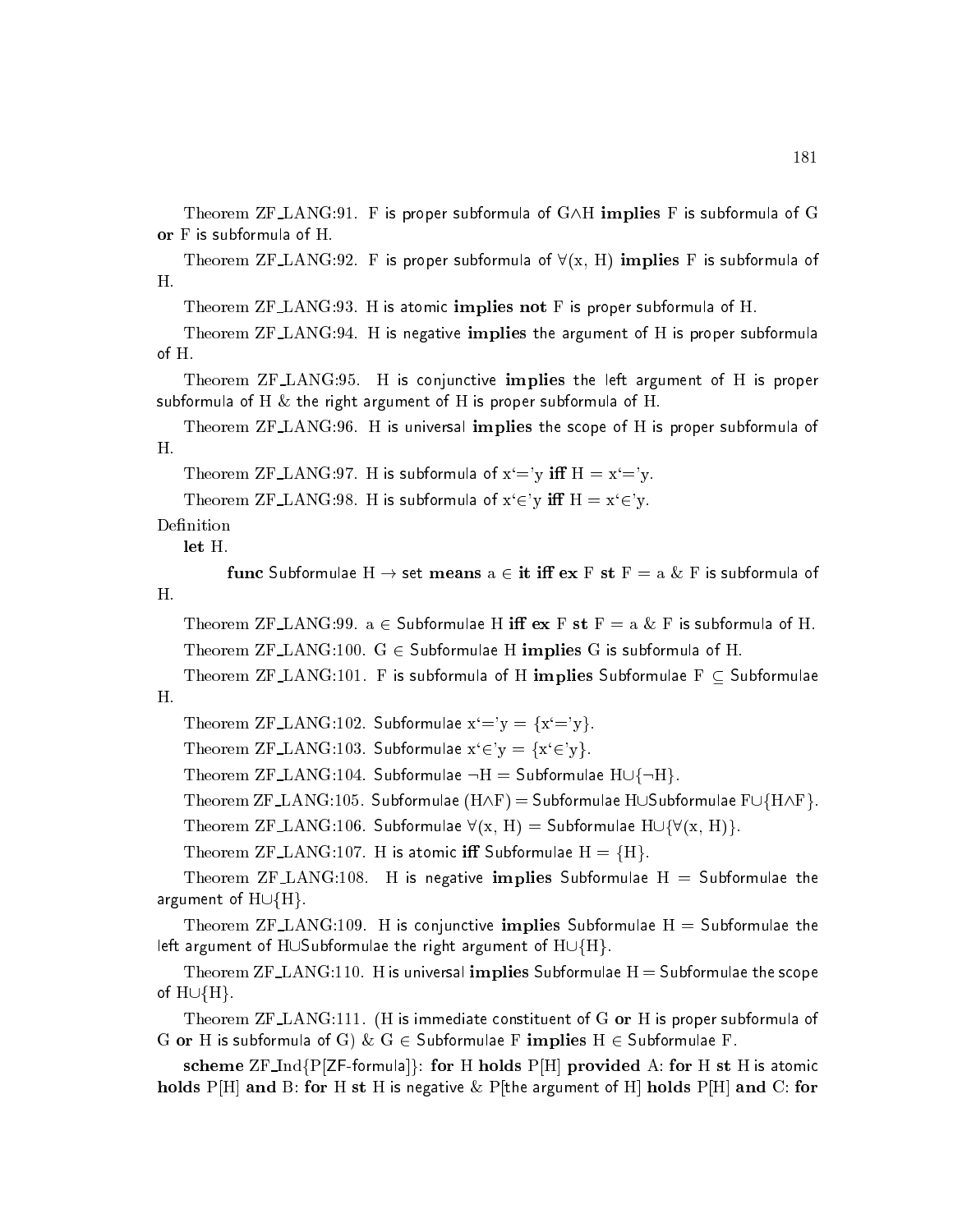H st H is conjunctive  $\&$  P[the left argument of H]  $\&$  P[the right argument of H] holds P[H] and D: for H st H is universal  $\&$  P[the scope of H] holds P[H].

scheme ZF\_CompInd{P[ZF-formula]}: for H holds P[H] provided A: for H st for  $F$  st  $F$  is proper subformula of  $H$  holds  $P[F]$  holds  $P[H]$ .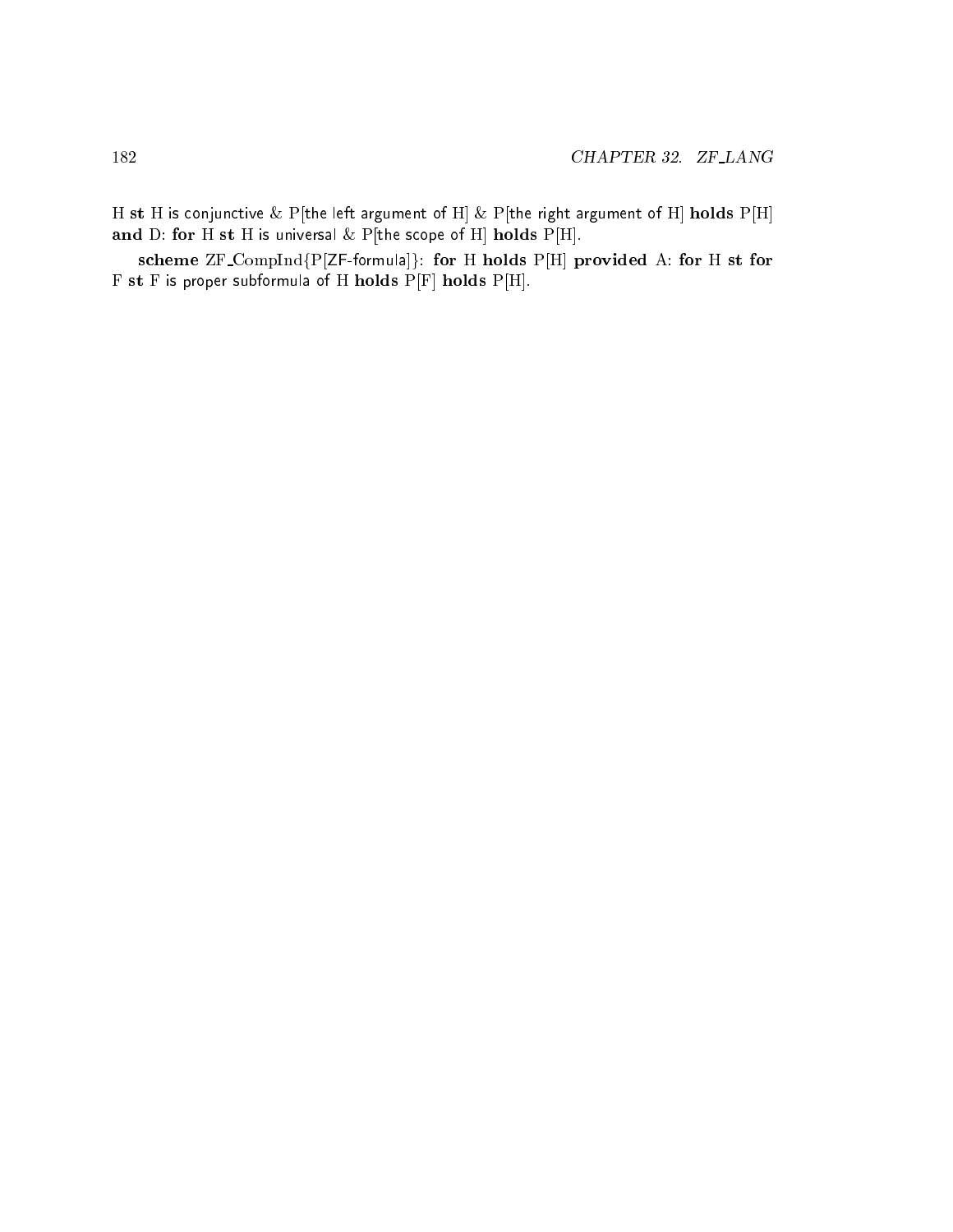## Chapter 33

## ZF MODEL

## Models and Satisfiability

Defining by Structural Induction and Free Variables in ZF-formulae

by

Grzegorz Ban
erek <sup>1</sup>

Warsaw University (Białystok)

**Summary.** The article includes schemes of defining by structural induction, and definitions and theorems related to: the set of variables which have free occurrences in a ZF-formula, the set of all valuations of variables in a model, the set of all valuations which satisfy a ZF-formula in a model, the satisfiability of a ZF-formula in a model by a valuation, the validity of a ZF-formula in a model, the axioms of ZF-language, the model of the ZF set theory.

The symbols used in this article are introduced in the following vocabularies: FINSEQ, zf lang, zf sat, zf axiom, ordinal, fun rel, fun
, fam op, boole, real 1, and nat 1. The terminology and notation used in this arti
le have been introdu
ed in the following articles: TARSKI, BOOLE, FUNCT<sub>1</sub>, REAL<sub>1</sub>, NAT<sub>1</sub>, FINSEQ<sub>1</sub>, ZF<sub>LANG</sub>, FUNCT<sub>1</sub>, enumset1, and ordinal1.

 ${\bf r}$ ese ${\bf r}$ ve  ${\bf r}$ , G, H, H $\,$  for  $\,$ z $\,$ -formula, I, g, n fo ${\bf r}$  Function, x, y, z, t fo ${\bf r}$  variable, a, b, c,  $\,$ d for Any, A, X, Y, Z for set, D for DOMAIN.

scheme  $ZFsch\_ex\{F1(Variable, Variable) \rightarrow Any, F2(Variable, Variable) \rightarrow Any, F3(Any)$ ! Any, F4(Any, Any) ! Any, F5(Variable, Any) ! Any, H() ! ZF-formulag: ex a, A st

<sup>1</sup> Supported by RPBP.III-24.C1.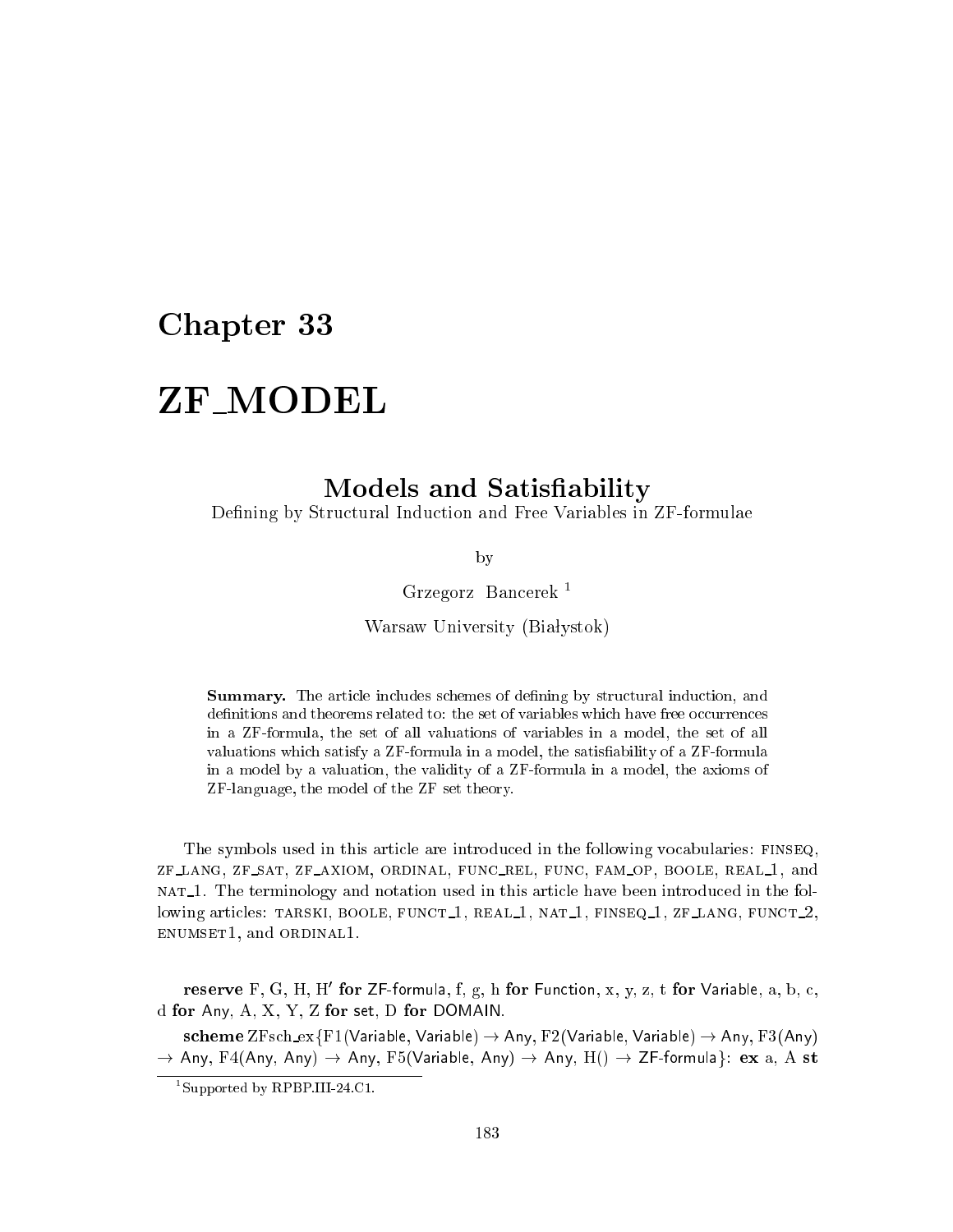(for x, y holds  $[x'=y, F1(x, y)] \in A \& [x'\in y, F2(x, y)] \in A$ )  $\& [H()$ , a $] \in A \&$  for H, a st [H, a]  $\in$  A holds (H is equality implies  $a = F1(Var_1H, Var_2H)$ ) & (H is membership implies  $a = F2(Var_1H, Var_2H)$  & (H is negative implies ex b st  $a = F3(b)$  & [the argument of H, b $\in$  A) & (H is conjunctive implies ex b, c st (a = F4(b, c) & [the left argument of H,  $b \in A$ ) & [the right argument of H,  $c \in A$ ) & (H is universal implies ex b, x st x = bound in H & a = F5(x, b) & [the scope of H, b]  $\in$  A).

scheme ZFsch\_uniq{F1(Variable, Variable)  $\rightarrow$  Any, F2(Variable, Variable)  $\rightarrow$  Any, F3(Any) ! Any, F4(Any, Any) ! Any, F5(Variable, Any) ! Any, H() ! ZF-formula, a() ! Any, b()  $\rightarrow$  Any}: a() = b() provided A: ex A st (for x, y holds  $[x' = 'y, F1(x, y)] \in A \& [x' \in 'y,$  $F2(x, y) \in A$ ) &  $[H(1), a(1)] \in A$  & for H, a st  $[H, a] \in A$  holds (H is equality implies  $a = F1(Var<sub>1</sub>H, Var<sub>2</sub>H))$  & (H is membership implies  $a = F2(Var<sub>1</sub>H, Var<sub>2</sub>H))$  & (H is negative implies ex b st  $a = F3(b) \&$  [the argument of H, b]  $\in$  A)  $\&$  (H is conjunctive implies ex b, c st  $a = F4(b, c)$  & [the left argument of H, b]  $\in A$  & [the right argument of H, c $\in A$ ) & (H is universal implies  ${\bf ex}$  b, x st x = bound in H & a = F5(x, b) & [the scope of H, b $\in A$ ) and B: ex A st (for x, y holds  $[x'=y, F1(x, y)] \in A \& [x'\in y, F2(x, y)] \in A$ A) &  $[H(), b()] \in A \&$  for H, a st  $[H, a] \in A$  holds (H is equality implies  $a = F1(Var_1H, a)$  $Var_2H)$ ) & (H is membership implies  $a = F2(Var_1H, Var_2H)$ ) & (H is negative implies ex b st  $a = F3(b) \&$  [the argument of H, b]  $\in A$ )  $\&$  (H is conjunctive implies ex b, c st a  $=$  F4(b, c) & [the left argument of H, b]  $\in$  A & [the right argument of H, c]  $\in$  A) & (H is universal implies  $extbf{ex}$  b,  $extbf{x}$  = bound in H &  $a = F5(\textbf{x}, b)$  & [the scope of H, b]  $\in$  A).

scheme ZFsch\_result{F1(Variable, Variable)  $\rightarrow$  Any, F2(Variable, Variable)  $\rightarrow$  Any,  $F3(Any) \rightarrow Any$ ,  $F4(Any)$ , Any)  $\rightarrow Any$ ,  $F5(Variable, Any)$   $\rightarrow Any$ ,  $H()$   $\rightarrow ZF-formula$ ,  $f(ZF-formula) \rightarrow Any$ : (H() is equality implies  $f(H()) = F1(Var<sub>1</sub>H(), Var<sub>2</sub>H())$ ) & (H() is membership implies  $f(H()) = F2(Var_1H(), Var_2H())$  &  $(H()$  is negative implies  $f(H())$  $=$  F3(f(the argument of H()))) & (H() is conjunctive implies for a, b st a = f(the left argument of H()) & b = f(the right argument of H()) holds  $f(H()) = F4(a, b)$ ) & (H() is universal implies  $\rm H(H)) = F\vartheta($ pound in H(), I(the scope of H()))) provided A: for H ,  $\rm a$ holds  $a = f(H')$  iff ex A st (for x, y holds  $[x' = y, F1(x, y)] \in A \& [x' \in y, F2(x, y)] \in A$ A) &  $[n, a] \in A$  & for  $n, a$  st  $[n, a] \in A$  holds (h is equality implies  $a = r_1(r a r_1 n, a)$  $Var_2H)$ ) & (H is membership implies  $a = F2(Var_1H, Var_2H)$ ) & (H is negative implies ex b st  $a = F3(b)$  & [the argument of H, b]  $\in$  A) & (H is conjunctive implies ex b, c st a  $\mathcal{L} = \mathrm{F4(b, c)}$  & [the left argument of H, b]  $\in$  A & [the right argument of H, c]  $\in$  A) & (H is universal implies  $ex$  b, x st  $x =$  bound in H &  $a = F5(x, b)$  & [the scope of H, b]  $\in$  A).

scheme ZFsch\_property{F1(Variable, Variable)  $\rightarrow$  Any, F2(Variable, Variable)  $\rightarrow$  Any,  $F3(Any) \rightarrow Any, F4(Any, Any) \rightarrow Any, F5(Variable, Any) \rightarrow Any, H() \rightarrow ZF-formula, f(ZF-I)$ formula)  $\rightarrow$  Any, P[Any]): P[I(H())] provided A: for H , a holds a =  $\lfloor$ [H ) in ex A st (for x, y holds  $[x' = y, F1(x, y)] \in A \& [x' \in y, F2(x, y)] \in A$ )  $\& [H', a] \in A \&$  for H, a st  $[H, a] \in A$  holds (H is equality implies  $a = F1(Var_1H, Var_2H))$  & (H is membership implies  $a = F2(Var_1H, Var_2H)$  & (H is negative implies ex b st  $a = F3(b)$  & [the argument of H, b $\in$  A) & (H is conjunctive implies ex b, c st a = F4(b, c) & [the left argument of H,  $b \in A \&$  [the right argument of H,  $c \in A$ )  $\&$  (H is universal implies ex b,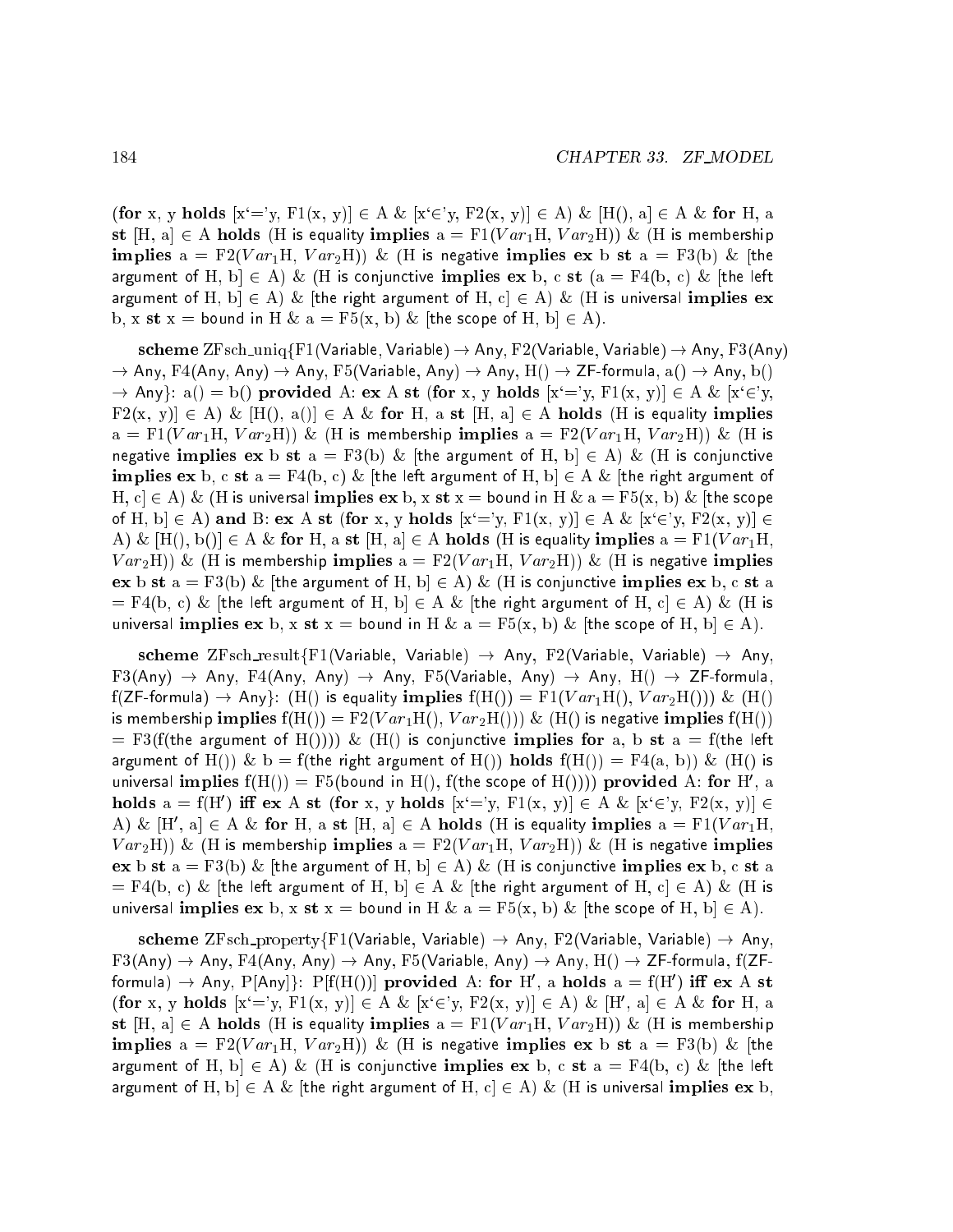x st x = bound in H & a = F5(x, b) & [the scope of H, b]  $\in$  A) and B: for x, y holds  $P[F1(x, y)]$  &  $P[F2(x, y)]$  and C: for a st P[a] holds  $P[F3(a)]$  and D: for a, b st P[a] & P[b] holds P[F4(a, b)] and E: for a, x st P[a] holds P[F5(x, a)]. Definition

let H.

func Free H  $\rightarrow$  Any means ex A st (for x, y holds  $[x'=y, \{x, y\}] \in A \& [x'\in y,$  $\{X, Y\} \in A$ ) &  $\Pi$ , it  $\in A$  & for  $\Pi$  , a st  $\Pi$  , a  $\in A$  holds  $\Pi$  is equality implies a  $\equiv$  $\{V \, ar_1 \, \text{in} \, , \, V \, ar_2 \, \text{in} \}$  (K)  $\propto$  (H) is membership implies  $a = \{V \, ar_1 \, \text{in} \, , \, V \, ar_2 \, \text{in} \, \}$  (K) is negative implies ex b st  $a = b \propto$  [the argument of H , b]  $\in$  A)  $\propto$  (H  $\,$  is conjunctive implies ex b, <sup>S</sup> fb, <sup>g</sup> & [the left argument of H<sup>0</sup> , b℄ <sup>2</sup> A & [the right argument of H<sup>0</sup> , ℄ <sup>2</sup> A) & (H' is universal implies  ${\bf ex}$  b,  ${\bf x}$  st  ${\bf x} =$  bound in H'  $\&$   ${\bf a} = (\lfloor \ {\bf \{\bf b} \ \!\} \ \rangle \diagdown \ {\bf x} \,$  (the scope of H',  $b \in A$ ).

Definition

let H.

redefine

func Free  $H \rightarrow$  set of Variable.

Theorem ZF\_MODEL:1. for H holds (H is equality implies Free H =  $\{Var_1H,$  $Var_2H\})$  & (H is membership implies Free  $H = \{Var_1H, Var_2H\})$  & (H is negative implies Free H = Free the argument of H) & (H is conjunctive implies Free H = Free the left argument of HUFree the right argument of H) & (H is universal implies Free H = (Free the scope of  $H$ ) $\setminus$ {bound in  $H$ }).

Definition

let D be SET DOMAIN.

func VAL  $D \rightarrow$  DOMAIN means  $a \in \text{it iff } a$  is Function of VAR, D.

Definition

let D1 be SET DOMAIN, f be Function of VAR, D1.

let x.

redefine

func f.x  $\rightarrow$  Element of D1.

reserve E for SET DOMAIN, f, g, h for (Function of VAR, E), v1, v2, v3, v4, v5, u1, u2, u3, u4, u5 for (Element of VAL E), S, T for Subset of  $[WFF, VAL E]$ .

Definition

let H, E.

func St (H, E)  $\rightarrow$  Any means ex A st (for x, y holds  $x^2 = y$ ,  $\{y\}$ : for f st f v1 holds  $f:x = f:y$ }  $\in A \& [x \in y, \{v_2\colon \text{for } f \text{ st } f = v_2 \text{ holds } f.x \in f.y\}] \in A) \& [H, it] \in A$ A  $\alpha$  for  $\pi$  , a st  $\pi$  , at  $\in$  A noids (H is equality implies a  $=$   $\gamma$ v3: for f st f  $=$  v3 noids I. (V  $ar_1$  H ) = I. (V  $ar_2$  H )  $\uparrow$  ) & (H ) is membership implies a = {v4: for f st f = v4 holds  $f:V \text{ or } T_1\Box \rightarrow E:V \text{ or } T_2\Box \rightarrow V \text{ or } T_3\Box$  is negative implies ex b st a = (VAL  $\Box/\Diamond$ s a  $f \circ f$  is  $f \circ f$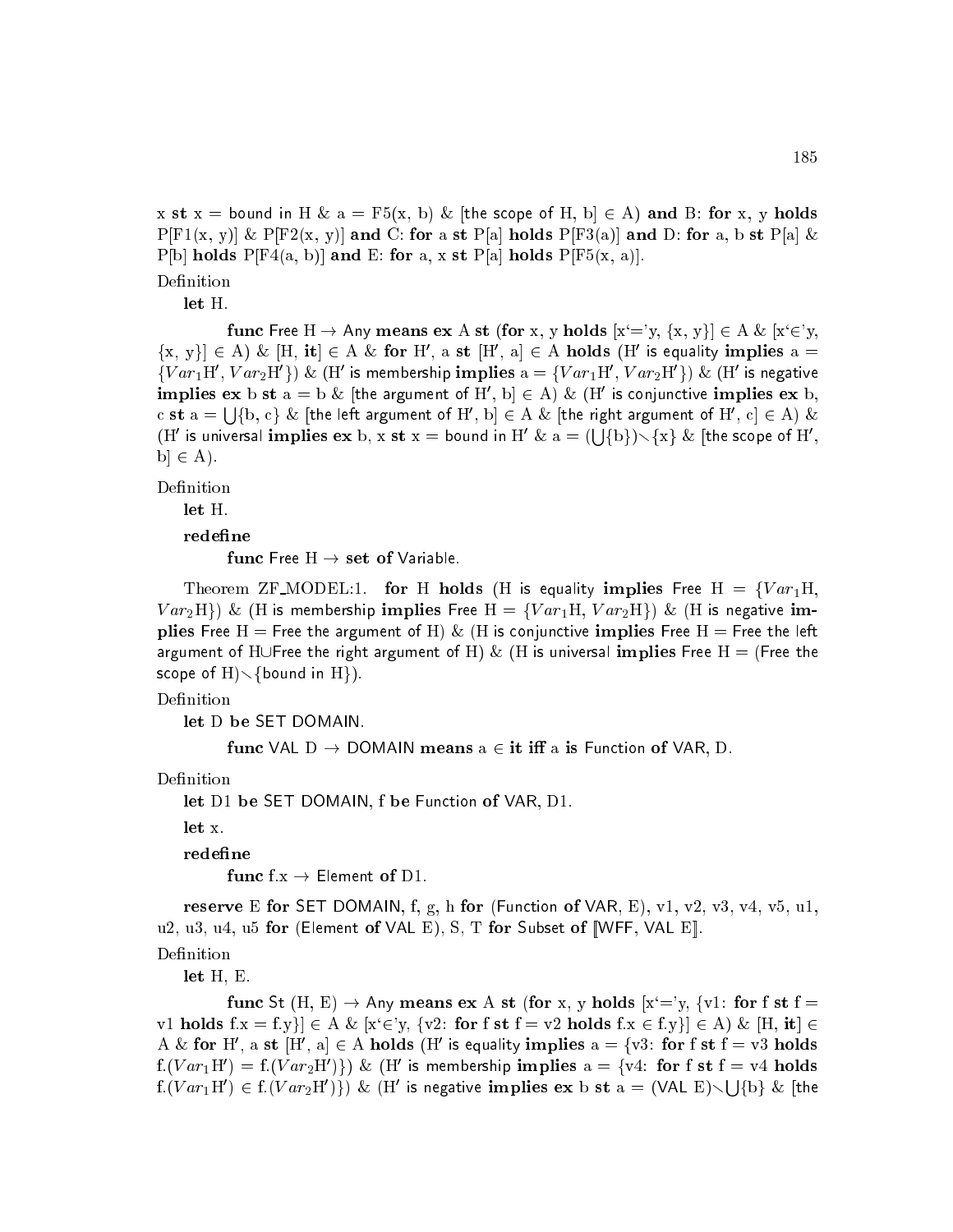argument of  $\Pi$  ,  $b \mid \in A$ )  $\&$  ( $\Pi$  is conjunctive implies ex b, c st  $a = 0$ s and the second state of the second state of the second state of the second state of the second state of the second state in the second state in the second state in the second state in the second state in the second state  $\blacksquare$ s and the second state of the second state of the second state of the second state of the second state of the second state in the second state in the second state in the second state in the second state in the second state  $\blacksquare$  .  $\blacksquare$  .  $\blacksquare$ left argument of H , D|  $\in$  A  $\alpha$  [the right argument of H , C|  $\in$  A )  $\alpha$  (H  $\,$  is universal implies ex b, x st x = bound in H' & a = {v5: for X, f st X = b & f = v5 holds  $f \in X$  & for g St for y st  $g, y \neq 1$ , y no lots  $x = y$  no lots  $g \in X \setminus \mathcal{X}$  [the scope of  $H$  ,  $D \mid \in A$ ].

### Definition

let H, E.

redefine

func St  $(H, E) \rightarrow$  Subset of VAL E.

Theorem ZF\_MODEL:2. for x, y, f holds  $f.x = f.y$  iff  $f \in St$   $(x'=y, E)$ .

Theorem ZF\_MODEL:3. for x, y, f holds  $f:x \in f:y$  iff  $f \in St$   $(x \in y, E)$ .

Theorem ZF\_MODEL:4. for H, f holds not  $f \in St$  (H, E) iff  $f \in St$  ( $\neg H$ , E).

I neorem  $\Delta$ F  $\sqcup$ MODEL:5. for H, H, I holds  $I \in \mathcal{S}$ t (H, E) &  $I \in \mathcal{S}$ t (H, E) in  $I \in \mathcal{S}$ t  $\left(\left.\Pi\right/\right)\Pi$  ,  $\left.\Pi\right\rangle$ .

Theorem ZF\_MODEL:6. for x, H, f holds (f  $\in$  St (H, E) & for g st for y st g:y  $\neq$  f:y holds  $x = y$  holds  $g \in St (H, E)$  iff  $f \in St (\forall (x, H), E)$ .

Theorem ZF\_MODEL:7. H is equality implies for f holds  $f.(Var<sub>1</sub>H) = f.(Var<sub>2</sub>H)$  iff  $f \in St$  (H, E).

Theorem ZF\_MODEL:8. H is membership implies for f holds  $f:(Var<sub>1</sub>H) \in f:(Var<sub>2</sub>H)$ iff  $f \in$  St  $(H, E)$ .

Theorem ZF\_MODEL:9. H is negative implies for f holds not  $f \in St$  (the argument of H, E) iff  $f \in$  St (H, E).

Theorem ZF\_MODEL:10. H is conjunctive implies for f holds  $f \in$  St (the left argument of H, E)  $\&$  f  $\in$  St (the right argument of H, E) iff  $f \in$  St (H, E).

Theorem ZF\_MODEL:11. H is universal implies for f holds ( $f \in St$  (the scope of H, E) & for g st for y st  $g.y \neq f.y$  holds bound in  $H = y$  holds  $g \in St$  (the scope of H, E)) iff  $f \in$  St  $(H, E)$ .

Definition

let D be SET DOMAIN.

let f be Function of VAR, D.

let H.

pred D,  $f \models H$  means  $f \in St$  (H, D).

Theorem ZF\_MODEL:12. for E, f, x, y holds E,  $f \models x' = y$  iff  $f.x = f.y$ .

Theorem ZF\_MODEL:13. for E, f, x, y holds E,  $f \models x \in Y$  iff  $f.x \in f.y$ .

Theorem ZF\_MODEL:14. for E, f, H holds E,  $f \models H$  iff not E,  $f \models \neg H$ .

I neorem LF  $\text{MODEL:13.}$  for E, I, H, H noigs E,  $\text{I} \models \text{H}\wedge\text{H}$  in E,  $\text{I} \models \text{H} \otimes \text{E}$ ,  $\text{I} \models$ п.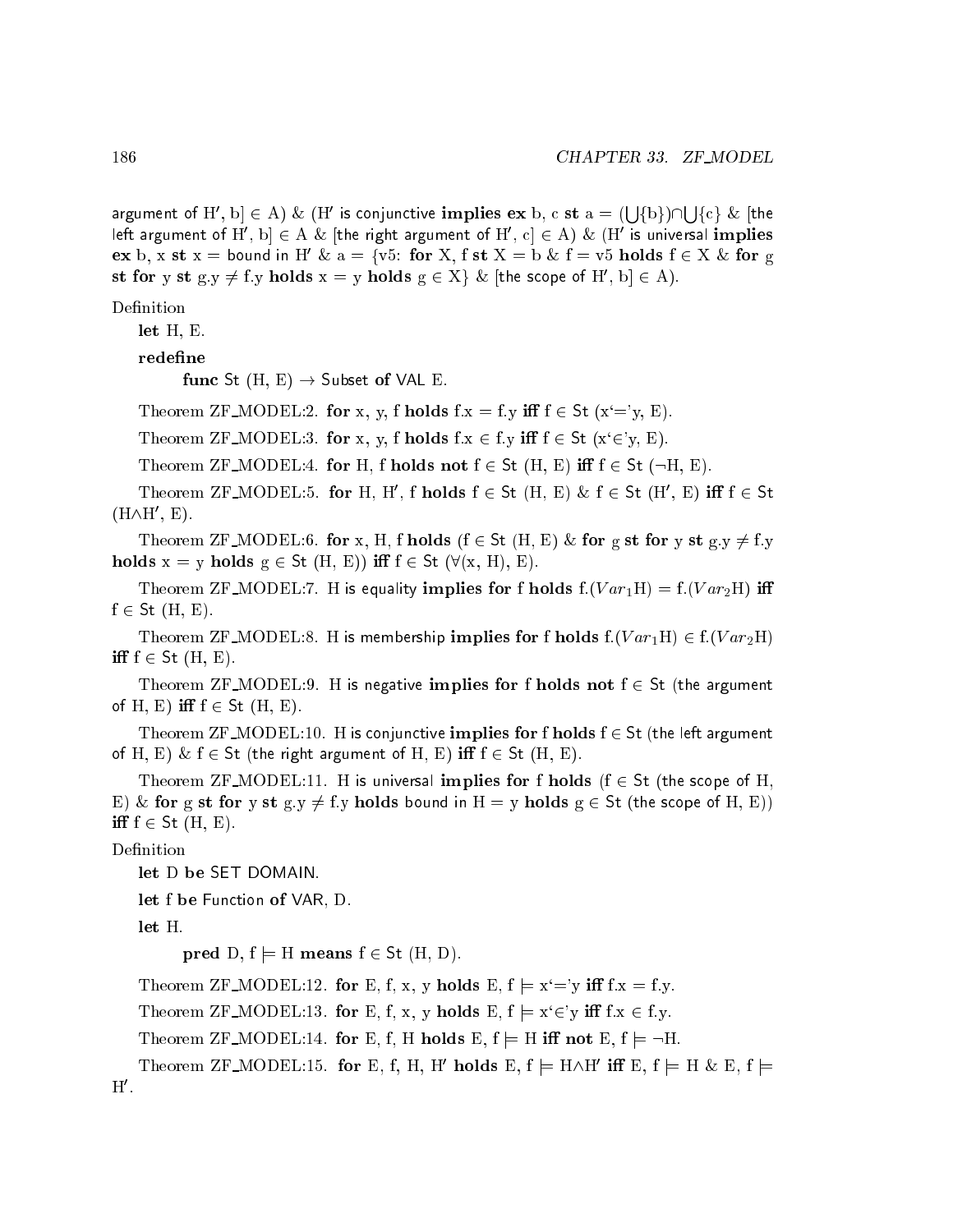Theorem ZF\_MODEL:16. for E, f, H, x holds E,  $f = \forall (x, H)$  iff for g st for y st g.y  $\neq$  f.y holds  $x = y$  holds E,  $g \models H$ .

I Heorem  $\Delta$ F IMODEL:17. for E, I, H, H, H HORGS E,  $i \models H \vee H$  in E,  $i \models H$  or E,  $i \models$ п.

I neorem  $\Delta$ F MODEL:18. for E, I, H, H noigs E,  $\mathbf{I} \models \mathbf{H} \Rightarrow \mathbf{H}$  in  $\mathbf{E}$ ,  $\mathbf{I} \models \mathbf{H}$  implies  $E, I \models H$  ).

I neorem LF  $M$ ODEL:19. for E, I, H, H not as E,  $I \models H \Leftrightarrow H$  in  $E, I \models H$  in E,  $I \models$ п ,.

Theorem ZF\_MODEL:20. for E, f, H, x holds E,  $f = \exists (x, H)$  iff ex g st (for y st g.y  $\neq$  f.y holds  $x = y$ ) & E,  $g \models H$ .

Theorem ZF\_MODEL:21. for E, f, x for e being Element of E ex g st g.x = e & for z st  $z \neq x$  holds g.z = f.z.

Theorem ZF\_MODEL:22. E,  $f \models \forall (x, y, H)$  iff for g st for z st g.z  $\neq f$ .z holds  $x = z$ or  $y = z$  holds E,  $g \models H$ .

Theorem ZF\_MODEL:23. E,  $f \models \exists (x, y, H)$  iff ex g st (for z st g.z  $\neq$  f.z holds  $x = z$ or  $y = z$ ) & E,  $g \models H$ .

Definition

let E, H.

pred  $E \models H$  means for f holds  $E, f \models H$ .

Theorem ZF\_MODEL:24.  $E \models H$  iff for f holds E, f  $\models H$ .

Theorem ZF\_MODEL:25.  $E \models \forall (x, H)$  iff  $E \models H$ .

Definition

func the axiom of extensionality  $\rightarrow$  ZF-formula means it =  $\forall (\xi 0, \xi 1, \forall (\xi 2, \xi 2 \in \xi)$  $\xi 0 \Leftrightarrow \xi 2 \in \xi 1$ ) $\Rightarrow \xi 0 = \xi 1$ .

func the axiom of pairs  $\rightarrow$  ZF-formula means it =  $\forall (\xi 0, \xi 1, \exists (\xi 2, \forall (\xi 3, \xi 3 \in \xi 3)))$  $\xi_2 \Leftrightarrow (\xi_3' = \xi_0 \vee \xi_3' = \xi_1))).$ 

func the axiom of unions  $\to ZF$ -formula means it  $= \forall (\xi 0, \exists (\xi 1, \forall (\xi 2, \xi 2 \in \xi 1 \Leftrightarrow \xi 2 \leftrightarrow \xi 2 \leftrightarrow \xi 2 \leftrightarrow \xi 2 \leftrightarrow \xi 2 \leftrightarrow \xi 2 \leftrightarrow \xi 2 \leftrightarrow \xi 2 \leftrightarrow \xi 2 \leftrightarrow \xi 2 \leftrightarrow \xi 2 \leftrightarrow \xi 2 \leftrightarrow \xi 2 \leftrightarrow \xi 2 \leftrightarrow \xi 2 \leftrightarrow \xi 2 \leftrightarrow \xi 2 \leftrightarrow \xi 2 \leftrightarrow \xi 2 \leftrightarrow \xi 2 \leftrightarrow \xi 2 \leftrightarrow \xi 2 \leftrightarrow \xi$  $\exists (\xi 3, \xi 2 \in \xi 3 \land \xi 3 \in \xi 0))).$ 

func the axiom of infinity  $\rightarrow$  ZF-formula means it =  $\exists (\xi_0, \xi_1, \xi_1) \in \xi_0 \land \forall (\xi_2, \xi_3)$  $\zeta_2^2 \in \zeta_0 \Rightarrow \exists (\zeta_3, \zeta_3 \in \zeta_0 \wedge \neg \zeta_3) = \zeta_2 \wedge \forall (\zeta_4, \zeta_4 \in \zeta_2 \Rightarrow \zeta_4 \in \zeta_3))).$ 

func the axiom of power sets  $\to Z$ F-formula means it  $= \forall (\xi 0, \exists (\xi 1, \forall (\xi 2, \xi 2 \in \xi))$  $\xi_1 \Leftrightarrow \forall (\xi_3, \xi_3 \in \xi_2 \Rightarrow \xi_3 \in \xi_0))).$ 

Definition

let H be ZF-formula.

assume  $\{\xi 0, \xi 1, \xi 2\}$  misses Free H.

func the axiom of substitution for H  $\rightarrow$  ZF-formula means it =  $\forall (\xi 3, \exists (\xi 0, \forall (\xi 4,$  $H \Leftrightarrow (4' = '0)) \Rightarrow \forall (\xi 1, \exists (\xi 2, \forall (\xi 4, \xi 4' \in ' \xi 2 \Leftrightarrow \exists (\xi 3, \xi 3' \in ' \xi 1 \wedge H))).$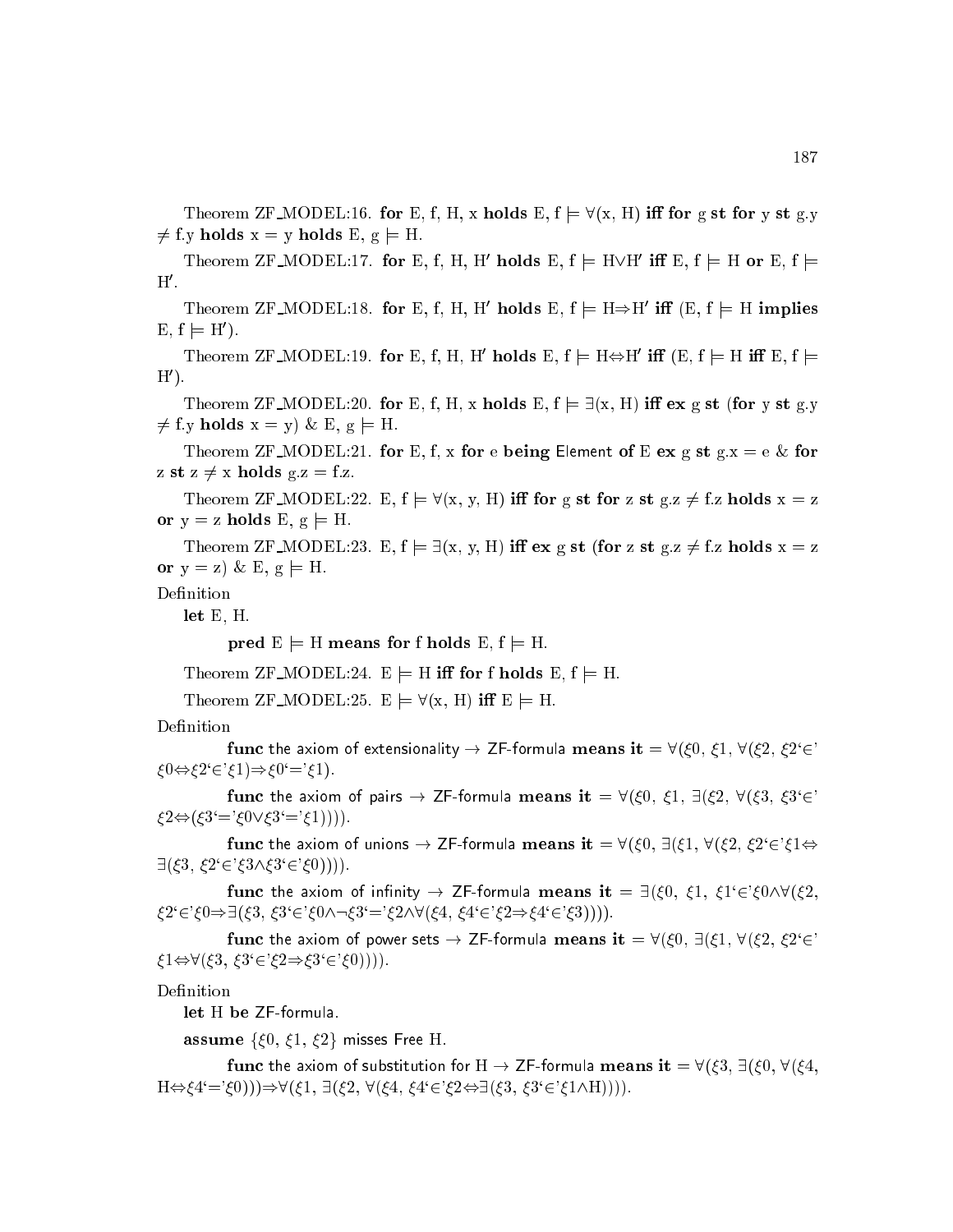Theorem ZF\_MODEL:26. the axiom of extensionality =  $\forall (\xi 0, \xi 1, \forall (\xi 2, \xi 2 \in \xi 0 \Leftrightarrow \xi 2 \in \xi)$  $\xi1) \Rightarrow \xi0' = \xi1$ .

Theorem ZF\_MODEL:27. the axiom of pairs =  $\forall (\xi 0, \xi 1, \exists (\xi 2, \forall (\xi 3, \xi 3 \in \xi 2 \Leftrightarrow (\xi 3 \in \xi 3 \rightarrow \xi 3))$  $\xi 0 \vee \xi 3' = \xi 1))$ ).

Theorem ZF\_MODEL:28. the axiom of unions =  $\forall (\xi 0, \exists (\xi 1, \forall (\xi 2, \xi 2 \in \xi 1 \Leftrightarrow \exists (\xi 3, \xi 2 \in \xi 1 \Leftrightarrow \exists \xi 3, \xi 2 \in \xi 1 \Leftrightarrow \exists \xi 3, \xi 2 \in \xi 1 \Leftrightarrow \exists \xi 3, \xi 2 \in \xi 1 \Leftrightarrow \exists (\xi 3, \xi 2 \in \xi 1 \Leftrightarrow \xi 2 \in \xi 1 \Leftrightarrow \exists (\xi 3, \xi 2 \in \xi$  $\zeta 3\wedge \zeta 3 \in \zeta(0))$ ).

Theorem ZF\_MODEL:29. the axiom of infinity  $= \exists (\xi 0, \xi 1, \xi 1 \in \xi 0 \land \forall (\xi 2, \xi 2 \in \xi 0 \Rightarrow \xi 2 \in \xi 0)$  $\exists (\xi3, \xi3 \in \xi0 \wedge \neg \xi3 = \xi2 \wedge \forall (\xi4, \xi4 \in \xi2 \Rightarrow \xi4 \in \xi3))).$ 

Theorem ZF\_MODEL:30. the axiom of power sets =  $\forall (\xi 0, \exists (\xi 1, \forall (\xi 2, \xi 2 \in \xi 1 \Leftrightarrow \forall (\xi 3,$  $\xi3' \in \xi2 \Rightarrow \xi3' \in \xi0$ ))).

Theorem ZF\_MODEL:31. { $\xi$ 0,  $\xi$ 1,  $\xi$ 2} misses Free H implies the axiom of substitution for  $H = \forall (\xi 3, \exists (\xi 0, \forall (\xi 4, H \Leftrightarrow \xi 4' = \xi 0))) \Rightarrow \forall (\xi 1, \exists (\xi 2, \forall (\xi 4, \xi 4' \in \xi 2 \Leftrightarrow \exists (\xi 3, \xi 3' \in \xi 1 \wedge H))))$ . Definition

let E.

pred E is a model of ZF means E is  $\in$  transitive  $\&$  E  $\models$  the axiom of pairs  $\&$  E  $j=$  the axiom of unions  $\&\to$   $\models$  the axiom of infinity  $\&\to$   $\models$  the axiom of power sets  $\&$  for H st  $\{\xi 0, \xi 1, \xi 2\}$  misses Free H holds  $E \models$  the axiom of substitution for H.

Theorem ZF\_MODEL:32. E is a model of ZF  ${\bf iff} \ {\bf E}$  is  $\in$ -transitive  $\& \ {\bf E} \models$  the axiom of pairs  $\&$   $\mathrm{E}\models$  the axiom of unions  $\&$   $\mathrm{E}\models$  the axiom of infinity  $\&$   $\mathrm{E}\models$  the axiom of power sets & for H st { $\xi$ 0,  $\xi$ 1,  $\xi$ 2} misses Free H holds E  $\models$  the axiom of substitution for H.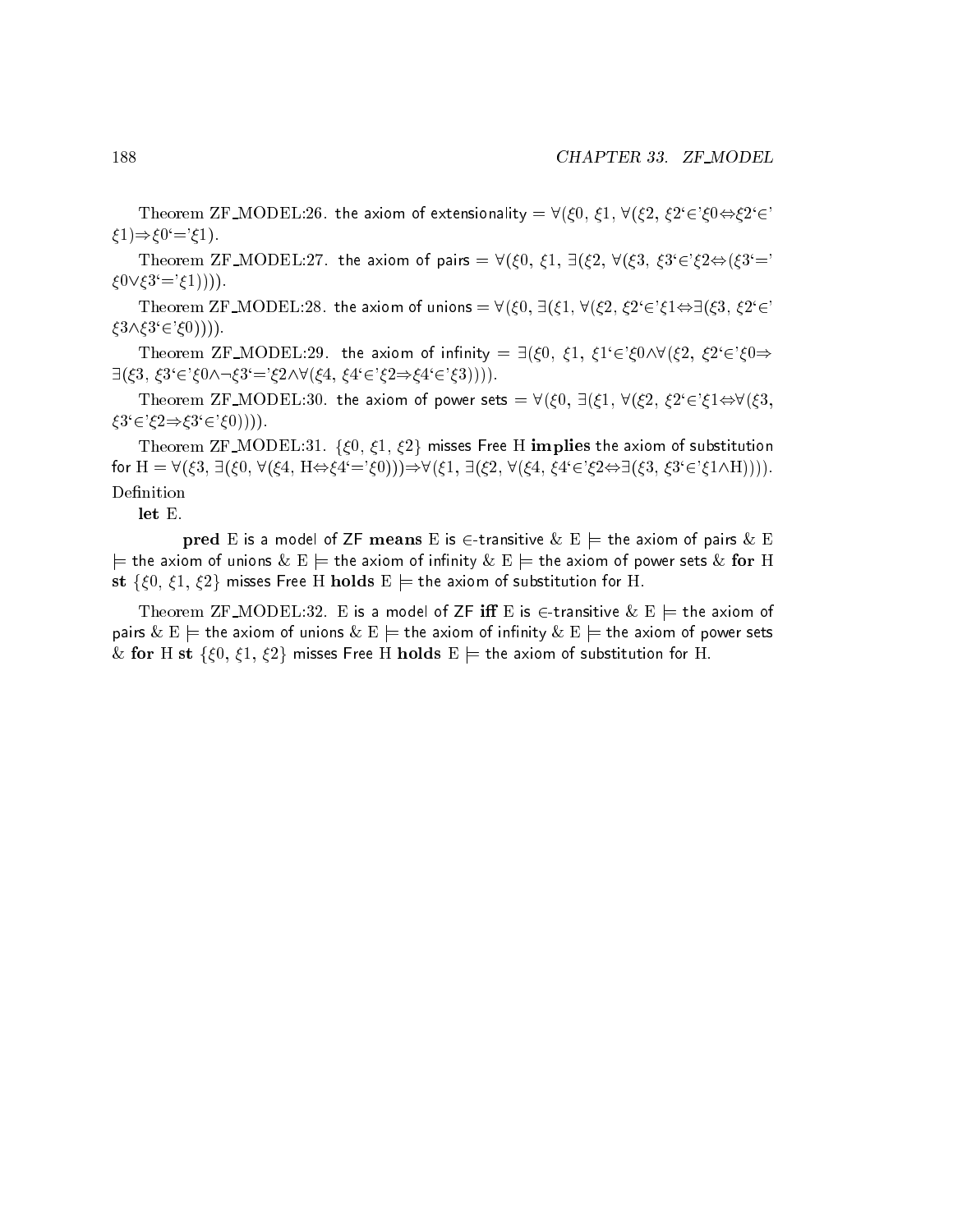## Chapter 34

### ZF\_COLLA ZF COLLA

## The Contraction Lemma

by

Grzegorz Ban
erek <sup>1</sup>

Warsaw University (Białystok)

Summary. The article includes the proof of the contraction lemma which claims that every lass in whi
h the axiom of extensionality is valid is isomorphi with a transitive lass. In this arti
le the isomorphism (wrt membership relation) of two sets is defined. It is based on *Constructible sets* by A. Mostowski.

The symbols used in this arti
le are introdu
ed in the following vo
abularies: fin-SEQ, ZF\_LANG, ZF\_SAT, ZF\_AXIOM, COLLAPS, ORDINAL, FUNC\_REL, FUNC, BOOLE, FAM\_OP, real 1, and nat 1. The terminology and notation used in this arti
le have been introduced in the following articles: TARSKI, BOOLE, FUNCT<sub>1</sub>, REAL<sub>1</sub>, NAT<sub>1</sub>, FINSEQ<sub>1</sub>, t lang, function and and zent model. The computation of the state of the computation of the computation of the

reserve X, Y, Z for set, v, w, x, y, z for Any, E for SET DOMAIN, A, B, C for Ordinal,  $L$ ,  $L1$  for transfinite sequence,  $I,$  f1,  $IZ,$   $g,$   $\bar{n}$  for Function,  $\bar{a},$   $\bar{a}1,$   $\bar{a}2,$   $\bar{a}$  for Element of E.

Definition

let E, A.

<sup>1</sup> Supported by RPBP.III-24.C1.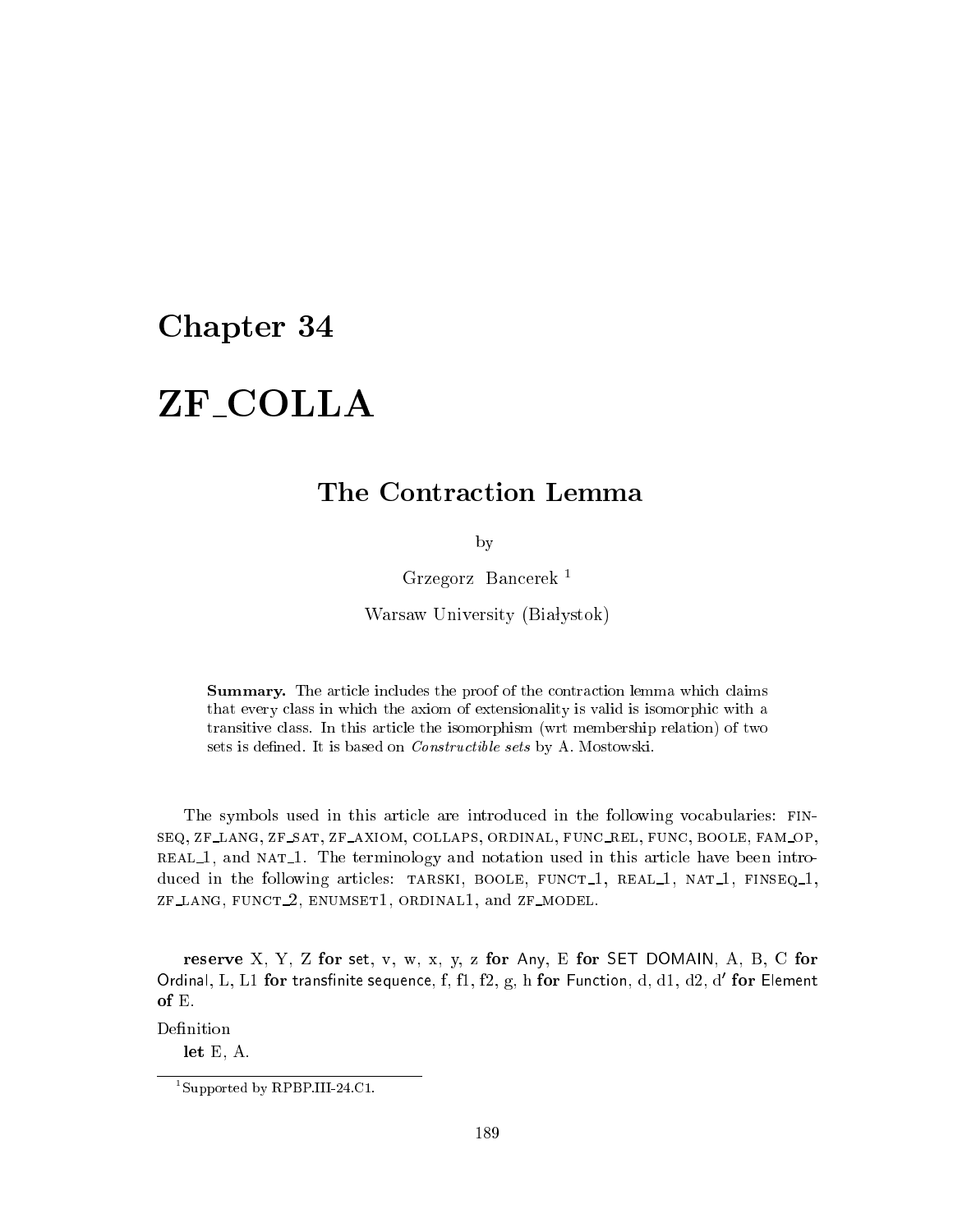func  $M\mu(E, A) \rightarrow$  set means ex L st it = {d: for d1 st d1  $\in$  d ex B st B  $\in$ dom L & dividends and the discussion of the discussion of the discussion of the discussion of the discussion o s a function and dominant  $\mathcal{L}$  are formed states  $\mathcal{L}$  . For determining  $\mathcal{L}$  and  $\mathcal{L}$  are for determining  $\mathcal{L}$ d1 ex C st C <sup>2</sup> dom (LB) & d <sup>2</sup> s and the second state of the second state of the second state of the second state of the second state of the second state in the second state in the second state in the second state in the second state in the second state  $\epsilon$ 

### Definition

let f, X, Y.

pred f is  $\in$ -isomorphism of X, Y means dom  $f = X \&$  rng  $f = Y \&$  f is 1-1  $\&$  for x, y st  $x \in X \& y \in X$  holds (ex Z st Z = y  $\& x \in Z$ ) iff (ex Z st f:  $y = Z \& f: x \in Z$ ). Definition

let X, Y.

pred X, Y are  $\in$ -isomorphic means ex f st f is  $\in$ -isomorphism of X, Y.

reserve f, g, h for (Function of VAR, E), u, v, w for (Element of E), x, y, z for Variable, a, b, for Any.

Theorem ZF\_COLLA:1.  $E \models$  the axiom of extensionality implies for u, v st for w holds  $w \in u$  iff  $w \in v$  holds  $u = v$ .

Theorem ZF\_COLLA:2. E  $\models$  the axiom of extensionality implies ex X st X is  $\in$ transitive  $\&$  E, X are  $\in$ -isomorphic.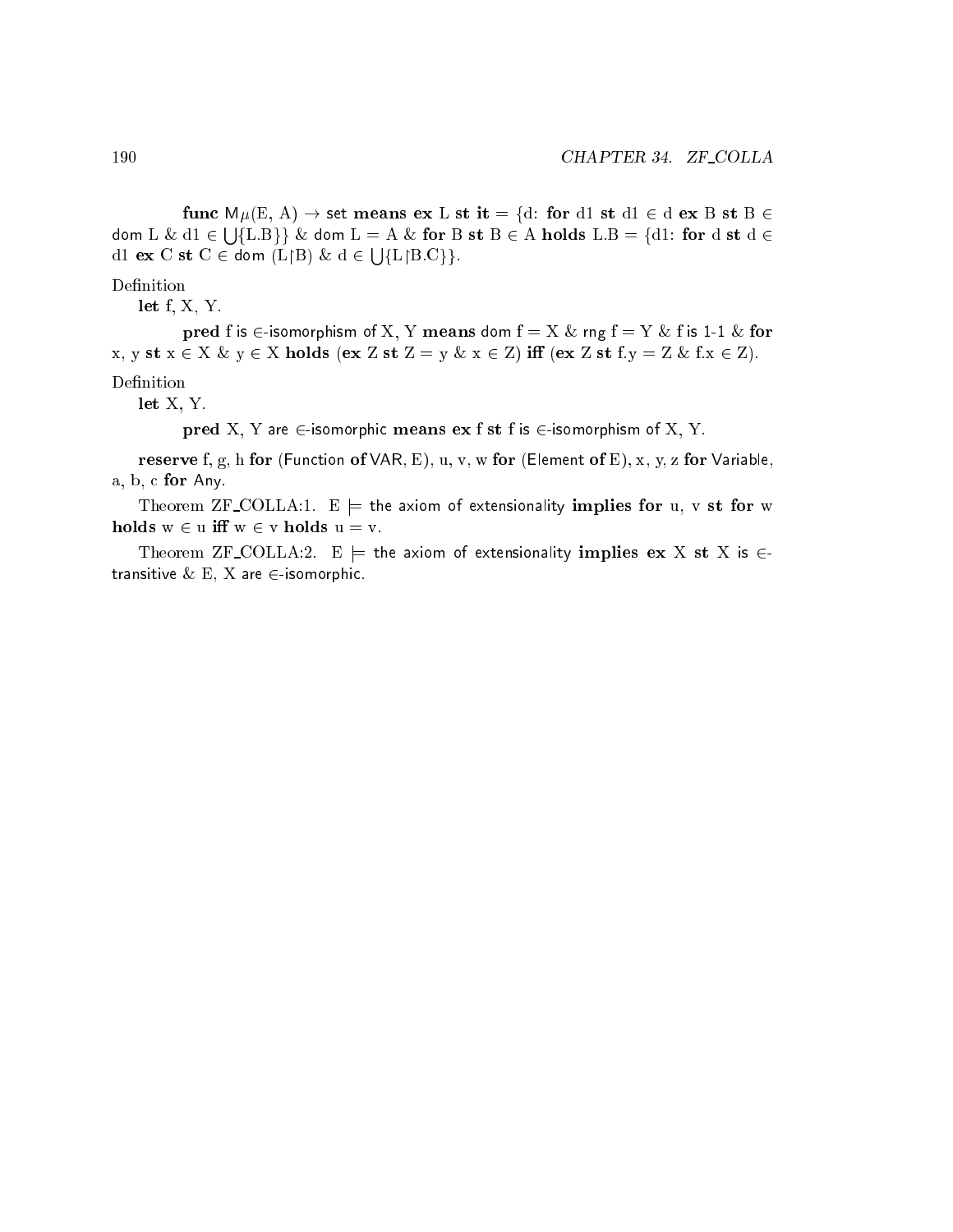## Appendix A

## **Built-in Concepts**

This article is written in plain Mizar; no additional vocabularies or signatures are referenced.

```
Definition
           mode Any.
Definition
           mode set \rightarrow Any.
Definition
    let x, y be Any.
          pred x = y.Definition
    let x be Any, X be set.
          pred x \in X.Definition
    let X be set.
          mode Element of X.
Definition
           mode DOMAIN \rightarrow set.
Definition
    let X be DOMAIN.
   redefine
           mode Element of X.
Definition
    let X1, X2 be set.
          func \llbracket \text{X1}, \text{X2} \rrbracket \rightarrow set.
```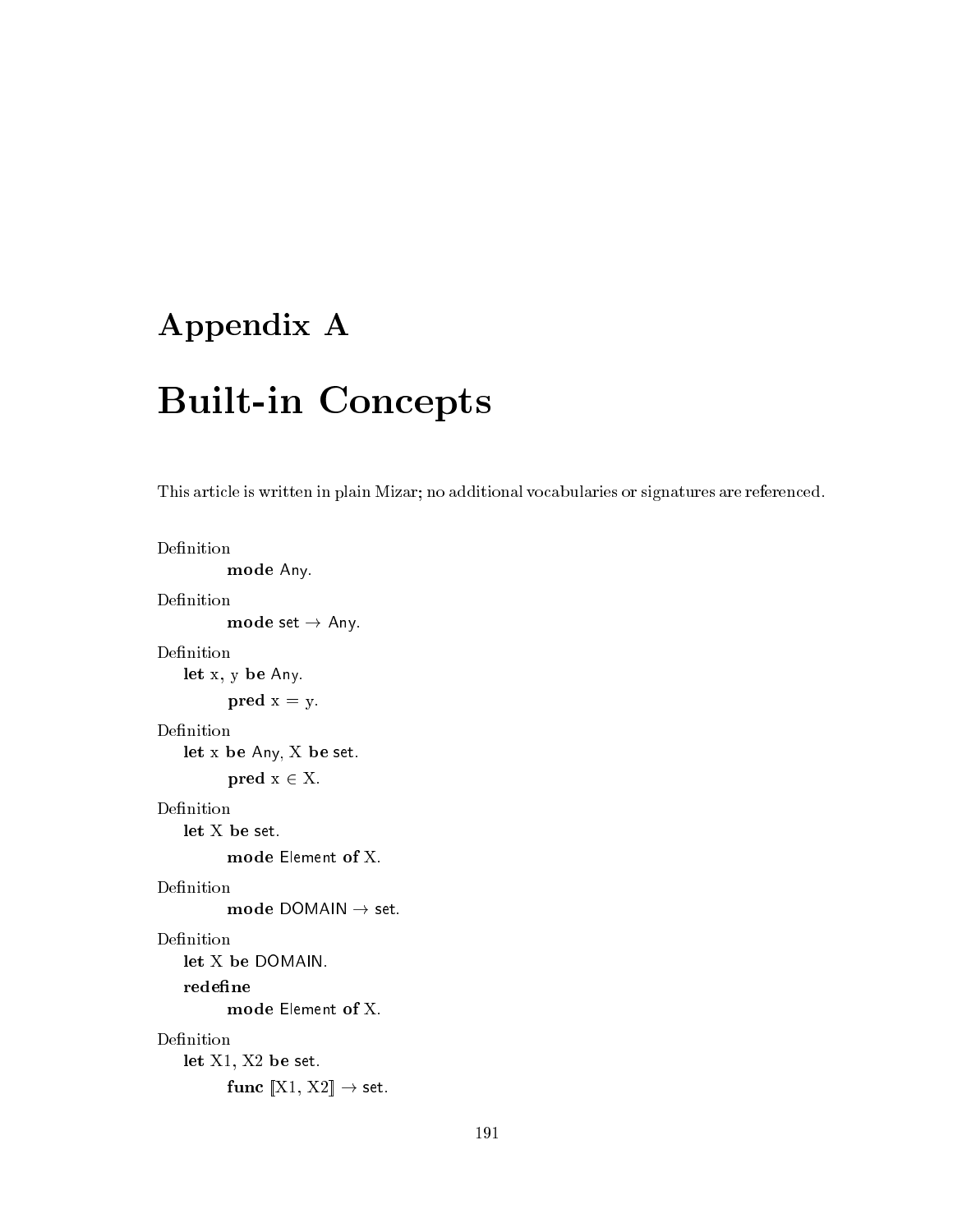let X3 be set. func  $\llbracket$ X1, X2, X3 $\rrbracket \rightarrow$  set. let X4 be set. func  $\llbracket$ X1, X2, X3, X4 $\rrbracket \rightarrow$  set. let X1, X2 be DOMAIN. redefine func  $[[X1, X2]] \rightarrow$  DOMAIN. let X3 be DOMAIN. func  $[[X1, X2, X3]] \rightarrow$  DOMAIN. let X4 be DOMAIN. func  $\llbracket$ X1, X2, X3, X4 $\rrbracket \rightarrow$  DOMAIN. Definition let X1, X2 be DOMAIN. mode TUPLE of X1,  $X2 \rightarrow$  Element of [X1, X2] means not contradiction. let X3 be DOMAIN. mode TUPLE of X1, X2, X3  $\rightarrow$  Element of [X1, X2, X3] means not contralet X4 be DOMAIN. mode TUPLE of X1, X2, X3, X4  $\rightarrow$  Element of [X1, X2, X3, X4] means not contradiction. Definition let X be set. mode Subset of  $X \rightarrow$  set. func bool  $X \rightarrow$  set. Definition mode SET DOMAIN  $\rightarrow$  DOMAIN. Definition let D be DOMAIN. func bool  $D \rightarrow$  SET DOMAIN. Definition let D be SET DOMAIN. redefine mode Element of  $D \rightarrow$  set.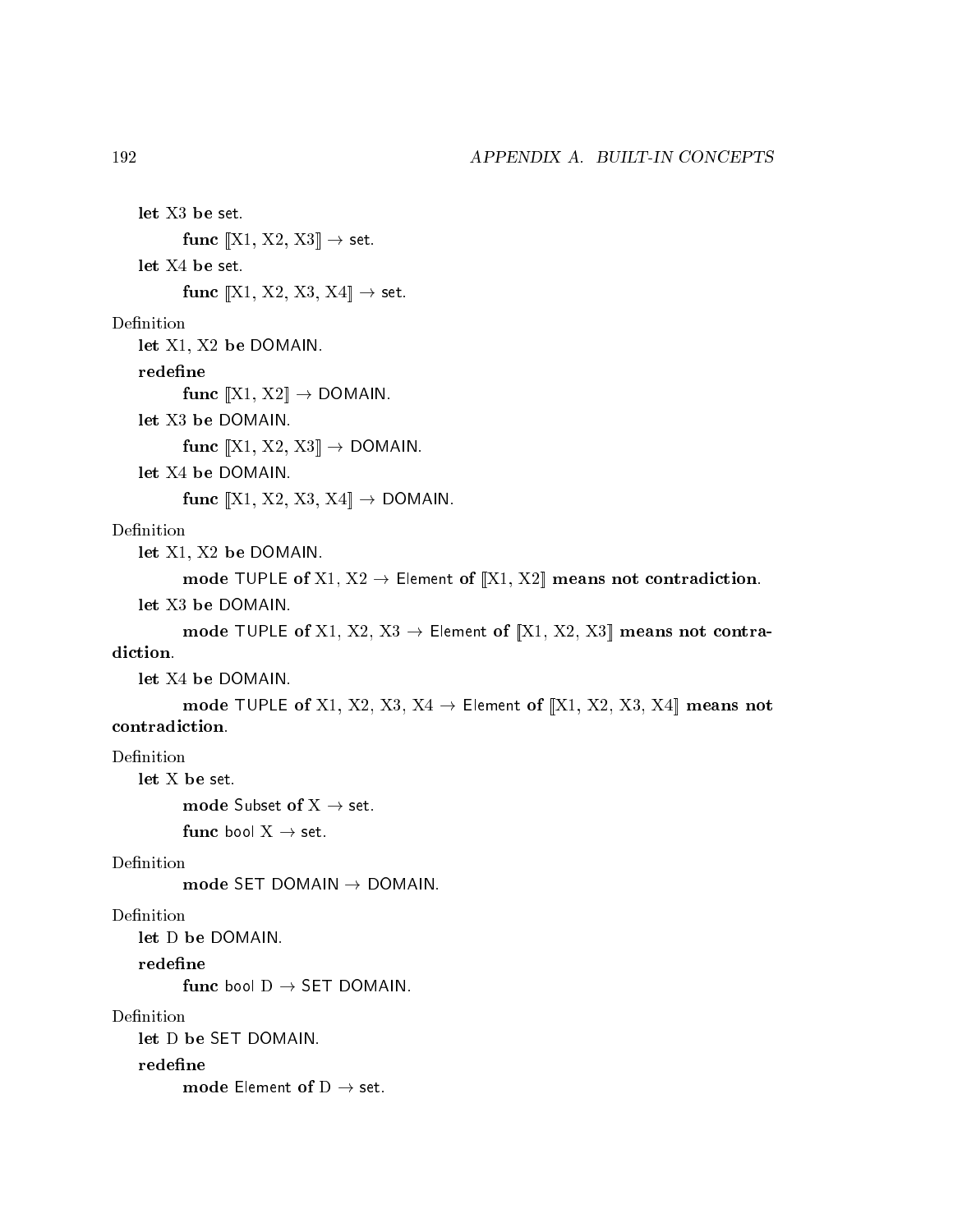```
Definition
```
let X be DOMAIN.

#### redefine

mode Subset of  $X \rightarrow$  Element of bool X means not contradiction.

### Definition

let X be DOMAIN.

mode SUBDOMAIN of  $X \rightarrow$  DOMAIN.

### Definition

func REAL  $\rightarrow$  DOMAIN.

### Definition

func NAT  $\rightarrow$  SUBDOMAIN of REAL.

### Definition

let x, y be Element of REAL.

func  $x+y \rightarrow$  Element of REAL.

func  $x \cdot y \rightarrow$  Element of REAL.

pred  $x \leq y$ .

### Definition

mode Real  $\rightarrow$  Element of REAL means not contradiction.

### Definition

let D be DOMAIN, X be SUBDOMAIN of D.

mode Element of  $X \rightarrow$  Element of D.

### Definition

let X be SUBDOMAIN of REAL.

#### redefine

mode Element of  $X \rightarrow$  Real.

#### Definition

mode Nat  $\rightarrow$  Element of NAT means not contradiction.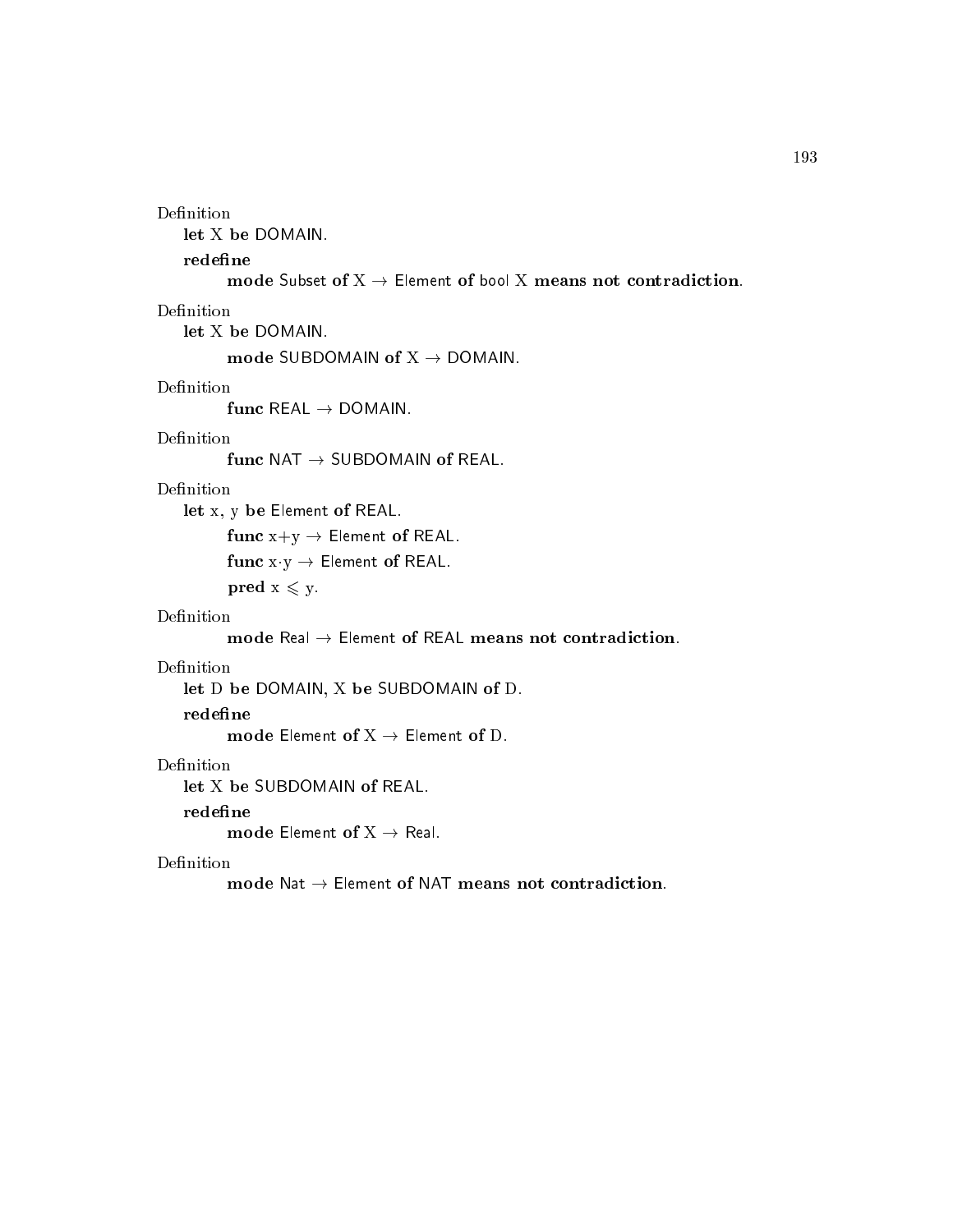## Appendix B

## The Grammar of Mizar Abstracts

```
Abstra
t = "environ" Environment "begin" Text-Proper .
Environment = { Directive }.
     "vo
abulary" Vo
abulary-File-Name ";" |
     "signature" Signature-File-Name ";" .
Text-Proper = { Text-Item}.
Text-Item =Reservation | Definition-Block |
      Reservation | Definition-Blo
k |
      Structure-Definition |
      Stru
ture-Definition |
     Theorem | S
heme .
Theorem = Compa
t-Statement .
Reservation =
     "reserve" Reservation-Segment
               { "," Reservation-Segment } ";" .
Reservation-Segment = Reserved-Identifiers-List "for" Type .
Reserved-Identifiers-List = Identifier { "," Identifier } .
Definition-Blo
k =
     "definition" Definitions [ "redefine" Redefinitions ]
     "end" ";".
Definitions = { Definition-Item } .
Redefinitions = \{ Definition-Item \}.
Redefinitions = { Definition-Item } .
Definition-Item =Generalization |
     Assumption |
     Mode-Definition |
     Fun
tion-Definition |
     Predi
ate-Definition .
```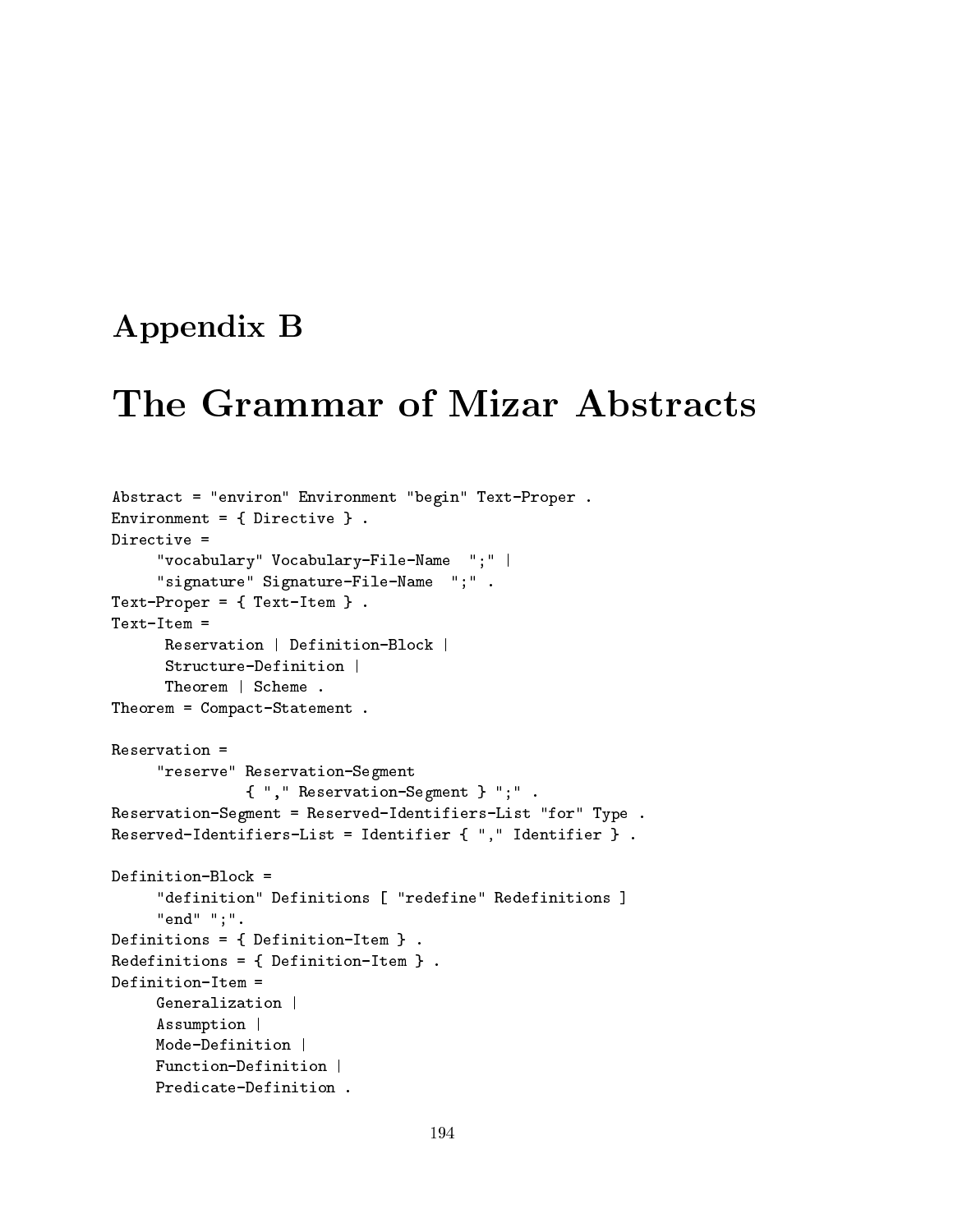```
Mode-Definition =
     "mode" Mode-Pattern [ Specification ]
        [ "means" Definiens ] ";".
Mode-Pattern = Mode-Symbol [ "of" Loci ].
Fun
tion-Definition =
     "func" Function-Pattern [ Specification ]
        [ "means" Definiens ] ";".
Function-Pattern =
   [ Function-Loci ] Function-Symbol [ Function-Loci ] |
     Left-Function-Bracket Loci Right-Function-Bracket |
     "{" Lo
i "}" |
     "[" Loci "]".
Predi
ate-Definition =
     "pred" Predicate-Pattern [ "means" Definiens ] ";".
Predi
ate-Pattern =
   [ Loci ] Predicate-Symbol [ Loci ] |
     Locus "=" Locus.
Stru
ture-Definition =
     "struct" Structure-Symbol "(#" Selector-List "#)" ";".
Selector-List = Selector-Segment { "," Selector-Segment }.
Selector-Segment =
     Selector-Symbol { ", " Selector-Symbol } Specification .
Function-Loci = Locus |"(" Loci ")".
Loci = Locus \{ "," Locus \}.Locus = Variable-Identifier.
Specification = "->" Type .
Definiens = Simple-Definiens | Compound-Definiens .
Simple-Definiens = Senten
e .
Compound-Definiens = Partial-Definiens-List [ "otherwise" Sentence ] .
Partial-Definiens-List =
     Partial-Definiens { "," Partial-Definiens } .
Partial-Definiens = Sentence "if" Sentence.
Scheme ="s
heme" S
heme-Identifier "{" S
heme-Parameter-List "}" ":"
```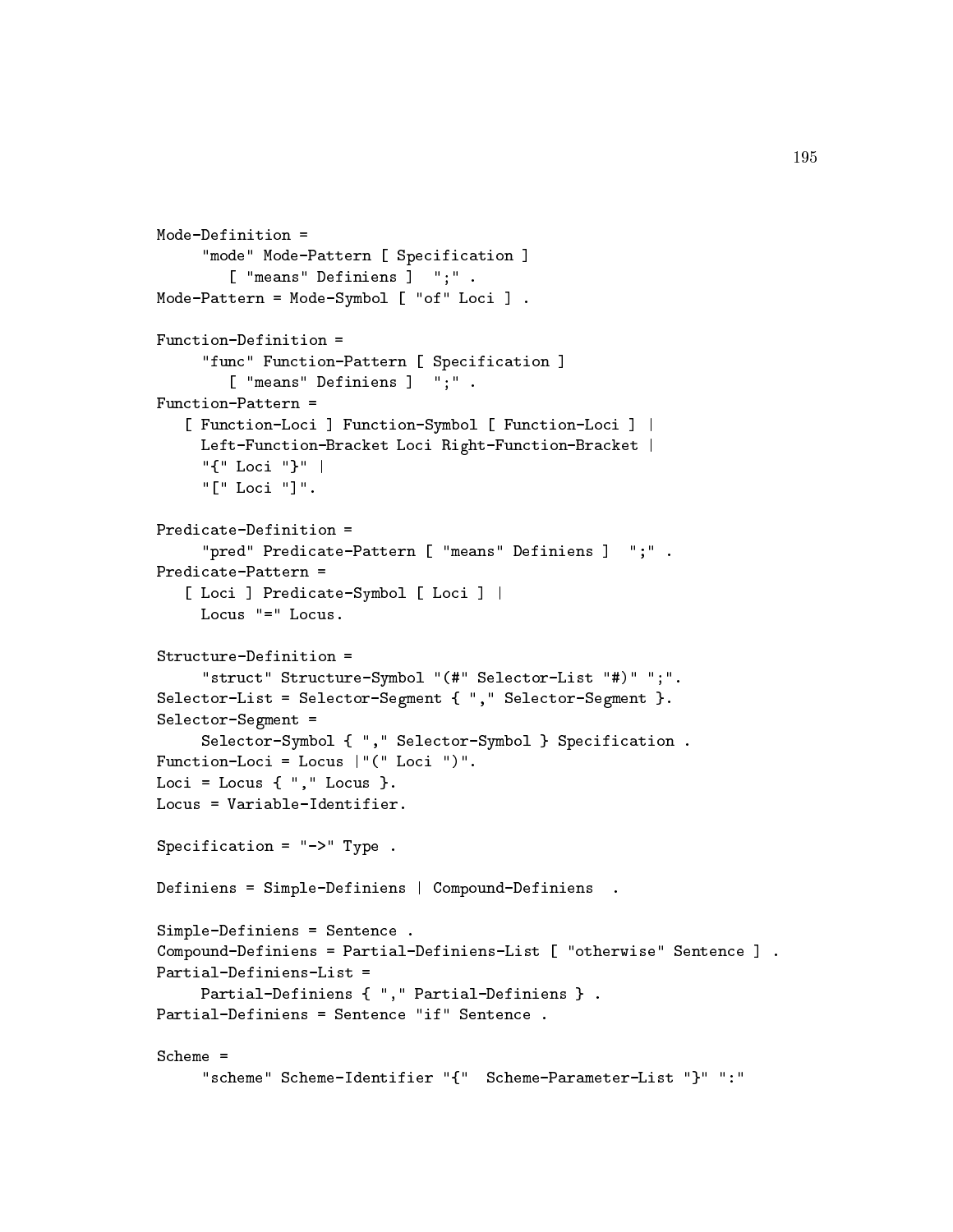```
S
heme-Con
lusion
             "provided" S
heme-Premise { "and" S
heme-Premise }
           Justification ";".
S
heme-Premise = Proposition .
Scheme-Parameter-List = Scheme-Parameter { "," Scheme-Parameter } .
S
heme-Parameter =
     Local-Function-Pattern Specification |
     Local-Predicate-Pattern.
Local-Function-Pattern =Function-Identifier "(" [ Type-List ] ")".
Local-Predicate-Pattern =
     Predicate-Identifier "[" [ Type-List ] "]".
Generalization = "let" Fixed-Variables .
Assumption =
     Single-Assumption |
     Collective-Assumption |
     Existential-Assumption .
Single-Assumption = "assume" Senten
e ";" .
Collective-Assumption = "assume" Conditions ";".
Existential-Assumption = "given" Fixed-Variables ";" .
Compact-Statement = Sentence "; ".
Fixed-Variables = Qualified-Variables [ "such" Conditions ].
Conditions = "that" Sentence \{ "and" Sentence \}.
Proposition = [ Label-Identifier ":" ] Sentence.
Senten
e = Formula .
Formula =
     Atomic-Formula |
     Quantified-Formula |
     Formula "&" Formula |
     Formula "or" Formula |
     Formula "implies" Formula |
     Formula "iff" Formula |
     "not" Formula |
     "not" Formula in the formula \mathcal{F}_n for \mathcal{F}_n for \mathcal{F}_n for \mathcal{F}_n for \mathcal{F}_n for n"contradiction" .
Quantified-Formula =
     "for" Qualified-Variables [ "st" Formula ]
```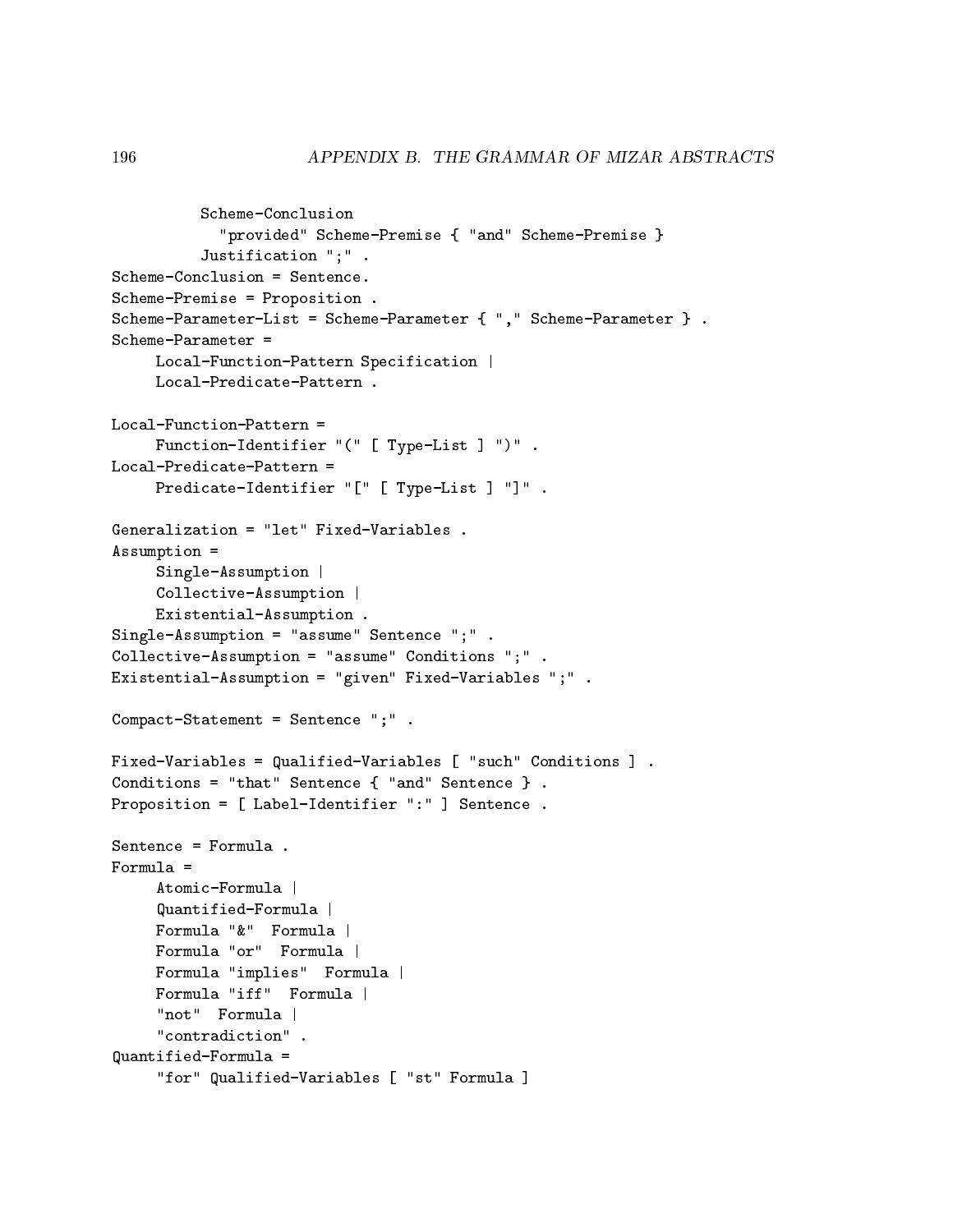```
( "holds" Formula | Quantified-Formula ) |
     "ex" Qualified-Variables "st" Formula .
      [ Term-List ] Predicate-Symbol [ Term-List ] |
     Term ( " <>" | " =" ) Term |
     Predicate-Identifier "[" [ Term-List ] "]" |
     Term "is" Type .
Qualified-Variables =
     Implicitly-Qualified-Variables |
     Explicitly-Qualified-Variables |
     Explicitly-Qualified-Variables ", "
          Implicitly-Qualified-Variables.
Explicitly-Qualified-Variables =
     Qualified-Segment { "," Qualified-Segment } .
Qualified-Segment = Variable-List Qualifi
ation .
Impli
itly-Qualified-Variables = Variable-List .
Variable-List =
     Variable-Identifier {"," Variable-Identifier } .
Qualifi
ation = ("being" | "be" ) Type .
Type = "(" Type ")"Mode-Symbol [ "of" Term-List ] |
            Structure-Symbol |
            "set" [ "of" Type ] |
            "[" Type-List "]".
Type-List = Type \{ "," Type \}.
Term = "(" Term ")"[ Argument-List ] Function-Symbol [ Argument-List ] |
     Left-Function-Bracket Term-List Right-Function-Bracket |
     Function-Identifier "(" [ Term-List ] ")" |
     "the" Selector-Symbol "of" Term |
     "the" Selector-Symbol |
     Stru
ture-Symbol "," Term-List "." |
     Variable-Identifier |
     "[" Term-List "]" |
     "{" Term-List "}" |
     "{" Term ":" Senten
e "}" |
     Numeral |
     Numeral |
     "it" |
```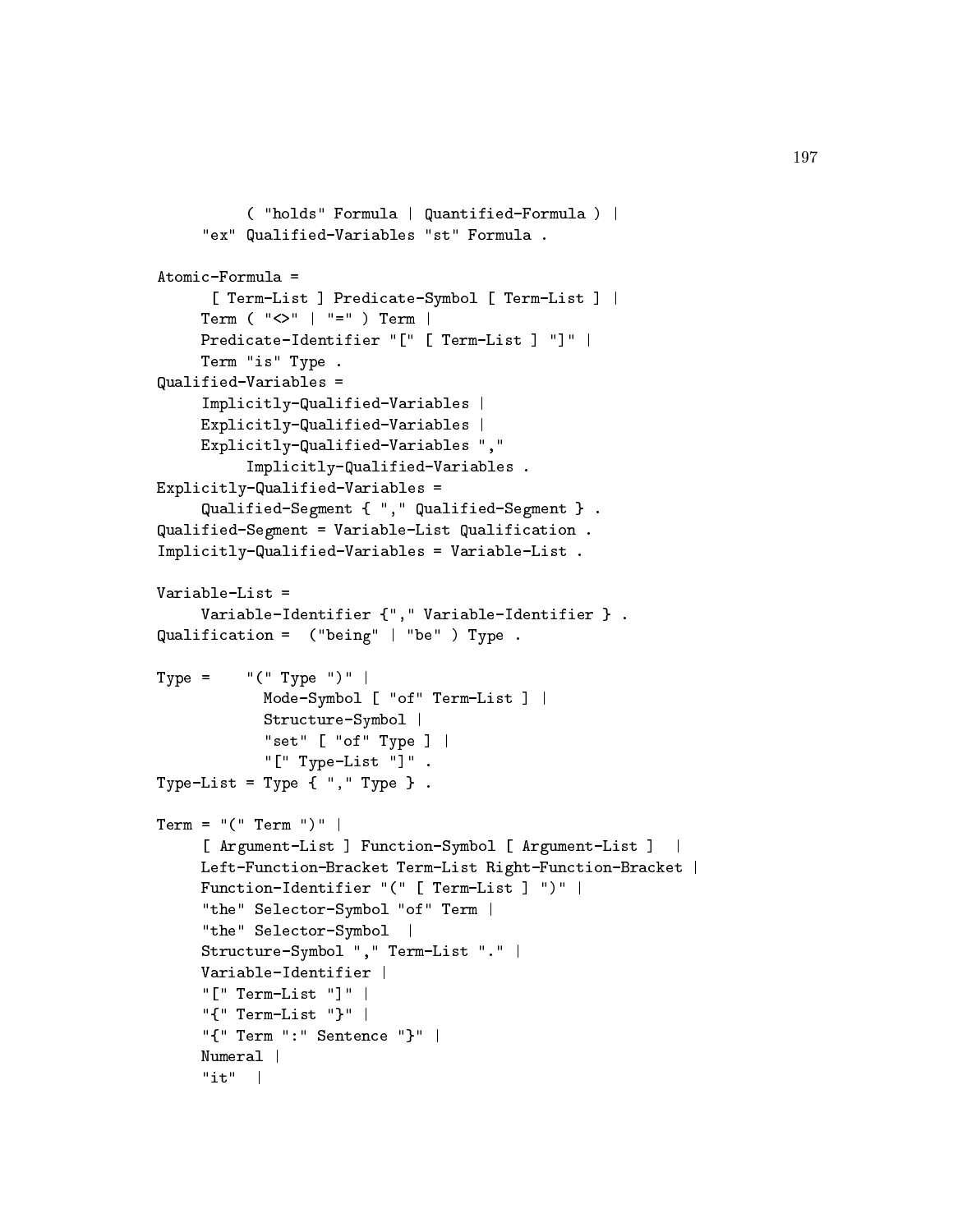```
Term "qua" Type .
Term-List = Term {"," Term }.
Argument-List = Term | "(" Term-List ")" .
Variable-Identifier = Identifier .
Fun
tion-Identifier = Identifier .
Predi
ate-Identifier = Identifier .
S
heme-Identifier = Identifier .
Label-Identifier = Identifier .
Vo
abulary-File-Name = File-Name .
Signature-File-Name = File-Name .
Definitions-File-Name = File-Name .
Theorems-File-Name = File-Name .
S
hemes-File-Name = File-Name .
File-Name = Identifier .
Stru
ture-Symbol = Symbol .
Sele
tor-Symbol = Symbol .
Predi
ate-Symbol = Symbol .
Fun
tion-Symbol = Symbol .
Mode-Symbol = Symbol .
Left-Function-Bracket = Symbol.
Right-Function-Bracket = Symbol.
```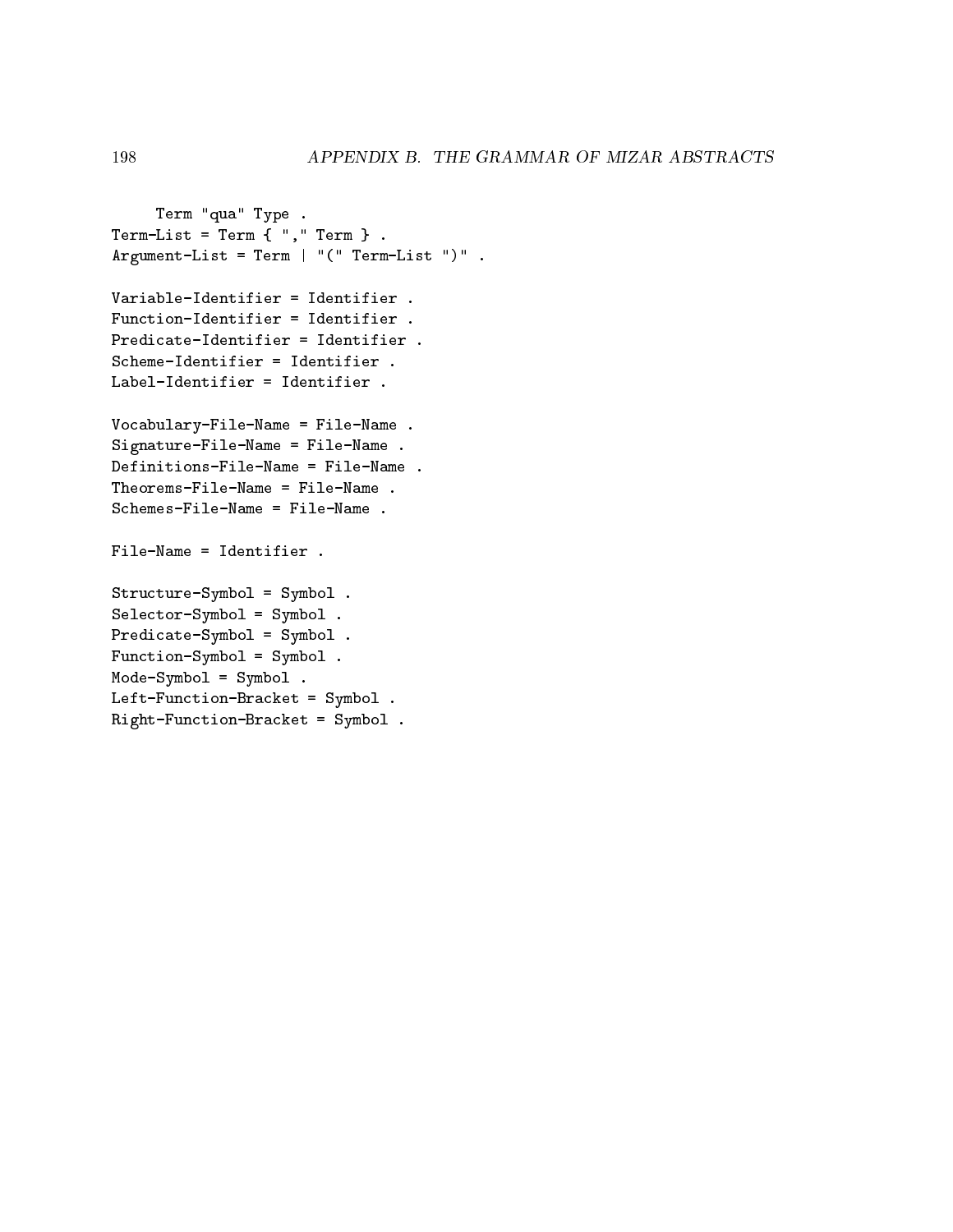# Appendix C

# **Vocabularies**

 $\boxed{\text{ddd}}$  stands for a character from extended ASCII with code ddd  $>127$  .

Vocabulary BIN\_OP

| BinOp                     | <b>BinOp</b>              |
|---------------------------|---------------------------|
| Un0p                      | UnOp                      |
| the_unity_wrt             | the unity wrt             |
| is_associative            | is associative            |
| is_commutative            | is commutative            |
| is_a_unity_wrt            | is a unity wrt            |
| is_a_left_unity_wrt       | is a left unity wrt       |
| is_a_right_unity_wrt      | is a right unity wrt      |
| is_an_idempotent          | is an idempotent          |
| is_distributive_wrt       | is distributive wrt       |
| is_left_distributive_wrt  | is left distributive wrt  |
| is_right_distributive_wrt | is right distributive wrt |

Vo
abulary boole

| U      |             |
|--------|-------------|
|        |             |
| $c =$  | $\subseteq$ |
| 237    | $\emptyset$ |
| 239    |             |
| 246    |             |
| meets  | me          |
| misses | mis         |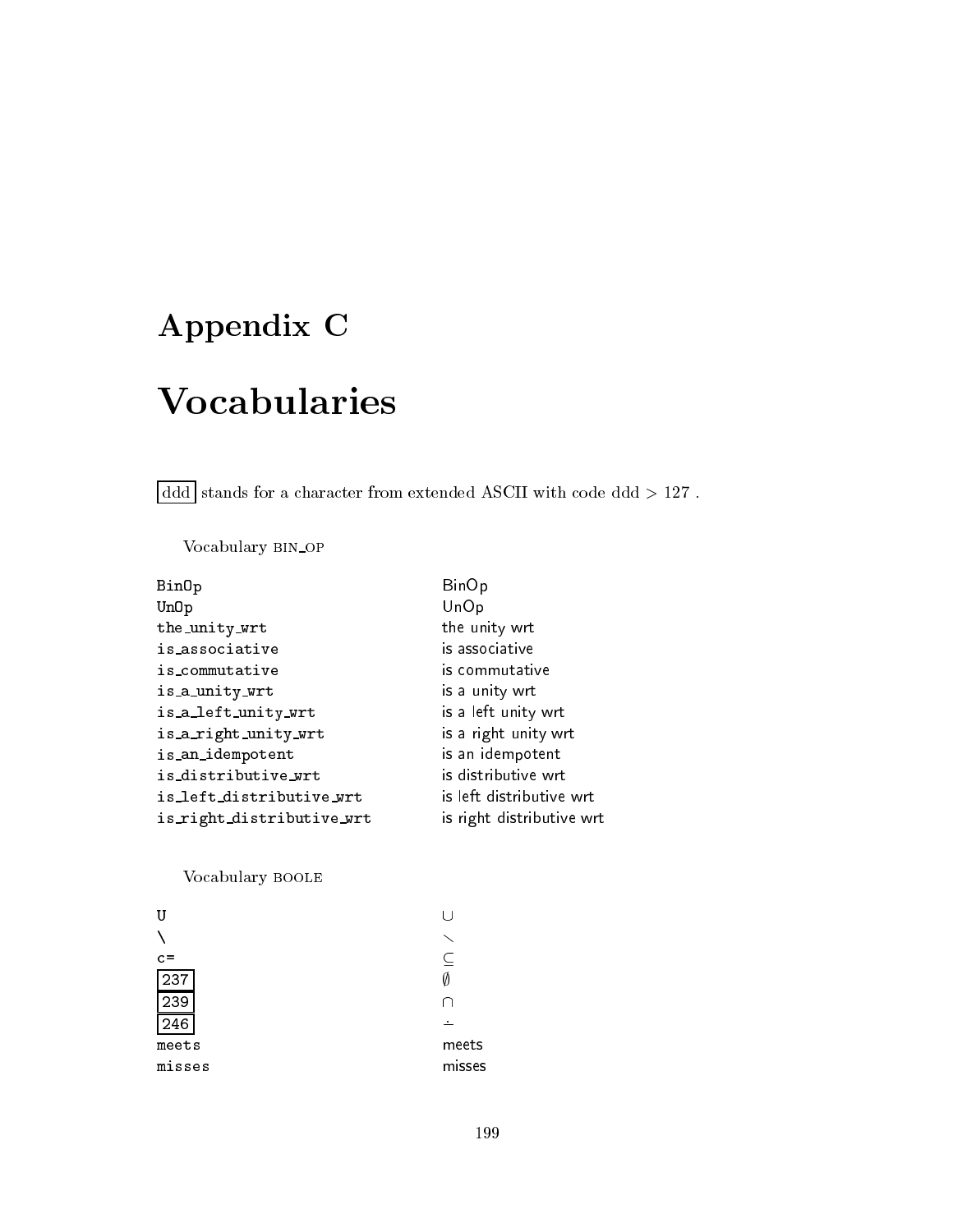Vocabulary BOOLEDOM

### BOOLE DOMAIN

**BOOLE DOMAIN** 

Vocabulary COLLAPS

| M 230                       | $M\mu$                   |
|-----------------------------|--------------------------|
| $is$ 238 $-$ isomorphism of | is $\in$ -isomorphism of |
| $are 238$ -isomorphic       | are $\in$ -isomorphic    |

Vocabulary COORD

| $^{\prime}$ 1        |                |
|----------------------|----------------|
| '2                   | $\overline{2}$ |
| $^{\prime}$ 3        | 3              |
| $\cdot$ <sub>4</sub> |                |

Vocabulary EQUI\_REL

 $\boxed{247}$ 

Vocabulary FAM\_OP

 $meet$ union  $\begin{bmatrix} 1 \\ 1 \end{bmatrix}$ 

 $\approx$ 

Vocabulary FINITE

 $\mathtt{Fin}$ is\_finite Finite\_Subset

Fin is finite Finite Subset

Vocabulary FINSEQ

| FinSequence          | FinSequence    |
|----------------------|----------------|
| FinSubsequence       | FinSubsequence |
| Seg                  | Seg            |
| len                  | len            |
| $\ddot{\phantom{1}}$ | ⌒              |
| Seq                  |                |
| Sgm                  | Seq<br>Sgm     |

200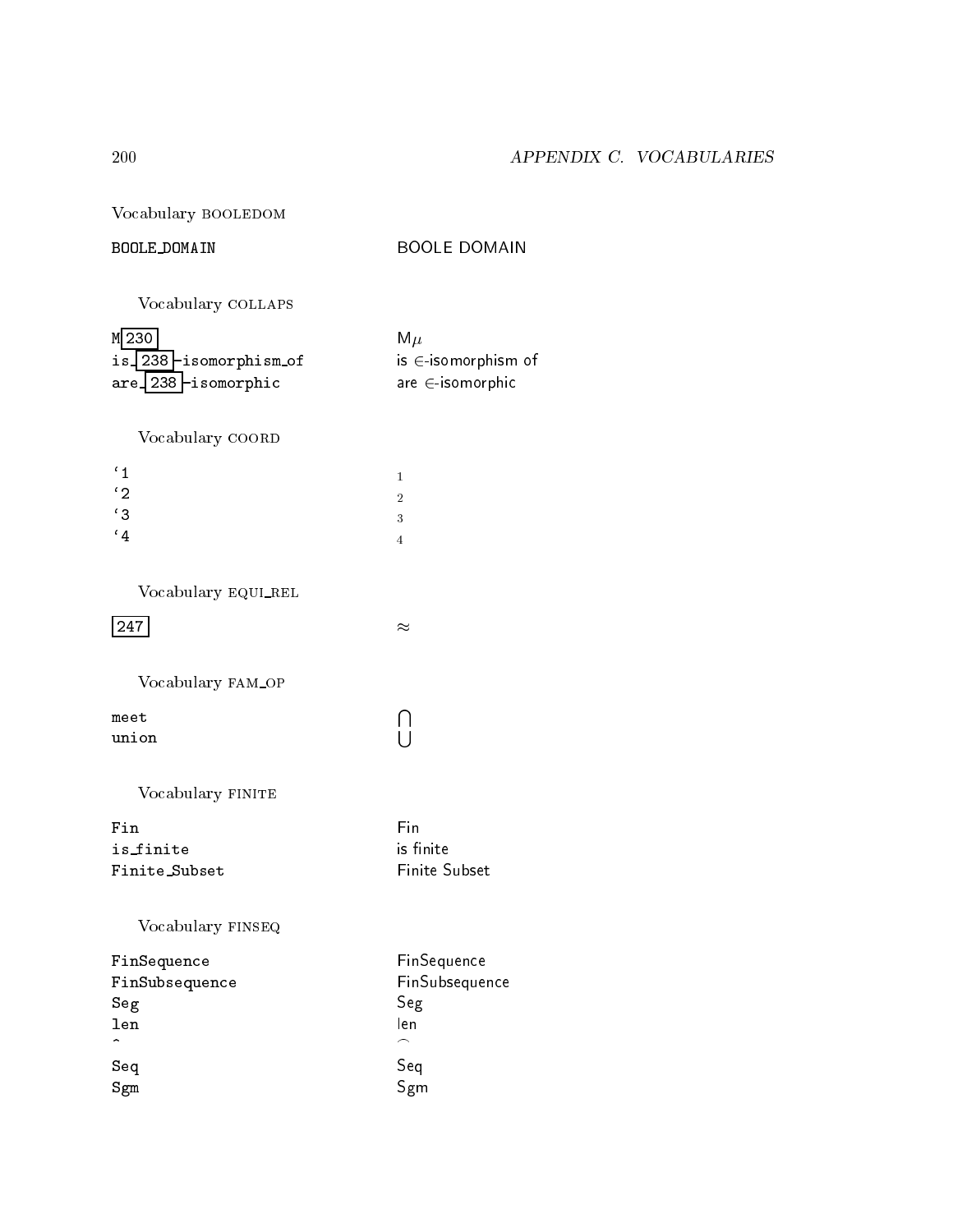| ۶ |
|---|
|   |
|   |
|   |

Vocabulary FUNC

| graph<br>id   | graph<br>I٢           |
|---------------|-----------------------|
| Function      | $\bullet$<br>Function |
| is_one-to-one | is $11$               |

## Vocabulary  $\tt FUNC2$

| Funcs.      | <b>Euncs</b> |
|-------------|--------------|
| Permutation | Permutation  |

Vocabulary FUNC3

| pr1       | $\pi_1$ |
|-----------|---------|
| pr2       | $\pi_2$ |
| delta     |         |
| incl      | inc     |
| chi       | χ       |
| $\prec$ : |         |
| :         |         |

## Vocabulary  ${\tt FUNC\_REL}$

| dom | dom |
|-----|-----|
| rng | rng |
|     |     |
| 248 | п   |

## Vocabulary HIDDEN

| Any     | Any     |
|---------|---------|
| Element | Element |
| DOMATN  | DOMAIN  |
| TUPL F  | TUPI E  |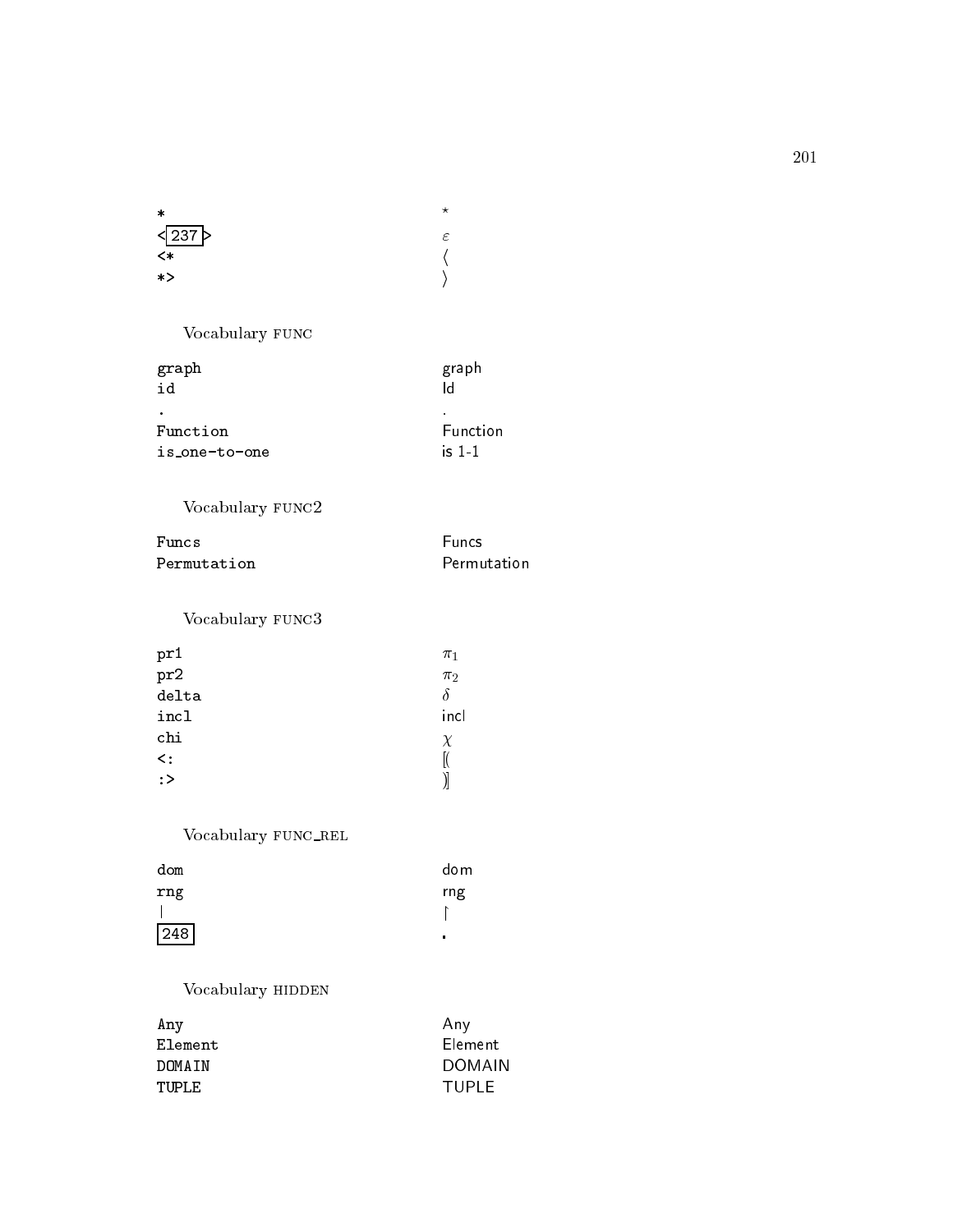| Subset            | Subset            |
|-------------------|-------------------|
| SUBDOMAIN         | SUBDOMAIN         |
| Real              | Real              |
| Nat               | Nat               |
| bool              | bool              |
| REAL              | REAL              |
| set               | set               |
| <b>NAT</b>        | <b>NAT</b>        |
| <b>SET_DOMAIN</b> | <b>SET DOMAIN</b> |
| Ŀ                 |                   |
| :1                |                   |
| $\ddot{}$         | $\pm$             |
| 238               | $\in$             |
| 243               | $\leqslant$       |
| 249               |                   |

Vocabulary  $\text{INCSP}\_\text{1}$ 

| IncStruct    | IncStruct        |
|--------------|------------------|
| Points       | Points           |
| Lines        | Lines            |
| Planes       | Planes           |
| Inc1         | lnc1             |
| Inc2         | lnc2             |
| Inc3         | lnc <sub>3</sub> |
| on           | on               |
| is_collinear | is collinear     |
| is_coplanar  | is coplanar      |
| POINT        | POINT            |
| LINE         | LINE             |
| PLANE        | PLANE            |
| IncSpace     | IncSpace         |
| Line         | Line             |
| Plane        | Plane            |
|              |                  |

## Vocabulary LATTICES

| Lattice   | Lattice   |
|-----------|-----------|
| D Lattice | D Lattice |
| M_Lattice | M Lattice |
| 0 Lattice | 0 Lattice |
| 1 Lattice | 1 Lattice |

202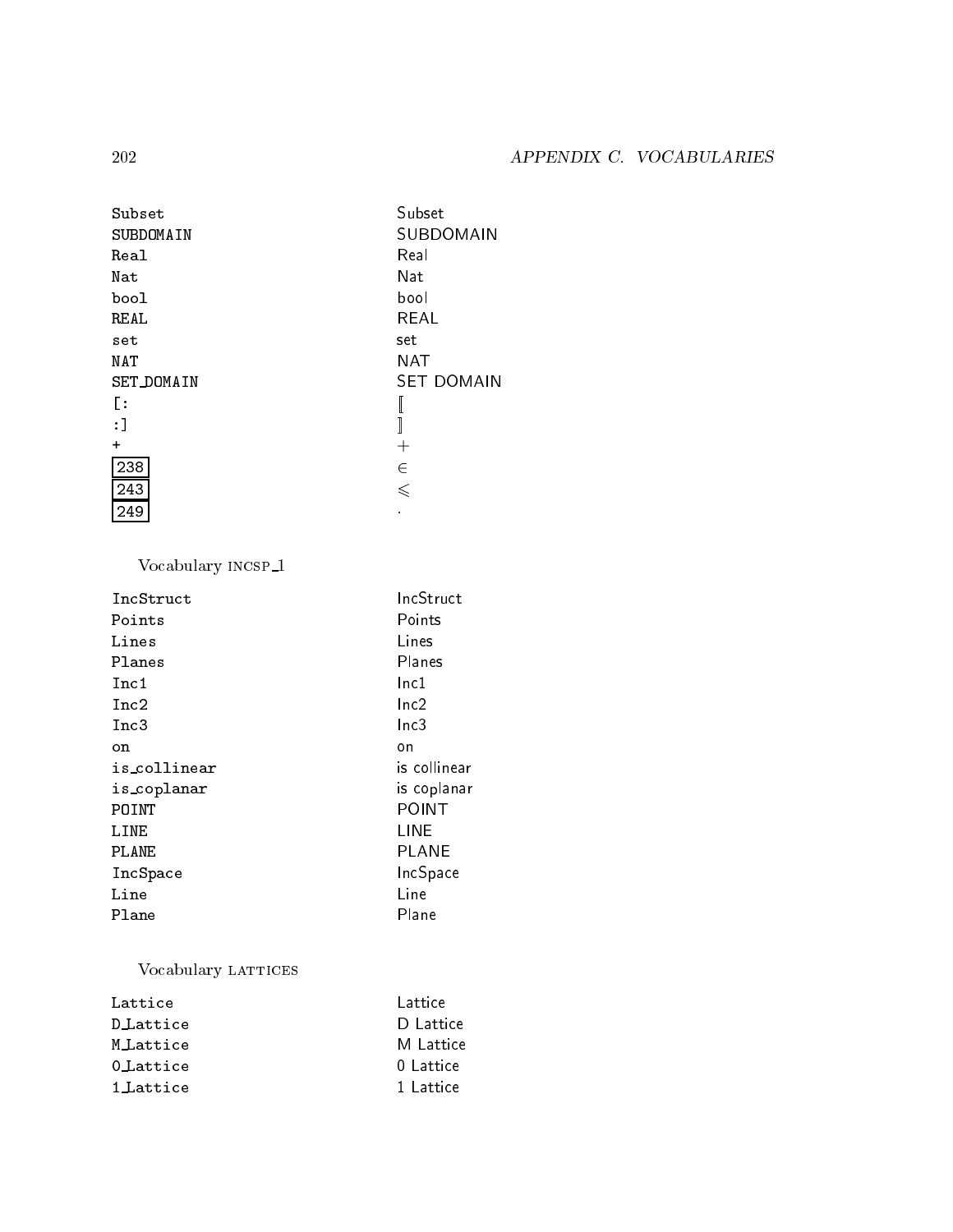| 01 Lattice       | 01 Lattice       |
|------------------|------------------|
| C.Lattice        | C Lattice        |
| <b>B_Lattice</b> | <b>B</b> Lattice |
| 243   243        | ┕                |
| is_comp          | is a complement  |
| 192 217          | $\mathsf{I}$     |
| 191<br>218       | $\mathsf{L}$     |
| 193              | $\perp$          |
| 194              | Т                |
| LattStr          | LattStr          |
| L_carrier        | L carrier        |
| Ljoin            | L join           |
| L_meet           | L meet           |

### Vocabulary  $NAT\_1$

| 179 |              |
|-----|--------------|
| mod | mod          |
| div | ÷            |
| 1cm | lcm          |
| hcf | $_{\rm gcd}$ |

## Vocabulary ORDINAL

| succ                 | succ                 |
|----------------------|----------------------|
| zero                 | 0                    |
| is 238 - transitive  | $is \in$ transitive  |
| $is$ 238 - connected | $is \in connected$   |
| is_limit_ordinal     | is limit ordinal     |
| Ordinal              | Ordinal              |
| T-Sequence           | transfinite sequence |

## Vocabulary REAL<sub>1</sub>

| Ħ | $-1$       |
|---|------------|
| 7 | $\sqrt{ }$ |
| K |            |

Vocabulary REL\_REL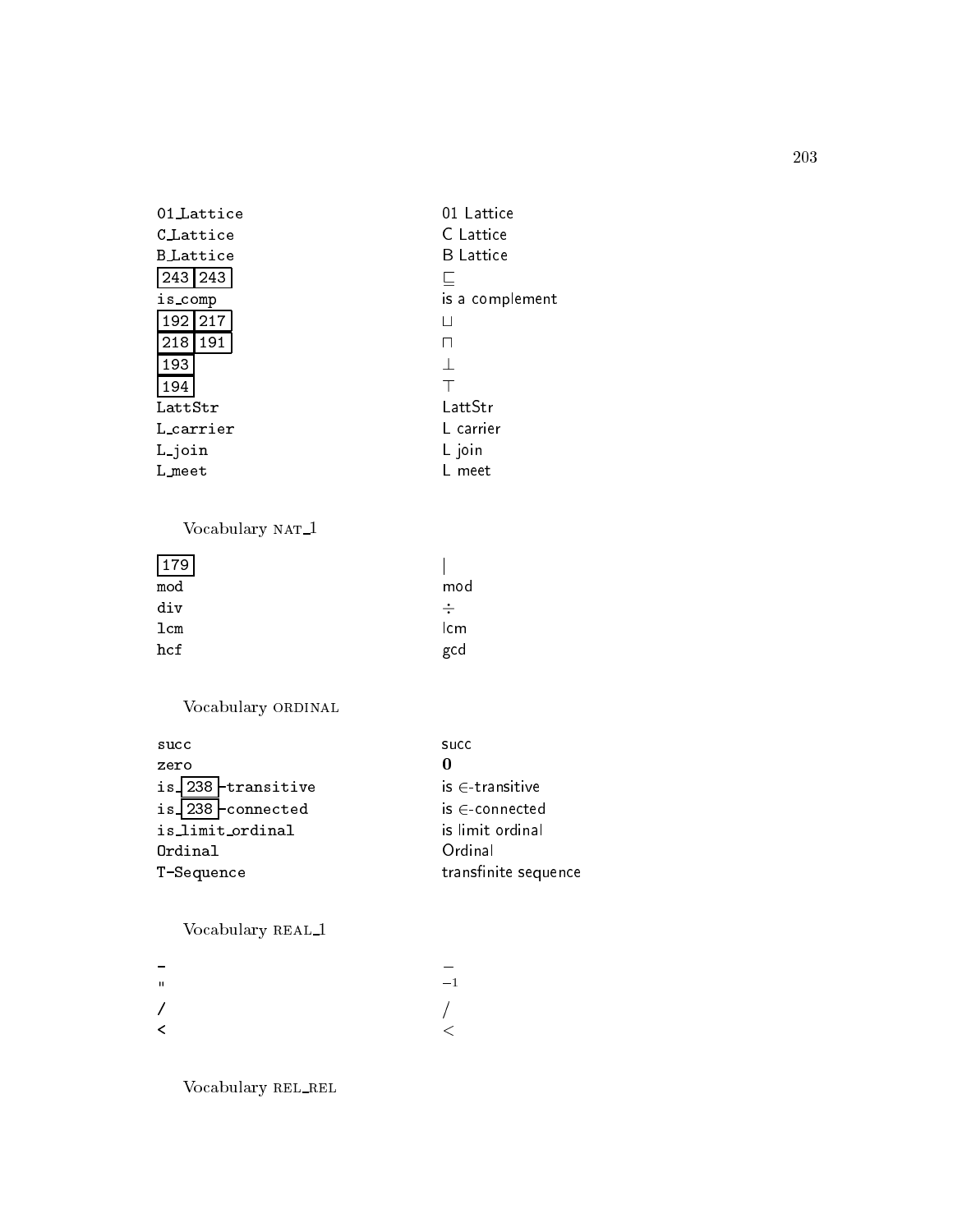- is\_reflexive\_in is\_irreflexive\_in is\_symmetric\_in is\_antisymmetric\_in is\_asymmetric\_in is\_connected\_in is\_strongly\_connected\_in is\_transitive\_in is\_reflexive is\_irreflexive is\_symmetric is\_antisymmetric is\_asymmetric is\_connected is\_strongly\_connected  $i$ s\_transitive
- is reflexive in is irreflexive in is symmetric in is antisymmetric in is asymmetric in is connected in is strongly connected in is transitive in is reflexive is irreflexive is symmetric is antisymmetric is asymmetric is connected is strongly connected is transitive

### Vocabulary RELATION

| Relation              | <b>Relation</b> |
|-----------------------|-----------------|
| empty                 | Ø               |
| field                 | field           |
| diagonal              |                 |
| $\tilde{\phantom{a}}$ |                 |

### Vocabulary SFAMILY

| Set-Family        | Set-Family      |
|-------------------|-----------------|
| Subset-Family     | Subset-Family   |
| is_finer_than     | is finer than   |
| is_coarser_than   | is coarser than |
| UNION             | (UJ             |
| INTERSECTION      | ⋒               |
| <b>DIFFFRENCE</b> | $\diagdown$     |
|                   |                 |

Vocabulary SUB\_OP

234

 $\Omega$  $\overline{c}$ 

Vocabulary TOP1

204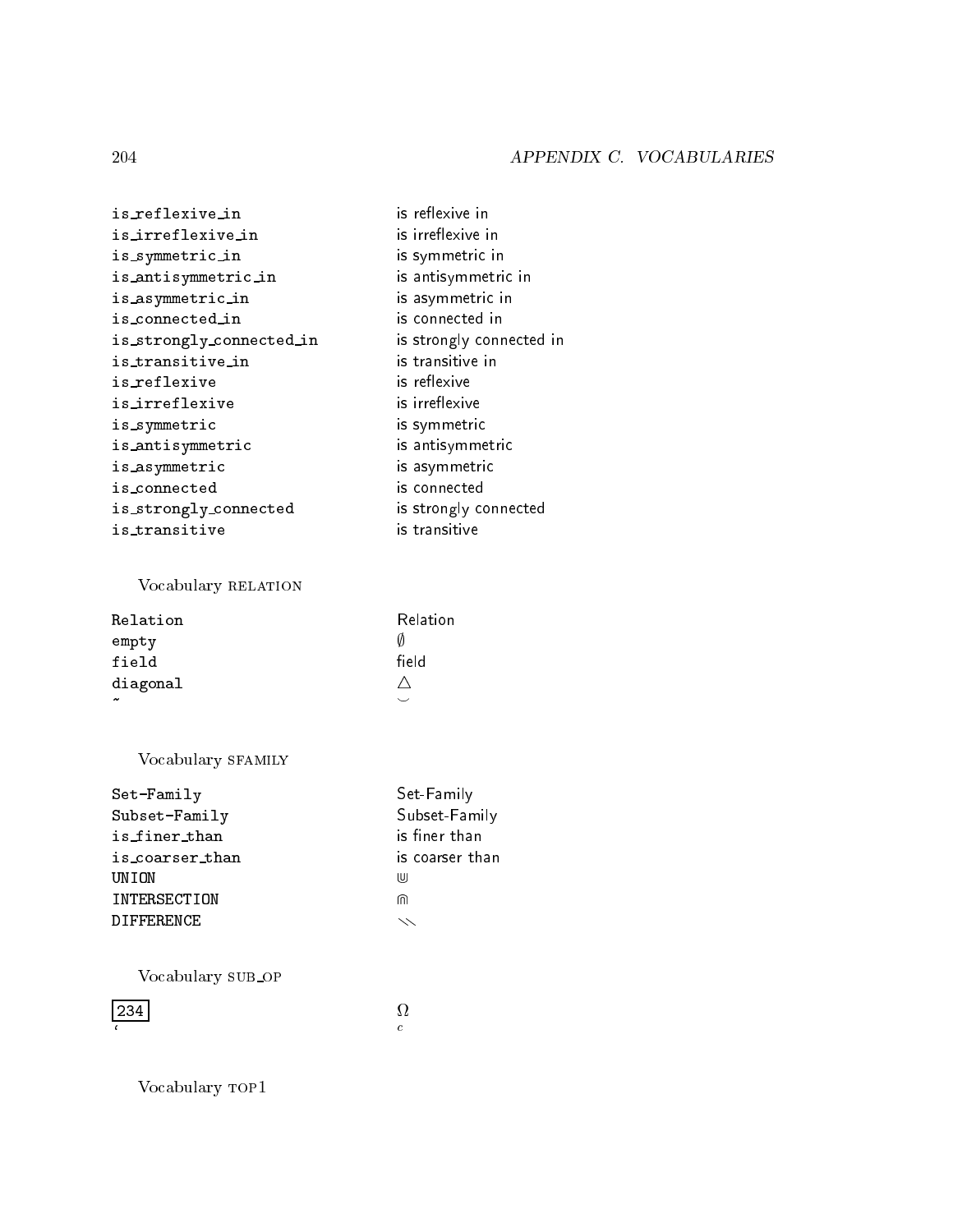## is domain is domain is losed domain is losed domain is open domain is open domain is dense is dense is nowheredense is nowheredense is\_boundary is boundary

#### Vocabulary TOPCON

| C1                | Cl                |
|-------------------|-------------------|
| Fr                | Fr                |
| skl               | skl               |
| carrier           | carrier           |
| topology          | topology          |
| TopStruct         | TopStruct         |
| is_open           | is open           |
| is_closed         | is closed         |
| is_open_closed    | is open closed    |
| are_separated     | are separated     |
| is_continuous     | is continuous     |
| are_joined        | are joined        |
| is_a_component_of | is a component of |
| is_a_cover_of     | is a cover of     |
| TopSpace          | TopSpace          |
| Point             | Point             |
| SubSpace          | SubSpace          |
| map               | map               |

### Vocabulary WELLORD

is\_well\_founded\_in is well founded in is well founded is well founded well orders well orders is\_well-ordering-relation is well-ordering-relation are isomorphi are isomorphi is isomorphism of is isomorphism of -Seg -Seg | 253 canonical\_isomorphism\_of canonical isomorphism of

 $\uparrow^2$ 

Vocabulary ZF\_AXIOM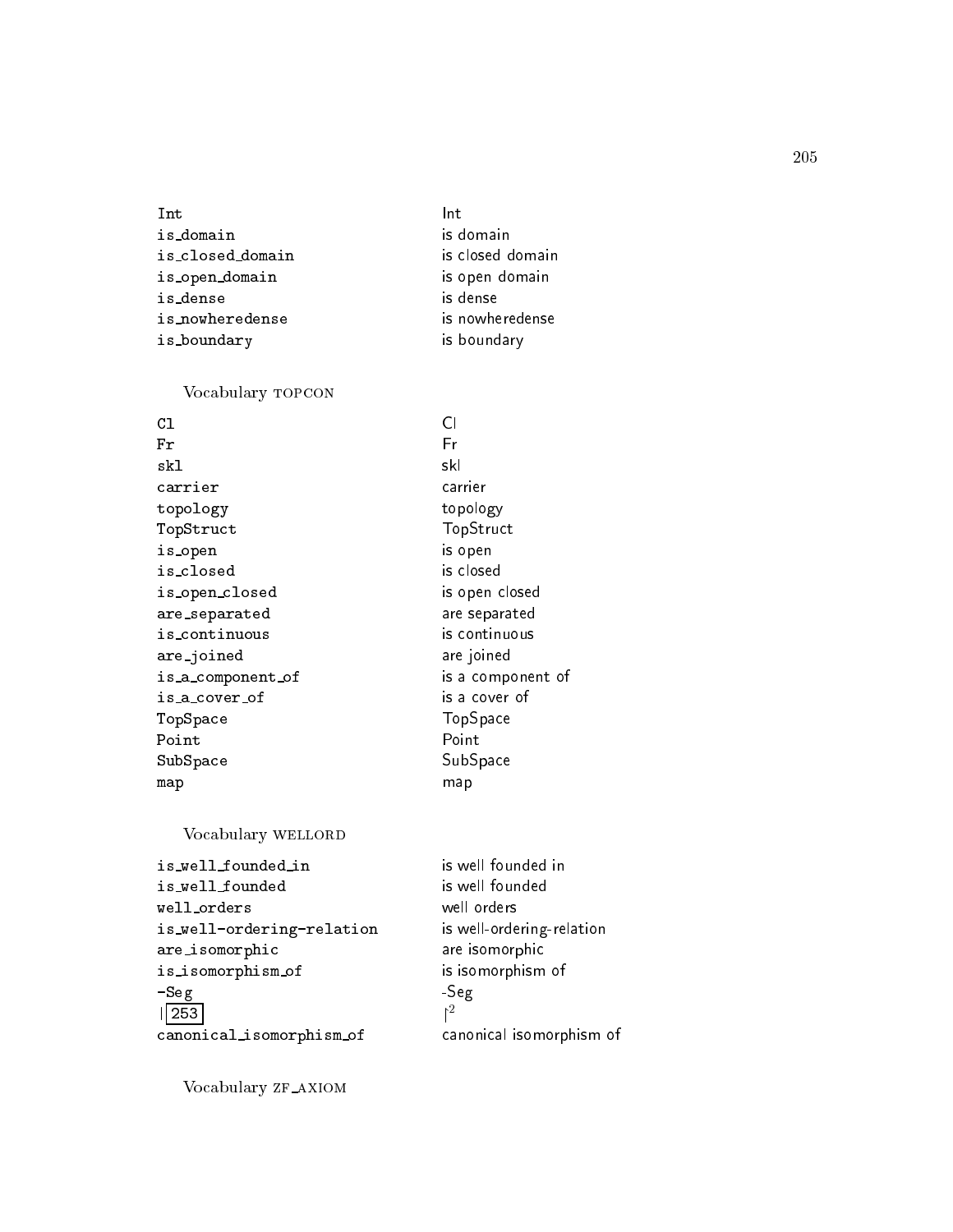| the_axiom_of_extensionality   | the axiom of extensionality   |
|-------------------------------|-------------------------------|
| the_axiom_of_pairs            | the axiom of pairs            |
| the_axiom_of_unions           | the axiom of unions           |
| the_axiom_of_infinity         | the axiom of infinity         |
| the_axiom_of_power_sets       | the axiom of power sets       |
| the_axiom_of_substitution_for | the axiom of substitution for |

## Vocabulary ZF\_LANG

| Variable                    | Variable                    |
|-----------------------------|-----------------------------|
| ZF-formula                  | ZF-formula                  |
| $' = '$                     | '='                         |
| $'$   238                   | $`\in`$                     |
| 170                         | ┑                           |
| י אַ י                      | $\wedge$                    |
| A11                         | A                           |
| $'$ or $'$                  | $\vee$                      |
| $205$ $>$                   | $\Rightarrow$               |
| <  205 >                    | $\Leftrightarrow$           |
| Еx                          | $\overline{a}$              |
| WFF                         | <b>WFF</b>                  |
| <b>VAR</b>                  | <b>VAR</b>                  |
| х.                          | ξ                           |
| Subformulae                 | Subformulae                 |
| Var1                        | $Var_1$                     |
| Var2                        | $Var_2$                     |
| the_argument_of             | the argument of             |
| the_left_argument_of        | the left argument of        |
| the_right_argument_of       | the right argument of       |
| the_scope_of                | the scope of                |
| bound_in                    | bound in                    |
| the_antecedent_of           | the antecedent of           |
| the_consequent_of           | the consequent of           |
| the_left_side_of            | the left side of            |
| the_right_side_of           | the right side of           |
| is_immediate_constituent_of | is immediate constituent of |
| is_subformula_of            | is subformula of            |
| is_proper_subformula_of     | is proper subformula of     |
| is_equality                 | is equality                 |
| is_membership               | is membership               |
| is_atomic                   | is atomic                   |
| is_negative                 | is negative                 |
|                             |                             |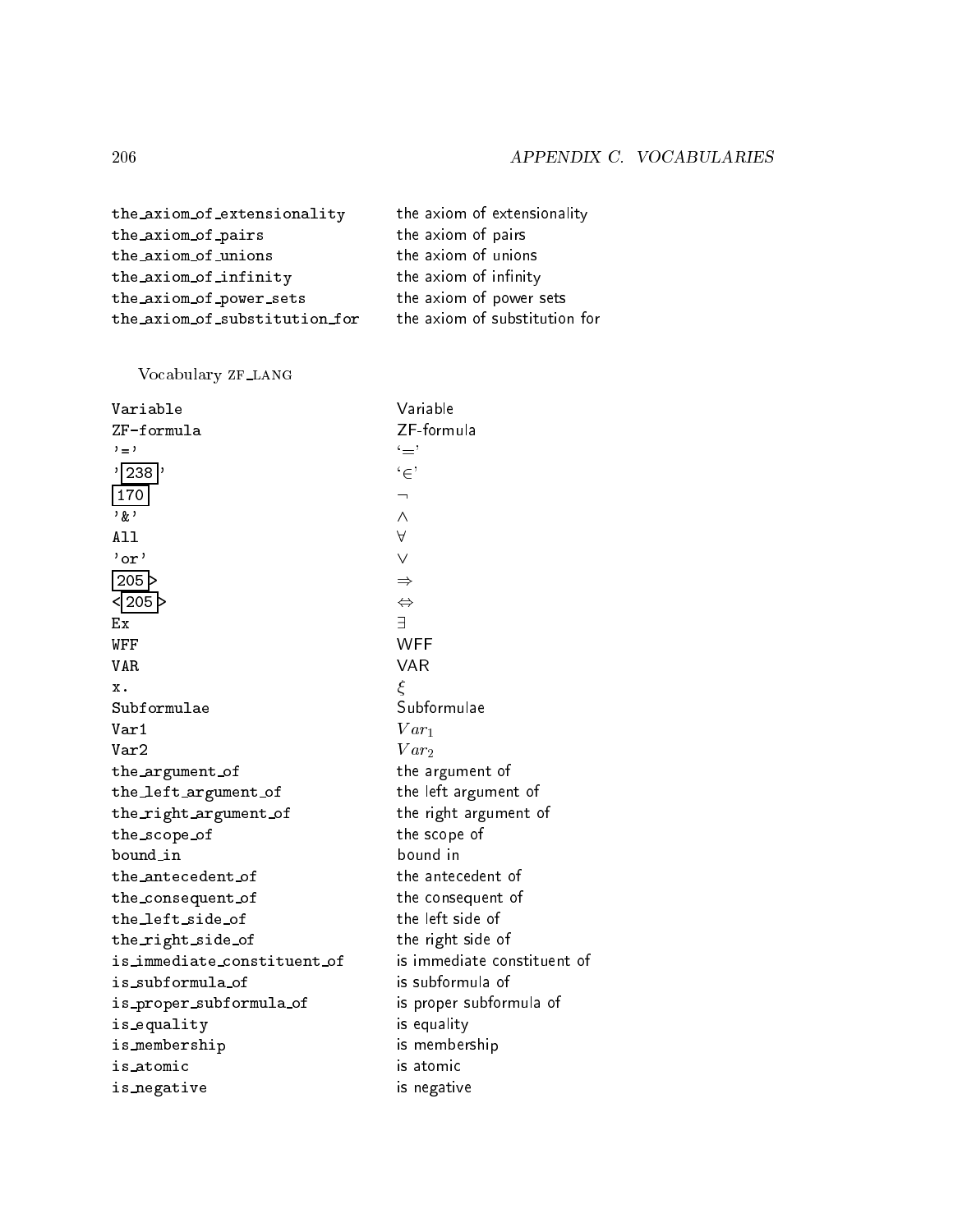| is_conjunctive   | is conjunctive   |
|------------------|------------------|
| is_universal     | is universal     |
| is_disjunctive   | is disjunctive   |
| is_conditional   | is conditional   |
| is_biconditional | is biconditional |
| is_existential   | is existential   |
|                  |                  |

## Vocabulary ZF\_SAT

| Free             |
|------------------|
| VAL              |
| -St              |
| $=$              |
| is a model of ZF |
|                  |

207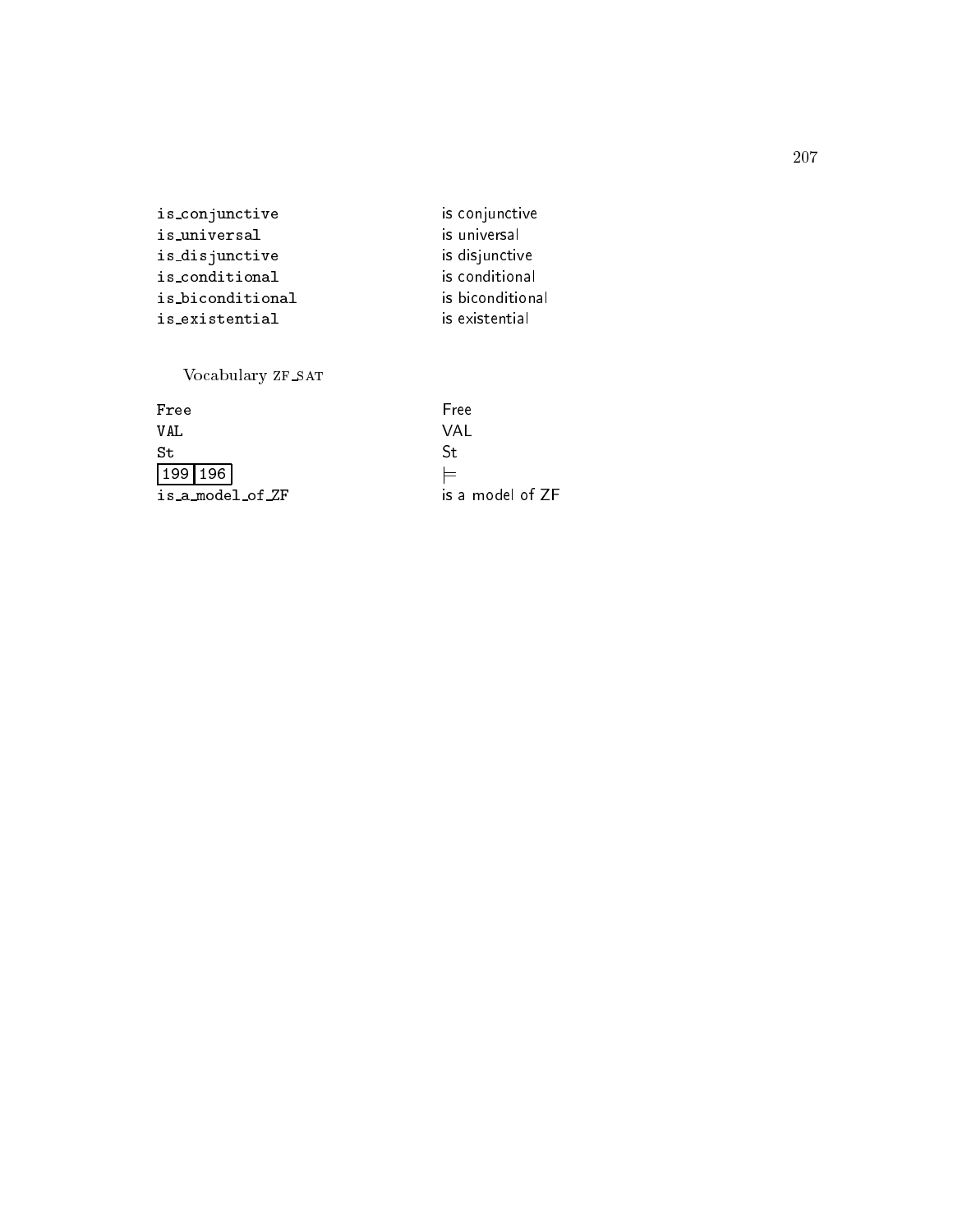## Bibliography

- [1] R. Constable et al. *Implementing Mathematics with the Nuprl Proof Development*  $Syst$  em. Prentice Hall, 1986.
- [2] N. G. de Bruijn. A survey of the project AUTOMATH. In J. P. Seldin and J. R. Hindley, editors, Essays in Combinatory Logic, Lambda Calculus, and Formalism, pages 589–606. Academic Press, 1980.
- [3] J. Ketonen. EKL—a mathematically oriented proof checker. In *Proceedings of 7th* Int. Conf. on Automated Deduction, pages 65-79, Napa, CA, May 1984, 1973.
- [4] D. E. Knuth. The T<sub>F</sub>Xbook. Addison Wesley, 1984.
- [5] L. Lamport.  $\mathbb{Z}T_F X$ : a document preparation system. Addison Wesley, 1985.
- [6] M. Mostowski and Z. Trybulec. A certain experimental computer aided course of logic in Poland. In *Proceedings of World Conference on Computers in Education*. Norfolk. VA, 1985.
- [7] Y. Nakamura. A language for description of mathematics—THEAX. Technical report, Shinshu University FIE, Nagano City, Japan, 1985. In Japanese.
- [8] D. Nieva Soto. The reasoner of MIZAR/LOG. Computerized Logic Teaching Bulletin.  $2(1):22{-}35, 1989.$
- [9] K. Prazmowski, P. Rudnicki, et al. Mizar-MSE primer and user guide. TR  $88-9$ , University of Alberta, Department of Computing Science, 1988.
- [10] P. Rudnicki. Obvious inferences. Journal of Automated Reasoning, 3:383-393, 1987.
- [11] P. Rudnicki and W. Drabent. Proving properties of Pascal programs in Mizar-2.  $Acta$ Informatica,  $22(3):311-331$  and  $699-707$ , 1985.
- [12] R. Smith et al. Computer-assisted axiomatic mathematics: Informal rigor. In O. Lecarme and R. Lewis, editors, *Computers in Education*, pages 803–809. North Holland, 1975.